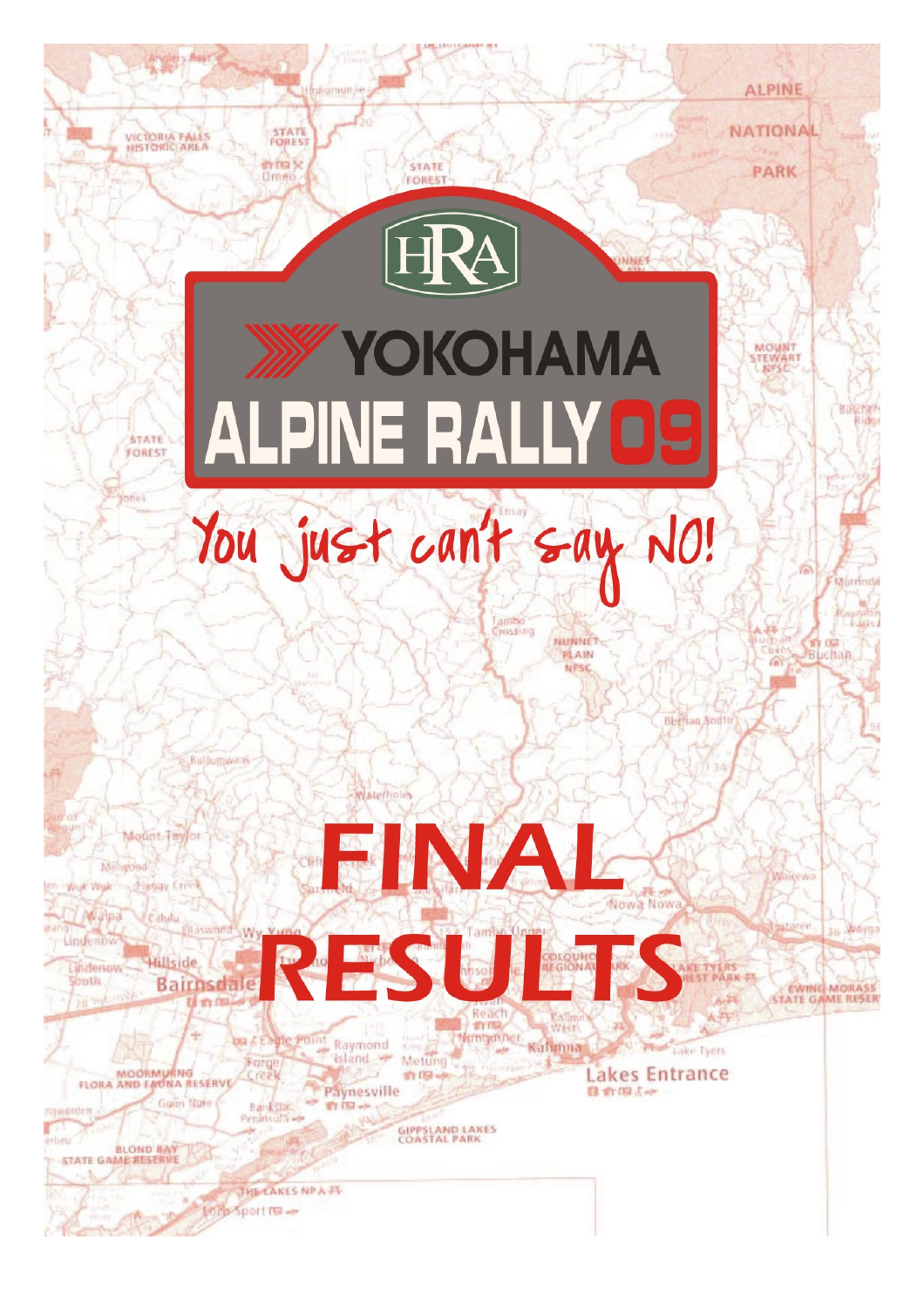#### **EVENT SUMMARY**  No. Crew Club Gr Car Class POINTS O/R GR CL 3 Geoff Portman/Ross Runnalls HRA/HRA A/A Holden Commodore VH PM 3:42:05 1 1 1 6 Brad Goldsbrough/Arron Topliff HRA/HRA A/A Datsun 1600 68A ORV 3:43:47 2 2 1 14 Jeff David/Grant Geelan HRA/HRA A/A Porsche 911 CRC 3:46:51 3 3 1 19 Ross Allan/Scott Allan HRA/HRA A/C Nissan Bluebird PM 3:50:08 4 4 2 5 Andrew Bell/Correne Seabrook HRA/HRA A/A Nissan Bluebird P81 3:50:21 5 5 1 7 Kari Dirickx/Tim Batten HRA/HRA A/A Datsun P510 ORV 3:50:48 6 6 2 18 Michael Conway/Jenny Cole **HRA/HRA** A/A Ford Escort Mk 2 H81 3:52:13 7 7 1 27 Richard Galley/Mark Neary HRA/HRA A/B Datsun 260Z P81 3:52:50 8 8 2 12 Jack Monkhouse/Dale Moscatt HRA/HRA A/A Datsun 180B SSS P81 3:56:17 9 9 3 9 Brian Semmens/Dan Parry HRA/HRA A/A Nissan 200SX RV S12 PM 3:56:24 10 10 3 29 Dave Gaines/Nikki Doyle HRA/HRA A/B Datsun 240K GT ORV 3:56:59 11 11 3 17 Andrew Taylor/Michael Stanbrough HRA/HRA A/C Mazda RX7 PM 3:57:30 12 12 4 21 David Officer/Kate Officer HRA/HRA A/A Mitsubishi Colt Galant P81 3:57:36 13 13 4 37 Rob Parry/Kim Beckwith HRA/HRA A/B Datsun 1600 P81 3:58:09 14 14 5 36 Steuart Snooks/Rob Wilson HRA/HRA A/B Ford Escort Mk 2 P81 4:00:00 15 15 6 26 Alan Friend/Robin Smalley HRA/HRA A/A Nissan Silvia PM 4:02:20 16 16 5 38 Mark Millar/Dion Clayton HRA/HRA A/B Datsun 240Z P81 4:03:11 17 17 7 24 Steve Ashton/Ro Nixon HRA/HRA A/C Mitsubishi Galant H81 4:04:17 18 18 2 1 Darryn Snooks/Matt de Vaus HRA/HRA A/A Datsun Stanza ORV 4:04:58 19 19 4 32 Stephen Willett/Marc Kelly HRA/HRA A/C Holden Commodore VK PM 4:05:07 20 20 6 46 Matt Lee/Andrew Gell HRA/HRA B/C Holden Commodore VH PM 4:05:35 21 1 7 20 Darren Roberts/Peter Whiteley HRA/HRA A/B Toyota Sprinter AE86 PM 4:05:40 22 21 8 11 Jesse Robison/Sam Robison HRA/HRA A/A Datsun 260Z P81 4:06:02 23 22 8 33 Gavin Fowler/Warren Nietz HRA/HRA A/B Datsun 1600 P81 4:06:42 24 23 9 41 Robert Dyer/Jenny Pollock HRA/HRA A/C Datsun Sunny PB210 CRC 4:10:41 25 24 2 87 Cameron Jay/Eddie Corrales HRA/HRA C/C Ford Escort Mk 2 P81 4:12:21 26 1 10 58 Mark Richards/Stephanie Richards HRA/HRA B/C Ford Escort Mk 2 P81 4:12:50 27 2 11 59 Joel Wald/Ashley McBain HRA/HRA B/B Datsun 1600 P81 4:13:50 =28 3 12 66 Kim Harper/Ted Perkins HRA/HRA B/C Ford Escort Twin Cam H68 4:13:50 =28 3 1 57 Russell Woollard/Stuart Diggins HRA/HRA B/C Datsun Stanza P81 4:13:55 30 5 13 55 Tod Reed/Brian Reed HRA/HRA B/C Ford Falcon GT H68 4:14:02 31 6 2 39 Rowan Woollard/Chris Bolton HRA/HRA B/C Datsun 1600 P81 4:14:06 32 7 14 15 Gerald Schofield/Jim White HRA/HRA A/B Ford Escort Mk 2 RS CRC 4:14:12 33 25 3 62 Alan Upton/Mark Laidlay HRA/HRA B/A Datsun Bluebird H68 4:14:35 34 8 3 56 Phil Thomas/Ken Radnell HRA/HRA B/B Holden Commodore VC PM 4:15:05 35 9 9 28 Sean Hudgson/Phil Nicholas HRA/HRA A/A Datsun 1600 P81 4:15:06 36 26 15 86 Phil Boyd/David Boyd HRA/HRA C/C Nissan Stanza P81 4:15:24 37 2 16 88 Gerry Bashford/Raymond Daniel HRA/HRA B/C Ford Escort Mk1 Mexico H81 4:15:34 38 10 3 84 Chas Mammi/Michael Mammi HRA/HRA C/C Datsun Sunny PM 4:17:16 39 3 10 47 Derrick White/Dave Smith HRA/HRA B/A Peugeot 504 Ti ORV 4:19:25 40 11 5 30 Matt Thompson/Kirrilee Gentleman HRA/HRA A/B Datsun 180B P81 4:20:10 41 27 17 23 Mathew Fenner/Stuart Blegg HRA/HRA A/C Rover Range Rover H81 4:20:17 42 28 4 78 Tony Huggins/Steph Huggins HRA/HRA C/C Datsun Stanza P81 4:21:18 43 4 18 70 Tim Stuchbery/Scott Jennison HRA/HRA B/C Holden Commodore P81 4:21:46 44 12 19 43 Peter Riseborough/Kaye Kilsby HRA/HRA A/B Datsun Stanza P81 4:23:34 45 29 20 73 Stuart Lawless/Darcy O'Connor HRA/HRA B/C Ford Escort Mk 2 ORV 4:24:52 46 13 6 81 Neil Schey/Michael Twycross HRA/HRA B/C Ford Escort RS2000 CRC 4:25:01 47 14 4 4 Brett Middleton/Andrew Benefield HRA/HRA A/A Honda Civic ORV 4:27:18 48 30 7 96 Peter Otzen/Paul Franklin HRA/HRA C/B Datsun 180B SSS P81 4:28:38 49 5 21 68 Jeff Cameron/Sean Gibson HRA/HRA B/C Datsun Stanza SSS CRC 4:31:59 50 15 5 91 Brian Canny/Paul Crosbie HRA/HRA C/C Peugeot 504 P81 4:33:11 51 6 22 76 Alex Kovacevic/Kate Cotter HRA/HRA C/B Fiat 131 P81 4:33:56 52 7 23 99 Aaron Van Winden/Tom Halliday HRA/HRA C/C Datsun Stanza PM 4:34:32 53 8 11 95 David Gates/Bree Tapper HRA/HRA C/C Mazda MX5 PM 4:35:02 54 9 12 94 Tim Reynolds/Simon Reynolds<br>
94 Thomas Davidson/James Davidson<br>
103 Thomas Davidson/James Davidson<br>
981 d:39:03 56 11 25 103 Thomas Davidson/James Davidson HRA/HRA C/C Chrysler Lancer LA P81 4:39:03 56 11 75 John Carney/Kimberley Barson HRA/HRA B/C Toyota Celica RA40 P81 4:39:07 57 16 26 106 Graham Pate/Cale Pearce HRA/HRA C/C Datsun 180B P81 4:41:08 58 12 27 85 David McKenzie/Ewen McKenzie HRA/HRA C/C Volvo 244DL H81 4:42:12 59 13 5 97 Gary Carruthers/Stuart Carruthers FIRA/HRA C/C Ford Falcon XR GT H68 4:43:59 60 14 4<br>10 Andrei Artamonov/Gleb Bonch HRA/HRA C/C Hyundai Excel PM 4:46:46 61 15 13 110 Andrei Artamonov/Gleb Bonch HRA/HRA C/C Hyundai Excel PM 4:46:46 61 15 13 104 David Curl/Robert Richards HRA/HRA C/C Mitsubishi Lancer LA ORV 4:48:56 62 16 8 79 Nathan Senior/Lisi Phillips HRA/HRA B/B Volvo 244 GL PM 4:50:42 63 17 14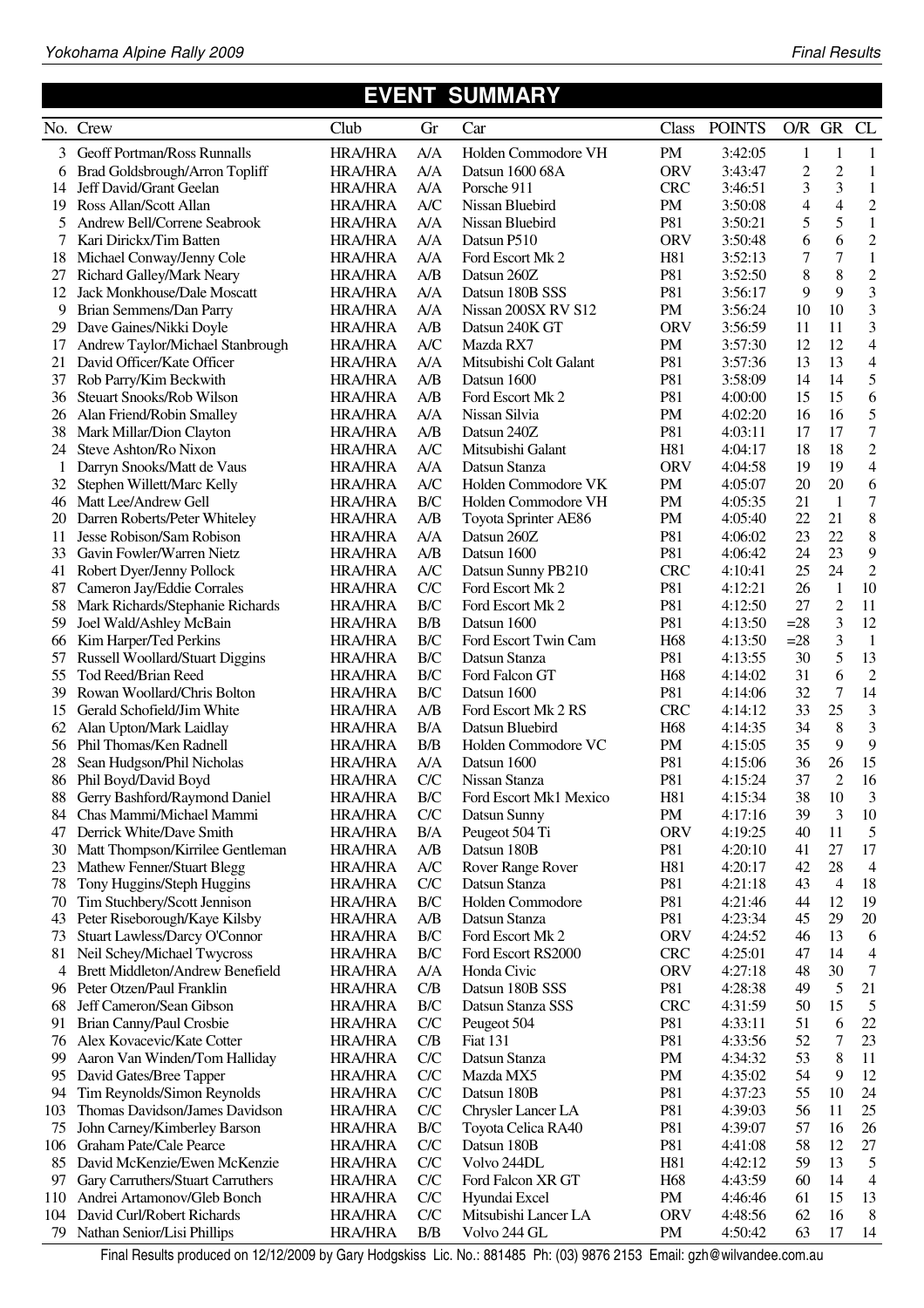## **EVENT SUMMARY**

|     | No. Crew                           | Club           | Gr  | Car                         | Class           | <b>POINTS</b>              | O/R GR |    | CL             |
|-----|------------------------------------|----------------|-----|-----------------------------|-----------------|----------------------------|--------|----|----------------|
| 109 | Gary Howard/Michael Loxton         | <b>HRA/HRA</b> | C/C | Toyota Celica TA22          | H81             | 4:52:27                    | 64     | 17 | 6              |
| 111 | David Allwright/Sam Allwright      | <b>HRA/HRA</b> | C/C | Mazda RX2                   | P81             | 4:55:09                    | 65     | 18 | 28             |
| 102 | Ken Harper/David Gallacher         | <b>HRA/HRA</b> | C/A | Ford Escort Mk1 RS2000      | H81             | 5:01:55                    | 66     | 19 | $\overline{7}$ |
| 93  | Geoff Hale/Alan Baker              | <b>HRA/HRA</b> | C/B | Volkswagen Golf GLS         | H81             | 5:03:34                    | 67     | 20 | 8              |
| 51  | Gordon Douglas/Mike Gigney         | <b>HRA/HRA</b> | B/C | Ford Escort Mk 2            | <b>CRC</b>      | 5:10:45                    | 68     | 18 | 6              |
| 112 | John Ellis/Adrian Sietsma          | <b>HRA/HRA</b> | C/C | Fiat 1600 Mk III            | P81             | 5:19:38                    | 69     | 21 | 29             |
|     | 100 Paul McKinnon/Chris Ellis      | <b>HRA/HRA</b> | C/C | Datsun 180B                 | H81             | 5:43:46                    | 70     | 22 | 9              |
| 52  | Graham Thompson/Winton Brocklebank | <b>HRA/HRA</b> | A/B | Nissan Skyline DR30RS       | PM              | 7:24:32                    | 71     | 31 | 15             |
| 98. | Bruce Field/Julia Field            | <b>HRA/HRA</b> | C/C | Mercedes-Benz 280 S         | <b>CRC</b>      | 10:18:28                   | 72     | 23 | $\tau$         |
|     | <b>1 Major Control Missed</b>      |                |     |                             |                 |                            |        |    |                |
|     | 113 Barry Grant/Terry Godde        | <b>HRA/HRA</b> | C/C | Datsun Stanza               | <b>PM</b>       | 5:03:49                    | 73     | 24 | 16             |
|     | <b>2 Major Controls Missed</b>     |                |     |                             |                 |                            |        |    |                |
|     | 67 Bob Watson/David Johnson        | <b>HRA/HRA</b> | B/C | Datsun 1600                 | H <sub>68</sub> | 4:03:21                    | 74     | 19 | 5              |
|     | <b>3 Major Controls Missed</b>     |                |     |                             |                 |                            |        |    |                |
|     | 53 Stephen Richards/Jason Hague    | <b>HRA/HRA</b> | B/B | Ford Escort Mk2             | P81             | 4:41:14                    | 75     | 20 | 30             |
|     | <b>5 Major Controls Missed</b>     |                |     |                             |                 |                            |        |    |                |
|     | 90 Leigh Manning/Wayne Taylor      | <b>HRA/HRA</b> | C/C | Datsun 1600                 | P81             | 5:40:08                    | 76     | 25 | 31             |
|     | <b>6 Major Controls Missed</b>     |                |     |                             |                 |                            |        |    |                |
|     | 22 Mark Wagstaff/Russell Hannah    | <b>HRA/HRA</b> | A/B | Ford Escort Mk2             | <b>CRC</b>      | 4:51:46                    | 77     | 32 | 8              |
|     | <b>10 Major Controls Missed</b>    |                |     |                             |                 |                            |        |    |                |
|     | 92 John Pinkerton/Peter Shearman   | <b>HRA/HRA</b> | C/B | Volkswagen 1500 Beetle      | H <sub>68</sub> | 3:42:14                    | 78     | 26 | 6              |
|     | Did not finish the event           |                |     |                             |                 |                            |        |    |                |
| 31  | <b>Richard Leitis/Robin Mules</b>  | <b>HRA/HRA</b> | A/A | Ford Escort Mk 1            | P81             | Insufficient distance - II |        |    |                |
| 25  | Grant Heywood/Gerard Blum          | <b>HRA/HRA</b> | A/C | Datsun 1600                 | P81             | Insufficient distance - II |        |    |                |
| 35  | Fro Horobin/Paul Marando           | <b>HRA/HRA</b> | A/C | Datsun 180B                 | P81             | Hit tree - SS26            |        |    |                |
| 64  | Peter Kobold/James Thornburn       | <b>HRA/HRA</b> | B/C | Ford Falcon ute             | <b>CRC</b>      | Overheating - SS23         |        |    |                |
| 42  | Doug Fernie/Geoff Floyd            | <b>HRA/HRA</b> | A/A | Datsun Bluebird P510        | H <sub>68</sub> | Gearbox - BB               |        |    |                |
| 63  | Glenn Farrant/Matt James           | <b>HRA/HRA</b> | B/A | Toyota Celica               | <b>ORV</b>      | Electrical - SS20          |        |    |                |
| 108 | Michael Foreshew/Rick Walton       | <b>HRA/HRA</b> | C/C | Ford Cortina Mk 2           | H <sub>68</sub> | Front end - RS5            |        |    |                |
| 101 | Gary Gibbons/Simon Francis         | <b>HRA/HRA</b> | C/C | Ford Escort RS2000          | P81             | No reason given - RS5      |        |    |                |
| 10  | Wayne Bell/Nick Vardos             | <b>HRA/HRA</b> | A/B | Fiat 131 Rally              | <b>CRC</b>      | Gearbox - RS5              |        |    |                |
| 77  | Robert Cranston/Karl Grealy        | <b>HRA/HRA</b> | C/C | Toyota Celica               | H81             | No oil $-X$                |        |    |                |
| 16  | Leigh Garrioch/Ken Garrioch        | <b>HRA/HRA</b> | A/B | Mitsubishi Mirage Cyborg RS | PM              | No reason given - X        |        |    |                |
| 45  | Brendan Brown/Rachel Hale          | <b>HRA/HRA</b> | B/C | Datsun 180B SSS             | P81             | Throttle cable - SS18      |        |    |                |
| 34  | Campbell Eastwood/Darren Miller    | <b>HRA/HRA</b> | A/C | Datsun Stanza               | PM              | Diff - SS16                |        |    |                |
|     | 74 Michael Long/Vaughan Haskett    | <b>HRA/HRA</b> | C/C | Datsun 180B SSS             | H81             | No brakes - T              |        |    |                |
|     | 2 Paul Batten/Glen Raymond         | <b>HRA/HRA</b> | A/A | Datsun P510                 | <b>CRC</b>      | Gearbox - T                |        |    |                |
| 54  | Mike Welsh/Rhys Alexander          | <b>HRA/HRA</b> | B/C | Toyota T18                  | P81             | Engine - SS15              |        |    |                |
| 50  | Terry Trewern/Andrew Ormesher      | <b>HRA/HRA</b> | B/C | Holden Commodore VB         | P81             | Gearbox - SS15             |        |    |                |
| 49  | Ty Hooper/Tara Mowett              | <b>HRA/HRA</b> | B/B | Datsun Stanza A10           | <b>CRC</b>      | Off road - SS15            |        |    |                |
| 72  | Alex Fitcher/Kimberley Woods       | <b>HRA/HRA</b> | B/C | Datsun 1600                 | <b>ORV</b>      | Loss of oil - RS4          |        |    |                |
| 65  | Gary Kendrick/Ron Gottschalk       | <b>HRA/HRA</b> | B/B | Datsun 1600                 | PM              | Head gaskets - SS14        |        |    |                |
| 107 | Steve Piggott/Craig Robinson       | <b>HRA/HRA</b> | C/C | Isuzu Bellett               | H <sub>68</sub> | Shock absorbers - Q        |        |    |                |
| 71  | Les Shadwick/Daniel Smith          | <b>HRA/HRA</b> | B/C | Mazda 808                   | P81             | Hit fence post - SS11      |        |    |                |
| 83  | Ben Oyler/Kirsty Driscoll          | <b>HRA/HRA</b> | C/C | Datsun P510                 | <b>CRC</b>      | Broken windscreen - M      |        |    |                |
| 89  | David Lawrance/David Webb          | <b>HRA/HRA</b> | C/C | Datsun 1600                 | P81             | Gearbox selector - SVC     |        |    |                |
| 60  | Nicola Testa/Adam Muldoon          | <b>HRA/HRA</b> | B/B | Datsun Violet GT            | <b>CRC</b>      | Rear suspension - SVC      |        |    |                |
| 69  | Andy Crane/Dave Anderson           | <b>HRA/HRA</b> | B/C | Puegeot 504                 | <b>ORV</b>      | Engine - SS7               |        |    |                |
| 80  | Jeff Hawkins/Kam Baker             | <b>HRA/HRA</b> | B/C | Lancia Beta coupe           | <b>CRC</b>      | Strut top failure - SS6    |        |    |                |
| 8   | Carl Stewart/Anna Ritson           | <b>HRA/HRA</b> | A/B | Datsun 1600                 | P81             | Off road - SS6             |        |    |                |
| 40  | Reg Marratt/Jeremy Browne          | <b>HRA/HRA</b> | A/B | Ford Escort Mk 1            | <b>CRC</b>      | Hit tree stump - SS5       |        |    |                |
| 114 | Wayne Hoy/Lisa Dunkerton           | <b>HRA/HRA</b> | A/B | Datsun 1600                 | P81             | Loose flywheel - F         |        |    |                |
|     | 82 Doug Norman/Robert Knight       | <b>HRA/HRA</b> | C/B | Peugeot 504                 | P81             | Hit tree - SS4             |        |    |                |
|     |                                    |                |     |                             |                 |                            |        |    |                |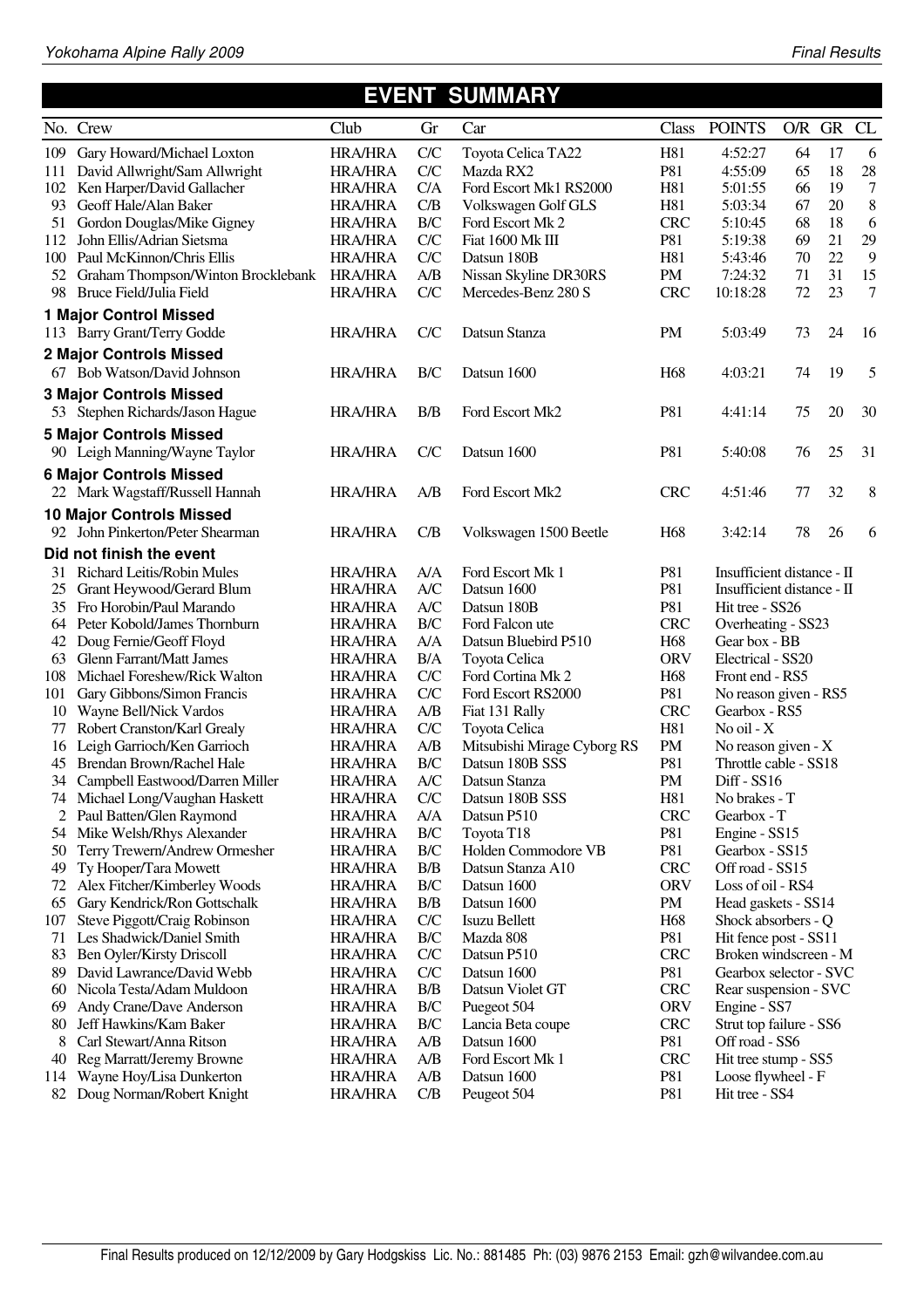|                                                                          |        |      |                          |       |              |                          | <b>STAGE BY STAGE SCORES</b>        |                          |                |                           |                          |                                   |                          |            |                          |                |                          |             |
|--------------------------------------------------------------------------|--------|------|--------------------------|-------|--------------|--------------------------|-------------------------------------|--------------------------|----------------|---------------------------|--------------------------|-----------------------------------|--------------------------|------------|--------------------------|----------------|--------------------------|-------------|
| No Crew                                                                  | A      | 1    | B                        | 2     | $\mathbf{C}$ | ${\bf D}$                | $\overline{3}$                      | ${\bf E}$                | $\overline{4}$ | $\boldsymbol{\mathrm{F}}$ | $\mathbf G$              | 5                                 | H                        | 6          | $\mathbf I$              | $\overline{7}$ | J                        | <b>SVC</b>  |
| 1 D. Snooks / M. de Vaus                                                 | $\sim$ | 2:54 | $\sim$                   | 4:31  | $\sim$       | $\sim$                   | 7:00M                               | $\mathbb{Z}^2$           | 3:36           |                           | $\mathcal{L}$            | 11:24                             | $\overline{a}$           | 8:04       | $\overline{\phantom{a}}$ | 8:12           | $\sim$                   |             |
| 2 P. Batten / G. Raymond                                                 |        | 2:53 | $\omega$                 | 4:28  | $\sim$       | $\overline{\phantom{a}}$ | 4:18                                | $\overline{\phantom{a}}$ | 3:32           |                           | $\sim$                   | 10:51                             | $\overline{\phantom{a}}$ | 7:47       | $\sim$                   | 7:34           | $\overline{a}$           |             |
| 3 G. Portman / R. Runnalls                                               | $\sim$ | 2:47 | $\sim$                   | 4:22  | $\sim$       | $\sim$                   | 4:19                                | $\omega$                 | 3:30           | $\sim$                    | $\sim$                   | 10:59                             | $\equiv$                 | 7:58       | $\blacksquare$           | 7:36           | $\overline{a}$           | $\sim$      |
| 4 B. Middleton / A. Benefield                                            |        | 2:52 | $\sim$                   | 4:29  |              | $\sim$                   | 4:22                                | $\sim$                   | 3:38           |                           | $\sim$                   | 11:23                             | $\sim$                   | 8:11       | $\sim$                   | 8:01           | $\sim$                   |             |
| 5 A. Bell / C. Seabrook                                                  |        | 2:54 | $\mathbf{r}$             | 4:28  |              | $\overline{a}$           | 4:22                                | $\mathcal{L}$            | 3:32           |                           | $\sim$                   | 11:00                             | $\sim$                   | 7:56       | $\sim$                   | 7:45           |                          |             |
| 6 B. Goldsbrough / A. Topliff                                            |        | 2:52 | $\sim$                   | 4:27  |              | $\sim$                   | 4:15                                | $\omega$                 | 3:23           | $\sim$                    | $\sim$                   | 10:49                             | $\mathbf{r}$             | 8:04       | $\sim$                   | 7:43           | $\sim$                   |             |
| 7 K. Dirickx / T. Batten                                                 |        | 2:52 | $\mathbf{r}$             | 4:24  |              | $\sim$                   | 4:18                                | $\omega$                 | 3:28           |                           | $\sim$                   | 10:58                             | $\overline{\phantom{a}}$ | 8:04       | $\overline{\phantom{a}}$ | 7:46           | $\overline{\phantom{a}}$ |             |
| 8 C. Stewart / A. Ritson                                                 |        | 2:49 |                          | 4:23  |              |                          | 4:19                                | $\sim$                   | 3:33           |                           | $\sim$                   | 11:02                             | ÷.                       | <b>DNF</b> |                          |                |                          |             |
| 9 B. Semmens / D. Parry                                                  |        | 2:52 | $\overline{\phantom{a}}$ | 4:26  | $\sim$       | $\overline{\phantom{a}}$ | 4:22                                | $\blacksquare$           | 3:32           | $\sim$                    | $\sim$                   | 11:12                             | $\overline{\phantom{a}}$ | 8:03       | $\blacksquare$           | 7:57           | $\sim$                   |             |
| 10 W. Bell / N. Vardos                                                   | $\sim$ | 3:00 | $\omega$                 | 4:31  | $\sim$       | $\sim$                   | 4:22                                | $\omega$                 | 3:31           | $\sim$                    | $\sim$                   | 11:18                             | $\mathbf{r}$             | 8:04       | $\blacksquare$           | 7:47           | $\sim$                   |             |
| 11 J. Robison / S. Robison                                               | $\sim$ | 2:57 | $\omega$                 | 4:30  | $\sim$       | $\blacksquare$           | 4:21                                | $\omega$                 | 3:33           | $\blacksquare$            | $\blacksquare$           | 11:14                             | $\equiv$                 | 13:00M     | $\blacksquare$           | 8:42           | $\equiv$                 |             |
| 12 J. Monkhouse / D. Moscatt                                             |        | 2:49 | $\mathbf{r}$             | 4:50  |              | $\sim$                   | 4:18                                | $\omega$                 | 3:33           |                           | $\omega$                 | 11:26                             | $\overline{\phantom{a}}$ | 13:00M     | $\sim$                   | 7:55           | $\overline{a}$           |             |
| 14 J. David / G. Geelan                                                  |        | 2:45 | $\blacksquare$           | 4:17  |              | $\sim$                   | 4:09                                | $\omega$                 | 3:30           | $\overline{\phantom{a}}$  | $\blacksquare$           | 10:55                             | $\overline{\phantom{a}}$ | 7:54       | $\sim$                   | 7:36           | $\overline{\phantom{a}}$ |             |
| 15 G. Schofield / J. White                                               |        | 2:57 | $\blacksquare$           | 4:38  | $\sim$       | $\sim$                   | 4:28                                | $\omega$                 | 3:45           | $\sim$                    | $\sim$                   | 12:11                             | $\overline{\phantom{a}}$ | 8:43       | $\blacksquare$           | 8:33           | $\sim$                   |             |
| 16 L. Garrioch / K. Garrioch                                             |        | 2:59 | $\sim$                   | 4:25  |              | $\blacksquare$           | 4:26                                | $\sim$                   | 3:31           |                           | $\blacksquare$           | 11:25                             |                          | 8:02       | $\sim$                   | 8:13           | $\sim$                   |             |
| 17 A. Taylor / M. Stanbrough                                             |        | 3:00 | $\omega$                 | 4:36  |              | $\sim$                   | 4:26                                | $\omega$                 | 3:35           |                           | $\blacksquare$           | 11:32                             | $\overline{\phantom{a}}$ | 8:27       | $\blacksquare$           | 8:13           | $\sim$                   |             |
| 18 M. Conway / J. Cole                                                   |        | 2:53 | $\sim$                   | 4:24  |              | $\sim$                   | 4:16                                | $\omega$                 | 3:33           |                           | $\sim$                   | 11:39                             | $\mathbf{r}$             | 8:11       | $\sim$                   | 8:08           | $\overline{a}$           |             |
| 19 R. Allan / S. Allan                                                   |        | 2:59 | $\omega$                 | 4:34  |              | $\overline{\phantom{a}}$ | 4:21                                | $\omega$                 | 3:39           | $\blacksquare$            | $\blacksquare$           | 11:18                             | $\equiv$                 | 8:13       | $\blacksquare$           | 8:14           | $\overline{\phantom{a}}$ |             |
| 20 D. Roberts / P. Whiteley                                              |        | 3:01 | $\sim$                   | 4:36  | $\sim$       | $\sim$                   | 4:22                                | $\omega$                 | 3:40           | $\sim$                    | $\sim$                   | 11:31                             | $\sim$                   | 9:25       | $\blacksquare$           | 8:31           | $\sim$                   |             |
| 21 D. Officer / K. Officer                                               |        | 2:58 | $\mathbf{r}$             | 4:37  | $\sim$       | $\overline{\phantom{a}}$ | 4:28                                | $\blacksquare$           | 3:37           | $\sim$                    | $\blacksquare$           | 11:37                             | $\equiv$                 | 8:16       | $\blacksquare$           | 8:10           | $\sim$                   | $\sim$      |
| 22 M. Wagstaff / R. Hannah                                               |        | 3:11 | $\mathbf{r}$             | 4:43  | $\sim$       | $\sim$                   | 4:37                                | $\blacksquare$           | 3:52           | $\sim$                    | $\blacksquare$           | 12:10                             | $\overline{\phantom{a}}$ | 8:31       | $\blacksquare$           | 8:21           | $\sim$                   |             |
| 23 M. Fenner / S. Blegg                                                  |        | 3:06 | $\blacksquare$           | 4:51  |              | $\overline{\phantom{a}}$ | 4:40                                | $\blacksquare$           | 3:54           |                           | $\blacksquare$           | 12:14                             | ÷,                       | 8:59       | $\sim$                   | 9:06           | $\overline{\phantom{a}}$ |             |
| 24 S. Ashton / R. Nixon                                                  |        | 3:06 | $\mathbf{r}$             | 4:42  |              | $\overline{a}$           | 4:39                                | $\omega$                 | 3:43           |                           | $\sim$                   | 11:58                             | $\overline{\phantom{a}}$ | 8:04       | $\sim$                   | 8:21           | $\overline{a}$           |             |
| 25 G. Heywood / G. Blum                                                  |        | 3:00 | $\omega$                 | 7:00M |              | $\sim$                   | 4:28                                | $\omega$                 | 3:43           | $\overline{a}$            | $\overline{\phantom{a}}$ | 12:00A                            | $\overline{\phantom{a}}$ | 9:02       | $\overline{a}$           | 8:52           | $\overline{a}$           |             |
| 26 A. Friend / R. Smalley                                                |        | 2:48 | $\omega$                 | 4:36  | $\sim$       | $\overline{a}$           | 4:20                                | $\omega$                 | 3:31           |                           | $\overline{\phantom{a}}$ | 11:13                             | $\overline{\phantom{a}}$ | 7:56       | $\blacksquare$           | 7:45           | $\overline{a}$           |             |
| 27 R. Galley / M. Neary                                                  |        | 2:52 | $\blacksquare$           | 4:33  |              | $\overline{a}$           | 4:19                                | $\sim$                   | 3:34           |                           | $\blacksquare$           | 11:50                             |                          | 8:25       |                          | 8:11           |                          |             |
| 28 S. Hudgson / P. Nicholas                                              |        | 2:59 | $\blacksquare$           | 4:36  | $\sim$       | $\overline{a}$           | 4:23                                | $\omega$                 | 3:37           | $\overline{\phantom{a}}$  | $\blacksquare$           | 12:00                             | $\overline{\phantom{a}}$ | 8:30       | $\blacksquare$           | 8:23           | $\overline{\phantom{a}}$ |             |
| 29 D. Gaines / N. Doyle                                                  |        | 3:00 | $\blacksquare$           | 4:36  | $\sim$       | $\blacksquare$           | 4:25                                | $\sim$                   | 3:38           | $\sim$                    | $\sim$                   | 11:31                             | $\equiv$                 | 8:12       | $\blacksquare$           | 8:24           | $\overline{\phantom{a}}$ |             |
| 30 M. Thompson / K. Gentleman                                            | $\sim$ | 3:16 | $\omega$                 | 4:54  | $\sim$       | $\overline{\phantom{a}}$ | 4:47                                | $\sim$                   | 3:54           | $\sim$                    | $\blacksquare$           | 12:29                             | $\overline{\phantom{a}}$ | 8:51       | $\blacksquare$           | 9:06           |                          |             |
| 31 R. Leitis / R. Mules                                                  |        | 3:06 | $\sim$                   | 4:40  |              | $\sim$                   | 4:31                                | $\omega$                 | 3:42           |                           | $\sim$                   | 11:39                             | L.                       | 8:27       | $\sim$                   | 8:32           | $\overline{a}$           | $2:39:00$ L |
| 32 S. Willett / M. Kelly                                                 |        | 3:05 | $\omega$                 | 4:45  |              | $\sim$                   | 4:29                                | $\omega$                 | 3:38           | $\sim$                    | $\blacksquare$           | 11:39                             | $\overline{\phantom{a}}$ | 8:31       | $\blacksquare$           | 8:35           |                          |             |
| 33 G. Fowler / W. Nietz                                                  |        | 3:01 | $\mathbf{r}$             | 4:34  | $\sim$       | $\sim$                   | 4:30                                | $\omega$                 | 3:50           | $\sim$                    | $\sim$                   | 12:10                             | $\sim$                   | 8:38       | $\blacksquare$           | 8:26           |                          |             |
| 34 C. Eastwood / D. Miller                                               |        | 3:04 | $\mathbf{r}$             | 4:33  |              | $\sim$                   | 4:20                                | $\sim$                   | 3:32           |                           | $\sim$                   | 11:30                             |                          | $\ast$     | $\ast$                   | $\ast$         |                          |             |
| 35 F. Horobin / P. Marando                                               | $\sim$ | 3:10 | $\omega$                 | 4:54  |              | $\sim$                   | 4:33                                | $\omega$                 | 3:48           |                           | $\omega$                 | 12:03                             | $\sim$                   | 8:40       | $\blacksquare$           | 8:12           | $\overline{a}$           |             |
| 36 S. Snooks / R. Wilson                                                 |        | 3:06 | $\omega$                 | 4:45  |              | $\sim$                   | 4:35                                | $\omega$                 | 3:45           | $\overline{\phantom{a}}$  | $\blacksquare$           | 11:43                             | $\equiv$                 | 8:36       | $\overline{a}$           | 8:20           | $\sim$                   |             |
| 37 R. Parry / K. Beckwith                                                | $\sim$ | 3:02 | $\omega$                 | 4:36  |              | $\overline{\phantom{a}}$ | 4:29                                | $\blacksquare$           | 3:43           | $\overline{\phantom{a}}$  | $\sim$                   | 11:43                             | $\equiv$                 | 8:25       | $\overline{\phantom{a}}$ | 8:10           | $\blacksquare$           |             |
| 38 M. Millar / D. Clayton                                                |        | 3:01 | $\omega$                 | 4:36  |              |                          | 4:36                                | $\omega$                 | 3:45           |                           | $\blacksquare$           | 11:45                             | $\blacksquare$           | 8:35       | $\blacksquare$           | 8:35           | $\overline{\phantom{a}}$ |             |
| 39 R. Woollard / C. Bolton                                               | $\sim$ | 3:09 |                          | 4:42  |              | $\overline{a}$           | 4:33                                | $\omega$                 | 3:42           |                           | $\blacksquare$           | 11:51                             | $\overline{\phantom{a}}$ | 8:22       | $\overline{\phantom{a}}$ | 8:13           | $\overline{a}$           |             |
| $\epsilon$ Early book-in at end of Transport section<br>A Allocated time |        |      |                          |       |              |                          | $\blacksquare$ Includes OLT penalty |                          | M Maximum      |                           |                          | * Did not report to major control |                          |            |                          |                |                          |             |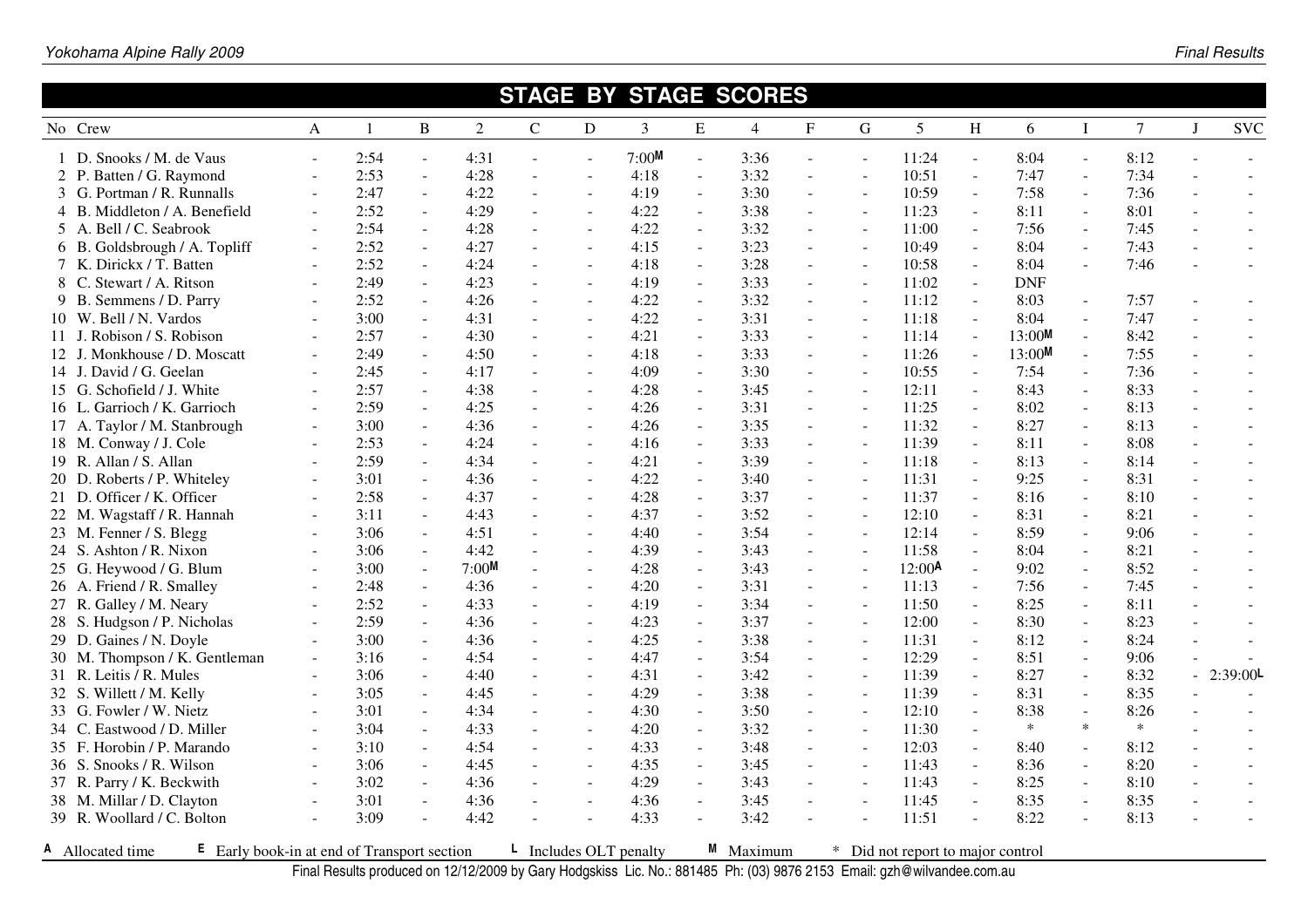|                                                                                 |                          |        |                          |                | <b>STAGE BY</b>                     |                          |                |                | <b>STAGE SCORES</b> |        |                          |                                      |                          |        |                          |            |                          |                    |
|---------------------------------------------------------------------------------|--------------------------|--------|--------------------------|----------------|-------------------------------------|--------------------------|----------------|----------------|---------------------|--------|--------------------------|--------------------------------------|--------------------------|--------|--------------------------|------------|--------------------------|--------------------|
| No Crew                                                                         | A                        | 1      | B                        | $\overline{2}$ | $\mathsf{C}$                        | D                        | $\mathfrak{Z}$ | E              | $\overline{4}$      | F      | $\mathbf G$              | 5                                    | H                        | 6      | I                        | $\tau$     | J                        | <b>SVC</b>         |
| 40 R. Marratt / J. Browne                                                       |                          | 3:14   | $\omega$                 | 4:54           | $\overline{a}$                      | $\sim$                   | 4:37           | $\mathcal{L}$  | 3:55                |        | $\sim$                   | <b>DNF</b>                           |                          |        |                          |            |                          |                    |
| 41 R. Dyer / J. Pollock                                                         |                          | 3:05   | $\overline{a}$           | 4:44           |                                     | L,                       | 4:42           | $\mathbf{r}$   | 3:47                |        | $\sim$                   | 12:16                                | $\overline{a}$           | 8:50   |                          | 8:35       |                          |                    |
| 42 D. Fernie / G. Floyd                                                         |                          | 3:17   | $\sim$                   | 5:03           | $\sim$                              | $\overline{a}$           | 4:43           | $\sim$         | 3:55                |        | $\overline{\phantom{a}}$ | 12:16                                | $\sim$                   | 9:01   | $\sim$                   | 8:56       |                          |                    |
| 43 P. Riseborough / K. Kilsby                                                   |                          | 3:35   | $\sim$                   | 5:03           | $\sim$                              | $\sim$                   | 4:48           | $\blacksquare$ | 4:03                |        | $\blacksquare$           | 13:27                                | $\sim$                   | 9:24   | $\blacksquare$           | 9:18       | $\sim$                   |                    |
| 45 B. Brown / R. Hale                                                           |                          | 3:01   | $\sim$                   | 4:33           |                                     | $\overline{a}$           | 4:25           | $\sim$         | 3:36                |        | $\overline{\phantom{a}}$ | 11:36                                |                          | 8:27   | $\sim$                   | 8:01       |                          |                    |
| 46 M. Lee / A. Gell                                                             |                          | 3:16   | $\overline{\phantom{a}}$ | 4:53           | $\overline{\phantom{a}}$            | $\sim$                   | 4:37           | $\omega$       | 3:48                | $\sim$ | $\blacksquare$           | 12:25                                | $\overline{\phantom{a}}$ | 8:38   | $\omega$                 | 8:40       | $\blacksquare$           |                    |
| 47 D. White / D. Smith                                                          |                          | 3:19   | $\sim$                   | 4:56           | $\blacksquare$                      | $\sim$                   | 4:45           | $\omega$       | 3:50                | $\sim$ | $\blacksquare$           | 12:33                                | $\sim$                   | 8:50   | $\blacksquare$           | 9:00       | $\blacksquare$           |                    |
| 49 T. Hooper / T. Mowett                                                        |                          | 3:16   | $\omega$                 | 4:49           | $\sim$                              | $\blacksquare$           | 4:35           | $\omega$       | 3:55                | $\sim$ | $\blacksquare$           | 12:07                                | $\sim$                   | 8:47   |                          | 8:43       |                          |                    |
| 50 T. Trewern / A. Ormesher                                                     |                          | 3:05   | $\sim$                   | 4:43           |                                     | $\overline{a}$           | 4:43           | $\mathbf{r}$   | 3:50                |        | $\sim$                   | 12:19                                | $\sim$                   | 8:49   | $12:00$ L                | 21:50L     | $11:00$ L                |                    |
| 51 G. Douglas / M. Gigney                                                       |                          | 4:01   | $\overline{\phantom{a}}$ | 5:56           | $\overline{\phantom{a}}$            | $\blacksquare$           | 4:51           | $\mathbb{Z}^2$ | 4:03                |        | $\overline{\phantom{a}}$ | 12:49A                               | $\overline{a}$           | 9:26   | $\mathbb{Z}^2$           | 9:25       |                          | 1:00 <sup>L</sup>  |
| 52 G. Thompson / W. Brocklebank                                                 | $\overline{\phantom{a}}$ | 3:20   | $\sim$                   | 5:04           | $\sim$                              | $\blacksquare$           | 4:51           | $\mathbb{Z}^2$ | 3:54                |        | $\overline{\phantom{a}}$ | $44:10$ ML                           | 29:10                    | 38:58L | $29:10$ L                | 37:57L     | 29:10                    |                    |
| 53 S. Richards / J. Hague                                                       |                          | 3:14   | $\sim$                   | 4:49           | $\sim$                              | L,                       | 4:45           | $\blacksquare$ | 3:47                |        | $\blacksquare$           | 12:36                                | $\overline{a}$           | 8:52   | $\sim$                   | 8:59       |                          |                    |
| 54 M. Welsh / R. Alexander                                                      |                          | $\ast$ | $\ast$                   | $\ast$         | ÷.                                  | $\blacksquare$           | 4:38           | $\omega$       | 4:05                | $\sim$ | $\overline{\phantom{a}}$ | 12:25                                | $\overline{\phantom{a}}$ | 8:46   | $\omega$                 | 8:40       | $\sim$                   | $\sim$             |
| 55 T. Reed / B. Reed                                                            |                          | 3:37   | $\sim$                   | 4:55           | $\sim$                              | $\overline{a}$           | 4:45           | $\blacksquare$ | 3:57                | $\sim$ | $\blacksquare$           | 12:45                                | $\sim$                   | 13:00M | $\overline{\phantom{a}}$ | 8:40       | $\blacksquare$           | $\sim$             |
| 56 P. Thomas / K. Radnell                                                       |                          | 3:15   | $\overline{\phantom{a}}$ | 4:50           |                                     | $\blacksquare$           | 4:38           | $\blacksquare$ | 3:48                |        | $\blacksquare$           | 12:06                                | $\overline{\phantom{a}}$ | 8:51   | $\sim$                   | 14:00M     | $\blacksquare$           |                    |
| 57 R. Woollard / S. Diggins                                                     |                          | 3:14   | $\sim$                   | 5:03           | $\sim$                              | $\overline{a}$           | 4:34           | $\omega$       | 3:49                |        | $\sim$                   | 12:40                                | $\sim$                   | 9:01   | $\sim$                   | 8:54       |                          |                    |
| 58 M. Richards / S. Richards                                                    |                          | 3:12   | $\sim$                   | 4:52           | $\sim$                              | ÷,                       | 4:38           | $\omega$       | 3:50                | $\sim$ | $\overline{\phantom{a}}$ | 12:16                                | $\overline{a}$           | 8:49   | $\sim$                   | 8:28       | $\sim$                   |                    |
| 59 J. Wald / A. McBain                                                          | $\overline{\phantom{a}}$ | 3:16   | $\sim$                   | 4:55           | $\omega$                            | $\blacksquare$           | 4:35           | $\omega$       | 4:01                |        | $\overline{\phantom{a}}$ | 12:49                                | $\sim$                   | 8:56   | $\sim$                   | 9:01       | $\sim$                   |                    |
| 60 N. Testa / A. Muldoon                                                        |                          | 3:14   | $\sim$                   | 5:12           | $\sim$                              | L,                       | 4:43           | $\mathbf{r}$   | 4:01                |        | $\sim$                   | 13:19                                |                          | 9:16   | $\sim$                   | 9:00       | $\overline{a}$           | <b>DNF</b>         |
| 62 A. Upton / M. Laidlay                                                        |                          | 3:11   | $\overline{\phantom{a}}$ | 4:51           | $\overline{\phantom{a}}$            | ÷,                       | 4:41           | $\omega$       | 3:52                | $\sim$ | $\overline{\phantom{a}}$ | 12:26                                | $\overline{a}$           | 8:51   | $\overline{a}$           | 8:34       | $\overline{\phantom{a}}$ |                    |
| 63 G. Farrant / M. James                                                        | $\overline{\phantom{a}}$ | 3:06   | $\sim$                   | 4:50           | $\blacksquare$                      | $\sim$                   | 4:29           | $\omega$       | 3:47                | $\sim$ | $\blacksquare$           | 12:15                                | $\sim$                   | 8:44   | $\sim$                   | 8:20       | $\sim$                   | $\sim$             |
| 64 P. Kobold / J. Thornburn                                                     |                          | 3:10   | $\blacksquare$           | 5:00           | $\sim$                              | $\overline{\phantom{a}}$ | 4:33           | $\blacksquare$ | 3:47                |        | $\sim$                   | 12:29                                | $\sim$                   | 8:43   | $\sim$                   | 8:40       | $\blacksquare$           |                    |
| 65 G. Kendrick / R. Gottschalk                                                  | ÷                        | 3:04   | $\sim$                   | 4:48           | $\sim$                              | $\overline{a}$           | 4:32           | $\sim$         | 3:47                |        | $\sim$                   | 11:58                                | $\overline{a}$           | 8:36   | $\sim$                   | 9:15       | $\overline{\phantom{a}}$ | 16:00 <sup>L</sup> |
| 66 K. Harper / T. Perkins                                                       |                          | 3:15   | $\sim$                   | 4:53           | $\mathbf{r}$                        | $\sim$                   | 4:41           | $\mathbf{r}$   | 3:52                |        | $\mathbf{r}$             | 12:59                                | $\sim$                   | 8:56   | $\sim$                   | 9:08       |                          |                    |
| 67 B. Watson / D. Johnson                                                       | $\overline{\phantom{a}}$ | 3:14   | $\overline{\phantom{a}}$ | 5:02           | $\overline{\phantom{a}}$            | ÷,                       | 4:49           | $\omega$       | 4:03                |        | $\blacksquare$           | 12:57                                | $\overline{a}$           | 9:05   | $\overline{a}$           | 8:57       |                          |                    |
| 68 J. Cameron / S. Gibson                                                       |                          | 3:24   | $\sim$                   | 5:06           |                                     | $\overline{a}$           | 5:01           | $\sim$         | 4:03                |        | $\sim$                   | 14:10                                |                          | 9:34   | $\sim$                   | 9:38       |                          |                    |
| 69 A. Crane / D. Anderson                                                       | $\blacksquare$           | 3:11   | $\sim$                   | 4:54           | $\sim$                              | $\sim$                   | 4:46           | $\blacksquare$ | 3:53                | $\sim$ | $\blacksquare$           | 16:00M                               | $\sim$                   | 13:00M | $\omega$                 | <b>DNF</b> |                          |                    |
| 70 T. Stuchbery / S. Jennison                                                   | ÷,                       | 3:28   | $\overline{\phantom{a}}$ | 5:01           | $\sim$                              | $\overline{a}$           | 4:46           | $\omega$       | 3:57                | $\sim$ | $\overline{\phantom{a}}$ | 12:38                                | $\sim$                   | 8:47   | $\sim$                   | 8:53       | $\sim$                   |                    |
| 71 L. Shadwick / D. Smith                                                       | $\overline{a}$           | 3:35   | $\overline{\phantom{a}}$ | 5:12           | $\sim$                              | $\blacksquare$           | 4:55           | $\blacksquare$ | 4:19                | $\sim$ | $\blacksquare$           | 13:50                                | $\sim$                   | 9:39   | $\sim$                   | 9:42       | $\sim$                   |                    |
| 72 A. Fitcher / K. Woods                                                        | $\overline{\phantom{0}}$ | 3:12   | $\overline{\phantom{a}}$ | 4:47           | $\mathbf{r}$                        | $\overline{a}$           | 4:39           | $\omega$       | 3:41                |        | $\blacksquare$           | 11:47                                |                          | 8:24   | $\overline{a}$           | 8:14       | $\sim$                   |                    |
| 73 S. Lawless / D. O'Connor                                                     |                          | 3:06   | $\sim$                   | 4:54           | $\sim$                              | $\sim$                   | 4:33           | $\mathbb{Z}^2$ | 3:55                | $\sim$ | $\sim$                   | 12:38                                | 2:00E                    | 8:52   | $\sim$                   | 8:49       | $\sim$                   |                    |
| 74 M. Long / V. Haskett                                                         | $\overline{a}$           | 3:10   | $\overline{\phantom{a}}$ | 5:04           | $\sim$                              | $\overline{a}$           | 4:34           | $\omega$       | 3:51                |        | $\overline{\phantom{a}}$ | 13:12                                | $\overline{a}$           | 9:11   | $\sim$                   | 9:00       | $\sim$                   |                    |
| 75 J. Carney / K. Barson                                                        |                          | 3:26   | $\sim$                   | 5:13           |                                     | $\overline{a}$           | 4:55           | $\blacksquare$ | 4:11                |        | $\blacksquare$           | 13:37                                |                          | 9:29   | $\sim$                   | 9:36       |                          |                    |
| 76 A. Kovacevic / K. Cotter                                                     |                          | 3:16   | $\omega$                 | 5:01           | $\sim$                              | $\sim$                   | 4:50           | $\omega$       | 4:00                | $\sim$ | $\blacksquare$           | 13:02                                | $\sim$                   | 9:08   | $\sim$                   | 9:10       | $\sim$                   |                    |
| 77 R. Cranston / K. Grealy                                                      | $\overline{\phantom{a}}$ | 3:38   | $\omega$                 | 5:30           | $\sim$                              | $\sim$                   | 5:16           | $\omega$       | 4:29                | $\sim$ | $\overline{a}$           | 15:38A                               | $\overline{\phantom{a}}$ | 10:28  | $\sim$                   | 11:04      |                          |                    |
| 78 T. Huggins / S. Huggins                                                      | $\overline{\phantom{a}}$ | 3:15   | $\blacksquare$           | 5:09           | $\sim$                              | $\sim$                   | 4:59           | $\blacksquare$ | 3:57                |        | $\blacksquare$           | 12:54                                | $\sim$                   | 9:10   | $\sim$                   | 9:15       | $\blacksquare$           | $\sim$             |
| 79 N. Senior / L. Phillips                                                      | $\sim$                   | 3:34   | $\sim$                   | 5:13           | $\sim$                              |                          | 4:51           | $\sim$         | 4:01                |        | $\sim$                   | 13:04                                |                          | 9:11   |                          | 9:14       |                          |                    |
| 80 J. Hawkins / K. Baker                                                        | $\sim$                   | 3:21   | ÷.                       | 5:17           |                                     | L                        | $\ast$         | $\ast$         | $\ast$              |        |                          | 1:20:00-1:20:00-1:33:05AL1:20:00-DNF |                          |        |                          |            |                          |                    |
| <b>A</b> Allocated time<br>$\epsilon$ Early book-in at end of Transport section |                          |        |                          |                | $\blacksquare$ Includes OLT penalty |                          |                |                | M Maximum           |        |                          | * Did not report to major control    |                          |        |                          |            |                          |                    |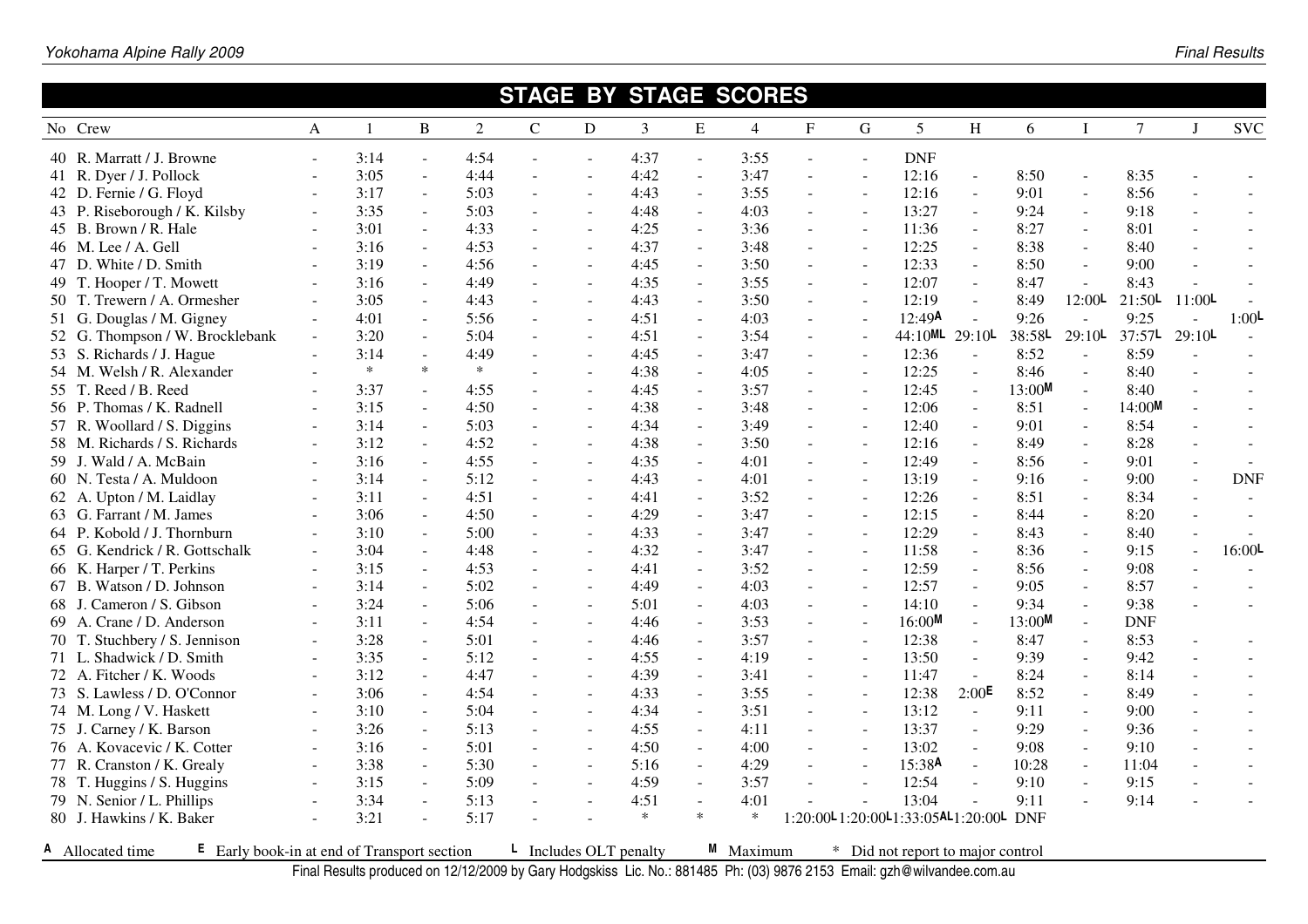|                                  |              |        |                |                |             |                | <b>STAGE BY STAGE SCORES</b> |                           |                |              |                          |                                                           |        |        |                          |                |                |            |
|----------------------------------|--------------|--------|----------------|----------------|-------------|----------------|------------------------------|---------------------------|----------------|--------------|--------------------------|-----------------------------------------------------------|--------|--------|--------------------------|----------------|----------------|------------|
| No Crew                          | $\mathbf{A}$ |        | $\bf{B}$       | $\overline{2}$ | $\mathbf C$ | D              | 3                            | E                         | $\overline{4}$ | $\mathbf{F}$ | G                        | 5                                                         | H      | 6      |                          | $\overline{7}$ |                | <b>SVC</b> |
| 81 N. Schey / M. Twycross        |              | 3:08   |                | 4:45           |             |                | 4:27                         |                           | 3:35           |              |                          | 16:00M                                                    |        | 10:13  |                          | 10:56          |                |            |
| 82 D. Norman / R. Knight         |              | $\ast$ | $\ast$         | $\ast$         |             | $\blacksquare$ | 5:18                         | $\blacksquare$            | <b>DNF</b>     |              |                          |                                                           |        |        |                          |                |                |            |
| 83 B. Oyler / K. Driscoll        |              | $\ast$ | $\ast$         | $\ast$         |             | $\sim$         | 4:51                         | $\sim$                    | 4:15           |              |                          | 12:41A                                                    |        | 8:56   |                          | 8:53           |                |            |
| 84 C. Mammi / M. Mammi           |              | 3:24   | $\sim$         | 5:03           |             | $\sim$         | 4:42                         | $\sim$                    | 3:55           |              | ÷                        | 12:37                                                     |        | 9:39   | $\sim$                   | 8:52           |                |            |
| 85 D. McKenzie / E. McKenzie     |              | 3:22   | $\sim$         | 5:21           |             | $\sim$         | 4:55                         | $\blacksquare$            | 4:08           |              | $\sim$                   | 13:16                                                     | ÷.     | 9:23   | $\overline{\phantom{a}}$ | 9:08           |                |            |
| 86 P. Boyd / D. Boyd             |              | 3:15   | $\mathbf{r}$   | 4:56           |             | $\sim$         | 4:37                         | $\blacksquare$            | 3:51           |              | $\blacksquare$           | 12:28                                                     |        | 9:35   | $\sim$                   | 8:51           |                |            |
| 87 C. Jay / E. Corrales          |              | 3:18   |                | 4:56           |             | $\sim$         | 4:37                         | $\overline{\phantom{a}}$  | 3:50           |              | $\blacksquare$           | 12:48                                                     |        | 8:59   |                          | 8:51           |                |            |
| 88 G. Bashford / R. Daniel       |              | 3:07   |                | 4:57           |             | $\sim$         | 4:44                         | $\overline{\phantom{a}}$  | 3:55           |              | $\sim$                   | 12:40                                                     |        | 9:07   |                          | 9:21           |                |            |
| 89 D. Lawrance / D. Webb         |              | 3:12   |                | 4:50           |             | $\sim$         | 4:39                         | $\overline{\phantom{a}}$  | 3:56           |              | $\overline{\phantom{a}}$ | 12:35A                                                    |        | 9:14   |                          | 8:54           |                | <b>DNF</b> |
| 90 L. Manning / W. Taylor        |              | 3:18   | $\sim$         | 5:05           |             | $\blacksquare$ | 4:41                         | $\blacksquare$            | 3:56           |              | $\sim$                   | $\ast$                                                    | $\ast$ | $\ast$ | $\ast$                   | $\ast$         | $1:25:00$ L    |            |
| 91 B. Canny / P. Crosbie         |              | 3:29   |                | 5:16           |             | $\blacksquare$ | 4:48                         | $\overline{\phantom{a}}$  | 4:05           |              | $\sim$                   | 13:37                                                     | 3:00E  | 9:34   |                          | 9:36           |                |            |
| 92 J. Pinkerton / P. Shearman    |              | 3:54   | $\sim$         | 5:33           |             |                | 5:20                         | $\overline{\phantom{a}}$  | 4:26           |              | $\sim$                   | 14:00A                                                    | $\sim$ | 10:11  | $\blacksquare$           | 10:28          |                |            |
| 93 G. Hale / A. Baker            |              | 3:28   | $\sim$         | 12:35ML        | 5:35L       | $\blacksquare$ | 5:22                         | $\overline{\phantom{a}}$  | 4:47           |              | $\overline{\phantom{a}}$ | 14:16A                                                    |        | 10:30  | $\sim$                   | 10:29          |                |            |
| 94 T. Reynolds / S. Reynolds     |              | 3:19   |                | 5:04           |             | $\sim$         | 4:48                         | $\sim$                    | 3:59           |              | $\sim$                   | 13:10                                                     |        | 13:00M | $\sim$                   | 9:32           |                |            |
| 95 D. Gates / B. Tapper          |              | 3:27   |                | 5:21           |             | $\sim$         | 4:57                         | $\overline{\phantom{a}}$  | 4:10           |              | $\overline{\phantom{a}}$ | 14:11                                                     |        | 9:39   |                          | 9:34           |                |            |
| 96 P. Otzen / P. Franklin        |              | 3:29   | $\sim$         | 5:16           |             | $\sim$         | 4:49                         | $\sim$                    | 4:05           |              | $\sim$                   | 13:42                                                     |        | 9:34   | $\overline{a}$           | 9:33           |                |            |
| 97 G. Carruthers / S. Carruthers |              | 3:29   | $\sim$         | 5:22           |             |                | 5:00                         | $\sim$                    | 4:23           |              |                          | 14:12                                                     |        | 11:05  | $\overline{a}$           | 9:57           |                |            |
| 98 B. Field / J. Field           |              | 3:22   | $\sim$         | 5:07           |             |                | 4:50                         | $\sim$                    | 3:56           |              |                          | 13:09                                                     |        | 9:03   |                          | 8:59           |                |            |
| 99 A. Van Winden / T. Halliday   |              | 3:53   |                | 5:51           |             |                | 5:08                         | $\overline{\phantom{a}}$  | 4:23           |              |                          | 12:55A                                                    |        | 9:29   |                          | 9:06           |                |            |
| 100 P. McKinnon / C. Ellis       |              | 4:45   | $\mathbf{r}$   | 6:47           |             | $\sim$         | 6:33                         | $\blacksquare$            | 5:21           |              |                          | 16:00M                                                    |        | 12:53  |                          | 13:24          |                |            |
| 101 G. Gibbons / S. Francis      |              | 3:47   | $\blacksquare$ | 5:35           |             |                | $\ast$                       | $\ast$                    | $\ast$         |              |                          | 1:07:00-1:17:29-1:07:00-1:17:29-1:07:00-1:17:43-1:07:00-1 |        |        |                          |                |                |            |
| 102 K. Harper / D. Gallacher     |              | 4:02   | $\sim$         | 6:01           |             |                | 5:24                         | $\overline{\phantom{a}}$  | 4:32           |              |                          | 14:39A                                                    |        | 10:48  | $\overline{\phantom{a}}$ | 10:57          |                |            |
| 103 T. Davidson / J. Davidson    |              | 3:44   | $\mathbf{r}$   | 5:38           |             | $\sim$         | 5:05                         | $\sim$                    | 4:19           |              | $\sim$                   | 13:32A                                                    |        | 9:41   | $\sim$                   | 9:33           |                |            |
| 104 D. Curl / R. Richards        |              | 3:52   | $\mathbf{r}$   | 5:38           |             | $\sim$         | 5:14                         | $\sim$                    | 4:20           |              | $\sim$                   | 13:57A                                                    |        | 9:57   |                          | 10:05          |                |            |
| 106 G. Pate / C. Pearce          |              | 3:30   | $\blacksquare$ | 5:13           |             | $\sim$         | 4:57                         | $\blacksquare$            | 4:02           |              | $\blacksquare$           | 14:10                                                     |        | 9:46   | 2:00E                    | 10:02          |                |            |
| 107 S. Piggott / C. Robinson     |              | 3:48   | $\blacksquare$ | 5:23           |             | $\sim$         | 5:14                         | $\blacksquare$            | 4:42           |              | $\overline{\phantom{a}}$ | 14:27 <sup>A</sup>                                        |        | 10:25  | $\blacksquare$           | 10:38          |                |            |
| 108 M. Foreshew / R. Walton      |              | 3:39   | $\equiv$       | 5:35           |             | $\sim$         | 5:08                         | $\blacksquare$            | 4:22           |              | $\blacksquare$           | 14:16A                                                    |        | 9:56   | $\sim$                   | 10:10          | $\overline{a}$ |            |
| 109 G. Howard / M. Loxton        |              | 3:49   | $\omega$       | 5:44           |             | $\sim$         | 5:16                         | $\mathbb{L}^{\mathbb{N}}$ | 4:23           |              | $\sim$                   | 14:23A                                                    |        | 10:24  | $\blacksquare$           | 10:27          | $\overline{a}$ |            |
| 110 A. Artamonov / G. Bonch      |              | 3:37   |                | 5:23           |             | $\mathbf{r}$   | 5:16                         | $\mathbb{Z}^+$            | 4:25           |              | $\sim$                   | $16:00$ M                                                 |        | 10:19  | $\sim$                   | 9:53           |                |            |
| 111 D. Allwright / S. Allwright  |              | 3:39   |                | 5:31           |             | $\sim$         | 5:08                         | $\overline{\phantom{a}}$  | 4:30           |              | $\sim$                   | 13:51A                                                    | 3:00E  | 10:07  | $\blacksquare$           | 10:15          |                |            |
| 112 J. Ellis / A. Sietsma        |              | 4:09   | $\mathbf{r}$   | 6:01           |             | $\sim$         | 5:32                         | $\blacksquare$            | 4:42           | $\sim$       | $\sim$                   | 15:47A                                                    | $\sim$ | 11:40  | $\blacksquare$           | 11:57          |                |            |
| 113 B. Grant / T. Godde          |              | 4:05   |                | $\ast$         |             |                | 5:27                         | $\mathbf{r}$              | 4:39           |              |                          | 14:45A                                                    |        | 11:05  |                          | 10:13          |                |            |
| 114 W. Hoy / L. Dunkerton        |              | 2:45   |                | 4:21           |             |                | 4:15                         |                           | 3:36           | <b>DNF</b>   |                          |                                                           |        |        |                          |                |                |            |

A Allocated time **E** Early book-in at end of Transport section **L** Includes OLT penalty M Maximum \* Did not report to major control Final Results produced on 12/12/2009 by Gary Hodgskiss Lic. No.: 881485 Ph: (03) 9876 2153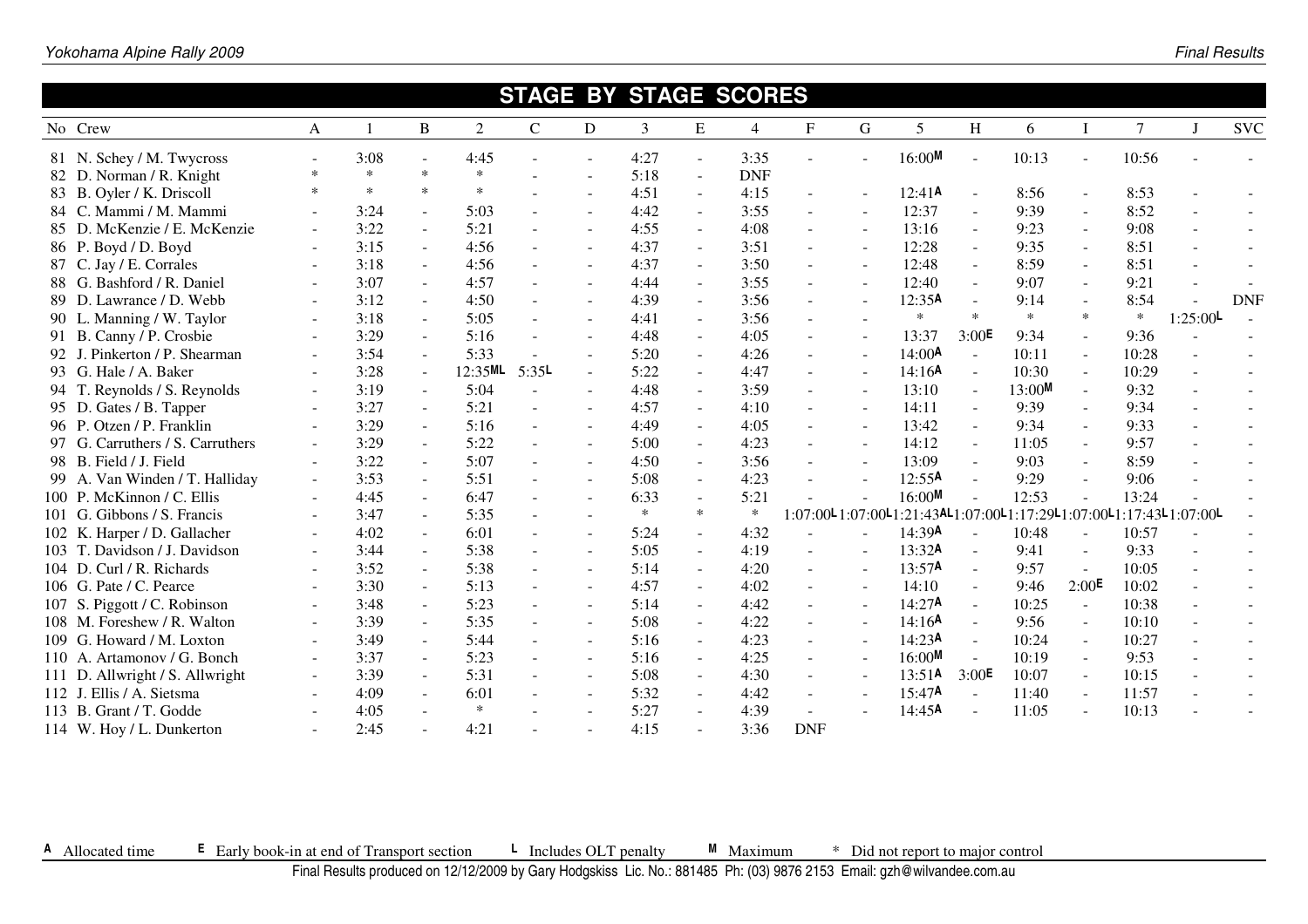|                               |                          |                             |                          |        |                          |        | <b>STAGE BY STAGE SCORES</b> |        |                |        |                             |        |                          |        |                          |                          |            |              |
|-------------------------------|--------------------------|-----------------------------|--------------------------|--------|--------------------------|--------|------------------------------|--------|----------------|--------|-----------------------------|--------|--------------------------|--------|--------------------------|--------------------------|------------|--------------|
| No Crew                       | $\bf K$                  | 8                           | L                        | 9      | M                        | 10     | N                            | 11     | $\overline{O}$ | 12     | $\mathbf{P}$                | 13     | Q                        | 14     | $\mathbb{R}$             | S                        | 15         | T            |
| 1 D. Snooks / M. de Vaus      | $\mathbf{r}$             | 6:40                        | $\sim$                   | 26:00M | $\overline{a}$           | 8:27   | $\sim$                       | 10:03  | 2:00E          | 6:13   | $\mathbf{r}$                | 7:47   | $\mathbf{r}$             | 10:25  | $\overline{a}$           |                          | 20:22      |              |
| 2 P. Batten / G. Raymond      | $\sim$                   | 6:16                        | $\omega$                 | 18:03  | $\sim$                   | 8:04   | $\overline{a}$               | 9:48   | $\mathbb{Z}^2$ | 5:49   | $\overline{a}$              | 7:08   |                          | 9:34   | $\overline{a}$           | $\overline{a}$           | 18:59      | <b>DNF</b>   |
| 3 G. Portman / R. Runnalls    | $\sim$                   | 6:31                        | $\omega$                 | 18:17  | $\sim$                   | 8:16   | $\sim$                       | 9:48   | $\omega$       | 5:58   | $\omega$                    | 7:14   | $\sim$                   | 9:46   | $\sim$                   | $\omega$                 | 18:40      |              |
| 4 B. Middleton / A. Benefield | $\sim$                   | 6:36                        | $\overline{\phantom{a}}$ | 18:26  | $\mathbf{r}$             | 8:19   | $\sim$                       | 10:34  | $\overline{a}$ | 6:11   | $\omega$                    | 7:24   | $\sim$                   | 10:01  | $\sim$                   | $\overline{a}$           | 20:44      |              |
| 5 A. Bell / C. Seabrook       | $\overline{\phantom{a}}$ | 6:33                        | $\blacksquare$           | 18:25  | $\overline{\phantom{a}}$ | 8:14   | $\sim$                       | 9:57   | $\sim$         | 6:04   | $\blacksquare$              | 7:23   | $\sim$                   | 9:45   | $\sim$                   | $\blacksquare$           | 19:14      |              |
| 6 B. Goldsbrough / A. Topliff | $\sim$                   | 6:24                        | $\mathbf{r}$             | 18:11  | $\overline{a}$           | 8:16   | $\sim$                       | 9:45   | $\sim$         | 5:51   | $\mathcal{L}$               | 7:16   |                          | 9:42   | $\sim$                   | ÷.                       | 19:46      |              |
| 7 K. Dirickx / T. Batten      | $\sim$                   | 6:31                        | $\sim$                   | 18:35  | $\overline{\phantom{a}}$ | 8:13   | $\blacksquare$               | 9:46   | $\blacksquare$ | 5:57   | $\blacksquare$              | 7:13   | $\blacksquare$           | 9:52   | $\sim$                   | $\blacksquare$           | 19:03      | $\omega$     |
| 8 C. Stewart / A. Ritson      |                          |                             |                          |        |                          |        |                              |        |                |        |                             |        |                          |        |                          |                          |            |              |
| 9 B. Semmens / D. Parry       | $\sim$                   | 6:31                        | $\sim$                   | 18:20  |                          | 8:15   |                              | 9:50   |                | 6:01   | $\sim$                      | 7:16   | $\sim$                   | 9:56   | $\sim$                   | $\blacksquare$           | 27:46      |              |
| 10 W. Bell / N. Vardos        |                          | 6:38                        | $10:00$ L                | 28:50L | $10:00$ L                | 18:19L | $10:00$ L                    | 19:52L | 11:00E         | 6:02   | 2:00E                       | 7:27   | $\sim$                   | 9:50   | $\sim$                   | $\overline{a}$           | 20:37      |              |
| 11 J. Robison / S. Robison    |                          | 6:36                        | $\omega$                 | 18:48  | $\sim$                   | 8:49   | $\sim$                       | 10:06  | $\sim$         | 6:05   | $\sim$                      | 7:29   | $\sim$                   | 10:04  | $\sim$                   | $\blacksquare$           | 19:56A     | $\omega$     |
| 12 J. Monkhouse / D. Moscatt  |                          | 6:54                        | $\omega$                 | 19:25  | $\omega$                 | 8:23   | $\sim$                       | 9:57   | $\omega$       | 6:03   | $\mathbb{Z}^2$              | 7:35   | $\overline{\phantom{a}}$ | 9:49   | $\sim$                   | $\blacksquare$           | 20:32      |              |
| 14 J. David / G. Geelan       | $\sim$                   | 10:00M                      | $\overline{\phantom{a}}$ | 18:29  | $\blacksquare$           | 8:10   | $\sim$                       | 9:49   | $\sim$         | 5:55   | $\blacksquare$              | 7:12   | $\sim$                   | 9:44   | $\sim$                   | $\blacksquare$           | 19:06      | $\equiv$     |
| 15 G. Schofield / J. White    |                          | 6:48                        | $\sim$                   | 20:31  | $\sim$                   | 8:58   | $\sim$                       | 10:54  | $\sim$         | 6:51   | $\sim$                      | 8:02   |                          | 11:13  | $\overline{a}$           |                          | 22:26      |              |
| 16 L. Garrioch / K. Garrioch  |                          | 6:33                        | $\omega$                 | 18:24  | $\sim$                   | 8:26   | $\sim$                       | 10:12  | $\omega$       | 6:19   | $\omega$                    | 7:35   | $\sim$                   | 10:08  | $\sim$                   | $\overline{a}$           | 20:41      | $\mathbf{u}$ |
| 17 A. Taylor / M. Stanbrough  |                          | 6:42                        | $\omega$                 | 18:46  | $\omega$                 | 8:33   | $\sim$                       | 10:14  | $\omega$       | 6:34   | $\omega$                    | 7:49   | $\sim$                   | 10:25  | $\sim$                   | $\blacksquare$           | 20:04      | $\omega$     |
| 18 M. Conway / J. Cole        | $\sim$                   | 6:42                        | $\mathbf{r}$             | 18:32  | $\mathbf{r}$             | 8:29   | $\sim$                       | 10:06  | $\sim$         | 6:15   | $\omega$                    | 7:34   | $\sim$                   | 10:04  | $\sim$                   | $\overline{a}$           | 19:37      |              |
| 19 R. Allan / S. Allan        |                          | 6:39                        | $\sim$                   | 18:33  | $\sim$                   | 8:18   | $\sim$                       | 10:08  | $\sim$         | 6:11   | $\sim$                      | 7:35   |                          | 10:11  | $\overline{a}$           | $\blacksquare$           | 19:00      |              |
| 20 D. Roberts / P. Whiteley   |                          | 6:53                        | $\omega$                 | 19:13  | $\sim$                   | 8:46   | $\sim$                       | 10:37  | $\sim$         | 6:31   | $\omega$                    | 9:31   | $\sim$                   | 10:28  | $\sim$                   | $\overline{a}$           | 21:31      |              |
| 21 D. Officer / K. Officer    |                          | 6:46                        | $\blacksquare$           | 19:11  | $\sim$                   | 8:41   | $\overline{\phantom{a}}$     | 10:19  | $\sim$         | 6:24   | $\omega$                    | 7:49   | $\sim$                   | 10:17  | $\overline{\phantom{a}}$ | $\omega$                 | 20:19A     |              |
| 22 M. Wagstaff / R. Hannah    | $\sim$                   | 6:55                        | $\overline{\phantom{a}}$ | 18:37  | $\sim$                   | 8:42   | $\sim$                       | 10:19  | $\sim$         | 6:47   | $\mathcal{L}_{\mathcal{A}}$ | 8:16   | $\sim$                   | 10:52  | $\sim$                   | 5:00L                    | $25:31$ AL | $5:00$ L     |
| 23 M. Fenner / S. Blegg       | $\sim$                   | 7:04                        | $\sim$                   | 20:33  | $\sim$                   | 9:06   | $\sim$                       | 11:20  | $\sim$         | 7:16   | $\blacksquare$              | 8:25   | $\sim$                   | 11:22  | $\sim$                   | $\sim$                   | 23:07      |              |
| 24 S. Ashton / R. Nixon       |                          | 6:56                        | $\omega$                 | 19:50  | $\sim$                   | 8:54   | $\sim$                       | 10:49  | $\sim$         | 6:37   | $\omega$                    | 8:06   | $\sim$                   | 10:52  | $\sim$                   | $\overline{a}$           | 20:52      |              |
| 25 G. Heywood / G. Blum       |                          | 6:55                        | $\omega$                 | 19:12  | $\mathbf{r}$             | 8:48   | $\sim$                       | 10:43  | 3:00E          | 6:46   | $\omega$                    | 8:01   | $\sim$                   | 11:28  | $\sim$                   | $\overline{a}$           | 20:59A     |              |
| 26 A. Friend / R. Smalley     | $\sim$                   | 6:38                        | $\omega$                 | 18:40  | $\omega$                 | 8:15   | $\sim$                       | 10:07  | $\omega$       | 5:55   | $\blacksquare$              | 7:27   | $\omega$                 | 9:59   | $\sim$                   | $\blacksquare$           | 28:57      | $\equiv$     |
| 27 R. Galley / M. Neary       | $\sim$                   | 6:32                        | $\omega$                 | 18:35  | $\overline{\phantom{a}}$ | 8:24   | $\sim$                       | 10:11  | $\omega$       | 6:06   | $\blacksquare$              | 7:28   | $\sim$                   | 9:57   | $\sim$                   | $\blacksquare$           | 20:42      |              |
| 28 S. Hudgson / P. Nicholas   | $\blacksquare$           | 6:51                        | $\blacksquare$           | 19:19  | $\sim$                   | 8:43   | $\sim$                       | 10:23  | $\sim$         | 6:20   | $\omega$                    | 7:44   | $\sim$                   | 10:19  | $\sim$                   | $\mathbf{r}$             | 19:54      |              |
| 29 D. Gaines / N. Doyle       | $\sim$                   | 6:43                        | $\sim$                   | 18:55  | $\sim$                   | 8:22   | $\sim$                       | 10:11  | $\sim$         | 6:20   | $\omega$                    | 7:36   | $\omega$                 | 10:13  | $\sim$                   | $\overline{\phantom{a}}$ | 21:03      |              |
| 30 M. Thompson / K. Gentleman |                          | 7:20                        | $\sim$                   | 20:09  | $\overline{\phantom{a}}$ | 9:15   | $\sim$                       | 11:32  | $\sim$         | 7:06   | $\sim$                      | 8:53   | $\sim$                   | 13:41  | $\sim$                   | $\blacksquare$           | 22:31      |              |
| 31 R. Leitis / R. Mules       |                          | 2:40:00 - 2:46:52 - 2:40:00 |                          | $\ast$ | $\ast$                   | $\ast$ | $\ast$                       | $\ast$ | $\ast$         | $\ast$ | $\ast$                      | $\ast$ | $\ast$                   | $\ast$ | $\ast$                   | $\ast$                   | $\ast$     | $\ast$       |
| 32 S. Willett / M. Kelly      |                          | 6:46                        | $\sim$                   | 20:57  | $\mathbf{r}$             | 8:49   | $\sim$                       | 10:29  | $\overline{a}$ | 6:44   | $\mathcal{L}$               | 7:52   | $\sim$                   | 10:44  | $\overline{a}$           | $\sim$                   | 20:46      |              |
| 33 G. Fowler / W. Nietz       |                          | 6:58                        | $\omega$                 | 20:16  | $\sim$                   | 9:03   | $\sim$                       | 10:56  | $\sim$         | 6:32   | $\omega$                    | 7:57   | $\sim$                   | 10:42  | $\sim$                   | $\overline{a}$           | 20:56      | $\omega$     |
| 34 C. Eastwood / D. Miller    |                          | 6:43                        | $\sim$                   | 19:00  | $\sim$                   | 8:25   | $\sim$                       | 10:15  | $\sim$         | 6:22   | $\mathbb{Z}^2$              | 7:40   | $\sim$                   | 10:11  | $\sim$                   | $\blacksquare$           | 20:27      | $\omega$     |
| 35 F. Horobin / P. Marando    | $\sim$                   | 6:45                        | $\blacksquare$           | 18:58  | $\overline{\phantom{a}}$ | 8:43   | $\blacksquare$               | 10:20  | $\sim$         | 6:25   | $\blacksquare$              | 7:55   | $\sim$                   | 10:49  | $\sim$                   | $\blacksquare$           | 20:55      | $\equiv$     |
| 36 S. Snooks / R. Wilson      |                          | 6:52                        | $\sim$                   | 19:14  | $\overline{a}$           | 8:37   | $\sim$                       | 10:26  | $\sim$         | 6:17A  | $\mathbf{r}$                | 7:48   | $\sim$                   | 10:28  | $\overline{a}$           | $\overline{a}$           | 21:27      |              |
| 37 R. Parry / K. Beckwith     |                          | 6:43                        | $\blacksquare$           | 19:19  | $\sim$                   | 8:53   | $\sim$                       | 10:31  | $\sim$         | 6:31   | $\blacksquare$              | 7:56   | $\sim$                   | 10:26  | $\sim$                   | $\blacksquare$           | 20:00      |              |
| 38 M. Millar / D. Clayton     | $\sim$                   | 6:48                        | $\sim$                   | 19:23  | $\sim$                   | 8:45   | $\sim$                       | 10:46  | $\sim$         | 6:46   | $\mathbb{Z}^2$              | 7:59   | $\mathcal{L}$            | 10:47  | $\overline{a}$           | $\overline{a}$           | 20:42      |              |
| 39 R. Woollard / C. Bolton    | $\sim$                   | 6:47                        | $\overline{\phantom{a}}$ | 18:54  | $\overline{\phantom{a}}$ | 8:46   | $\sim$                       | 10:15  |                | 11:00M | $\sim$                      | 10:14  | ÷.                       | 13:36  |                          |                          | 20:39      |              |
|                               |                          |                             |                          |        |                          |        |                              |        |                |        |                             |        |                          |        |                          |                          |            |              |

**<sup>A</sup>** Allocated time **<sup>E</sup>** Early book-in at end of Transport section **<sup>L</sup>** Includes OLT penalty **<sup>M</sup>** Maximum \* Did not report to major control

Final Results produced on 12/12/2009 by Gary Hodgskiss Lic. No.: 881485 Ph: (03) 9876 2153 Email: gzh@wilvandee.com.au

Yokohama Alpine Rally 2009 Final Results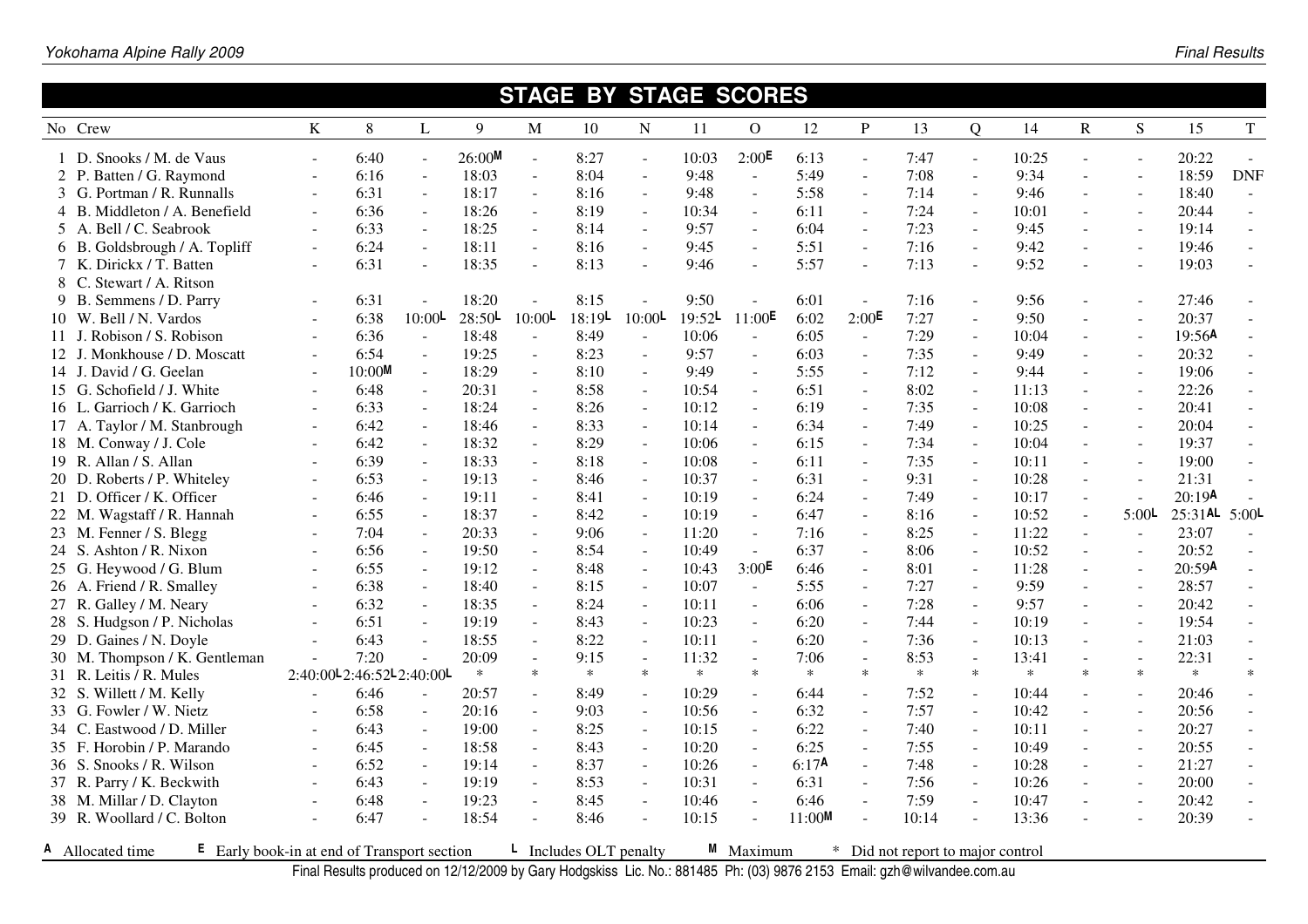|                                 |                          |       |                |           | <b>STAGE BY STAGE SCORES</b> |        |                          |            |                          |        |                |        |                |            |                          |                          |                    |                |
|---------------------------------|--------------------------|-------|----------------|-----------|------------------------------|--------|--------------------------|------------|--------------------------|--------|----------------|--------|----------------|------------|--------------------------|--------------------------|--------------------|----------------|
| No Crew                         | $\bf K$                  | $8\,$ | L              | 9         | M                            | 10     | $\mathbf N$              | 11         | $\mathbf{O}$             | 12     | $\mathbf{P}$   | 13     | Q              | 14         | ${\bf R}$                | S                        | 15                 | $\mathbf T$    |
| 40 R. Marratt / J. Browne       |                          |       |                |           |                              |        |                          |            |                          |        |                |        |                |            |                          |                          |                    |                |
| 41 R. Dyer / J. Pollock         |                          | 7:06  | $\sim$         | 19:50     |                              | 8:54   | $\overline{\phantom{a}}$ | 10:49      | $\sim$                   | 6:44   | $\sim$         | 8:01   |                | 10:59      | $\sim$                   |                          | 21:53              |                |
| 42 D. Fernie / G. Floyd         |                          | 7:35  | $\omega$       | 20:00     | $\sim$                       | 9:12   | $\blacksquare$           | 11:24      | $\overline{\phantom{a}}$ | 7:03   | $\sim$         | 8:42   | $\blacksquare$ | 11:27      | $\blacksquare$           | $\blacksquare$           | 22:01A             | $\sim$         |
| 43 P. Riseborough / K. Kilsby   | $\overline{\phantom{a}}$ | 7:23  | $\blacksquare$ | 20:42     | $\sim$                       | 9:25   | $\blacksquare$           | 11:31      | $\overline{\phantom{a}}$ | 7:13   | $\blacksquare$ | 8:55   | $\blacksquare$ | 11:39      | $\blacksquare$           | $\overline{\phantom{a}}$ | 22:25A             | $\sim$         |
| 45 B. Brown / R. Hale           | $\sim$                   | 6:52  | $\omega$       | 19:04     | $\sim$                       | 8:36   | $\sim$                   | 10:26      | $\omega$                 | 6:22   | $\sim$         | 7:47   | $\sim$         | 10:26      | $\overline{\phantom{a}}$ | $\mathbf{r}$             | 21:46              | $\sim$         |
| 46 M. Lee / A. Gell             | $\sim$                   | 6:52  | $\blacksquare$ | 19:08     | $\sim$                       | 8:47   | $\overline{\phantom{a}}$ | 10:34      | $\sim$                   | 6:39   | $\sim$         | 7:55   | $\blacksquare$ | 10:59      | $\sim$                   | $\sim$                   | 21:24              | $\omega$       |
| 47 D. White / D. Smith          |                          | 7:20  | $\omega$       | 20:01     | $\sim$                       | 9:07   | $\blacksquare$           | 11:00      | $\omega$                 | 6:49   | $\omega$       | 8:40   | $\blacksquare$ | 11:08      | $\overline{\phantom{a}}$ | $\blacksquare$           | 21:56              | $\omega$       |
| 49 T. Hooper / T. Mowett        |                          | 6:51  | $\omega$       | 19:09     | $\sim$                       | 8:41   | $\blacksquare$           | 10:31      | $\sim$                   | 6:34   | $\blacksquare$ | 7:55   | $\sim$         | 10:41      | $\sim$                   | $\sim$                   | <b>DNF</b>         |                |
| 50 T. Trewern / A. Ormesher     | $\sim$                   | 7:00  | $\omega$       | 21:07     | $\sim$                       | 9:10   | $\sim$                   | 11:12      |                          | 6:57   | $\sim$         | 8:37   | $\blacksquare$ | 15:00M     | $\overline{\phantom{a}}$ | $\overline{\phantom{a}}$ | <b>DNF</b>         |                |
| 51 G. Douglas / M. Gigney       | 1:00L                    | 8:25L | 5:00E          | 19:59     | 16:00E                       | 9:23   | $1:00$ L                 | 12:30L     | 5:00E                    | 8:19   | 2:00E          | 9:20   | 1:00E          | 13:02      | $\sim$                   |                          | 22:46A             | $\sim$         |
| 52 G. Thompson / W. Brocklebank | $\sim$                   | 7:30  | $\omega$       | 20:33     | $\omega$                     | 9:40   | $\omega$                 | 11:41      | $\omega$                 | 7:15   | $\omega$       | 9:19   | $\omega$       | 13:01      | $\overline{\phantom{a}}$ | $\sim$                   | 23:07 <sup>A</sup> | $\sim$         |
| 53 S. Richards / J. Hague       | $\sim$                   | 7:24  | $\sim$         | 20:44     | $\sim$                       | 9:40   | $\omega$                 | 11:20      | $\mathbf{r}$             | 6:58   | $\omega$       | 8:42   | $\mathbf{r}$   | 11:41      | $\overline{\phantom{a}}$ | $\sim$                   | 22:42              | $\mathbf{r}$   |
| 54 M. Welsh / R. Alexander      | $\sim$                   | 7:11  | $\omega$       | 19:27     | $\sim$                       | 13:00M | $\overline{\phantom{a}}$ | 10:52      | $\sim$                   | 7:10   | $\sim$         | 8:25   | $\blacksquare$ | 11:01      | $\blacksquare$           | $\blacksquare$           | <b>DNF</b>         |                |
| 55 T. Reed / B. Reed            | $\overline{\phantom{a}}$ | 7:06  | $\sim$         | 19:44     |                              | 9:06   | $\sim$                   | 10:52      | $\sim$                   | 6:48   |                | 8:30   |                | 10:57      | $\sim$                   |                          | 21:21A             | $\overline{a}$ |
| 56 P. Thomas / K. Radnell       |                          | 6:57  | $\blacksquare$ | 19:41     |                              | 9:01   | $\sim$                   | 10:52      | $\blacksquare$           | 6:57   | $\sim$         | 8:29   | $\sim$         | 11:06      | $\overline{\phantom{a}}$ |                          | 20:59              | $\omega$       |
| 57 R. Woollard / S. Diggins     | $\sim$                   | 7:06  | $\sim$         | 20:01     | $\sim$                       | 8:59   | $\omega$                 | 11:01      | $\mathbf{r}$             | 7:01   | $\sim$         | 8:44   | $\sim$         | 10:53      | $\sim$                   | $\sim$                   | 21:50              | $\omega$       |
| 58 M. Richards / S. Richards    | $\sim$                   | 7:04  | $\omega$       | 19:37     | $\sim$                       | 9:04   | $\omega$                 | 10:55      | $\sim$                   | 6:53   | $\sim$         | 8:22   | $\sim$         | 11:12      | $\overline{\phantom{a}}$ | $\sim$                   | 22:29              | $\sim$         |
| 59 J. Wald / A. McBain          |                          | 7:03  | $\sim$         | 19:31     | $\sim$                       | 9:10   | $\sim$                   | 10:56      |                          | 7:01   | $\sim$         | 8:27   |                | 11:16      |                          |                          | 22:40              | $\sim$         |
| 60 N. Testa / A. Muldoon        |                          |       |                |           |                              |        |                          |            |                          |        |                |        |                |            |                          |                          |                    |                |
| 62 A. Upton / M. Laidlay        |                          | 6:53  | $\sim$         | 19:19     |                              | 9:03   | $\overline{a}$           | 10:47      | $\sim$                   | 6:48   | $\omega$       | 8:20   | 1:00E          | 11:05      |                          |                          | 22:14              |                |
| 63 G. Farrant / M. James        | $\overline{a}$           | 7:01  | $\mathcal{L}$  | $\ast$    | $\ast$                       | $\ast$ | $\ast$                   | $\ast$     | $\ast$                   | $\ast$ | $\ast$         | $\ast$ | $\ast$         | $\ast$     | 43:00L                   | $\overline{a}$           | 21:17              |                |
| 64 P. Kobold / J. Thornburn     |                          | 6:49  |                | 20:05     |                              | 9:15   | $\sim$                   | 10:56      | $\sim$                   | 6:46   | $\omega$       | 8:16   |                | 11:14      | $\overline{\phantom{a}}$ | $\sim$                   | 21:18              | $\sim$         |
| 65 G. Kendrick / R. Gottschalk  | $16:00$ EL               | 21:54 | $15:00$ EL     | $32:31$ L | 13:00E                       | 9:48   | $\overline{\phantom{a}}$ | 11:13      | $\sim$                   | 7:23   | $\sim$         | 9:19   |                | <b>DNF</b> |                          |                          |                    |                |
| 66 K. Harper / T. Perkins       | $\sim$                   | 7:16  | $\omega$       | 19:50     | $\sim$                       | 8:58   | $\blacksquare$           | 10:46      | $\blacksquare$           | 6:59   | $\sim$         | 8:24   | $\blacksquare$ | 11:06      | $\blacksquare$           | $\blacksquare$           | 22:14              | $\omega$       |
| 67 B. Watson / D. Johnson       | $\overline{\phantom{a}}$ | 7:20  | $\omega$       | 19:46     | $\sim$                       | 9:12   | $\blacksquare$           | 11:06      | $\sim$                   | 7:06   | $\sim$         | 8:55   | $\blacksquare$ | 11:03      | $\sim$                   | $\overline{a}$           | 22:06              | $\blacksquare$ |
| 68 J. Cameron / S. Gibson       | $\sim$                   | 7:27  | $\blacksquare$ | 21:14     | $\sim$                       | 9:44   | $\sim$                   | 12:01      | $\sim$                   | 7:36   | $\sim$         | 8:56   | $\sim$         | 11:57      | $\overline{\phantom{a}}$ |                          | 22:59A             |                |
| 69 A. Crane / D. Anderson       |                          |       |                |           |                              |        |                          |            |                          |        |                |        |                |            |                          |                          |                    |                |
| 70 T. Stuchbery / S. Jennison   |                          | 7:15  | $\sim$         | 19:34     | $\sim$                       | 9:21   | $\blacksquare$           | 11:00      | $\blacksquare$           | 6:55   | $\omega$       | 8:29   | $\sim$         | 11:26      | $\blacksquare$           |                          | 21:37A             |                |
| 71 L. Shadwick / D. Smith       |                          | 7:51  | $\sim$         | 21:34     | $\sim$                       | 9:55   | $\overline{a}$           | <b>DNF</b> |                          |        |                |        |                |            |                          |                          |                    |                |
| 72 A. Fitcher / K. Woods        | $\sim$                   | 6:48  | $\blacksquare$ | 19:02     | $\sim$                       | 8:34   | $\blacksquare$           | 10:15      | $\sim$                   | 6:49   | $\blacksquare$ | 7:55   | $\blacksquare$ | 10:24      | $\blacksquare$           | <b>DNF</b>               |                    |                |
| 73 S. Lawless / D. O'Connor     |                          | 7:07  | $\sim$         | 19:47     |                              | 9:06   | $\sim$                   | 10:56      | $\sim$                   | 6:51   | $\sim$         | 8:20   |                | 11:03      | $\overline{\phantom{a}}$ | $\sim$                   | 23:16              |                |
| 74 M. Long / V. Haskett         | $\sim$                   | 7:15  | $\omega$       | 20:26     | $\sim$                       | 9:27   | $\blacksquare$           | 11:13      | $\blacksquare$           | 7:08   | $\sim$         | 8:57   | $\blacksquare$ | 11:23      | $\overline{\phantom{a}}$ | $\sim$                   | 23:15              | <b>DNF</b>     |
| 75 J. Carney / K. Barson        |                          | 7:31  | $\sim$         | 21:08     | $\sim$                       | 10:40  | $\blacksquare$           | 13:00      | $\mathbf{r}$             | 7:51   | $\sim$         | 9:25   | $\blacksquare$ | 12:43      | $\overline{\phantom{a}}$ | $\sim$                   | 24:00A             | $\sim$         |
| 76 A. Kovacevic / K. Cotter     | $\sim$                   | 7:15  | $\blacksquare$ | 20:42     | $\sim$                       | 9:21   | $\overline{\phantom{a}}$ | 18:00M     | $\sim$                   | 7:00   | $\sim$         | 8:59   | $\blacksquare$ | 11:38      | $\blacksquare$           | $\blacksquare$           | 22:36              | $\overline{a}$ |
| 77 R. Cranston / K. Grealy      | $\sim$                   | 9:08  | $\sim$         | 24:26     |                              | 11:43  | $\sim$                   | 15:10      | $\sim$                   | 8:41   | $\sim$         | 11:16  | $\blacksquare$ | 14:52      | $\sim$                   | $\sim$                   | 27:54A             |                |
| 78 T. Huggins / S. Huggins      | $\sim$                   | 7:18  | $\blacksquare$ | 20:22     | $\sim$                       | 9:13   | $\blacksquare$           | 11:06      | $\sim$                   | 7:07   | $\sim$         | 8:49   | $\blacksquare$ | 11:27      | $\sim$                   |                          | 23:46              |                |
| 79 N. Senior / L. Phillips      | $\sim$                   | 7:36  |                | 20:55     |                              | 9:35   | $\mathbf{r}$             | 11:38      |                          | 7:13   | $\sim$         | 8:53   | $\sim$         | 12:12      | $\sim$                   |                          | 22:49A             | $2:00$ L       |
| 80 J. Hawkins / K. Baker        |                          |       |                |           |                              |        |                          |            |                          |        |                |        |                |            |                          |                          |                    |                |
|                                 |                          |       |                |           |                              |        |                          |            |                          |        |                |        |                |            |                          |                          |                    |                |

A Allocated time **E** Early book-in at end of Transport section **L** Includes OLT penalty M Maximum \* Did not report to major control Final Results produced on 12/12/2009 by Gary Hodgskiss Lic. No.: 881485 Ph: (03) 9876 2153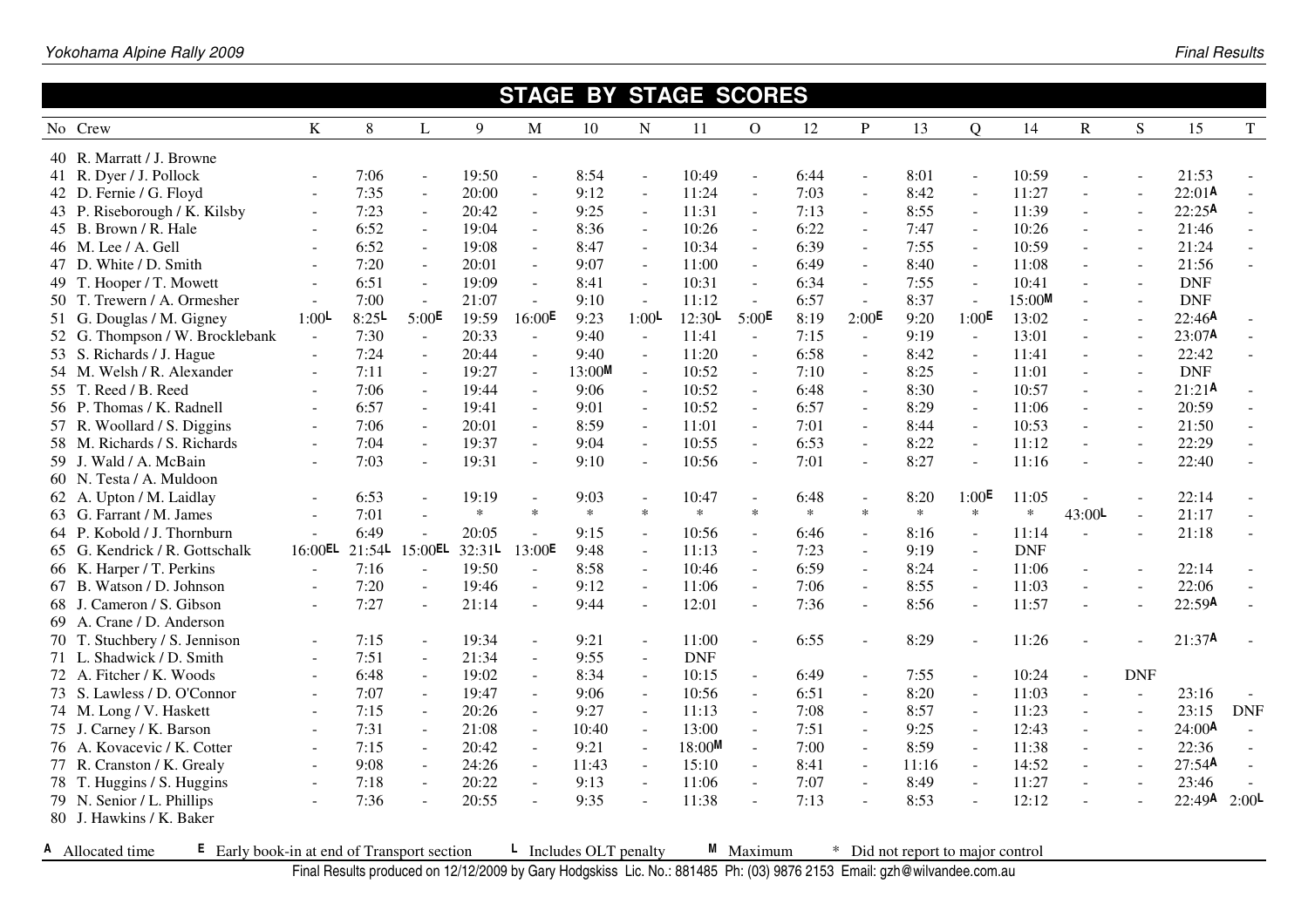|        |                                                        |                          |        |                |        |                |       |           | <b>STAGE BY STAGE SCORES</b> |                          |        |                          |        |                          |        |                |                          |                    |             |
|--------|--------------------------------------------------------|--------------------------|--------|----------------|--------|----------------|-------|-----------|------------------------------|--------------------------|--------|--------------------------|--------|--------------------------|--------|----------------|--------------------------|--------------------|-------------|
|        | No Crew                                                | $\bf K$                  | 8      | L              | 9      | $\mathbf M$    | 10    | ${\bf N}$ | 11                           | $\overline{O}$           | 12     | ${\bf P}$                | 13     | Q                        | 14     | $\mathbf R$    | S                        | 15                 | $\mathbf T$ |
|        | 81 N. Schey / M. Twycross<br>82 D. Norman / R. Knight  | $\sim$                   | 10:00M | $\sim$         | 18:51  |                | 8:47  |           | 18:00M                       | $\sim$                   | 7:03   |                          | 8:24   |                          | 10:52  |                |                          | 21:16              |             |
|        | 83 B. Oyler / K. Driscoll                              |                          | 7:06   | $\blacksquare$ | 19:51  | <b>DNF</b>     |       |           |                              |                          |        |                          |        |                          |        |                |                          |                    |             |
|        | 84 C. Mammi / M. Mammi                                 |                          | 7:14   | $\sim$         | 20:11  | $\sim$         | 9:14  |           | 11:10                        | $\overline{\phantom{a}}$ | 7:12   | $\blacksquare$           | 8:38   | $\blacksquare$           | 11:13  |                |                          | 21:48A             |             |
|        | 85 D. McKenzie / E. McKenzie                           | $\sim$                   | 8:23   | $\sim$         | 22:01  | 2:00E          | 10:23 | $\sim$    | 12:54                        | $\equiv$                 | 7:53   | $\sim$                   | 9:27   | $\overline{\phantom{a}}$ | 12:00  | $\blacksquare$ | $\blacksquare$           | 24:13A             |             |
|        | 86 P. Boyd / D. Boyd                                   |                          | 6:53   | $\sim$         | 20:05  | $\blacksquare$ | 9:00  | $\sim$    | 10:57                        | $\blacksquare$           | 6:41   | $\sim$                   | 8:23   | $\overline{\phantom{a}}$ | 11:01  | $\blacksquare$ | $\blacksquare$           | 21:22A             |             |
|        | 87 C. Jay / E. Corrales                                |                          | 7:03   | $\sim$         | 20:15  | $\omega$       | 9:11  | $\sim$    | 11:01                        | $\blacksquare$           | 7:07   | $\sim$                   | 8:38   | $\overline{\phantom{a}}$ | 10:58  | $\blacksquare$ | $\overline{\phantom{a}}$ | 21:34              |             |
|        | 88 G. Bashford / R. Daniel<br>89 D. Lawrance / D. Webb |                          | 7:14   | $\sim$         | 20:09  | $\blacksquare$ | 8:59  | $\sim$    | 11:11                        | $\blacksquare$           | 7:03   | $\blacksquare$           | 8:22   | $\blacksquare$           | 11:31  |                |                          | 22:33              |             |
|        | 90 L. Manning / W. Taylor                              |                          | 7:33   | $\sim$         | 20:12  | $\omega$       | 9:21  | $\sim$    | 11:29                        | $\blacksquare$           | 8:06   | $\equiv$                 | 8:48   | $\sim$                   | 12:43  | $\sim$         |                          | 22:35A 21:00E      |             |
|        | 91 B. Canny / P. Crosbie                               |                          | 7:37   | $\sim$         | 21:15  | $\sim$         | 9:49  |           | 12:05                        | $\blacksquare$           | 7:17   | $\sim$                   | 8:56   | $\overline{\phantom{a}}$ | 11:47  | $\blacksquare$ |                          | 23:02A             |             |
|        | 92 J. Pinkerton / P. Shearman                          | $\overline{\phantom{a}}$ | 8:07   | $\blacksquare$ | 22:12  | $\omega$       | 10:21 | $\sim$    | 12:23                        | $\blacksquare$           | 7:58   | $\sim$                   | 9:45   | $\overline{\phantom{a}}$ | 13:21  | $\sim$         |                          | 24:44A             |             |
|        | 93 G. Hale / A. Baker                                  |                          | 8:20   | $\sim$         | 22:44  | $\blacksquare$ | 10:23 |           | 12:41                        | $\omega$                 | 8:17   | $\blacksquare$           | 9:58   | $\blacksquare$           | 12:50  | $\blacksquare$ |                          | 24:48A             |             |
|        | 94 T. Reynolds / S. Reynolds                           |                          | 7:33   | $\blacksquare$ | 20:36  | $\omega$       | 9:39  | $\sim$    | 11:52                        | $\omega$                 | 7:41   | $\sim$                   | 9:07   | $\blacksquare$           | 12:10  | $\sim$         |                          | 24:46              |             |
|        | 95 D. Gates / B. Tapper                                |                          | 7:42   | $\blacksquare$ | 21:31  | $\omega$       | 9:55  | $\sim$    | 12:01                        | $\blacksquare$           | 7:34   | $\sim$                   | 8:58   | $\blacksquare$           | 12:04  | $\sim$         |                          | 23:16A             |             |
|        | 96 P. Otzen / P. Franklin                              |                          | 7:39   | $\sim$         | 21:12  | $\mathbf{r}$   | 10:00 |           | 11:55                        | $\omega$                 | 7:20   | $\sim$                   | 9:08   | $\blacksquare$           | 11:39  |                |                          | 23:04A             |             |
|        | 97 G. Carruthers / S. Carruthers                       |                          | 7:53   | $\sim$         | 22:01  | $\blacksquare$ | 9:59  |           | 12:35                        | $\overline{\phantom{a}}$ | 7:55   | $\blacksquare$           | 9:08   | $\blacksquare$           | 12:51  |                |                          | 24:00 <sup>A</sup> |             |
|        | 98 B. Field / J. Field                                 |                          | 7:14   | $\sim$         | 19:39  | $\omega$       | 9:17  |           | 11:23                        | $\blacksquare$           | 7:05   | $\blacksquare$           | 8:34   | $\blacksquare$           | 11:06  |                |                          | 21:40              |             |
|        | 99 A. Van Winden / T. Halliday                         | $\overline{\phantom{a}}$ | 7:15   | $\sim$         | 20:28  | $\blacksquare$ | 9:35  |           | 11:43                        | $\omega$                 | 7:31   | $\sim$                   | 9:25   | $\blacksquare$           | 13:39  |                |                          | 23:14A             |             |
|        | 100 P. McKinnon / C. Ellis                             | $\overline{\phantom{a}}$ | 10:00M | $\blacksquare$ | 26:00M | $\omega$       | 12:47 | $\sim$    | 16:22                        | $\omega$                 | 11:00M | $\overline{\phantom{a}}$ | 12:00M | $\mathbf{r}$             | 15:00M | $\sim$         |                          | 30:00M             |             |
|        | 101 G. Gibbons / S. Francis                            | $\overline{\phantom{a}}$ | 8:35   | $\sim$         | 22:39  | $\omega$       | 10:55 | $\sim$    | 14:07                        | $\blacksquare$           | 8:30   | $\blacksquare$           | 10:15  | $\sim$                   | 13:59  |                |                          | 25:57A             | $\ast$      |
|        | 102 K. Harper / D. Gallacher                           |                          | 8:36   | $\sim$         | 23:00  | $\omega$       | 10:47 |           | 13:00                        | $\blacksquare$           | 8:46   | $\blacksquare$           | 10:11  | $\blacksquare$           | 13:31  |                |                          | 25:29A             |             |
|        | 103 T. Davidson / J. Davidson                          |                          | 7:59   | $\sim$         | 21:24  | $\sim$         | 10:13 |           | 12:22                        | $\blacksquare$           | 8:06   | $\blacksquare$           | 9:31   | $\blacksquare$           | 12:51  |                | $\sim$                   | 23:57 <sup>A</sup> |             |
|        | 104 D. Curl / R. Richards                              |                          | 8:19   | $\sim$         | 22:00  | $\sim$         | 10:33 |           | 12:32                        | $\blacksquare$           | 8:30   | $\blacksquare$           | 9:45   | $\blacksquare$           | 13:03  |                |                          | 24:33A             |             |
|        | 106 G. Pate / C. Pearce                                |                          | 7:45   | $\sim$         | 21:04  | $\omega$       | 9:58  | $\sim$    | 12:01                        | $\omega$                 | 7:40   | $\sim$                   | 9:22   | $\overline{\phantom{a}}$ | 11:44  |                | $\sim$                   | 23:10 <sup>A</sup> |             |
|        | 107 S. Piggott / C. Robinson                           |                          | 8:28   | $\sim$         | 22:42  | $\omega$       | 10:38 | $\sim$    | 13:19                        | $\blacksquare$           | 8:33   | $\sim$                   | 9:58   | <b>DNF</b>               |        |                |                          |                    |             |
|        | 108 M. Foreshew / R. Walton                            |                          | 8:41   | $\sim$         | 22:42  | $\omega$       | 10:30 | $\sim$    | 13:10                        | $\blacksquare$           | 8:26   | $\sim$                   | 9:54   | $\equiv$                 | 13:19  | $\blacksquare$ | $\sim$                   | 25:13A             |             |
|        | 109 G. Howard / M. Loxton                              |                          | 8:24   | $\sim$         | 23:04  | $\omega$       | 10:38 | $\sim$    | 13:06                        | $\blacksquare$           | 8:01   | $\sim$                   | 9:42   | $\equiv$                 | 12:49  | $\blacksquare$ | $\sim$                   | 25:03A             |             |
|        | 110 A. Artamonov / G. Bonch                            |                          | 8:00   | $\blacksquare$ | 21:31  | $\omega$       | 10:03 | $\sim$    | 12:20                        | $\equiv$                 | 7:53   | $\sim$                   | 9:28   | $\overline{\phantom{a}}$ | 12:45  | $\sim$         | $\sim$                   | 23:53A             |             |
|        | 111 D. Allwright / S. Allwright                        | $\sim$                   | 8:01   | $\blacksquare$ | 21:05  | $\omega$       | 10:08 | $\sim$    | 12:40                        | $\equiv$                 | 8:59   | $\sim$                   | 10:19  | $\overline{\phantom{a}}$ | 14:13  | $\blacksquare$ | $\sim$                   | 24:38A             |             |
|        | 112 J. Ellis / A. Sietsma                              | $\sim$                   | 9:26   | $\sim$         | 25:12  | $\omega$       | 11:17 | $\sim$    | 13:56                        | $\overline{\phantom{a}}$ | 9:15   | $\sim$                   | 10:38  | $\equiv$                 | 14:19  | $\sim$         | $\sim$                   | 27:20 <sup>A</sup> |             |
| 113 B. | Grant / T. Godde<br>114 W. Hoy / L. Dunkerton          |                          | 8:36   |                | 23:28  | $\blacksquare$ | 11:04 |           | 13:00                        |                          | 8:43   | $\sim$                   | 10:33  |                          | 14:03  |                |                          | 26:01 <sup>A</sup> |             |

**<sup>A</sup>** Allocated time **<sup>E</sup>** Early book-in at end of Transport section **<sup>L</sup>** Includes OLT penalty **<sup>M</sup>** Maximum \* Did not report to major control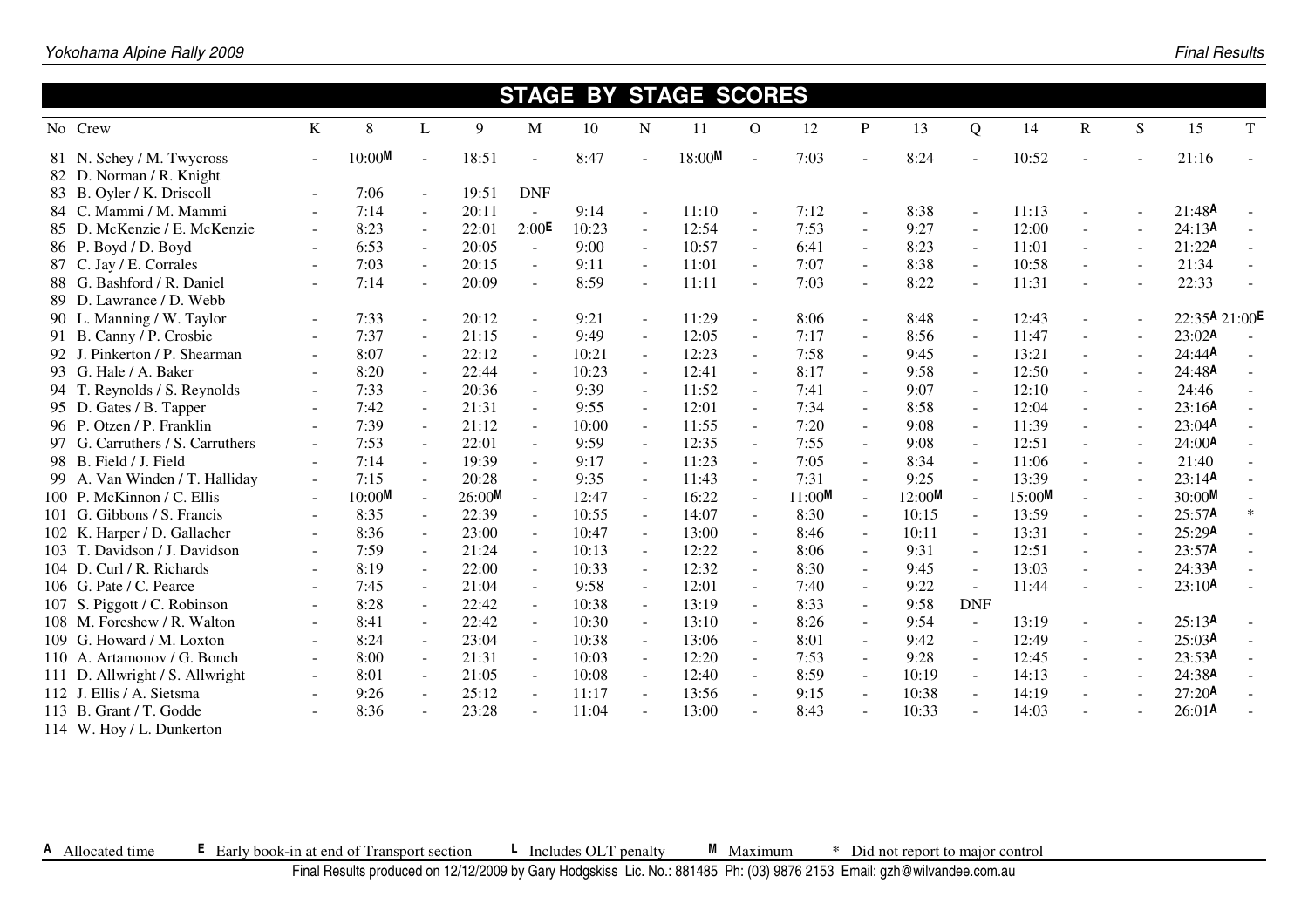|                               |                          |        |                |        |                   | <b>STAGE BY STAGE SCORES</b> |                          |        |                          |            |      |                          |       |                |            |                |        |                             |
|-------------------------------|--------------------------|--------|----------------|--------|-------------------|------------------------------|--------------------------|--------|--------------------------|------------|------|--------------------------|-------|----------------|------------|----------------|--------|-----------------------------|
| No Crew                       | $\mathbf{U}$             | 16     | V              | 17     | W                 | 18                           | X                        | 19     | Y                        | Z          | 20   | AA                       | 21    | <b>BB</b>      | <b>SVC</b> | CC             | 22     | DD                          |
| D. Snooks / M. de Vaus        | $\mathbf{r}$             | 6:34   | $\sim$         | 6:50   | $\overline{a}$    | 6:38                         | $\sim$                   | 3:36   |                          |            | 4:14 | $\sim$                   | 10:04 |                |            |                | 8:18   |                             |
| 2 P. Batten / G. Raymond      |                          |        |                |        |                   |                              |                          |        |                          |            |      |                          |       |                |            |                |        |                             |
| 3 G. Portman / R. Runnalls    |                          | 5:46   | $\blacksquare$ | 6:18   | $\sim$            | 6:14                         | $\blacksquare$           | 3:30   | $\overline{\phantom{a}}$ |            | 4:02 | $\overline{\phantom{a}}$ | 9:47  |                |            |                | 7:59   |                             |
| 4 B. Middleton / A. Benefield |                          | 6:14   | $\sim$         | 7:07   | ÷.                | 6:32                         | $\omega$                 | 3:37   | ÷.                       |            | 4:12 | $\sim$                   | 10:12 |                |            |                | 8:18   |                             |
| 5 A. Bell / C. Seabrook       | $\sim$                   | 6:26   | $\sim$         | 6:48   | $\sim$            | 6:11                         | $\sim$                   | 3:28   | $\mathbf{r}$             | $\sim$     | 4:02 | $\sim$                   | 10:01 |                |            | $\sim$         | 8:00   | $\overline{a}$              |
| 6 B. Goldsbrough / A. Topliff | $\overline{\phantom{a}}$ | 5:52   | $\sim$         | 7:07   | $\mathbf{r}$      | 6:17                         | $\sim$                   | 3:32   | $\overline{a}$           |            | 3:57 | $\sim$                   | 9:43  |                |            | $\sim$         | 7:54   |                             |
| 7 K. Dirickx / T. Batten      | $\sim$                   | 6:07   | $\sim$         | 6:57   | $\sim$            | 6:38                         | $\sim$                   | 3:40   |                          |            | 4:03 | $\sim$                   | 9:54  |                |            | $\overline{a}$ | 8:05   |                             |
| 8 C. Stewart / A. Ritson      |                          |        |                |        |                   |                              |                          |        |                          |            |      |                          |       |                |            |                |        |                             |
| 9 B. Semmens / D. Parry       | $\overline{\phantom{a}}$ | 6:27   | $\sim$         | 7:22   | $\sim$            | 6:54                         | $\sim$                   | 3:35   | $\sim$                   |            | 4:12 |                          | 10:02 |                |            |                | 8:03   |                             |
| 10 W. Bell / N. Vardos        | $\overline{\phantom{a}}$ | 6:22   | $\blacksquare$ | 7:15   | $\blacksquare$    | 6:48                         | $\blacksquare$           | 3:36   | ÷,                       | <b>DNF</b> |      |                          |       |                |            |                |        |                             |
| 11 J. Robison / S. Robison    |                          | 6:21   | $\sim$         | 7:24   | $\sim$            | 6:51                         | $\overline{\phantom{a}}$ | 3:50   | $\blacksquare$           | $\sim$     | 4:16 | $\overline{\phantom{a}}$ | 10:06 |                |            |                | 8:01   |                             |
| 12 J. Monkhouse / D. Moscatt  | $\blacksquare$           | 6:30   | $\sim$         | 6:54   | $\sim$            | 6:38                         | $\blacksquare$           | 3:33   | $\blacksquare$           |            | 4:07 | $\blacksquare$           | 10:00 |                |            |                | 8:03   |                             |
| 14 J. David / G. Geelan       | $\blacksquare$           | 5:58   | $\sim$         | 7:07   | $\sim$            | 6:36                         | $\blacksquare$           | 3:48   |                          |            | 4:01 | $\overline{\phantom{a}}$ | 9:51  |                |            | $\blacksquare$ | 8:02   | $\blacksquare$              |
| 15 G. Schofield / J. White    | $\sim$                   | 7:15   | $\sim$         | 7:58   | $\blacksquare$    | 7:37                         | $\overline{\phantom{a}}$ | 3:47   |                          |            | 4:29 |                          | 10:41 |                |            |                | 8:56   |                             |
| 16 L. Garrioch / K. Garrioch  | $\sim$                   | 6:55   | $\sim$         | 7:35   | $\blacksquare$    | 7:19                         | <b>DNF</b>               |        |                          |            |      |                          |       |                |            |                |        |                             |
| 17 A. Taylor / M. Stanbrough  | $\blacksquare$           | 7:14   | $\mathbf{r}$   | 7:32   | $\sim$            | 7:10                         | $\overline{\phantom{a}}$ | 3:49   | ÷,                       |            | 4:17 | $\blacksquare$           | 10:22 |                |            |                | 8:32   |                             |
| 18 M. Conway / J. Cole        | $\sim$                   | 6:24   | $\mathbf{r}$   | 7:23   | $\sim$            | 7:02                         | $\overline{\phantom{a}}$ | 3:49   | ÷,                       | $\sim$     | 4:08 | $\sim$                   | 10:10 |                |            | $\blacksquare$ | 8:19   | $\overline{a}$              |
| 19 R. Allan / S. Allan        | $\sim$                   | 6:20   | $\blacksquare$ | 6:49   | $\mathbf{r}$      | 6:52                         | $\sim$                   | 3:38   | $\overline{a}$           | $\sim$     | 4:13 | $\blacksquare$           | 10:08 |                |            | $\sim$         | 8:12   | $\mathcal{L}^{\mathcal{A}}$ |
| 20 D. Roberts / P. Whiteley   |                          | 6:58   | $\sim$         | 7:32   | $\mathbf{r}$      | 7:12                         | $\overline{\phantom{a}}$ | 3:49   | $\overline{a}$           | $\sim$     | 4:22 | $\blacksquare$           | 10:36 |                |            |                | 8:42   | $\overline{a}$              |
| 21 D. Officer / K. Officer    |                          | 6:43   | $\overline{a}$ | 7:19   | $\mathbf{r}$      | 7:40                         | $\overline{a}$           | 3:46   |                          |            | 4:17 | $\blacksquare$           | 10:22 |                |            |                | 8:31   | $\overline{a}$              |
| 22 M. Wagstaff / R. Hannah    | $5:00$ L                 | 12:08L | 5:00L          | 11:57L | $5:00$ L          | 11:46L                       | 5:00L                    | 8:40L  | 5:00L                    | $\sim$     | 4:25 | $\blacksquare$           | 10:31 |                |            | $\sim$         | 8:34   | $\overline{a}$              |
| 23 M. Fenner / S. Blegg       | $\overline{\phantom{a}}$ | 7:20   | $\sim$         | 7:35   | $\blacksquare$    | 7:03                         | $\blacksquare$           | 3:53   | $\overline{\phantom{a}}$ | $\sim$     | 4:32 | $\omega$                 | 11:14 |                |            | $\sim$         | 9:34   | $\overline{a}$              |
| 24 S. Ashton / R. Nixon       | $\sim$                   | 6:58   | $\sim$         | 7:24   | $\sim$            | 7:25                         | $\omega$                 | 3:50   | $\sim$                   | $\sim$     | 4:24 | $\mathcal{L}$            | 10:40 | $\sim$         |            |                | 8:45   | $\sim$                      |
| 25 G. Heywood / G. Blum       | $\sim$                   | 7:26   | $\sim$         | 7:32   | $\sim$            | 7:09                         | $\sim$                   | 3:40   | $\mathbf{r}$             | $\sim$     | 4:16 | $\mathbf{r}$             | 10:18 | $\overline{a}$ | $\ast$     | $\ast$         | $\ast$ | $\ast$                      |
| 26 A. Friend / R. Smalley     | $\sim$                   | 6:43   | $\sim$         | 7:21   | $\sim$            | 6:58                         | $\blacksquare$           | 3:37   | $\sim$                   | $\sim$     | 4:15 | $\sim$                   | 10:04 | $\sim$         |            |                | 8:24   |                             |
| 27 R. Galley / M. Neary       |                          | 6:47   | $\sim$         | 7:34   | $\mathbf{r}$      | 7:08                         | $\blacksquare$           | 3:39   | $\sim$                   | $\sim$     | 4:17 | $\blacksquare$           | 10:15 |                |            | $\sim$         | 8:15   | $\overline{a}$              |
| 28 S. Hudgson / P. Nicholas   | $\sim$                   | 6:47   | $\sim$         | 7:22   | $\mathbf{r}$      | 6:52                         | $\blacksquare$           | 3:40   | $\sim$                   | $\sim$     | 4:19 | $\blacksquare$           | 10:26 | $\overline{a}$ |            | $\sim$         | 11:27  |                             |
| 29 D. Gaines / N. Doyle       | $\blacksquare$           | 6:48   | $\sim$         | 7:13   | ÷.                | 6:46                         | $\blacksquare$           | 3:39   | $\overline{a}$           | $\sim$     | 4:13 | $\blacksquare$           | 10:23 |                |            | $\sim$         | 8:25   |                             |
| 30 M. Thompson / K. Gentleman |                          | 7:00   | $\sim$         | 7:37   | $\blacksquare$    | 7:29                         | $\blacksquare$           | 4:00   |                          | $\sim$     | 4:38 | $\blacksquare$           | 11:14 |                |            |                | 9:24   | $\overline{a}$              |
| 31 R. Leitis / R. Mules       | $\ast$                   | $\ast$ | $\ast$         | $\ast$ | $\ast$            | $\ast$                       | $\ast$                   | $\ast$ |                          |            | 4:36 | $\overline{\phantom{a}}$ | 10:50 |                |            |                | 8:49   |                             |
| 32 S. Willett / M. Kelly      |                          | 6:42   |                | 7:12   | $2:00^{\text{E}}$ | 6:59                         |                          | 3:50   |                          |            | 4:24 |                          | 10:37 |                |            |                | 8:40   |                             |
| 33 G. Fowler / W. Nietz       |                          | 6:47   |                | 7:23   |                   | 9:34                         |                          | 3:52   |                          |            | 4:22 |                          | 10:44 |                |            |                | 8:45   |                             |

34 C. Eastwood / D. Miller - DNF

 $7:17$ 

**<sup>A</sup>** Allocated time **<sup>E</sup>** Early book-in at end of Transport section **<sup>L</sup>** Includes OLT penalty **<sup>M</sup>** Maximum \* Did not report to major control Final Results produced on 12/12/2009 by Gary Hodgskiss Lic. No.: 881485 Ph: (03) 9876 2153 Email: gzh@wilvandee.com.au

 35 F. Horobin / P. Marando - 7:17 - 7:09 - 6:59 - 3:45 - - 4:34 - 10:43 - - - 8:31 - 36 S. Snooks / R. Wilson - 7:12 - 7:09 - 7:03 - 3:45 - - 4:20 - 10:35 - - - 8:35 -

37 R. Parry / K. Beckwith - 6:56 - 7:22 - 6:58 - 3:38 - - 4:17 - 10:15 - - - 8:26 -<br>38 M. Millar / D. Clayton - 7:12 - 7:11 - 6:59 - 3:54 - - 4:24 - 10:45 - - - 8:52 -38 M. Millar / D. Clayton - 7:12 - 7:11 - 6:59 - 3:54 - - 4:24 - 10:45 - - - 8:52 -<br>39 R. Woollard / C. Bolton - 7:09 - 7:18 - 7:23 - 3:50 - - 4:26 - 10:36 - - - 8:47 -39 R. Woollard / C. Bolton - 7:09 - 7:18 - 7:23 - 3:50 - - 4:26 - 10:36 - - - 8:47 -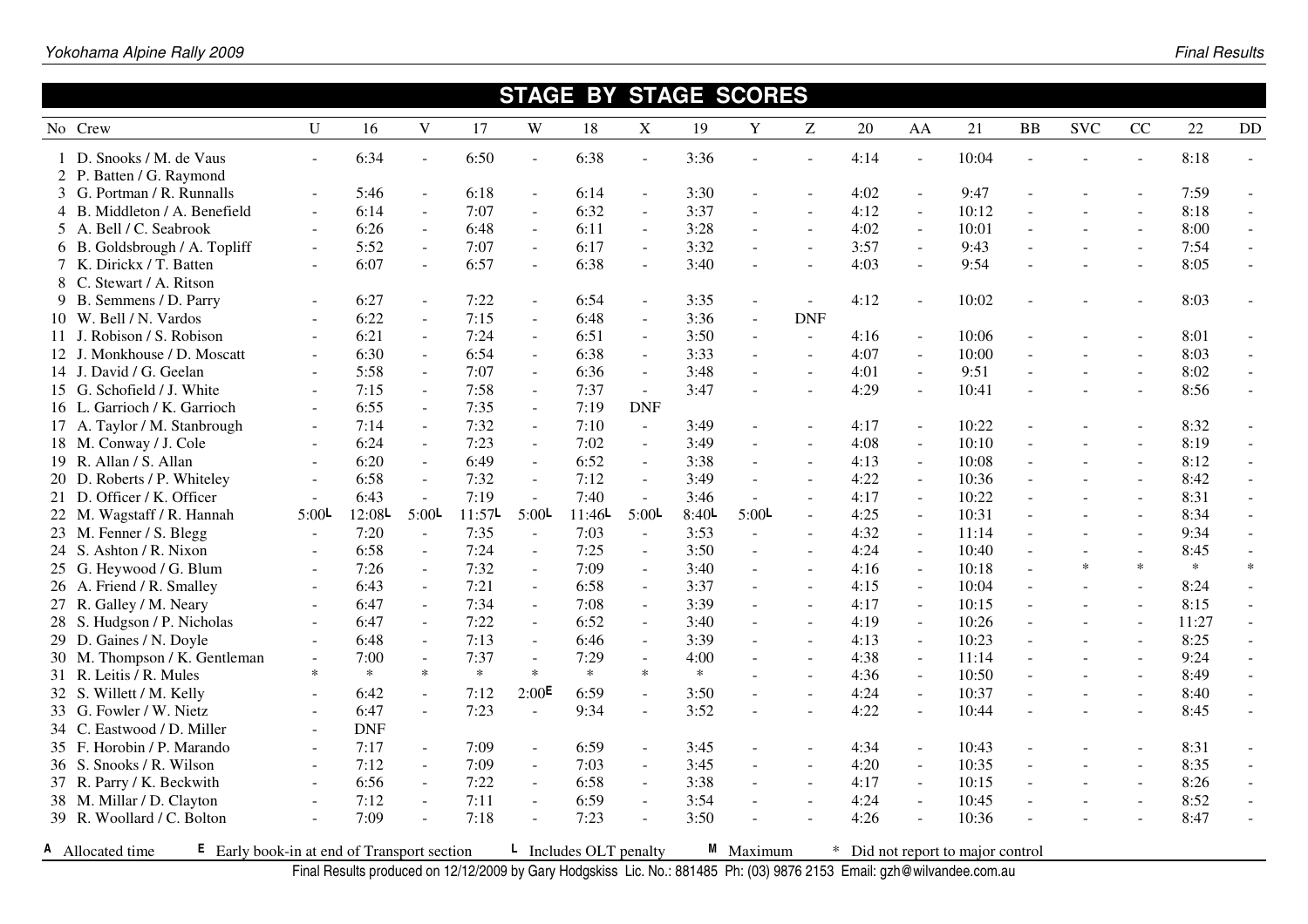|                                                                                 |                |                   |                          |        |                          |                                     |                           |        | <b>STAGE BY STAGE SCORES</b> |                          |                                   |                          |        |            |            |                          |        |                          |
|---------------------------------------------------------------------------------|----------------|-------------------|--------------------------|--------|--------------------------|-------------------------------------|---------------------------|--------|------------------------------|--------------------------|-----------------------------------|--------------------------|--------|------------|------------|--------------------------|--------|--------------------------|
| No Crew                                                                         | $\mathbf{U}$   | 16                | V                        | 17     | W                        | 18                                  | $\mathbf X$               | 19     | $\mathbf Y$                  | $Z_{\rm}$                | 20                                | AA                       | $21\,$ | <b>BB</b>  | <b>SVC</b> | CC                       | $22\,$ | DD                       |
| 40 R. Marratt / J. Browne                                                       |                |                   |                          |        |                          |                                     |                           |        |                              |                          |                                   |                          |        |            |            |                          |        |                          |
| 41 R. Dyer / J. Pollock                                                         |                | 7:25              | $\overline{\phantom{a}}$ | 7:37   | $\overline{\phantom{a}}$ | 7:35                                | $\mathbf{r}$              | 3:51   |                              |                          | 4:35                              | $\overline{a}$           | 10:55  |            |            |                          | 9:01   |                          |
| 42 D. Fernie / G. Floyd                                                         |                | 7:29              | $\overline{\phantom{a}}$ | 7:57   | $\omega$                 | 7:30                                | $\overline{\phantom{a}}$  | 4:08   |                              | $\blacksquare$           | 5:04                              | $\sim$                   | 16:00M | <b>DNF</b> |            |                          |        |                          |
| 43 P. Riseborough / K. Kilsby                                                   | $\sim$         | 8:17              | $\equiv$                 | 7:51   | $\overline{\phantom{a}}$ | 7:34                                | $\sim$                    | 4:02   | $\sim$                       | $\blacksquare$           | 4:31                              | $\blacksquare$           | 11:27  | ÷,         |            |                          | 9:34   |                          |
| 45 B. Brown / R. Hale                                                           |                | 7:22              | $\overline{\phantom{a}}$ | 10:00M | 8:13L                    | <b>DNF</b>                          |                           |        |                              |                          |                                   |                          |        |            |            |                          |        |                          |
| 46 M. Lee / A. Gell                                                             | $\sim$         | 7:01              | $\equiv$                 | 7:27   | $\omega$                 | 7:05                                | $\mathbb{R}^{\mathbb{Z}}$ | 3:47   |                              | $\sim$                   | 4:28                              | $\overline{\phantom{a}}$ | 10:39  |            |            |                          | 8:44   |                          |
| 47 D. White / D. Smith                                                          |                | 7:20              | $\overline{a}$           | 7:25   | $\overline{\phantom{a}}$ | 7:19                                | $\blacksquare$            | 3:46   |                              |                          | 4:36                              | $\blacksquare$           | 10:48  |            |            |                          | 8:55   |                          |
| 49 T. Hooper / T. Mowett                                                        |                |                   |                          |        |                          |                                     |                           |        |                              |                          |                                   |                          |        |            |            |                          |        |                          |
| 50 T. Trewern / A. Ormesher                                                     |                |                   |                          |        |                          |                                     |                           |        |                              |                          |                                   |                          |        |            |            |                          |        |                          |
| 51 G. Douglas / M. Gigney                                                       |                | 7:38              | ÷,                       | 7:52   | $\overline{\phantom{a}}$ | 8:13                                | $\sim$                    | 4:15   |                              |                          | 5:07                              | ÷,                       | 12:00  |            |            |                          | 9:57   |                          |
| 52 G. Thompson / W. Brocklebank                                                 | $\blacksquare$ | 8:35              | $\overline{a}$           | 8:10   | $\overline{\phantom{a}}$ | 7:57                                | $\sim$                    | 4:15   |                              | $\blacksquare$           | 4:58                              | $\sim$                   | 11:38  |            |            |                          | 8:37   |                          |
| 53 S. Richards / J. Hague                                                       |                | 9:00M             | $\overline{a}$           | $\ast$ | $\ast$                   | $\ast$                              | 6:22L                     | 10:29L | 6:22L                        | $\overline{\phantom{a}}$ | 4:36                              | $\sim$                   | 11:58  |            |            |                          | 9:13   | $\overline{a}$           |
| 54 M. Welsh / R. Alexander                                                      |                |                   |                          |        |                          |                                     |                           |        |                              |                          |                                   |                          |        |            |            |                          |        |                          |
| 55 T. Reed / B. Reed                                                            |                | 6:49              | $\overline{\phantom{a}}$ | 7:02   | $\Box$                   | 6:57                                | ÷.                        | 3:48   |                              |                          | 4:34                              | $\overline{\phantom{a}}$ | 11:00  |            |            |                          | 9:00   |                          |
| 56 P. Thomas / K. Radnell                                                       |                | 7:15              | $\equiv$                 | 7:25   | $\overline{\phantom{a}}$ | 7:08                                | $\overline{\phantom{a}}$  | 3:57   | $\overline{a}$               | $\overline{\phantom{a}}$ | 4:35                              | $\omega$                 | 10:53  |            |            | $\sim$                   | 8:58   | $\overline{\phantom{a}}$ |
| 57 R. Woollard / S. Diggins                                                     |                | 7:37              | $\blacksquare$           | 7:25   | $\blacksquare$           | 7:42                                | $\blacksquare$            | 3:58   | $\sim$                       | $\sim$                   | 4:30                              | $\sim$                   | 10:56  |            |            |                          | 9:06   | $\sim$                   |
| 58 M. Richards / S. Richards                                                    | $\blacksquare$ | 7:42              | $\overline{a}$           | 7:39   | $\omega$                 | 7:24                                | $\mathbb{R}^{\mathbb{Z}}$ | 4:03   | $\sim$                       | $\overline{\phantom{a}}$ | 4:37                              | $\omega$                 | 11:00  |            |            | $\blacksquare$           | 8:58   | $\equiv$                 |
| 59 J. Wald / A. McBain                                                          | $\blacksquare$ | 8:17              | $\overline{a}$           | 7:56   | $\blacksquare$           | 7:51                                | $\overline{\phantom{a}}$  | 4:07   | $\sim$                       | $\blacksquare$           | 4:34                              | $\blacksquare$           | 10:48  |            |            | $\overline{\phantom{a}}$ | 8:54   | $\equiv$                 |
| 60 N. Testa / A. Muldoon                                                        |                |                   |                          |        |                          |                                     |                           |        |                              |                          |                                   |                          |        |            |            |                          |        |                          |
| 62 A. Upton / M. Laidlay                                                        | $\sim$         | 7:10              | $\overline{a}$           | 7:17   | $\equiv$                 | 7:09                                | $\mathbf{r}$              | 3:51   |                              |                          | 4:35                              | $\overline{a}$           | 11:09  |            |            |                          | 9:05   |                          |
| 63 G. Farrant / M. James                                                        |                | 7:11              | $\overline{\phantom{a}}$ | 7:39   | $\omega$                 | 8:00                                | $\overline{\phantom{a}}$  | 3:59   | $\sim$                       | $\sim$                   | <b>DNF</b>                        |                          |        |            |            |                          |        |                          |
| 64 P. Kobold / J. Thornburn                                                     | $\sim$         | 7:08              | $\overline{a}$           | 7:52   | $\overline{\phantom{a}}$ | 7:56                                | $\overline{\phantom{a}}$  | 3:56   | $\sim$                       | $\sim$                   | 4:36                              | $\blacksquare$           | 11:12  |            |            |                          | 8:59   |                          |
| 65 G. Kendrick / R. Gottschalk                                                  |                |                   |                          |        |                          |                                     |                           |        |                              |                          |                                   |                          |        |            |            |                          |        |                          |
| 66 K. Harper / T. Perkins                                                       | $\sim$         | 7:17              | $\equiv$                 | 7:30   | $\omega$                 | 7:32                                | $\mathbb{Z}^{\mathbb{Z}}$ | 3:58   |                              | $\sim$                   | 4:32                              | $\blacksquare$           | 10:48  |            |            |                          | 9:07   |                          |
| 67 B. Watson / D. Johnson                                                       | $\sim$         | 7:04              | $\equiv$                 | 7:38   | $\omega$                 | 7:17                                | $\mathbb{R}^{\mathbb{Z}}$ | 3:56   | $\ddot{\phantom{1}}$         | $\overline{\phantom{a}}$ | 4:39                              | $\omega$                 | 10:58  |            |            | $\blacksquare$           | 9:16   |                          |
| 68 J. Cameron / S. Gibson                                                       | $\sim$         | 7:40              | $\overline{\phantom{a}}$ | 7:59   | $\blacksquare$           | 8:01                                | $\blacksquare$            | 4:17   |                              | $\overline{\phantom{a}}$ | 5:01                              | $\blacksquare$           | 11:53  |            |            |                          | 9:46   | $\blacksquare$           |
| 69 A. Crane / D. Anderson                                                       |                |                   |                          |        |                          |                                     |                           |        |                              |                          |                                   |                          |        |            |            |                          |        |                          |
| 70 T. Stuchbery / S. Jennison                                                   |                | 7:37              |                          | 7:43   | $\overline{a}$           | 7:24                                |                           | 4:15   |                              |                          | 4:33                              |                          | 16:00M |            |            |                          | 9:13   |                          |
| 71 L. Shadwick / D. Smith                                                       |                |                   |                          |        |                          |                                     |                           |        |                              |                          |                                   |                          |        |            |            |                          |        |                          |
| 72 A. Fitcher / K. Woods                                                        |                |                   |                          |        |                          |                                     |                           |        |                              |                          |                                   |                          |        |            |            |                          |        |                          |
| 73 S. Lawless / D. O'Connor                                                     | $\sim$         | 8:41              |                          | 8:25   | $\overline{\phantom{a}}$ | 8:25                                |                           | 4:12   |                              |                          | 4:37                              |                          | 11:06  |            |            |                          | 8:59   |                          |
| 74 M. Long / V. Haskett                                                         |                |                   |                          |        |                          |                                     |                           |        |                              |                          |                                   |                          |        |            |            |                          |        |                          |
| 75 J. Carney / K. Barson                                                        | $\blacksquare$ | 9:00M             | $\overline{\phantom{a}}$ | 8:31   | $\omega$                 | 9:07                                | $\blacksquare$            | 4:29   |                              |                          | 4:59                              | $\sim$                   | 11:34  |            |            |                          | 9:30   |                          |
| 76 A. Kovacevic / K. Cotter                                                     | $\sim$         | 7:15              | $\blacksquare$           | 7:50   | $\omega$                 | 7:26                                | $\mathbf{r}$              | 4:00   | $\sim$                       |                          | 4:48                              | $\sim$                   | 11:40  |            |            |                          | 9:31   |                          |
| 77 R. Cranston / K. Grealy                                                      | $\blacksquare$ | 9:00 <sup>M</sup> | $\frac{1}{2}$            | 9:00   | $\omega$                 | $11:44$ ML                          | <b>DNF</b>                |        |                              |                          |                                   |                          |        |            |            |                          |        |                          |
| 78 T. Huggins / S. Huggins                                                      |                | 7:31              | $\overline{a}$           | 7:54   | $\omega$                 | 7:28                                | $\overline{a}$            | 3:58   |                              |                          | 4:47                              |                          | 11:31  |            |            |                          | 9:24   |                          |
| 79 N. Senior / L. Phillips                                                      | $2:00$ L       | 10:19L            | $2:00$ L                 | 10:09L | $2:00$ L                 | 10:05L                              | 2:00L                     | 6:33L  | $2:00$ L                     |                          | 4:51                              |                          | 11:56  |            |            |                          | 9:47   |                          |
| 80 J. Hawkins / K. Baker                                                        |                |                   |                          |        |                          |                                     |                           |        |                              |                          |                                   |                          |        |            |            |                          |        |                          |
| <b>A</b> Allocated time<br>$\epsilon$ Early book-in at end of Transport section |                |                   |                          |        |                          | $\blacksquare$ Includes OLT penalty |                           |        | M Maximum                    |                          | * Did not report to major control |                          |        |            |            |                          |        |                          |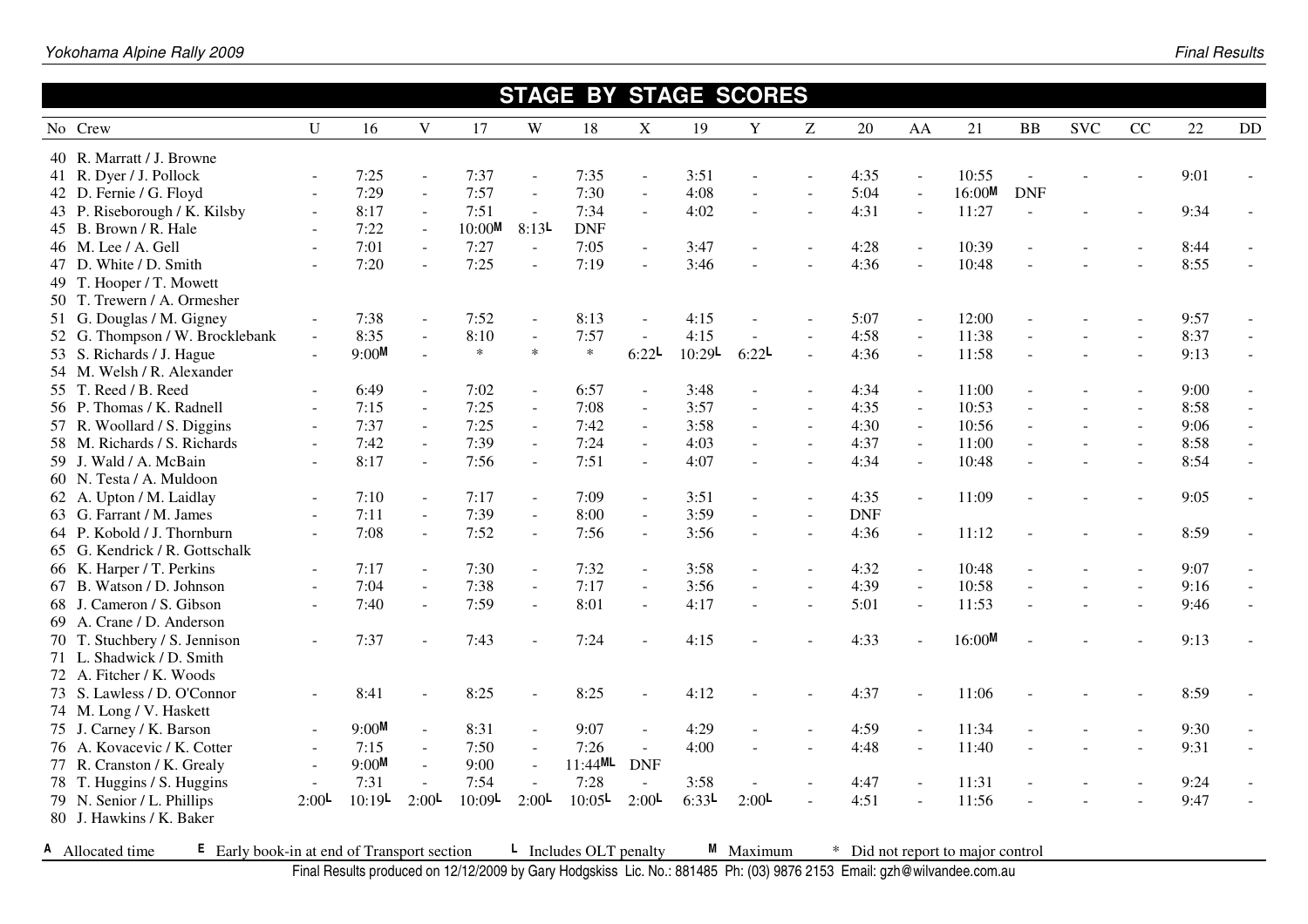|                                                                                    |                          |        |                          |        |                             | <b>STAGE BY STAGE SCORES</b> |                |        |        |                |         |                          |        |                |            |                          |       |                          |
|------------------------------------------------------------------------------------|--------------------------|--------|--------------------------|--------|-----------------------------|------------------------------|----------------|--------|--------|----------------|---------|--------------------------|--------|----------------|------------|--------------------------|-------|--------------------------|
| No Crew                                                                            | $\mathbf{U}$             | 16     | V                        | 17     | W                           | 18                           | X              | 19     | Y      | Z              | 20      | AA                       | 21     | B <sub>B</sub> | <b>SVC</b> | CC                       | 22    | <b>DD</b>                |
| 81 N. Schey / M. Twycross<br>82 D. Norman / R. Knight<br>83 B. Oyler / K. Driscoll |                          | 7:01   |                          | 7:20   | $\sim$                      | 7:15                         |                | 3:58   |        |                | 4:28    |                          | 10:55  |                |            |                          | 8:55  |                          |
| 84 C. Mammi / M. Mammi                                                             |                          | 6:55   | $\sim$                   | 7:14   | $\overline{\phantom{a}}$    | 7:17                         |                | 3:56   |        |                | 4:40    | $\sim$                   | 11:21  |                |            |                          | 9:17  |                          |
| 85 D. McKenzie / E. McKenzie                                                       |                          | 8:09   | $\sim$                   | 8:03   | $\sim$                      | 8:04                         |                | 4:20   |        | ÷.             | 5:15    | $\sim$                   | 12:28  |                |            | $\sim$                   | 10:12 |                          |
| 86 P. Boyd / D. Boyd                                                               |                          | 7:20   | $\sim$                   | 7:46   | $\sim$                      | 7:25                         | $\blacksquare$ | 4:00   | $\sim$ | $\sim$         | 4:37    | $\blacksquare$           | 11:16  |                |            | $\sim$                   | 9:04  |                          |
| 87 C. Jay / E. Corrales                                                            | $\overline{\phantom{a}}$ | 7:01   | $\sim$                   | 7:21   | $\omega$                    | 7:01                         | $\sim$         | 4:13   |        | $\overline{a}$ | 4:43    | $\sim$                   | 11:07  |                |            | $\sim$                   | 9:05  |                          |
| 88 G. Bashford / R. Daniel<br>89 D. Lawrance / D. Webb                             |                          | 7:15   |                          | 7:33   | $\sim$                      | 7:25                         |                | 4:00   |        |                | 4:34    |                          | 10:54  |                |            |                          | 9:12  | $\overline{\phantom{a}}$ |
| 90 L. Manning / W. Taylor                                                          |                          | 7:28   | $\blacksquare$           | 7:49   | $\sim$                      | 7:23                         | $\sim$         | 3:57   |        |                | 4:44    | $\sim$                   | 11:04  |                |            |                          | 9:09  |                          |
| 91 B. Canny / P. Crosbie                                                           |                          | 7:57   | $\sim$                   | 8:07   | $\omega$                    | 7:49                         | $\sim$         | 4:01   |        | $\blacksquare$ | 4:55    | $\sim$                   | 11:38  |                |            |                          | 9:42  |                          |
| 92 J. Pinkerton / P. Shearman                                                      |                          | 8:06   | $\sim$                   | 8:21   | $\sim$                      | 8:21                         | $\sim$         | 4:46   |        | $\blacksquare$ | 5:42    | $\sim$                   | 13:26  |                |            | $\overline{\phantom{a}}$ | 10:49 | $\ast$                   |
| 93 G. Hale / A. Baker                                                              | $\overline{\phantom{a}}$ | 7:33   | $\overline{\phantom{a}}$ | 7:56   | $\sim$                      | 8:18                         | $\sim$         | 4:18   |        | $\blacksquare$ | 5:05    | $\sim$                   | 13:51  |                |            | $\sim$                   | 10:21 |                          |
| 94 T. Reynolds / S. Reynolds                                                       |                          | 8:01   | $\sim$                   | 8:12   | $\blacksquare$              | 8:33                         |                | 4:17   |        | $\blacksquare$ | 4:57    | $\sim$                   | 11:33  |                |            | $\blacksquare$           | 9:27  |                          |
| 95 D. Gates / B. Tapper                                                            |                          | 9:00M  | $\sim$                   | 8:02   | $\sim$                      | 8:05                         | $\sim$         | 4:10   |        | $\blacksquare$ | 4:59    | $\sim$                   | 11:44  |                |            | $\sim$                   | 9:48  | $\overline{\phantom{a}}$ |
| 96 P. Otzen / P. Franklin                                                          |                          | 7:48   |                          | 7:57   | $\sim$                      | 7:44                         |                | 4:10   |        | $\sim$         | 4:51    | $\sim$                   | 11:34  |                |            | $\sim$                   | 9:30  |                          |
| 97 G. Carruthers / S. Carruthers                                                   | $\blacksquare$           | 8:31   | $\sim$                   | 8:06   | $\sim$                      | 8:07                         | $\sim$         | 4:48   |        | ÷.             | 5:10    | $\blacksquare$           | 12:17  |                |            | $\sim$                   | 10:07 | ÷.                       |
| 98 B. Field / J. Field                                                             | $\sim$                   | 7:31   | $\sim$                   | 7:53   | $\sim$                      | 8:41                         | $\sim$         | 4:11   |        | ÷.             | 4:37    | $\blacksquare$           | 10:54  |                |            | $\sim$                   | 9:09  |                          |
| 99 A. Van Winden / T. Halliday                                                     |                          | 8:23   | $\sim$                   | 7:51   | $\sim$                      | 8:11                         | $\sim$         | 4:12   |        | $\blacksquare$ | 4:45    | $\sim$                   | 16:00M |                |            | $\sim$                   | 9:28  |                          |
| 100 P. McKinnon / C. Ellis                                                         |                          | 9:00M  | $\sim$                   | 10:00M | $\omega$                    | 10:00M                       |                | 5:30   |        | $\blacksquare$ | $6:00M$ | $\sim$                   | 15:09  |                |            |                          | 12:48 | $\omega$                 |
| 101 G. Gibbons / S. Francis                                                        | $\ast$                   | $\ast$ | $\ast$                   | $*$    | $\ast$                      | $\ast$                       | $\ast$         | $\ast$ |        | <b>DNF</b>     |         |                          |        |                |            |                          |       |                          |
| 102 K. Harper / D. Gallacher                                                       |                          | 9:00M  |                          | 8:44   | $\mathbf{r}$                | 9:20                         |                | 4:39   |        | $\blacksquare$ | 5:37    | $\sim$                   | 11:46  |                |            |                          | 10:37 |                          |
| 103 T. Davidson / J. Davidson                                                      |                          | 8:13   | $\sim$                   | 8:15   | $\equiv$                    | 8:08                         | $\sim$         | 4:30   |        | $\blacksquare$ | 5:15    | $\blacksquare$           | 12:12  | ÷,             |            | $\overline{\phantom{a}}$ | 9:50  |                          |
| 104 D. Curl / R. Richards                                                          |                          | 8:22   | $\sim$                   | 8:17   | $\equiv$                    | 8:23                         | $\sim$         | 4:36   |        | $\blacksquare$ | 5:24    | $\blacksquare$           | 12:19  | ÷,             |            | $\overline{\phantom{a}}$ | 10:26 |                          |
| 106 G. Pate / C. Pearce                                                            |                          | 8:08   | $\sim$                   | 8:07   | $\omega$                    | 7:43                         | $\sim$         | 4:17   |        | $\blacksquare$ | 4:58    | $\sim$                   | 11:41  |                |            |                          | 10:03 |                          |
| 107 S. Piggott / C. Robinson                                                       |                          |        |                          |        |                             |                              |                |        |        |                |         |                          |        |                |            |                          |       |                          |
| 108 M. Foreshew / R. Walton                                                        |                          | 8:29   | $\sim$                   | 8:25   | $\omega$                    | 8:25                         |                | 4:28   | $\sim$ | <b>DNF</b>     |         |                          |        |                |            |                          |       |                          |
| 109 G. Howard / M. Loxton                                                          | $\sim$                   | 7:55   | $\sim$                   | 8:07   | $\mathbf{r}$                | 8:21                         | $\sim$         | 4:25   | $\sim$ | $\sim$         | 5:25    | $\sim$                   | 12:40  |                |            | $\sim$                   | 10:38 |                          |
| 110 A. Artamonov / G. Bonch                                                        |                          | 8:47   | $\sim$                   | 8:35   | $\blacksquare$              | 8:36                         |                | 4:24   |        | $\sim$         | 5:13    | $\sim$                   | 12:45  | $\blacksquare$ | $\sim$     | $\sim$                   | 10:11 |                          |
| 111 D. Allwright / S. Allwright                                                    |                          | 9:00M  | $\sim$                   | 8:36   | $\blacksquare$              | 8:53                         |                | 4:30   |        | $\sim$         | 5:23    | $\sim$                   | 12:24  | $\sim$         | $\sim$     | $\overline{\phantom{a}}$ | 10:17 |                          |
| 112 J. Ellis / A. Sietsma                                                          |                          | 9:00M  | $\sim$                   | 8:47   | $\mathcal{L}_{\mathcal{A}}$ | 9:31                         | $\sim$         | 4:43   |        | $\mathbf{r}$   | 5:54    | $\overline{\phantom{a}}$ | 13:57  | $\sim$         |            | $\sim$                   | 12:01 |                          |
| 113 B. Grant / T. Godde                                                            |                          | 8:57   |                          | 10:00M | $\sim$                      | 9:06                         |                | 4:49   |        |                | 5:33    |                          | 15:22  |                |            |                          | 11:32 |                          |
| 114 W. Hoy / L. Dunkerton                                                          |                          |        |                          |        |                             |                              |                |        |        |                |         |                          |        |                |            |                          |       |                          |

**<sup>A</sup>** Allocated time **<sup>E</sup>** Early book-in at end of Transport section **<sup>L</sup>** Includes OLT penalty **<sup>M</sup>** Maximum \* Did not report to major control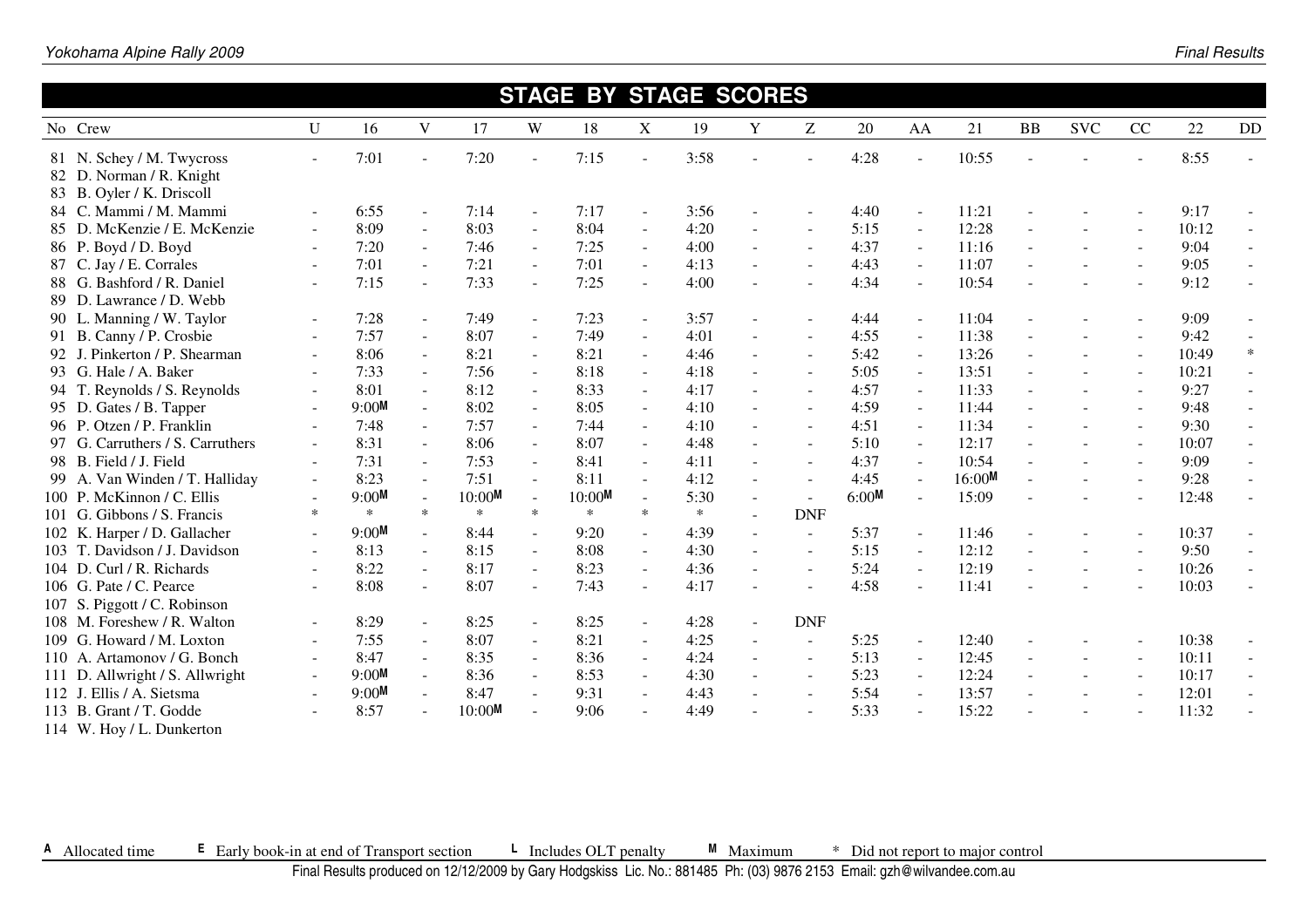#### **STAGE BY STAGE SCORES**

|      | No Crew                                                                  | 23             | EE                       | <b>SVC</b> | FF                       | 24                                  | GG                       | 25     | HH             | 26         | $\rm II$                 | <b>TOTAL</b>                      |
|------|--------------------------------------------------------------------------|----------------|--------------------------|------------|--------------------------|-------------------------------------|--------------------------|--------|----------------|------------|--------------------------|-----------------------------------|
|      | D. Snooks / M. de Vaus                                                   | 31:34          |                          |            |                          | 3:17                                | $\blacksquare$           | 9:08   | $\omega$       | 11:07      | $\equiv$                 | 4:04:58                           |
|      | 2 P. Batten / G. Raymond                                                 |                |                          |            |                          |                                     |                          |        |                |            |                          | <b>DNF</b>                        |
|      | 3 G. Portman / R. Runnalls                                               | 29:24          |                          |            |                          | 3:14                                | $\overline{\phantom{a}}$ | 8:55   | $\blacksquare$ | 10:55      | $\Box$                   | 3:42:05                           |
|      | 4 B. Middleton / A. Benefield                                            | 49:56ML 9:56EL |                          | 6:00E      | $\sim$                   | 3:24                                | $\sim$                   | 9:22   | $\equiv$       | 11:17      | $\overline{\phantom{a}}$ | 4:27:18                           |
|      | 5 A. Bell / C. Seabrook                                                  | 29:00          |                          |            | $\sim$                   | 3:11                                | $\sim$                   | 8:42   | $\mathcal{L}$  | $17:00$ M  | $\Box$                   | 3:50:21                           |
|      | 6 B. Goldsbrough / A. Topliff                                            | 29:01          |                          |            |                          | 3:14                                | $\equiv$                 | 8:53   | $\omega$       | 11:33      | $\frac{1}{2}$            | 3:43:47                           |
|      | 7 K. Dirickx / T. Batten                                                 | 29:25          |                          |            | $\sim$                   | 3:09                                | $\blacksquare$           | 8:50   | $\omega$       | 17:00M     | $\overline{\phantom{a}}$ | 3:50:48                           |
|      | 8 C. Stewart / A. Ritson                                                 |                |                          |            |                          |                                     |                          |        |                |            |                          | $\ensuremath{\mathsf{DNF}}$       |
| 9.   | B. Semmens / D. Parry                                                    | 29:51          |                          |            |                          | 3:18                                | $\blacksquare$           | 9:09   | $\blacksquare$ | 11:12      | $\blacksquare$           | 3:56:24                           |
|      | 10 W. Bell / N. Vardos                                                   |                |                          |            |                          |                                     |                          |        |                |            |                          | <b>DNF</b>                        |
| 11 - | J. Robison / S. Robison                                                  | 38:13          |                          |            |                          | 3:36                                | $\blacksquare$           | 9:36   | $\blacksquare$ | 11:38      | $\blacksquare$           | 4:06:02                           |
|      | 12 J. Monkhouse / D. Moscatt                                             | 29:43          |                          |            | $\overline{a}$           | 3:35                                | $\overline{\phantom{a}}$ | 9:10   | $\equiv$       | 11:35      | $\blacksquare$           | 3:56:17                           |
|      | 14 J. David / G. Geelan                                                  | 29:00          |                          |            |                          | 3:13                                | $\overline{\phantom{a}}$ | 8:53   | $\equiv$       | 10:51      | $\overline{\phantom{a}}$ | 3:46:51                           |
|      | 15 G. Schofield / J. White                                               | 36:55          |                          |            |                          | 3:37                                | $\overline{\phantom{a}}$ | 10:00  | $\blacksquare$ | 11:59      | $\overline{\phantom{a}}$ | 4:14:12                           |
|      | 16 L. Garrioch / K. Garrioch                                             |                |                          |            |                          |                                     |                          |        |                |            |                          | $\ensuremath{\mathsf{DNF}}$       |
|      | 17 A. Taylor / M. Stanbrough                                             | 31:11          |                          |            |                          | 3:25                                | $\blacksquare$           | 9:24   | $\blacksquare$ | 11:38      | $\blacksquare$           | 3:57:30                           |
|      | 18 M. Conway / J. Cole                                                   | 30:28          |                          |            |                          | 3:27                                | $\overline{\phantom{a}}$ | 9:23   | $\blacksquare$ | 11:17      | $\overline{\phantom{a}}$ | 3:52:13                           |
|      | 19 R. Allan / S. Allan                                                   | 30:24          |                          |            |                          | 3:19                                | $\blacksquare$           | 9:08   | $\blacksquare$ | 11:12      | $\blacksquare$           | 3:50:08                           |
|      | 20 D. Roberts / P. Whiteley                                              | 33:10          |                          |            |                          | 3:25                                | $\overline{\phantom{a}}$ | 9:45   | $\omega$       | 11:33      | $\overline{\phantom{a}}$ | 4:05:40                           |
| 21   | D. Officer / K. Officer                                                  | 31:07          |                          |            |                          | 3:26                                | $\blacksquare$           | 9:25   | $\omega$       | 11:31      | $\bar{\phantom{a}}$      | 3:57:36                           |
|      | 22 M. Wagstaff / R. Hannah                                               | 34:21          | $\overline{\phantom{a}}$ | 8:00E      | $\ast$                   | $\ast$                              | $\ast$                   | *      | $\ast$         | $\ast$     | $\sim$                   | 4:51:46                           |
|      | 23 M. Fenner / S. Blegg                                                  | 35:26          |                          |            |                          | 4:15                                | ÷,                       | 11:29  | $\blacksquare$ | 12:53      |                          | 4:20:17                           |
|      | 24 S. Ashton / R. Nixon                                                  | 31:57          |                          |            |                          | 3:33                                | $\overline{a}$           | 9:55   | $\blacksquare$ | 11:57      |                          | 4:04:17                           |
|      | 25 G. Heywood / G. Blum                                                  | $\ast$         | $\ast$                   | $\ast$     | $\ast$                   | $\ast$                              | $\ast$                   | $\ast$ | $\ast$         | $\ast$     | <b>DNF</b>               | <b>DNF</b>                        |
|      | 26 A. Friend / R. Smalley                                                | 33:36          |                          |            |                          | 3:16                                | ÷,                       | 8:56   | $\blacksquare$ | 11:03      | $\frac{1}{2}$            | 4:02:20                           |
|      | 27 R. Galley / M. Neary                                                  | 29:50          |                          |            | $\sim$                   | 3:18                                | $\blacksquare$           | 9:04   | $\blacksquare$ | 11:04      | $\blacksquare$           | 3:52:50                           |
|      | 28 S. Hudgson / P. Nicholas                                              | 40:00M         |                          |            |                          | 3:40                                | $\overline{\phantom{a}}$ | 9:32   | $\blacksquare$ | 17:00M     | $\blacksquare$           | 4:15:06                           |
|      | 29 D. Gaines / N. Doyle                                                  | 32:22          |                          |            |                          | 3:19                                | $\overline{a}$           | 9:16   | $\blacksquare$ | 11:26      | $\bar{\phantom{a}}$      | 3:56:59                           |
|      | 30 M. Thompson / K. Gentleman                                            | 34:06          |                          |            | $\overline{\phantom{a}}$ | 3:49                                | $\blacksquare$           | 10:33  | $\omega$       | 12:36      | $\bar{\phantom{a}}$      | 4:20:10                           |
|      | 31 R. Leitis / R. Mules                                                  | 40:00M         |                          |            | $\sim$                   | 3:51                                | $\blacksquare$           | 10:28  | $\sim$         | 13:11      | <b>DNF</b>               | <b>DNF</b>                        |
|      | 32 S. Willett / M. Kelly                                                 | 31:57          |                          |            | $\sim$                   | 3:27                                | ÷,                       | 9:43   | $\blacksquare$ | 11:47      | $\overline{\phantom{a}}$ | 4:05:07                           |
|      | 33 G. Fowler / W. Nietz                                                  | 32:08          |                          |            |                          | 3:24                                |                          | 9:28   | $\blacksquare$ | 11:46      |                          | 4:06:42                           |
|      | 34 C. Eastwood / D. Miller                                               |                |                          |            |                          |                                     |                          |        |                |            |                          | <b>DNF</b>                        |
|      | 35 F. Horobin / P. Marando                                               | 31:56          |                          |            |                          | 3:40                                | $\blacksquare$           | 10:03  | $\blacksquare$ | <b>DNF</b> |                          | <b>DNF</b>                        |
|      | 36 S. Snooks / R. Wilson                                                 | 30:54          |                          |            | $\sim$                   | 3:24                                | $\blacksquare$           | 9:27   | $\blacksquare$ | 11:37      | $\overline{\phantom{a}}$ | 4:00:00                           |
|      | 37 R. Parry / K. Beckwith                                                | 31:25          |                          |            |                          | 3:21                                | $\blacksquare$           | 9:21   | $\blacksquare$ | 11:43      | $\blacksquare$           | 3:58:09                           |
|      | 38 M. Millar / D. Clayton                                                | 31:43          |                          |            |                          | 3:27                                | $\overline{a}$           | 9:46   | $\blacksquare$ | 12:09      | $\overline{\phantom{a}}$ | 4:03:11                           |
|      | 39 R. Woollard / C. Bolton                                               | 33:54          |                          |            |                          | 3:44                                | $\overline{\phantom{a}}$ | 10:05  | $\blacksquare$ | 12:11      | $\overline{\phantom{a}}$ | 4:14:06                           |
|      | $\epsilon$ Early book-in at end of Transport section<br>A Allocated time |                |                          |            |                          | $\blacksquare$ Includes OLT penalty |                          |        |                | M Maximum  |                          | * Did not report to major control |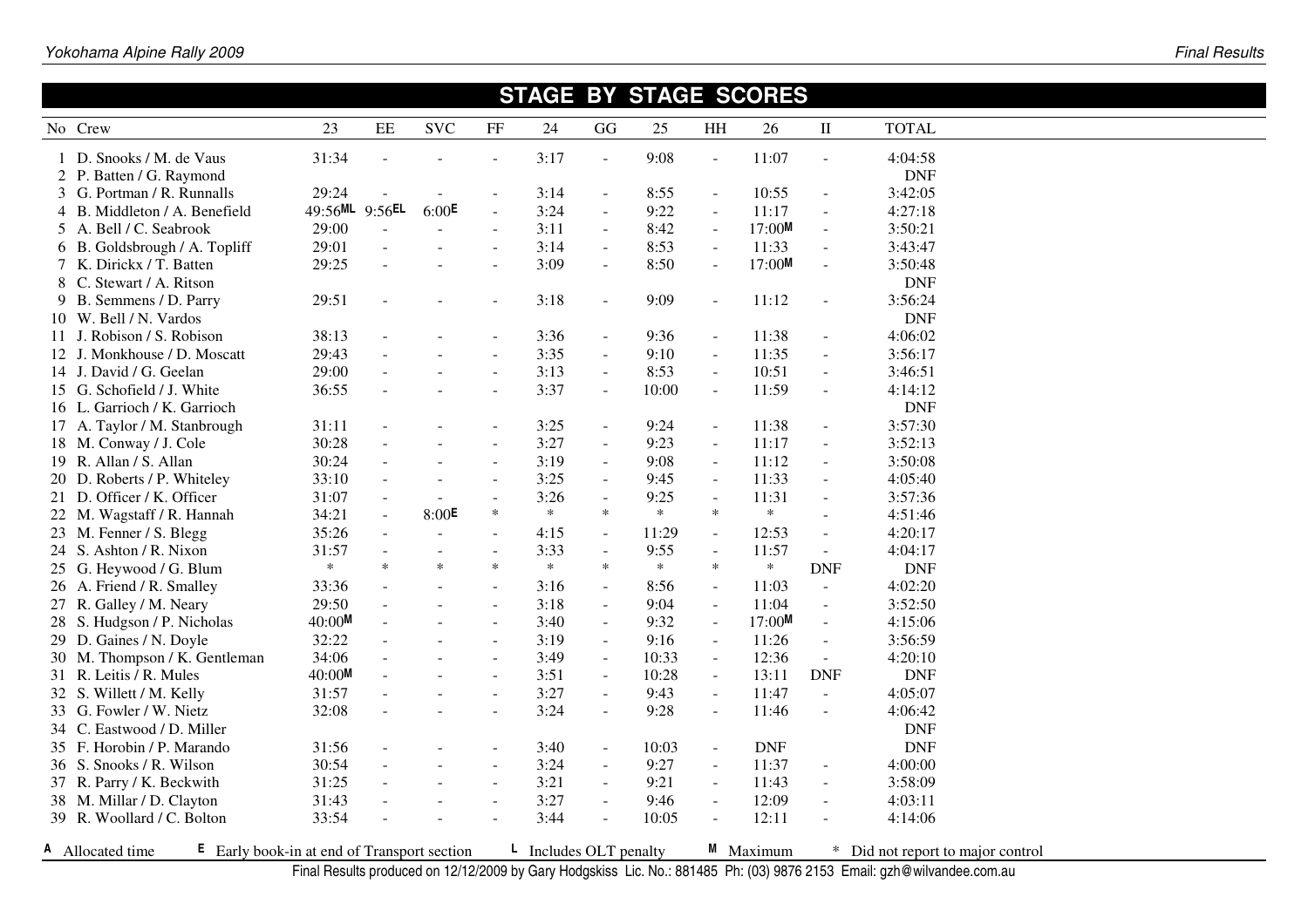### **STAGE BY STAGE SCORES**

| No Crew                                                                | 23              | EE             | <b>SVC</b> | $\rm FF$ | 24                                  | GG             | 25    | HH                       | 26             | $\rm II$                 | <b>TOTAL</b>                      |  |
|------------------------------------------------------------------------|-----------------|----------------|------------|----------|-------------------------------------|----------------|-------|--------------------------|----------------|--------------------------|-----------------------------------|--|
| 40 R. Marratt / J. Browne                                              |                 |                |            |          |                                     |                |       |                          |                |                          | <b>DNF</b>                        |  |
| 41 R. Dyer / J. Pollock                                                | 32:58           |                |            |          | 3:42                                | $\sim$         | 10:17 | $\overline{\phantom{a}}$ | 12:30          | $\overline{\phantom{a}}$ | 4:10:41                           |  |
| 42 D. Fernie / G. Floyd                                                |                 |                |            |          |                                     |                |       |                          |                |                          | <b>DNF</b>                        |  |
| 43 P. Riseborough / K. Kilsby                                          | 34:45           |                |            |          | 3:49                                | $\sim$         | 10:29 | $\overline{\phantom{a}}$ | 12:24          | $\overline{\phantom{a}}$ | 4:23:34                           |  |
| 45 B. Brown / R. Hale                                                  |                 |                |            |          |                                     |                |       |                          |                |                          | <b>DNF</b>                        |  |
| 46 M. Lee / A. Gell                                                    | 32:47           |                |            |          | 3:32                                | $\sim$         | 9:47  |                          | 11:43          | $\overline{\phantom{a}}$ | 4:05:35                           |  |
|                                                                        | 40:00M          |                |            |          | 3:43                                |                | 10:13 |                          | 12:06          |                          |                                   |  |
| 47 D. White / D. Smith                                                 |                 |                |            |          |                                     | $\blacksquare$ |       |                          |                | $\overline{\phantom{a}}$ | 4:19:25<br><b>DNF</b>             |  |
| 49 T. Hooper / T. Mowett<br>50 T. Trewern / A. Ormesher                |                 |                |            |          |                                     |                |       |                          |                |                          | <b>DNF</b>                        |  |
|                                                                        | 40:00M          |                |            |          |                                     |                | 11:49 |                          | 13:18          |                          |                                   |  |
| 51 G. Douglas / M. Gigney                                              |                 |                |            |          | 4:21                                |                |       | $\blacksquare$           |                | $\bar{\phantom{a}}$      | 5:10:45                           |  |
| 52 G. Thompson / W. Brocklebank                                        | 35:14<br>40:00M | $\overline{a}$ | 10:00E     |          | 3:57<br>3:46                        | $\sim$         | 10:44 | $\overline{\phantom{a}}$ | 12:37<br>12:45 | $\equiv$                 | 7:24:32                           |  |
| 53 S. Richards / J. Hague                                              |                 | $\overline{a}$ |            |          |                                     |                | 10:30 | $\overline{\phantom{a}}$ |                | $\overline{\phantom{a}}$ | 4:41:14                           |  |
| 54 M. Welsh / R. Alexander                                             |                 |                |            |          |                                     |                |       |                          |                |                          | <b>DNF</b>                        |  |
| 55 T. Reed / B. Reed                                                   | 33:06           |                |            |          | 3:39                                | $\blacksquare$ | 9:57  | $\overline{\phantom{a}}$ | 12:07          | $\equiv$                 | 4:14:02                           |  |
| 56 P. Thomas / K. Radnell                                              | 33:07           |                |            |          | 3:43                                | $\blacksquare$ | 10:13 | $\blacksquare$           | 12:21          | $\frac{1}{2}$            | 4:15:05                           |  |
| 57 R. Woollard / S. Diggins                                            | 33:23           |                |            |          | 3:38                                | $\blacksquare$ | 10:31 | $\blacksquare$           | 12:19          | $\frac{1}{2}$            | 4:13:55                           |  |
| 58 M. Richards / S. Richards                                           | 33:56           |                |            |          | 3:38                                | $\sim$         | 9:59  | $\overline{\phantom{a}}$ | 12:13          | $\blacksquare$           | 4:12:50                           |  |
| 59 J. Wald / A. McBain                                                 | 31:59           |                |            |          | 3:40                                | $\sim$         | 10:07 | $\overline{\phantom{a}}$ | 12:00          | $\blacksquare$           | 4:13:50                           |  |
| 60 N. Testa / A. Muldoon                                               |                 |                |            |          |                                     |                |       |                          |                |                          | <b>DNF</b>                        |  |
| 62 A. Upton / M. Laidlay                                               | 36:40           |                |            |          | 3:38                                |                | 9:59  |                          | 12:07          | $\overline{\phantom{a}}$ | 4:14:35                           |  |
| 63 G. Farrant / M. James                                               |                 |                |            |          |                                     |                |       |                          |                |                          | $\ensuremath{\mathsf{DNF}}$       |  |
| 64 P. Kobold / J. Thornburn                                            | <b>DNF</b>      |                |            |          |                                     |                |       |                          |                |                          | <b>DNF</b>                        |  |
| 65 G. Kendrick / R. Gottschalk                                         |                 |                |            |          |                                     |                |       |                          |                |                          | <b>DNF</b>                        |  |
| 66 K. Harper / T. Perkins                                              | 33:18           |                |            |          | 3:44                                | $\blacksquare$ | 10:20 | $\overline{\phantom{a}}$ | 12:27          | $\overline{\phantom{a}}$ | 4:13:50                           |  |
| 67 B. Watson / D. Johnson                                              | 33:20           |                |            |          | 3:39                                | $\sim$         | 10:53 | $\ast$                   | $\ast$         |                          | 4:03:21                           |  |
| 68 J. Cameron / S. Gibson                                              | 36:14           |                |            |          | 4:01                                |                | 11:06 |                          | 13:11          |                          | 4:31:59                           |  |
| 69 A. Crane / D. Anderson                                              |                 |                |            |          |                                     |                |       |                          |                |                          | <b>DNF</b>                        |  |
| 70 T. Stuchbery / S. Jennison                                          | 35:15           |                |            |          | 3:47                                | $\sim$         | 10:37 | $\overline{\phantom{a}}$ | 12:15          | $\overline{\phantom{a}}$ | 4:21:46                           |  |
| 71 L. Shadwick / D. Smith                                              |                 |                |            |          |                                     |                |       |                          |                |                          | <b>DNF</b>                        |  |
| 72 A. Fitcher / K. Woods                                               |                 |                |            |          |                                     |                |       |                          |                |                          | <b>DNF</b>                        |  |
| 73 S. Lawless / D. O'Connor                                            | 34:06           |                |            |          | 3:54                                |                | 10:14 |                          | 17:00M         |                          | 4:24:52                           |  |
| 74 M. Long / V. Haskett                                                |                 |                |            |          |                                     |                |       |                          |                |                          | <b>DNF</b>                        |  |
| 75 J. Carney / K. Barson                                               | 35:40           |                |            |          | 4:18                                | $\blacksquare$ | 11:54 | $\overline{\phantom{a}}$ | 13:20          | $\blacksquare$           | 4:39:07                           |  |
| 76 A. Kovacevic / K. Cotter                                            | 40:00M          |                |            |          | 3:53                                | $\sim$         | 10:43 | $\overline{a}$           | 12:52          | $\blacksquare$           | 4:33:56                           |  |
| 77 R. Cranston / K. Grealy                                             |                 |                |            |          |                                     |                |       |                          |                |                          | <b>DNF</b>                        |  |
| 78 T. Huggins / S. Huggins                                             | 33:47           |                |            |          | 3:50                                | $\sim$         | 10:35 | $\sim$                   | 12:46          | $\overline{\phantom{a}}$ | 4:21:18                           |  |
| 79 N. Senior / L. Phillips                                             | 37:05           |                |            |          | 4:01                                | $\sim$         | 10:56 | $\overline{\phantom{a}}$ | 13:01          | $\overline{\phantom{a}}$ | 4:50:42                           |  |
| 80 J. Hawkins / K. Baker                                               |                 |                |            |          |                                     |                |       |                          |                |                          | $\ensuremath{\mathsf{DNF}}$       |  |
| A Allocated time<br><b>E</b> Early book-in at end of Transport section |                 |                |            |          | $\blacksquare$ Includes OLT penalty |                |       |                          | M Maximum      |                          | * Did not report to major control |  |
|                                                                        |                 |                |            |          |                                     |                |       |                          |                |                          |                                   |  |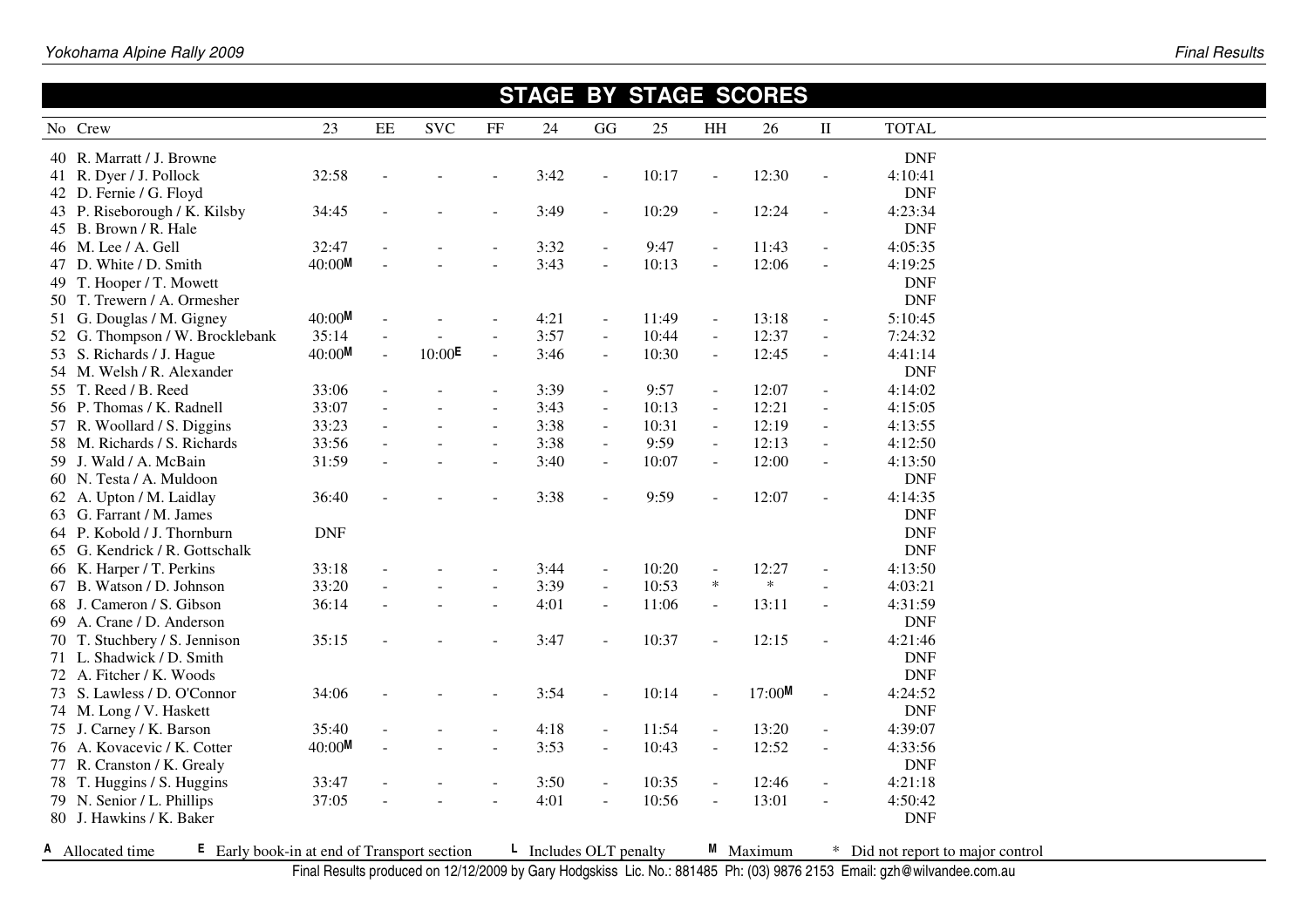### **STAGE BY STAGE SCORES**

|    | No Crew                          | 23                              | EE             | <b>SVC</b> | $\rm FF$       | 24     | GG                       | 25     | HH                       | 26     | $\rm II$                 | <b>TOTAL</b> |  |
|----|----------------------------------|---------------------------------|----------------|------------|----------------|--------|--------------------------|--------|--------------------------|--------|--------------------------|--------------|--|
|    | 81 N. Schey / M. Twycross        | 33:34                           |                |            |                | 3:45   | $\overline{\phantom{a}}$ | 10:06  | $\overline{\phantom{a}}$ | 11:27  | $\overline{\phantom{a}}$ | 4:25:01      |  |
|    | 82 D. Norman / R. Knight         |                                 |                |            |                |        |                          |        |                          |        |                          | <b>DNF</b>   |  |
|    | 83 B. Oyler / K. Driscoll        |                                 |                |            |                |        |                          |        |                          |        |                          | <b>DNF</b>   |  |
|    | 84 C. Mammi / M. Mammi           | 34:44                           |                |            |                | 3:45   | $\blacksquare$           | 10:33  | $\overline{\phantom{a}}$ | 12:42  | $\frac{1}{2}$            | 4:17:16      |  |
|    | 85 D. McKenzie / E. McKenzie     | 38:28                           |                |            |                | 4:02   | $\blacksquare$           | 11:04  | $\blacksquare$           | 13:20  | $\blacksquare$           | 4:42:12      |  |
|    | 86 P. Boyd / D. Boyd             | 35:59                           |                |            |                | 3:42   | $\blacksquare$           | 10:14  | $\overline{\phantom{a}}$ | 12:06  | $\blacksquare$           | 4:15:24      |  |
| 87 | C. Jay / E. Corrales             | 32:31                           |                |            |                | 3:52   | $\blacksquare$           | 10:36  | $\blacksquare$           | 11:45  | $\blacksquare$           | 4:12:21      |  |
|    | 88 G. Bashford / R. Daniel       | 33:37                           |                |            |                | 3:41   | $\blacksquare$           | 10:13  | $\blacksquare$           | 12:17  | $\overline{\phantom{a}}$ | 4:15:34      |  |
|    | 89 D. Lawrance / D. Webb         |                                 |                |            |                |        |                          |        |                          |        |                          | <b>DNF</b>   |  |
|    | 90 L. Manning / W. Taylor        | 34:30                           | 3:00E          |            | $\blacksquare$ | 3:54   | $\blacksquare$           | 10:20  | $\blacksquare$           | 13:03  | $\blacksquare$           | 5:40:08      |  |
| 91 | B. Canny / P. Crosbie            | 35:49                           | $\blacksquare$ |            |                | 4:01   | $\equiv$                 | 11:07  | $\bar{\mathcal{L}}$      | 12:52  | $\overline{\phantom{a}}$ | 4:33:11      |  |
|    | 92 J. Pinkerton / P. Shearman    | $\ast$                          | $\ast$         | $\ast$     | $\ast$         | $\ast$ | $\ast$                   | $\ast$ | $\ast$                   | $\ast$ | $\overline{a}$           | 3:42:14      |  |
|    | 93 G. Hale / A. Baker            | 38:45                           |                |            |                | 4:18   | $\blacksquare$           | 12:14  | $\blacksquare$           | 13:52  | $\blacksquare$           | 5:03:34      |  |
|    | 94 T. Reynolds / S. Reynolds     | 38:19                           |                |            |                | 4:00   | $\blacksquare$           | 11:01  | $\blacksquare$           | 12:47  | $\blacksquare$           | 4:37:23      |  |
|    | 95 D. Gates / B. Tapper          | 37:00                           |                |            |                | 4:05   | $\blacksquare$           | 10:44  | $\blacksquare$           | 13:05  | $\blacksquare$           | 4:35:02      |  |
|    | 96 P. Otzen / P. Franklin        | 34:59                           |                |            |                | 3:58   | $\blacksquare$           | 10:55  | $\overline{\phantom{a}}$ | 12:47  | $\overline{\phantom{a}}$ | 4:28:38      |  |
|    | 97 G. Carruthers / S. Carruthers | 37:20                           |                |            |                | 4:04   | $\overline{\phantom{a}}$ | 11:48  | $\blacksquare$           | 13:51  | $\blacksquare$           | 4:43:59      |  |
|    | 98 B. Field / J. Field           | 1:25:15ML 45:15L 45:15EL 30:15L |                |            |                | 35:28L | 30:15L                   | 43:39L | 30:15L                   | 45:16L | 30:15L                   | 10:18:28     |  |
|    | 99 A. Van Winden / T. Halliday   | 34:49                           | $\overline{a}$ |            |                | 3:53   | $\overline{\phantom{a}}$ | 10:55  | $\mathbb{Z}^2$           | 12:30  | $\overline{\phantom{a}}$ | 4:34:32      |  |
|    | 100 P. McKinnon / C. Ellis       | 40:00M                          | $\overline{a}$ |            |                | 5:27   | $\blacksquare$           | 14:00M | $\mathbf{r}$             | 17:00M | $\overline{\phantom{a}}$ | 5:43:46      |  |
|    | 101 G. Gibbons / S. Francis      |                                 |                |            |                |        |                          |        |                          |        |                          | <b>DNF</b>   |  |
|    | 102 K. Harper / D. Gallacher     | 40:00M                          | $\blacksquare$ |            | $\sim$         | 4:39   | $\blacksquare$           | 12:41  | $\blacksquare$           | 15:09  | $\overline{\phantom{a}}$ | 5:01:55      |  |
|    | 103 T. Davidson / J. Davidson    | 35:52                           | $\blacksquare$ |            | $\blacksquare$ | 4:18   | $\sim$                   | 11:23  | $\blacksquare$           | 13:12  | $\overline{\phantom{a}}$ | 4:39:03      |  |
|    | 104 D. Curl / R. Richards        | 38:15                           | $\equiv$       |            | $\blacksquare$ | 4:26   | $\blacksquare$           | 12:00  | $\blacksquare$           | 14:10  | $\blacksquare$           | 4:48:56      |  |
|    | 106 G. Pate / C. Pearce          | 40:00M                          |                |            | $\mathbf{r}$   | 4:15   | $\omega$                 | 11:54  | $\blacksquare$           | 13:38  | $\blacksquare$           | 4:41:08      |  |
|    | 107 S. Piggott / C. Robinson     |                                 |                |            |                |        |                          |        |                          |        |                          | <b>DNF</b>   |  |
|    | 108 M. Foreshew / R. Walton      |                                 |                |            |                |        |                          |        |                          |        |                          | <b>DNF</b>   |  |
|    | 109 G. Howard / M. Loxton        | 38:47                           |                |            |                | 4:39   | $\sim$                   | 12:05  | $\blacksquare$           | 14:12  | $\overline{\phantom{a}}$ | 4:52:27      |  |
|    | 110 A. Artamonov / G. Bonch      | 37:05                           |                |            | $\blacksquare$ | 4:20   | $\blacksquare$           | 11:58  | $\blacksquare$           | 14:06  | $\blacksquare$           | 4:46:46      |  |
|    | 111 D. Allwright / S. Allwright  | 39:41                           |                | ۰          | $\sim$         | 4:28   | $\sim$                   | 12:02  | $\blacksquare$           | 13:51  | $\overline{\phantom{a}}$ | 4:55:09      |  |
|    | 112 J. Ellis / A. Sietsma        | $40:00$ M                       | $\equiv$       |            | $\blacksquare$ | 5:12   | $\blacksquare$           | 13:53  | $\blacksquare$           | 15:29  | $\overline{\phantom{a}}$ | 5:19:38      |  |
|    | 113 B. Grant / T. Godde          | 40:00M                          |                |            |                | 4:35   | $\overline{a}$           | 12:14  | $\blacksquare$           | 15:59  | $\overline{a}$           | 5:03:49      |  |
|    | 114 W. Hoy / L. Dunkerton        |                                 |                |            |                |        |                          |        |                          |        |                          | <b>DNF</b>   |  |

**<sup>A</sup>** Allocated time **<sup>E</sup>** Early book-in at end of Transport section **<sup>L</sup>** Includes OLT penalty **<sup>M</sup>** Maximum \* Did not report to major control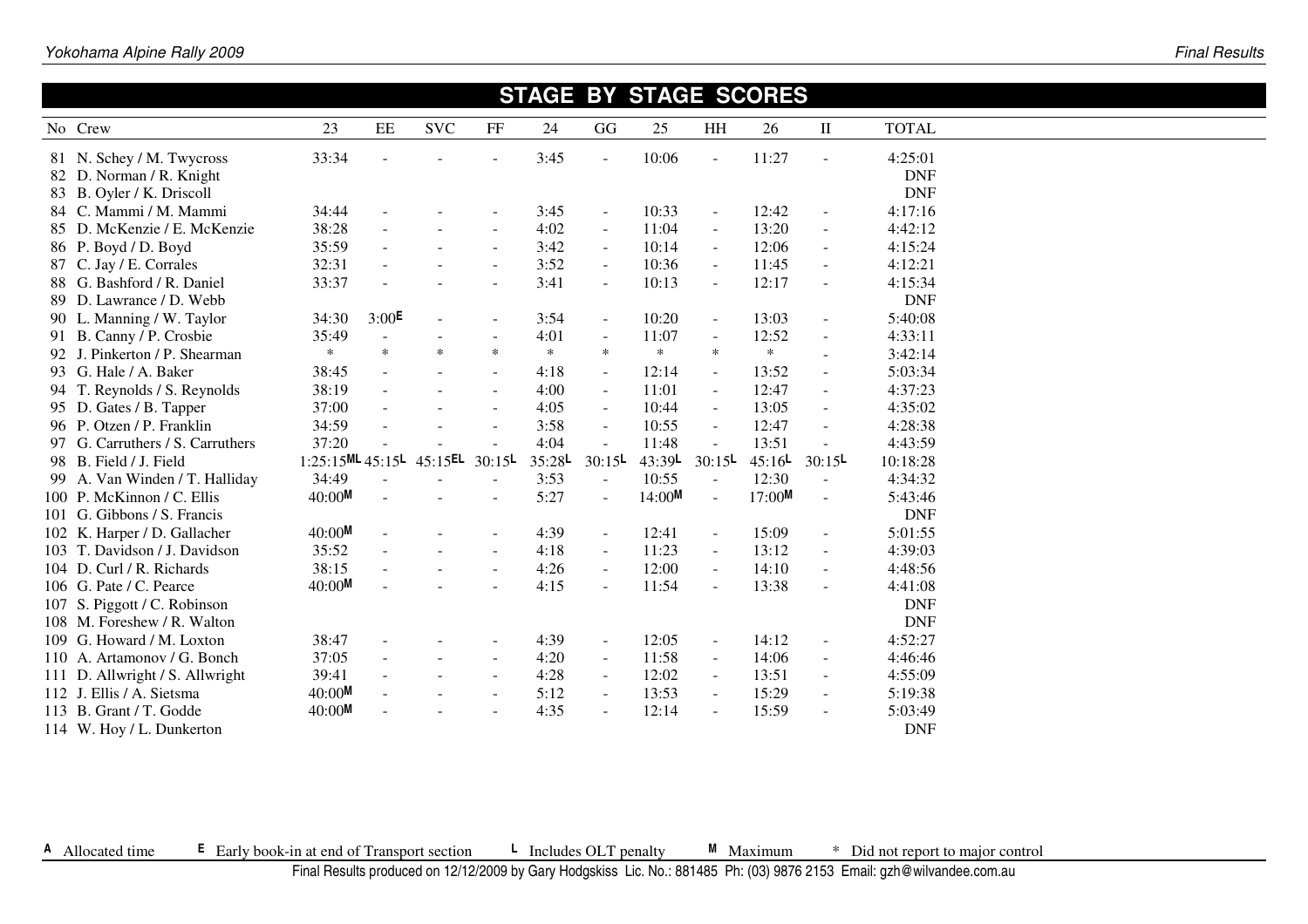### **OUTRIGHT PROGRESSIVE PLACINGS**

| No Crew                       |                | $\overline{2}$           | 3              | 4              | 5              | 6              | $\overline{7}$           | 8                        | 9              | 10             | 11             | 12                    | 13             | 14             | 15             | 16             | 17             | 18             | 19             | 20             | 21             | 22             | 23             | 24             | 25             | 26             |
|-------------------------------|----------------|--------------------------|----------------|----------------|----------------|----------------|--------------------------|--------------------------|----------------|----------------|----------------|-----------------------|----------------|----------------|----------------|----------------|----------------|----------------|----------------|----------------|----------------|----------------|----------------|----------------|----------------|----------------|
| 1 D. Snooks / M. de Vaus      | $=14$          | $=14$                    | $=91$          | $= 85$         | 57             | $=37$          | 34                       | 32                       | 62             | 59             | 58             | 59                    | 58             | 53             | 42             | 36             | $=$ 34         | 30             | 28             | 28             | 27             | 26             | 24             | 23             | 21             | 19             |
| 2 P. Batten / G. Raymond      | $=12$          | $=9$                     | 8              | 8              | 5              | $\sqrt{2}$     | $\mathfrak 2$            | $\overline{1}$           | $\mathbf{1}$   |                | $\mathbf{1}$   | $\mathbf{1}$          |                | 1              | 1              | <b>DNF</b>     |                |                |                |                |                |                |                |                |                |                |
| 3 G. Portman / R. Runnalls    | 3              | 3                        | 3              | $\overline{4}$ | $\overline{3}$ | $\overline{4}$ | 3                        | 3                        | 3              | 3              | 3              | 3                     | 3              | 3              | $\sqrt{2}$     |                |                |                |                |                |                |                |                |                |                |                |
| 4 B. Middleton / A. Benefield | $=7$           | $=9$                     | 10             | $=13$          | 12             | 11             | 10                       | 9                        | $= 8$          | 8              | 9              | 9                     | 8              | 9              | 9              | 8              | 8              | $\overline{7}$ | $\overline{7}$ | $\tau$         | 7              | $\overline{7}$ | $=30$          | 51             | 51             | 48             |
| 5 A. Bell / C. Seabrook       | $=14$          | 11                       | $=11$          | 11             | $\overline{7}$ | 6              | 6                        | 5                        | $\overline{4}$ | $=4$           | 5              | 5                     | 5              | 5              | 5              | $\overline{4}$ | $\overline{4}$ | $\overline{4}$ | $\overline{4}$ | $\overline{4}$ | $\overline{4}$ | $\overline{4}$ | 3              | 3              | 3              | 5              |
| 6 B. Goldsbrough / A. Topliff | $=7$           | 8                        | $=6$           | $=2$           | $\overline{2}$ | 3              | $\overline{4}$           | $\overline{2}$           | $\overline{2}$ | $\overline{2}$ | $\overline{2}$ | $\overline{2}$        | $\overline{c}$ | $\sqrt{2}$     | $\mathfrak{Z}$ | $\overline{2}$ | $\sqrt{2}$     | $\sqrt{2}$     | $\sqrt{2}$     | $\overline{2}$ | $\sqrt{2}$     | $\sqrt{2}$     | $\overline{2}$ | $\sqrt{2}$     | $\overline{2}$ | 2              |
| 7 K. Dirickx / T. Batten      | $=7$           | 5                        | $=6$           | 5              | $\overline{4}$ | 5              | $\overline{\phantom{0}}$ | $\overline{\mathcal{L}}$ | 5              | $=4$           | $\Delta$       | $\boldsymbol{\Delta}$ | $\Delta$       | $\overline{4}$ | $\overline{4}$ | 3              | 3              | 3              | $\overline{3}$ | $\overline{3}$ | 3              | 3              | $\Delta$       | $\overline{4}$ | $\overline{A}$ | 6              |
| 8 C. Stewart / A. Ritson      | $=5$           | $\overline{\mathcal{A}}$ | $\overline{4}$ | 6              | 6              | <b>DNF</b>     |                          |                          |                |                |                |                       |                |                |                |                |                |                |                |                |                |                |                |                |                |                |
| 9 B. Semmens / D. Parry       | $=7$           | $\overline{7}$           | 9              | 9              | 8              | 8              | 8                        | 7                        | 6              | 6              | 6              | 6                     | 6              | 6              | 21             | 18             | 18             | 18             |                | 16             | 16             | 15             | 10             | 10             |                | -10            |
| 10 W. Bell / N. Vardos        | $=22$          | 17                       | 16             | 16             | 11             | 9              | 9                        | 8                        | 86             | 90             | 90             | 90                    | 90             | 89             | 86             | 84             | 82             | 81             | 79             | <b>DNF</b>     |                |                |                |                |                |                |
| 11 J. Robison / S. Robison    | $=16$          | 16                       | 14             | $=13$          | 10             | 64             | 60                       | 51                       | 37             | 36             | 35             | 31                    | 28             | 26             | $=19$          | 17             | 17             | 17             | 16             | 17             | 17             | 16             | 23             | 24             | 24             | 23             |
| 12 J. Monkhouse / D. Moscatt  | $=$ 5          | 30                       | $=18$          | 18             | 16             | 67             | $=$ 54                   | $=48$                    | 39             | 38             | 34             | 30                    | 27             | 24             | 22             | 19             | 16             | 16             | 15             | 15             | 15             | 13             | 9              | 9              | 9              | 9              |
| 14 J. David / G. Geelan       | $=1$           | $\overline{1}$           | $\mathbf{1}$   |                | $\mathbf{1}$   |                | $\mathbf{1}$             | 19                       | $=15$          | 13             | 13             | 12                    | 10             | 8              | 6              | 5              | 5              | 5              | 5              | 5              | 5              | 5              | 5              | 5              | 5              | 3              |
| 15 G. Schofield / J. White    | $=16$          | $=20$                    | $=25$          | 26             | 31             | 29             | 30                       | 28                       | 32             | 32             | 32             | 34                    | 33             | 34             | 31             | 31             | 31             | 31             | 30             | 30             | 29             | 29             | 36             | 35             | 35             | 33             |
| 16 L. Garrioch / K. Garrioch  | $=19$          | $=12$                    | 15             | $=13$          | 14             | 10             | 11                       | 10                       | $=8$           | 9              | 8              | 8                     | 9              | 10             | 10             | 9              | 9              | $=9$           | <b>DNF</b>     |                |                |                |                |                |                |                |
| 17 A. Taylor / M. Stanbrough  | $=22$          | $=24$                    | 24             | 22             | 19             | 17             | 18                       | $=16$                    | 13             | 15             | 15             | 15                    | 15             | 15             | 12             | 12             | 13             | 12             | 11             | 11             | 11             | 11             | 12             | 12             | 12             | 12             |
| 18 M. Conway / J. Cole        | $=12$          | 6                        | 5              | $\tau$         | 13             | 12             | 12                       | 11                       | 10             | 10             | 10             | 11                    | $=11$          | 11             | 8              | $\tau$         | $\overline{7}$ | 8              | $\,8\,$        | 8              | 8              | $\,$ 8 $\,$    | 7              | $\tau$         | 7              | $\tau$         |
| 19 R. Allan / S. Allan        | $=19$          | 18                       | 17             | 19             | 15             | 13             | 13                       | 12                       | 11             | 11             | 11             | 10                    | $=11$          | 12             | 7              | 6              | 6              | 6              | 6              | 6              | 6              | 6              | 6              | 6              | 6              | $\overline{4}$ |
| 20 D. Roberts / P. Whiteley   | $=26$          | $=26$                    | $=21$          | $=23$          | $=20$          | 28             | 28                       | 27                       | 26             | 26             | $=25$          | 24                    | 31             | 30             | 29             | 27             | 28             | 25             | 24             | 24             | 24             | 24             | 22             | 22             | 23             | 22             |
| 21 D. Officer / K. Officer    | 18             | $=20$                    | $=25$          | 25             | 23             | $=15$          | 15                       | $=14$                    | 17             | 17             | 17             | 17                    | 17             | 16             | 14             | 13             | 12             | 14             | 13             | 13             | 13             | 12             | 13             | 13             | 13             | 13             |
| 22 M. Wagstaff / R. Hannah    | $=48$          | 40                       | $=38$          | 41             | 38             | 32             | 32                       | 31                       | 23             | 23             | 22             | 23                    | 23             | 23             | 60             | 76             | 77             | 77             | 78             | 77             | 77             | 75             | 72             | 76             | 77             | 77             |
| 23 M. Fenner / S. Blegg       | $=36$          | 42                       | $=42$          | $=45$          | 43             | 43             | 42                       | 40                       | 43             | 43             | 47             | 46                    | $=45$          | 45             | 50             | 49             | 49             | 45             | 44             | 44             | 44             | 45             | 43             | 42             | 43             | 42             |
| 24 S. Ashton / R. Nixon       | $=36$          | $=32$                    | 37             | 34             | 34             | 23             | 22                       | 23                       | 27             | 27             | 27             | 26                    | 25             | 28             | 24             | 23             | 23             | 23             | 22             | 22             | 22             | 22             | 18             | 19             | 19             | 18             |
| 25 G. Heywood / G. Blum       | $=22$          | 101                      | 94             | 87             | 67             | 59             | 57                       | $=52$                    | 40             | 39             | 39             | 55                    | 50             | 51             | 43             | 41             | 41             | 40             | 38             | 36             | 33             | 79             | 79             | 80             | 80             | 79             |
| 26 A. Friend / R. Smalley     | $\overline{4}$ | $=12$                    | $=11$          | 10             | 9              | $\overline{7}$ | $\tau$                   | 6                        | 7              | 7              | 7              | $\overline{7}$        | 7              | $\tau$         | 26             | 25             | 24             | 22             | 21             | 21             | 20             | 20             | 19             | 18             | 18             | 16             |
| 27 R. Galley / M. Neary       | $=7$           | $=14$                    | $=11$          | 12             | 18             | $=15$          | 16                       | 13                       | 12             | 12             | 12             | 13                    | 13             | 13             | 11             | 10             | 10             | $=9$           | 9              | 9              | 9              | 9              | 8              | 8              | 8              | 8              |
| 28 S. Hudgson / P. Nicholas   | $=19$          | $=20$                    | 20             | $=20$          | 25             | $=20$          | 20                       | $=20$                    | 21             | 21             | 21             | 18                    | 18             | 18             | 15             | 14             | 14             | 13             | 12             | 12             | 12             | 18             | 27             | 27             | 26             | 36             |
| 29 D. Gaines / N. Doyle       | $=22$          | $= 24$                   | 23             | $=23$          | $=20$          | 14             | 17                       | $=14$                    | 14             | 14             | 14             | 14                    | 14             | 14             | 13             | 11             | 11             | 11             | 10             | 10             | 10             | 10             | 11             | 11             | 11             | 11             |
| 30 M. Thompson / K. Gentleman | $=63$          | $=57$                    | 62             | 63             | $=53$          | 46             | 47                       | 47                       | $=47$          | 49             | 51             | 51                    | $=51$          | 60             | 56             | 53             | 53             | 51             | 50             | 50             | 48             | 47             | 44             | 43             | 44             | 41             |
| 31 R. Leitis / R. Mules       | $=36$          | 31                       | 30             | 32             | 27             | $=20$          | 23                       | 95                       | 96             | 99             | 99             | 99                    | 99             | 97             | 93             | 90             | 90             | 89             | 87             | 83             | 83             | 82             | 81             | 81             | 81             | 80             |
| 32 S. Willett / M. Kelly      | $= 33$         | 35                       | 31             | 30             | 26             | 22             | 24                       | 22                       | 31             | 30             | 30             | 29                    | 30             | 29             | 25             | 24             | 22             | 26             | 25             | 25             | 25             | 25             | 20             | 20             | 20             | 20             |
| 33 G. Fowler / W. Nietz       | $=26$          | $=20$                    | 27             | $=28$          | 32             | 30             | 29                       | 30                       | 30             | 31             | 31             | 32                    | 32             | 32             | 27             | 26             | 26             | 27             | 26             | 26             | 26             | 27             | 25             | 25             | 25             | 24             |
| 34 C. Eastwood / D. Miller    | $=31$          | $=26$                    | $=18$          | 17             | 17             | 99             | 99                       | 97                       | 97             | 96             | 94             | 94                    | 94             | 92             | 89             | <b>DNF</b>     |                |                |                |                |                |                |                |                |                |                |
| 35 F. Horobin / P. Marando    | $=45$          | $=48$                    | $=42$          | 42             | 37             | 33             | 31                       | 29                       | 24             | 24             | 24             | 22                    | 22             | 22             | $=19$          | 21             | 20             | 20             | 19             | 19             | 19             | 19             | 16             | 16             | 16             | <b>DNF</b>     |
| 36 S. Snooks / R. Wilson      | $=36$          | $=36$                    | 36             | $=35$          | 29             | $=26$          | 26                       | 26                       | 22             | 22             | 23             | 21                    | 20             | 21             | 18             | 20             | 19             | 19             | 18             | 18             | 18             | 17             | 15             | 15             | 15             | 15             |
| 37 R. Parry / K. Beckwith     | 30             | 29                       | 28             | 27             | 24             | 19             | 19                       | 18                       | 18             | 19             | 20             | 19                    | 19             | 19             | 16             | 15             | 15             | 15             | 14             | 14             | 14             | 14             | 14             | 14             | 14             | 14             |
| 38 M. Millar / D. Clayton     | $=26$          | $=26$                    | 29             | 31             | 28             | 24             | 27                       | 25                       | 25             | 25             | $=25$          | 25                    | 24             | 25             | 23             | 22             | 21             | 21             | 20             | 20             | 21             | 21             | 17             | 17             | 17             | 17             |
| 39 R. Woollard / C. Bolton    | 44             | $=36$                    | $=33$          | 33             | 30             | 25             | 21                       | $=20$                    | 19             | 18             | 18             | 38                    | 44             | 57             | 47             | 44             | 43             | 42             | 41             | 40             | 39             | 38             | 34             | 33             | $=$ 33         | 32             |
| 40 R. Marratt / J. Browne     | $= 54$         | $= 54$                   | 51             | $=55$          | <b>DNF</b>     |                |                          |                          |                |                |                |                       |                |                |                |                |                |                |                |                |                |                |                |                |                |                |
| 41 R. Dyer / J. Pollock       | $= 33$         | 34                       | $=38$          | 38             | 39             | 35             | 35                       | 35                       | 35             |                | 36             |                       |                | 33             | 30             | 29             | 29             | 28             |                |                | 28             | 28             | 26             | 26             |                | 25             |
|                               |                |                          |                |                |                |                |                          |                          |                |                |                |                       |                |                |                |                |                |                |                |                |                |                |                |                |                |                |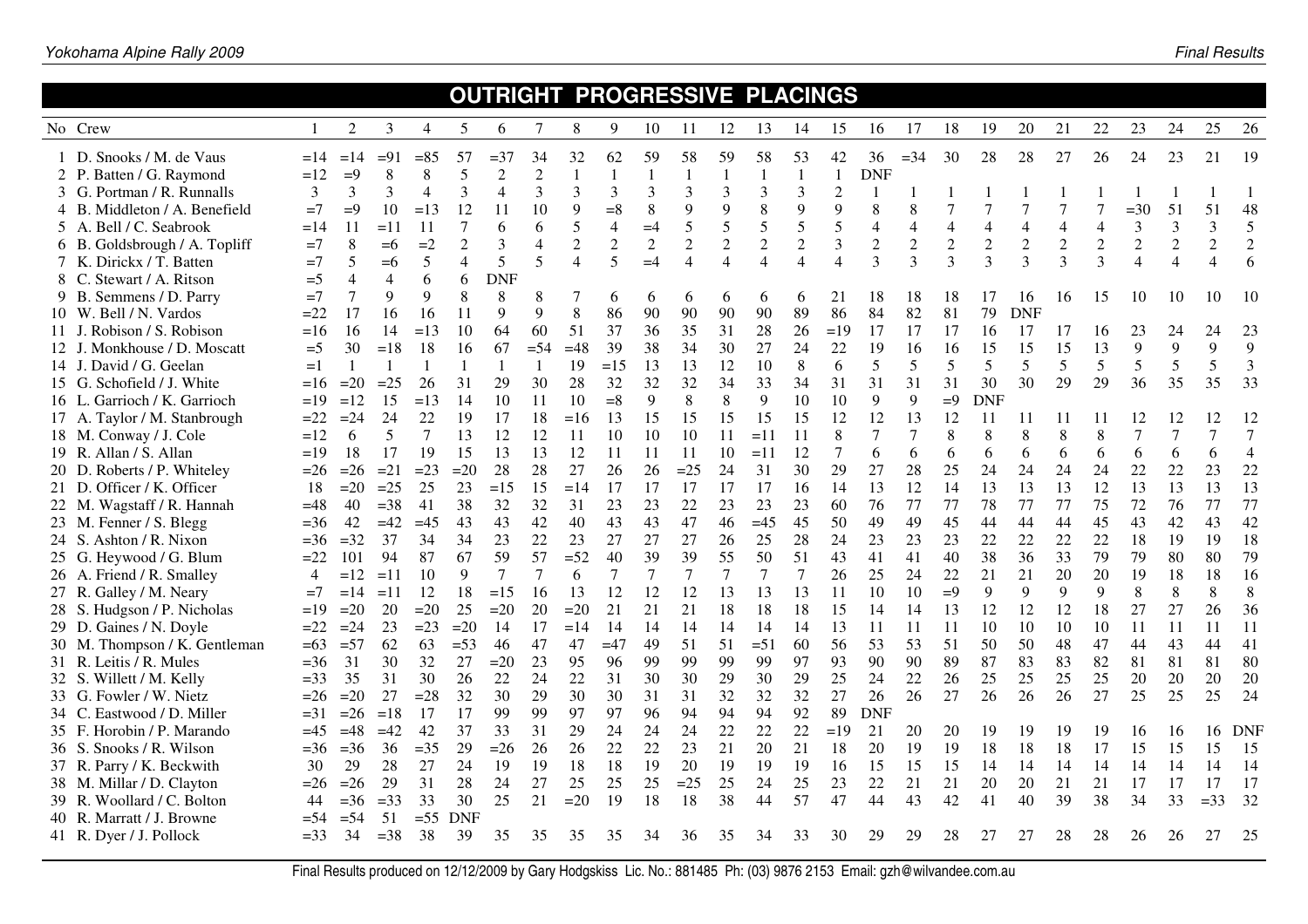#### **OUTRIGHT PROGRESSIVE PLACINGS**

| No Crew                         |        | $\overline{c}$    | 3      | $\boldsymbol{\varDelta}$ | 5      | 6          | $\tau$     | 8          | 9     | 10         | 11         | 12     | 13     | 14         | 15         | 16         | 17     | 18         | 19         | 20         | 21    | 22         | 23         | 24 | 25     | 26    |
|---------------------------------|--------|-------------------|--------|--------------------------|--------|------------|------------|------------|-------|------------|------------|--------|--------|------------|------------|------------|--------|------------|------------|------------|-------|------------|------------|----|--------|-------|
| 42 D. Fernie / G. Floyd         | 68     | 67                | 64     | 64                       | 52     | 48         | 44         | 50         | $=47$ | 48         | 48         | 47     | 49     | 48         | 45         | 47         | 50     | 48         | 47         | 48         | 53    | <b>DNF</b> |            |    |        |       |
| 43 P. Riseborough / K. Kilsby   | $= 88$ | $=78$             | 76     | 76                       | 73     | 69         | 68         | 63         | 60    | 61         | 61         | 61     | 61     | 61         | 58         | 56         | 55     | 54         | 53         | 53         | 52    | 51         | 49         | 48 | 48     | 45    |
| 45 B. Brown / R. Hale           | $=26$  | 19                | $=21$  | $=20$                    | 22     | 18         | 14         | $=16$      | $=15$ | 16         | 16         | 16     | 16     | 17         | 17         | 16         | 25     | <b>DNF</b> |            |            |       |            |            |    |        |       |
| 46 M. Lee / A. Gell             | $= 63$ | 56                | $=52$  | 48                       | $=45$  | $=40$      | 39         | $=36$      | 29    | 29         | 29         | $28\,$ | 29     | 31         | 28         | 28         | 27     | 24         | 23         | 23         | 23    | 23         | 21         | 21 | 22     | 21    |
| 47 D. White / D. Smith          | $=71$  | 63                | 63     | 62                       | $=55$  | 47         | 45         | 45         | 45    | 45         | 45         | 42     | 43     | 42         | 39         | $=38$      | 38     | 36         | 35         | 35         | 35    | $=33$      | 45         | 44 | 42     | 40    |
| 49 T. Hooper / T. Mowett        | $=63$  | $=51$             | 45     | $=49$                    | 42     | $=37$      | 38         | 34         | 28    | 28         | 28         | $27\,$ | 26     | 27         | <b>DNF</b> |            |        |            |            |            |       |            |            |    |        |       |
| 50 T. Trewern / A. Ormesher     | $=33$  | $=32$             | $=38$  | 40                       | 41     | $=37$      | 96         | 92         | 91    | 91         | 88         | 87     | 87     | 86         | <b>DNF</b> |            |        |            |            |            |       |            |            |    |        |       |
| 51 G. Douglas / M. Gigney       | 102    | 100               | 97     | 93                       | 78     | 73         | 71         | 75         | 84    | 88         | 87         | 88     | 88     | 87         | 84         | 82         | 81     | 80         | 77         | 76         | 75    | 73         | 70         | 70 | 70     | 68    |
| 52 G. Thompson / W. Brocklebank | 73     | $=70$             | $=71$  | 69                       | 100    | 98         | 97         | 94         | 93    | 93         | 92         | 92     | 92     | 90         | 87         | 85         | 84     | 83         | 81         | 79         | 79    | 77         | 75         | 73 | 73     | 71    |
| 53 S. Richards / J. Hague       | $= 54$ | 47                | $=$ 54 | $=49$                    | 50     | 45         | 43         | $=43$      | 50    | 54         | 55         | 53     | 54     | 54         | 54         | 54         | 85     | 85         | 83         | 81         | 81    | 80         | 78         | 77 | 76     | 75    |
| 54 M. Welsh / R. Alexander      |        | $=107=107$        | 107    | 106                      | 103    | 102        | 100        | 98         | 98    | 97         | 95         | 95     | 95     | 93         | <b>DNF</b> |            |        |            |            |            |       |            |            |    |        |       |
| 55 T. Reed / B. Reed            | $=90$  | 77                | 73     | 73                       | 64     | 83         | 78         | 70         | 64    | 63         | 60         | 60     | 60     | 59         | 53         | 51         | 48     | 44         | 43         | 42         | $=40$ | 39         | 35         | 34 | $= 33$ | 31    |
| 56 P. Thomas / K. Radnell       | $= 59$ | $= 51$            | $=48$  | $=45$                    | 40     | 36         | 76         | 69         | 61    | 60         | 59         | 58     | 59     | 58         | 52         | 50         | 51     | 47         | 46         | 46         | 45    | 42         | 37         | 38 | 37     | 35    |
| 57 R. Woollard / S. Diggins     | $= 54$ | $=65$             | $=$ 59 | $=$ 55                   | $=$ 53 | 49         | 46         | 41         | 42    | 41         | 41         | 41     | 42     | 40         | 36         | 37         | 37     | 37         | 36         | 37         | 38    | 37         | 32         | 31 | 31     | 30    |
| 58 M. Richards / S. Richards    | $= 51$ | $=48$             | 47     | 47                       | 44     | $=40$      | 37         | $= 36$     | 34    | 35         | 37         | 36     | 36     | 35         | 33         | 34         | $=$ 34 | $=33$      | 33         | 33         | 32    | 32         | 29         | 29 | 29     | 27    |
| 59 J. Wald / A. McBain          | $=63$  | $=$ 59            | $=52$  | 61                       | 59     | 53         | $=51$      | 46         | 38    | 40         | 40         | 40     | 39     | 39         | 41         | 45         | 47     | 49         | 48         | 47         | 46    | 44         | 33         | 32 | 32     | $=28$ |
| 60 N. Testa / A. Muldoon        | $= 54$ | 72                | $=68$  | $=70$                    | 71     | 65         | 64         | <b>DNF</b> |       |            |            |        |        |            |            |            |        |            |            |            |       |            |            |    |        |       |
| 62 A. Upton / M. Laidlay        | $=48$  | $=45$             | $=48$  | $=49$                    | 47     | 44         | 41         | 39         | 33    | 33         | 33         | 33     | 35     | 36         | $= 34$     | 32         | 32     | 29         | 29         | 29         | 30    | 30         | 39         | 37 | 36     | 34    |
| 63 G. Farrant / M. James        | $=36$  | 41                | 35     | 37                       | 36     | 34         | 33         | 33         | 94    | 95         | 97         | 98     | 98     | 96         | 92         | 89         | 89     | 88         | 85         | <b>DNF</b> |       |            |            |    |        |       |
| 64 P. Kobold / J. Thornburn     | $=45$  | $=57$             | $=48$  | 44                       | $=45$  | 42         | 40         | 38         | 36    | 37         | 38         | 37     | 37     | 37         | 32         | 30         | 30     | 32         | 31         | 31         | 31    | 31         | <b>DNF</b> |    |        |       |
| 65 G. Kendrick / R. Gottschalk  | $=31$  | 38                | $=33$  | $=35$                    | 35     | 31         | 36         | 93         | 92    | 92         | 91         | 91     | 91     | <b>DNF</b> |            |            |        |            |            |            |       |            |            |    |        |       |
| 66 K. Harper / T. Perkins       | $=$ 59 | $=$ 54            | 58     | $=57$                    | 60     | 54         | 53         | $=52$      | 49    | $=46$      | 43         | 43     | 40     | 41         | 40         | $=38$      | 39     | 38         | 37         | 38         | 37    | 36         | $=30$      | 30 | 30     | $=28$ |
| 67 B. Watson / D. Johnson       | $= 54$ | 64                | 66     | 68                       | 65     | 58         | 58         | 57         | 51    | 51         | 50         | 50     | $= 51$ | 49         | 46         | 42         | 44     | 43         | 42         | 43         | $=40$ | 40         | 38         | 36 | 40     | 74    |
| 68 J. Cameron / S. Gibson       | $=77$  | 76                | 77     | 77                       | 79     | 74         | 73         | 68         | 67    | 66         | 65         | 65     | 65     | 64         | 62         | 58         | 57     | 57         | 56         | 56         | 57    | 55         | 52         | 52 | 52     | 50    |
| 69 A. Crane / D. Anderson       | $=48$  | $=51$             | $=$ 59 | 60                       | 88     | 93         | <b>DNF</b> |            |       |            |            |        |        |            |            |            |        |            |            |            |       |            |            |    |        |       |
| 70 T. Stuchbery / S. Jennison   | $= 81$ | $=74$             | $=71$  | 72                       | 62     | 55         | 50         | $=48$      | 41    | 44         | 44         | 44     | 41     | 43         | 38         | 40         | 40     | 39         | 39         | 39         | $=49$ | 49         | 48         | 47 | 47     | 44    |
| 71 L. Shadwick / D. Smith       | $= 88$ | $= 85$            | 84     | $= 85$                   | 80     | 75         | 74         | 72         | 70    | 69         | <b>DNF</b> |        |        |            |            |            |        |            |            |            |       |            |            |    |        |       |
| 72 A. Fitcher / K. Woods        | $= 51$ | 43                | 44     | 39                       | 33     | $=26$      | 25         | 24         | 20    | 20         | 19         | 20     | 21     | 20         | <b>DNF</b> |            |        |            |            |            |       |            |            |    |        |       |
| 73 S. Lawless / D. O'Connor     | $=36$  | 44                | 41     | 43                       | 48     | 68         | 65         | 60         | 55    | 53         | 52         | 49     | 48     | 46         | 51         | 52         | 52     | 53         | 52         | 52         | $=49$ | 48         | 46         | 45 | 45     | 46    |
| 74 M. Long / V. Haskett         | $=45$  | $=61$             | $= 54$ | $= 53$                   | 63     | 57         | 56         | 55         | 56    | 56         | 56         | 56     | 56     | 55         | 55         | <b>DNF</b> |        |            |            |            |       |            |            |    |        |       |
| 75 J. Carney / K. Barson        | 79     | 80                | $=79$  | 82                       | 77     | 71         | 69         | 65         | 65    | 67         | 68         | 68     | 69     | 70         | 70         | 67         | 65     | 66         | 65         | 65         | 63    | 61         | $=57$      | 58 | 58     | 57    |
| 76 A. Kovacevic / K. Cotter     | $= 63$ | $=65$             | 67     | 67                       | 66     | 60         | 62         | 59         | 58    | 58         | 70         | 69     | 68     | 67         | 64         | 59         | 58     | 56         | 55         | 55         | 55    | 54         | 54         | 54 | 54     | 52    |
| 77 R. Cranston / K. Grealy      | 92     | 90                | 90     | 94                       | 94     | 90         | 91         | 88         | 87    | 85         | 84         | 84     | 84     | 83         | 82         | 80         | 79     | 79         | <b>DNF</b> |            |       |            |            |    |        |       |
| 78 T. Huggins / S. Huggins      | $= 59$ | $=70$             | 75     | 75                       | 68     | 62         | 63         | 61         | 57    | 57         | 57         | 57     | 57     | 56         | 57         | 55         | 54     | 52         | 51         | 51         | 51    | 50         | 47         | 46 | 46     | 43    |
| 79 N. Senior / L. Phillips      | 87     | $= 85$            | $= 81$ | $=79$                    | 72     | 66         | 66         | 62         | 59    | 62         | 62         | 62     | 62     | 62         | 59         | 65         | $=68$  | 71         | 73         | 72         | 72    | 70         | 66         | 66 | 65     | 63    |
| 80 J. Hawkins / K. Baker        | 74     | $=78$             | 104    | 105                      | 105    | <b>DNF</b> |            |            |       |            |            |        |        |            |            |            |        |            |            |            |       |            |            |    |        |       |
| 81 N. Schey / M. Twycross       | 43     | 39                | 32     | $=28$                    | 82     | 80         | 81         | 84         | 73    | 71         | 80         | 78     | 76     | 74         | 68         | 62         | 60     | 58         | 57         | 57         | 56    | 53         | 50         | 49 | 49     | 47    |
| 82 D. Norman / R. Knight        |        | $=107$ $=107$ 108 |        | <b>DNF</b>               |        |            |            |            |       |            |            |        |        |            |            |            |        |            |            |            |       |            |            |    |        |       |
| 83 B. Oyler / K. Driscoll       |        | $=107=107$        | 109    | 108                      | 106    | 104        | 103        | 100        | 100   | <b>DNF</b> |            |        |        |            |            |            |        |            |            |            |       |            |            |    |        |       |
| 84 C. Mammi / M. Mammi          | $=77$  | 73                | $=68$  | 66                       | 61     | 61         | 59         | 56         | 54    | 55         | .54        | 54     | 55     | 52         |            | 43         | 42     | 41         |            |            | 42    | 41         | 42         | 41 | 41     | 39    |
|                                 |        |                   |        |                          |        |            |            |            |       |            |            |        |        |            |            |            |        |            |            |            |       |            |            |    |        |       |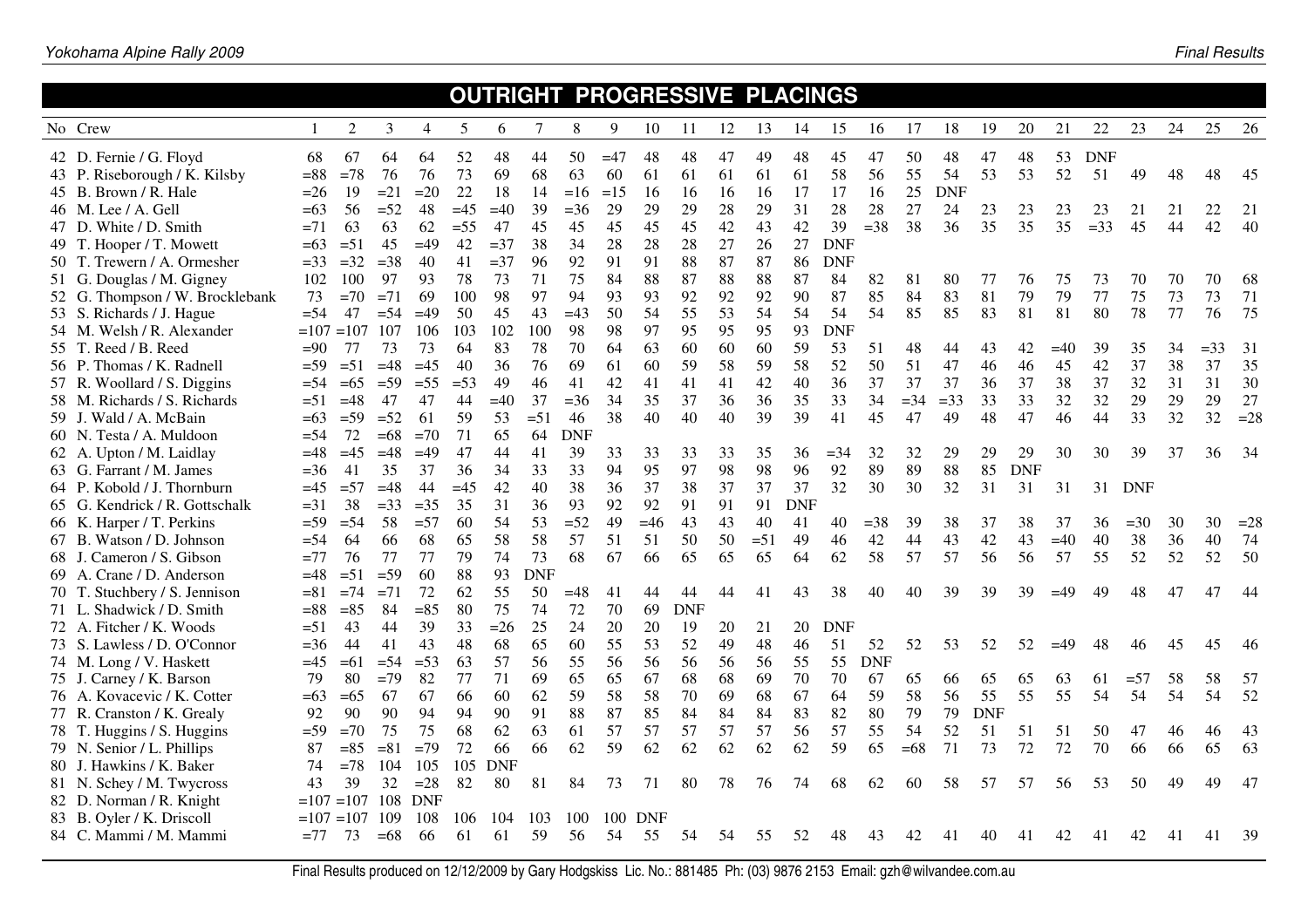### **OUTRIGHT PROGRESSIVE PLACINGS**

| No Crew                          |        | 2      | 3              | 4      | 5          | 6      |        | 8          | 9     | 10    | 11 | 12 | 13    | 14         | 15     | 16 | 17    | 18     | 19 | 20         | 21 | 22     | 23    | 24     | 25 | 26  |
|----------------------------------|--------|--------|----------------|--------|------------|--------|--------|------------|-------|-------|----|----|-------|------------|--------|----|-------|--------|----|------------|----|--------|-------|--------|----|-----|
| 85 D. McKenzie / E. McKenzie     | $=75$  | $= 81$ | $= 81$         | 83     | 74         | 70     | 67     | 64         | 68    | 74    | 73 | 73 | 73    | 73         | 72     | 69 | 67    | 65     | 64 | 64         | 65 | 63     | 61    | 61     | 61 | 59  |
| 86 P. Boyd / D. Boyd             | $=$ 59 | $=$ 59 | $= 54$         | $=$ 53 | 49         | 56     | $=51$  | $=43$      | 44    | 42    | 42 | 39 | 38    | 38         | $= 34$ | 33 | 33    | $=$ 33 | 32 | 32         | 34 | $= 33$ | 40    | $=$ 39 | 39 | 37  |
| 87 C. Jay / E. Corrales          | $=69$  | $=61$  | $=$ 59         | $=57$  | 58         | 51     | 48     | 42         | 46    | $=46$ | 46 | 45 | $=45$ | 44         | 37     | 35 | 36    | 35     | 34 | 34         | 36 | 35     | 28    | 28     | 28 | 26  |
| 88 G. Bashford / R. Daniel       | 42     | $=48$  | $=$ 54         | 59     | $=55$      | 52     | $= 54$ | 54         | 52    | 50    | 49 | 48 | 47    | 47         | 49     | 48 | 45    | 46     | 45 | 45         | 43 | 43     | 41    | $=39$  | 38 | 38  |
| 89 D. Lawrance / D. Webb         | $= 51$ | $=45$  | 46             | 52     | 51         | 50     | 49     | <b>DNF</b> |       |       |    |    |       |            |        |    |       |        |    |            |    |        |       |        |    |     |
| 90 L. Manning / W. Taylor        | $=69$  | $=68$  | 65             | 65     | 101        | 101    | 102    | 101        | 101   | 100   | 98 | 97 | 97    | 95         | 91     | 87 | 87    | 86     | 84 | 82         | 82 | 81     | 80    | 78     | 78 | 76  |
| 91 B. Canny / P. Crosbie         | $= 83$ | $= 83$ | 78             | 78     | 75         | 87     | 83     | 76         | 74    | 73    | 71 | 70 | 70    | 69         | 66     | 61 | 61    | 60     | 59 | 59         | 58 | 56     | 53    | 53     | 53 | 51  |
| 92 J. Pinkerton / P. Shearman    | 101    | 96     | 96             | 98     | 91         | 85     | 86     | 81         | 78    | 79    | 77 | 76 | 77    | 78         | 76     | 73 | 72    | 70     | 69 | 69         | 69 | 67     | 77    | 79     | 79 | 78  |
| 93 G. Hale / A. Baker            | $= 81$ | 105    | 103            | 103    | 99         | 97     | 95     | 90         | 89    | 87    | 86 | 86 | 85    | 84         | 81     | 79 | 78    | 76     | 75 | 74         | 74 | 72     | 69    | 69     | 69 | 67  |
| 94 T. Reynolds / S. Reynolds     | $=71$  | $=68$  | 70             | $=70$  | 69         | 84     | 79     | 74         | 72    | 70    | 67 | 67 | 67    | 68         | 67     | 64 | 63    | 63     | 62 | 62         | 61 | 58     | $=57$ | 57     | 57 | 55  |
| 95 D. Gates / B. Tapper          | 80     | 87     | 85             | 84     | 83         | 78     | 75     | 71         | 69    | 68    | 66 | 66 | 66    | 66         | 65     | 63 | 62    | 61     | 60 | 60         | 59 | 57     | 55    | 56     | 55 | 54  |
| 96 P. Otzen / P. Franklin        | $= 83$ | $= 83$ | $=79$          | $=79$  | 76         | 72     | 70     | 67         | 66    | 65    | 64 | 64 | 64    | 63         | 61     | 57 | 56    | 55     | 54 | 54         | 54 | 52     | 51    | 50     | 50 | 49  |
| 97 G. Carruthers / S. Carruthers | $= 83$ | 88     | 86             | 88     | 86         | 86     | 84     | 77         | $=76$ | 76    | 74 | 74 | 74    | 75         | 73     | 70 | $=68$ | 67     | 66 | 66         | 66 | 64     | 62    | 62     | 62 | 60  |
| 98 B. Field / J. Field           | $=75$  | $=74$  | 74             | 74     | 70         | 63     | 61     | 58         | 53    | 52    | 53 | 52 | 53    | 50         | 44     | 46 | 46    | 50     | 49 | 49         | 47 | 46     | 71    | 74     | 74 | 72  |
| 99 A. Van Winden / T. Halliday   | 100    | 99     | 99             | 99     | 84         | 77     | 72     | 66         | 63    | 64    | 63 | 63 | 63    | 65         | 63     | 60 | 59    | 59     | 58 | 58         | 62 | 60     | 56    | 55     | 56 | 53  |
| 100 P. McKinnon / C. Ellis       | 106    | 104    | 102            | 102    | 98         | 96     | 94     | 91         | 90    | 89    | 89 | 89 | 89    | 88         | 85     | 83 | 83    | 82     | 80 | 78         | 78 | 76     | 74    | 72     | 72 | 70  |
| 101 G. Gibbons / S. Francis      | 96     | $= 94$ | 105            | 107    | 104        | 103    | 101    | 99         | 99    | 98    | 96 | 96 | 96    | 94         | 90     | 88 | 88    | 87     | 86 | <b>DNF</b> |    |        |       |        |    |     |
| 102 K. Harper / D. Gallacher     | 103    | 102    | 100            | 100    | 95         | 92     | 92     | 87         | 85    | 84    | 83 | 83 | 83    | 82         | 80     | 78 | 76    | 75     | 74 | 73         | 73 | 71     | 68    | 68     | 68 | 66  |
| 103 T. Davidson / J. Davidson    | 95     | $= 94$ | 93             | 91     | 85         | 79     | 77     | 73         | 71    | 72    | 69 | 71 | 71    | 72         | 71     | 68 | 66    | 64     | 63 | 63         | 64 | 62     | 59    | 59     | 59 | 56  |
| 104 D. Curl / R. Richards        | 99     | 97     | 95             | 95     | 90         | 82     | 80     | 78         | $=76$ | 77    | 75 | 77 | 78    | 77         | 75     | 72 | 71    | 69     | 68 | 68         | 68 | 66     | 64    | 64     | 64 | 62  |
| 106 G. Pate / C. Pearce          | 86     | $= 81$ | 83             | 81     | 81         | 76     | 85     | 79         | 75    | 75    | 72 | 72 | 72    | 71         | 69     | 66 | 64    | 62     | 61 | 61         | 60 | 59     | 60    | 60     | 60 | 58  |
| 107 S. Piggott / C. Robinson     | 97     | 92     | $= 91$         | 96     | 92         | $= 88$ | 88     | 85         | 82    | 82    | 82 | 82 | 82    | <b>DNF</b> |        |    |       |        |    |            |    |        |       |        |    |     |
| 108 M. Foreshew / R. Walton      | $=93$  | 93     | 89             | 90     | 89         | 81     | 82     | 80         | 80    | 80    | 79 | 79 | 79    | 79         | 77     | 75 | 74    | 73     |    | <b>DNF</b> |    |        |       |        |    |     |
| 109 G. Howard / M. Loxton        | 98     | 98     | 98             | 97     | 93         | $= 88$ | 87     | 82         | 83    | 83    | 81 | 81 | 81    | 80         | 78     | 74 | 73    | 72     | 70 | 70         | 70 | 68     | 65    | 65     | 66 | -64 |
| 110 A. Artamonov / G. Bonch      | $= 90$ | 89     | 87             | 89     | 96         | 91     | 89     | 83         | 79    | 78    | 76 | 75 | 75    | 76         | 74     | 71 | 70    | 68     | 67 | 67         | 67 | 65     | 63    | 63     | 63 | -61 |
| 111 D. Allwright / S. Allwright  | $=93$  | 91     | 88             | 92     | 87         | 94     | 90     | 86         | 81    | 81    | 78 | 80 | 80    | 81         | 79     | 77 | 75    | 74     | 72 | 71         | 71 | 69     | 67    | 67     | 67 | 65  |
| 112 J. Ellis / A. Sietsma        | 105    | 103    | 101            | 101    | 97         | 95     | 93     | 89         | 88    | 86    | 85 | 85 | 86    | 85         | 83     | 81 | 80    | 78     | 76 | 75         | 76 | 74     | 73    | 71     | 71 | 69  |
| 113 B. Grant / T. Godde          | 104    | 106    | 106            | 104    | 102        | 100    | 98     | 96         | 95    | 94    | 93 | 93 | 93    | 91         | 88     | 86 | 86    | 84     | 82 | 80         | 80 | 78     | 76    | 75     | 75 | 73  |
| 114 W. Hoy / L. Dunkerton        | $=1$   |        | $\overline{2}$ | $=2$   | <b>DNF</b> |        |        |            |       |       |    |    |       |            |        |    |       |        |    |            |    |        |       |        |    |     |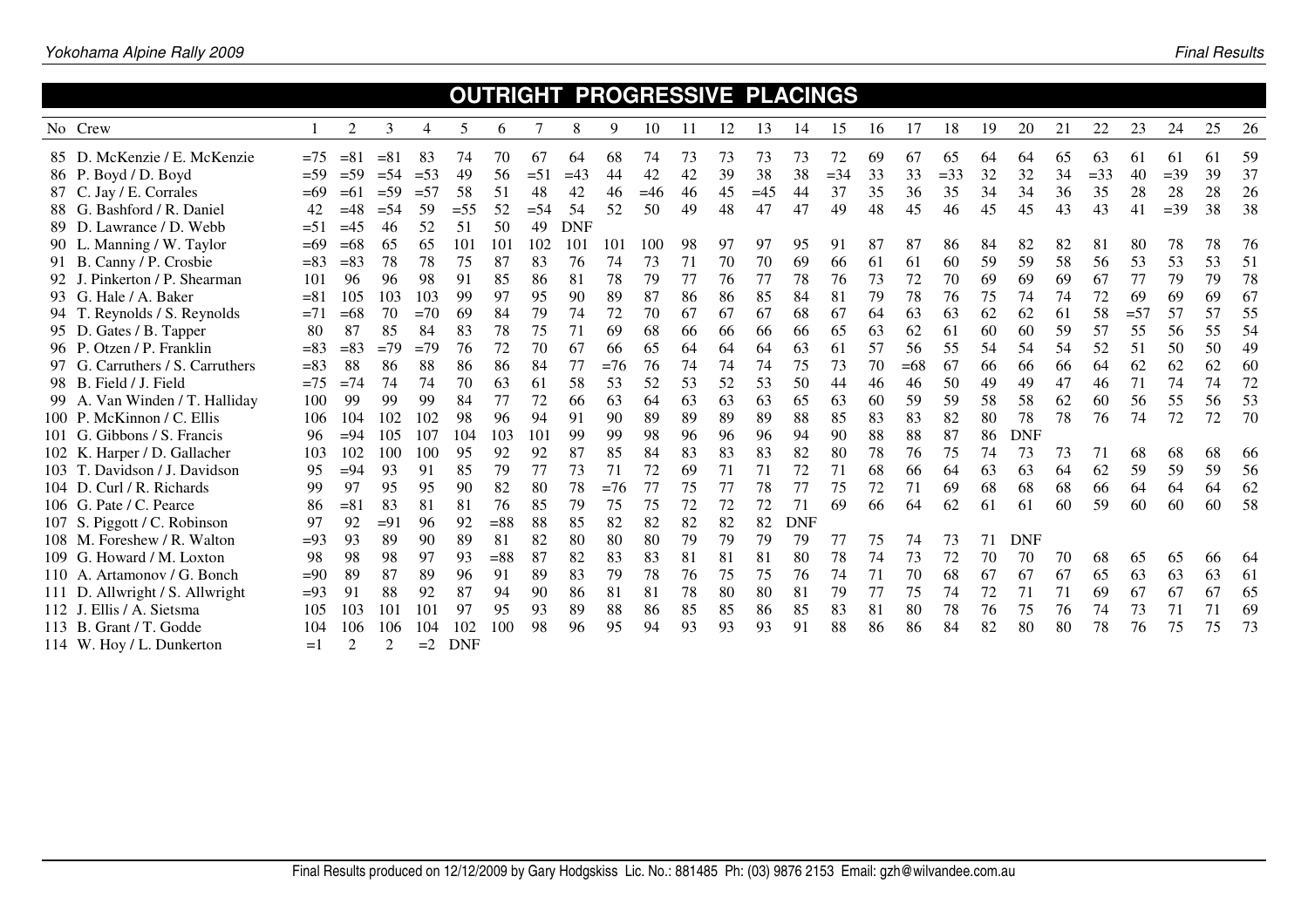|                                                    |                |                |                |                |                |                |                |                |                  |                |                |                | <b>GRADE PROGRESSIVE PLACINGS</b> |                |                |                |                |                |                |                |                |                |                |                |                          |                |
|----------------------------------------------------|----------------|----------------|----------------|----------------|----------------|----------------|----------------|----------------|------------------|----------------|----------------|----------------|-----------------------------------|----------------|----------------|----------------|----------------|----------------|----------------|----------------|----------------|----------------|----------------|----------------|--------------------------|----------------|
| No Crew                                            |                | 2              | 3              | $\overline{4}$ | 5              | 6              | 7              | 8              | 9                | 10             | 11             | 12             | 13                                | 14             | 15             | 16             | 17             | 18             | 19             | 20             | 21             | 22             | 23             | 24             | 25                       | 26             |
| Grade A: (Grade A driver with any grade co-driver) |                |                |                |                |                |                |                |                |                  |                |                |                |                                   |                |                |                |                |                |                |                |                |                |                |                |                          |                |
| 1 D. Snooks / M. de Vaus                           | $=14$          | $=14$          | 42             | 42             | 38             | 31             | 30             | 29             | 36               | 35             | 35             | 35             | 35                                | 34             | 30             | 29             | 29             | 28             | 27             | 27             | 26             | 25             | 23             | 22             | 21                       | -19            |
| 2 P. Batten / G. Raymond                           | $=12$          | $=9$           | 8              | 8              | 5              | $\overline{2}$ | $\mathfrak{2}$ | $\mathbf{1}$   | $\mathbf{1}$     | $\mathbf{1}$   | $\mathbf{1}$   | $\mathbf{1}$   | 1                                 | $\mathbf{1}$   | $\mathbf{1}$   | <b>DNF</b>     |                |                |                |                |                |                |                |                |                          |                |
| 3 G. Portman / R. Runnalls                         | 3              | 3              | 3              | $\overline{4}$ | 3              | $\overline{4}$ | 3              | 3              | 3                | 3              | 3              | 3              | 3                                 | 3              | $\overline{2}$ | 1              | 1              | $\mathbf{1}$   |                |                |                |                |                | $\mathbf{1}$   |                          |                |
| 4 B. Middleton / A. Benefield                      | $=7$           | $=9$           | 10             | $=13$          | 12             | 11             | 10             | 9              | $= 8$            | 8              | 9              | 9              | 8                                 | 9              | 9              | 8              | 8              | $\tau$         | $\overline{7}$ | $\overline{7}$ | 7              | $\tau$         | 27             | 31             | 31                       | 30             |
| 5 A. Bell / C. Seabrook                            | $=14$          | 11             | $=11$          | 11             | $\overline{7}$ | 6              | 6              | 5              | $\overline{4}$   | $=4$           | 5              | 5              | 5                                 | 5              | 5              | 4              | $\overline{4}$ | $\overline{4}$ | 4              | $\overline{4}$ | $\overline{4}$ | $\overline{4}$ | 3              | 3              | $\overline{3}$           | 5              |
| B. Goldsbrough / A. Topliff<br>6                   | $=7$           | 8              | $=6$           | $=2$           | $\overline{c}$ | 3              | $\overline{4}$ | $\sqrt{2}$     | $\boldsymbol{2}$ | $\overline{2}$ | $\sqrt{2}$     | $\overline{c}$ | $\overline{2}$                    | $\sqrt{2}$     | $\mathfrak{Z}$ | $\overline{c}$ | $\sqrt{2}$     | $\sqrt{2}$     | $\sqrt{2}$     | $\sqrt{2}$     | $\sqrt{2}$     | $\overline{c}$ | $\overline{c}$ | $\overline{c}$ | $\overline{2}$           | $\sqrt{2}$     |
| 7 K. Dirickx / T. Batten                           | $=7$           | 5              | $=6$           | 5              | $\overline{4}$ | 5              | 5              | $\overline{4}$ | 5                | $=4$           | $\overline{4}$ | $\overline{4}$ | $\overline{4}$                    | $\overline{4}$ | $\overline{4}$ | $\overline{3}$ | 3              | $\overline{3}$ | 3              | $\overline{3}$ | 3              | $\overline{3}$ | $\overline{4}$ | $\overline{4}$ | $\overline{\mathcal{A}}$ | 6              |
| 8 C. Stewart / A. Ritson                           | $=$ 5          | $\overline{4}$ | $\overline{4}$ | 6              | 6              | <b>DNF</b>     |                |                |                  |                |                |                |                                   |                |                |                |                |                |                |                |                |                |                |                |                          |                |
| B. Semmens / D. Parry<br>9                         | $=7$           | $\overline{7}$ | 9              | 9              | 8              | 8              | 8              | 7              | 6                | 6              | 6              | 6              | 6                                 | 6              | 20             | 17             | 18             | 18             |                | 16             | 16             | 15             | 10             | 10             | 10                       | -10            |
| 10 W. Bell / N. Vardos                             | $=22$          | 17             | 16             | 16             | 11             | 9              | 9              | $\,8\,$        | 37               | 37             | 37             | 37             | 37                                | 37             | 37             | 36             | 36             | 36             | 35             | <b>DNF</b>     |                |                |                |                |                          |                |
| 11 J. Robison / S. Robison                         | $=16$          | 16             | 14             | $=13$          | 10             | 36             | 37             | 35             | 29               | 29             | 29             | 27             | 25                                | 24             | $=18$          | 16             | 17             | 17             | 16             | 17             | 17             | 16             | 22             | 23             | 23                       | 22             |
| . Monkhouse / D. Moscatt<br>12 J.                  | $=$ 5          | 29             | $=18$          | 18             | 16             | 37             | 35             | 33             | 30               | 30             | 28             | 26             | 24                                | 22             | 21             | 18             | 16             | 16             | 15             | 15             | 15             | 13             | 9              | $\overline{9}$ | 9                        | 9              |
| 14 J. David / G. Geelan                            | $=1$           |                |                | $\overline{1}$ |                | $\mathbf{1}$   | 1              | 18             | 15               | 13             | 13             | 12             | 10                                | 8              | 6              | 5              | 5              | 5              | 5              | 5              | 5              | 5              | 5              | 5              | 5                        | $\mathfrak{Z}$ |
| 15 G. Schofield / J. White                         | $=16$          | $=19$          | $= 24$         | 25             | 29             | 26             | 27             | 25             | 27               | 27             | 27             | 29             | 29                                | 30             | 29             | 28             | 28             | 29             | 28             | 28             | 28             | 28             | 28             | 27             | 27                       | 25             |
| 16 L. Garrioch / K. Garrioch                       | $=19$          | $=12$          | 15             | $=13$          | 14             | 10             | 11             | 10             | $= 8$            | 9              | 8              | 8              | 9                                 | 10             | 10             | 9              | 9              | $=9$           | <b>DNF</b>     |                |                |                |                |                |                          |                |
| 17 A. Taylor / M. Stanbrough                       | $=22$          | $=23$          | 23             | 21             | 19             | 17             | 17             | 16             | 13               | 15             | 15             | 15             | 15                                | 15             | 12             | 12             | 13             | 12             | 11             | 11             | 11             | 11             | 12             | 12             | 12                       | 12             |
| 18 M. Conway / J. Cole                             | $=12$          | 6              | 5              | $\overline{7}$ | 13             | 12             | 12             | 11             | 10               | 10             | 10             | 11             | $=11$                             | 11             | 8              | 7              | 7              | 8              | 8              | 8              | 8              | 8              | 7              | $\tau$         | 7                        | 7              |
| 19 R. Allan / S. Allan                             | $=19$          | 18             | 17             | 19             | 15             | 13             | 13             | 12             | 11               | 11             | 11             | 10             | $=11$                             | 12             | $\overline{7}$ | 6              | 6              | 6              | 6              | 6              | 6              | 6              | 6              | 6              | 6                        | $\overline{4}$ |
| 20 D. Roberts / P. Whiteley                        | $=26$          | $=25$          | 21             | $=22$          | $=20$          | 25             | 25             | 24             | 23               | 23             | $=22$          | 22             | 27                                | 27             | 27             | 26             | 26             | 24             | 23             | 23             | 23             | 23             | 21             | 21             | 22                       | 21             |
| 21 D. Officer / K. Officer                         | 18             | $=19$          | $=24$          | 24             | 22             | $=15$          | 14             | $=14$          | 16               | 16             | 16             | 16             | 16                                | 16             | 14             | 13             | 12             | 14             | 13             | 13             | 13             | 12             | 13             | 13             | 13                       | 13             |
| 22 M. Wagstaff / R. Hannah                         | 38             | 35             | $=$ 33         | 34             | 33             | 28             | 29             | 28             | 20               | 20             | 19             | 21             | 21                                | 21             | 36             | 35             | 35             | 35             | 34             | 34             | 34             | 32             | 32             | 33             | 33                       | 32             |
| 23 M. Fenner / S. Blegg                            | $=$ 33         | 36             | $=35$          | 36             | 35             | 32             | 32             | 31             | 32               | 32             | 32             | 31             | 31                                | 31             | 33             | 32             | 31             | 31             | 30             | 30             | 30             | 29             | 29             | 28             | 28                       | 28             |
| 24 S. Ashton / R. Nixon                            | $=$ 33         | 31             | 32             | 31             | 31             | 22             | 20             | 21             | 24               | 24             | 24             | 24             | 23                                | 25             | 23             | 22             | 23             | 23             | 22             | 22             | 22             | 22             | 18             | 19             | 19                       | 18             |
| 25 G. Heywood / G. Blum                            | $=22$          | 43             | 43             | 43             | 39             | 35             | 36             | 36             | 31               | 31             | 31             | 34             | 33                                | 33             | 31             | 30             | 30             | 30             | 29             | 29             | 29             | 34             | 34             | 34             | 34                       | 33             |
| 26 A. Friend / R. Smalley                          | $\overline{4}$ | $=12$          | $=11$          | 10             | 9              | $\tau$         | $\overline{7}$ | 6              | $\overline{7}$   | $\overline{7}$ | $\tau$         | $\tau$         | $\overline{7}$                    | $\tau$         | 25             | 24             | 24             | 22             | 21             | 21             | 20             | 20             | 19             | 18             | 18                       | 16             |
| 27 R. Galley / M. Neary                            | $=7$           | $=14$          | $=11$          | 12             | 18             | $=15$          | 15             | 13             | 12               | 12             | 12             | 13             | 13                                | 13             | 11             | 10             | 10             | $=9$           | 9              | 9              | 9              | 9              | 8              | 8              | 8                        | $\,8\,$        |
| 28 S. Hudgson / P. Nicholas                        | $=19$          | $=19$          | 20             | 20             | 24             | $=19$          | 19             | 19             | 18               | 18             | 18             | 17             | 17                                | 17             | 15             | 14             | 14             | 13             | 12             | 12             | 12             | 18             | 26             | 26             | 25                       | 26             |
| D. Gaines / N. Doyle<br>29                         | $=22$          | $=23$          | 22             | $=22$          | $=20$          | 14             | 16             | $=14$          | 14               | 14             | 14             | 14             | 14                                | 14             | 13             | 11             | 11             | 11             | 10             | 10             | 10             | 10             | 11             | 11             | 11                       | 11             |
| 30 M. Thompson / K. Gentleman                      | 40             | 39             | 38             | 38             | 37             | 33             | 34             | 32             | $=$ 33           | 34             | 34             | 33             | 34                                | 35             | 34             | 33             | 33             | 33             | 32             | 32             | 31             | 30             | 30             | 29             | 29                       | 27             |
| 31 R. Leitis / R. Mules                            | $=$ 33         | 30             | 29             | 30             | 26             | $=19$          | 21             | 39             | 39               | 40             | 40             | 40             | 40                                | 40             | 40             | 38             | 38             | 38             | 37             | 36             | 36             | 35             | 35             | 35             | 35                       | 34             |
| S. Willett / M. Kelly<br>32                        | $=31$          | 33             | 30             | 28             | 25             | 21             | 22             | 20             | 26               | 25             | 25             | 25             | 26                                | 26             | 24             | 23             | 22             | 25             | 24             | 24             | 24             | 24             | 20             | 20             | 20                       | 20             |
| 33 G. Fowler / W. Nietz                            | $=26$          | $=19$          | 26             | 27             | 30             | 27             | 26             | 27             | 25               | 26             | 26             | 28             | 28                                | 28             | 26             | 25             | 25             | 26             | 25             | 25             | 25             | 26             | 24             | 24             | 24                       | 23             |
| 34 C. Eastwood / D. Miller                         | 30             | $=25$          | $=18$          | 17             | 17             | 40             | 40             | 40             | 40               | 39             | 39             | 39             | 39                                | 39             | 39             | <b>DNF</b>     |                |                |                |                |                |                |                |                |                          |                |
| 35 F. Horobin / P. Marando                         | 37             | 37             | $=35$          | 35             | 32             | 29             | 28             | 26             | 21               | 21             | 21             | 20             | 20                                | 20             | $=18$          | 20             | 20             | 20             | 19             | 19             | 19             | 19             | 16             | 16             | 16                       | <b>DNF</b>     |
| 36 S. Snooks / R. Wilson                           | $=$ 33         | 34             | 31             | 32             | 28             | 24             | 23             | 23             | 19               | 19             | 20             | 19             | 19                                | 19             | 17             | 19             | 19             | 19             | 18             | 18             | 18             | 17             | 15             | 15             | 15                       | 15             |
| 37 R. Parry / K. Beckwith                          | 29             | 28             | 27             | 26             | 23             | 18             | 18             | 17             | 17               | 17             | 17             | 18             | 18                                | 18             | 16             | 15             | 15             | 15             | 14             | 14             | 14             | 14             | 14             | 14             | 14                       | 14             |
| 38 M. Millar / D. Clayton                          | $=26$          | $=25$          | 28             | 29             | 27             | 23             | 24             | 22             | 22               | 22             | $=22$          | 23             | 22                                | 23             | 22             | 21             | 21             | 21             | 20             | 20             | 21             | 21             | 17             | 17             | 17                       | 17             |
| 40 R. Marratt / J. Browne                          | 39             | 38             | 37             | 37             | <b>DNF</b>     |                |                |                |                  |                |                |                |                                   |                |                |                |                |                |                |                |                |                |                |                |                          |                |
| 41 R. Dyer / J. Pollock                            | $=$ 31         | 32             | $=$ 33         | 33             | 34             | 30             | 31             | 30             | 28               | 28             | 30             | 30             | 30                                | 29             | 28             | 27             | 27             | 27             | 26             | 26             | 27             | 27             | 25             | 25             | 26                       | 24             |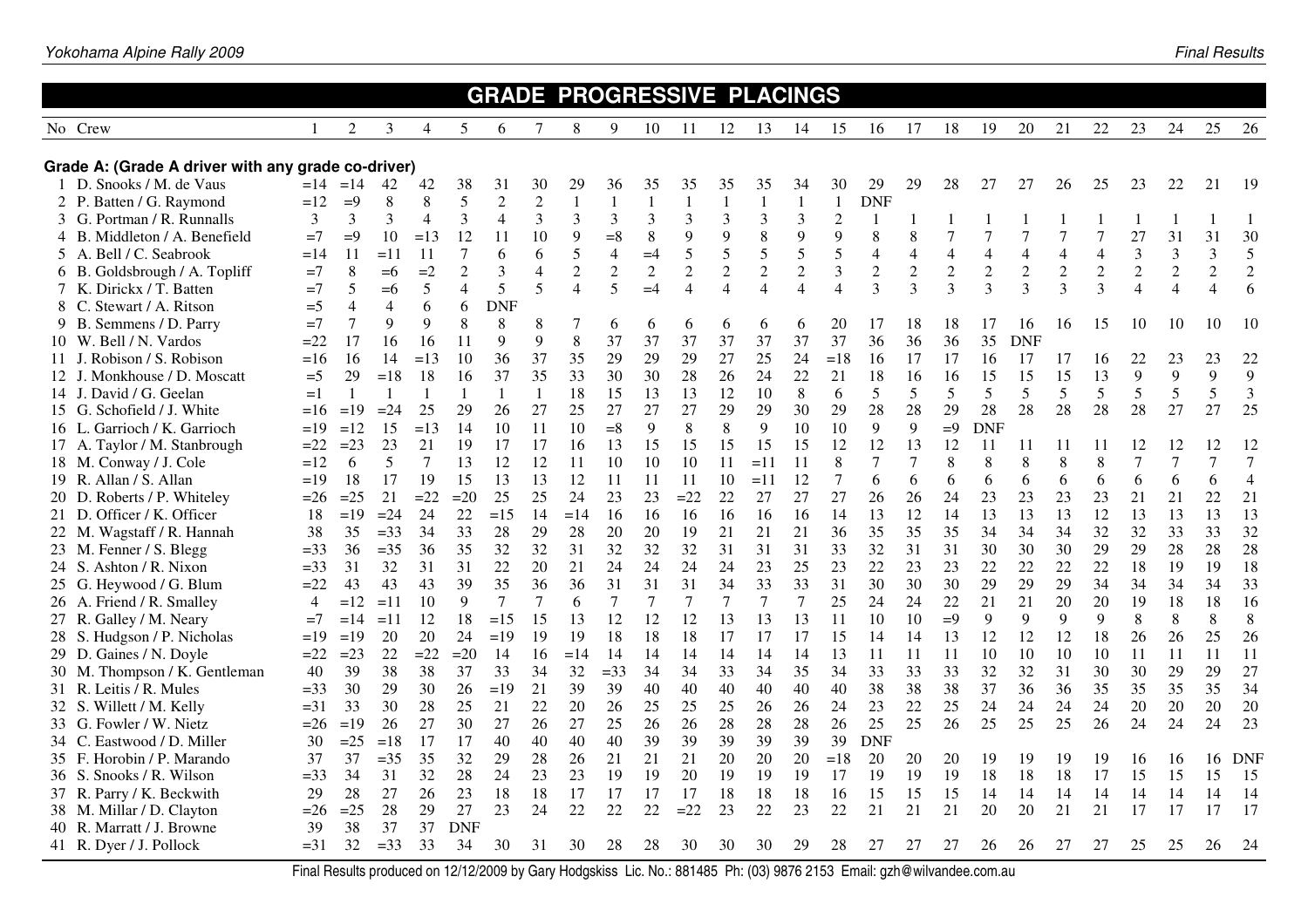## **GRADE PROGRESSIVE PLACINGS**

| No Crew                                                                                     |                | $\overline{2}$ | 3              | $\overline{4}$ | 5              | 6              |                | 8              | 9                 | 10             | 11             | 12             | 13             | 14             | 15             | 16             | 17             | 18             | 19                      | 20             | 21             | 22                       | 23             | 24               | 25             | 26         |
|---------------------------------------------------------------------------------------------|----------------|----------------|----------------|----------------|----------------|----------------|----------------|----------------|-------------------|----------------|----------------|----------------|----------------|----------------|----------------|----------------|----------------|----------------|-------------------------|----------------|----------------|--------------------------|----------------|------------------|----------------|------------|
| 42 D. Fernie / G. Floyd<br>43 P. Riseborough / K. Kilsby<br>52 G. Thompson / W. Brocklebank | 41<br>43<br>42 | 40<br>42<br>41 | 39<br>41<br>40 | 39<br>41<br>40 | 36<br>40<br>41 | 34<br>38<br>39 | 33<br>38<br>39 | 34<br>37<br>38 | $=33$<br>35<br>38 | 33<br>36<br>38 | 33<br>36<br>38 | 32<br>36<br>38 | 32<br>36<br>38 | 32<br>36<br>38 | 32<br>35<br>38 | 31<br>34<br>37 | 32<br>34<br>37 | 32<br>34<br>37 | 31<br>33<br>36          | 31<br>33<br>35 | 33<br>32<br>35 | <b>DNF</b><br>31<br>33   | 31<br>33       | 30<br>32         | 30<br>32       | 29<br>31   |
| 114 W. Hoy / L. Dunkerton                                                                   | $=1$           | $\overline{2}$ | $\overline{2}$ | $=2$           | <b>DNF</b>     |                |                |                |                   |                |                |                |                |                |                |                |                |                |                         |                |                |                          |                |                  |                |            |
| Grade B: (Grade B driver with any grade co-driver)                                          |                |                |                |                |                |                |                |                |                   |                |                |                |                |                |                |                |                |                |                         |                |                |                          |                |                  |                |            |
| 39 R. Woollard / C. Bolton                                                                  |                |                | $=$ 3          |                |                |                | 2              | 2              | 2                 |                |                |                | 13             |                | 12             |                | 10             | 9              | 9                       | q              |                |                          |                |                  | =6             |            |
| 45 B. Brown / R. Hale                                                                       |                |                |                |                |                |                |                | $\mathbf{1}$   |                   | $\overline{1}$ | $\mathbf{1}$   |                |                |                | $\mathbf{1}$   |                |                | <b>DNF</b>     |                         |                |                |                          |                |                  |                |            |
| 46 M. Lee / A. Gell                                                                         | $=20$          | 17             | $=14$          | 12             | $=10$          | $=9$           | 8              | $=6$           | 5                 | 5              | 5              | $\overline{4}$ | $\overline{4}$ | $\overline{4}$ | $\overline{2}$ | $\overline{c}$ | $\overline{c}$ |                |                         |                |                |                          |                |                  |                |            |
| 47 D. White / D. Smith                                                                      | 23             | 20             | 21             | 21             | $=16$          | 14             | 12             | 12             | 12                | 12             | 13             | 11             | 12             | 11             | 8              | $=7$           | $\overline{7}$ | 5              | $\overline{\mathbf{S}}$ | 5              | 5              | $\overline{\phantom{0}}$ | 12             | 12               | 12             | $-11$      |
| 49 T. Hooper / T. Mowett                                                                    | $=20$          | $=13$          | 9              | $=13$          | $\,$ 8 $\,$    | $=7$           | 7              | $\mathfrak{S}$ | 4                 | $\overline{4}$ | $\overline{4}$ | 3              | 3              | 3              | <b>DNF</b>     |                |                |                |                         |                |                |                          |                |                  |                |            |
| 50 T. Trewern / A. Ormesher                                                                 | 3              | $\overline{2}$ | 6              | $\tau$         | 7              | $=7$           | 29             | 27             | 26                | 26             | 25             | 24             | 24             | 24             | <b>DNF</b>     |                |                |                |                         |                |                |                          |                |                  |                |            |
| 51 G. Douglas / M. Gigney                                                                   | 31             | 31             | 30             | 30             | 26             | 25             | 23             | 25             | 25                | 25             | 24             | 25             | 25             | 25             | 22             | 22             | 21             | 20             | 20                      | 20             | 20             | 20                       | 19             | 19               | 19             | -18        |
| 53 S. Richards / J. Hague                                                                   | $=14$          | 10             | $=16$          | $=13$          | 14             | 13             | 11             | 11             | 14                | 17             | 17             | 17             | 17             | 16             | 17             | 17             | 22             | 21             | 21                      | 21             | 21             | 21                       | 20             | 20               | 20             | 20         |
| 54 M. Welsh / R. Alexander                                                                  | 32             | 32             | 32             | 32             | 31             | 31             | 30             | 29             | 29                | 29             | 27             | 27             | 27             | 26             | <b>DNF</b>     |                |                |                |                         |                |                |                          |                |                  |                |            |
| 55 T. Reed / B. Reed                                                                        | 30             | 26             | 25             | 25             | 21             | 29             | 27             | 23             | 20                | 20             | 19             | 19             | 19             | 19             | 16             | 15             | 14             | 11             | 11                      | 10             | $=9$           |                          |                |                  | $= 6$          | 6          |
| 56 P. Thomas / K. Radnell                                                                   | $=18$          | $=13$          | $=11$          | 10             | 6              | 6              | 26             | 22             | 19                | 18             | 18             | 18             | 18             | 18             | 15             | 14             | 15             | 13             | 13                      | 13             | 12             | 11                       | 8              | 10               | 9              | 9          |
| 57 R. Woollard / S. Diggins                                                                 | $=14$          | 22             | $=19$          | 16             | 15             | 15             | 13             | 10             | 11                | 10             | 10             | 10             | 11             | 9              | 6              | 6              | 6              | 6              | 6                       | 6              | $\tau$         |                          | $\overline{4}$ | $\overline{4}$   | $\overline{A}$ | 5          |
| 58 M. Richards / S. Richards                                                                | $=12$          | $=11$          | 10             | 11             | 9              | $=9$           | 6              | $=6$           | 7                 |                |                | 6              | 6              | 5              | $\overline{4}$ | 5              | 5              | $\overline{4}$ | $\overline{4}$          | $\overline{4}$ | $\overline{4}$ | $\overline{4}$           | $\sqrt{2}$     | $\boldsymbol{2}$ | $\sqrt{2}$     | $\sqrt{2}$ |
| 59 J. Wald / A. McBain                                                                      | $=20$          | 19             | $=14$          | 20             | 18             | 17             | 15             | 13             | 9                 | 9              | 9              | 9              | 8              | 8              | 10             | 12             | 13             | 14             | 14                      | 14             | 13             | 13                       | 5              | 5                | 5              | $=3$       |
| 60 N. Testa / A. Muldoon                                                                    | $=14$          | 23             | 23             | 23             | 23             | 21             | 19             | <b>DNF</b>     |                   |                |                |                |                |                |                |                |                |                |                         |                |                |                          |                |                  |                |            |
| 62 A. Upton / M. Laidlay                                                                    | $=10$          | 9              | $=11$          | $=13$          | 12             | 12             | 10             | 9              | 6                 | 6              | 6              | 5              | 5              | 6              | 5              | 4              |                | $\overline{2}$ | 2                       | $\mathfrak{2}$ | $\overline{c}$ |                          | 10             | 9                |                | 8          |
| 63 G. Farrant / M. James                                                                    | $=4$           | 6              | 5              | 5              | 5              | 5              | $\overline{4}$ | $\overline{4}$ | 28                | 28             | 28             | 28             | 28             | 27             | 23             | 23             | 23             | 22             | 22                      | <b>DNF</b>     |                |                          |                |                  |                |            |
| 64 P. Kobold / J. Thornburn                                                                 | 9              | 18             | $=11$          | 9              | $=10$          | 11             | 9              | 8              | 8                 | 8              | 8              | 7              | 7              | $\tau$         | 3              | 3              | 3              | 3              | 3                       | 3              | 3              | 3                        | <b>DNF</b>     |                  |                |            |
| 65 G. Kendrick / R. Gottschalk                                                              | 2              | 4              | $=$ 3          | $\overline{4}$ | 4              | 4              | 5              | 28             | 27                | 27             | 26             | 26             | 26             | <b>DNF</b>     |                |                |                |                |                         |                |                |                          |                |                  |                |            |
| 66 K. Harper / T. Perkins                                                                   | $=18$          | 16             | 18             | 17             | 19             | 18             | 16             | 15             | 13                | 13             | 11             | 12             | 9              | 10             | 9              | $=7$           | 8              |                |                         |                | 6              | 6                        | 3              | 3                | 3              | $=$ 3      |
| 67 B. Watson / D. Johnson                                                                   | $=14$          | 21             | 22             | 22             | 22             | 20             | 18             | 17             | 15                | 15             | 15             | 16             | 16             | 15             | 11             | 10             | 11             | 10             | 10                      | 11             | $=9$           | 10                       | 9              | $\,$ 8 $\,$      | 11             | 19         |
| 68 J. Cameron / S. Gibson                                                                   | 25             | 25             | 26             | 26             | 27             | 26             | 24             | 21             | 22                | 21             | 21             | 21             | 21             | 21             | 19             | 18             | 17             | 16             | 16                      | 16             | 17             | 17                       | 16             | 16               | 16             | 15         |
| 69 A. Crane / D. Anderson                                                                   | $=10$          | $=13$          | $=19$          | 19             | 30             | 30             | <b>DNF</b>     |                |                   |                |                |                |                |                |                |                |                |                |                         |                |                |                          |                |                  |                |            |
| 70 T. Stuchbery / S. Jennison                                                               | 27             | 24             | 24             | 24             | 20             | 19             | 14             | 14             | 10                | 11             | 12             | 13             | 10             | 12             |                | 9              |                |                |                         | 8              | $=14$          | 15                       | 14             | 14               | 14             | -12        |
| 71 L. Shadwick / D. Smith                                                                   | 29             | $=29$          | 29             | 29             | 28             | 27             | 25             | 24             | 23                | 23             | <b>DNF</b>     |                |                |                |                |                |                |                |                         |                |                |                          |                |                  |                |            |
| 72 A. Fitcher / K. Woods                                                                    | $=12$          | $\overline{7}$ | 8              | 6              | 3              | 3              | 3              | 3              | 3                 | 3              | 3              | $\overline{c}$ | $\overline{2}$ | $\mathfrak{2}$ | <b>DNF</b>     |                |                |                |                         |                |                |                          |                |                  |                |            |
| 73 S. Lawless / D. O'Connor                                                                 | $=4$           | 8              | 7              | 8              | 13             | 23             | 20             | 18             | 17                | 16             | 16             | 15             | 15             | 13             | 14             | 16             | 16             | 15             | 15                      | 15             | $=14$          | 14                       | 13             | 13               | 13             | 13         |
| 75 J. Carney / K. Barson                                                                    | 26             | 28             | 27             | 28             | 25             | 24             | 22             | 20             | 21                | 22             | 22             | 22             | 22             | 22             | 21             | 21             | 19             | 18             | 18                      | $18\,$         | 18             | 18                       | 17             | 17               | 17             | 16         |
| 79 N. Senior / L. Phillips                                                                  | 28             | $=29$          | 28             | 27             | 24             | 22             | 21             | 19             | 18                | 19             | 20             | 20             | 20             | 20             | 18             | 20             | 20             | 19             | 19                      | 19             | 19             | 19                       | 18             | 18               | 18             | 17         |
| 80 J. Hawkins / K. Baker                                                                    | 24<br>7        | 27<br>5        | 31             | 31             | 32             | <b>DNF</b>     |                |                |                   |                |                |                |                |                |                |                |                |                |                         |                |                |                          |                |                  |                |            |
| 81 N. Schey / M. Twycross                                                                   |                |                | $\overline{2}$ | $\mathfrak{2}$ | 29             | 28             | 28             | 26             | 24                | 24             | 23             | 23             | 23             | 23             | 20             | 19             | 18             |                |                         |                | 16             | l6                       | 15             | 15               | 15             | -14        |
| 88 G. Bashford / R. Daniel                                                                  | 6              | $=11$          | $=16$          | 18             | $=16$          | 16             | 17             | 16             | 16                | 14             | 14             | 14             | 14             | 14             | 13             | 13             | 12             | 12             | 12                      | 12             | 11             | 12                       | 11             | 11               | 10             | -10        |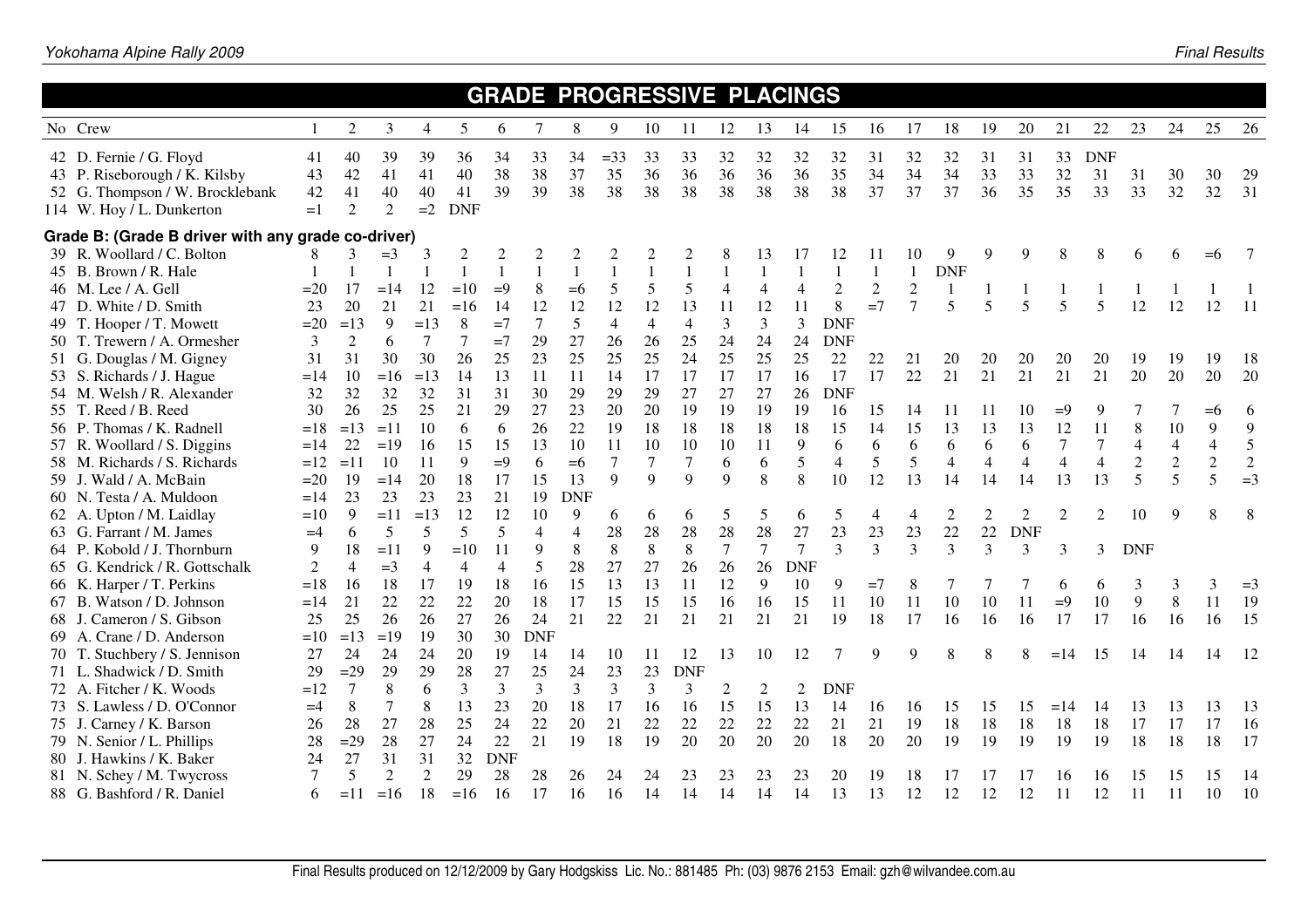|                                                    |                |                |                |                |                |       |                  |                |                | <b>GRADE PROGRESSIVE PLACINGS</b> |                |                |                |                |                |                |                |                |                |                             |                |                |                |                |                |                |
|----------------------------------------------------|----------------|----------------|----------------|----------------|----------------|-------|------------------|----------------|----------------|-----------------------------------|----------------|----------------|----------------|----------------|----------------|----------------|----------------|----------------|----------------|-----------------------------|----------------|----------------|----------------|----------------|----------------|----------------|
| No Crew                                            |                | 2              | 3              | $\overline{4}$ | 5              | 6     | 7                | 8              | 9              | 10                                | 11             | 12             | 13             | 14             | 15             | 16             | 17             | 18             | 19             | 20                          | 21             | 22             | 23             | 24             | 25             | 26             |
| Grade C: (Grade C driver with any grade co-driver) |                |                |                |                |                |       |                  |                |                |                                   |                |                |                |                |                |                |                |                |                |                             |                |                |                |                |                |                |
| 74 M. Long / V. Haskett                            |                | $=$ 3          | $=2$           | $=2$           | 5              | 4     | 4                | 3              | 5              | 5                                 | 5              |                | 5              | 5              | 5              | <b>DNF</b>     |                |                |                |                             |                |                |                |                |                |                |
| 76 A. Kovacevic / K. Cotter                        | 5              | 5              | 6              | $\overline{7}$ | 6              | 5     | $\boldsymbol{7}$ | 6              | $\overline{7}$ | $\overline{7}$                    | 12             | 11             | 11             | 10             | 9              | 7              |                | 7              |                |                             |                |                |                |                |                |                |
| 77 R. Cranston / K. Grealy                         | 19             | 18             | 20             | 21             | 24             | 23    | 25               | 25             | 25             | 25                                | 25             | 25             | 25             | 24             | 25             | 24             | 24             | 25             | <b>DNF</b>     |                             |                |                |                |                |                |                |
| 78 T. Huggins / S. Huggins                         | $=$ 3          | 8              | 10             | 10             | $\overline{7}$ | 7     | 8                | $\overline{7}$ | 6              | 6                                 | 6              | 6              | 6              | 6              | 6              | 5              | 5              | 5              | 5              | 5                           | 5              |                |                |                |                |                |
| 82 D. Norman / R. Knight                           | $= 33$         | $=$ 33         | 33             | <b>DNF</b>     |                |       |                  |                |                |                                   |                |                |                |                |                |                |                |                |                |                             |                |                |                |                |                |                |
| 83 B. Oyler / K. Driscoll                          | $= 33$         | $= 33$         | 34             | 33             | 33             | 33    | 33               | 31             | 31             | <b>DNF</b>                        |                |                |                |                |                |                |                |                |                |                             |                |                |                |                |                |                |
| 84 C. Mammi / M. Mammi                             | 11             | 9              | 7              | 6              | $\overline{4}$ | 6     | 5                | $\overline{4}$ | $\overline{4}$ | $\overline{4}$                    | 4              | 4              | 4              | 4              | 4              | 3              | 3              | 3              | 3              | 3                           | 3              | 3              | 3              | 3              | 3              | 3              |
| 85 D. McKenzie / E. McKenzie                       | $=9$           | $=11$          | 13             | 14             | 10             | 9     | 9                | $\,8\,$        | 10             | 14                                | 15             | 15             | 15             | 15             | 15             | 14             | 14             | 14             | 14             | 14                          | 14             | 14             | 13             | 13             | 13             | 13             |
| 86 P. Boyd / D. Boyd                               | $=3$           | $\overline{2}$ | $=2$           | $=2$           |                | 3     | 3                | $\overline{c}$ |                | $\mathbf{1}$                      | $\mathbf{1}$   |                |                |                |                |                |                | $\mathbf{1}$   |                | 1                           | $\mathbf{1}$   |                | $\overline{2}$ | $\overline{2}$ | $\overline{2}$ | $\overline{2}$ |
| 87 C. Jay / E. Corrales                            | $=6$           | $=3$           | $\overline{4}$ | $\overline{4}$ | 3              | 2     | $\mathbf{1}$     |                | 2              | $\overline{2}$                    | $\overline{2}$ | $\overline{c}$ | $\overline{2}$ | $\overline{2}$ | $\overline{2}$ | $\overline{2}$ | $\overline{2}$ | $\overline{2}$ | $\overline{2}$ | $\mathcal{D}_{\mathcal{L}}$ | $\overline{2}$ | $\overline{2}$ |                |                |                | $\mathbf{1}$   |
| 89 D. Lawrance / D. Webb                           | $\overline{2}$ |                |                |                | $\overline{2}$ |       | $\overline{2}$   | <b>DNF</b>     |                |                                   |                |                |                |                |                |                |                |                |                |                             |                |                |                |                |                |                |
| 90 L. Manning / W. Taylor                          | $= 6$          | $= 6$          | 5              | 5              | 30             | 31    | 32               | 32             | 32             | 31                                | 31             | 31             | 31             | 30             | 30             | 28             | 28             | 28             | 27             | 26                          | 26             | 26             | 26             | 25             | 25             | 25             |
| 91 B. Canny / P. Crosbie                           | $=14$          | $=13$          | 11             | 11             | 11             | 20    | 17               | 14             | 14             | 13                                | 13             | 12             | 12             | 12             | 11             | 9              | 9              | 9              | 9              | 9                           | 8              | 8              | 6              | 6              | 6              | 6              |
| 92 J. Pinkerton / P. Shearman                      | 28             | 24             | 24             | 25             | 21             | 18    | 20               | 19             | 18             | 19                                | 19             | 18             | 18             | 19             | 19             | 18             | 18             | 18             | 18             | 18                          | 18             | 18             | 25             | 26             | 26             | 26             |
| 93 G. Hale / A. Baker                              | 13             | 31             | 30             | 30             | 29             | 29    | 29               | 27             | 27             | 27                                | 27             | 27             | 26             | 25             | 24             | 23             | 23             | 23             | 23             | 22                          | 22             | 22             | 20             | 20             | 20             | 20             |
| 94 T. Reynolds / S. Reynolds                       | 8              | $=6$           | 8              | 8              | 8              | 17    | 14               | 13             | 13             | 11                                | 10             | 10             | 10             | 11             | 12             | 11             | 11             | 12             | 12             | 12                          | 11             | 10             | 10             | 10             | 10             | 10             |
| 95 D. Gates / B. Tapper                            | 12             | 15             | 15             | 15             | 14             | 13    | 12               | 11             | 11             | 10                                | 9              | 9              | 9              | 9              | 10             | 10             | 10             | 10             | 10             | 10                          | 9              | q              | 8              | 9              | 8              | 9              |
| 96 P. Otzen / P. Franklin                          | $=14$          | $=13$          | 12             | 12             | 12             | 10    | 10               | 10             | 9              | 9                                 | 8              | 8              | 8              | 7              | 7              | 6              | 6              | 6              | 6              | 6                           | 6              | 6              | 5              | 5              | 5              | 5              |
| 97 G. Carruthers / S. Carruthers                   | $=14$          | 16             | 16             | 16             | 17             | 19    | 18               | 15             | $=16$          | 16                                | 16             | 16             | 16             | 16             | 16             | 15             | 15             | 15             | 15             | 15                          | 15             | 15             | 14             | 14             | 14             | 14             |
| 98 B. Field / J. Field                             | $=9$           | 10             | 9              | 9              | 9              | 8     | 6                | 5              | 3              | 3                                 | 3              | 3              | 3              | 3              | 3              | 4              | 4              | $\overline{4}$ | $\overline{4}$ | 4                           | $\overline{4}$ | $\overline{4}$ | 21             | 23             | 23             | 23             |
| 99 A. Van Winden / T. Halliday                     | 27             | 27             | 26             | 26             | 15             | 12    | 11               | 9              | 8              | 8                                 | 7              |                | $\overline{7}$ | 8              | 8              | 8              | 8              | 8              | 8              | 8                           | 12             | 12             | 9              | 8              | 9              | 8              |
| 100 P. McKinnon / C. Ellis                         | 32             | 30             | 29             | 29             | 28             | 28    | 28               | 28             | 28             | 28                                | 28             | 28             | 28             | 27             | 27             | 26             | 26             | 26             | 25             | 24                          | 24             | 24             | 23             | 22             | 22             | 22             |
| 101 G. Gibbons / S. Francis                        | 23             | $=22$          | 31             | 32             | 32             | 32    | 31               | 30             | 30             | 30                                | 30             | 30             | 30             | 29             | 29             | 29             | 29             | 29             | 28             | <b>DNF</b>                  |                |                |                |                |                |                |
| 102 K. Harper / D. Gallacher                       | 29             | 28             | 27             | 27             | 25             | 25    | 26               | 24             | 24             | 24                                | 24             | 24             | 24             | 23             | 23             | 22             | 22             | 22             | 22             | 21                          | 21             | 21             | 19             | 19             | 19             | 19             |
| 103 T. Davidson / J. Davidson                      | 22             | $=22$          | 22             | 19             | 16             | 14    | 13               | 12             | 12             | 12                                | 11             | 13             | 13             | 14             | 14             | 13             | 13             | 13             | 13             | 13                          | 13             | 13             | 11             | 11             | 11             | 11             |
| 104 D. Curl / R. Richards                          | 26             | 25             | 23             | 22             | 20             | 16    | 15               | 16             | $=16$          | 17                                | 17             | 19             | 19             | 18             | 18             | 17             | 17             | 17             | 17             | 17                          | 17             | 17             | 16             | 16             | 16             | 16             |
| 106 G. Pate / C. Pearce                            | 17             | $=11$          | 14             | 13             | 13             | 11    | 19               | 17             | 15             | 15                                | 14             | 14             | 14             | 13             | 13             | 12             | 12             | 11             |                | 11                          | 10             | 11             | 12             | 12             | 12             | 12             |
| 107 S. Piggott / C. Robinson                       | 24             | 20             | 21             | 23             | 22             | $=21$ | 22               | 22             | 22             | 22                                | 23             | 23             | 23             | <b>DNF</b>     |                |                |                |                |                |                             |                |                |                |                |                |                |
| 108 M. Foreshew / R. Walton                        | $=20$          | 21             | 19             | 18             | 19             | 15    | 16               | 18             | 20             | 20                                | 21             | 20             | 20             | 20             | 20             | 20             | 20             | 20             | 20             | <b>DNF</b>                  |                |                |                |                |                |                |
| 109 G. Howard / M. Loxton                          | 25             | 26             | 25             | 24             | 23             | $=21$ | 21               | 20             | 23             | 23                                | 22             | 22             | 22             | 21             | 21             | 19             | 19             | 19             | 19             | 19                          | 19             | 19             | 17             | 17             |                | 17             |
| 110 A. Artamonov / G. Bonch                        | 18             | 17             | 17             | 17             | 26             | 24    | 23               | 21             | 19             | 18                                | 18             | 17             | 17             | 17             | 17             | 16             | 16             | 16             | 16             | 16                          | 16             | 16             | 15             | 15             | 15             | 15             |
| 111 D. Allwright / S. Allwright                    | $=20$          | 19             | 18             | 20             | 18             | 26    | 24               | 23             | 21             | 21                                | 20             | 21             | 21             | 22             | 22             | 21             | 21             | 21             | 21             | 20                          | 20             | 20             | 18             | 18             | 18             | 18             |
| 112 J. Ellis / A. Sietsma                          | 31             | 29             | 28             | 28             | 27             | 27    | 27               | 26             | 26             | 26                                | 26             | 26             | 27             | 26             | 26             | 25             | 25             | 24             | 24             | 23                          | 23             | 23             | 22             | 21             | 21             | 21             |
| 113 B. Grant / T. Godde                            | 30             | 32             | 32             | 31             | 31             | 30    | 30               | 29             | 29             | 29                                | 29             | 29             | 29             | 28             | 28             | 27             | 27             | 27             | 26             | 25                          | 25             | 25             | 24             | 24             | 24             | 24             |

Yokohama Alpine Rally 2009 Final Results

ı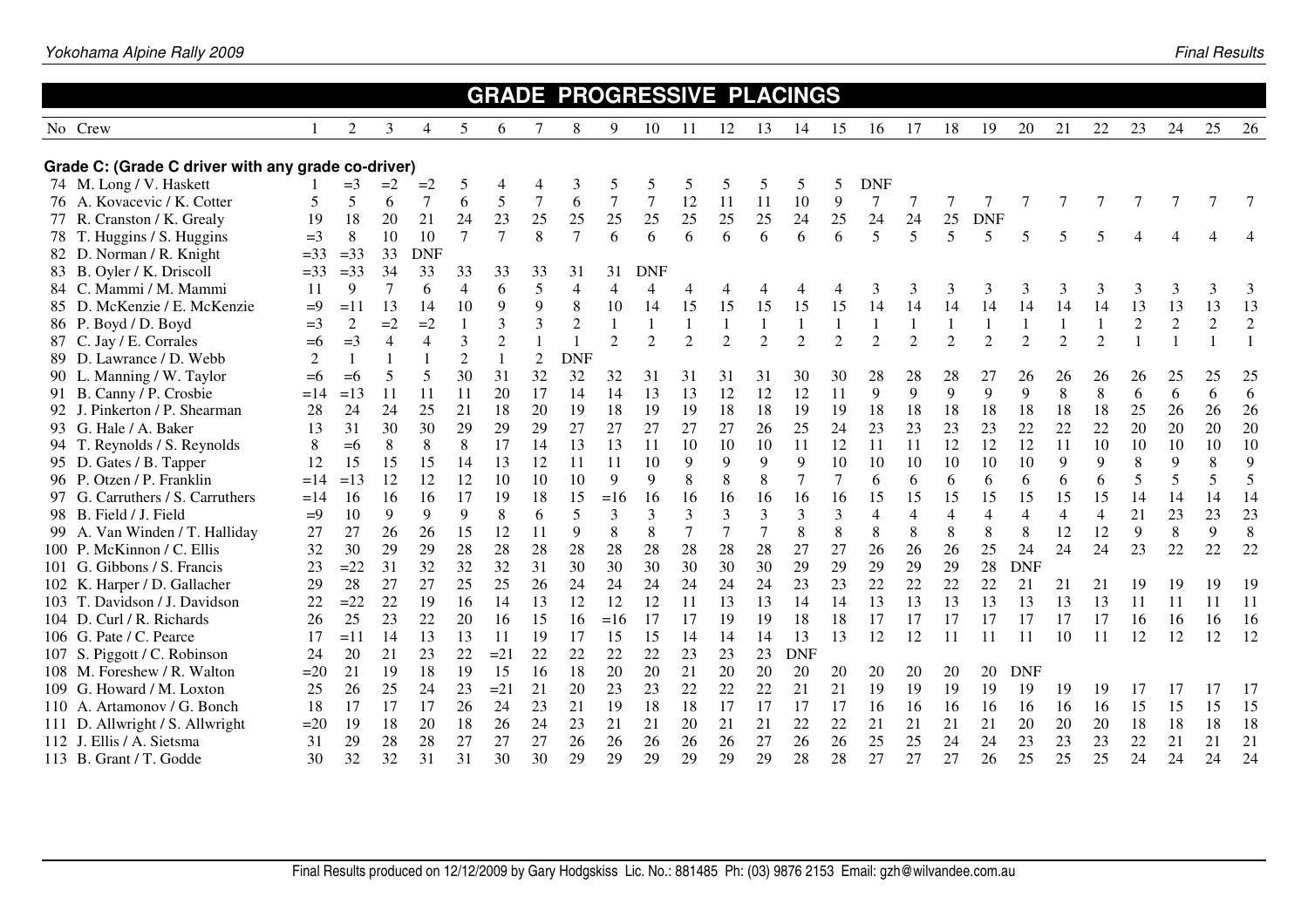|                                  |                        |                |                  |                |                |                         | <b>CLASS PROGRESSIVE PLACINGS</b> |                |                |                |                |                |                |                          |                          |                |                |                |                |                          |                |                |                |                |                             |                          |                |
|----------------------------------|------------------------|----------------|------------------|----------------|----------------|-------------------------|-----------------------------------|----------------|----------------|----------------|----------------|----------------|----------------|--------------------------|--------------------------|----------------|----------------|----------------|----------------|--------------------------|----------------|----------------|----------------|----------------|-----------------------------|--------------------------|----------------|
| No Crew                          | Car                    |                | $\overline{2}$   | $\mathfrak{Z}$ | $\overline{4}$ | 5                       | 6                                 | $\tau$         | 8              | 9              |                | 10 11 12 13    |                |                          | 14                       | 15             | 16             | 17             |                | 18 19                    | 20 21          |                | 22             | 23             | 24                          | 25 26                    |                |
| H68: Historic Pre-1968           |                        |                |                  |                |                |                         |                                   |                |                |                |                |                |                |                          |                          |                |                |                |                |                          |                |                |                |                |                             |                          |                |
| 42 D. Fernie / G. Floyd          | Datsun Bluebird P510   | 4              |                  |                |                |                         |                                   |                |                |                |                |                |                |                          |                          |                |                |                |                |                          |                | 5              | DNF            |                |                             |                          |                |
| 55 T. Reed / B. Reed             | Ford Falcon GT         | 6              | 5                | 5              | 5              | $\overline{4}$          | 6                                 | 5              | 5              | 5              | 5              | 5              | 5              | $\overline{\phantom{0}}$ | $\overline{\phantom{0}}$ |                | 5              | $\overline{4}$ | $\overline{4}$ | $\overline{4}$           | 3              | $=$ 3          | 3              |                | $\mathcal{D}_{\mathcal{L}}$ | 2                        | $\overline{2}$ |
| 62 A. Upton / M. Laidlay         | Datsun Bluebird        |                |                  | $\overline{1}$ | $\mathbf{1}$   | $\overline{1}$          |                                   |                |                |                |                |                | $\mathbf{1}$   | $\mathbf{1}$             |                          |                |                |                |                |                          |                | $\overline{1}$ |                |                | 4                           | 3                        | $\mathfrak{Z}$ |
| 66 K. Harper / T. Perkins        | Ford Escort Twin Cam   | 3              | $\boldsymbol{2}$ | $\overline{2}$ | $\overline{2}$ | 3                       | 3                                 |                | 3              | 3              | $\overline{2}$ | $\overline{2}$ | $\overline{2}$ | $\sqrt{2}$               | $\boldsymbol{2}$         | $\mathfrak{2}$ | $\overline{c}$ | $\sqrt{2}$     | $\sqrt{2}$     | $\overline{2}$           | $\overline{2}$ | $\overline{2}$ | $\overline{2}$ |                | $\mathbf{1}$                |                          | $\mathbf{1}$   |
| 67 B. Watson / D. Johnson        | Datsun 1600            | $\overline{2}$ | 3                | $\overline{4}$ | $\overline{4}$ | 5                       | $\overline{4}$                    |                | $\overline{4}$ | $\overline{4}$ | $\overline{4}$ | $\overline{4}$ | $\overline{4}$ | $\overline{4}$           | $\overline{4}$           | $\overline{4}$ | $\mathfrak{Z}$ | $\mathfrak{Z}$ | 3              | 3                        | $\overline{4}$ | $=3$           | $\overline{4}$ | 3              | 3                           | $\overline{4}$           | 5              |
| 92 J. Pinkerton / P. Shearman    | Volkswagen 1500 Beetle | 9              | 9                | 9              | 9              | 8                       | $\overline{7}$                    | 8              | 8              | $\overline{7}$ | $\overline{7}$ | $\tau$         | $\overline{7}$ | $\overline{7}$           | $\tau$                   | $\tau$         | $\overline{7}$ | $\overline{7}$ | 7              | $\tau$                   | $\tau$         | $\tau$         | 6              | 6              | 6                           | 6                        | 6              |
| 97 G. Carruthers / S. Carruthers | Ford Falcon XR GT      | 5              | 6                | 6              | 6              | 6                       | 8                                 |                | 6              | 6              | 6              | 6              | 6              | 6                        | 6                        | 6              | 6              | 6              | 6              | 6                        | 6              | 6              | 5              | 5              | 5                           | 5                        | $\overline{4}$ |
| 107 S. Piggott / C. Robinson     | Isuzu Bellett          | 8              | $\overline{7}$   | 8              | 8              | 9                       | 9                                 | 9              | 9              | 9              | 9              | 9              | 9              | 9                        | <b>DNF</b>               |                |                |                |                |                          |                |                |                |                |                             |                          |                |
| 108 M. Foreshew / R. Walton      | Ford Cortina Mk 2      | $\tau$         | $\mathbf{8}$     | $\tau$         | $\overline{7}$ | $\tau$                  | $\overline{\mathcal{L}}$          | 6              | $\overline{7}$ | 8              | 8              | 8              | 8              | 8                        | 8                        | 8              | 8              | 8              | 8              |                          | 8 DNF          |                |                |                |                             |                          |                |
| H81: Historic 1968-80            |                        |                |                  |                |                |                         |                                   |                |                |                |                |                |                |                          |                          |                |                |                |                |                          |                |                |                |                |                             |                          |                |
| 18 M. Conway / J. Cole           | Ford Escort Mk 2       |                |                  |                |                |                         |                                   |                |                |                |                |                |                |                          |                          |                |                |                |                |                          |                |                |                |                |                             |                          |                |
| 23 M. Fenner / S. Blegg          | Rover Range Rover      | $=2$           | 3                | 3              | 3              | $\overline{\mathbf{3}}$ | 3                                 | 3              | 3              | 3              | 3              | 3              | $\overline{3}$ | 3                        | 3                        | $\overline{4}$ | $\overline{4}$ | $\overline{4}$ | $\mathfrak{Z}$ | 3                        | 3              | $\overline{4}$ | 4              | $\Delta$       | $\overline{4}$              | $\boldsymbol{\varDelta}$ | 4              |
| 24 S. Ashton / R. Nixon          | Mitsubishi Galant      | $=2$           | $\overline{c}$   | $\sqrt{2}$     | $\overline{2}$ | $\sqrt{2}$              | $\sqrt{2}$                        | $\overline{c}$ | $\overline{c}$ | $\overline{c}$ | $\sqrt{2}$     | $\mathfrak{2}$ | $\overline{2}$ | $\sqrt{2}$               | $\sqrt{2}$               | $\mathfrak{2}$ | $\sqrt{2}$     | $\overline{c}$ | $\overline{2}$ | $\overline{2}$           | $\overline{2}$ | $\overline{2}$ | $\overline{2}$ | $\mathfrak{D}$ | $\mathcal{L}$               | $\mathcal{L}$            | $\overline{2}$ |
| 74 M. Long / V. Haskett          | Datsun 180B SSS        | 5              | 5                | $=4$           | $\overline{4}$ | 5                       | 5                                 | 5              | 5              | 5              | 5              | 5              | 5              | 5                        | 5                        | 5 <sup>5</sup> | <b>DNF</b>     |                |                |                          |                |                |                |                |                             |                          |                |
| 77 R. Cranston / K. Grealy       | Toyota Celica          | 8              |                  | $\overline{7}$ | $\overline{7}$ | 8                       | 8                                 | 8              | 9              | 9              | 9              | 9              | 9              | 9                        | 9                        | 10             | 9              | 9              | 9              | <b>DNF</b>               |                |                |                |                |                             |                          |                |
| 85 D. McKenzie / E. McKenzie     | Volvo 244DL            | 6              | 6                | 6              | 6              | 6                       | 6                                 | 6              | 6              | 6              | 6              | 6              | 6              | 6                        | 6                        | 6              | 5              | 5              | 5              | 5                        | 5              | 5              |                |                |                             | 5                        | 5              |
| 88 G. Bashford / R. Daniel       | Ford Escort Mk1 Mexico | 4              | $\overline{4}$   | $=4$           | 5              | $\overline{4}$          | $\overline{4}$                    | 4              | $\overline{4}$ | $\overline{4}$ | $\overline{4}$ | 4              | $\overline{4}$ | $\overline{4}$           | $\overline{4}$           | 3              | $\overline{3}$ | $\mathfrak{Z}$ | $\overline{4}$ | $\overline{4}$           | $\overline{4}$ | 3              | 3              | 3              | 3                           | $\overline{3}$           | $\mathfrak{Z}$ |
| 93 G. Hale / A. Baker            | Volkswagen Golf GLS    | $\overline{7}$ | 11               | -11            | 11             | 11                      | 11                                | 11             | 10             | 10             | 10             | 10             | 10             | 10                       | 10                       | 9              | 8              | 8              | 8              | 8                        | 8              | 8              | $\,8\,$        | $\,8\,$        | $\,8\,$                     | 8                        | $\,8\,$        |
| 100 P. McKinnon / C. Ellis       | Datsun 180B            | 11             | 10               | 10             | 10             | 10                      | 10                                | 10             | 11             | 11             | 11             | 11             | 11             | 11                       | 11                       | 11             | 10             | 10             | 10             | 9                        | 9              | 9              | 9              | 9              | 9                           | 9                        | 9              |
| 102 K. Harper / D. Gallacher     | Ford Escort Mk1 RS2000 | 10             | 9                | 9              | 9              | 9                       | 9                                 | 9              | 8              | 8              | $\,8\,$        | 8              | $\,8\,$        | $\,8\,$                  | 8                        | 8              | $\overline{7}$ | 7              | 7              | 7                        | $\tau$         | $\tau$         | $\tau$         | $\tau$         | $\tau$                      | $\tau$                   | $\tau$         |
| 109 G. Howard / M. Loxton        | Toyota Celica TA22     | 9              | 8                | 8              | 8              | $\tau$                  | $\overline{7}$                    | $\tau$         | $\overline{7}$ | $\overline{7}$ | $\tau$         | $\overline{7}$ | $\tau$         | $\overline{7}$           | $\tau$                   |                | 6              | 6              | 6              | 6                        | 6              | 6              | 6              | 6              | 6                           | 6                        | 6              |
| P81: PRC Pre-1981                |                        |                |                  |                |                |                         |                                   |                |                |                |                |                |                |                          |                          |                |                |                |                |                          |                |                |                |                |                             |                          |                |
| 5 A. Bell / C. Seabrook          | Nissan Bluebird        | 5              | 3                | $=$ 3          | 3              | 2                       |                                   |                |                |                |                |                |                |                          |                          |                |                |                |                |                          |                |                |                |                |                             |                          |                |
| 8 C. Stewart / A. Ritson         | Datsun 1600            | $=2$           | $\overline{c}$   | $\sqrt{2}$     | $\overline{2}$ | $\overline{1}$          | <b>DNF</b>                        |                |                |                |                |                |                |                          |                          |                |                |                |                |                          |                |                |                |                |                             |                          |                |
| 11 J. Robison / S. Robison       | Datsun 260Z            | 6              | 5                | 5              | 5              | 3                       | 26                                | 24             | 21             | 13             | 13             | 13             | 11             |                          |                          | $=$ 8          |                |                |                |                          |                |                | 6              |                |                             | 9                        | 8              |
| 12 J. Monkhouse / D. Moscatt     | Datsun 180B SSS        | $=2$           | 12               | 6              | 6              | $\overline{4}$          | 27                                | 22             | $=19$          | 15             | 14             | 12             | 10             | 10                       | 9                        | 10             | $\,8\,$        | 6              | 6              | 6                        | 6              | 6              | $\overline{4}$ | 3              | 3                           | $\overline{3}$           | $\mathfrak{Z}$ |
| 21 D. Officer / K. Officer       | Mitsubishi Colt Galant | $\tau$         | $=7$             | 9              | 9              | $\overline{7}$          | $=2$                              | 3              | 3              | 4              | $\overline{4}$ | 4              | $\overline{4}$ | $\overline{4}$           | 3                        | 3              | 3              | 3              | $\overline{4}$ | $\overline{\mathcal{A}}$ | $\Delta$       | $\overline{4}$ | 3              | $\overline{4}$ | $\overline{4}$              | $\overline{4}$           | $\overline{4}$ |
| 25 G. Heywood / G. Blum          | Datsun 1600            | 9              | 40               | 39             | 37             | 27                      | 23                                | 23             | 22             | 16             | 15             | 15             | 22             | 20                       | 19                       | 19             | 18             | 18             | 17             | 16                       | 15             | 13             | 31             | 32             | 33                          | 33                       | 32             |
| 27 R. Galley / M. Neary          | Datsun 260Z            | 4              | $\overline{4}$   | $=$ 3          | $\overline{4}$ | 5                       | $=2$                              | $\overline{4}$ | $\overline{2}$ | $\overline{2}$ | $\overline{2}$ | $\overline{2}$ | 2              | $\overline{2}$           | $\overline{2}$           | 2              | $\overline{2}$ | $\overline{2}$ | $\overline{2}$ | 2                        | $\overline{2}$ | $\overline{2}$ | $\overline{2}$ | 2              | 2                           | $\overline{2}$           | $\overline{2}$ |
| 28 S. Hudgson / P. Nicholas      | Datsun 1600            | 8              | $=7$             | $\overline{7}$ | $=7$           | 9                       | $=6$                              | 6              | $=6$           | $\overline{7}$ | $\tau$         | $\overline{7}$ | 5              | 5                        | 5                        | $\overline{4}$ | $\overline{4}$ | $\overline{4}$ | 3              | 3                        | 3              | 3              | 8              | 11             | 11                          | 11                       | 15             |
| 30 M. Thompson / K. Gentleman    | Datsun 180B            | $=25$          | 21               | 25             | 25             | $=21$                   | 16                                | 16             | 18             | 21             | 21             | 21             | 20             | 21                       | 23                       | 22             | 21             | 21             | 20             | 20                       | 20             | 19             | 18             | 18             | 18                          | 18                       | 17             |
| 31 R. Leitis / R. Mules          | Ford Escort Mk 1       | $=15$          | 13               | 13             | 13             | 10                      | $=6$                              | 8              | 36             | 36             | 38             | 38             | 38             | 38                       | 38                       | 36             | 36             | 36             | 35             | 35                       | 34             | 34             | 34             | 34             | 34                          | 34 33                    |                |
| 33 G. Fowler / W. Nietz          | Datsun 1600            | $=10$ $=7$     |                  | 10             | -11            | 14                      | -11                               | 11             | 11             | 11             | 11             | -11            | 12             | 12                       | 12                       | 12             | 12             | 12             | 11             | -11                      | -11            | -11            | -11            | 10             | 10                          | 10                       | $\overline{9}$ |
| 35 F. Horobin / P. Marando       | Datsun 180B            | 18             | $=19$            | 17             | 17             | 15                      | 12                                | 12             | 10             | 9              | 9              | 9              | $\,8\,$        | 8                        | 8                        | $= 8$          | 10             | 9              | 9              | 9                        | 9              | 9              | 9              |                | 7                           |                          | 7 DNF          |
| 36 S. Snooks / R. Wilson         | Ford Escort Mk 2       | $=15 = 15$     |                  | 15             | 15             | 12                      | 10                                | 9              | 9              | 8              | $\,8\,$        | 8              | $\tau$         | $\tau$                   | 7                        | $\overline{7}$ | 9              | $\,8\,$        | $\,8\,$        | $\,8\,$                  | 8              | 8              | $\tau$         | 6              | 6                           | 6                        | 6              |
| 37 R. Parry / K. Beckwith        | Datsun 1600            | 13             | - 11             | -11            | 10             | 8                       | 5                                 | 5              | 5              | 5              | 6              | 6              | 6              | 6                        | 6                        | 5              | 5              | 5              | 5              | 5                        | 5              | 5              | 5              | 5              | 5                           | 5                        | 5              |
| 38 M. Millar / D. Clayton        | Datsun 240Z            | $=10$ 10       |                  | 12             | 12             | 11                      | 8                                 | 10             | 8              | 10             | 10             | 10             | 9              | 9                        | 10                       | 11             | 11             | 10             | 10             | 10                       | 10             | 10             | 10             | 8              | 8                           | 8                        | $\overline{7}$ |
| 39 R. Woollard / C. Bolton       | Datsun 1600            |                | $17 = 15$        | 14             | 14             | 13                      | 9                                 | $\tau$         | $=6$           | 6              | 5              | 5              | 14             | 18                       | 22                       | 20             | 19             | 19             | 18             | 18                       | 18             | 17             | 16             | 16             | 16                          | 16                       | 14             |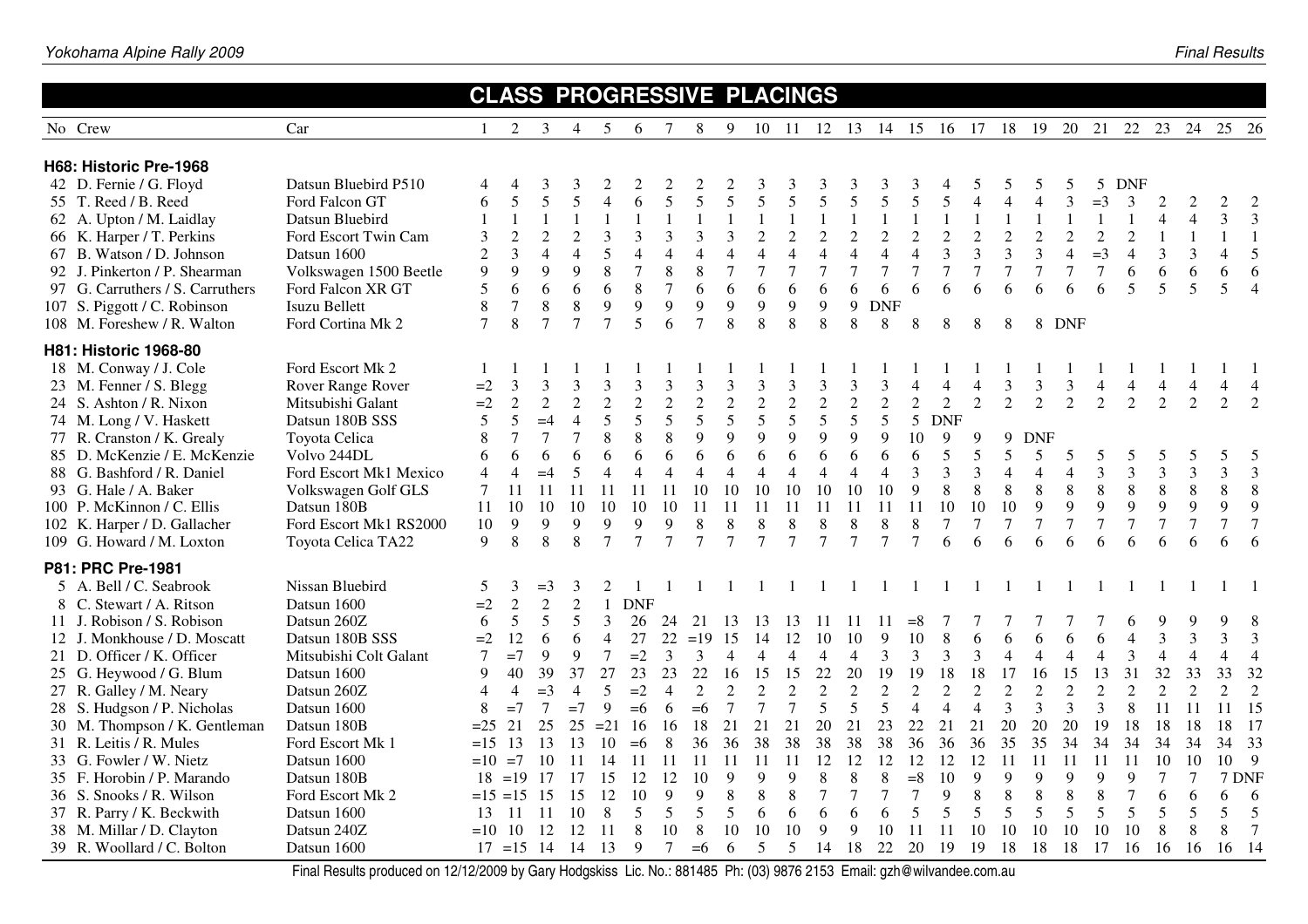#### **CLASS PROGRESSIVE PLACINGS**

| No Crew                                                                               | Car                                                     |                     | 2                           | 3              | $\overline{4}$   | 5                             | 6                          |                | 8                          | 9              | 10             | 11             | 12             | 13             | 14                   | 15                       | 16             | 17             | 18               | 19               | 20                            | 21             | 22             | 23                | 24             | 25 26          |               |
|---------------------------------------------------------------------------------------|---------------------------------------------------------|---------------------|-----------------------------|----------------|------------------|-------------------------------|----------------------------|----------------|----------------------------|----------------|----------------|----------------|----------------|----------------|----------------------|--------------------------|----------------|----------------|------------------|------------------|-------------------------------|----------------|----------------|-------------------|----------------|----------------|---------------|
| 43 P. Riseborough / K. Kilsby<br>45 B. Brown / R. Hale<br>50 T. Trewern / A. Ormesher | Datsun Stanza<br>Datsun 180B SSS<br>Holden Commodore VB | $=10 \quad 6$<br>14 | $=36$ 31<br>-14             | -31<br>8<br>16 | 31<br>$=7$<br>16 | 30<br>6<br>16                 | 28<br>$\overline{4}$<br>13 | 37             | 25<br>$\overline{4}$<br>35 | 25<br>3<br>35  | 25<br>3<br>35  | 24<br>3<br>34  | 24<br>3<br>34  | 24<br>3<br>34  | 24<br>$\overline{4}$ | 24<br>6<br><b>34 DNF</b> | 24<br>6        |                | 11 DNF           |                  | 23 22 22 22 22 21 21 21 21 20 |                |                |                   |                |                |               |
| 53 S. Richards / J. Hague<br>54 M. Welsh / R. Alexander                               | Ford Escort Mk2<br>Toyota T18                           |                     | $= 21$ 18<br>$=42$ $=42$ 42 | $=21$          | -19<br>41        | 19<br>40                      | 15<br>39                   | 14<br>38       | $=15$<br>37                | 22<br>37       | 22<br>36       | 22<br>35       | 21<br>35       | 22<br>35       | 20                   | 21<br>35 DNF             |                |                | 22 33 32 32      |                  | 32                            |                |                | 32 32 31 31 31 30 |                |                |               |
| 57 R. Woollard / S. Diggins                                                           | Datsun Stanza                                           |                     |                             |                |                  | $=21$ $=25$ $=23$ 22 $=21$ 17 |                            | 15             | 13                         | 18             | 17             | 17             | 17             | 17             | 16                   | 15                       | -16            | - 16           | -15              | 15               | -16                           | -16            | -15            |                   |                | 14 13          |               |
| 58 M. Richards / S. Richards                                                          | Ford Escort Mk 2                                        |                     | $=19$ $=19$                 | 19             | 18               | 17                            | 14                         | 13             | 12                         | 12             | 12             | 14             | 13             | 13             | 13                   | 13                       | 14             | 14             | $=12$            | 13               | 13                            | 12             | 12             | 13                |                | 13 11          |               |
| 59 J. Wald / A. McBain                                                                | Datsun 1600                                             |                     | $=25 = 22$                  | 20             | 24               | 24                            | 20                         | $=20$          | 17                         | 14             | 16             | 16             | 16             | 15             | 15                   | 18                       | 20             | 20             | 19               | 19               | 19                            | 18             | 17             | 15                | 15             | 15 12          |               |
| 70 T. Stuchbery / S. Jennison                                                         | Holden Commodore                                        | 32                  | 30                          | 29             | 29               | 25                            | 21                         | 19             | $=19$                      | -17            | 19             | 19             | 18             | 16             | 17                   | 17                       | 17             | 17             | 16               | 17               | 17                            | 20             | 19             | 20                | 20             | 20 19          |               |
| 71 L. Shadwick / D. Smith                                                             | Mazda 808                                               |                     | $=36$ 36                    | 36             | 36               | 34                            | 31                         | 30             | 28                         | 28             |                | <b>28 DNF</b>  |                |                |                      |                          |                |                |                  |                  |                               |                |                |                   |                |                |               |
| 75 J. Carney / K. Barson                                                              | Toyota Celica RA40                                      | 31                  | 32                          | $=33$ 35       |                  | 33                            | 29                         | 28             | 26                         | 26             | 27             | 27             | 27             | 28             | 29                   | 30                       | 30             | 29             | 29               | 29               | 29                            | 28             | 27             | $=25$             | -26            | 26 26          |               |
| 76 A. Kovacevic / K. Cotter                                                           | <b>Fiat 131</b>                                         |                     | $=25 = 25$                  | 27             | 27               | 26                            | 24                         | 25             | 23                         | 24             | 24             | 29             | 28             | 27             | 26                   | 26                       | 26             | 25             | 24               | 24               | 24                            | 24             | 23             | 24                | 24             | 24 23          |               |
| 78 T. Huggins / S. Huggins                                                            | Datsun Stanza                                           |                     | $= 23$ 29                   | 30             | 30               | 28                            | 25                         | 26             | 24                         | 23             | 23             | 23             | 23             | 23             | 21                   | 23                       | 23             | 22             | 21               | 21               | 21                            | 21             | 20             | 19                | 19             | 19 18          |               |
| 82 D. Norman / R. Knight                                                              | Peugeot 504                                             |                     | $=42$ =42 43 DNF            |                |                  |                               |                            |                |                            |                |                |                |                |                |                      |                          |                |                |                  |                  |                               |                |                |                   |                |                |               |
| 86 P. Boyd / D. Boyd                                                                  | Nissan Stanza                                           |                     | $= 23 = 22 = 21$ 21         |                |                  | -18                           | 22                         |                | $=20$ = 15                 | -19            | -18            | 18             | 15             | 14             | 14                   | 14                       | 13             | 13             | $=12$            | -12              | -12                           | -14            | -13            |                   | -17            | 17 16          |               |
| 87 C. Jay / E. Corrales                                                               | Ford Escort Mk 2                                        |                     | $= 28$ 24                   | $=23$          | 23               | 23                            | 19                         | 17             | 14                         | 20             | 20             | 20             | 19             | 19             | 18                   | 16                       | 15             | 15             | 14               | 14               | 14                            | 15             | 14             | 12                | 12             | $12 \quad 10$  |               |
| 89 D. Lawrance / D. Webb                                                              | Datsun 1600                                             |                     | $=19$ 17                    | 18             | 20               | 20                            | 18                         |                | <b>18 DNF</b>              |                |                |                |                |                |                      |                          |                |                |                  |                  |                               |                |                |                   |                |                |               |
| 90 L. Manning / W. Taylor                                                             | Datsun 1600                                             |                     | $= 28 = 27$                 | 26             | 26               | 39                            | 38                         | 40             | 39                         | 39             | 39             | 37             | 37             | 37             | 37                   | 35                       | 34             | 34             | 33               | 33               | 33                            | 33             | 33             |                   |                | 32 31          |               |
| 91 B. Canny / P. Crosbie                                                              | Peugeot 504                                             |                     | $=33 = 34$ 32               |                | 32               | 31                            | 35                         | 33             | 31                         | 31             | 31             | 30             | 29             | 29             | 28                   | 27                       | 27             | 26             | 25               | 25               | 25                            | 25             | 24             | 23                | 23             | 23             | 22            |
| 94 T. Reynolds / S. Reynolds                                                          | Datsun 180B                                             |                     | $30 = 27$                   | 28             | 28               | 29                            | 34                         | 32             | 30                         | 30             | 29             | 26             | 26             | 26             | 27                   | 28                       | 28             | 27             | 27               | 27               | 27                            | 27             |                | $25 = 25$         | 25             | 25             | 24            |
| 96 P. Otzen / P. Franklin                                                             | Datsun 180B SSS                                         |                     | $=33$ $=34$ $=33$ 33        |                |                  | 32                            | 30                         | 29             | 27                         | 27             | 26             | 25             | 25             | 25             | 25                   | 25                       | 25             | 24             | 23               | 23               | 23                            | 23             |                | 22 22 22          |                | 22 21          |               |
| 101 G. Gibbons / S. Francis                                                           | Ford Escort RS2000                                      |                     | $40 = 38$ 41                |                | 42               | 41                            | 40                         | 39             | 38                         | 38             | 37             | 36             | 36             | 36             | 36                   | 34                       | 35             | 35             | 34               |                  | 34 DNF                        |                |                |                   |                |                |               |
| 103 T. Davidson / J. Davidson                                                         | Chrysler Lancer LA                                      |                     | $39 = 38$                   | 38             | 38               | 36                            | 33                         | 31             | 29                         | 29             | 30             | 28             | 30             | 30             | 31                   | 31                       | 31             | 30             | 28               | 28               | 28                            | 29             | 28             | 27                | 27             | 27             | -25           |
| 106 G. Pate / C. Pearce                                                               | Datsun 180B                                             | 35                  | 33                          | 35             | 34               | 35                            | 32                         | 34             | 32                         | 32             | 32             | 31             | 31             | 31             | 30                   | 29                       | 29             | 28             | 26               | 26               | 26                            | 26             | 26             | 28                | 28             | 28 27          |               |
| 111 D. Allwright / S. Allwright                                                       | Mazda RX2                                               | 38                  | 37                          | 37             | 39               | 37                            | 36                         | 35             | 33                         | 33             | 33             | 32             | 32             | 32             | 32                   | 32                       | 32             | 31             | 30               | 30               | 30                            | 30             | 29             | 29                | 29             | 29             | 28            |
| 112 J. Ellis / A. Sietsma                                                             | Fiat 1600 Mk III                                        | 41                  | 41                          | 40             | 40               | 38                            | 37                         | 36             | 34                         | 34             | 34             | 33             | 33             | 33             | 33                   | 33                       | 33             | 32             | 31               | 31               | 31                            | 31             | 30             | 30                | 30             | 30 29          |               |
| 114 W. Hoy / L. Dunkerton                                                             | Datsun 1600                                             |                     | $\mathbf{1}$                | $\overline{1}$ |                  | 1 DNF                         |                            |                |                            |                |                |                |                |                |                      |                          |                |                |                  |                  |                               |                |                |                   |                |                |               |
| PM: PRC Post-1980                                                                     |                                                         |                     |                             |                |                  |                               |                            |                |                            |                |                |                |                |                |                      |                          |                |                |                  |                  |                               |                |                |                   |                |                |               |
| 3 G. Portman / R. Runnalls                                                            | Holden Commodore VH                                     |                     |                             |                |                  |                               |                            |                |                            |                |                |                |                |                |                      |                          |                |                |                  |                  |                               |                |                |                   |                |                |               |
| 9 B. Semmens / D. Parry                                                               | Nissan 200SX RV S12                                     | 3                   | $\overline{2}$              | 2              | $\overline{2}$   | $\overline{2}$                | 3                          |                | 3                          | $\overline{2}$ | $\overline{2}$ | $\overline{2}$ | $\overline{2}$ | $\overline{c}$ | $\overline{2}$       | 5                        | 5              | 5              | 5                | $\overline{4}$   | $\overline{4}$                | $\overline{4}$ | $\overline{4}$ | $\mathbf{3}$      | 3              | 3              | $\mathcal{E}$ |
| 16 L. Garrioch / K. Garrioch                                                          | Mitsubishi Mirage Cyborg RS=4                           |                     | $=3$                        | $\overline{4}$ | $\overline{4}$   | $\overline{4}$                | $\overline{4}$             | $\overline{4}$ | $\overline{4}$             | $\overline{4}$ | $\overline{4}$ | $\overline{4}$ | $\overline{4}$ | $\overline{4}$ | $\overline{4}$       | 3                        | $\overline{3}$ | 3              | 3                | <b>DNF</b>       |                               |                |                |                   |                |                |               |
| 17 A. Taylor / M. Stanbrough                                                          | Mazda RX7                                               | 6                   | 6                           | 8              | $\overline{7}$   | $\tau$                        | 6                          | 6              | 6                          | 6              | 6              | 6              | 6              | 6              | 6                    | $\overline{4}$           | $\overline{4}$ | $\overline{4}$ | $\overline{4}$   | 3                | 3                             | 3              | 3              |                   |                | $\overline{4}$ | 4             |
| 19 R. Allan / S. Allan                                                                | Nissan Bluebird                                         | $=4$                | 5                           | 5              | 6                | 5                             | 5                          | 5              | 5                          | 5              | $\mathfrak{S}$ | 5              | 5              | 5              | 5                    | $\boldsymbol{2}$         | $\sqrt{2}$     | $\sqrt{2}$     | $\boldsymbol{2}$ | $\boldsymbol{2}$ | $\overline{2}$                | $\overline{2}$ | $\overline{2}$ | $\overline{2}$    | $\overline{2}$ | $\sqrt{2}$     | $\sqrt{2}$    |
| 20 D. Roberts / P. Whiteley                                                           | Toyota Sprinter AE86                                    | 7                   | $=7$                        | 7              | 8                | $\,8\,$                       | $\,8\,$                    | 8              | $\,8\,$                    | $\overline{7}$ | $\tau$         |                | $\overline{7}$ | 9              | $\,8\,$              | 9                        | $8\,$          | 9              | $\,8\,$          | $\tau$           | $\overline{7}$                | $\tau$         | $\tau$         | 8                 | $\,8\,$        | $\,8\,$        | $\,8\,$       |
| 26 A. Friend / R. Smalley                                                             | Nissan Silvia                                           | 2                   | $=3$                        | 3              | 3                | $\overline{3}$                | $\boldsymbol{2}$           | $\sqrt{2}$     |                            | $\mathfrak{Z}$ | 3              | 3              | $\overline{3}$ | $\mathfrak{Z}$ | $\mathfrak{Z}$       | $\overline{7}$           | $\overline{7}$ | $\overline{7}$ | 6                | 5                | 5                             | 5              | 5              | 5                 | 5              | 5              | 5             |
| 32 S. Willett / M. Kelly                                                              | Holden Commodore VK                                     | 10                  | 9                           | 9              | 9                | 9                             | $\overline{7}$             | $\overline{7}$ | $rac{2}{7}$                | 9              | 9              | 9              | 9              | $\,8\,$        | $\overline{7}$       |                          | 6              | 6              | 9                | 8                | 8                             | 8              | 8              |                   | 6              | 6              | 6             |
| 34 C. Eastwood / D. Miller                                                            | Datsun Stanza                                           | $=$ 8               | $=7$                        | 6              | 5                | 6                             | 18                         | 19             | 19                         | 19             | 19             | 19             | 19             | 19             | 18                   |                          | <b>18 DNF</b>  |                |                  |                  |                               |                |                |                   |                |                |               |
| 46 M. Lee / A. Gell                                                                   | Holden Commodore VH                                     | 12                  | 12                          | 12             | 12               | 12                            | 11                         | 10             | 9                          | 8              | $8\,$          |                | 8              |                | 9                    |                          | 9              | 8              |                  | 6                | 6                             | 6              |                |                   |                |                |               |
| 52 G. Thompson / W. Brocklebank Nissan Skyline DR30RS                                 |                                                         | 13                  | 13                          | 14             | 14               | 18                            |                            |                |                            | 17             | 17             |                |                | 17             | 16                   | 16                       | 16             | 16             | 16               | 15               | 15                            | 15             | 15             | 15                | 15             | 15             | 15            |
| 56 P. Thomas / K. Radnell                                                             | Holden Commodore VC                                     |                     | 11 11                       | -11            | <b>11</b>        | 11                            | 10                         | 15             | 13                         | 12             | -11            | 11             | 11             | 11             | 11                   | 11                       | 11             | 11             | 11               | 10               | 10                            | 10             | 10             | 9                 | 9              | 9              | 9             |
|                                                                                       |                                                         |                     |                             |                |                  |                               |                            |                |                            |                |                |                |                |                |                      |                          |                |                |                  |                  |                               |                |                |                   |                |                |               |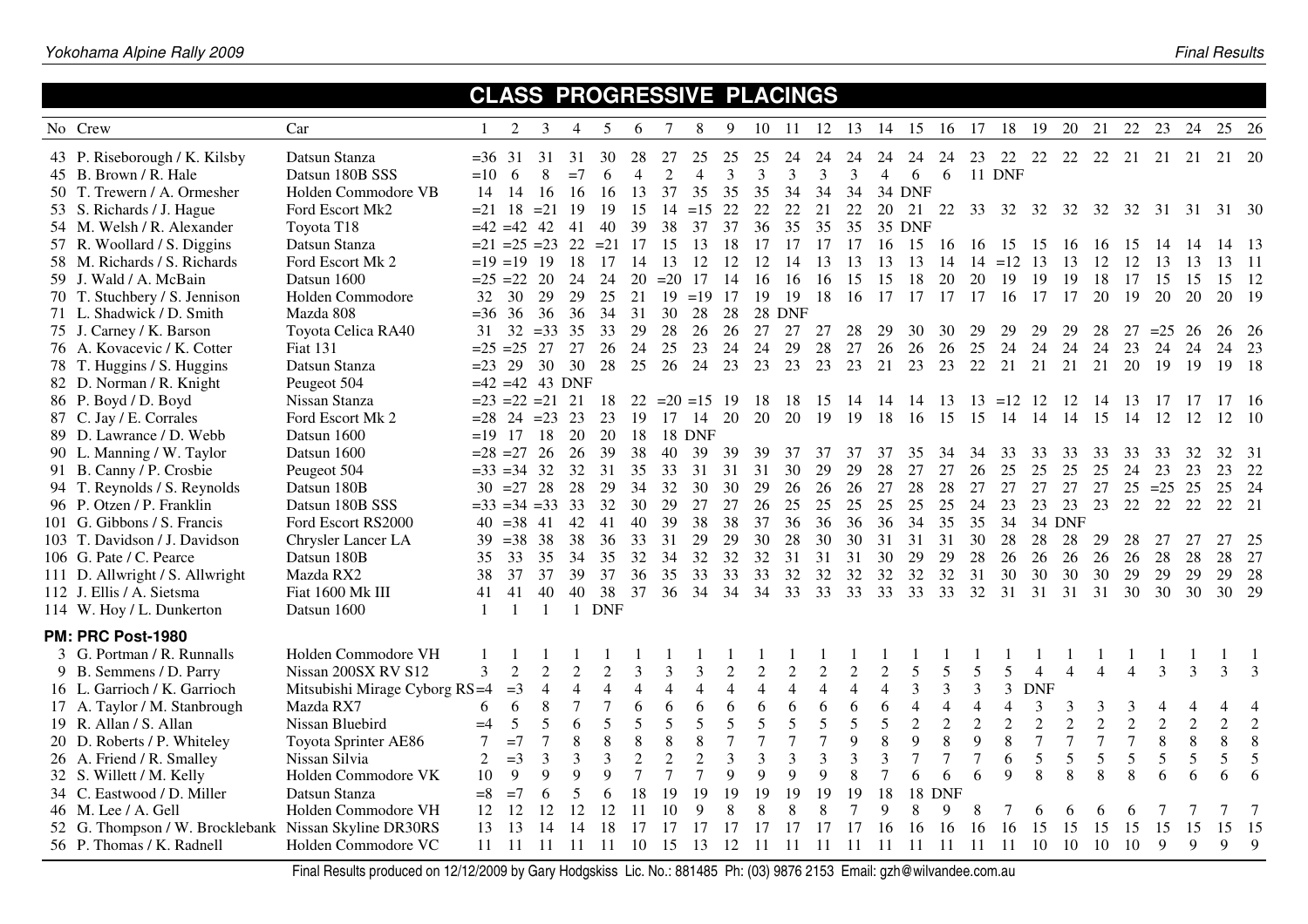#### **CLASS PROGRESSIVE PLACINGS** No Crew Car Car 1 2 3 4 5 6 7 8 9 10 11 12 13 14 15 16 17 18 19 20 21 22 23 24 25 26 65 G. Kendrick / R. Gottschalk Datsun 1600 =8 10 10 10 10 9 9 16 16 16 16 16 16 DNF 79 N. Senior / L. Phillips Volvo 244 GL 16 15 15 15 14 13 12 11 11 12 12 12 12 12 12 14 14 15 14 14 14 14 14 14 14 14  $\overline{10}$  84 C. Mammi / M. Mammi Datsun Sunny 14 14 13 13 13 12 11 10 10 10 10 10 10 10 10 10 10 10 9 9 9 9 10 10 10 10  $12$ 95 D. Gates / B. Tapper Mazda MX5 15 16 16 16 15 15 14 14 14 14 14 14 14 14 14 14 13 13 13 12 12 11 11 11 12 11  $12 \quad 11$ 99 A. Van Winden / T. Halliday Datsun Stanza 18 18 18 18 18 16 14 13 12 13 13 13 13 13 13 13 13 12 12 12 11 11 12 12 12 11 110 A. Artamonov / G. Bonch Hyundai Excel 17 17 17 17 17 16 16 15 15 15 15 15 15 15 15 15 15 14 13 13 13 13 13 13 13 13  $16 \quad 16$ 113 B. Grant / T. Godde Datsun Stanza 19 19 19 19 19 19 18 18 18 18 18 18 18 17 17 17 17 17 16 16 16 16 16 16 16 16 **CRC: Classic Rally Cars** 2 P. Batten / G. Raymond Datsun P510 2 2 2 2 2 2 2 1 1 1 1 1 1 1 1 DNF 10 W. Bell / N. Vardos Fiat 131 Rally 4 3 3 3 3 3 3 2 12 12 12 12 12 12 11 10 10 10 10 DNF 14 J. David / G. Geelan Porsche 911 1 1 1 1 1 1 1 3 2 2 2 2 2 2 2 1 1 1 1 1 1 1 1 1 1 1  $\mathbf{3}$ 15 G. Schofield / J. White Ford Escort Mk 2 RS 3 4 4 4 4 4 4 4 4 5 5 5 5 5 5 6 4 4 4 4 3 3 3 3 3 3 3 3  $\mathbf{R}$ 22 M. Wagstaff / R. Hannah Ford Escort Mk2 8 7 = 6 7 5 5 5 5 3 3 3 3 3 3 3 7 8 8 8 9 9 9 9 8 8 8 40 R. Marratt / J. Browne Ford Escort Mk 1  $=9$  9 10 10 DNF 41 R. Dyer / J. Pollock Datsun Sunny PB210 5 5 = 6 6 6 6 6 7 6 6 6 6 6 6 6 5 3 2 2 2 2 2 2 2 2 2 2 2 2 49 T. Hooper / T. Mowett Datsun Stanza A10 11 8 8 9 7 7 7 6 4 4 4 4 4 4 DNF<br>51 G. Douglas / M. Gigney Ford Escort Mk 2 15 15 14 14 11 11 11 11 11 11 11 11 11 11 10 51 G. Douglas / M. Gigney Ford Escort Mk 2 15 15 14 14 11 11 11 11 11 11 11 11 11 11 10 9 9 9 8 8 8 8 6 6 6 6 60 N. Testa / A. Muldoon Datsun Violet GT  $=9$  11 11 11 10 10 DNF 64 P. Kobold / J. Thornburn Ford Falcon ute 7 10 9 8 8 8 8 8 7 7 7 7 7 7 5 3 3 4 4 4 4 4 DNF 68 J. Cameron / S. Gibson Datsun Stanza SSS 14 13 13 13 12 12 12 10 9 9 9 9 9 9 8 6 6 6 6 6 7 7 5 5 5 5 80 J. Hawkins / K. Baker Lancia Beta coupe 12 14 15 15 14 DNF 81 N. Schey / M. Twycross Ford Escort RS2000 6 6 5 5 13 13 13 12 10 10 10 10 10 10 9 7 7 7 7 7 6 6 4 4 4 4 83 B. Oyler / K. Driscoll Datsun P510 16 16 16 16 16 15 14 14 13 13 DNF 98 B. Field / J. Field Mercedes-Benz 280 S 13 12 12 12 9 9 9 9 8 8 8 8 8 8 8 6 5 5 5 5 5 5 5 5 7 7 7 7 **ORV: Other Rally vehicles**  1 D. Snooks / M. de Vaus Datsun Stanza 4 4 10 10 9 7 7 6 8 8 8 8 8 8 6 5 5 5 5 5 5 5 4 4 4 4  $\overline{7}$  4 B. Middleton / A. Benefield Honda Civic =1 3 3 3 3 3 3 3 3 3 3 3 3 3 3 3 3 3 3 3 3 3 5 7 7 7 6 B. Goldsbrough / A. Topliff Datsun 1600 68A =1 2 =1 1 1 1 1 1 1 1 1 1 1 1 1 1 1 1 1 1 1 1 1 1 1 1  $\mathcal{D}$  7 K. Dirickx / T. Batten Datsun P510 =1 1 =1 2 2 2 2 2 2 2 2 2 2 2 2 2 2 2 2 2 2 2 2 2 2 2  $\mathcal{E}$  29 D. Gaines / N. Doyle Datsun 240K GT 5 5 4 4 4 4 4 4 4 4 4 4 4 4 4 4 4 4 4 4 4 4 3 3 3 3 5 47 D. White / D. Smith Peugeot 504 Ti 10 10 9 9 8 8 8 8 6 6 6 6 6 6 5 6 6 6 6 6 6 6 6 5 5 5 63 G. Farrant / M. James Toyota Celica =6 6 5 5 6 6 6 7 10 10 10 10 10 10 9 9 9 9 9 DNF 69 A. Crane / D. Anderson Puegeot 504 8 9 8 8 10 11 DNF 72 A. Fitcher / K. Woods Datsun 1600 9 7 7 6 5 5 5 5 5 5 5 5 5 5 DNF 73 S. Lawless / D. O'Connor Ford Escort Mk 2 =6 8 6 7 7 9 9 9 7 7 7 7 7 7 7 7 7 7 7 7 7 7 7 6 6 6 -8 104 D. Curl / R. Richards Mitsubishi Lancer LA 11 11 11 11 11 10 10 10 9 9 9 9 9 9 8 8 8 8 8 8 8 8 8 8 8 8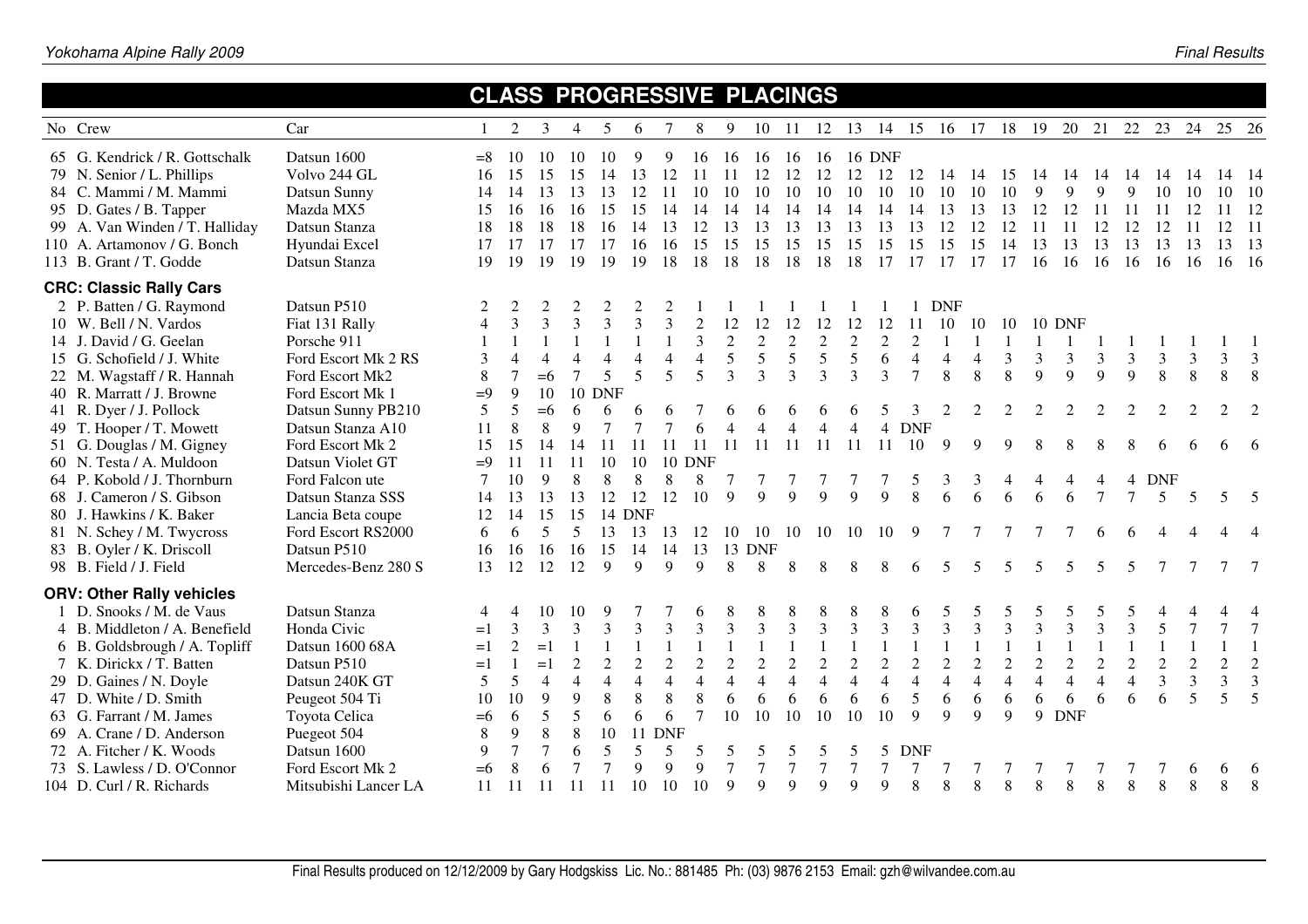#### **OUTRIGHT STAGE PLACINGS**

| No Crew                       |                | $\overline{2}$ | 3              | $\overline{4}$ | 5               | 6              | $\overline{7}$ | 8              | 9              | 10             | 11             | 12                       | 13             | 14             | 15             | 16             | 17             | 18             | 19             | 20             | 21             | 22           | 23                      | 24             | 25             | 26             |
|-------------------------------|----------------|----------------|----------------|----------------|-----------------|----------------|----------------|----------------|----------------|----------------|----------------|--------------------------|----------------|----------------|----------------|----------------|----------------|----------------|----------------|----------------|----------------|--------------|-------------------------|----------------|----------------|----------------|
| No Crew                       |                | $\mathfrak{D}$ | 3              |                | 5               | 6              | $\overline{7}$ | 8              | 9              | 10             | 11             | 12                       | 13             | 14             | 15             | 16             | 17             | 18             | 19             | 20             | 21             | 22           | 23                      | 24             | 25             | 26             |
| D. Snooks / M. de Vaus        | $=14$          | $=14$          | 107            | $=19$          | 14              | $=8$           | $=17$          | 14             | $=96$          | 16             | 9              | 15                       | $=20$          | $=22$          | 14             | 13             | $\overline{4}$ | $=6$           | $=6$           | 12             | $= 8$          | $=11$        | 15                      | $\overline{7}$ | $= 8$          | 5              |
| 2 P. Batten / G. Raymond      | $=12$          | $=10$          | $=5$           | $= 8$          | $\overline{2}$  |                |                |                |                |                | $=$ 3          | $\mathbf{1}$             |                | $\mathbf{1}$   | 2              | <b>DNF</b>     |                |                |                |                |                |              |                         |                |                |                |
| 3 G. Portman / R. Runnalls    | 3              | 3              | $= 8$          | $=$ 3          | 5               | 5              | $=2$           | $=$ 3          | 3              | $=7$           | $=$ 3          | 6                        | $\overline{4}$ | 5              | $\mathbf{1}$   |                |                | 2              | 2              | $=$ 3          | 2              | 2            |                         | $=4$           | 5              | 2              |
| 4 B. Middleton / A. Benefield | $=7$           | 12             | $=15$          | $=24$          | 13              | $=13$          | $=11$          | $=9$           | $\tau$         | 10             | $=30$          | $=13$                    | 8              | 12             | 22             | 5              | $= 8$          | $\overline{4}$ | $= 8$          | $= 8$          | 13             | $=11$        | 78                      | $=13$          | 14             | $= 8$          |
| 5 A. Bell / C. Seabrook       | $=14$          | $=10$          | $=15$          | $=8$           | 6               | $=$ 3          | $=5$           | $=7$           | 6              | $\overline{4}$ | $=7$           | 10                       |                | $\overline{4}$ | 6              | 10             | $\overline{2}$ |                |                | $=$ 3          | 6              | 3            | $=1$                    | 2              |                | $=71$          |
| 6 B. Goldsbrough / A. Topliff | $=7$           | 9              | $=2$           |                |                 | $= 8$          | $\overline{4}$ | $\overline{2}$ | $\mathfrak{2}$ | $=7$           | $\overline{1}$ | $\overline{2}$           | $=$ 5          | $\sqrt{2}$     | 8              | $\mathfrak{2}$ | $= 8$          | 3              | 3              | $\mathbf{1}$   | 1              | $\mathbf{1}$ | 3                       | $=4$           | $=$ 3          | $=13$          |
| 7 K. Dirickx / T. Batten      | $=7$           | $=5$           | $=5$           | $\mathfrak{2}$ | $\overline{4}$  | $=8$           | $\overline{7}$ | $=$ 3          | $=11$          | 3              | $\overline{2}$ | $\overline{\phantom{0}}$ | $\overline{3}$ | 8              | $\overline{4}$ | $\overline{4}$ | 6              | $=6$           | $=14$          | 5              | $\overline{4}$ | 8            | $\overline{\mathbf{5}}$ | $\overline{1}$ | $\overline{2}$ | $=71$          |
| 8 C. Stewart / A. Ritson      | $=5$           | 4              | $= 8$          | $=12$          | $7\phantom{.0}$ | <b>DNF</b>     |                |                |                |                |                |                          |                |                |                |                |                |                |                |                |                |              |                         |                |                |                |
| 9 B. Semmens / D. Parry       | $=7$           | 8              | $=15$          | $=8$           | 8               | $\tau$         | 10             | $=$ 3          | 4              | $=$ 5          | 6              |                          | $=$ 5          | 9              | 89             |                | $=2.4$         | 14             |                | $= 8$          |                | =6           |                         | $= 8$          | 10             | $= 6$          |
| 10 W. Bell / N. Vardos        | $=22$          | $=14$          | $=15$          | $=$ 5          | $=11$           | $=8$           | 8              | $=11$          | 98             | 98             | 97             | 8                        | $=9$           | $\tau$         | 17             | 8              | 17             | 10             | $=6$           | <b>DNF</b>     |                |              |                         |                |                |                |
| 11 J. Robison / S. Robison    | $=16$          | 13             | $=13$          | $=12$          | 10              | $= 96$         | 43             | $=9$           | 16             | $=33$          | $=10$          | 11                       | 12             | $=13$          | 10             |                | $=29$          | 11             | $=28$          | $=14$          | 10             | 4            | 60                      | 25             | 21             | $=17$          |
| 12 J. Monkhouse / D. Moscatt  | $=5$           | $=43$          | $=5$           | $=12$          | 16              | $=96$          | 9              | 36             | 34             | 12             | $=7$           | 9                        | $=14$          | 6              | 16             | 12             | 5              | $=6$           | $\overline{4}$ | 6              | 5              | $=6$         | 6                       | 24             | 11             | 15             |
| 14 J. David / G. Geelan       | $=1$           | $\overline{1}$ |                | $=$ 3          | 3               | $\overline{2}$ | $=2$           | $=97$          | 8              | $\overline{c}$ | 5              | $=$ 3                    | $\overline{2}$ | 3              | 5              | 3              | $= 8$          | 5              | $=23$          | $\overline{2}$ | 3              | 5            | $=1$                    | $\mathfrak{Z}$ | $=3$           | $\overline{1}$ |
| 15 G. Schofield / J. White    | $=16$          | 29             | $=26$          | $=35$          | 41              | $=$ 34         | 34             | $=24$          | 63             | $=38$          | 42             | $=43$                    | 35             | $=51$          | 51             | $=39$          | 62             | 51             | $=21$          | 31             | 28             | 34           | 55                      | 26             | 30             | 25             |
| 16 L. Garrioch / K. Garrioch  | $=19$          | $\overline{7}$ | $= 23$         | $=$ 5          | 15              | 6              | $=19$          | $=7$           | 5              | 15             | 16             | 18                       | $=14$          | 15             | 19             | $=22$          | $=41$          | $=35$          | <b>DNF</b>     |                |                |              |                         |                |                |                |
| 17 A. Taylor / M. Stanbrough  | $=22$          | $=21$          | $=23$          | $=17$          | 20              | $=22$          | $=19$          | $=15$          | 15             | 18             | 17             | $=28$                    | $=23$          | $=22$          | 12             | 38             | $=36$          | 30             | $=25$          | $=16$          | $=17$          | 19           | 13                      | $=16$          | 16             | $=17$          |
| 18 M. Conway / J. Cole        | $=12$          | $=$ 5          | $\overline{4}$ | $=12$          | $=23$           | $=13$          | 13             | $=15$          | 9              | 17             | $=10$          | 16                       | 13             | $=13$          | 7              | 9              | $=27$          | 22             | $=25$          |                | 12             | 13           | 10                      | $=19$          | 15             | $=8$           |
| 19 R. Allan / S. Allan        | $=19$          | $=19$          | $=13$          | 27             | $=11$           | 16             | $=22$          | 13             | 10             | 9              | 13             | $=13$                    | $=14$          | $=16$          | 3              | 6              | 3              | $=12$          | $=10$          | $=10$          | 11             | 9            | 9                       | $=10$          | $= 8$          | $=6$           |
| 20 D. Roberts / P. Whiteley   | $=26$          | $=21$          | $=15$          | 28             | $=18$           | 68             | 32             | $=33$          | 28             | $=28$          | 32             | $=25$                    | $= 82$         | $=26$          | 37             | $=25$          | $=36$          | 31             | $=25$          | $=22$          | $=23$          | 24           | 28                      | $=16$          | 23             | $=13$          |
| 21 D. Officer / K. Officer    | 18             | 28             | $=26$          | $=22$          | 22              | 17             | $=14$          | $=21$          | 26             | $=22$          | $=21$          | 23                       | $=23$          | 19             | 13             | $=15$          | 20             | 52             | $=19$          | $=16$          | $=17$          | $=17$        | 12                      | 18             | 17             | 12             |
| 22 M. Wagstaff / R. Hannah    | $=48$          | $=33$          | $=45$          | $= 54$         | $=39$           | $=26$          | $=26$          | $=37$          | 13             | 24             | $=21$          | 38                       | $=37$          | $=33$          | 85             | 88             | 87             | 86             | 84             | 27             | 21             | 20           | 40                      | $\ast$         | $\ast$         | $\ast$         |
| 23 M. Fenner / S. Blegg       | $=36$          | $=47$          | .56            | $= 58$         | 42              | $=52$          | $=62$          | $=46$          | $=64$          | $=47$          | $=60$          | 68                       | $=46$          | 55             | $=64$          | $=45$          | $=41$          | $=23$          | 35             | $= 34$         | $=50$          | $=60$        | 48                      | $=64$          | 64             | 51             |
| 24 S. Ashton / R. Nixon       | $=36$          | $=31$          | $= 53$         | $=32$          | $=32$           | $=8$           | $=26$          | 39             | $=44$          | $=36$          | $=37$          | 30                       | 36             | $=$ 33         | 24             | $=25$          | $=29$          | $=41$          | $=28$          | $=24$          | 27             | $=26$        | $=18$                   | 23             | 26             | 24             |
| 25 G. Heywood / G. Blum       | $=22$          | 104            | $=26$          | $=32$          | $=34$           | 56             | $=48$          | $=37$          | 27             | 32             | 33             | $=35$                    | $=$ 33         | 60             | $=27$          | 50             | $=36$          | $=28$          | $=14$          | $=14$          | 16             | $\ast$       | $\ast$                  |                | $\star$        | $\ast$         |
| 26 A. Friend / R. Smalley     | $\overline{4}$ | $=21$          | $=11$          | $=$ 5          | 9               | $=$ 3          | $=$ 5          | $=11$          | 14             | $=$ 5          | 12             | $=3$                     | $=9$           | 11             | 91             | $=15$          | $=22$          | $=16$          | $=8$           | 13             | $=$ 8          | 14           | 33                      | 6              | 6              | 3              |
| 27 R. Galley / M. Neary       | $=7$           | $=16$          | $=$ 8          | 16             | 30              | $=20$          | 16             | 6              | $=11$          | 13             | $=14$          | 12                       | -11            | 10             | $=20$          | $=17$          | 40             | $=26$          | $=12$          | $=16$          | $=14$          | 10           | 7                       | $= 8$          | 7              | $\overline{4}$ |
| 28 S. Hudgson / P. Nicholas   | $=19$          | $=21$          | 20             | $=22$          | $=34$           | 25             | 28             | $=28$          | $=30$          | $=25$          | 24             | $=19$                    | 19             | 20             | 9              | $=17$          | $=24$          | $=12$          | $=14$          | 20             | 20             | 78           | $=67$                   | $=32$          | 20             | $=71$          |
| 29 D. Gaines / N. Doyle       | $=22$          | $=21$          | $=21$          | $=24$          | $=18$           | 15             | 29             | $=17$          | 19             | 11             | $=14$          | $=19$                    | 17             | 18             | 29             | 20             | 15             | 9              | $=12$          | $=10$          | 19             | 15           | 22                      | $=10$          | 12             | 10             |
| 30 M. Thompson / K. Gentleman | $=63$          | $= 52$         | 71             | $= 58$         | $=52$           | $=44$          | $=62$          | $= 63$         | $= 54$         | $=58$          | 66             | $=$ 58                   | $=62$          | 88             | 53             | 27             | $=43$          | 46             | $=47$          | 52             | $=50$          | $=$ 53       | $=38$                   | $=46$          | $=47$          | 42             |
| 31 R. Leitis / R. Mules       | $=36$          | 30             | 33             | $=30$          | $=23$           | $=22$          | 33             | 101            | $\ast$         | $\ast$         | $\ast$         | $\ast$                   | $\ast$         | $\ast$         | $\ast$         | $\ast$         | $\ast$         | *              | $\ast$         | $=44$          | 35             | 29           | $=67$                   | 49             | 43             | $=$ 55         |
| 32 S. Willett / M. Kelly      | $=33$          | $=36$          | $=29$          | $=24$          | $=23$           | $=26$          | $=36$          | $=21$          | 71             | $=$ 33         | 27             | $=$ 33                   | 25             | 30             | 23             | 14             | 14             | $=18$          | $=28$          | $=24$          | 25             | 23           | $=18$                   | $=19$          | 22             | 23             |
| 33 G. Fowler / W. Nietz       | $=26$          | $=19$          | 32             | $=47$          | $=39$           | $=31$          | 30             | 41             | 59             | $=44$          | $=44$          | 27                       | 31             | 29             | 26             | $=17$          | $=27$          | 82             | 34             | $=22$          | 30             | $=26$        | 21                      | $=13$          | 19             | 22             |
| 34 C. Eastwood / D. Miller    | $=31$          | $=16$          | $=11$          | $=$ 8          | 17              | $\ast$         | *              | $=17$          | 21             | 14             | $=18$          | $=21$                    | 18             | $=16$          | 15             | <b>DNF</b>     |                |                |                |                |                |              |                         |                |                |                |
| 35 F. Horobin / P. Marando    | $=45$          | $=52$          | $=35$          | $=43$          | 36              | 33             | $=17$          | 20             | 20             | $=25$          | 23             | 24                       | $=26$          | 32             | 25             | $=43$          | $=11$          | $=18$          | $=17$          | $=37$          | 29             | $=17$        | 17                      | $=32$          | 31             | <b>DNF</b>     |
| 36 S. Snooks / R. Wilson      | $=36$          | $=36$          | $=41$          | $=35$          | $=26$           | $=29$          | $=24$          | $=30$          | 29             | 21             | $=25$          | 17                       | 22             | $=26$          | 36             | $=36$          | $=11$          | $=23$          | $=17$          | 21             | 22             | 21           | 11                      | $=13$          | 18             | 16             |
| 37 R. Parry / K. Beckwith     | 30             | $=21$          | $=29$          | $=32$          | $=26$           | $=20$          | $=14$          | $=17$          | $=30$          | 35             | $=28$          | $=25$                    | 30             | $=24$          | 11             | 24             | $=24$          | $=16$          | $=10$          | $=16$          | $=14$          | 16           | 14                      | 12             | 13             | $=19$          |
| 38 M. Millar / D. Clayton     | $=26$          | $=21$          | 44             | $=35$          | 28              | 28             | $=36$          | $=24$          | 33             | 27             | $=$ 34         | $=35$                    | 32             | 31             | $=20$          | $=36$          | 13             | $=18$          | 36             | $=24$          | 31             | 30           | 16                      | $=19$          | 24             | 31             |
| 39 R. Woollard / C. Bolton    | 44             | $=31$          | $=35$          | $=30$          | 31              | 18             | $=19$          | 23             | 18             | $=28$          | $=18$          | $= 96$                   | 91             | 86             | 18             | 33             | 19             | $=37$          | $=28$          | 28             | $=23$          | 28           | 36                      | $=40$          | 32             | 32             |
|                               |                |                |                |                |                 |                |                |                |                |                |                |                          |                |                |                |                |                |                |                |                |                |              |                         |                |                |                |

\* Did not report to major control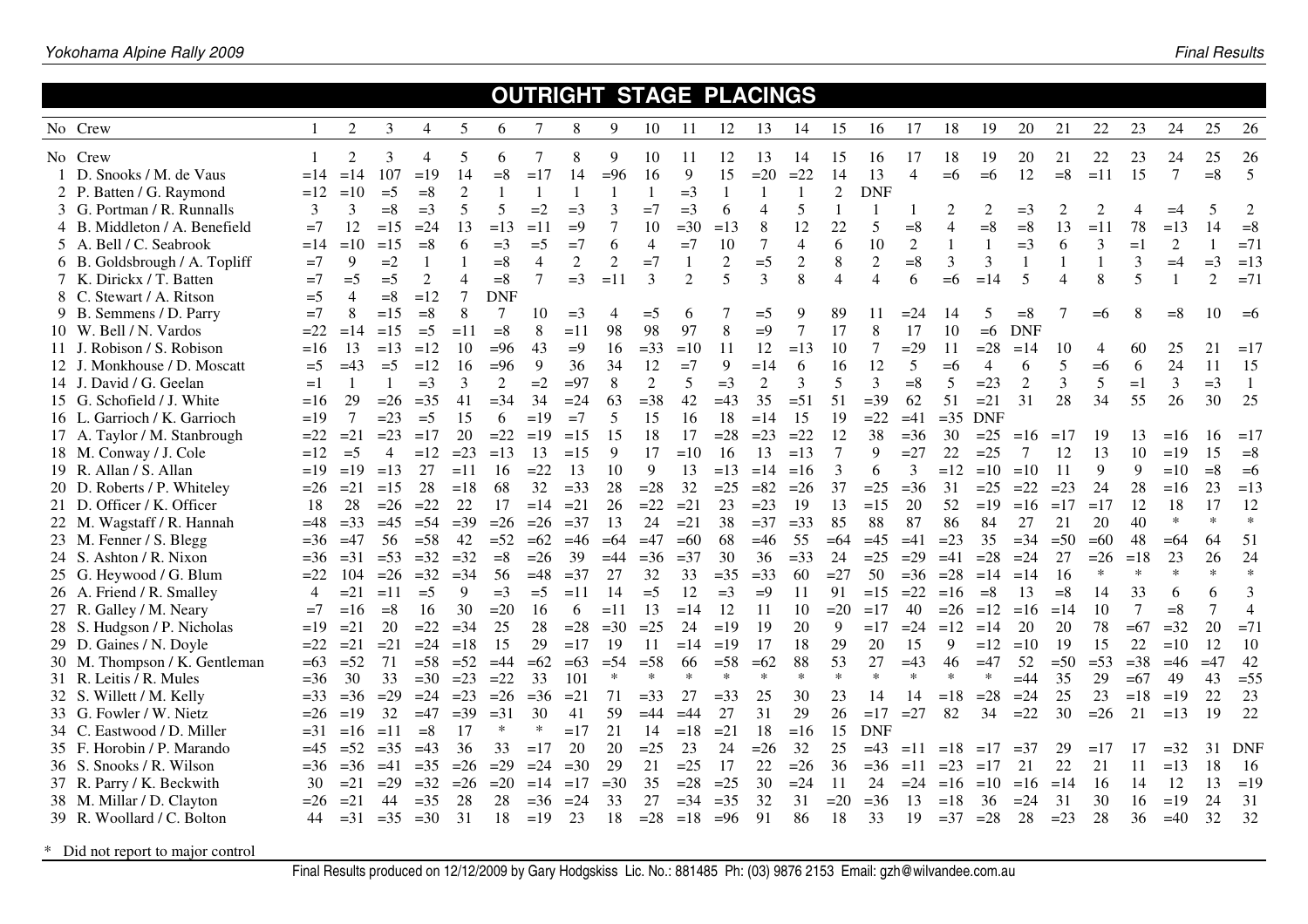|                                                                                                                                           | <b>OUTRIGHT STAGE PLACINGS</b>                                                                                                                                                                                                                                                                                                                                                                                           |        |             |                             |        |             |             |        |            |             |             |                               |             |        |           |            |             |                          |             |             |             |                         |                               |           |        |             |        |
|-------------------------------------------------------------------------------------------------------------------------------------------|--------------------------------------------------------------------------------------------------------------------------------------------------------------------------------------------------------------------------------------------------------------------------------------------------------------------------------------------------------------------------------------------------------------------------|--------|-------------|-----------------------------|--------|-------------|-------------|--------|------------|-------------|-------------|-------------------------------|-------------|--------|-----------|------------|-------------|--------------------------|-------------|-------------|-------------|-------------------------|-------------------------------|-----------|--------|-------------|--------|
| 8<br>10<br>No Crew<br>2<br>3<br>7<br>9<br>11<br>12<br>13<br>14<br>15<br>16<br>17<br>18<br>19<br>23<br>24<br>4<br>5<br>6<br>20<br>21<br>22 |                                                                                                                                                                                                                                                                                                                                                                                                                          |        |             |                             |        |             |             |        |            |             |             |                               |             | 25     | 26        |            |             |                          |             |             |             |                         |                               |           |        |             |        |
|                                                                                                                                           |                                                                                                                                                                                                                                                                                                                                                                                                                          |        |             |                             |        |             |             |        |            |             |             |                               |             |        |           |            |             |                          |             |             |             |                         |                               |           |        |             |        |
|                                                                                                                                           | 40 R. Marratt / J. Browne                                                                                                                                                                                                                                                                                                                                                                                                |        |             | $=54$ $=52$ $=45$ $=61$ DNF |        |             |             |        |            |             |             |                               |             |        |           |            |             |                          |             |             |             |                         |                               |           |        |             |        |
|                                                                                                                                           | 41 R. Dyer / J. Pollock                                                                                                                                                                                                                                                                                                                                                                                                  | $= 33$ | 35          | $=60$                       | $=38$  | $=44$ $=42$ |             | $=36$  | $=48$      |             | $=44$ $=36$ | $=37$                         | $=33$ $=33$ |        | $=39$     | 44         | 49          | $=43$                    | 50          | $=$ 32      | $=41$       | $=39$                   | 40                            | 25        | $=36$  | 40          | $=40$  |
|                                                                                                                                           | 42 D. Fernie / G. Floyd                                                                                                                                                                                                                                                                                                                                                                                                  | 68     | $=67$       | $=62$                       | $=61$  | $=44$       | $= 54$      | 54     | 73         | 49          | $= 54$      | 63                            | $= 54$      | $= 57$ | $= 58$    | 46         | 52          | $=60$                    | 47          | 55          | 69          | $= 81$                  | <b>DNF</b>                    |           |        |             |        |
|                                                                                                                                           | 43 P. Riseborough / K. Kilsby                                                                                                                                                                                                                                                                                                                                                                                            | $= 88$ |             | $=67$ $=72$                 | $=79$  | 78          | 67          | 71     | 66         | $=67$       | 65          | 65                            | $=65$       | $=64$  | $=63$     | 50         | $=69$       | $=52$                    | 49          | 52          | 33          | 54                      | $=60$                         | 43        | $=46$  | 44          | 38     |
|                                                                                                                                           | 45 B. Brown / R. Hale                                                                                                                                                                                                                                                                                                                                                                                                    | $=26$  |             | $=16$ $=21$                 | $=19$  | 21          | $=22$       | $=11$  | $=30$      | 23          | 20          | $=25$                         | $=21$       | $=20$  | $=24$     | 41         | 48          | $= 83$ DNF               |             |             |             |                         |                               |           |        |             |        |
|                                                                                                                                           | $=31$<br>$=39$<br>$=30$<br>$=30$<br>$=30$<br>31<br>$=26$<br>$=39$<br>35<br>$=28$<br>34<br>25<br>46 M. Lee / A. Gell<br>$=63$<br>$= 50$<br>$=45$<br>$=43$<br>$=48$<br>24<br>$= 21$ $= 29$<br>26<br>25<br>22<br>24<br>54<br>$=50$<br>50<br>56<br>49<br>45<br>$=45$ $=31$<br>$=35$<br>$= 19$ $= 44$<br>$=32$<br>$=71$<br>$= 59$<br>$=47$<br>$=42$<br>$=$ 58<br>$=63$<br>$=49$<br>$=41$<br>$=32$<br>$=67$<br>$= 38$<br>$=66$ |        |             |                             |        |             |             |        |            |             |             |                               |             |        |           | 25         | $=19$       |                          |             |             |             |                         |                               |           |        |             |        |
|                                                                                                                                           | 47 D. White / D. Smith<br>38<br>$=38$<br>44<br>$=22$<br>$=28$<br>28<br><b>DNF</b><br>$=63$<br>$=41$<br>$=41$<br>$=61$<br>$=28$<br>25<br>$=28$<br>$=26$                                                                                                                                                                                                                                                                   |        |             |                             |        |             |             |        |            |             |             |                               |             |        |           | $=35$      | $=27$       |                          |             |             |             |                         |                               |           |        |             |        |
|                                                                                                                                           | 49 T. Hooper / T. Mowett<br>74<br>57<br>53<br>$=40$<br>99<br>42<br>$= 51$<br>$=47$<br>$= 94$<br><b>DNF</b><br>$=$ 33<br>$=33$ $=62$<br>$=47$<br>47                                                                                                                                                                                                                                                                       |        |             |                             |        |             |             |        |            |             |             |                               |             |        |           |            |             |                          |             |             |             |                         |                               |           |        |             |        |
|                                                                                                                                           | 50 T. Trewern / A. Ormesher<br>48<br>79<br>76<br>102<br>100<br>$=79$<br>$=79$<br>73<br>89<br>64<br>86<br>81<br>59<br>$= 65$<br>69<br>58<br>$= 54$<br>67<br>$=62$<br>68<br>67<br>$=67$<br>70<br>71                                                                                                                                                                                                                        |        |             |                             |        |             |             |        |            |             |             |                               |             |        |           |            |             |                          |             |             |             |                         |                               |           |        |             |        |
|                                                                                                                                           | 51 G. Douglas / M. Gigney<br>73<br>$=79$<br>101<br>100<br>69<br>68<br>67<br>80<br>$=64$<br>$=$ 59<br>46<br>$=71$<br>$=64$                                                                                                                                                                                                                                                                                                |        |             |                             |        |             |             |        |            |             |             |                               |             |        |           | 66         | 58          |                          |             |             |             |                         |                               |           |        |             |        |
|                                                                                                                                           | $=70$<br>$=74$<br>75<br>70<br>59<br>$=62$ $=64$<br>22<br>55<br>$=$ 53<br>$=58$<br>52 G. Thompson / W. Brocklebank<br>103<br>$\ast$<br>$\ast$<br>$=66$ $=38$                                                                                                                                                                                                                                                              |        |             |                             |        |             |             |        |            |             |             |                               |             |        |           | 43         |             |                          |             |             |             |                         |                               |           |        |             |        |
|                                                                                                                                           | 53 S. Richards / J. Hague                                                                                                                                                                                                                                                                                                                                                                                                | $= 54$ | $=41$       |                             |        | 56          | $=47$       | $= 56$ | 67         | 69          | $=70$       | $=60$                         | 49          | $=57$  | 65        | 58         | $=79$       |                          |             | 85          | $=44$       | 67                      | $=49$                         | $=67$     | 44     | 45          | 45     |
|                                                                                                                                           | 54 M. Welsh / R. Alexander                                                                                                                                                                                                                                                                                                                                                                                               | $\ast$ | $\ast$      | $=50$                       | $= 83$ | $=48$       | 37          | $=39$  | 53         | 35          | 97          | $=$ 39                        | 63          | $=46$  | $=41$     | <b>DNF</b> |             |                          |             |             |             |                         |                               |           |        |             |        |
|                                                                                                                                           | 55 T. Reed / B. Reed                                                                                                                                                                                                                                                                                                                                                                                                     | $=90$  | $=57$       | $=66$                       | $=70$  | 63          | $= 96$      | $=39$  | $=48$      | 41          | $=47$       | $=39$                         | $=39$       | 51     | 37        | 33         | 21          | 7                        | 15          | $=23$       | $=37$       | $=43$                   | 39                            | 26        | $=30$  | 27          | $=29$  |
|                                                                                                                                           | 56 P. Thomas / K. Radnell                                                                                                                                                                                                                                                                                                                                                                                                | $=$ 59 | $=43$       | $=50$                       | $=43$  | 37          | $=44$       | 98     | 40         | 40          | 43          | $=39$                         | $=47$ $=49$ |        | $=46$     | $=27$      | $=39$       | $=31$                    | $=26$       | $=40$ $=41$ |             | 36                      | $=35$                         | 27        | $=38$  | $=35$       | 37     |
|                                                                                                                                           | 57 R. Woollard / S. Diggins                                                                                                                                                                                                                                                                                                                                                                                              | $= 54$ | $=67$ $=39$ |                             | 46     |             | $=60$ $=54$ | $= 52$ | $=48$      | $=$ 50      | $=40$       | $=51$                         | $=52$       | 59     | 36        | 43         | $= 56 = 31$ |                          | 53          | $=42$       | 32          | 41                      | 44                            | 31        | $=27$  | 46          | 36     |
|                                                                                                                                           | 58 M. Richards / S. Richards                                                                                                                                                                                                                                                                                                                                                                                             | $= 51$ | 49          | $= 50$                      | $=47$  | $=44$       | $=40$       | 31     | $=46$      | 38          | 46          | 43                            | 45          | $=41$  | 50        | 52         | 60          | $=46$                    | $=39$       | 53          | $=48$       | $=43$                   | $=35$                         | 37        | $=27$  | $=28$       | 33     |
|                                                                                                                                           | 59 J. Wald / A. McBain                                                                                                                                                                                                                                                                                                                                                                                                   | $=63$  | $=57$       | $=41$                       | $= 75$ | $= 65$      | $=49$       | 61     | $=44$      | 36          | $=51$       | $=44$                         | $=52$       | 48     | 54        | 57         | $=69$       | $=$ 58                   | 57          | 54          | $=37$       | $=32$                   | 31                            | 20        | $=32$  | 34          | 26     |
|                                                                                                                                           | 60 N. Testa / A. Muldoon                                                                                                                                                                                                                                                                                                                                                                                                 | $= 54$ | $=78$       | $=62$                       | $=75$  | 77          | 65          | $= 58$ | <b>DNF</b> |             |             |                               |             |        |           |            |             |                          |             |             |             |                         |                               |           |        |             |        |
|                                                                                                                                           | 62 A. Upton / M. Laidlay                                                                                                                                                                                                                                                                                                                                                                                                 | $=48$  | $=47$       | $=57$                       | $=$ 54 | 50          | $=44$       | 35     | $= 33$     | $=30$ $=44$ |             | 36                            | $=39$       | $=39$  | 45        | $=48$      | 34          | 18                       | $=28$       | $=32$ $=41$ |             | 48                      | $=42$                         | 54        | $=27$  | $= 28 = 29$ |        |
|                                                                                                                                           | 63 G. Farrant / M. James                                                                                                                                                                                                                                                                                                                                                                                                 | $=36$  | $=43$       | $=29$                       | $=38$  | 43          | 36          | $= 24$ | 43         | $\ast$      | $\ast$      | $\ast$                        | $\ast$      | $\ast$ | $\ast$    | 31         | 35          | $=46$                    | 60          |             | 46 DNF      |                         |                               |           |        |             |        |
|                                                                                                                                           | 64 P. Kobold / J. Thornburn                                                                                                                                                                                                                                                                                                                                                                                              | $=45$  | 63          | $=35$                       | $=38$  | $= 52$      | $=34$       | $=39$  | 27         |             | $=52 = 58$  | $=44$                         | $=35$       | $=37$  | 53        | 32         | 32          | $= 54$                   | 58          | $=37$       | $=44$       | 49                      |                               | $=37$ DNF |        |             |        |
|                                                                                                                                           | 65 G. Kendrick / R. Gottschalk                                                                                                                                                                                                                                                                                                                                                                                           | $=31$  | 40          | 34                          | $=38$  | $=32$       | $=29$       | $=69$  | 100        | 99          | 73          | $=$ 58                        | 71          |        | $=74$ DNF |            |             |                          |             |             |             |                         |                               |           |        |             |        |
|                                                                                                                                           | 66 K. Harper / T. Perkins                                                                                                                                                                                                                                                                                                                                                                                                | $=$ 59 | $= 50$      | $=57$                       | $= 54$ | 70          | $=49$       | $= 65$ | 61         |             | $=44$ $=38$ | $= 34$                        | 50          | $=44$  | $=46$     | $=48$      | $=43$       | 35                       | 48          |             | $=42$ $=34$ | $=32$                   | 45                            | 29        | $=40$  | $=41$       | 39     |
|                                                                                                                                           | 67 B. Watson / D. Johnson                                                                                                                                                                                                                                                                                                                                                                                                | $=$ 54 | 66          | $=75$                       | $=79$  | 69          | 58          | 55     | $=63$      | 42          | $=$ 54      | $=53$                         | $= 58$      | $=64$  | $=43$     | 47         | 31          | 45                       | $=33$       | $=37$       | 53          | 42                      | 51                            | 30        | $=30$  | 55          | $\ast$ |
|                                                                                                                                           | 68 J. Cameron / S. Gibson                                                                                                                                                                                                                                                                                                                                                                                                | $=77$  | 75          | 90                          | $=79$  | $= 87$      | $=72$       | 80     | 68         | 77          | 72          | $=72$                         | 74          | $=66$  | 68        | 61         | 59          | 63                       | 61          | $= 65$      | 68          | 65                      | 63                            | 53        | $=58$  | 61          | $= 55$ |
|                                                                                                                                           | 69 A. Crane / D. Anderson                                                                                                                                                                                                                                                                                                                                                                                                | $=48$  | $=52$       | $=69$                       | 57     | $=99$       | $=96$ DNF   |        |            |             |             |                               |             |        |           |            |             |                          |             |             |             |                         |                               |           |        |             |        |
|                                                                                                                                           | 70 T. Stuchbery / S. Jennison                                                                                                                                                                                                                                                                                                                                                                                            | $= 81$ | $=64$       | $=69$                       | $=70$  | $= 58$      | $=38$       | $=$ 50 | $= 57$     | 37          | $=61$       | $=49$                         | 46          | $=49$  | .57       | 39         | $=$ 56      | 48                       | $=39$ $=62$ |             | 36          | $= 81$ $= 49$           |                               | 47        | 45     | 51          | - 34   |
|                                                                                                                                           | 71 L. Shadwick / D. Smith                                                                                                                                                                                                                                                                                                                                                                                                | $= 88$ | $=78$       | $= 83$                      | $=90$  | 83          | $=76$       | 81     | 79         | 82          | $=75$       | <b>DNF</b>                    |             |        |           |            |             |                          |             |             |             |                         |                               |           |        |             |        |
|                                                                                                                                           | 72 A. Fitcher / K. Woods                                                                                                                                                                                                                                                                                                                                                                                                 | $= 51$ | 39          | $= 53$                      | 29     | 29          | 19          | $=22$  | $=24$      | 22          | 19          | $=18$                         | $=41$       | $=26$  | 21        | <b>DNF</b> |             |                          |             |             |             |                         |                               |           |        |             |        |
|                                                                                                                                           | 73 S. Lawless / D. O'Connor                                                                                                                                                                                                                                                                                                                                                                                              | $=36$  |             | $=52$ $=35$                 | $=61$  | $=$ 58      | $=47$       | 45     | 52         | 43          | $=47$       | $=44$                         | $=43$       | $=39$  | $=43$     | $=69$      |             | $76 = 75 = 72 = 59 = 48$ |             |             |             | - 46                    | $=37$ $=38$ $=53$ $=38$ $=71$ |           |        |             |        |
|                                                                                                                                           | 74 M. Long / V. Haskett                                                                                                                                                                                                                                                                                                                                                                                                  | $=45$  |             | $= 71$ $= 39$               | $=52$  | 75          | $=62$       | $= 58$ | $= 57$     | 61          | 66          | $=58$                         | 62          | 68     | 56        | 68         | <b>DNF</b>  |                          |             |             |             |                         |                               |           |        |             |        |
|                                                                                                                                           | 75 J. Carney / K. Barson                                                                                                                                                                                                                                                                                                                                                                                                 | 79     | $= 80$      | $= 83$                      | 88     | $= 80$      | $=70$       | $=78$  | 70         | 75          | 90          | $= 85$                        | 77          | $=78$  | $=73$     | $=74$      | $=79$       | 77                       | 79          | 73          | $= 66$      | $=57$                   | $=57$                         | 49        | $=66$  | $= 67$      | $=$ 59 |
|                                                                                                                                           | 76 A. Kovacevic / K. Cotter                                                                                                                                                                                                                                                                                                                                                                                              | $=63$  | $= 64$      | $=77$                       | 74     | 71          | 60          | 67     | $=57$      | $=67$       | $=61$       | $=95$                         | 51          | 70     | 62        | 56         | $=39$       | 51                       | 44          | $=47$       | 59          | 61                      | 59                            | $=67$     | $=51$  | 52          | $=49$  |
|                                                                                                                                           | 77 R. Cranston / K. Grealy                                                                                                                                                                                                                                                                                                                                                                                               | 92     | 91          | $=97$                       | 99     | 97          | 89          | 95     | 95         | 94          | 95          | 93                            | 91          | 96     | 93        | 90         | $=79$       | 82                       | 85          | <b>DNF</b>  |             |                         |                               |           |        |             |        |
|                                                                                                                                           | 78 T. Huggins / S. Huggins                                                                                                                                                                                                                                                                                                                                                                                               | $=$ 59 | 77          | 88                          | $=70$  | 67          | 61          | $=69$  | 62         | 60          | 56          | $=$ 53                        | $=60$       | 61     | $=58$     | 71         | $=53$       | 57                       | 45          | $=42$       | 58          | 55                      | $= 53$                        | 35        | 48     | 49          | 46     |
|                                                                                                                                           | 79 N. Senior / L. Phillips                                                                                                                                                                                                                                                                                                                                                                                               | 87     | $= 80$      | $=79$                       | $= 75$ | 72          | $=62$       | 68     | 74         | 70          | $=67$       | 67                            | $= 65$      | $=62$  | 72        | 60         | 87          | 86                       | 84          | 83          | $=60$       | 66                      | 64                            | $=57$     | $= 58$ | 58          | 52     |
|                                                                                                                                           | 80 J. Hawkins / K. Baker                                                                                                                                                                                                                                                                                                                                                                                                 | 74     | 85          | ∗                           | ∗      | 105         | <b>DNF</b>  |        |            |             |             |                               |             |        |           |            |             |                          |             |             |             |                         |                               |           |        |             |        |
|                                                                                                                                           | 81 N. Schey / M. Twycross                                                                                                                                                                                                                                                                                                                                                                                                | 43     | $=36$       | 25                          | $=17$  | $=99$       | 85          | 93     |            | $= 97$ 17   |             | $=30$ $=95$ $=54$ $=44$ $=33$ |             |        |           |            | $30 = 28$   | 21                       | 32          |             |             | $=42$ $=29$ $=39$ $=32$ |                               | 32        | $=42$  | 33          | - 11   |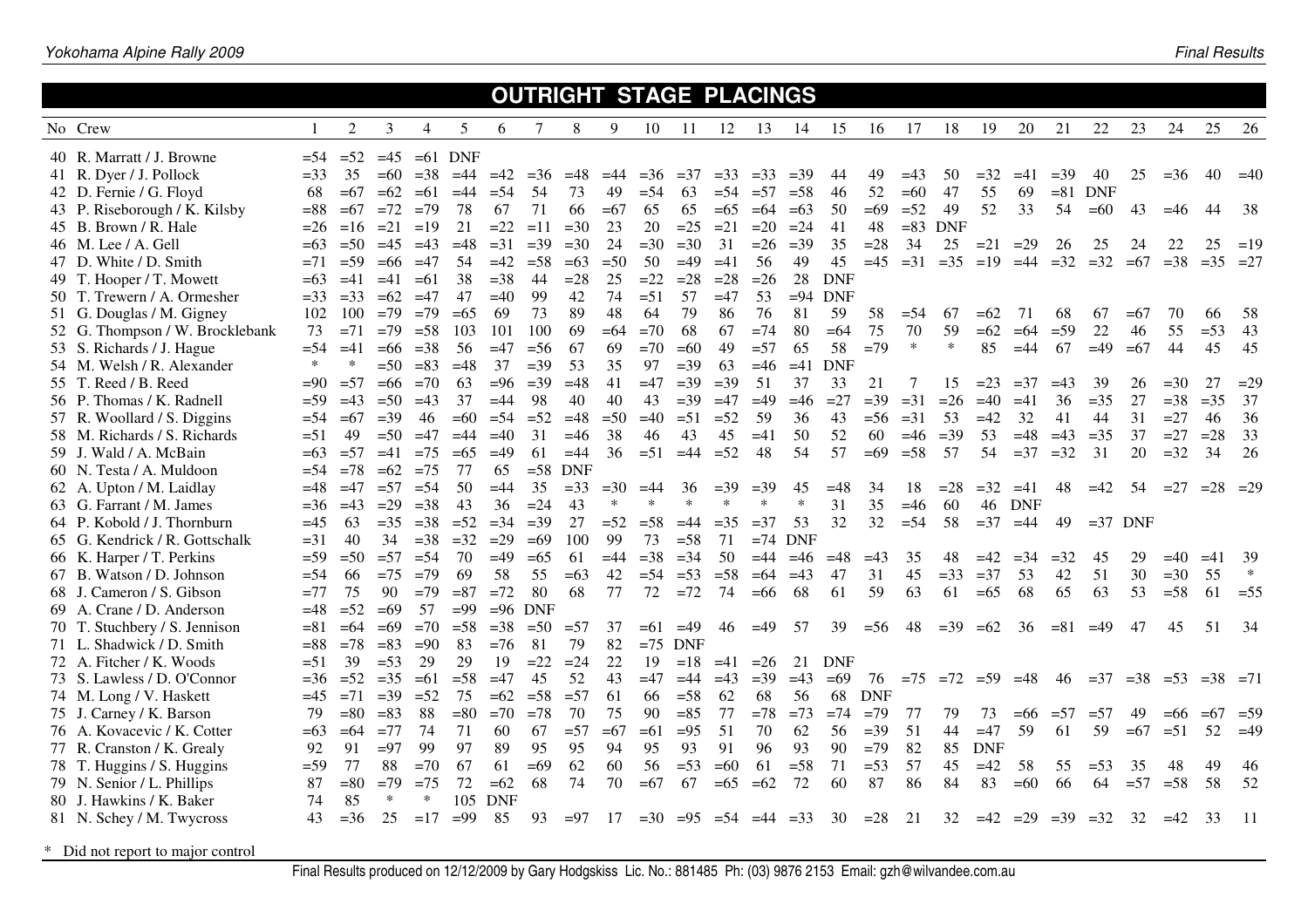| OUTRIGHT STAGE PLACINGS          |        |                |        |            |            |        |        |            |        |            |        |        |        |            |       |        |        |        |        |            |        |       |        |        |        |        |
|----------------------------------|--------|----------------|--------|------------|------------|--------|--------|------------|--------|------------|--------|--------|--------|------------|-------|--------|--------|--------|--------|------------|--------|-------|--------|--------|--------|--------|
| No Crew                          |        | 2              | 3      | 4          | 5          | 6      | 7      | 8          | 9      | 10         | 11     | 12     | 13     | 14         | 15    | 16     | 17     | 18     | 19     | 20         | 21     | 22    | 23     | 24     | 25     | 26     |
| 82 D. Norman / R. Knight         |        | *              | 100    | <b>DNF</b> |            |        |        |            |        |            |        |        |        |            |       |        |        |        |        |            |        |       |        |        |        |        |
| 83 B. Oyler / K. Driscoll        | ∗      | *              | $=79$  | 89         | 62         | $=49$  | $= 50$ | $=48$      | 47     | <b>DNF</b> |        |        |        |            |       |        |        |        |        |            |        |       |        |        |        |        |
| 84 C. Mammi / M. Mammi           | $= 77$ | $= 67$         | $=60$  | $=61$      | 57         | $=76$  | $=48$  | $= 54$     | 56     | 57         | 55     | -64    | $= 54$ | $= 51$     | 42    | $=22$  | 16     | =33    | $=$ 37 | 54         | 53     | 52    | 42     | $=42$  | $=47$  | 44     |
| 85 D. McKenzie / E. McKenzie     | $=75$  | $= 86$         | $= 83$ | 86         | 76         | 66     | $=65$  | 87         | $= 84$ | $= 84$     | 84     | $=78$  | 80     | 69         | 76    | 67     | 65     | 62     | 69     | $=74$      | 73     | 71    | 63     | 61     | 60     | $=$ 59 |
| 86 P. Boyd / D. Boyd             | $=$ 59 | $=$ 59         | $=45$  | $=52$      | 51         | 75     | $=46$  | $=33$      | $=52$  | 42         | 48     | 32     | 43     | $=41$      | 34    | $=45$  | 49     | $=41$  | $=47$  | $=48$      | 52     | 41    | 52     | $=36$  | $=38$  | $=27$  |
| 87 C. Jay / E. Corrales          | $=69$  | $=$ 59         | $=45$  | $=47$      | 64         | $=52$  | $=46$  | $=44$      | 58     | 53         | $=51$  | $=60$  | $=$ 54 | 38         | 38    | $=28$  | $=22$  | 21     | 61     | 55         | 47     | $=42$ | 23     | 50     | 50     | 21     |
| 88 G. Bashford / R. Daniel       | 42     | 62             | 65     | $=61$      | $=60$      | 59     | 72     | $=$ 54     | $=$ 54 | $=40$      | 56     | $=$ 54 | $=41$  | 61         | 54    | $=39$  | 39     | $=41$  | $=47$  | $=37$      | $=37$  | 48    | 34     | 35     | $=35$  | 35     |
| 89 D. Lawrance / D. Webb         | $= 51$ | $=43$          | $=53$  | $=67$      | 55         | 64     | $=52$  | <b>DNF</b> |        |            |        |        |        |            |       |        |        |        |        |            |        |       |        |        |        |        |
| 90 L. Manning / W. Taylor        | $=69$  | 74             | $=57$  | $=67$      | $\ast$     | $\ast$ | $\ast$ | $=71$      | .57    | $=61$      | 64     | $= 83$ | 60     | $=73$      | 55    | 51     | 50     | $=$ 37 | $=40$  | 56         | 45     | $=46$ | 41     | $= 53$ | $=41$  | -53    |
| 91 B. Canny / P. Crosbie         | $= 83$ | $= 83$         | $=72$  | $= 83$     | $= 80$     | $=72$  | $=78$  | 75         | 78     | 74         | 75     | 69     | $=66$  | 67         | 62    | 63     | $= 67$ | 56     | 51     | 62         | $=$ 59 | 62    | 50     | $=58$  | 62     | $=49$  |
| 92 J. Pinkerton / P. Shearman    | 101    | 93             | 101    | 98         | 86         | 84     | 90     | 84         | 86     | 83         | 78     | 81     | $=85$  | 84         | 79    | 65     | 74     | $=69$  | 79     | 81         | 76     | 77    | $\ast$ | $\ast$ | $\ast$ | $\ast$ |
| 93 G. Hale / A. Baker            | $= 81$ | 105            | 102    | 105        | $=91$      | 90     | 91     | 86         | 90     | $= 84$     | 83     | 85     | $= 88$ | 77         | 81    | 55     | $=58$  | 68     | 68     | 70         | 77     | 73    | -64    | $=66$  | $=73$  | -64    |
| 94 T. Reynolds / S. Reynolds     | $=71$  | $=71$          | $=72$  | 73         | 74         | $=96$  | 74     | $=71$      | 66     | 69         | 70     | 76     | 71     | 71         | 80    | 64     | 71     | 74     | $=65$  | 63         | 56     | 55    | 62     | 57     | 59     | $=47$  |
| 95 D. Gates / B. Tapper          | 80     | $= 86$         | $= 86$ | 87         | 89         | $=76$  | 77     | 77         | $= 80$ | $=75$      | $=72$  | 73     | 69     | 70         | $=69$ | $=79$  | 64     | 63     | $=$ 56 | $=66$      | 63     | 65    | 56     | 63     | $=$ 53 | 54     |
| 96 P. Otzen / P. Franklin        | $= 83$ | $= 83$         | $=75$  | $= 83$     | 82         | $=72$  | $=75$  | 76         | 76     | 79         | 71     | 70     | $=72$  | $=63$      | 63    | 61     | $=60$  | 55     | $=$ 56 | $=60$      | $=57$  | $=57$ | 45     | 56     | $=$ 56 | $=47$  |
| 97 G. Carruthers / S. Carruthers | $= 83$ | 88             | 89     | $=94$      | 90         | $=92$  | 83     | 80         | $= 84$ | 78         | 81     | 80     | $=72$  | $=78$      | $=74$ | 74     | 66     | 64     | 80     | 72         | 70     | 69    | 59     | 62     | 65     | $=62$  |
| 98 B. Field / J. Field           | $=75$  | 76             | $=77$  | $=67$      | 73         | 57     | $=$ 56 | $= 54$     | 39     | 60         | 62     | 57     | 52     | $=46$      | 40    | $= 53$ | 56     | 76     | 58     | $=48$      | $=37$  | $=46$ | 79     | 78     | 78     | 76     |
| 99 A. Van Winden / T. Halliday   | 100    | 99             | $=92$  | $= 94$     | 68         | $=70$  | $=62$  | $=57$      | 62     | $=67$      | 69     | 72     | $=78$  | 87         | 67    | 72     | $=52$  | 66     | $= 59$ | 57         | $= 81$ | 56    | 44     | $=51$  | $=$ 56 | $=40$  |
| 100 P. McKinnon / C. Ellis       | 106    | 103            | 106    | 106        | $=99$      | 95     | 97     | $= 97$     | $= 96$ | 96         | 94     | $= 96$ | 97     | $= 94$     | 92    | $=79$  | $= 83$ | 83     | 82     | 83         | 79     | 81    | $=67$  | 77     | 77     | $=71$  |
| 101 G. Gibbons / S. Francis      | 96     | $= 94$         | ∗      | $\ast$     | 104        | 102    | 101    | 91         | 87     | 92         | 92     | $= 88$ | 92     | 89         | 86    | $\ast$ | $\ast$ | $\ast$ | $\ast$ | <b>DNF</b> |        |       |        |        |        |        |
| 102 K. Harper / D. Gallacher     | 103    | $=101$         | 103    | 101        | 95         | 91     | 94     | $=92$      | 91     | 91         | $= 85$ | 93     | 90     | 85         | 84    | $=79$  | 80     | 80     | 77     | 80         | 64     | 75    | $=67$  | $=74$  | 75     | -68    |
| 103 T. Davidson / J. Davidson    | 95     | $= 96$         | 91     | $=90$      | 79         | 79     | $=75$  | 81         | 79     | 82         | 77     | $= 83$ | $= 82$ | $=78$      | 73    | 68     | 72     | 65     | $=74$  | $=74$      | 69     | 66    | 51     | $=66$  | 63     | 57     |
| 104 D. Curl / R. Richards        | 99     | $= 96$         | $=95$  | 92         | 85         | 82     | 85     | 85         | 83     | 87         | 80     | $= 88$ | $= 85$ | 82         | 77    | 71     | 73     | 71     | 76     | 77         | 71     | 74    | 61     | 71     | 70     | -66    |
| 106 G. Pate / C. Pearce          | 86     | $= 80$         | $= 86$ | 78         | $= 87$     | 80     | 84     | 78         | 72     | 77         | $=72$  | 75     | 77     | 66         | 66    | 66     | $=67$  | 54     | $= 65$ | $=64$      | 62     | 68    | $=67$  | $=64$  | $=67$  | -61    |
| 107 S. Piggott / C. Robinson     | 97     | $= 89$         | $=95$  | $=103$     | 94         | 88     | 92     | 90         | $= 88$ | $= 88$     | 90     | 90     | $= 88$ | <b>DNF</b> |       |        |        |        |        |            |        |       |        |        |        |        |
| 108 M. Foreshew / R. Walton      | $=93$  | $= 94$         | $=92$  | 93         | $=91$      | 81     | 86     | 94         | $= 88$ | 86         | 89     | 87     | 87     | 83         | 83    | 73     | $=75$  | $=72$  | 72     | <b>DNF</b> |        |       |        |        |        |        |
| 109 G. Howard / M. Loxton        | 98     | 98             | $= 97$ | $= 94$     | 93         | 87     | 89     | 88         | 92     | $= 88$     | 88     | 82     | 84     | 76         | 82    | 62     | $=67$  | $=69$  | 71     | 78         | 74     | 76    | 65     | $=74$  | 72     | 67     |
| 110 A. Artamonov / G. Bonch      | $= 90$ | $= 89$         | $= 97$ | 97         | $=99$      | 86     | 82     | 82         | $= 80$ | 80         | 76     | $=78$  | 81     | 75         | 72    | 77     | 78     | 75     | 70     | 73         | 75     | 70    | $=57$  | 69     | 69     | 65     |
| 111 D. Allwright / S. Allwright  | $=93$  | 92             | $=92$  | 100        | 84         | 83     | 88     | 83         | 73     | 81         | 82     | 94     | 93     | 91         | 78    | $=79$  | 79     | 77     | $=74$  | 76         | 72     | 72    | 66     | 72     | 71     | $=62$  |
| 112 J. Ellis / A. Sietsma        | 105    | $=101$         | 105    | $=103$     | 98         | 94     | 96     | 96         | 95     | 94         | 91     | 95     | 95     | 92         | 88    | $=79$  | 81     | 81     | 78     | 82         | 78     | 80    | $=67$  | 76     | 76     | 69     |
| 113 B. Grant / T. Godde          | 104    | ∗              | 104    | 102        | 96         | $=92$  | 87     | $=92$      | 93     | 93         | $= 85$ | 92     | 94     | 90         | 87    | 78     | $= 83$ | 78     | 81     | 79         | 80     | 79    | $=67$  | 73     | $=73$  | 70     |
| 114 W. Hoy / L. Dunkerton        | $=1$   | $\mathfrak{D}$ | $=2$   | $=19$      | <b>DNF</b> |        |        |            |        |            |        |        |        |            |       |        |        |        |        |            |        |       |        |        |        |        |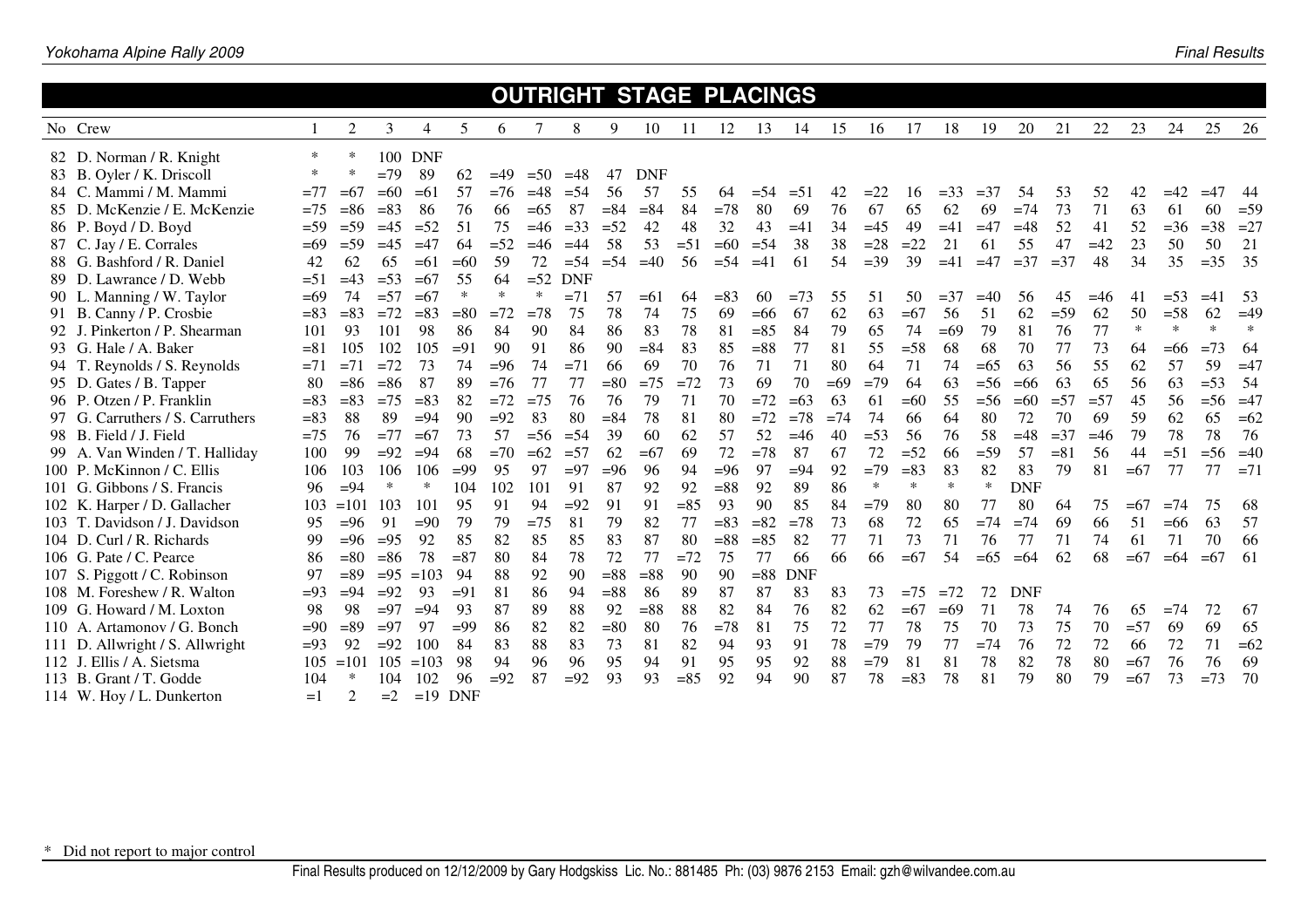|                                                    |                |                |                 |                |                |            | <b>GRADE</b>   |                |                |                |                | <b>STAGE PLACINGS</b> |                |                  |                  |                |                |                |                |                |                |                |        |                |                |                |
|----------------------------------------------------|----------------|----------------|-----------------|----------------|----------------|------------|----------------|----------------|----------------|----------------|----------------|-----------------------|----------------|------------------|------------------|----------------|----------------|----------------|----------------|----------------|----------------|----------------|--------|----------------|----------------|----------------|
| No Crew                                            |                | 2              | 3               | $\overline{4}$ | 5              | 6          | 7              | 8              | 9              | 10             | 11             | 12                    | 13             | 14               | 15               | 16             | 17             | 18             | 19             | 20             | 21             | 22             | 23     | 24             | 25             | 26             |
|                                                    |                |                |                 |                |                |            |                |                |                |                |                |                       |                |                  |                  |                |                |                |                |                |                |                |        |                |                |                |
| Grade A: (Grade A driver with any grade co-driver) |                |                |                 |                |                |            |                |                |                |                |                |                       |                |                  |                  |                |                |                |                |                |                |                |        |                |                |                |
| 1 D. Snooks / M. de Vaus                           |                | $= 14 = 14$    | 43              | $=18$          | 14             | $=$ 8      | $=16$          | 14             | 38             | 16             | 9              | 15                    | 20             | $=21$            | 14               | 13             |                | $= 6$          | $= 6$          | 12             | $=$ 8          | $=11$          | 15     |                | $=$ 8          | 5              |
| 2 P. Batten / G. Raymond                           |                | $=12$ $=10$    | $=$ 5           | $= 8$          | $\overline{2}$ |            |                | $\mathbf{1}$   | $\mathbf{1}$   |                | $=$ 3          | $\mathbf{1}$          |                | $\overline{1}$   | $\boldsymbol{2}$ | <b>DNF</b>     |                |                |                |                |                |                |        |                |                |                |
| 3 G. Portman / R. Runnalls                         | 3              | 3              | $= 8$           | $=3$           | 5              | 5          | $=2$           | $=3$           | $\mathfrak{Z}$ | $=7$           | $=3$           | 6                     | 4              | 5                | $\mathbf{1}$     |                |                | 2              | $\mathfrak{2}$ | $=3$           | 2              | $\overline{c}$ |        | $=4$           | 5              | $\overline{2}$ |
| 4 B. Middleton / A. Benefield                      | $=7$           | 12             | $=15$           | $=22$          | 13             | $=13$      | 11             | $=9$           | 7              | 10             | 26             | $=13$                 | 8              | 12               | 21               | 5              | $=7$           | $\overline{4}$ | $= 8$          | $= 8$          | 13             | $=11$          | 34     | $=13$          | 14             | $=8$           |
| 5 A. Bell / C. Seabrook                            | $=14$          | $=10$          | $=15$           | $= 8$          | 6              | $=3$       | $=5$           | $=7$           | 6              | $\overline{4}$ | $=7$           | 10                    | 7              | $\overline{4}$   | 6                | 10             | $\overline{2}$ | $\mathbf{1}$   | $\mathbf{1}$   | $=3$           | 6              | 3              | $=1$   | $\overline{2}$ | -1             | $=30$          |
| 6 B. Goldsbrough / A. Topliff                      | $=7$           | 9              | $=2$            | $\mathbf{1}$   | $\overline{1}$ | $=8$       | $\overline{4}$ | $\overline{2}$ | $\overline{c}$ | $=7$           | $\overline{1}$ | $\sqrt{2}$            | $= 5$          | $\boldsymbol{2}$ | $\,8\,$          | $\overline{2}$ | $=7$           | 3              | 3              | $\mathbf{1}$   | 1              | $\mathbf{1}$   | 3      | $=4$           | $=$ 3          | $=12$          |
| 7 K. Dirickx / T. Batten                           | $=7$           | $=$ 5          | $=$ 5           | $\mathfrak{2}$ | $\overline{4}$ | $= 8$      | $\tau$         | $=$ 3          | $=11$          | 3              | $\overline{2}$ | 5                     | 3              | 8                | $\overline{4}$   | $\overline{4}$ | 6              | $=6$           | $=14$          | 5              | $\overline{4}$ | 8              | 5      | $\overline{1}$ | $\overline{2}$ | $=30$          |
| 8 C. Stewart / A. Ritson                           | $=$ 5          | $\overline{4}$ | $=$ 8           | $=12$          | $\tau$         | <b>DNF</b> |                |                |                |                |                |                       |                |                  |                  |                |                |                |                |                |                |                |        |                |                |                |
| 9 B. Semmens / D. Parry                            | $=7$           | 8              | $=15$           | $= 8$          | 8              | 7          | 10             | $=$ 3          | $\overline{4}$ | $=$ 5          | 6              |                       | $=$ 5          | 9                | 38               | 11             | $=18$          | 14             | 5              | $=$ 8          |                | $= 6$          | 8      | $=$ 8          | 10             | $=6$           |
| 10 W. Bell / N. Vardos                             | $=22$          | $=14$          | $=15$           | $=$ 5          | $=11$          | $= 8$      | 8              | $=11$          | 39             | 39             | 39             | $\,8\,$               | $=9$           | $\overline{7}$   | 17               | 8              | 15             | 10             | $=6$           | <b>DNF</b>     |                |                |        |                |                |                |
| 11 J. Robison / S. Robison                         | $=16$          | 13             | $=13$           | $=12$          | 10             | $=37$      | 33             | $=9$           | 16             | $=27$          | $=10$          | 11                    | 12             | $=13$            | 10               |                | $=23$          | 11             | $=25$          | $=14$          | 10             | 4              | 31     | 24             | 21             | $=16$          |
| 12 J. Monkhouse / D. Moscatt                       | $=$ 5          | 35             | $=5$            | $=12$          | 16             | $=37$      | 9              | 28             | 27             | 12             | $=7$           | 9                     | $=14$          | 6                | 16               | 12             | 5              | $=6$           | $\overline{4}$ | 6              | 5              | $=6$           | 6      | 23             | 11             | 14             |
| 14 J. David / G. Geelan                            | $=1$           | $\overline{1}$ |                 | $=$ 3          | 3              | 2          | $=2$           | 39             | 8              | $\overline{2}$ | 5              | $=3$                  | $\overline{2}$ | 3                | 5                | 3              | $=7$           | 5              | 21             | $\overline{2}$ | 3              | 5              | $=1$   | 3              | $=$ 3          | $\mathbf{1}$   |
| 15 G. Schofield / J. White                         | $=16$          | 28             | $=24$           | $=31$          | 35             | 29         | 29             | $=23$          | 33             | 32             | 32             | 34                    | 31             | 33               | 33               | 29             | 35             | 33             | 20             | 28             | 26             | 29             | 30     | 25             | 26             | 22             |
| 16 L. Garrioch / K. Garrioch                       | $=19$          | 7              | $=22$           | $=$ 5          | 15             | 6          | $=18$          | $=7$           | 5              | 15             | 16             | 18                    | $=14$          | 15               | 18               | 21             | $=29$          | 27             | <b>DNF</b>     |                |                |                |        |                |                |                |
| 17 A. Taylor / M. Stanbrough                       | $=22$          | $=20$          | $=22$           | 17             | 20             | $=20$      | $=18$          | $=15$          | 15             | 18             | 17             | 27                    | $=22$          | $=21$            | 12               | 28             | $=25$          | 25             | $=22$          | $=16$          | $=17$          | 19             | 13     | $=16$          | 16             | $=16$          |
| 18 M. Conway / J. Cole                             | $=12$          | $=$ 5          | $\overline{4}$  | $=12$          | $=22$          | $=13$      | 12             | $=15$          | 9              | 17             | $=10$          | 16                    | 13             | $=13$            | $\tau$           | 9              | $=21$          | 20             | $=2.2$         | 7              | 12             | 13             | 10     | $=19$          | 15             | $= 8$          |
| 19 R. Allan / S. Allan                             | $=19$          | $=18$          | $=13$           | 25             | $=11$          | -16        | 20             | 13             | 10             | 9              | 13             | $=13$                 | $=14$          | $=16$            | 3                | 6              | 3              | $=12$          | $=10$          | $=10$          | 11             | 9              | 9      | $=10$          | $= 8$          | $=6$           |
| 20 D. Roberts / P. Whiteley                        | $=26$          | $=20$          | $=15$           | 26             | $=18$          | 36         | 27             | 27             | 22             | 25             | 27             | $=24$                 | 39             | $=24$            | 29               | $=23$          | $=25$          | 26             | $=22$          | $=22$          | 23             | 24             | 23     | $=16$          | 23             | $=12$          |
| 21 D. Officer / K. Officer                         | 18             | 27             | $=24$           | $=20$          | 21             | 17         | $=13$          | $=21$          | 20             | 20             | $=19$          | 22                    | $=22$          | 19               | 13               | $=15$          | 16             | 34             | 19             | $=16$          | $=17$          | $=17$          | 12     | 18             | 17             | 11             |
| 22 M. Wagstaff / R. Hannah                         | 38             | 31             | $= 34$          | 37             | $=33$          | $=23$      | $=22$          | $=29$          | 13             | 21             | $=19$          | 33                    | 33             | $=30$            | 37               | 37             | 37             | 37             | 36             | 27             | 21             | 20             | 26     | $\ast$         | $\ast$         | $\ast$         |
| 23 M. Fenner / S. Blegg                            | $=$ 33         | 36             | 37              | $=38$          | 36             | 32         | $=36$          | 33             | $=34$          | 34             | 34             | 39                    | 34             | 34               | $= 35$           | 31             | $=29$          | $=21$          | 30             | 30             | $= 32$         | $=32$          | 29     | 33             | 33             | 28             |
| 24 S. Ashton / R. Nixon                            | $=$ 33         | 30             | 36              | $=28$          | 29             | $=8$       | $=22$          | 31             | $=28$          | $=30$          | $=30$          | 28                    | 32             | $=30$            | 23               | $=23$          | $=23$          | 28             | $=25$          | $=24$          | 25             | $=25$          | $=18$  | 22             | 25             | 21             |
| 25 G. Heywood / G. Blum                            | $=22$          | 43             | $= 24$          | $=28$          | $=30$          | 34         | 34             | $=29$          | 21             | 26             | 28             | $=31$                 | $=29$          | 36               | 26               | 33             | $=25$          | 24             | $=14$          | $=14$          | 16             | $\ast$         | $\ast$ | $\ast$         | $\ast$         | $\ast$         |
| 26 A. Friend / R. Smalley                          | $\overline{4}$ | $=20$          | $=11$           | $=5$           | 9              | $=$ 3      | $=5$           | $=11$          | 14             | $=5$           | 12             | $=3$                  | $=9$           | 11               | 39               | $=15$          | 17             | $=15$          | $=8$           | 13             | $=$ 8          | 14             | 24     | 6              | 6              | 3              |
| 27 R. Galley / M. Neary                            | $=7$           | $=16$          | $= 8$           | 16             | 28             | $=18$      | 15             | 6              | $=11$          | 13             | $=14$          | 12                    | -11            | 10               | $=19$            | $=17$          | 28             | 23             | $=12$          | $=16$          | $=14$          | 10             | $\tau$ | $=$ 8          | 7              | $\overline{4}$ |
| 28 S. Hudgson / P. Nicholas                        | $=19$          | $=20$          | 20              | $=20$          | $=30$          | 22         | 24             | 25             | $=24$          | $=22$          | 22             | $=19$                 | 19             | 20               | 9                | $=17$          | $=18$          | $=12$          | $=14$          | 20             | 20             | 34             | $=32$  | $=26$          | 20             | $=30$          |
| 29 D. Gaines / N. Doyle                            | $=22$          | $=20$          | 21              | $=22$          | $=18$          | 15         | 25             | $=17$          | 17             | 11             | $=14$          | $=19$                 | 17             | 18               | 27               | 20             | 14             | 9              | $=12$          | $=10$          | 19             | 15             | 21     | $=10$          | 12             | 10             |
| 30 M. Thompson / K. Gentleman                      | 40             | $=37$          | 40              | $=38$          | 39             | 31         | $= 36$         | 35             | 31             | 36             | 37             | 36                    | 36             | 39               | 34               | 25             | $=31$          | 29             | 32             | 34             | $=$ 32         | 31             | 25     | $=29$          | 31             | 26             |
| 31 R. Leitis / R. Mules                            | $=$ 33         | 29             | 30              | 27             | $=22$          | $=20$      | 28             | 40             | $\ast$         | $\ast$         | $\ast$         | $\ast$                | $\ast$         | $\ast$           | $\ast$           | $\ast$         | $\ast$         | $\ast$         | $\ast$         | 33             | 30             | 27             | $=32$  | 31             | 29             | 29             |
| 32 S. Willett / M. Kelly                           | $=$ 31         | $=33$          | $=27$           | $=22$          | $=22$          | $=23$      | $=30$          | $=21$          | 37             | $=27$          | 24             | $=29$                 | 24             | 27               | 22               | 14             | 13             | $=17$          | $=25$          | $= 24$         | 24             | 23             | $=18$  | $=19$          | 22             | 20             |
| 33 G. Fowler / W. Nietz                            | $=26$          | $=18$          | 29              | 36             | $= 33$         | 27         | 26             | 32             | 32             | 33             | 33             | 26                    | 27             | 26               | 25               | $=17$          | $=21$          | 36             | 29             | $=22$          | 28             | $=25$          | 20     | $=13$          | 19             | 19             |
| 34 C. Eastwood / D. Miller                         | 30             | $=16$          | $=11$           | $= 8$          | 17             | $\ast$     | *              | $=17$          | 19             | 14             | 18             | 21                    | 18             | $=16$            | 15               | <b>DNF</b>     |                |                |                |                |                |                |        |                |                |                |
| 35 F. Horobin / P. Marando                         | 37             | $=37$          | 31              | 35             | 32             | 28         | $=16$          | 20             | 18             | $=22$          | 21             | 23                    | 25             | 29               | 24               | 30             | $=10$          | $=17$          | $=17$          | 31             | 27             | $=17$          | 17     | $=26$          | 27             | <b>DNF</b>     |
| 36 S. Snooks / R. Wilson                           | $=33$          | $=33$          | 32              | $= 31$         | $=25$          | 26         | 21             | 26             | 23             | 19             | 23             | 17                    | 21             | $= 24$           | 28               | $=26$          | $=10$          | $=21$          | $=17$          | 21             | 22             | 21             | 11     | $=13$          | 18             | 15             |
| 37 R. Parry / K. Beckwith                          | 29             | $=20$          | $=27$           | $=28$          | $=25$          | $=18$      | $=13$          | $=17$          | $=24$          | 29             | 25             | $=24$                 | 26             | 23               | 11               | 22             | $=18$          | $=15$          | $=10$          | $=16$          | $=14$          | 16             | 14     | 12             | 13             | 18             |
| 38 M. Millar / D. Clayton                          | $=26$          | $=20$          | 33              | $= 31$         | 27             | 25         | $=30$          | $=23$          | 26             | 24             | 29             | $=31$                 | 28             | 28               | $=19$            | $=26$          | 12             | $=17$          | 31             | $=24$          | 29             | 28             | 16     | $=19$          | 24             | 23             |
| 40 R. Marratt / J. Browne                          | 39             | $=37$          | $=34$ $=41$ DNF |                |                |            |                |                |                |                |                |                       |                |                  |                  |                |                |                |                |                |                |                |        |                |                |                |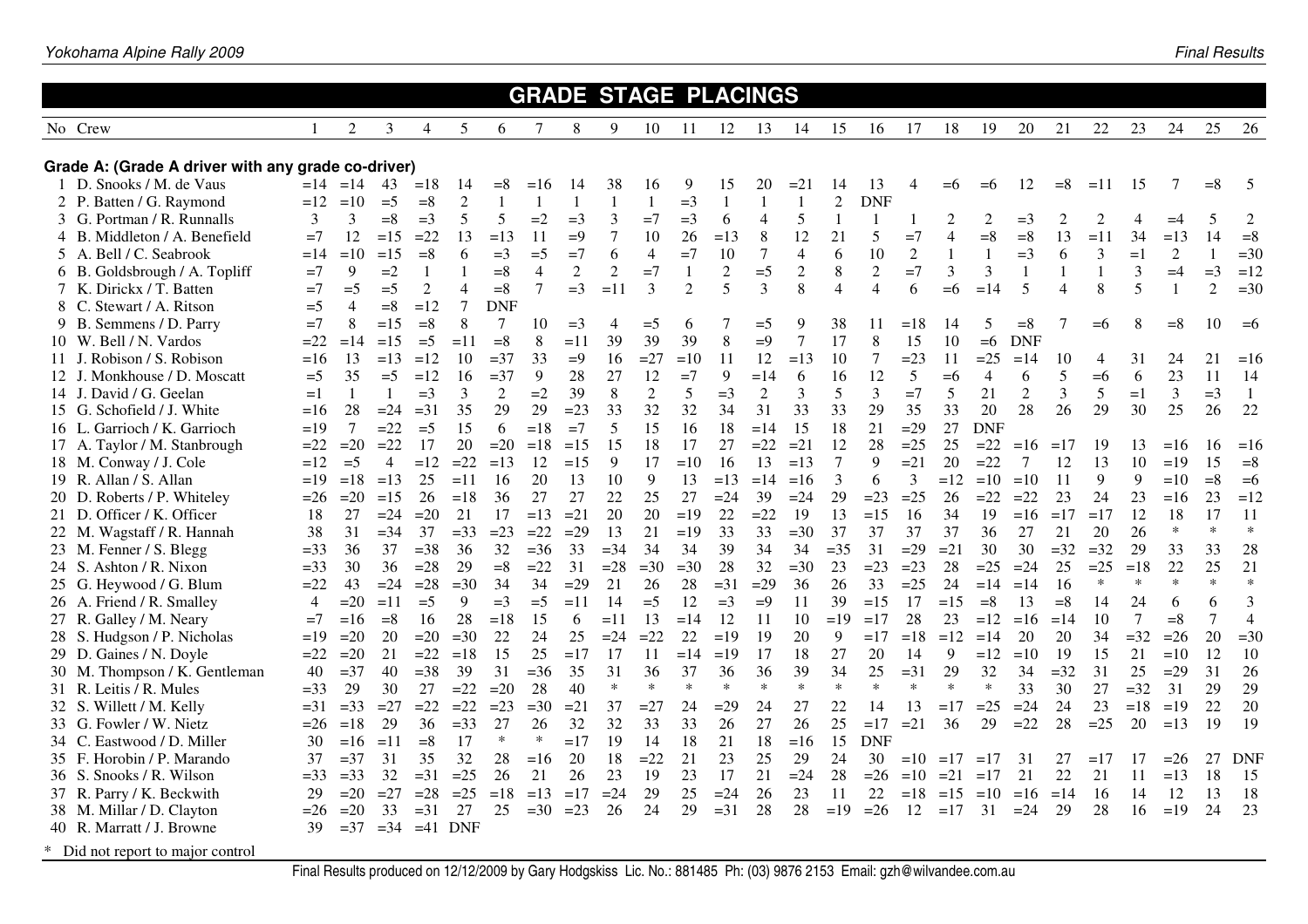#### **GRADE STAGE PLACINGS**  No Crew 1 2 3 4 5 6 7 8 9 10 11 12 13 14 15 16 17 18 19 20 21 22 23 24 25 26 41 R. Dyer / J. Pollock =31 32 38 34 =37 30 =30 34 =28 =30 =30 =29 =29 32 30 32 =31 32 28 32 31 30 22 28 28 25 42 D. Fernie / G. Floyd 41 =40 39 =41 =37 33 35 38 30 35 35 35 35 35 31 34 34 30 34 36 36 DNF 43 P. Riseborough / K. Kilsby 43 =40 41 43 40 35 38 36 36 37 36 37 37 37 32 35 33 31 33 29 34 =32 27 =29 30 24  $27$  52 G. Thompson / W. Brocklebank 42 42 42 =38 41 39 39 37 =34 38 38 38 38 38 =35 36 36 35 35 35 35 22 28 32 32 27 114 W. Hoy / L. Dunkerton  $=1$  2  $=2$   $=18$  DNF **Grade B: (Grade B driver with any grade co-driver)**  39 R. Woollard / C. Bolton 8 2 =5 4 3 1 2 1 2 4 =1 27 27 25 1 6 3 8 4 1 1 2 10 =11 5 7 45 B. Brown / R. Hale 1 1 1 1 2 1 3 1 = 5 4 2 3 1 1 2 9 13 21 DNF 46 M. Lee / A. Gell  $=20$  =13 11 =9 =10 5 =7 =5 5 =5 5 3 =2 7 7 =2 8 2 2 =2 2 1 2 1 1 2  $\overline{4}$ 47 D. White / D. Smith 23 19 = 21 = 12 14 13 = 17 = 20 = 18 15 = 15 = 7 18 14 11 12 = 5 7 1 = 12 = 3 = 4 = 18 = 9 = 8 49 T. Hooper / T. Mowett  $=20 = 7 = 9 = 18 = 6 = 9 = 11 = 4 = 6 = 3 = 4 = 2 = 2 = 3 = 5$  DNF 50 T. Trewern / A. Ormesher 3 3 =18 =12 9 =11 30 9 24 =16 20 =12 17 26 DNF 51 G. Douglas / M. Gigney 31 31 =27 =26 =21 25 24 27 17 21 25 26 25 24 19 16 =15 18 =17 21 20 21 =18 20 19 17 53 S. Richards / J. Hague =14 =7 =21 =5 15 =16 16 22 22 23 22 14 19 20 18 =21 \* \* 22 =12 19 =15 =18 14 13 14<br>54 M. Welsh / R. Alexander \* \* =12 29 =10 8 =7 16 8 28 =8 21 12 8 DNF 54 M. Welsh / R. Alexander \* \* =12 29 =10 8 =7 16 8 28 =8 21 12 8 DNF 55 T. Reed / B. Reed 30 =17 =21 =21 20 =30 =7 =13 13 =13 =8 =5 16 6 6 1 1 1 3 =7 =11 10 3 =5 2 =5 12 56 P. Thomas / K. Radnell =  $\begin{array}{cccccccc} =18 & =9 & =12 & =9 & 5 & =14 & 29 & 8 & 12 & 10 & =8 & =12 & =14 & =12 & 2 & =9 & =5 & 3 & 8 & =10 & 6 & =6 & 4 & =9 & =8 \end{array}$  57 R. Woollard / S. Diggins =14 24 8 11 =18 20 14 =13 =18 =8 17 =16 20 5 10 =14 =5 13 =9 4 9 12 7 =2 14 11 58 M. Richards / S. Richards =12 12 =12 =12 8 =11 5 12 11 12 11 10 =8 15 15 18 =12 =9 14 =15 =11 =6 11 =2 =3 8 3 59 J. Wald / A. McBain =20 =17 =9 =23 =21 =18 19 11 9 =16 =12 =16 13 17 17 19 17 14 15 =7 =3 3 1 7 7 3 60 N. Testa / A. Muldoon  $=14$   $=26$   $=18$   $=23$  26 24  $=17$  DNF 62 A. Upton / M. Laidlay =10 11 =16 =15 12 =14 6 7 7 11 7 =5 =6 11 =13 7 2 4 5 =10 14 11 16 =2 =3 =5 63 G. Farrant / M. James =4 =9 3 =5 7 7 4 10 \* \* \* \* \* \* 4 8 =12 16 12 DNF 64 P. Kobold / J. Thornburn 9 21 =5 =5 13 6 =7 3 20 19 =12 4 5 16 5 5 =15 15 =6 =12 15 =8 DNF 65 G. Kendrick / R. Gottschalk 2 6 4 =5 4 4 22 29 28 25 21 23 24 DNF 66 K. Harper / T. Perkins =18 =13 =16 =15 24 =18 20 19 16 7 6 15 =10 =12 =13 11 9 12 =9 5 =3 13 5 =11 12 13 67 B. Watson / D. Johnson =14 23 26 =26 23 21 15 =20 14 18 18 20 22 =9 12 4 11 6 =6 17 10 17 6 =5 16 \* 68 J. Cameron / S. Gibson 25 25 31 =26 29 27 26 23 26 24 24 24 23 21 21 17 18 17 19 20 17 19 15 =17 18 16 69 A. Crane / D. Anderson  $=10$   $=15$   $=24$  17  $=30$   $=30$  DNF 70 T. Stuchbery / S. Jennison 27 22 =24 =21 =16 =9 13 18 10 20 =15 11 =14 18 8 =14 14 =9 =17 6 21 =15 13 15 15 9 71 L. Shadwick / D. Smith 29 =26 =29 31 28 28 27 26 27 26 DNF 72 A. Fitcher / K. Woods =12 5 15 3 2 2 3 2 3 1 =1 =7 =2 1 DNF 73 S. Lawless / D. O'Connor =4 =15 =5 =18 =16 =16 12 15 15 =13 =12 9 =6 =9 22 20 19 19 16 =15 13 =8 12 16 11 19 18 75 J. Carney / K. Barson 26 =28 =29 30 27 26 25 24 25 27 26 25 26 23 23 =21 20 20 20 19 16 18 14 19 20 18  $15$  79 N. Senior / L. Phillips 28 =28 =27 =23 25 23 21 25 23 22 23 22 21 22 20 23 22 21 21 18 18 20 17 =17 17 15 80 J. Hawkins / K. Baker 24 30 \* \* 32 DNF 81 N. Schey / M. Twycross 7 4 2 1 =30 29 28 28 1 =5 27 =18 =10 4 3 =2 4 5 =9 =2 8 =4 8 13 6 1  $10$ 88 G. Bashford / R. Daniel 6 20 20 =18 =18 22 23 17 21 =8 19 =18 =8 19 16 =9 10 11 13 =7 7 14 9 8 =8 10

Did not report to major control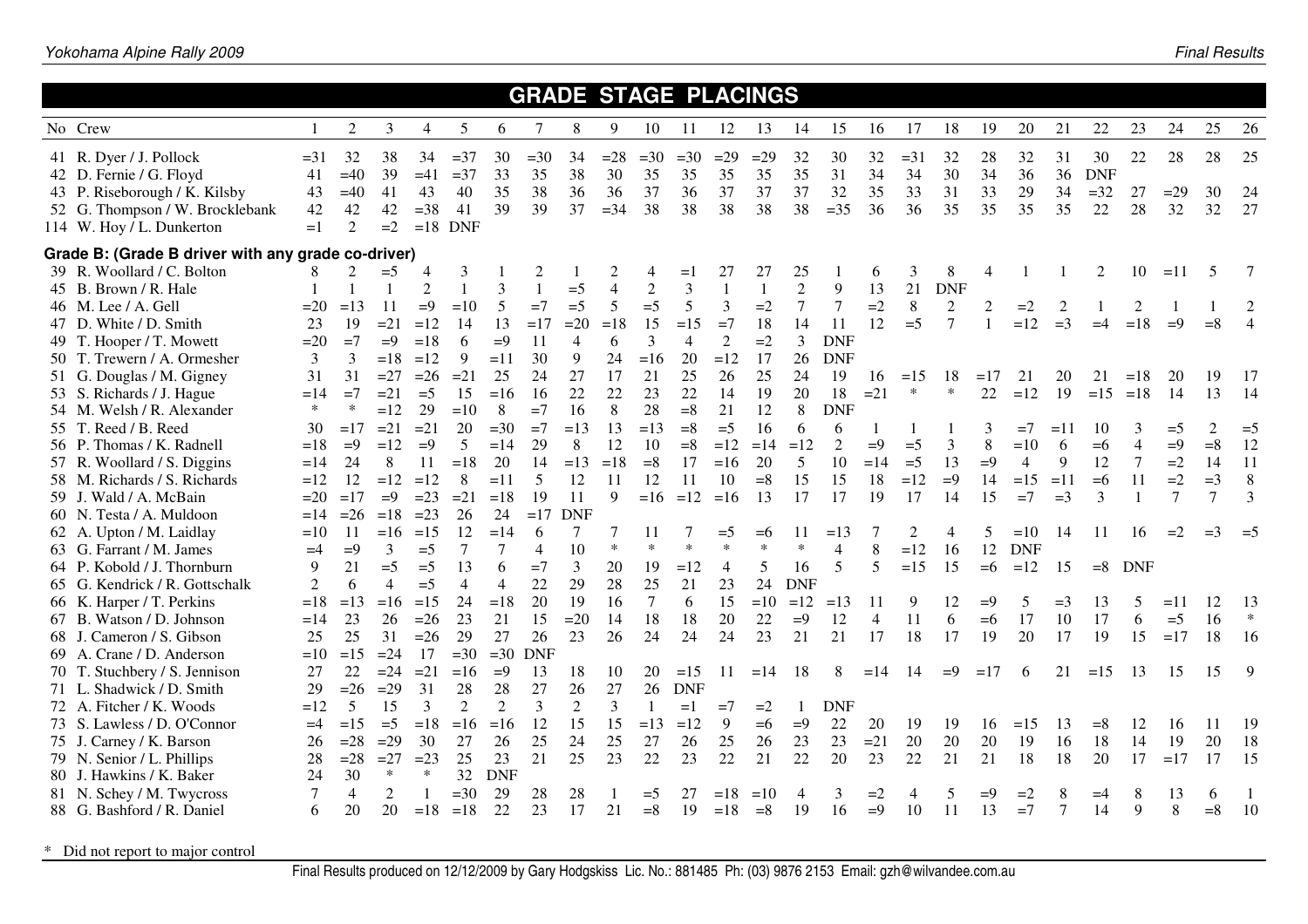|                                                    |        |                |        |                |                |                |        |                |                | <b>GRADE STAGE PLACINGS</b> |                |                  |                |              |                |                |                |                |            |                |                |                |         |                |                |              |
|----------------------------------------------------|--------|----------------|--------|----------------|----------------|----------------|--------|----------------|----------------|-----------------------------|----------------|------------------|----------------|--------------|----------------|----------------|----------------|----------------|------------|----------------|----------------|----------------|---------|----------------|----------------|--------------|
| No Crew                                            |        | $\overline{c}$ | 3      | 4              | 5              | 6              |        | 8              | 9              | 10                          |                | 12               | 13             | 14           | 15             | 16             | 17             | 18             | 19         | 20             | 21             | 22             | 23      | 24             | 25             | 26           |
|                                                    |        |                |        |                |                |                |        |                |                |                             |                |                  |                |              |                |                |                |                |            |                |                |                |         |                |                |              |
| Grade C: (Grade C driver with any grade co-driver) |        |                |        |                |                |                |        |                |                |                             |                |                  |                |              |                |                |                |                |            |                |                |                |         |                |                |              |
| 74 M. Long / V. Haskett                            |        | $= 6$          |        | $=2$           |                | 6              |        | $= 6$          | 8              | 8                           | 5              | 6                | 8              | 5            | 11             | <b>DNF</b>     |                |                |            |                |                |                |         |                |                |              |
| 76 A. Kovacevic / K. Cotter                        | 5      | 4              | $=10$  | 10             | 8              | $\overline{4}$ | 10     | $=6$           | 11             | $=6$                        | 31             | $\boldsymbol{2}$ | 10             | $\tau$       | 6              | 3              | 5              | 5              | $=4$       | 8              | 10             | 10             | $=19$   | $=$ 5          | 6              | $=$ 8        |
| 77 R. Cranston / K. Grealy                         | 19     | 19             | $=24$  | 25             | 28             | 24             | 29     | 30             | 30             | 30                          | 29             | 26               | 30             | 29           | 29             | $=23$          | 26             | 28             | <b>DNF</b> |                |                |                |         |                |                |              |
| 78 T. Huggins / S. Huggins                         | $=$ 3  | 10             | 16     | 8              | 6              | $\overline{5}$ | 11     | 9              | 7              | 3                           | 3              | $=4$             | 6              | 6            | 13             | $=6$           | 8              | 6              | 3          | 7              | 6              | 6              | 2       | 3              | 4              | 5            |
| 82 D. Norman / R. Knight                           | $\ast$ | $\ast$         | 27     | <b>DNF</b>     |                |                |        |                |                |                             |                |                  |                |              |                |                |                |                |            |                |                |                |         |                |                |              |
| 83 B. Oyler / K. Driscoll                          | ∗      | $\ast$         | 12     | 16             | $\overline{4}$ |                | 4      | 3              | 2              | <b>DNF</b>                  |                |                  |                |              |                |                |                |                |            |                |                |                |         |                |                |              |
| 84 C. Mammi / M. Mammi                             | 11     | 5              | 6      | $\overline{4}$ | 3              | $=13$          | 3      | $=4$           | $\overline{4}$ | 4                           | 4              |                  | $=$ 3          | 4            |                |                |                | 2              |            | 3              | 5              | 5              | 4       | 2              | 3              | 4            |
| 85 D. McKenzie / E. McKenzie                       | $=9$   | $=14$          | 13     | 14             | 12             | $\,8\,$        | 9      | 23             | $=20$          | $=20$                       | 21             | $=14$            | 16             | 11           | 17             | 15             | 12             | 10             | 15         | $=17$          | 18             | 17             | 15      | 11             | 11             | 13           |
| 86 P. Boyd / D. Boyd                               | $=$ 3  | $=2$           | $=2$   | $=2$           |                | 12             | $=1$   |                | 3              | $\mathbf{1}$                |                |                  |                | 2            |                | $\overline{4}$ | 3              | $\overline{4}$ | $=4$       | $=1$           | $\overline{4}$ | -1             | 9       | -1             |                | $\mathbf{2}$ |
| 87 C. Jay / E. Corrales                            | $=6$   | $=2$           | $=2$   |                |                | $\overline{2}$ | $=1$   | $\overline{2}$ | 6              | $\overline{2}$              | $\overline{2}$ | $=4$             | $=$ 3          | $\mathbf{1}$ | $\overline{2}$ | $\overline{2}$ | $\overline{2}$ | $\mathbf{1}$   | 11         | $\overline{4}$ | 3              | $\overline{2}$ |         | $\overline{4}$ | 5              |              |
| 89 D. Lawrance / D. Webb                           | 2      |                | 4      | $=5$           | 2              | $\tau$         | 5      | <b>DNF</b>     |                |                             |                |                  |                |              |                |                |                |                |            |                |                |                |         |                |                |              |
| 90 L. Manning / W. Taylor                          | $=6$   | 8              | 5      | $=5$           | $\ast$         | $\ast$         | $\ast$ | $=10$          | 5              | $= 6$                       |                | $=19$            | 5              | 14           | 5              | 5              | 4              | 3              | 2          | 5              | $\overline{c}$ | $=$ 3          | 3       |                | $\overline{c}$ | 10           |
| 91 B. Canny / P. Crosbie                           | $=14$  | $=12$          | $=7$   | $=12$          | 14             | $=10$          | 16     | 12             | 15             | 11                          | 13             | 8                | 7              | 10           | 7              | 11             | $=14$          | 9              | 6          | 10             | 9              | 11             | 7       | 10             | 12             | $= 8$        |
| 92 J. Pinkerton / P. Shearman                      | 28     | 21             | 28     | 24             | 18             | 20             | 25     | 20             | 22             | 19                          | 16             | 17               | $=20$          | 22           | 20             | 13             | 20             | $=16$          | 24         | 24             | 21             | 23             | $\ast$  | $\ast$         | $\ast$         | $\ast$       |
| 93 G. Hale / A. Baker                              | 13     | 31             | 29     | 31             | $=22$          | 25             | 26     | 22             | 26             | $=20$                       | 20             | 21               | $=23$          | 17           | 22             | 8              | 9              | 15             | 14         | 14             | 22             | 19             | 16      | $=15$          | $=20$          | 17           |
| 94 T. Reynolds / S. Reynolds                       | 8      | $=6$           | $=7$   | 9              | 10             | 31             | 12     | $=10$          | 10             | 10                          | 9              | 13               | 11             | 13           | 21             | 12             | 17             | 20             | $=12$      | 11             | 7              | 7              | 14      | 9              | 10             | $=6$         |
| 95 D. Gates / B. Tapper                            | 12     | $=14$          | $=14$  | 15             | 20             | $=13$          | 15     | 14             | $=17$          | 12                          | $=11$          | 11               | 9              | 12           | 12             | $=23$          | 11             | 11             | $=7$       | 13             | 12             | 12             | 10      | 13             | 7              | 11           |
| 96 P. Otzen / P. Franklin                          | $=14$  | $=12$          | 9      | $=12$          | 15             | $=10$          | $=13$  | 13             | 14             | 15                          | 10             | 9                | $=12$          | 8            | 8              | 9              | 10             | $\,8\,$        | $=7$       | 9              | $\,$ 8 $\,$    | 9              | 6       | 8              | $= 8$          | $=6$         |
| 97 G. Carruthers / S. Carruthers                   | $=14$  | 16             | 17     | $=20$          | 21             | $=27$          | 18     | 16             | $=20$          | 14                          | 18             | 16               | $=12$          | $=18$        | 16             | 20             | 13             | 12             | 25         | 15             | 15             | 15             | 12      | 12             | 14             | $=15$        |
| 98 B. Field / J. Field                             | $=9$   | 9              | $=10$  | $=5$           | 9              | 3              | 6      | $=4$           | -1             | 5                           | 6              | 3                | $\overline{2}$ | 3            | 3              | $=6$           | 7              | 22             | 9          | $=1$           | 1              | $=3$           | 25      | 25             | 25             | 25           |
| 99 A. Van Winden / T. Halliday                     | 27     | 27             | $=19$  | $=20$          | 7              | 9              | 8      | $=6$           | 9              | 9                           | 8              | 10               | 15             | 24           | 10             | 18             | 6              | 14             | 10         | 6              | 26             | 8              | 5       | $=$ 5          | $=8$           | 3            |
| 100 P. McKinnon / C. Ellis                         | 32     | 30             | 33     | 32             | $=30$          | 30             | 31     | 32             | 32             | 31                          | 30             | 31               | 31             | 30           | 30             | $=23$          | $=27$          | 27             | 27         | 26             | 24             | 26             | $=19$   | 24             | 24             | 24           |
| 101 G. Gibbons / S. Francis                        | 23     | $=22$          | $\ast$ | $\ast$         | 32             | 32             | 32     | 26             | 23             | 27                          | 28             | $=23$            | 26             | 25           | 26             | $\ast$         | $\ast$         | $\ast$         | $\ast$     | <b>DNF</b>     |                |                |         |                |                |              |
| 102 K. Harper / D. Gallacher                       | 29     | $=28$          | 30     | 27             | 26             | 26             | 28     | $=27$          | 27             | 26                          | $=22$          | 28               | 25             | 23           | 25             | $=23$          | 24             | 25             | 22         | 23             | 13             | 21             | $=19$   | $=21$          | 22             | 21           |
| 103 T. Davidson / J. Davidson                      | 22     | $=24$          | 18     | 17             | 13             | 15             | $=13$  | 17             | 16             | 18                          | 15             | $=19$            | 18             | $=18$        | 15             | 16             | 18             | 13             | $=19$      | $=17$          | 14             | 13             | $\,8\,$ | $=15$          | 13             | 12           |
| 104 D. Curl / R. Richards                          | 26     | $=24$          | $=22$  | 18             | 17             | 18             | 20     | 21             | 19             | 23                          | 17             | $=23$            | $=20$          | 20           | 18             | 17             | 19             | 18             | 21         | 20             | 16             | 20             | 13      | 18             | 17             | 19           |
| 106 G. Pate / C. Pearce                            | 17     | 11             | $=14$  | 11             | 19             | 16             | 19     | 15             | 12             | 13                          | $=11$          | 12               | 14             | 9            | $\mathbf Q$    | 14             | $=14$          | $\overline{7}$ | $=12$      | 12             | 11             | 14             | $=19$   | 14             | 15             | 14           |
| 107 S. Piggott / C. Robinson                       | 24     | $=17$          | $=22$  | $=29$          | 25             | 23             | 27     | 25             | $=24$          | $=24$                       | 26             | 25               | $=23$          | <b>DNF</b>   |                |                |                |                |            |                |                |                |         |                |                |              |
| 108 M. Foreshew / R. Walton                        | $=20$  | $=22$          | $=19$  | 19             | $=22$          | 17             | 21     | 29             | $=24$          | 22                          | 25             | 22               | 22             | 21           | 24             | 19             | 21             | 19             | 18         | <b>DNF</b>     |                |                |         |                |                |              |
| 109 G. Howard / M. Loxton                          | 25     | 26             | $=24$  | $=20$          | 24             | 22             | 24     | 24             | 28             | $=24$                       | 24             | 18               | 19             | 16           | 23             | 10             | $=14$          | $=16$          | 17         | 21             | 19             | 22             | 17      | $=21$          | 19             | 20           |
| 110 A. Artamonov / G. Bonch                        | 18     | $=17$          | $=24$  | 23             | $=30$          | 21             | 17     | 18             | $=17$          | 16                          | 14             | $=14$            | 17             | 15           | 14             | 21             | 22             | 21             | 16         | 16             | 20             | 16             | 11      | 17             | 16             | 18           |
| 111 D. Allwright / S. Allwright                    | $=20$  | 20             | $=19$  | 26             | 16             | 19             | 23     | 19             | 13             | 17                          | 19             | 29               | 27             | 27           | 19             | $=23$          | 23             | 23             | $=19$      | 19             | 17             | 18             | 18      | 19             | 18             | $=15$        |
| 112 J. Ellis / A. Sietsma                          | 31     | $=28$          | 32     | $=29$          | 29             | 29             | 30     | 31             | 31             | 29                          | 27             | 30               | 29             | 28           | 28             | $=23$          | 25             | 26             | 23         | 25             | 23             | 25             | $=19$   | 23             | 23             | 22           |
| 113 B. Grant / T. Godde                            | 30     | $\ast$         | 31     | 28             | 27             | $=27$          | 22     | $=27$          | 29             | 28                          | $=22$          | 27               | 28             | 26           | 27             | 22             | $=27$          | 24             | 26         | 22             | 25             | 24             | $=19$   | 20             | $=20$          | 23           |

Yokohama Alpine Rally 2009 **Final Results** 

\* Did not report to major control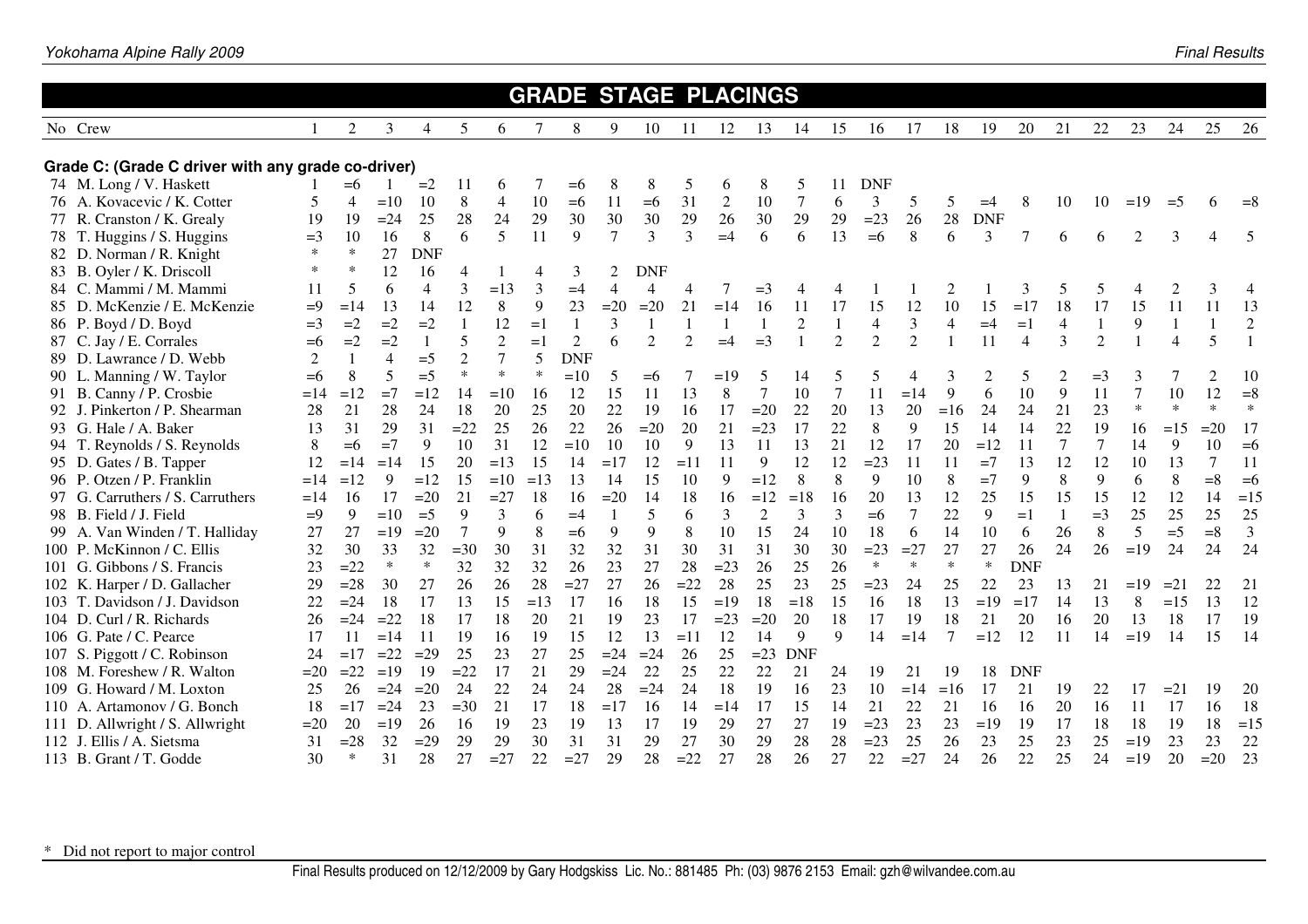|                                                                                                                                                                                                                                                                                                                                                                                                                                                                                                             |                                                                                                                                                                                                           |                                                                          |                                                                                |                                                                                 |                                                                                                                                            |                                                                     | <b>CLASS STAGE PLACINGS</b>                                                              |                                                                                                               |                                                                                           |                                                                                                        |                                                                                                   |                                                                                                       |                                                                                                     |                                                                                                   |                                                                                       |                                                                            |                                                                                                                   |                                                                                         |                                                                                                    |                                                                                                       |                                                                                       |                                                                                 |                                                                                                 |                                                                                                        |                                                                            |                                                                                               |                                                                                                                |
|-------------------------------------------------------------------------------------------------------------------------------------------------------------------------------------------------------------------------------------------------------------------------------------------------------------------------------------------------------------------------------------------------------------------------------------------------------------------------------------------------------------|-----------------------------------------------------------------------------------------------------------------------------------------------------------------------------------------------------------|--------------------------------------------------------------------------|--------------------------------------------------------------------------------|---------------------------------------------------------------------------------|--------------------------------------------------------------------------------------------------------------------------------------------|---------------------------------------------------------------------|------------------------------------------------------------------------------------------|---------------------------------------------------------------------------------------------------------------|-------------------------------------------------------------------------------------------|--------------------------------------------------------------------------------------------------------|---------------------------------------------------------------------------------------------------|-------------------------------------------------------------------------------------------------------|-----------------------------------------------------------------------------------------------------|---------------------------------------------------------------------------------------------------|---------------------------------------------------------------------------------------|----------------------------------------------------------------------------|-------------------------------------------------------------------------------------------------------------------|-----------------------------------------------------------------------------------------|----------------------------------------------------------------------------------------------------|-------------------------------------------------------------------------------------------------------|---------------------------------------------------------------------------------------|---------------------------------------------------------------------------------|-------------------------------------------------------------------------------------------------|--------------------------------------------------------------------------------------------------------|----------------------------------------------------------------------------|-----------------------------------------------------------------------------------------------|----------------------------------------------------------------------------------------------------------------|
| No Crew                                                                                                                                                                                                                                                                                                                                                                                                                                                                                                     | Car                                                                                                                                                                                                       |                                                                          | 2                                                                              | $\overline{3}$                                                                  | $\overline{4}$                                                                                                                             | 5                                                                   | 6                                                                                        | 7                                                                                                             | 8                                                                                         | 9                                                                                                      |                                                                                                   |                                                                                                       | $10 \quad 11 \quad 12$                                                                              | 13                                                                                                | 14                                                                                    | 15                                                                         | 16                                                                                                                | 17                                                                                      | 18                                                                                                 | 19                                                                                                    | 20 21                                                                                 |                                                                                 | 22 23                                                                                           |                                                                                                        | 24                                                                         |                                                                                               | 25 26                                                                                                          |
| H68: Historic Pre-1968<br>42 D. Fernie / G. Floyd<br>55 T. Reed / B. Reed<br>62 A. Upton / M. Laidlay<br>66 K. Harper / T. Perkins<br>67 B. Watson / D. Johnson<br>92 J. Pinkerton / P. Shearman<br>97 G. Carruthers / S. Carruthers<br>107 S. Piggott / C. Robinson<br>108 M. Foreshew / R. Walton                                                                                                                                                                                                         | Datsun Bluebird P510<br>Ford Falcon GT<br>Datsun Bluebird<br>Ford Escort Twin Cam<br>Datsun 1600<br>Volkswagen 1500 Beetle<br>Ford Falcon XR GT<br>Isuzu Bellett<br>Ford Cortina Mk 2                     | 4<br>6<br>$\mathbf{1}$<br>3<br>$\overline{2}$<br>9<br>5<br>8<br>$\tau$   | 5<br>3<br>$\mathbf{1}$<br>2<br>$\overline{4}$<br>8<br>6<br>$\overline{7}$<br>9 | 3<br>$\overline{4}$<br>$=1$<br>$=1$<br>5<br>9<br>6<br>$\,8\,$<br>$\overline{7}$ | 3<br>$\overline{4}$<br>$=1$<br>$=1$<br>5<br>8<br>$\overline{7}$<br>9<br>6                                                                  | 3<br>$\overline{2}$<br>5<br>$\overline{4}$<br>6<br>$\tau$<br>9<br>8 | 9<br>$\mathbf{1}$<br>$\overline{2}$<br>$\overline{4}$<br>6<br>8<br>$\boldsymbol{7}$<br>5 | $\overline{2}$<br>$\mathbf{1}$<br>5<br>$\overline{\mathcal{A}}$<br>8<br>6<br>$\overline{9}$<br>$\overline{7}$ | 5<br>$\overline{2}$<br>3<br>$\overline{4}$<br>$\overline{7}$<br>6<br>8<br>9               | $\overline{2}$<br>$\mathbf{1}$<br>$\overline{4}$<br>3<br>$\overline{7}$<br>6<br>$= 8$<br>$= 8$         | $=4$<br>$\overline{3}$<br>$\overline{2}$<br>$\mathbf{1}$<br>$=4$<br>$\overline{7}$<br>6<br>9<br>8 | 3<br>$\overline{2}$<br>$\mathbf{1}$<br>$\overline{4}$<br>6<br>$\overline{7}$<br>9<br>8                | $=1$<br>$=1$<br>$\mathfrak{Z}$<br>5<br>$\overline{7}$<br>6<br>9<br>8                                | 3<br>$\mathbf{1}$<br>$\boldsymbol{2}$<br>5<br>$\overline{7}$<br>6<br>9<br>8                       | 5<br>3<br>$\overline{4}$<br>$\sqrt{2}$<br>$\,8\,$<br>6<br><b>DNF</b><br>$\tau$        | $=4$<br>$=4$<br>$\mathfrak{Z}$<br>$\overline{7}$<br>6<br>8                 | 5<br>$\mathfrak{Z}$<br>$\overline{4}$<br>$\overline{2}$<br>$\sqrt{6}$<br>8<br>$\tau$                              | 5<br>$\sqrt{2}$<br>$\overline{3}$<br>$\overline{4}$<br>$\boldsymbol{7}$<br>6<br>8       | $\sqrt{2}$<br>5<br>3<br>$\tau$<br>6<br>8                                                           | $\overline{2}$<br>$\overline{4}$<br>3<br>$\tau$<br>8                                                  | $\overline{2}$<br>3<br>$\mathbf{1}$<br>$\overline{4}$<br>$\overline{7}$<br>6<br>6 DNF | $\overline{3}$<br>$\overline{4}$<br>$\mathbf{1}$<br>$\sqrt{2}$<br>6<br>5        | 7 DNF<br>$\overline{2}$<br>$\overline{3}$<br>$\overline{4}$<br>6<br>$\overline{5}$              | $\overline{4}$<br>2<br>3<br>$\ast$<br>5                                                                | $=2$<br>$\mathbf{1}$<br>$\overline{4}$<br>$=2$<br>$\ast$<br>$\overline{5}$ | 2<br>3<br>$\overline{4}$<br>$\ast$<br>$\overline{5}$                                          | $=1$<br>$=1$<br>3<br>$\ast$<br>$\ast$<br>$\overline{4}$                                                        |
| <b>H81: Historic 1968-80</b><br>18 M. Conway / J. Cole<br>23 M. Fenner / S. Blegg<br>24 S. Ashton / R. Nixon<br>74 M. Long / V. Haskett                                                                                                                                                                                                                                                                                                                                                                     | Ford Escort Mk 2<br>Rover Range Rover<br>Mitsubishi Galant<br>Datsun 180B SSS                                                                                                                             | $=2$<br>$=2$<br>5<br>8                                                   | 3<br>$\overline{c}$<br>5<br>7                                                  | $\overline{4}$<br>3<br>2<br>$=7$                                                | $\overline{4}$<br>$\overline{2}$<br>$\overline{3}$<br>8                                                                                    | 3<br>$\overline{2}$<br>5<br>10                                      | 3<br>5<br>8                                                                              | $\overline{4}$<br>$\overline{2}$<br>3<br>10                                                                   | 3<br>$\sqrt{2}$<br>5<br>10                                                                | 5<br>$\boldsymbol{2}$<br>$\overline{4}$<br>10                                                          | $\overline{4}$<br>$\sqrt{2}$<br>5<br>10                                                           | 5<br>$\overline{2}$<br>$\overline{4}$<br>10                                                           | 5<br>$\overline{2}$<br>$\overline{4}$<br>9                                                          | $\overline{4}$<br>$\sqrt{2}$<br>5<br>10                                                           | 3<br>$\overline{2}$<br>$\overline{4}$<br>10                                           | $\overline{4}$<br>$\overline{2}$<br>5 <sup>5</sup><br>10                   | $\overline{4}$<br>$\overline{2}$<br><b>DNF</b><br>$= 8$                                                           | $\overline{4}$<br>$\overline{2}$<br>9                                                   | $\sqrt{2}$<br>$=3$                                                                                 | 3<br>2<br><b>10 DNF</b>                                                                               | $\overline{3}$<br>2                                                                   | $\overline{4}$<br>2                                                             | $\overline{4}$<br>2                                                                             | $\overline{4}$<br>2                                                                                    | 5<br>$\mathcal{D}_{\alpha}$                                                | 5<br>2                                                                                        | $\overline{4}$<br>2                                                                                            |
| 77 R. Cranston / K. Grealy<br>85 D. McKenzie / E. McKenzie<br>88 G. Bashford / R. Daniel<br>93 G. Hale / A. Baker<br>100 P. McKinnon / C. Ellis<br>102 K. Harper / D. Gallacher<br>109 G. Howard / M. Loxton                                                                                                                                                                                                                                                                                                | Toyota Celica<br>Volvo 244DL<br>Ford Escort Mk1 Mexico<br>Volkswagen Golf GLS<br>Datsun 180B<br>Ford Escort Mk1 RS2000<br>Toyota Celica TA22                                                              | 6<br>$\overline{4}$<br>7<br>11<br>10<br>9                                | 6<br>$\overline{4}$<br>11<br>10<br>9<br>8                                      | 6<br>5<br>9<br>-11<br>10<br>$=7$                                                | 6<br>5<br>10<br>11<br>9<br>$\overline{7}$                                                                                                  | 6<br>$\overline{4}$<br>$\overline{7}$<br><sup>11</sup><br>9<br>8    | 6<br>$\overline{4}$<br>9<br>11<br>10<br>$\tau$                                           | 5<br>6<br>8<br>11<br>9<br>$\overline{7}$                                                                      | $\tau$<br>$\overline{4}$<br>6<br>11<br>9<br>8                                             | 6<br>3<br>$\tau$<br>11<br>8<br>9                                                                       | $=6$<br>$\mathfrak{Z}$<br>$=6$<br>11<br>9<br>8                                                    | $\overline{7}$<br>3<br>6<br>-11<br>8<br>9                                                             | 6<br>3<br>8<br><sup>11</sup><br>10<br>$\overline{7}$                                                | 6<br>3<br>8<br>11<br>9<br>$\overline{7}$                                                          | 6<br>5<br>8<br>11<br>9<br>$\tau$                                                      | 6<br>3<br>$\tau$<br>11<br>9<br>8                                           | $\overline{7}$<br>$\overline{3}$<br>5<br>$=8$<br>$= 8$<br>6                                                       | 6<br>$\overline{3}$<br>5<br>10<br>$\,8\,$<br>$\tau$                                     | $\mathfrak{S}$<br>$=3$<br>6<br>9<br>8<br>$\tau$                                                    | 6<br>$\overline{4}$<br>5<br>9<br>8<br>$\tau$                                                          | 6<br>$\overline{4}$<br>5<br>9<br>$\,8\,$<br>$\overline{7}$                            | 6<br>3<br>$\,8\,$<br>9<br>5<br>$\overline{7}$                                   | 5<br>3<br>6<br>9<br>$\overline{7}$<br>8                                                         | 3<br>6<br>$= 8$<br>$= 8$<br>$\tau$                                                                     | 3<br>6<br>9<br>$=7$<br>$=7$                                                | 3<br>$\overline{7}$<br>9<br>8<br>6                                                            | 5<br>3<br>6<br>9<br>8<br>$\overline{7}$                                                                        |
| P81: PRC Pre-1981<br>5 A. Bell / C. Seabrook<br>8 C. Stewart / A. Ritson<br>11 J. Robison / S. Robison                                                                                                                                                                                                                                                                                                                                                                                                      | Nissan Bluebird<br>Datsun 1600<br>Datsun 260Z                                                                                                                                                             | 5<br>$=2$<br>6                                                           | 2<br>$\overline{4}$                                                            | $=$ 3<br>5                                                                      | $=2$<br>$=2$                                                                                                                               | 2<br>3                                                              | <b>DNF</b><br>$=36$                                                                      | 16                                                                                                            | 2<br>3                                                                                    | 3                                                                                                      | 12                                                                                                | $=1$                                                                                                  | 2                                                                                                   |                                                                                                   |                                                                                       |                                                                            | 2                                                                                                                 |                                                                                         | 3                                                                                                  | $=10$                                                                                                 | $=$ 3                                                                                 | 2                                                                               |                                                                                                 | 25                                                                                                     |                                                                            | 9                                                                                             | $1 = 31$<br>5                                                                                                  |
| 12 J. Monkhouse / D. Moscatt<br>21 D. Officer / K. Officer<br>25 G. Heywood / G. Blum<br>27 R. Galley / M. Neary<br>28 S. Hudgson / P. Nicholas<br>30 M. Thompson / K. Gentleman<br>31 R. Leitis / R. Mules<br>33 G. Fowler / W. Nietz<br>35 F. Horobin / P. Marando<br>36 S. Snooks / R. Wilson<br>37 R. Parry / K. Beckwith<br>38 M. Millar / D. Clayton<br>and the state of the contract of the state of the state of the state of the state of the state of the state of<br>$\sim$ $\sim$ $\sim$ $\sim$ | Datsun 180B SSS<br>Mitsubishi Colt Galant<br>Datsun 1600<br>Datsun 260Z<br>Datsun 1600<br>Datsun 180B<br>Ford Escort Mk 1<br>Datsun 1600<br>Datsun 180B<br>Ford Escort Mk 2<br>Datsun 1600<br>Datsun 240Z | 7<br>9<br>$\overline{4}$<br>8<br>$=15$<br>$=10$<br>18<br>13<br>$=10 = 8$ | $=2$ $=17$<br>11<br>41<br>$=$ 5<br>$=$ 8<br>$= 25 = 20$<br>12<br>$=$ 8         | 2<br>$=9$<br>$=9$<br>$=$ 3<br>7<br>29<br>$=20$ $=14$ 17                         | $=2$<br>$=$ 8<br>5<br>$= 8$<br>24<br>$13 = 10$ 7<br>$12 = 19 \quad 16$<br>$=15$ 15 $=17$ $=14$ $=8$<br>$11 = 12 = 8$<br>$19 = 14 \quad 10$ | $\overline{4}$<br>6<br>$=12 = 13$<br>11<br>$=13$ 8<br>21<br>-15     | $=36$<br>2<br>22<br>$=4$<br>17<br>$=6$<br>-11<br>12<br>10<br>$=4$<br>9                   | 2<br>$=4$<br>19<br>6<br>10<br>25<br>13<br>11<br>7<br>9<br>$=4$<br>14                                          | 13<br>6<br>14<br>$\mathbf{1}$<br>9<br>25<br>39<br>15<br>5<br>$=10$<br>$\overline{4}$<br>8 | 13<br>$\overline{7}$<br>8<br>$\overline{2}$<br>$=10$<br>20<br>$\ast$<br>23<br>5<br>9<br>$=10$ 13<br>12 | $\overline{2}$<br>6<br>11<br>3<br>$=7$<br>22<br>$\ast$<br>16<br>$=7$<br>5<br>9                    | $=1$<br>6<br>12<br>$\overline{4}$<br>8<br>27<br>$\ast$<br>$=16$ 11<br>$7\phantom{.0}$<br>$=9$<br>- 11 | $\mathbf{1}$<br>8<br>$=13$<br>$\overline{4}$<br>6<br>22<br>$\ast$<br>9<br>5<br>10<br>$13 = 13$ $12$ | $\overline{4}$<br>$\,8\,$<br>13<br>$\overline{2}$<br>5<br>25<br>$\ast$<br>11<br>9<br>$\tau$<br>10 | $\sqrt{2}$<br>5<br>21<br>$\overline{3}$<br>6<br>33<br>$\ast$<br>10<br>12<br>9<br>$=7$ | 6<br>5<br>12<br>$=8$<br>$\overline{2}$<br>21<br>11<br>10<br>$\overline{4}$ | 3<br>$\overline{4}$<br>18<br>$=$ 5<br>$=5$<br>9<br>$\ast$<br>$=$ 5<br>15<br>$14 = 12 = 3$<br>8<br>$11 = 8 = 12$ 5 | $\sqrt{2}$<br>$\overline{7}$<br>14<br>15<br>$=9$<br>16<br>$\ast$<br>11<br>$=$ 3<br>$=9$ | $\overline{2}$<br>21<br>11<br>10<br>$\overline{4}$<br>19<br>$\ast$<br>32<br>$=6$<br>9<br>5<br>$=6$ | $\overline{2}$<br>9<br>$=$ 5<br>$\overline{4}$<br>$=5$<br>$=17$<br>∗<br>12<br>$=7$<br>$=7$<br>3<br>13 | 2<br>$=$ 5<br>$=$ 3<br>$=5$<br>8<br>22<br>$=18$<br>10<br>$=16$<br>9<br>$=5$<br>-11    | $\mathbf{1}$<br>7<br>6<br>$=4$<br>8<br>20<br>15<br>12<br>-11<br>9<br>$=4$<br>13 | $\overline{3}$<br>$=6$<br>$\ast$<br>$\overline{4}$<br>$=21$<br>11<br>9<br>$=6$<br>8<br>5<br>-12 | $\overline{2}$<br>5<br>3<br>$32 = 28 = 12$<br>$= 28$ 22<br>10 <sup>1</sup><br>8<br>$\overline{4}$<br>6 | 8<br>2<br>$16 = 19$<br>$=4$<br>$=12$<br>$=4$<br>3                          | $\overline{3}$<br>5<br>$\ast$<br>$\overline{2}$<br>8<br>$\overline{7}$<br>6<br>$\overline{4}$ | 3<br>$\overline{2}$<br>$\ast$<br>$=31$<br>21 17<br>17 25<br>8<br>12DNF<br>$\overline{4}$<br>6<br>$10 \quad 11$ |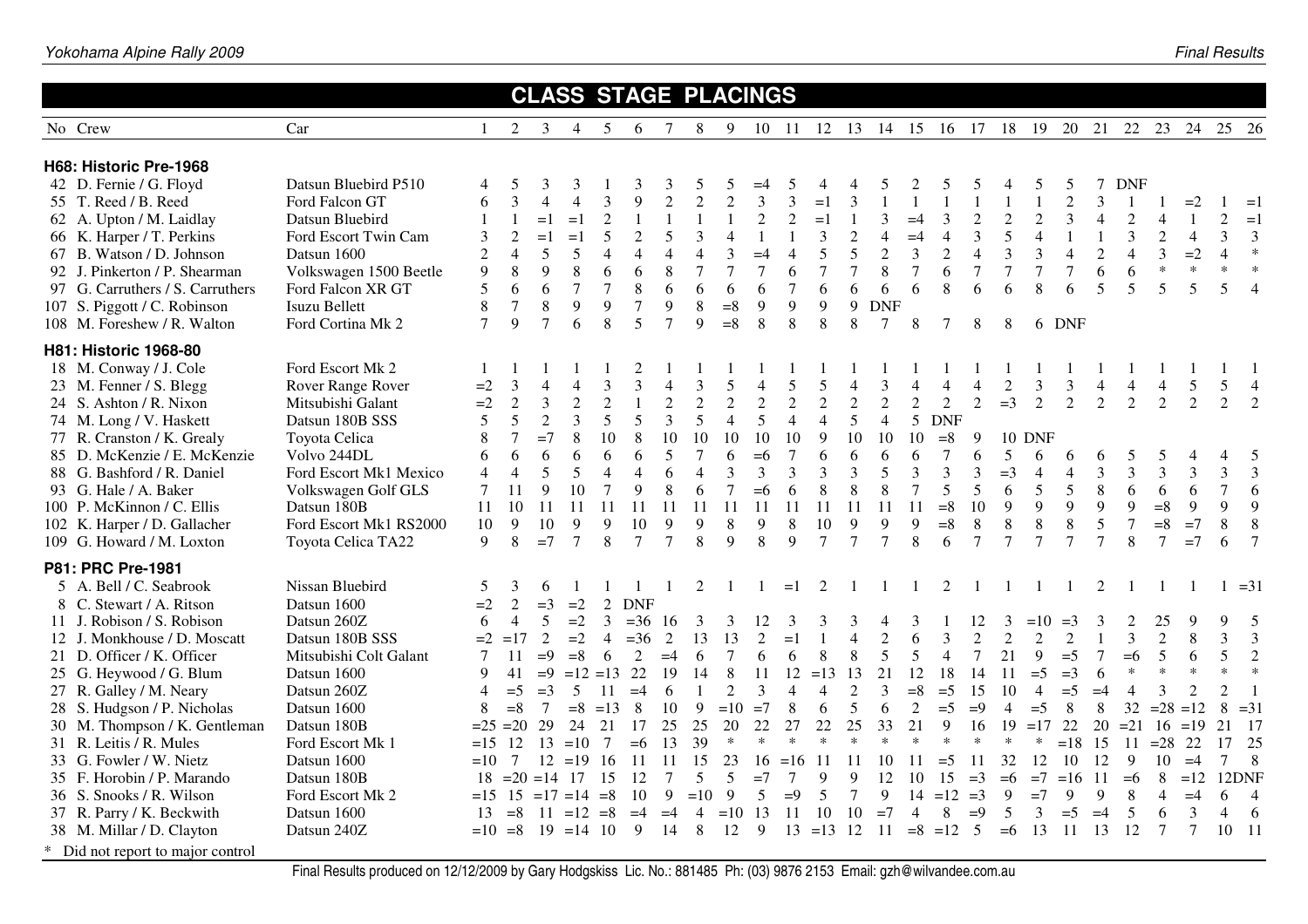### **CLASS STAGE PLACINGS**

| No Crew                           | Car                           |                | 2                       | 3              | $\overline{4}$    | 5                                                                       | 6              |                | 8                                                                       | 9              | 10             | <b>11</b>      | 12 13                                |                | 14 15          |                | 16               | 17             | 18                              | 19             | 20 21                                                            |                | 22                               | 23                     | 24                        | 25 26                    |                |
|-----------------------------------|-------------------------------|----------------|-------------------------|----------------|-------------------|-------------------------------------------------------------------------|----------------|----------------|-------------------------------------------------------------------------|----------------|----------------|----------------|--------------------------------------|----------------|----------------|----------------|------------------|----------------|---------------------------------|----------------|------------------------------------------------------------------|----------------|----------------------------------|------------------------|---------------------------|--------------------------|----------------|
| 39 R. Woollard / C. Bolton        | Datsun 1600                   | 17             |                         |                | $13 = 14 = 10$ 12 |                                                                         | 3              | 8              |                                                                         | $\overline{4}$ | 10             | 5              | 37                                   | 34             | 32             | 7              | -11              | 6              |                                 |                | $=12$ $=10$ 12 10                                                |                | 10                               | 14 16                  |                           | 13 12                    |                |
| 43 P. Riseborough / K. Kilsby     | Datsun Stanza                 |                | $=36 = 27 = 30$ 33      |                |                   | 31                                                                      | 26             | 28             |                                                                         | $26 = 26$ 26   |                | 26             | 26                                   |                |                |                |                  |                |                                 |                | $26 = 23$ 19 = 29 22 20 21 14 22 27 18 = 19 18 16                |                |                                  |                        |                           |                          |                |
| 45 B. Brown / R. Hale             | Datsun 180B SSS               |                | $=10 = 5$               | 8              | $=6$              | 5                                                                       | $=6$           | 3              | $=10$                                                                   | 6              | $\overline{4}$ | $=9$           | $7\phantom{.0}$                      | 6              |                |                |                  |                | $=7$ 17 17 33 DNF               |                |                                                                  |                |                                  |                        |                           |                          |                |
| 50 T. Trewern / A. Ormesher       | Holden Commodore VB           | 14             | -14                     |                | $26 = 19$         | -18                                                                     | $=15$          | 38             | 16                                                                      | 31             | $=18$          | 23             | 17                                   | 19             |                | 37 DNF         |                  |                |                                 |                |                                                                  |                |                                  |                        |                           |                          |                |
| 53 S. Richards / J. Hague         | Ford Escort Mk2               |                | $= 21$ 16               | 27             | 16                | 23                                                                      | 18             | 23             | 27                                                                      | 28             | 28             | 24             | 18                                   | 21             |                |                | $25 \t25 = 31$ * |                | $*$                             |                | $33 = 18$ $30 = 19 = 28$ 17 19 18                                |                |                                  |                        |                           |                          |                |
| 54 M. Welsh / R. Alexander        | Toyota T18                    |                |                         |                | $= 22 = 34$ 19    |                                                                         | 13             | 15             | 21                                                                      | 14             | 38             | 14             | 25                                   |                |                | $16 = 15$ DNF  |                  |                |                                 |                |                                                                  |                |                                  |                        |                           |                          |                |
| 57 R. Woollard / S. Diggins       | Datsun Stanza                 |                | $=21$ $=27$             | -16            | 18                | 25                                                                      |                | $21 = 21$ 20   |                                                                         | 18             |                |                | $14 = 20 = 20$ 22                    |                |                |                |                  |                |                                 |                | $13 \t18 = 21 \t13 \t22 = 15 \t13 \t16 \t17 \t12 = 10 \t20 \t15$ |                |                                  |                        |                           |                          |                |
| 58 M. Richards / S. Richards      | Ford Escort Mk 2              |                | $= 19$ 19               |                | $=22 = 19$        | 17                                                                      | $=15$          | 12             | 19                                                                      | 17             | 17             | 15             | 15                                   | 14             | 17             | 20             |                  |                |                                 |                | 23 17 = $14$ 22 = $20$ 17 14 15 = $10$                           |                |                                  |                        |                           | $11 \quad 13$            |                |
| 59 J. Wald / A. McBain            | Datsun 1600                   |                | $= 25$ 22 $= 17$ 31     |                |                   | 27                                                                      | 19             |                | $24 = 17$ $15 = 18 = 16 = 20$ 17 18                                     |                |                |                |                                      |                |                |                |                  |                |                                 |                | $24 = 29$ 24 26 23 = 16 14 13                                    |                |                                  |                        | $9 = 12 \quad 14 \quad 9$ |                          |                |
| 70 T. Stuchbery / S. Jennison     | Holden Commodore              |                | $32 = 25$ $28 = 27$ 24  |                |                   |                                                                         | 14             |                | $20 = 22$ 16 = 23 19 16 18 19 16 = 21 18 = 14 26 15 34 = 19 20 18 24 14 |                |                |                |                                      |                |                |                |                  |                |                                 |                |                                                                  |                |                                  |                        |                           |                          |                |
| 71 L. Shadwick / D. Smith         | Mazda 808                     |                | $=36$ 32 $=35$ $=38$ 36 |                |                   |                                                                         |                |                | 31 34 34                                                                | 36             | 30 DNF         |                |                                      |                |                |                |                  |                |                                 |                |                                                                  |                |                                  |                        |                           |                          |                |
| 75 J. Carney / K. Barson          | Toyota Celica RA40            |                |                         |                |                   | $31 \quad =33 \quad =35 \quad 37 \quad =33 \quad 27 \quad =32 \quad 28$ |                |                |                                                                         | 32 35          |                |                | $34$ $31$ $32$ $=29$ $31$ $=31$ $30$ |                |                |                |                  |                | 30                              | 29             |                                                                  |                | $31 = 25 = 24$ $21 = 30 = 30$ 27 |                        |                           |                          |                |
| 76 A. Kovacevic / K. Cotter       | <b>Fiat 131</b>               |                |                         |                |                   | $= 25 = 25$ 34 30 29                                                    | 23             |                | $26 = 22 = 26 = 23$ 37 19 28                                            |                |                |                |                                      |                | 22             | 23             | 14 21            |                |                                 |                | $17 = 17$ 26                                                     | 28             | $26 = 28$ 24                     |                        |                           | $25 = 22$                |                |
| 78 T. Huggins / S. Huggins        | Datsun Stanza                 |                |                         |                |                   | $= 23$ 31 38 $= 27$ 28 24 27 24 24 21 22 $= 23$ 24                      |                |                |                                                                         |                |                |                |                                      |                |                |                | 20 29 20 23      |                |                                 |                | $18 = 15$ $25$ $23 = 21$ $13$ $21$                               |                |                                  |                        |                           | 22 19                    |                |
| 82 D. Norman / R. Knight          | Peugeot 504                   | $\ast$         | $\ast$                  |                | <b>41 DNF</b>     |                                                                         |                |                |                                                                         |                |                |                |                                      |                |                |                |                  |                |                                 |                |                                                                  |                |                                  |                        |                           |                          |                |
| 86 P. Boyd / D. Boyd              | Nissan Stanza                 |                | $= 23 = 23 = 20$ 23 20  |                |                   |                                                                         |                | $30 = 17$ 12   |                                                                         | - 19           | 15             | 18             | $12 \quad 15 = 15 \quad 13$          |                |                |                | -16              | 19             |                                 |                | $16 = 17 = 20$ 21                                                |                | 15                               | 24                     | 15                        | 15 10                    |                |
| 87 C. Jay / E. Corrales           | Ford Escort Mk 2              |                |                         |                |                   | $= 28 = 23 = 20 = 19$ 26                                                |                |                | $20 = 17 = 17$ $22$ $20 = 20 = 23$ $20$ $14$ $15$                       |                |                |                |                                      |                |                |                | 10               | 8              | 8                               | 25             | 23                                                               | -19            | 16                               | $-11$                  | 23                        | 23 7                     |                |
| 89 D. Lawrance / D. Webb          | Datsun 1600                   |                | $=19$ $=17$ 24 $=25$ 22 |                |                   |                                                                         |                |                | $25 = 21$ DNF                                                           |                |                |                |                                      |                |                |                |                  |                |                                 |                |                                                                  |                |                                  |                        |                           |                          |                |
| 90 L. Manning / W. Taylor         | Datsun 1600                   |                | $= 28$ 30               |                | $25 = 25$ *       |                                                                         | $\ast$         | $\ast$         | $=29$ 21 $=23$ 25 $=32$ 23 $=29$ 22                                     |                |                |                |                                      |                |                |                | 19               |                | $20 = 12 \quad 14$              |                | 24                                                               | 18             | 18                               | 17                     |                           | 16 24                    |                |
| 91 B. Canny / P. Crosbie          | Peugeot 504                   |                |                         |                |                   | $=33$ $=35$ $=30$ $=34$ $=33$ $=28$ $=32$ 31                            |                |                |                                                                         | 34             | 29             | 31             | 27                                   | 27             | 27             | 26             | $25 = 26$ 25     |                |                                 | 20             | 28                                                               | 27             | 28                               | 22                     | 28                        | $28 = 22$                |                |
| 94 T. Reynolds / S. Reynolds      | Datsun 180B                   | 30             |                         |                |                   | $29 = 30$ $29$ $30 = 36$ $29 = 29$ $25$                                 |                |                |                                                                         |                | 27             | 28             | 30                                   | 29             | 28             | 33             | 26               |                | 28 28                           | $=27$          | 29                                                               | 24             | 23                               | 26                     | 27                        | $27 = 20$                |                |
| 96 P. Otzen / P. Franklin         | Datsun 180B SSS               |                |                         |                |                   | $=33$ $=35$ 33 $=34$ 35 $=28$ $=30$ 32                                  |                |                |                                                                         | 33             | 32             | 29             | 28                                   | 30             | $= 23$ 27      |                | 24               | 25             | 24                              |                | $24 \quad 27 = 25 = 24 \quad 19$                                 |                |                                  |                        | 26                        | $26 = 20$                |                |
| 101 G. Gibbons / S. Francis       | Ford Escort RS2000            | 40             | 38                      | $\ast$         | $\ast$            | 40                                                                      | 39             | 39             | 37                                                                      | 37             | 36             | 36             | 34                                   | 35             | 34             | 34             | $\ast$           | $\ast$         | $\ast$                          | $\ast$         | <b>DNF</b>                                                       |                |                                  |                        |                           |                          |                |
| 103 T. Davidson / J. Davidson     | Chrysler Lancer LA            | 39             | 39                      | 39             | $=38$ 32          |                                                                         |                | $32 = 30$ 35   |                                                                         | 35             | 34             |                | $32 = 32$ 33                         |                | 31             | 30             | 28               | 29             | 27                              |                | $=30$ 32                                                         | 31             | 29                               |                        | $23 = 30$                 | 29 26                    |                |
| 106 G. Pate / C. Pearce           | Datsun 180B                   |                | $35 = 33 \ 37$          |                | 32                | 38                                                                      |                | 33 35          | 33                                                                      | 29             | 31             | 30             | 29                                   | 31             | 26             | 28             |                  |                | $27 = 26$ $23 = 27$             |                | 30                                                               | 29             | $30 = 28$ 29                     |                        |                           | $=30$ 28                 |                |
| 111 D. Allwright / S. Allwright   | Mazda RX2                     | 38             | 37                      | 40             | 40                | 37                                                                      | 34             | 36             | 36                                                                      | 30             | 33             | 33             | 35                                   | 36             | 35             |                |                  |                | $32 \t=31 \t31 \t29 \t=30 \t33$ |                |                                                                  | 32             | 31 27 32                         |                        |                           | 32 29                    |                |
| 112 J. Ellis / A. Sietsma         | Fiat 1600 Mk III              | 41             | 40                      | 42             | 41                | 39                                                                      |                | 35 37          | 38                                                                      | 38             | 37             | 35             | 36                                   | 37             | 36             |                | $35 = 31$ 32     |                | 31                              | 32             | 34                                                               | 33             | $33 = 28$ 33                     |                        |                           | 33 30                    |                |
| 114 W. Hoy / L. Dunkerton         | Datsun 1600                   | $\mathbf{1}$   | $\overline{1}$          | $\overline{1}$ |                   | $=6$ DNF                                                                |                |                |                                                                         |                |                |                |                                      |                |                |                |                  |                |                                 |                |                                                                  |                |                                  |                        |                           |                          |                |
| PM: PRC Post-1980                 |                               |                |                         |                |                   |                                                                         |                |                |                                                                         |                |                |                |                                      |                |                |                |                  |                |                                 |                |                                                                  |                |                                  |                        |                           |                          |                |
| 3 G. Portman / R. Runnalls        | Holden Commodore VH           |                |                         |                |                   |                                                                         |                |                | $=$ ]                                                                   |                | 3              |                |                                      |                |                |                |                  |                |                                 |                |                                                                  |                |                                  |                        |                           |                          |                |
| 9 B. Semmens / D. Parry           | Nissan 200SX RV S12           | 3              | 3                       | $=$ 5          | $=4$              | $\overline{2}$                                                          | $\overline{4}$ | 3              | $=1$                                                                    | $\overline{2}$ | $=1$           | $\overline{2}$ | $\mathfrak{Z}$                       | $\overline{2}$ | $\overline{2}$ | 17             | $\mathfrak{Z}$   | 6              | $\overline{3}$                  | $\overline{2}$ | $\overline{2}$                                                   | $\overline{2}$ | $\overline{2}$                   | $\mathcal{D}_{\alpha}$ | 3                         | $\overline{\mathcal{A}}$ | $=$ 3          |
| 16 L. Garrioch / K. Garrioch      | Mitsubishi Mirage Cyborg RS=4 |                | 2                       | $=7$           | $=2$              | 5                                                                       | 3              | $=4$           | $\overline{3}$                                                          | $\mathfrak{Z}$ | $\sqrt{6}$     | 5              | 5                                    | $=4$           | $\overline{4}$ | 5              | $=6$             | 11             |                                 | <b>11 DNF</b>  |                                                                  |                |                                  |                        |                           |                          |                |
| 17 A. Taylor / M. Stanbrough      | Mazda RX7                     | 6              | $=6$                    | $=7$           | 6                 | 8                                                                       | 6              | $=4$           | 6                                                                       | 6              | $\overline{7}$ | 6              | 8                                    | $\overline{7}$ | $\tau$         | 3              | 10               | $=9$           | 8                               | $=6$           | 5                                                                | 5              | 5                                | 4                      | $=5$                      | 5                        | -6             |
| 19 R. Allan / S. Allan            | Nissan Bluebird               | $=4$           | 5                       | $\overline{4}$ | 8                 | $\overline{4}$                                                          | 5              | 6              | 5                                                                       | $\overline{4}$ | $\overline{4}$ | $\overline{4}$ | $\overline{4}$                       | $=4$           | $=5$           | $\overline{2}$ | $\overline{2}$   | $\overline{2}$ | $\overline{2}$                  | $\overline{4}$ | $\overline{3}$                                                   | $\overline{4}$ | 3                                | 3                      | $\overline{4}$            | $\overline{3}$           | $=3$           |
| 20 D. Roberts / P. Whiteley       | Toyota Sprinter AE86          | $\tau$         | $=6$                    | $=$ 5          | 9                 | $7\phantom{.0}$                                                         | 12             | $\tau$         | 10                                                                      | 9              | 8              | 10             | $\overline{7}$                       | 18             | $\,8\,$        | 9              | 8                | $=9$           | 9                               | $=6$           | 6                                                                | 6              | 8                                | 8                      | $=5$                      | $\overline{7}$           | 5              |
| 26 A. Friend / R. Smalley         | Nissan Silvia                 | $\overline{2}$ | $=6$                    | $=2$ $=2$      |                   | $\overline{3}$                                                          | 1              | $\mathfrak{2}$ | $\overline{4}$                                                          | 5              | $=1$           | 3              | -1                                   | $\mathfrak{Z}$ | $\mathfrak{Z}$ | 18             | 5                | 5              | $\overline{4}$                  | 3              | $\overline{4}$                                                   | 3              | $\overline{4}$                   | 9                      | $\overline{2}$            | $\overline{2}$           | 2              |
| 32 S. Willett / M. Kelly          | Holden Commodore VK           | 10             | 9                       | 9              | $\tau$            | 9                                                                       | $\tau$         | 8              | 8                                                                       | 15             | 10             | 8              | 10                                   | 8              | 9              | 6              | $\overline{4}$   | 3              | $\overline{5}$                  | 8              | $\overline{7}$                                                   | $\overline{7}$ | $\tau$                           | 5                      | $\overline{7}$            | 6                        | 8              |
| 34 C. Eastwood / D. Miller        | Datsun Stanza                 | $=$ 8          | $\overline{4}$          | $=2$           | $=4$              | 6                                                                       | $\ast$         | $\ast$         | $\overline{7}$                                                          | $\tau$         | 5              |                | 6                                    | 6              | $=5$           | $\overline{4}$ | <b>DNF</b>       |                |                                 |                |                                                                  |                |                                  |                        |                           |                          |                |
| 46 M. Lee / A. Gell               | Holden Commodore VH           | 12             | 12                      |                | $11 = 11$         | 12                                                                      | 9              | $\mathbf Q$    | $\mathbf Q$                                                             | 8              | 9              | $\mathbf Q$    | $\mathbf Q$                          | $\mathbf Q$    | 10             | 8              | 9                | 8              | 6                               | 5              | 8                                                                | 8              |                                  |                        |                           | 8                        | $\overline{7}$ |
| * Did not report to major control |                               |                |                         |                |                   |                                                                         |                |                |                                                                         |                |                |                |                                      |                |                |                |                  |                |                                 |                |                                                                  |                |                                  |                        |                           |                          |                |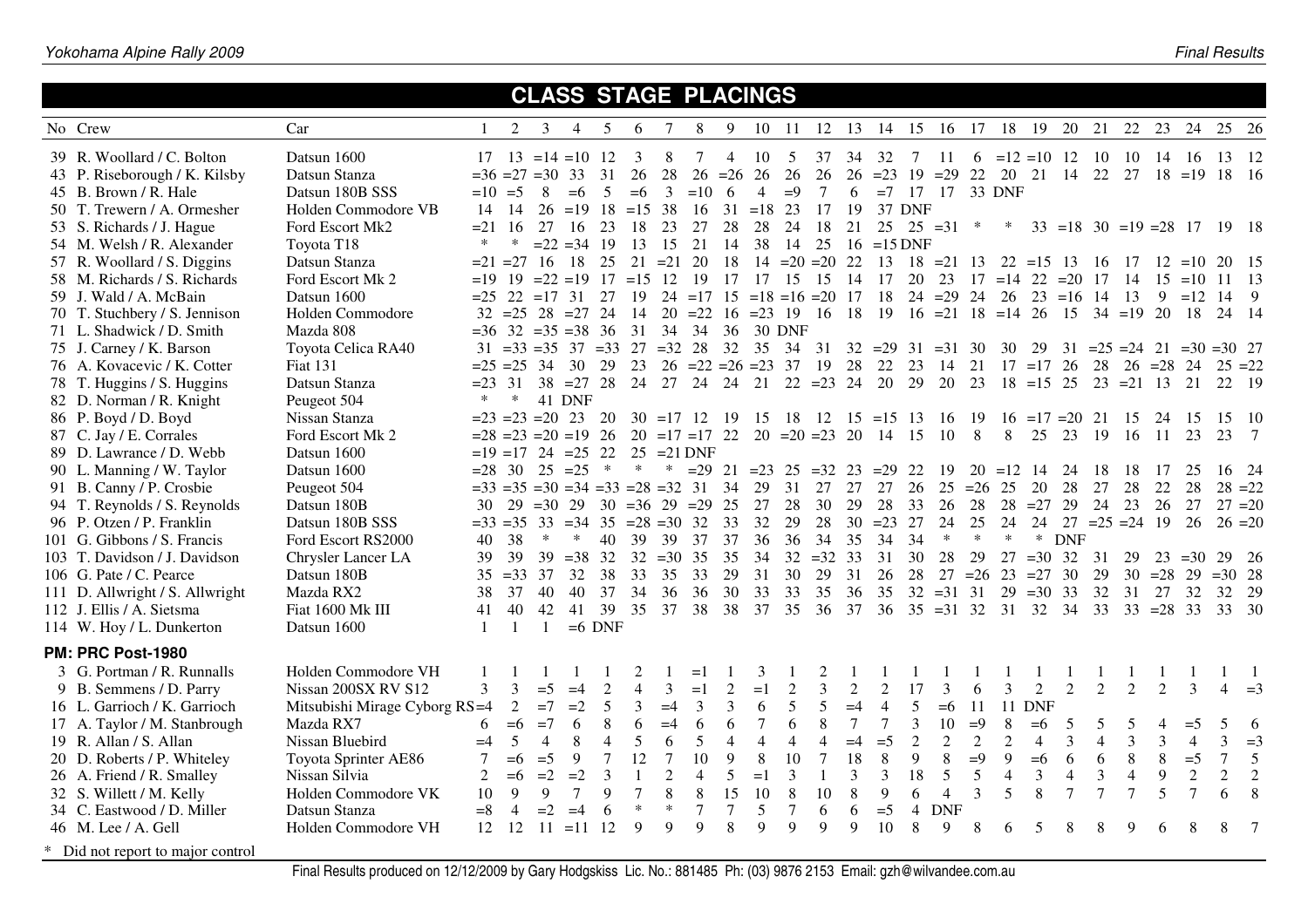# **CLASS STAGE PLACINGS**

| No Crew                                                | Car                            |                | $\overline{2}$ | 3              | $\overline{4}$          | 5              | 6              |                          | 8              | 9              | 10                       | -11            |                | 12 13          | 14 15          |                | 16             | 17                          | 18             | 19             | 20             | 21             | 22             | 23              | 24                   |                          | 25 26          |
|--------------------------------------------------------|--------------------------------|----------------|----------------|----------------|-------------------------|----------------|----------------|--------------------------|----------------|----------------|--------------------------|----------------|----------------|----------------|----------------|----------------|----------------|-----------------------------|----------------|----------------|----------------|----------------|----------------|-----------------|----------------------|--------------------------|----------------|
| 52 G. Thompson / W. Brocklebank Nissan Skyline DR30RS  |                                | 13 14          |                | $=14$          | 13                      | 19             | 18             | 18                       | 14             | 13             | 15                       | 15             |                | $14 = 14$ 16   |                | 12             | 13             | 14                          | -12            | 13             | 13             | -11            | -6             | 12              | 12                   | $=11$ 11                 |                |
| 56 P. Thomas / K. Radnell                              | Holden Commodore VC            | 11             |                | 12             | $=11$                   | -11            | 10             |                          |                |                |                          |                | 11             | 10             | 11             | $\tau$         | <b>11</b>      | 7                           | $\tau$         | 10             | 9              | $\mathbf Q$    | 10             | $\tau$          | $\mathbf Q$          | $\mathbf Q$              | $\overline{Q}$ |
| 65 G. Kendrick / R. Gottschalk                         | Datsun 1600                    | $= 8$          | 10             | 10             | 10                      | 10             | 8              | 13                       | 19             | 19             | -16                      | 13             |                | $15 = 14$ DNF  |                |                |                |                             |                |                |                |                |                |                 |                      |                          |                |
| 79 N. Senior / L. Phillips                             | Volvo 244 GL                   | 16             |                | $15 = 14$      | 15                      | 15             | -11            | 12                       | 15             | 14             | $=13$                    | -14            | 13             | 12             | 14             | -11            | 17             | 17                          | 17             | -16            | 12             | 13             | 13             | $=14$           | 13                   |                          | 14 13          |
| 84 C. Mammi / M. Mammi                                 | Datsun Sunny                   | 14             | 13             | 13             | 14                      | 13             | $=14$          | 10                       | 12             |                | 12                       | 12             | 12             | -11            | 12             | 10             | $=6$           | $\overline{4}$              | 10             | 9              | 10             | 10             | 11             | 10              |                      |                          | 10 12          |
| 95 D. Gates / B. Tapper                                | Mazda MX5<br>Datsun Stanza     | 15             | 16<br>18       | 16             | 16                      | 16             | $=14$          | 14                       | 16             | $=16$          | 17                       | 17             | 17             | 13             | 13<br>17       | 14<br>13       | 16             | 13                          | 13             | 12             | 14             | 12             | 14             | 13              | 14                   | $= 11$ 14                | 13 10          |
| 99 A. Van Winden / T. Halliday                         |                                | 18             |                | 17<br>18       | 17<br>18                | 14             | 13             |                          | 13             | 12             | $=13$                    | 16             | 16             | 16             |                |                | 12             | 12                          | 14             |                | 11             | 16<br>14       | 12<br>15       |                 |                      | 15 15                    |                |
| 110 A. Artamonov / G. Bonch<br>113 B. Grant / T. Godde | Hyundai Excel<br>Datsun Stanza | 17<br>19       | 17<br>*        | 19             | 19                      | 18<br>17       | 16<br>17       | 15<br>16                 | 17<br>18       | $=16$ 18<br>18 | -19                      | 18<br>19       | 18<br>19       | 17<br>19       | 15<br>18       | 15<br>16       | 14<br>15       | 15<br>- 16                  | 15<br>-16      | 14<br>15       | 15<br>16       | 15             | 16             | $=14$ 15<br>-16 | 16                   | 16 16                    |                |
|                                                        |                                |                |                |                |                         |                |                |                          |                |                |                          |                |                |                |                |                |                |                             |                |                |                |                |                |                 |                      |                          |                |
| <b>CRC: Classic Rally Cars</b>                         |                                |                |                |                |                         |                |                |                          |                |                |                          |                |                |                |                |                |                |                             |                |                |                |                |                |                 |                      |                          |                |
| 2 P. Batten / G. Raymond                               | Datsun P510                    | 2              |                |                |                         |                |                |                          |                |                |                          |                |                |                |                |                | <b>DNF</b>     |                             |                |                |                |                |                |                 |                      |                          |                |
| 10 W. Bell / N. Vardos                                 | Fiat 131 Rally                 | $\overline{4}$ | $\overline{3}$ | 3              | $\mathfrak{D}$          | 3              |                |                          | $\mathcal{D}$  | 13             | 12                       | 12             | 3              | 3              | 3              | 3              | $\mathcal{L}$  | $\mathcal{D}_{\mathcal{L}}$ | 2              |                | <b>DNF</b>     |                |                |                 |                      |                          |                |
| 14 J. David / G. Geelan                                | Porsche 911                    |                |                |                |                         | $\overline{2}$ | $\overline{2}$ | $\overline{2}$           | $=12$          | 2              | $\overline{2}$           | $\overline{2}$ | $\sqrt{2}$     | $\overline{2}$ | $\overline{2}$ | $\overline{2}$ |                |                             |                | 3              |                |                |                |                 |                      |                          |                |
| 15 G. Schofield / J. White                             | Ford Escort Mk 2 RS            | 3              | $\overline{4}$ | 5              | $\overline{\mathbf{5}}$ | 6              | $=5$           | 5                        | $\mathfrak{Z}$ | 11             | $\overline{7}$           | 6              | 8              | 6              | 9              | 8              | 5              | 8                           | 5              | $\overline{2}$ | $\overline{4}$ | 3              | $\overline{4}$ | 6               | $\sqrt{2}$<br>$\ast$ | $\overline{2}$<br>$\ast$ | 3              |
| 22 M. Wagstaff / R. Hannah                             | Ford Escort Mk2                | 8              | 5              | $=8$           | 8                       | 5              | $\overline{4}$ | $\Delta$                 | 6              | $\overline{3}$ | $\overline{\mathcal{L}}$ | $\mathbf{3}$   | $\overline{7}$ | $=7$           | $=5$           | -11            | 10             | 10                          | 10             | 10             | 2              | $\mathfrak{D}$ | $\overline{2}$ | $\Delta$        |                      |                          |                |
| 40 R. Marratt / J. Browne                              | Ford Escort Mk 1               | $=9$           | 9              | $= 8$          | $=9$                    | <b>DNF</b>     |                |                          |                |                |                          |                |                |                |                |                |                |                             |                |                |                |                |                |                 |                      |                          |                |
| 41 R. Dyer / J. Pollock                                | Datsun Sunny PB210             | 5              | 6              | 10             | $=6$                    | 7              |                |                          | $=7$           |                |                          |                |                |                |                |                | 6              |                             |                |                |                |                |                |                 |                      |                          |                |
| 49 T. Hooper / T. Mowett                               | Datsun Stanza A10              | 11             | 8              | 7              | $=9$                    | $\overline{4}$ |                | 8                        | 5              | 5              | 3                        | $\overline{4}$ | $\overline{4}$ | $\overline{4}$ | $\overline{4}$ | <b>DNF</b>     |                |                             |                |                |                |                |                |                 |                      |                          |                |
| 51 G. Douglas / M. Gigney                              | Ford Escort Mk 2               | 15             | 15             | $=13$ $=13$    |                         | 10             | 12             | 12                       | 11             | 9              | 10                       | 10             | 12             | 12             | 12             | 9              | 8              | $=$ 5                       | $\mathbf{8}$   |                | Q              | $\Omega$       |                |                 |                      |                          | 6              |
| 60 N. Testa / A. Muldoon                               | Datsun Violet GT               | $=9$           | 13             | -11            | 12                      | 12             | 11             |                          | <b>11 DNF</b>  |                |                          |                |                |                |                |                |                |                             |                |                |                |                |                |                 |                      |                          |                |
| 64 P. Kobold / J. Thornburn                            | Ford Falcon ute                | $\tau$         | 10             | 6              | $=6$                    | 8              | $=$ 5          | 7                        | $\overline{4}$ | 10             | 8                        |                | 6              | $=7$           | 10             |                | 4              | $=5$                        | 6              | 5              | 6              |                | 5              | <b>DNF</b>      |                      |                          |                |
| 68 J. Cameron / S. Gibson                              | Datsun Stanza SSS              | 14             | 11             | 15             | $=13$                   | 13             | 13             | 13                       | 10             | 12             | 11                       | 9              | 11             | 11             | 11             | 10             | $\mathbf Q$    | $\mathbf{Q}$                | $\tau$         | $\mathbf Q$    | 8              | 8              | 8              | 5               | 5                    | 5                        | $\overline{5}$ |
| 80 J. Hawkins / K. Baker                               | Lancia Beta coupe              | 12             | 14             | ∗              | $\ast$                  |                | <b>15 DNF</b>  |                          |                |                |                          |                |                |                |                |                |                |                             |                |                |                |                |                |                 |                      |                          |                |
| 81 N. Schey / M. Twycross                              | Ford Escort RS2000             | 6              | 7              | 4              | 4                       | 14             | 14             |                          | $14 = 12$      | $\overline{4}$ | 5                        | 11             | 9              | 9              | $=$ 5          |                | 3              | 3                           |                |                |                | $=$ 5          |                |                 |                      | 3                        | $\mathcal{L}$  |
| 83 B. Oyler / K. Driscoll                              | Datsun P510                    | $\ast$         | $\ast$         | $=13$          | 15                      | 9              | 9              | 9                        | $=7$           | 8              | <b>DNF</b>               |                |                |                |                |                |                |                             |                |                |                |                |                |                 |                      |                          |                |
| 98 B. Field / J. Field                                 | Mercedes-Benz 280 S            | 13             | 12             | 12             | -11                     | 11             | 10             | 10                       | 9              | 6              | 9                        | 8              | 10             | 10             | 8              |                |                |                             |                |                |                |                |                |                 |                      |                          |                |
| <b>ORV: Other Rally vehicles</b>                       |                                |                |                |                |                         |                |                |                          |                |                |                          |                |                |                |                |                |                |                             |                |                |                |                |                |                 |                      |                          |                |
| 1 D. Snooks / M. de Vaus                               | Datsun Stanza                  |                |                |                |                         |                |                |                          |                | 9              |                          |                |                | 5              | 6              | 3              |                |                             | $=$ 3          |                |                |                |                |                 |                      | 3                        |                |
| 4 B. Middleton / A. Benefield                          | Honda Civic                    | $=1$           | 3              |                | $=4$                    | 3              |                |                          | 3              | $\sqrt{2}$     | $\overline{3}$           | 6              | $\mathfrak{Z}$ | $\mathfrak{Z}$ | $\overline{3}$ | $\overline{4}$ | 3              | $=$ 3                       | $\overline{2}$ | 3              | 3              | $\overline{4}$ | $=$ 3          | $8\,$           | 5                    | 5                        | $\overline{2}$ |
| 6 B. Goldsbrough / A. Topliff                          | Datsun 1600 68A                | $=1$           | $\overline{2}$ |                |                         |                | $=1$           |                          |                | $\,1\,$        | $\sqrt{2}$               |                | $\mathbf{1}$   | $\overline{c}$ | $1\,$          | $\sqrt{2}$     |                | $=$ 3                       | $\overline{1}$ |                | $\overline{1}$ |                | $\overline{1}$ |                 | $\sqrt{2}$           | $\overline{2}$           | $\overline{4}$ |
| 7 K. Dirickx / T. Batten                               | Datsun P510                    | $=1$           |                | $\mathfrak{D}$ | $\overline{2}$          | $\overline{2}$ | $=1$           | $\overline{2}$           | $\overline{c}$ | 3              | $\mathbf{1}$             | $\overline{2}$ | $\sqrt{2}$     | $\mathbf{1}$   | $\sqrt{2}$     |                | $\overline{2}$ | $\overline{2}$              | $=3$           | 5              | $\overline{2}$ | $\overline{2}$ | $\overline{c}$ | $\overline{2}$  |                      | $\mathbf{1}$             | $=7$           |
| 29 D. Gaines / N. Doyle                                | Datsun 240K GT                 | 5              | 5              | $\overline{4}$ | $=4$                    | 5              | 5              | 7                        | 5              | $\overline{4}$ | $\overline{4}$           | $\overline{4}$ | $\mathfrak{S}$ | $\overline{4}$ | $\overline{4}$ | 5              | 5              | 5                           | 5              | $\overline{4}$ | $\overline{4}$ | 5              | 5              | $\overline{4}$  | $\overline{4}$       | $\overline{4}$           | $\mathfrak{Z}$ |
| 47 D. White / D. Smith                                 | Peugeot 504 Ti                 | 10             | 10             | 8              | 8                       | 8              | $8\,$          | 9                        | $\mathbf{9}$   | $\overline{7}$ | 8                        | 8              | $=6$           | $\,8\,$        | $\,8\,$        | $\overline{7}$ | $\overline{7}$ | 6                           | 6              | 6              | 6              | 6              | 6              | $\tau$          | 6                    | 6                        | 5              |
| 63 G. Farrant / M. James                               | Toyota Celica                  | $=6$           | $\tau$         | 5              | $\overline{7}$          | 7              | $\tau$         | 6                        | $\overline{7}$ | $\ast$         | $*$                      | $\ast$         | $\ast$         | $\ast$         | $\ast$         | 6              | 6              | $\tau$                      | $\tau$         |                | 7 DNF          |                |                |                 |                      |                          |                |
| 69 A. Crane / D. Anderson                              | Puegeot 504                    | 8              | $=8$           | 9              | 9                       | 11             | <b>11 DNF</b>  |                          |                |                |                          |                |                |                |                |                |                |                             |                |                |                |                |                |                 |                      |                          |                |
| 72 A. Fitcher / K. Woods                               | Datsun 1600                    | 9              | 6              | 7              | 6                       | 6              | 6              | $\overline{\mathcal{L}}$ | 6              | 5              | 6                        |                | $= 6$          |                | 5              | <b>DNF</b>     |                |                             |                |                |                |                |                |                 |                      |                          |                |
| 73 S. Lawless / D. O'Connor                            | Ford Escort Mk 2               | $=6$           | $= 8$          | 6              | 10                      | 9              | 9              | 8                        | 8              | 6              | 7                        |                | 8              | 7              | 7              | 8              | 9              | 9                           | 9              | 8              |                |                |                |                 |                      |                          | $=7$           |
| 104 D. Curl / R. Richards                              | Mitsubishi Lancer LA           | 11             | -11            | 10             | 11                      | 10             | 10             | 10                       | 10             | 8              | 9                        | 9              | $\mathbf Q$    | $\mathbf Q$    | 9              | $\mathbf Q$    | 8              | 8                           | 8              | 9              | 8              | 8              | 8              | 6               | 8                    | 8                        |                |

\* Did not report to major control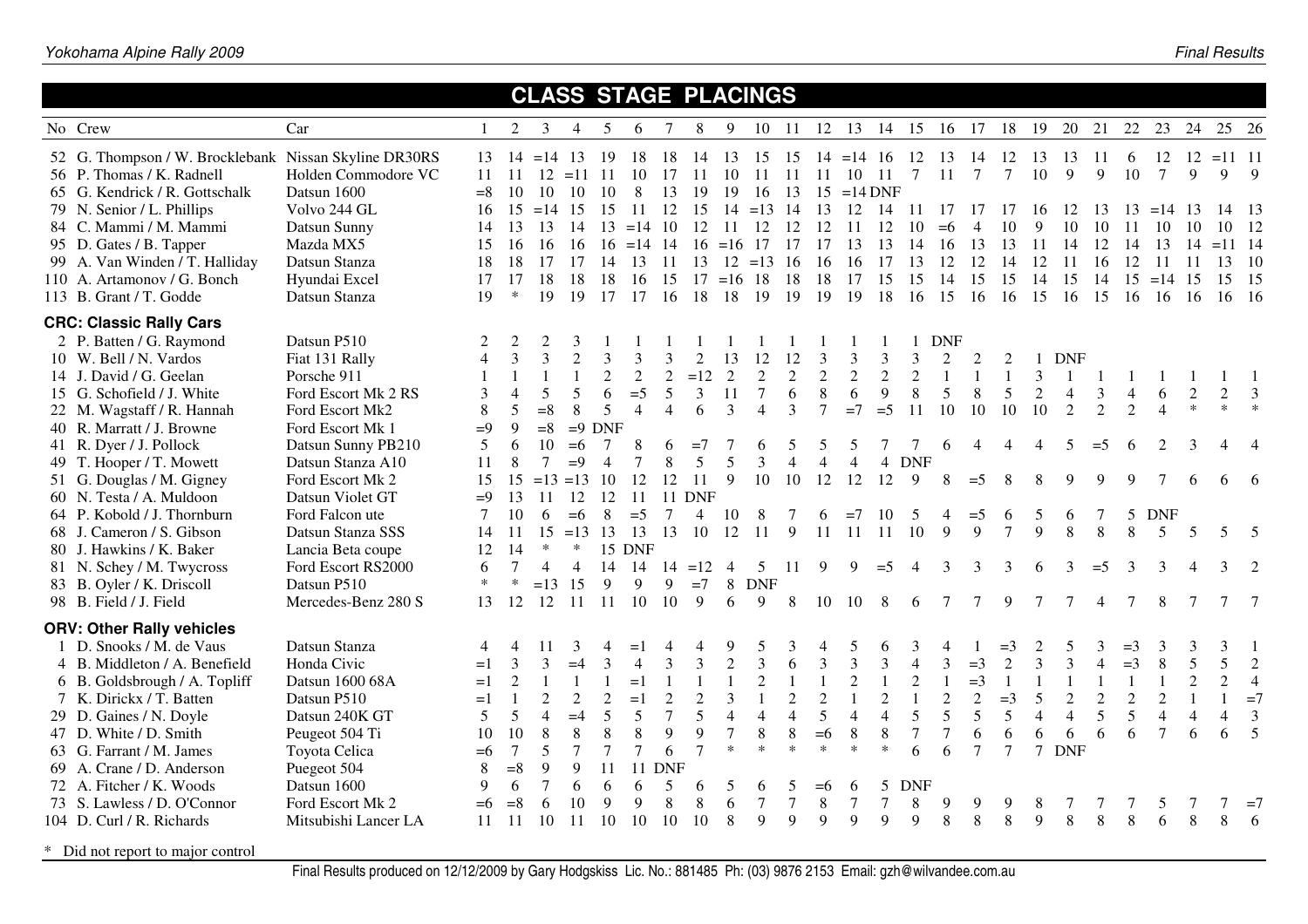|       |                                  |              |                |                |                | <b>STAGE TIMES</b> |                |                |       |        |        |        |                   |        |        |
|-------|----------------------------------|--------------|----------------|----------------|----------------|--------------------|----------------|----------------|-------|--------|--------|--------|-------------------|--------|--------|
|       | No Crew                          | $\mathbf{1}$ | $\overline{2}$ | $\overline{3}$ | $\overline{4}$ | $5\overline{)}$    | 6              | $\overline{7}$ | 8     | 9      | 10     | 11     | 12                | 13     | 14     |
|       | D. Snooks / M. de Vaus           | 2:54         | 4:31           | 18:21          | 3:36           | 11:24              | 8:04           | 8:12           | 6:40  | 42:51  | 8:27   | 10:03  | 6:13              | 7:47   | 10:25  |
|       | 2 P. Batten / G. Raymond         | 2:53         | 4:28           | 4:18           | 3:32           | 10:51              | 7:47           | 7:34           | 6:16  | 18:03  | 8:04   | 9:48   | 5:49              | 7:08   | 9:34   |
|       | 3 G. Portman / R. Runnalls       | 2:47         | 4:22           | 4:19           | 3:30           | 10:59              | 7:58           | 7:36           | 6:31  | 18:17  | 8:16   | 9:48   | 5:58              | 7:14   | 9:46   |
|       | Middleton / A. Benefield<br>4 B. | 2:52         | 4:29           | 4:22           | 3:38           | 11:23              | 8:11           | 8:01           | 6:36  | 18:26  | 8:19   | 10:34  | 6:11              | 7:24   | 10:01  |
|       | 5 A. Bell / C. Seabrook          | 2:54         | 4:28           | 4:22           | 3:32           | 11:00              | 7:56           | 7:45           | 6:33  | 18:25  | 8:14   | 9:57   | 6:04              | 7:23   | 9:45   |
|       | 6 B.<br>Goldsbrough / A. Topliff | 2:52         | 4:27           | 4:15           | 3:23           | 10:49              | 8:04           | 7:43           | 6:24  | 18:11  | 8:16   | 9:45   | 5:51              | 7:16   | 9:42   |
|       | 7 K. Dirickx / T. Batten         | 2:52         | 4:24           | 4:18           | 3:28           | 10:58              | 8:04           | 7:46           | 6:31  | 18:35  | 8:13   | 9:46   | 5:57              | 7:13   | 9:52   |
|       | 8 C.<br>Stewart / A. Ritson      | 2:49         | 4:23           | 4:19           | 3:33           | 11:02              | <b>DNF</b>     |                |       |        |        |        |                   |        |        |
|       | 9 B. Semmens / D. Parry          | 2:52         | 4:26           | 4:22           | 3:32           | 11:12              | 8:03           | 7:57           | 6:31  | 18:20  | 8:15   | 9:50   | 6:01              | 7:16   | 9:56   |
|       | 10 W. Bell / N. Vardos           | 3:00         | 4:31           | 4:22           | 3:31           | 11:18              | 8:04           | 7:47           | 6:38  | 18:50  | 8:19   | 9:52   | 6:02              | 7:27   | 9:50   |
|       | 11 J. Robison / S. Robison       | 2:57         | 4:30           | 4:21           | 3:33           | 11:14              | 13:47          | 8:42           | 6:36  | 18:48  | 8:49   | 10:06  | 6:05              | 7:29   | 10:04  |
|       | 12 J. Monkhouse / D. Moscatt     | 2:49         | 4:50           | 4:18           | 3:33           | 11:26              | 40:07          | 7:55           | 6:54  | 19:25  | 8:23   | 9:57   | 6:03              | 7:35   | 9:49   |
|       | 14 J. David / G. Geelan          | 2:45         | 4:17           | 4:09           | 3:30           | 10:55              | 7:54           | 7:36           | 10:49 | 18:29  | 8:10   | 9:49   | 5:55              | 7:12   | 9:44   |
| 15 G. | Schofield / J. White             | 2:57         | 4:38           | 4:28           | 3:45           | 12:11              | 8:43           | 8:33           | 6:48  | 20:31  | 8:58   | 10:54  | 6:51              | 8:02   | 11:13  |
|       | Garrioch / K. Garrioch<br>16 L.  | 2:59         | 4:25           | 4:26           | 3:31           | 11:25              | 8:02           | 8:13           | 6:33  | 18:24  | 8:26   | 10:12  | 6:19              | 7:35   | 10:08  |
|       | 17 A. Taylor / M. Stanbrough     | 3:00         | 4:36           | 4:26           | 3:35           | 11:32              | 8:27           | 8:13           | 6:42  | 18:46  | 8:33   | 10:14  | 6:34              | 7:49   | 10:25  |
|       | 18 M. Conway / J. Cole           | 2:53         | 4:24           | 4:16           | 3:33           | 11:39              | 8:11           | 8:08           | 6:42  | 18:32  | 8:29   | 10:06  | 6:15              | 7:34   | 10:04  |
|       | 19 R. Allan / S. Allan           | 2:59         | 4:34           | 4:21           | 3:39           | 11:18              | 8:13           | 8:14           | 6:39  | 18:33  | 8:18   | 10:08  | 6:11              | 7:35   | 10:11  |
|       | 20 D. Roberts / P. Whiteley      | 3:01         | 4:36           | 4:22           | 3:40           | 11:31              | 9:25           | 8:31           | 6:53  | 19:13  | 8:46   | 10:37  | 6:31              | 9:31   | 10:28  |
| 21 D. | Officer / K. Officer             | 2:58         | 4:37           | 4:28           | 3:37           | 11:37              | 8:16           | 8:10           | 6:46  | 19:11  | 8:41   | 10:19  | 6:24              | 7:49   | 10:17  |
|       | 22 M. Wagstaff / R. Hannah       | 3:11         | 4:43           | 4:37           | 3:52           | 12:10              | 8:31           | 8:21           | 6:55  | 18:37  | 8:42   | 10:19  | 6:47              | 8:16   | 10:52  |
|       | 23 M. Fenner / S. Blegg          | 3:06         | 4:51           | 4:40           | 3:54           | 12:14              | 8:59           | 9:06           | 7:04  | 20:33  | 9:06   | 11:20  | 7:16              | 8:25   | 11:22  |
|       | 24 S. Ashton / R. Nixon          | 3:06         | 4:42           | 4:39           | 3:43           | 11:58              | 8:04           | 8:21           | 6:56  | 19:50  | 8:54   | 10:49  | 6:37              | 8:06   | 10:52  |
| 25    | G. Heywood / G. Blum             | 3:00         | 11:40          | 4:28           | 3:43           | 12:00A             | 9:02           | 8:52           | 6:55  | 19:12  | 8:48   | 10:43  | 6:46              | 8:01   | 11:28  |
|       | 26 A. Friend / R. Smalley        | 2:48         | 4:36           | 4:20           | 3:31           | 11:13              | 7:56           | 7:45           | 6:38  | 18:40  | 8:15   | 10:07  | 5:55              | 7:27   | 9:59   |
|       | 27 R. Galley / M. Neary          | 2:52         | 4:33           | 4:19           | 3:34           | 11:50              | 8:25           | 8:11           | 6:32  | 18:35  | 8:24   | 10:11  | 6:06              | 7:28   | 9:57   |
|       | 28 S. Hudgson / P. Nicholas      | 2:59         | 4:36           | 4:23           | 3:37           | 12:00              | 8:30           | 8:23           | 6:51  | 19:19  | 8:43   | 10:23  | 6:20              | 7:44   | 10:19  |
|       | 29 D. Gaines / N. Doyle          | 3:00         | 4:36           | 4:25           | 3:38           | 11:31              | 8:12           | 8:24           | 6:43  | 18:55  | 8:22   | 10:11  | 6:20              | 7:36   | 10:13  |
|       |                                  |              | 4:54           | 4:47           |                | 12:29              | 8:51           |                | 7:20  | 20:09  | 9:15   | 11:32  | 7:06              | 8:53   | 13:41  |
| 31 R. | 30 M.<br>Thompson / K. Gentleman | 3:16         | 4:40           |                | 3:54           | 11:39              | 8:27           | 9:06<br>8:32   | 6:52  | $\ast$ | $\ast$ | $\ast$ | $\ast$            | $\ast$ | $\ast$ |
|       | Leitis / R. Mules                | 3:06         |                | 4:31           | 3:42           |                    |                |                |       |        |        |        |                   |        |        |
|       | 32 S. Willett / M. Kelly         | 3:05         | 4:45           | 4:29           | 3:38           | 11:39              | 8:31           | 8:35           | 6:46  | 20:57  | 8:49   | 10:29  | 6:44              | 7:52   | 10:44  |
|       | 33 G. Fowler / W. Nietz          | 3:01         | 4:34           | 4:30           | 3:50           | 12:10              | 8:38<br>$\ast$ | 8:26<br>$\ast$ | 6:58  | 20:16  | 9:03   | 10:56  | 6:32              | 7:57   | 10:42  |
| 34    | C.<br>Eastwood / D. Miller       | 3:04         | 4:33           | 4:20           | 3:32           | 11:30              |                |                | 6:43  | 19:00  | 8:25   | 10:15  | 6:22              | 7:40   | 10:11  |
|       | 35 F. Horobin / P. Marando       | 3:10         | 4:54           | 4:33           | 3:48           | 12:03              | 8:40           | 8:12           | 6:45  | 18:58  | 8:43   | 10:20  | 6:25              | 7:55   | 10:49  |
|       | 36 S. Snooks / R. Wilson         | 3:06         | 4:45           | 4:35           | 3:45           | 11:43              | 8:36           | 8:20           | 6:52  | 19:14  | 8:37   | 10:26  | 6:17 <sup>A</sup> | 7:48   | 10:28  |
|       | 37 R. Parry / K. Beckwith        | 3:02         | 4:36           | 4:29           | 3:43           | 11:43              | 8:25           | 8:10           | 6:43  | 19:19  | 8:53   | 10:31  | 6:31              | 7:56   | 10:26  |
|       | 38 M. Millar / D. Clayton        | 3:01         | 4:36           | 4:36           | 3:45           | 11:45              | 8:35           | 8:35           | 6:48  | 19:23  | 8:45   | 10:46  | 6:46              | 7:59   | 10:47  |
|       | 39 R. Woollard / C. Bolton       | 3:09         | 4:42           | 4:33           | 3:42           | 11:51              | 8:22           | 8:13           | 6:47  | 18:54  | 8:46   | 10:15  | 25:02             | 10:14  | 13:36  |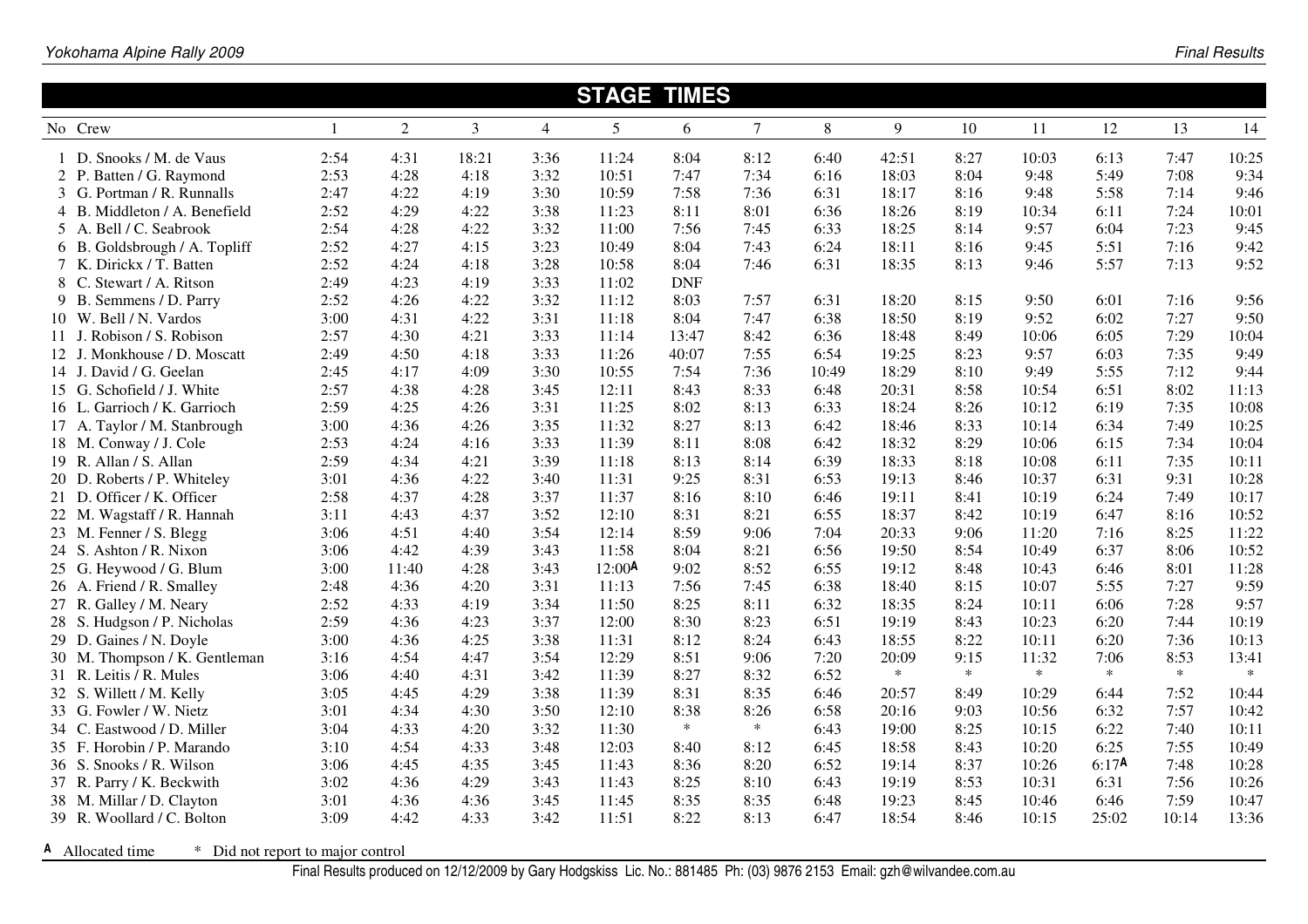|       |                                    |        |                |                |                | <b>STAGE TIMES</b> |            |                |            |        |        |            |        |        |            |
|-------|------------------------------------|--------|----------------|----------------|----------------|--------------------|------------|----------------|------------|--------|--------|------------|--------|--------|------------|
|       | No Crew                            |        | $\overline{2}$ | $\overline{3}$ | $\overline{4}$ | $5\overline{)}$    | 6          | $\overline{7}$ | 8          | 9      | 10     | 11         | 12     | 13     | 14         |
|       | 40 R. Marratt / J. Browne          | 3:14   | 4:54           | 4:37           | 3:55           | <b>DNF</b>         |            |                |            |        |        |            |        |        |            |
|       | 41 R. Dyer / J. Pollock            | 3:05   | 4:44           | 4:42           | 3:47           | 12:16              | 8:50       | 8:35           | 7:06       | 19:50  | 8:54   | 10:49      | 6:44   | 8:01   | 10:59      |
|       | 42 D. Fernie / G. Floyd            | 3:17   | 5:03           | 4:43           | 3:55           | 12:16              | 9:01       | 8:56           | 7:35       | 20:00  | 9:12   | 11:24      | 7:03   | 8:42   | 11:27      |
|       | 43 P. Riseborough / K. Kilsby      | 3:35   | 5:03           | 4:48           | 4:03           | 13:27              | 9:24       | 9:18           | 7:23       | 20:42  | 9:25   | 11:31      | 7:13   | 8:55   | 11:39      |
|       | 45 B.<br>Brown / R. Hale           | 3:01   | 4:33           | 4:25           | 3:36           | 11:36              | 8:27       | 8:01           | 6:52       | 19:04  | 8:36   | 10:26      | 6:22   | 7:47   | 10:26      |
|       | 46 M. Lee / A. Gell                | 3:16   | 4:53           | 4:37           | 3:48           | 12:25              | 8:38       | 8:40           | 6:52       | 19:08  | 8:47   | 10:34      | 6:39   | 7:55   | 10:59      |
| 47    | D. White / D. Smith                | 3:19   | 4:56           | 4:45           | 3:50           | 12:33              | 8:50       | 9:00           | 7:20       | 20:01  | 9:07   | 11:00      | 6:49   | 8:40   | 11:08      |
|       | 49 T. Hooper / T. Mowett           | 3:16   | 4:49           | 4:35           | 3:55           | 12:07              | 8:47       | 8:43           | 6:51       | 19:09  | 8:41   | 10:31      | 6:34   | 7:55   | 10:41      |
|       | 50 T. Trewern / A. Ormesher        | 3:05   | 4:43           | 4:43           | 3:50           | 12:19              | 8:49       | 9:50           | 7:00       | 21:07  | 9:10   | 11:12      | 6:57   | 8:37   | 20:52      |
|       | 51 G. Douglas / M. Gigney          | 4:01   | 5:56           | 4:51           | 4:03           | 12:49A             | 9:26       | 9:25           | 7:25       | 19:59  | 9:23   | 11:30      | 8:19   | 9:20   | 13:02      |
|       | 52 G.<br>Thompson / W. Brocklebank | 3:20   | 5:04           | 4:51           | 3:54           | 1:14:10            | 9:48       | 8:47           | 7:30       | 20:33  | 9:40   | 11:41      | 7:15   | 9:19   | 13:01      |
| 53 S. | Richards / J. Hague                | 3:14   | 4:49           | 4:45           | 3:47           | 12:36              | 8:52       | 8:59           | 7:24       | 20:44  | 9:40   | 11:20      | 6:58   | 8:42   | 11:41      |
|       | 54 M. Welsh / R. Alexander         | $\ast$ | $\ast$         | 4:38           | 4:05           | 12:25              | 8:46       | 8:40           | 7:11       | 19:27  | 21:11  | 10:52      | 7:10   | 8:25   | 11:01      |
|       | 55 T. Reed / B. Reed               | 3:37   | 4:55           | 4:45           | 3:57           | 12:45              | 16:11      | 8:40           | 7:06       | 19:44  | 9:06   | 10:52      | 6:48   | 8:30   | 10:57      |
|       | 56 P. Thomas / K. Radnell          | 3:15   | 4:50           | 4:38           | 3:48           | 12:06              | 8:51       | 15:42          | 6:57       | 19:41  | 9:01   | 10:52      | 6:57   | 8:29   | 11:06      |
|       | 57 R.<br>Woollard / S. Diggins     | 3:14   | 5:03           | 4:34           | 3:49           | 12:40              | 9:01       | 8:54           | 7:06       | 20:01  | 8:59   | 11:01      | 7:01   | 8:44   | 10:53      |
|       | 58 M. Richards / S. Richards       | 3:12   | 4:52           | 4:38           | 3:50           | 12:16              | 8:49       | 8:28           | 7:04       | 19:37  | 9:04   | 10:55      | 6:53   | 8:22   | 11:12      |
|       | 59 J. Wald / A. McBain             | 3:16   | 4:55           | 4:35           | 4:01           | 12:49              | 8:56       | 9:01           | 7:03       | 19:31  | 9:10   | 10:56      | 7:01   | 8:27   | 11:16      |
|       | 60 N. Testa / A. Muldoon           | 3:14   | 5:12           | 4:43           | 4:01           | 13:19              | 9:16       | 9:00           | <b>DNF</b> |        |        |            |        |        |            |
|       | 62 A. Upton / M. Laidlay           | 3:11   | 4:51           | 4:41           | 3:52           | 12:26              | 8:51       | 8:34           | 6:53       | 19:19  | 9:03   | 10:47      | 6:48   | 8:20   | 11:05      |
|       | 63 G. Farrant / M. James           | 3:06   | 4:50           | 4:29           | 3:47           | 12:15              | 8:44       | 8:20           | 7:01       | $\ast$ | $\ast$ | $\ast$     | $\ast$ | $\ast$ | $\ast$     |
|       | 64 P. Kobold / J. Thornburn        | 3:10   | 5:00           | 4:33           | 3:47           | 12:29              | 8:43       | 8:40           | 6:49       | 20:05  | 9:15   | 10:56      | 6:46   | 8:16   | 11:14      |
|       | 65 G. Kendrick / R. Gottschalk     | 3:04   | 4:48           | 4:32           | 3:47           | 11:58              | 8:36       | 9:15           | 6:54       | 19:31  | 9:48   | 11:13      | 7:23   | 9:19   | <b>DNF</b> |
|       | 66 K. Harper / T. Perkins          | 3:15   | 4:53           | 4:41           | 3:52           | 12:59              | 8:56       | 9:08           | 7:16       | 19:50  | 8:58   | 10:46      | 6:59   | 8:24   | 11:06      |
|       | 67 B. Watson / D. Johnson          | 3:14   | 5:02           | 4:49           | 4:03           | 12:57              | 9:05       | 8:57           | 7:20       | 19:46  | 9:12   | 11:06      | 7:06   | 8:55   | 11:03      |
|       | 68 J. Cameron / S. Gibson          | 3:24   | 5:06           | 5:01           | 4:03           | 14:10              | 9:34       | 9:38           | 7:27       | 21:14  | 9:44   | 12:01      | 7:36   | 8:56   | 11:57      |
|       | 69 A. Crane / D. Anderson          | 3:11   | 4:54           | 4:46           | 3:53           | 22:01              | 15:23      | <b>DNF</b>     |            |        |        |            |        |        |            |
|       | 70 T. Stuchbery / S. Jennison      | 3:28   | 5:01           | 4:46           | 3:57           | 12:38              | 8:47       | 8:53           | 7:15       | 19:34  | 9:21   | 11:00      | 6:55   | 8:29   | 11:26      |
|       | 71 L.<br>Shadwick / D. Smith       | 3:35   | 5:12           | 4:55           | 4:19           | 13:50              | 9:39       | 9:42           | 7:51       | 21:34  | 9:55   | <b>DNF</b> |        |        |            |
|       | 72 A. Fitcher / K. Woods           | 3:12   | 4:47           | 4:39           | 3:41           | 11:47              | 8:24       | 8:14           | 6:48       | 19:02  | 8:34   | 10:15      | 6:49   | 7:55   | 10:24      |
|       | 73 S. Lawless / D. O'Connor        | 3:06   | 4:54           | 4:33           | 3:55           | 12:38              | 8:52       | 8:49           | 7:07       | 19:47  | 9:06   | 10:56      | 6:51   | 8:20   | 11:03      |
|       | 74 M. Long / V. Haskett            | 3:10   | 5:04           | 4:34           | 3:51           | 13:12              | 9:11       | 9:00           | 7:15       | 20:26  | 9:27   | 11:13      | 7:08   | 8:57   | 11:23      |
|       | 75 J. Carney / K. Barson           | 3:26   | 5:13           | 4:55           | 4:11           | 13:37              | 9:29       | 9:36           | 7:31       | 21:08  | 10:40  | 13:00      | 7:51   | 9:25   | 12:43      |
|       | 76 A. Kovacevic / K. Cotter        | 3:16   | 5:01           | 4:50           | 4:00           | 13:02              | 9:08       | 9:10           | 7:15       | 20:42  | 9:21   | 22:04      | 7:00   | 8:59   | 11:38      |
|       | 77 R. Cranston / K. Grealy         | 3:38   | 5:30           | 5:16           | 4:29           | 15:38A             | 10:28      | 11:04          | 9:08       | 24:26  | 11:43  | 15:10      | 8:41   | 11:16  | 14:52      |
|       | 78 T. Huggins / S. Huggins         | 3:15   | 5:09           | 4:59           | 3:57           | 12:54              | 9:10       | 9:15           | 7:18       | 20:22  | 9:13   | 11:06      | 7:07   | 8:49   | 11:27      |
|       | 79 N. Senior / L. Phillips         | 3:34   | 5:13           | 4:51           | 4:01           | 13:04              | 9:11       | 9:14           | 7:36       | 20:55  | 9:35   | 11:38      | 7:13   | 8:53   | 12:12      |
|       | 80 J. Hawkins / K. Baker           | 3:21   | 5:17           | $\ast$         | $\ast$         | 13:05 <sup>A</sup> | <b>DNF</b> |                |            |        |        |            |        |        |            |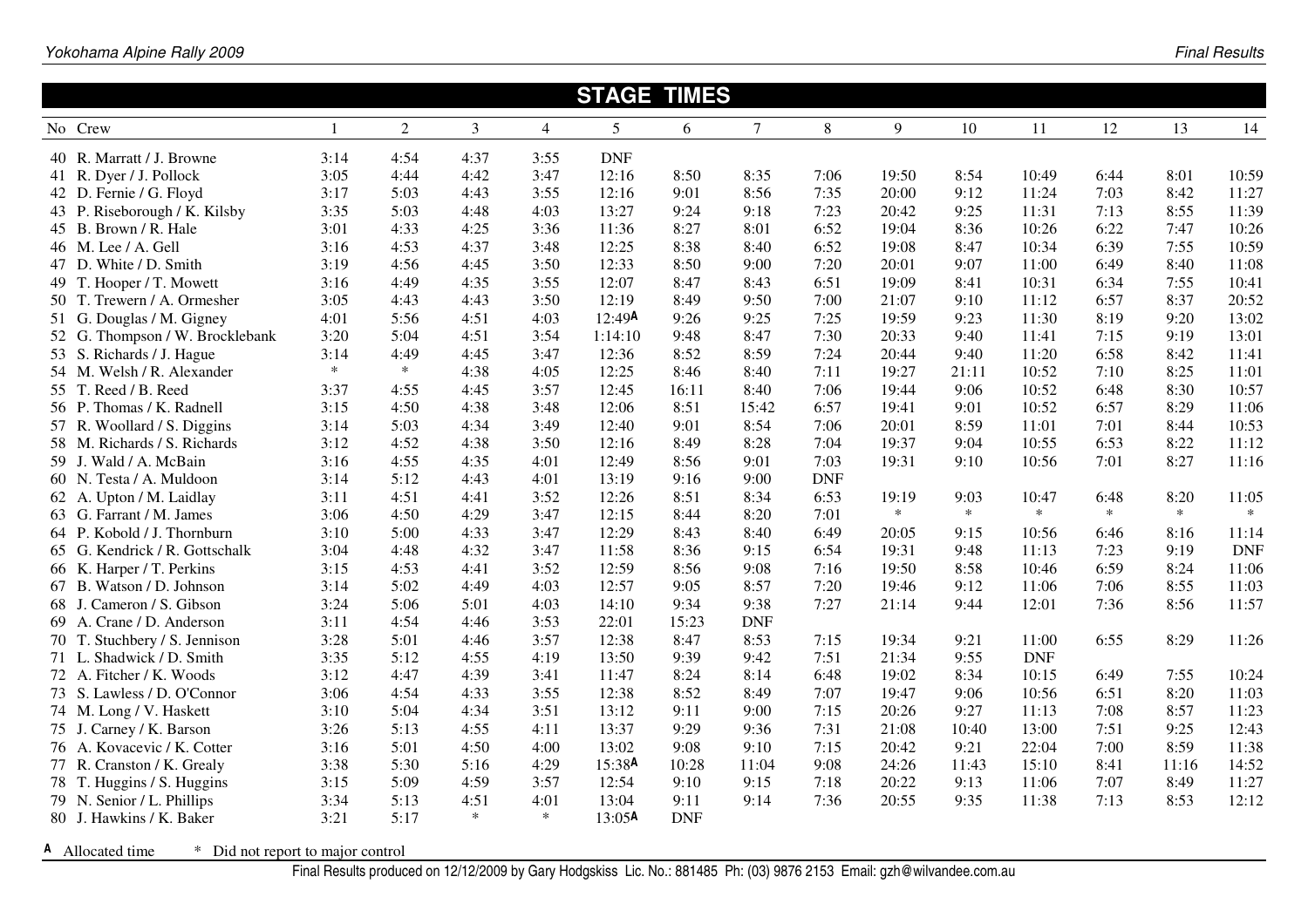|        |                                  |        |                |                |                | <b>STAGE TIMES</b> |        |        |            |       |            |       |       |       |            |
|--------|----------------------------------|--------|----------------|----------------|----------------|--------------------|--------|--------|------------|-------|------------|-------|-------|-------|------------|
|        | No Crew                          |        | $\overline{2}$ | $\overline{3}$ | $\overline{4}$ | 5                  | 6      | $\tau$ | 8          | 9     | 10         | 11    | 12    | 13    | 14         |
|        | 81 N. Schey / M. Twycross        | 3:08   | 4:45           | 4:27           | 3:35           | 32:33              | 10:13  | 10:56  | 16:59      | 18:51 | 8:47       | 18:05 | 7:03  | 8:24  | 10:52      |
|        | 82 D. Norman / R. Knight         | $\ast$ | $\ast$         | 5:18           | <b>DNF</b>     |                    |        |        |            |       |            |       |       |       |            |
|        | 83 B. Oyler / K. Driscoll        | $\ast$ | $\ast$         | 4:51           | 4:15           | 12:41A             | 8:56   | 8:53   | 7:06       | 19:51 | <b>DNF</b> |       |       |       |            |
|        | 84 C. Mammi / M. Mammi           | 3:24   | 5:03           | 4:42           | 3:55           | 12:37              | 9:39   | 8:52   | 7:14       | 20:11 | 9:14       | 11:10 | 7:12  | 8:38  | 11:13      |
|        | 85 D. McKenzie / E. McKenzie     | 3:22   | 5:21           | 4:55           | 4:08           | 13:16              | 9:23   | 9:08   | 8:23       | 22:01 | 10:23      | 12:54 | 7:53  | 9:27  | 12:00      |
|        | 86 P. Boyd / D. Boyd             | 3:15   | 4:56           | 4:37           | 3:51           | 12:28              | 9:35   | 8:51   | 6:53       | 20:05 | 9:00       | 10:57 | 6:41  | 8:23  | 11:01      |
|        | 87 C. Jay / E. Corrales          | 3:18   | 4:56           | 4:37           | 3:50           | 12:48              | 8:59   | 8:51   | 7:03       | 20:15 | 9:11       | 11:01 | 7:07  | 8:38  | 10:58      |
|        | 88 G. Bashford / R. Daniel       | 3:07   | 4:57           | 4:44           | 3:55           | 12:40              | 9:07   | 9:21   | 7:14       | 20:09 | 8:59       | 11:11 | 7:03  | 8:22  | 11:31      |
|        | 89 D.<br>Lawrance / D. Webb      | 3:12   | 4:50           | 4:39           | 3:56           | 12:35A             | 9:14   | 8:54   | <b>DNF</b> |       |            |       |       |       |            |
|        | 90 L. Manning / W. Taylor        | 3:18   | 5:05           | 4:41           | 3:56           | $\ast$             | $\ast$ | $\ast$ | 7:33       | 20:12 | 9:21       | 11:29 | 8:06  | 8:48  | 12:43      |
| 91 B.  | Canny / P. Crosbie               | 3:29   | 5:16           | 4:48           | 4:05           | 13:37              | 9:34   | 9:36   | 7:37       | 21:15 | 9:49       | 12:05 | 7:17  | 8:56  | 11:47      |
|        | 92 J. Pinkerton / P. Shearman    | 3:54   | 5:33           | 5:20           | 4:26           | 14:00A             | 10:11  | 10:28  | 8:07       | 22:12 | 10:21      | 12:23 | 7:58  | 9:45  | 13:21      |
|        | 93 G. Hale / A. Baker            | 3:28   | 27:35          | 5:22           | 4:47           | 14:16 <sup>A</sup> | 10:30  | 10:29  | 8:20       | 22:44 | 10:23      | 12:41 | 8:17  | 9:58  | 12:50      |
|        | 94 T. Reynolds / S. Reynolds     | 3:19   | 5:04           | 4:48           | 3:59           | 13:10              | 15:18  | 9:32   | 7:33       | 20:36 | 9:39       | 11:52 | 7:41  | 9:07  | 12:10      |
|        | 95 D. Gates / B. Tapper          | 3:27   | 5:21           | 4:57           | 4:10           | 14:11              | 9:39   | 9:34   | 7:42       | 21:31 | 9:55       | 12:01 | 7:34  | 8:58  | 12:04      |
|        | 96 P. Otzen / P. Franklin        | 3:29   | 5:16           | 4:49           | 4:05           | 13:42              | 9:34   | 9:33   | 7:39       | 21:12 | 10:00      | 11:55 | 7:20  | 9:08  | 11:39      |
|        | 97 G. Carruthers / S. Carruthers | 3:29   | 5:22           | 5:00           | 4:23           | 14:12              | 11:05  | 9:57   | 7:53       | 22:01 | 9:59       | 12:35 | 7:55  | 9:08  | 12:51      |
|        | 98 B. Field / J. Field           | 3:22   | 5:07           | 4:50           | 3:56           | 13:09              | 9:03   | 8:59   | 7:14       | 19:39 | 9:17       | 11:23 | 7:05  | 8:34  | 11:06      |
|        | 99 A. Van Winden / T. Halliday   | 3:53   | 5:51           | 5:08           | 4:23           | 12:55A             | 9:29   | 9:06   | 7:15       | 20:28 | 9:35       | 11:43 | 7:31  | 9:25  | 13:39      |
|        | 100 P. McKinnon / C. Ellis       | 4:45   | 6:47           | 6:33           | 5:21           | 17:43              | 12:53  | 13:24  | 10:10      | 28:05 | 12:47      | 16:22 | 11:09 | 12:37 | 16:53      |
|        | 101 G. Gibbons / S. Francis      | 3:47   | 5:35           | $\ast$         | $\ast$         | 14:43A             | 10:29  | 10:43  | 8:35       | 22:39 | 10:55      | 14:07 | 8:30  | 10:15 | 13:59      |
|        | 102 K. Harper / D. Gallacher     | 4:02   | 6:01           | 5:24           | 4:32           | 14:39A             | 10:48  | 10:57  | 8:36       | 23:00 | 10:47      | 13:00 | 8:46  | 10:11 | 13:31      |
|        | 103 T. Davidson / J. Davidson    | 3:44   | 5:38           | 5:05           | 4:19           | 13:32A             | 9:41   | 9:33   | 7:59       | 21:24 | 10:13      | 12:22 | 8:06  | 9:31  | 12:51      |
|        | 104 D. Curl / R. Richards        | 3:52   | 5:38           | 5:14           | 4:20           | 13:57A             | 9:57   | 10:05  | 8:19       | 22:00 | 10:33      | 12:32 | 8:30  | 9:45  | 13:03      |
|        | 106 G. Pate / C. Pearce          | 3:30   | 5:13           | 4:57           | 4:02           | 14:10              | 9:46   | 10:02  | 7:45       | 21:04 | 9:58       | 12:01 | 7:40  | 9:22  | 11:44      |
|        | 107 S. Piggott / C. Robinson     | 3:48   | 5:23           | 5:14           | 4:42           | 14:27 <sup>A</sup> | 10:25  | 10:38  | 8:28       | 22:42 | 10:38      | 13:19 | 8:33  | 9:58  | <b>DNF</b> |
|        | 108 M. Foreshew / R. Walton      | 3:39   | 5:35           | 5:08           | 4:22           | 14:16A             | 9:56   | 10:10  | 8:41       | 22:42 | 10:30      | 13:10 | 8:26  | 9:54  | 13:19      |
|        | 109 G. Howard / M. Loxton        | 3:49   | 5:44           | 5:16           | 4:23           | 14:23A             | 10:24  | 10:27  | 8:24       | 23:04 | 10:38      | 13:06 | 8:01  | 9:42  | 12:49      |
|        | 110 A. Artamonov / G. Bonch      | 3:37   | 5:23           | 5:16           | 4:25           | 34:41              | 10:19  | 9:53   | 8:00       | 21:31 | 10:03      | 12:20 | 7:53  | 9:28  | 12:45      |
|        | 111 D. Allwright / S. Allwright  | 3:39   | 5:31           | 5:08           | 4:30           | 13:51A             | 10:07  | 10:15  | 8:01       | 21:05 | 10:08      | 12:40 | 8:59  | 10:19 | 14:13      |
|        | 112 J. Ellis / A. Sietsma        | 4:09   | 6:01           | 5:32           | 4:42           | 15:47 <sup>A</sup> | 11:40  | 11:57  | 9:26       | 25:12 | 11:17      | 13:56 | 9:15  | 10:38 | 14:19      |
| 113 B. | Grant / T. Godde                 | 4:05   | $\ast$         | 5:27           | 4:39           | 14:45A             | 11:05  | 10:13  | 8:36       | 23:28 | 11:04      | 13:00 | 8:43  | 10:33 | 14:03      |
|        | 114 W. Hoy / L. Dunkerton        | 2:45   | 4:21           | 4:15           | 3:36           | <b>DNF</b>         |        |        |            |       |            |       |       |       |            |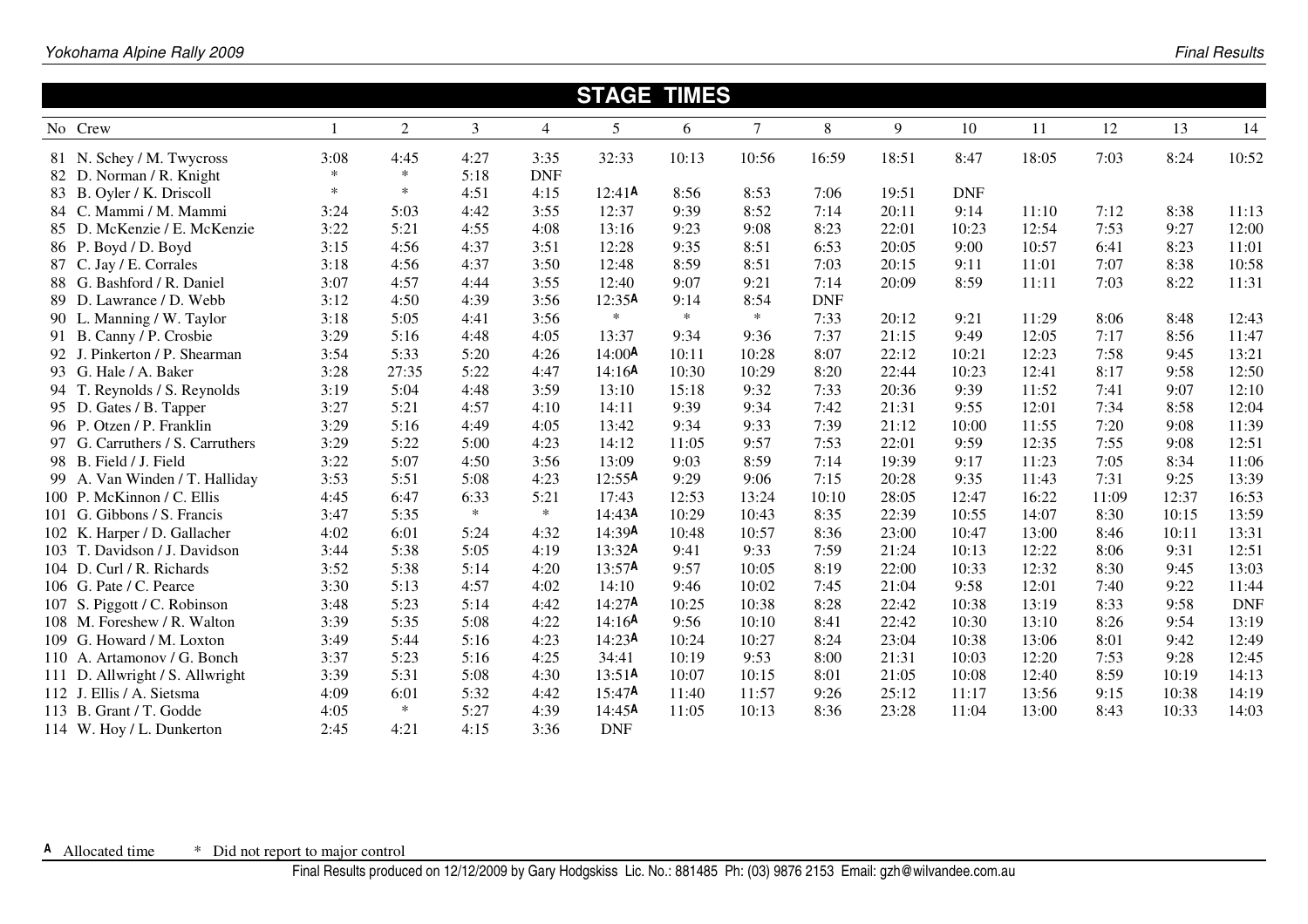|            |                                                      |                |                    |        |        | <b>STAGE TIMES</b> |            |       |        |         |        |        |            |              |
|------------|------------------------------------------------------|----------------|--------------------|--------|--------|--------------------|------------|-------|--------|---------|--------|--------|------------|--------------|
|            | No Crew                                              | 15             | 16                 | 17     | 18     | 19                 | 20         | 21    | 22     | 23      | 24     | 25     | 26         | <b>TOTAL</b> |
|            | 1 D. Snooks / M. de Vaus<br>2 P. Batten / G. Raymond | 20:22<br>18:59 | 6:34<br><b>DNF</b> | 6:50   | 6:38   | 3:36               | 4:14       | 10:04 | 8:18   | 31:34   | 3:17   | 9:08   | 11:07      | 4:31:10      |
|            | 3 G. Portman / R. Runnalls                           | 18:40          | 5:46               | 6:18   | 6:14   | 3:30               | 4:02       | 9:47  | 7:59   | 29:24   | 3:14   | 8:55   | 10:55      | 3:42:05      |
|            | Middleton / A. Benefield<br>4 B.                     | 20:44          | 6:14               | 7:07   | 6:32   | 3:37               | 4:12       | 10:12 | 8:18   | 1:29:56 | 3:24   | 9:22   | 11:17      | 4:51:22      |
|            | 5 A. Bell / C. Seabrook                              | 19:14          | 6:26               | 6:48   | 6:11   | 3:28               | 4:02       | 10:01 | 8:00   | 29:00   | 3:11   | 8:42   | 31:46      | 4:05:07      |
|            | 6 B. Goldsbrough / A. Topliff                        | 19:46          | 5:52               | 7:07   | 6:17   | 3:32               | 3:57       | 9:43  | 7:54   | 29:01   | 3:14   | 8:53   | 11:33      | 3:43:47      |
|            | 7 K. Dirickx / T. Batten                             | 19:03          | 6:07               | 6:57   | 6:38   | 3:40               | 4:03       | 9:54  | 8:05   | 29:25   | 3:09   | 8:50   | 29:20      | 4:03:08      |
|            | Stewart / A. Ritson<br>8 C.                          |                |                    |        |        |                    |            |       |        |         |        |        |            |              |
|            | 9 B.<br>Semmens / D. Parry                           | 27:46          | 6:27               | 7:22   | 6:54   | 3:35               | 4:12       | 10:02 | 8:03   | 29:51   | 3:18   | 9:09   | 11:12      | 3:56:24      |
|            | 10 W. Bell / N. Vardos                               | 20:37          | 6:22               | 7:15   | 6:48   | 3:36               | <b>DNF</b> |       |        |         |        |        |            |              |
| $11 \; J.$ | Robison / S. Robison                                 | 19:56A         | 6:21               | 7:24   | 6:51   | 3:50               | 4:16       | 10:06 | 8:01   | 38:13   | 3:36   | 9:36   | 11:38      | 4:06:49      |
|            | 12 J. Monkhouse / D. Moscatt                         | 20:32          | 6:30               | 6:54   | 6:38   | 3:33               | 4:07       | 10:00 | 8:03   | 29:43   | 3:35   | 9:10   | 11:35      | 4:23:24      |
|            | 14 J. David / G. Geelan                              | 19:06          | 5:58               | 7:07   | 6:36   | 3:48               | 4:01       | 9:51  | 8:02   | 29:00   | 3:13   | 8:53   | 10:51      | 3:47:40      |
|            | 15 G. Schofield / J. White                           | 22:26          | 7:15               | 7:58   | 7:37   | 3:47               | 4:29       | 10:41 | 8:56   | 36:55   | 3:37   | 10:00  | 11:59      | 4:14:12      |
|            | 16 L. Garrioch / K. Garrioch                         | 20:41          | 6:55               | 7:35   | 7:19   | <b>DNF</b>         |            |       |        |         |        |        |            |              |
|            | 17 A. Taylor / M. Stanbrough                         | 20:04          | 7:14               | 7:32   | 7:10   | 3:49               | 4:17       | 10:22 | 8:32   | 31:11   | 3:25   | 9:24   | 11:38      | 3:57:30      |
|            | 18 M. Conway / J. Cole                               | 19:37          | 6:24               | 7:23   | 7:02   | 3:49               | 4:08       | 10:10 | 8:19   | 30:28   | 3:27   | 9:23   | 11:17      | 3:52:13      |
|            | 19 R. Allan / S. Allan                               | 19:00          | 6:20               | 6:49   | 6:52   | 3:38               | 4:13       | 10:08 | 8:12   | 30:24   | 3:19   | 9:08   | 11:12      | 3:50:08      |
|            | 20 D. Roberts / P. Whiteley                          | 21:31          | 6:58               | 7:32   | 7:12   | 3:49               | 4:22       | 10:36 | 8:42   | 33:10   | 3:25   | 9:45   | 11:33      | 4:05:40      |
|            | 21 D. Officer / K. Officer                           | 20:19A         | 6:43               | 7:19   | 7:40   | 3:46               | 4:17       | 10:22 | 8:31   | 31:07   | 3:26   | 9:25   | 11:31      | 3:57:36      |
|            | 22 M. Wagstaff / R. Hannah                           | 20:31A         | 7:08               | 6:57   | 6:46   | 3:40               | 4:25       | 10:31 | 8:34   | 34:21   | $\ast$ | $\ast$ | $\ast$     |              |
|            | 23 M. Fenner / S. Blegg                              | 23:07          | 7:20               | 7:35   | 7:03   | 3:53               | 4:32       | 11:14 | 9:34   | 35:26   | 4:15   | 11:29  | 12:53      | 4:20:17      |
|            | 24 S. Ashton / R. Nixon                              | 20:52          | 6:58               | 7:24   | 7:25   | 3:50               | 4:24       | 10:40 | 8:45   | 31:57   | 3:33   | 9:55   | 11:57      | 4:04:17      |
|            | 25 G. Heywood / G. Blum                              | 20:59A         | 7:26               | 7:32   | 7:09   | 3:40               | 4:16       | 10:18 | $\ast$ | $\ast$  | $\ast$ | $\ast$ | $\ast$     |              |
|            | 26 A. Friend / R. Smalley                            | 28:57          | 6:43               | 7:21   | 6:58   | 3:37               | 4:15       | 10:04 | 8:24   | 33:36   | 3:16   | 8:56   | 11:03      | 4:02:20      |
|            | 27 R. Galley / M. Neary                              | 20:42          | 6:47               | 7:34   | 7:08   | 3:39               | 4:17       | 10:15 | 8:15   | 29:50   | 3:18   | 9:04   | 11:04      | 3:52:50      |
|            | 28 S. Hudgson / P. Nicholas                          | 19:54          | 6:47               | 7:22   | 6:52   | 3:40               | 4:19       | 10:26 | 11:27  | 41:18   | 3:40   | 9:32   | 26:42      | 4:26:06      |
|            | 29 D. Gaines / N. Doyle                              | 21:03          | 6:48               | 7:13   | 6:46   | 3:39               | 4:13       | 10:23 | 8:25   | 32:22   | 3:19   | 9:16   | 11:26      | 3:56:59      |
|            | 30 M. Thompson / K. Gentleman                        | 22:31          | 7:00               | 7:37   | 7:29   | 4:00               | 4:38       | 11:14 | 9:24   | 34:06   | 3:49   | 10:33  | 12:36      | 4:20:10      |
|            | 31 R. Leitis / R. Mules                              | $\ast$         | $\ast$             | $\ast$ | $\ast$ | $\ast$             | 4:36       | 10:50 | 8:49   | 49:05   | 3:51   | 10:28  | 13:11      |              |
|            | 32 S. Willett / M. Kelly                             | 20:46          | 6:42               | 7:12   | 6:59   | 3:50               | 4:24       | 10:37 | 8:40   | 31:57   | 3:27   | 9:43   | 11:47      | 4:03:07      |
|            | 33 G. Fowler / W. Nietz                              | 20:56          | 6:47               | 7:23   | 9:34   | 3:52               | 4:22       | 10:44 | 8:45   | 32:08   | 3:24   | 9:28   | 11:46      | 4:06:42      |
|            | 34 C. Eastwood / D. Miller                           | 20:27          | <b>DNF</b>         |        |        |                    |            |       |        |         |        |        |            |              |
|            | 35 F. Horobin / P. Marando                           | 20:55          | 7:17               | 7:09   | 6:59   | 3:45               | 4:34       | 10:43 | 8:31   | 31:56   | 3:40   | 10:03  | <b>DNF</b> |              |
|            | 36 S. Snooks / R. Wilson                             | 21:27          | 7:12               | 7:09   | 7:03   | 3:45               | 4:20       | 10:35 | 8:35   | 30:54   | 3:24   | 9:27   | 11:37      | 4:00:00      |
|            | 37 R. Parry / K. Beckwith                            | 20:00          | 6:56               | 7:22   | 6:58   | 3:38               | 4:17       | 10:15 | 8:26   | 31:25   | 3:21   | 9:21   | 11:43      | 3:58:09      |
|            | 38 M. Millar / D. Clayton                            | 20:42          | 7:12               | 7:11   | 6:59   | 3:54               | 4:24       | 10:45 | 8:52   | 31:43   | 3:27   | 9:46   | 12:09      | 4:03:11      |
|            | 39 R. Woollard / C. Bolton                           | 20:39          | 7:09               | 7:18   | 7:23   | 3:50               | 4:26       | 10:36 | 8:47   | 33:54   | 3:44   | 10:05  | 12:11      | 4:28:08      |
|            |                                                      |                |                    |        |        |                    |            |       |        |         |        |        |            |              |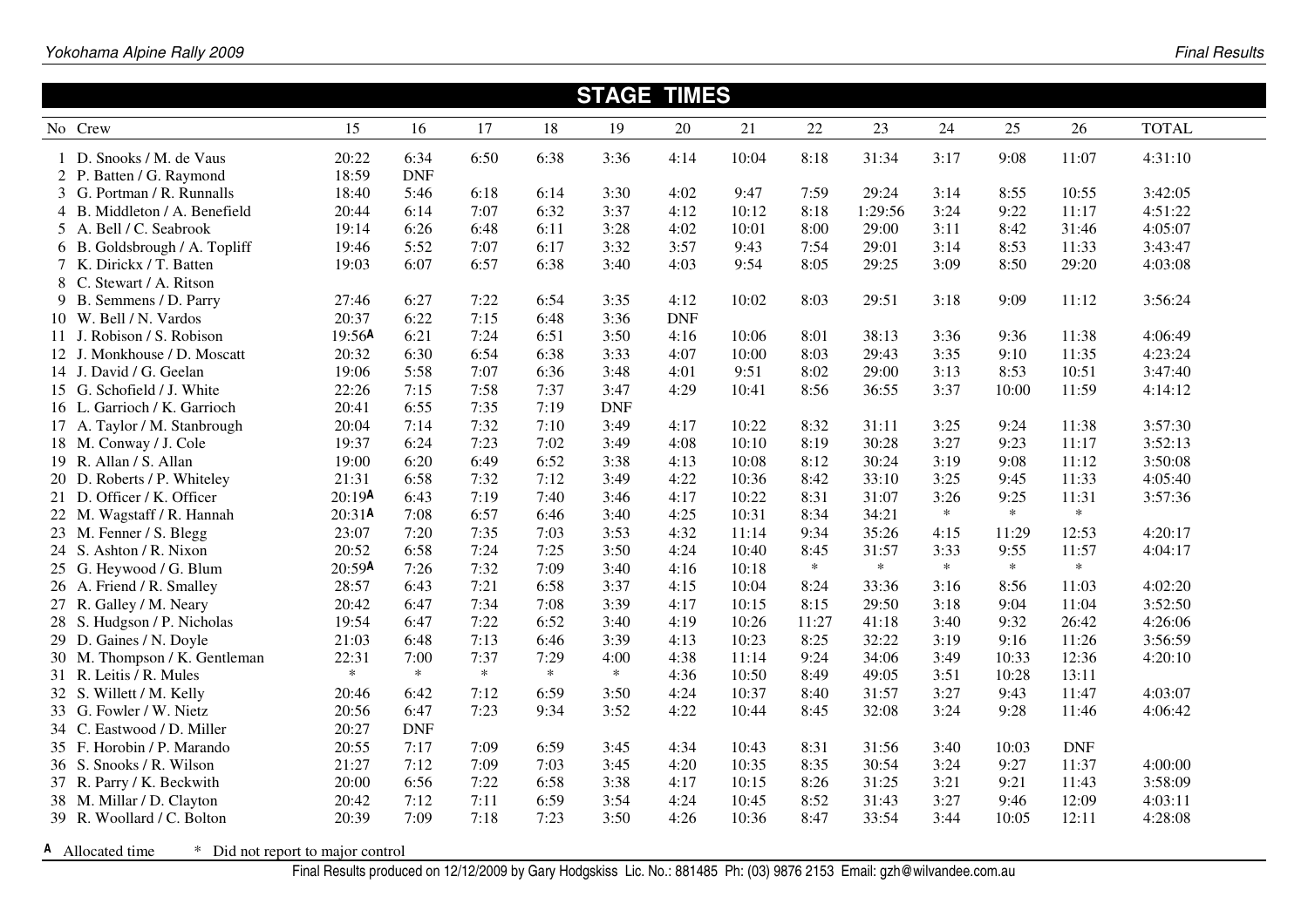| <b>STAGE TIMES</b>              |            |            |        |            |            |            |       |            |            |      |       |        |              |
|---------------------------------|------------|------------|--------|------------|------------|------------|-------|------------|------------|------|-------|--------|--------------|
| No Crew                         | 15         | 16         | 17     | 18         | 19         | 20         | 21    | 22         | 23         | 24   | 25    | 26     | <b>TOTAL</b> |
|                                 |            |            |        |            |            |            |       |            |            |      |       |        |              |
| 40 R. Marratt / J. Browne       |            |            |        |            |            |            |       |            |            |      |       |        |              |
| 41 R. Dyer / J. Pollock         | 21:53      | 7:25       | 7:37   | 7:35       | 3:51       | 4:35       | 10:55 | 9:01       | 32:58      | 3:42 | 10:17 | 12:30  | 4:10:41      |
| 42 D. Fernie / G. Floyd         | 22:01A     | 7:29       | 7:57   | 7:30       | 4:08       | 5:04       | 16:11 | <b>DNF</b> |            |      |       |        |              |
| 43 P. Riseborough / K. Kilsby   | 22:25A     | 8:17       | 7:51   | 7:34       | 4:02       | 4:31       | 11:27 | 9:34       | 34:45      | 3:49 | 10:29 | 12:24  | 4:23:34      |
| 45 B. Brown / R. Hale           | 21:46      | 7:22       | 27:13  | <b>DNF</b> |            |            |       |            |            |      |       |        |              |
| 46 M. Lee / A. Gell             | 21:24      | 7:01       | 7:27   | 7:05       | 3:47       | 4:28       | 10:39 | 8:44       | 32:47      | 3:32 | 9:47  | 11:43  | 4:05:35      |
| 47 D. White / D. Smith          | 21:56      | 7:20       | 7:25   | 7:19       | 3:46       | 4:36       | 10:48 | 8:55       | 40:24      | 3:43 | 10:13 | 12:06  | 4:19:49      |
| 49 T. Hooper / T. Mowett        | <b>DNF</b> |            |        |            |            |            |       |            |            |      |       |        |              |
| 50 T. Trewern / A. Ormesher     | <b>DNF</b> |            |        |            |            |            |       |            |            |      |       |        |              |
| 51 G. Douglas / M. Gigney       | 22:46A     | 7:38       | 7:52   | 8:13       | 4:15       | 5:07       | 12:00 | 9:57       | 40:09      | 4:21 | 11:49 | 13:18  | 4:36:54      |
| 52 G. Thompson / W. Brocklebank | 23:07A     | 8:35       | 8:10   | 7:57       | 4:15       | 4:58       | 11:38 | 8:37       | 35:14      | 3:57 | 10:44 | 12:37  | 5:28:42      |
| 53 S. Richards / J. Hague       | 22:42      | 31:22      | $\ast$ | $\ast$     | 4:07       | 4:36       | 11:58 | 9:13       | 57:25      | 3:46 | 10:30 | 12:45  |              |
| 54 M. Welsh / R. Alexander      | <b>DNF</b> |            |        |            |            |            |       |            |            |      |       |        |              |
| 55 T. Reed / B. Reed            | 21:21A     | 6:49       | 7:02   | 6:57       | 3:48       | 4:34       | 11:00 | 9:00       | 33:06      | 3:39 | 9:57  | 12:07  | 4:17:13      |
| 56 P. Thomas / K. Radnell       | 20:59      | 7:15       | 7:25   | 7:08       | 3:57       | 4:35       | 10:53 | 8:58       | 33:07      | 3:43 | 10:13 | 12:21  | 4:16:47      |
| 57 R. Woollard / S. Diggins     | 21:50      | 7:37       | 7:25   | 7:42       | 3:58       | 4:30       | 10:56 | 9:06       | 33:23      | 3:38 | 10:31 | 12:19  | 4:13:55      |
| 58 M. Richards / S. Richards    | 22:29      | 7:42       | 7:39   | 7:24       | 4:03       | 4:37       | 11:00 | 8:58       | 33:56      | 3:38 | 9:59  | 12:13  | 4:12:50      |
| 59 J. Wald / A. McBain          | 22:40      | 8:17       | 7:56   | 7:51       | 4:07       | 4:34       | 10:48 | 8:54       | 31:59      | 3:40 | 10:07 | 12:00  | 4:13:50      |
| 60 N. Testa / A. Muldoon        |            |            |        |            |            |            |       |            |            |      |       |        |              |
| 62 A. Upton / M. Laidlay        | 22:14      | 7:10       | 7:17   | 7:09       | 3:51       | 4:35       | 11:09 | 9:05       | 36:40      | 3:38 | 9:59  | 12:07  | 4:13:35      |
| 63 G. Farrant / M. James        | 21:17      | 7:11       | 7:39   | 8:00       | 3:59       | <b>DNF</b> |       |            |            |      |       |        |              |
| 64 P. Kobold / J. Thornburn     | 21:18      | 7:08       | 7:52   | 7:56       | 3:56       | 4:36       | 11:12 | 8:59       | <b>DNF</b> |      |       |        |              |
| 65 G. Kendrick / R. Gottschalk  |            |            |        |            |            |            |       |            |            |      |       |        |              |
| 66 K. Harper / T. Perkins       | 22:14      | 7:17       | 7:30   | 7:32       | 3:58       | 4:32       | 10:48 | 9:07       | 33:18      | 3:44 | 10:20 | 12:27  | 4:13:50      |
| 67 B. Watson / D. Johnson       | 22:06      | 7:04       | 7:38   | 7:17       | 3:56       | 4:39       | 10:58 | 9:16       | 33:20      | 3:39 | 10:53 | $\ast$ |              |
| 68 J. Cameron / S. Gibson       | 22:59A     | 7:40       | 7:59   | 8:01       | 4:17       | 5:01       | 11:53 | 9:46       | 36:14      | 4:01 | 11:06 | 13:11  | 4:31:59      |
| 69 A. Crane / D. Anderson       |            |            |        |            |            |            |       |            |            |      |       |        |              |
| 70 T. Stuchbery / S. Jennison   | 21:37A     | 7:37       | 7:43   | 7:24       | 4:15       | 4:33       | 16:30 | 9:13       | 35:15      | 3:47 | 10:37 | 12:15  | 4:22:16      |
| 71 L. Shadwick / D. Smith       |            |            |        |            |            |            |       |            |            |      |       |        |              |
| 72 A. Fitcher / K. Woods        | <b>DNF</b> |            |        |            |            |            |       |            |            |      |       |        |              |
| 73 S. Lawless / D. O'Connor     | 23:16      | 8:41       | 8:25   | 8:25       | 4:12       | 4:37       | 11:06 | 8:59       | 34:06      | 3:54 | 10:14 | 18:24  | 4:24:16      |
| 74 M. Long / V. Haskett         | 23:15      | <b>DNF</b> |        |            |            |            |       |            |            |      |       |        |              |
| 75 J. Carney / K. Barson        | 24:00A     | 9:34       | 8:31   | 9:07       | 4:29       | 4:59       | 11:34 | 9:30       | 35:40      | 4:18 | 11:54 | 13:20  | 4:39:41      |
| 76 A. Kovacevic / K. Cotter     | 22:36      | 7:15       | 7:50   | 7:26       | 4:00       | 4:48       | 11:40 | 9:31       | 59:28      | 3:53 | 10:43 | 12:52  | 4:57:28      |
| 77 R. Cranston / K. Grealy      | 27:54A     | 9:42       | 9:00   | 41:02      | <b>DNF</b> |            |       |            |            |      |       |        |              |
| 78 T. Huggins / S. Huggins      | 23:46      | 7:31       | 7:54   | 7:28       | 3:58       | 4:47       | 11:31 | 9:24       | 33:47      | 3:50 | 10:35 | 12:46  | 4:21:18      |
| 79 N. Senior / L. Phillips      | 22:49A     | 8:19       | 8:09   | 8:05       | 4:33       | 4:51       | 11:56 | 9:47       | 37:05      | 4:01 | 10:56 | 13:01  | 4:30:42      |
| 80 J. Hawkins / K. Baker        |            |            |        |            |            |            |       |            |            |      |       |        |              |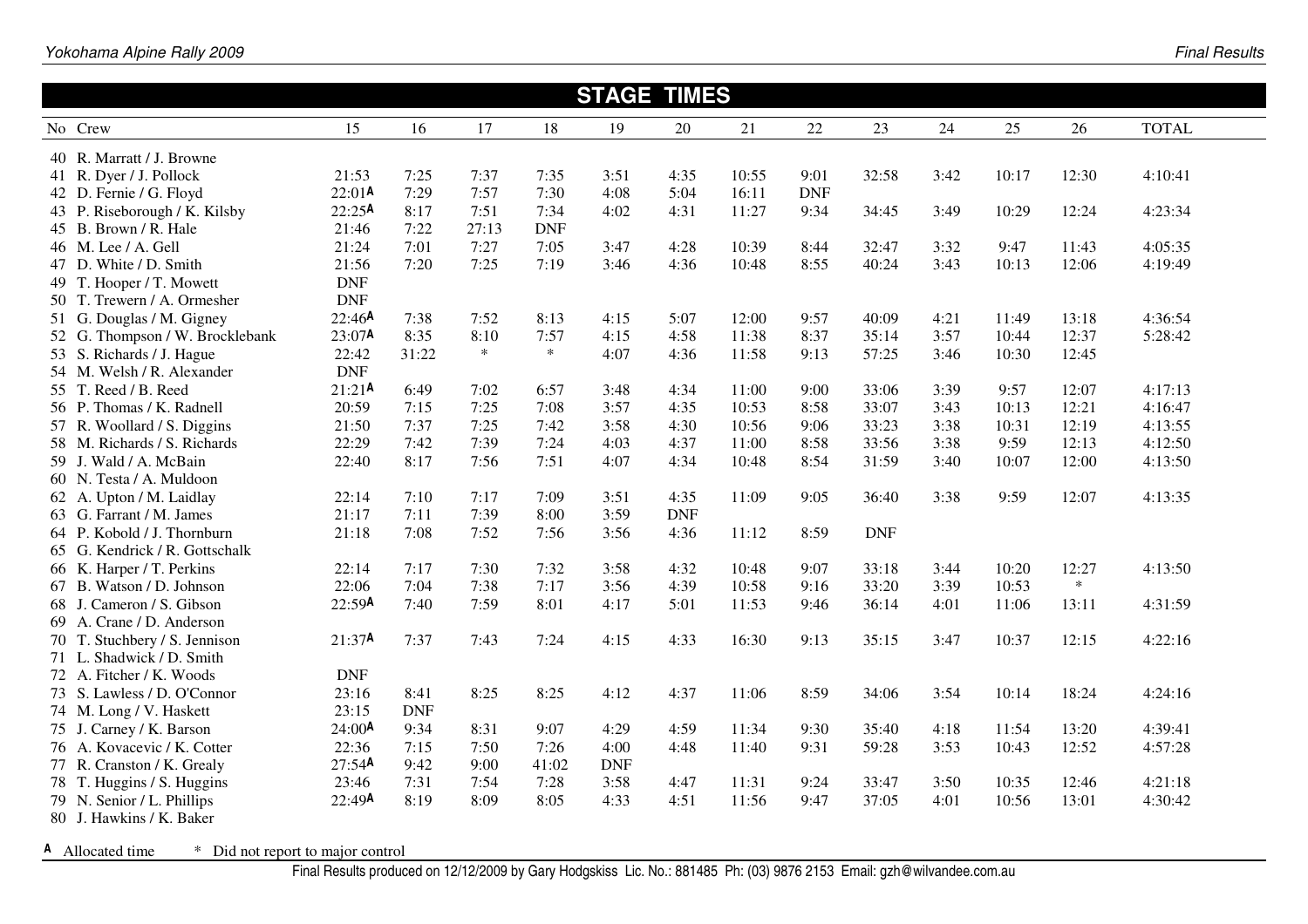|        |                                                                                    |                    |        |        |        |        | <b>STAGE TIMES</b> |       |       |         |        |        |        |              |
|--------|------------------------------------------------------------------------------------|--------------------|--------|--------|--------|--------|--------------------|-------|-------|---------|--------|--------|--------|--------------|
|        | No Crew                                                                            | 15                 | 16     | 17     | 18     | 19     | 20                 | 21    | 22    | 23      | 24     | 25     | 26     | <b>TOTAL</b> |
|        | 81 N. Schey / M. Twycross<br>82 D. Norman / R. Knight<br>83 B. Oyler / K. Driscoll | 21:16              | 7:01   | 7:20   | 7:15   | 3:58   | 4:28               | 10:55 | 8:55  | 33:34   | 3:45   | 10:06  | 11:27  | 4:48:38      |
|        | 84 C. Mammi / M. Mammi                                                             | 21:48A             | 6:55   | 7:14   | 7:17   | 3:56   | 4:40               | 11:21 | 9:17  | 34:44   | 3:45   | 10:33  | 12:42  | 4:17:16      |
|        | 85 D. McKenzie / E. McKenzie                                                       | 24:13A             | 8:09   | 8:03   | 8:04   | 4:20   | 5:15               | 12:28 | 10:12 | 38:28   | 4:02   | 11:04  | 13:20  | 4:40:12      |
|        | 86 P. Boyd / D. Boyd                                                               | 21:22A             | 7:20   | 7:46   | 7:25   | 4:00   | 4:37               | 11:16 | 9:04  | 35:59   | 3:42   | 10:14  | 12:06  | 4:15:24      |
|        | 87 C. Jay / E. Corrales                                                            | 21:34              | 7:01   | 7:21   | 7:01   | 4:13   | 4:43               | 11:07 | 9:05  | 32:31   | 3:52   | 10:36  | 11:45  | 4:12:21      |
|        | 88 G. Bashford / R. Daniel<br>89 D. Lawrance / D. Webb                             | 22:33              | 7:15   | 7:33   | 7:25   | 4:00   | 4:34               | 10:54 | 9:12  | 33:37   | 3:41   | 10:13  | 12:17  | 4:15:34      |
|        | 90 L. Manning / W. Taylor                                                          | 22:35A             | 7:28   | 7:49   | 7:23   | 3:57   | 4:44               | 11:04 | 9:09  | 34:30   | 3:54   | 10:20  | 13:03  |              |
|        | 91 B. Canny / P. Crosbie                                                           | 23:02A             | 7:57   | 8:07   | 7:49   | 4:01   | 4:55               | 11:38 | 9:42  | 35:49   | 4:01   | 11:07  | 12:52  | 4:30:11      |
|        | 92 J. Pinkerton / P. Shearman                                                      | 24:44A             | 8:06   | 8:21   | 8:21   | 4:46   | 5:42               | 13:26 | 10:49 | $\ast$  | $\ast$ | $\ast$ | $\ast$ |              |
|        | 93 G. Hale / A. Baker                                                              | 24:48A             | 7:33   | 7:56   | 8:18   | 4:18   | 5:05               | 13:51 | 10:21 | 38:45   | 4:18   | 12:14  | 13:52  | 5:12:59      |
|        | 94 T. Reynolds / S. Reynolds                                                       | 24:46              | 8:01   | 8:12   | 8:33   | 4:17   | 4:57               | 11:33 | 9:27  | 38:19   | 4:00   | 11:01  | 12:47  | 4:39:41      |
|        | 95 D. Gates / B. Tapper                                                            | 23:16A             | 9:00   | 8:02   | 8:05   | 4:10   | 4:59               | 11:44 | 9:48  | 37:00   | 4:05   | 10:44  | 13:05  | 4:35:02      |
|        | 96 P. Otzen / P. Franklin                                                          | 23:04A             | 7:48   | 7:57   | 7:44   | 4:10   | 4:51               | 11:34 | 9:30  | 34:59   | 3:58   | 10:55  | 12:47  | 4:28:38      |
|        | 97 G. Carruthers / S. Carruthers                                                   | 24:00 <sup>A</sup> | 8:31   | 8:06   | 8:07   | 4:48   | 5:10               | 12:17 | 10:07 | 37:20   | 4:04   | 11:48  | 13:51  | 4:43:59      |
|        | 98 B. Field / J. Field                                                             | 21:40              | 7:31   | 7:53   | 8:41   | 4:11   | 4:37               | 10:54 | 9:09  | 2:05:15 | 5:13   | 13:24  | 15:01  | 5:56:13      |
|        | 99 A. Van Winden / T. Halliday                                                     | 23:14A             | 8:23   | 7:51   | 8:11   | 4:12   | 4:45               | 20:38 | 9:28  | 34:49   | 3:53   | 10:55  | 12:30  | 4:39:10      |
|        | 100 P. McKinnon / C. Ellis                                                         | 31:14A             | 9:39   | 10:11  | 11:33  | 5:30   | 6:33               | 15:09 | 12:48 | 48:45   | 5:27   | 14:29  | 17:21  | 6:04:08      |
|        | 101 G. Gibbons / S. Francis                                                        | 25:57A             | $\ast$ | $\ast$ | $\ast$ | $\ast$ | <b>DNF</b>         |       |       |         |        |        |        |              |
|        | 102 K. Harper / D. Gallacher                                                       | 25:29A             | 9:11   | 8:44   | 9:20   | 4:39   | 5:37               | 11:46 | 10:37 | 40:08   | 4:39   | 12:41  | 15:09  | 5:02:14      |
|        | 103 T. Davidson / J. Davidson                                                      | 23:57A             | 8:13   | 8:15   | 8:08   | 4:30   | 5:15               | 12:12 | 9:50  | 35:52   | 4:18   | 11:23  | 13:12  | 4:39:03      |
|        | 104 D. Curl / R. Richards                                                          | 24:33A             | 8:22   | 8:17   | 8:23   | 4:36   | 5:24               | 12:19 | 10:26 | 38:15   | 4:26   | 12:00  | 14:10  | 4:48:56      |
|        | 106 G. Pate / C. Pearce                                                            | 23:10 <sup>A</sup> | 8:08   | 8:07   | 7:43   | 4:17   | 4:58               | 11:41 | 10:03 | 40:07   | 4:15   | 11:54  | 13:38  | 4:39:15      |
|        | 107 S. Piggott / C. Robinson                                                       |                    |        |        |        |        |                    |       |       |         |        |        |        |              |
|        | 108 M. Foreshew / R. Walton                                                        | 25:13A             | 8:29   | 8:25   | 8:25   | 4:28   | <b>DNF</b>         |       |       |         |        |        |        |              |
|        | 109 G. Howard / M. Loxton                                                          | 25:03A             | 7:55   | 8:07   | 8:21   | 4:25   | 5:25               | 12:40 | 10:38 | 38:47   | 4:39   | 12:05  | 14:12  | 4:52:27      |
|        | 110 A. Artamonov / G. Bonch                                                        | 23:53A             | 8:47   | 8:35   | 8:36   | 4:24   | 5:13               | 12:45 | 10:11 | 37:05   | 4:20   | 11:58  | 14:06  | 5:05:27      |
|        | 111 D. Allwright / S. Allwright                                                    | 24:38A             | 9:06   | 8:36   | 8:53   | 4:30   | 5:23               | 12:24 | 10:17 | 39:41   | 4:28   | 12:02  | 13:51  | 4:52:15      |
| 112 J. | Ellis / A. Sietsma                                                                 | 27:20 <sup>A</sup> | 9:08   | 8:47   | 9:31   | 4:43   | 5:54               | 13:57 | 12:01 | 43:32   | 5:12   | 13:53  | 15:29  | 5:23:18      |
| 113 B. | Grant / T. Godde                                                                   | 26:01 <sup>A</sup> | 8:57   | 26:20  | 9:06   | 4:49   | 5:33               | 15:22 | 11:32 | 41:49   | 4:35   | 12:14  | 15:59  |              |
|        | 114 W. Hoy / L. Dunkerton                                                          |                    |        |        |        |        |                    |       |       |         |        |        |        |              |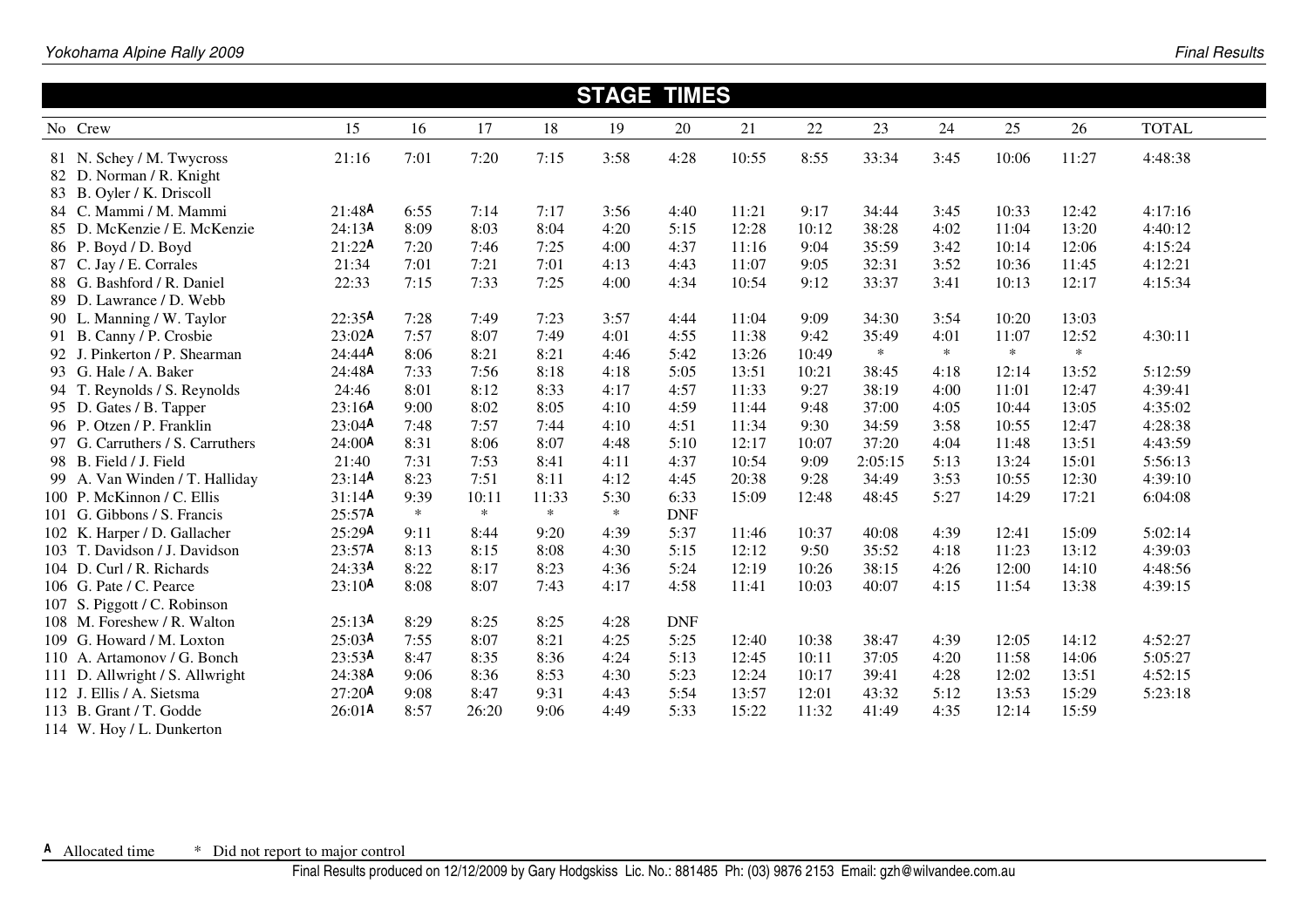|                                  |              |              |      |                |             |      | <b>LATE RUNNING</b> |       | <b>TIME</b>    |           |       |       |       |            |       |        |              |             |
|----------------------------------|--------------|--------------|------|----------------|-------------|------|---------------------|-------|----------------|-----------|-------|-------|-------|------------|-------|--------|--------------|-------------|
| No Crew                          | $\mathbf{A}$ | $\mathbf{1}$ | B    | $\overline{2}$ | $\mathbf C$ | D    | 3                   | E     | $\overline{4}$ | ${\bf F}$ | G     | 5     | H     | 6          | T     | $\tau$ | $\mathbf{I}$ | <b>SVC</b>  |
| 1 D. Snooks / M. de Vaus         | 0:00         | 0:00         | 0:00 | 0:00           | 0:00        | 0:00 | 11:21               | 11:21 | 11:21          | 11:21     | 11:21 | 11:21 | 11:21 | 11:21      | 11:21 | 11:21  | 11:21        | 0:00        |
| 2 P. Batten / G. Raymond         | 0:00         | 0:00         | 0:00 | 0:00           | 0:00        | 0:00 | 0:00                | 0:00  | 0:00           | 0:00      | 0:00  | 0:00  | 0:00  | 0:00       | 0:00  | 0:00   | 0:00         | 0:00        |
| 3 G. Portman / R. Runnalls       | 0:00         | 0:00         | 0:00 | 0:00           | 0:00        | 0:00 | 0:00                | 0:00  | 0:00           | 0:00      | 0:00  | 0:00  | 0:00  | 0:00       | 0:00  | 0:00   | 0:00         | 0:00        |
| Middleton / A. Benefield<br>4 B. | 0:00         | 0:00         | 0:00 | 0:00           | 0:00        | 0:00 | 0:00                | 0:00  | 0:00           | 0:00      | 0:00  | 0:00  | 0:00  | 0:00       | 0:00  | 0:00   | 0:00         | 0:00        |
| 5 A. Bell / C. Seabrook          | 0:00         | 0:00         | 0:00 | 0:00           | 0:00        | 0:00 | 0:00                | 0:00  | 0:00           | 0:00      | 0:00  | 0:00  | 0:00  | 0:00       | 0:00  | 0:00   | 0:00         | 0:00        |
| 6 B. Goldsbrough / A. Topliff    | 0:00         | 0:00         | 0:00 | 0:00           | 0:00        | 0:00 | 0:00                | 0:00  | 0:00           | 0:00      | 0:00  | 0:00  | 0:00  | 0:00       | 0:00  | 0:00   | 0:00         | 0:00        |
| 7 K. Dirickx / T. Batten         | 0:00         | 0:00         | 0:00 | 0:00           | 0:00        | 0:00 | 0:00                | 0:00  | 0:00           | 0:00      | 0:00  | 0:00  | 0:00  | 0:00       | 0:00  | 0:00   | 0:00         | 0:00        |
| 8 C. Stewart / A. Ritson         | 0:00         | 0:00         | 0:00 | 0:00           | 0:00        | 2:00 | 2:00                | 2:00  | 2:00           | 2:00      | 2:00  | 2:00  | 2:00  | <b>DNF</b> |       |        |              |             |
| 9 B. Semmens / D. Parry          | 0:00         | 0:00         | 0:00 | 0:00           | 0:00        | 0:00 | 0:00                | 0:00  | 0:00           | 0:00      | 0:00  | 0:00  | 0:00  | 0:00       | 0:00  | 0:00   | 0:00         | 0:00        |
| 10 W. Bell / N. Vardos           | 0:00         | 0:00         | 0:00 | 0:00           | 0:00        | 0:00 | 0:00                | 0:00  | 0:00           | 0:00      | 0:00  | 0:00  | 0:00  | 0:00       | 0:00  | 0:00   | 0:00         | 0:00        |
| 11 J. Robison / S. Robison       | 0:00         | 0:00         | 0:00 | 0:00           | 0:00        | 0:00 | 0:00                | 0:00  | 0:00           | 0:00      | 0:00  | 0:00  | 0:00  | 0:47       | 0:47  | 0:47   | 0:47         | 0:00        |
| 12 J. Monkhouse / D. Moscatt     | 0:00         | 0:00         | 0:00 | 0:00           | 0:00        | 0:00 | 0:00                | 0:00  | 0:00           | 0:00      | 0:00  | 0:00  | 0:00  | 27:07      | 27:07 | 27:07  | 27:07        | 25:00       |
| 14 J. David / G. Geelan          | 0:00         | 0:00         | 0:00 | 0:00           | 0:00        | 0:00 | 0:00                | 0:00  | 0:00           | 0:00      | 0:00  | 0:00  | 0:00  | 0:00       | 0:00  | 0:00   | 0:00         | 0:00        |
| 15 G. Schofield / J. White       | 0:00         | 0:00         | 0:00 | 0:00           | 0:00        | 0:00 | 0:00                | 0:00  | 0:00           | 0:00      | 0:00  | 0:00  | 0:00  | 0:00       | 0:00  | 0:00   | 0:00         | 2:00        |
| 16 L. Garrioch / K. Garrioch     | 0:00         | 0:00         | 0:00 | 0:00           | 0:00        | 0:00 | 0:00                | 0:00  | 0:00           | 0:00      | 0:00  | 0:00  | 0:00  | 0:00       | 0:00  | 0:00   | 0:00         | 11:00       |
| 17 A. Taylor / M. Stanbrough     | 0:00         | 0:00         | 0:00 | 0:00           | 0:00        | 0:00 | 0:00                | 0:00  | 0:00           | 1:00      | 1:00  | 1:00  | 1:00  | 1:00       | 1:00  | 1:00   | 1:00         | 0:00        |
| 18 M. Conway / J. Cole           | 0:00         | 0:00         | 0:00 | 0:00           | 0:00        | 0:00 | 0:00                | 0:00  | 0:00           | 0:00      | 0:00  | 0:00  | 0:00  | 0:00       | 0:00  | 0:00   | 0:00         | 0:00        |
| 19 R. Allan / S. Allan           | 0:00         | 0:00         | 0:00 | 0:00           | 0:00        | 0:00 | 0:00                | 0:00  | 0:00           | 0:00      | 0:00  | 0:00  | 0:00  | 0:00       | 0:00  | 0:00   | 0:00         | 0:00        |
| 20 D. Roberts / P. Whiteley      | 0:00         | 0:00         | 0:00 | 0:00           | 0:00        | 0:00 | 0:00                | 0:00  | 0:00           | 0:00      | 0:00  | 0:00  | 0:00  | 0:00       | 0:00  | 0:00   | 0:00         | 0:00        |
| 21 D. Officer / K. Officer       | 0:00         | 0:00         | 0:00 | 0:00           | 0:00        | 0:00 | 0:00                | 0:00  | 0:00           | 0:00      | 0:00  | 0:00  | 0:00  | 0:00       | 0:00  | 0:00   | 0:00         | 0:00        |
| 22 M. Wagstaff / R. Hannah       | 0:00         | 0:00         | 0:00 | 0:00           | 0:00        | 0:00 | 0:00                | 0:00  | 0:00           | 0:00      | 0:00  | 0:00  | 0:00  | 0:00       | 0:00  | 0:00   | 0:00         | 0:00        |
| 23 M. Fenner / S. Blegg          | 0:00         | 0:00         | 0:00 | 0:00           | 0:00        | 0:00 | 0:00                | 0:00  | 0:00           | 0:00      | 0:00  | 0:00  | 0:00  | 0:00       | 0:00  | 0:00   | 0:00         | 0:00        |
| 24 S. Ashton / R. Nixon          | 0:00         | 0:00         | 0:00 | 0:00           | 0:00        | 0:00 | 0:00                | 0:00  | 0:00           | 0:00      | 0:00  | 0:00  | 0:00  | 0:00       | 0:00  | 0:00   | 0:00         | 0:00        |
| 25 G. Heywood / G. Blum          | 0:00         | 0:00         | 0:00 | 4:40           | 4:40        | 0:00 | 0:00                | 0:00  | 0:00           | 0:00      | 1:00  | 1:00  | 1:00  | 1:00       | 1:00  | 1:00   | 1:00         | 0:00        |
| 26 A. Friend / R. Smalley        | 0:00         | 0:00         | 0:00 | 0:00           | 0:00        | 0:00 | 0:00                | 0:00  | 0:00           | 0:00      | 0:00  | 0:00  | 0:00  | 0:00       | 0:00  | 0:00   | 0:00         | 5:00        |
| 27 R. Galley / M. Neary          | 0:00         | 0:00         | 0:00 | 0:00           | 0:00        | 0:00 | 0:00                | 0:00  | 0:00           | 0:00      | 0:00  | 0:00  | 0:00  | 0:00       | 0:00  | 0:00   | 0:00         | 1:00        |
| 28 S. Hudgson / P. Nicholas      | 0:00         | 0:00         | 0:00 | 0:00           | 0:00        | 0:00 | 0:00                | 0:00  | 0:00           | 0:00      | 0:00  | 0:00  | 0:00  | 0:00       | 0:00  | 0:00   | 0:00         | 0:00        |
| 29 D. Gaines / N. Doyle          | 0:00         | 0:00         | 0:00 | 0:00           | 0:00        | 0:00 | 0:00                | 0:00  | 0:00           | 0:00      | 0:00  | 0:00  | 0:00  | 0:00       | 0:00  | 0:00   | 0:00         | 0:00        |
| 30 M. Thompson / K. Gentleman    | 0:00         | 0:00         | 0:00 | 0:00           | 0:00        | 1:00 | 1:00                | 1:00  | 1:00           | 1:00      | 1:00  | 1:00  | 1:00  | 1:00       | 1:00  | 1:00   | 1:00         | 0:00        |
| 31 R. Leitis / R. Mules          | 0:00         | 0:00         | 0:00 | 0:00           | 0:00        | 0:00 | 0:00                | 0:00  | 0:00           | 0:00      | 0:00  | 0:00  | 0:00  | 0:00       | 0:00  | 0:00   |              | 0:003:14:00 |
| 32 S. Willett / M. Kelly         | 0:00         | 0:00         | 0:00 | 0:00           | 0:00        | 0:00 | 0:00                | 0:00  | 0:00           | 0:00      | 1:00  | 1:00  | 1:00  | 1:00       | 1:00  | 1:00   | 1:00         | 2:00        |
| 33 G. Fowler / W. Nietz          | 0:00         | 0:00         | 0:00 | 0:00           | 0:00        | 0:00 | 0:00                | 0:00  | 0:00           | 0:00      | 0:00  | 0:00  | 0:00  | 0:00       | 0:00  | 0:00   | 0:00         | 2:00        |
| 34 C. Eastwood / D. Miller       | 0:00         | 0:00         | 0:00 | 0:00           | 0:00        | 0:00 | 0:00                | 0:00  | 0:00           | 3:00      | 3:00  | 3:00  | 3:00  | $\ast$     | $*$   | $\ast$ | 5:00         | 25:00       |
| 35 F. Horobin / P. Marando       | 0:00         | 0:00         | 0:00 | 0:00           | 0:00        | 0:00 | 0:00                | 0:00  | 0:00           | 0:00      | 0:00  | 0:00  | 0:00  | 0:00       | 0:00  | 0:00   | 0:00         | 0:00        |
| 36 S. Snooks / R. Wilson         | 0:00         | 0:00         | 0:00 | 0:00           | 0:00        | 0:00 | 0:00                | 0:00  | 0:00           | 0:00      | 1:00  | 1:00  | 1:00  | 1:00       | 1:00  | 1:00   | 1:00         | 0:00        |
| 37 R. Parry / K. Beckwith        | 0:00         | 0:00         | 0:00 | 0:00           | 0:00        | 0:00 | 0:00                | 0:00  | 0:00           | 0:00      | 0:00  | 0:00  | 0:00  | 0:00       | 0:00  | 0:00   | 0:00         | 0:00        |
| 38 M. Millar / D. Clayton        | 0:00         | 0:00         | 0:00 | 0:00           | 0:00        | 0:00 | 0:00                | 2:00  | 2:00           | 2:00      | 2:00  | 2:00  | 2:00  | 2:00       | 2:00  | 2:00   | 2:00         | 18:00       |
| 39 R. Woollard / C. Bolton       | 0:00         | 0:00         | 0:00 | 0:00           | 0:00        | 0:00 | 0:00                | 0:00  | 0:00           | 0:00      | 0:00  | 0:00  | 0:00  | 0:00       | 0:00  | 0:00   | 0:00         | 0:00        |
|                                  |              |              |      |                |             |      |                     |       |                |           |       |       |       |            |       |        |              |             |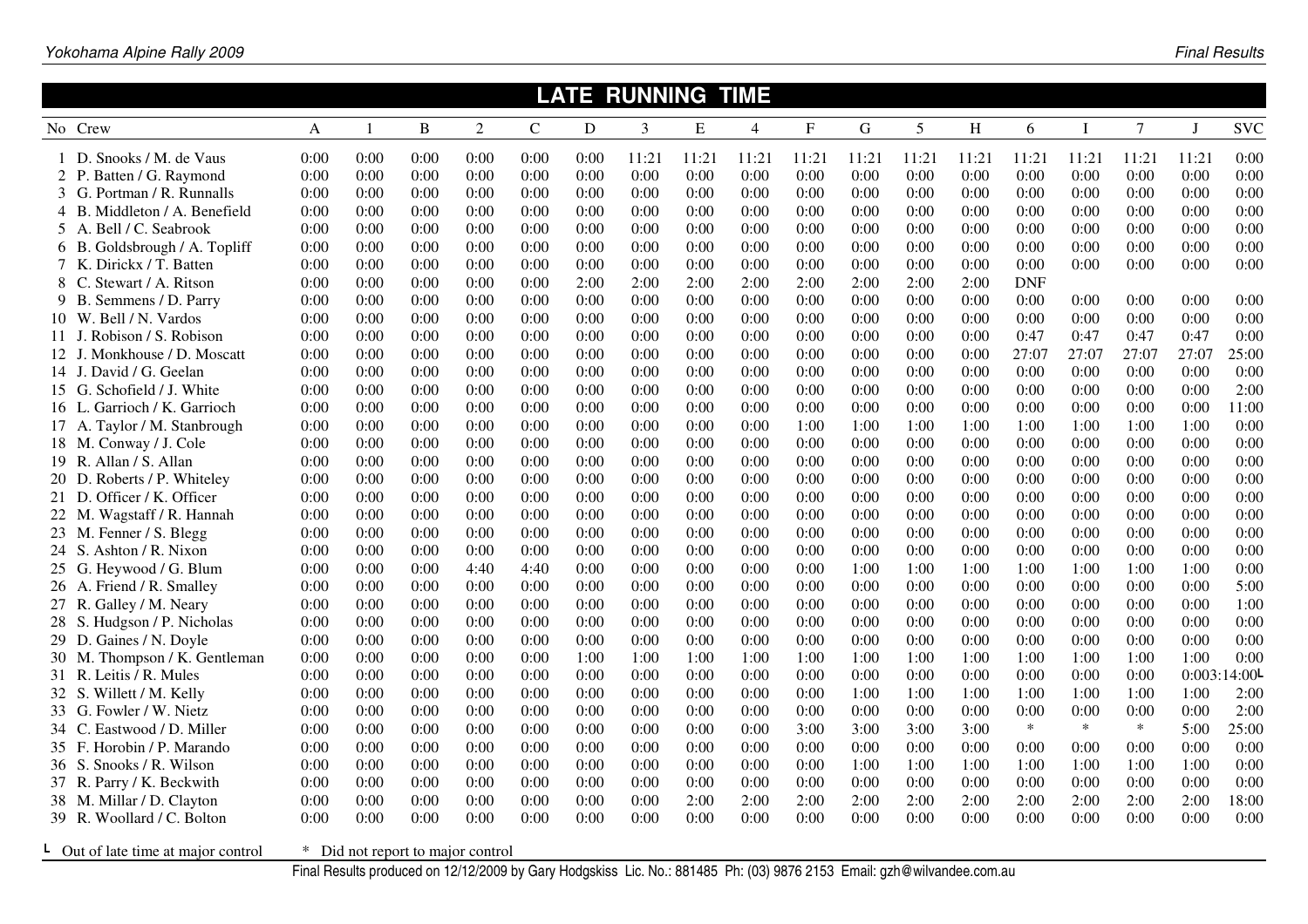|       |                                 |       |                |        |        |             |      | <b>LATE RUNNING</b> |        | <b>TIME</b> |                                  |      |            |                      |            |        |            |           |            |
|-------|---------------------------------|-------|----------------|--------|--------|-------------|------|---------------------|--------|-------------|----------------------------------|------|------------|----------------------|------------|--------|------------|-----------|------------|
|       | No Crew                         | A     | $\overline{1}$ | B      | 2      | $\mathbf C$ | D    | 3                   | E      | 4           | $\mathbf F$                      | G    | 5          | H                    | 6          | T      | $\tau$     | J         | <b>SVC</b> |
|       | 40 R. Marratt / J. Browne       | 0:00  | 0:00           | 0:00   | 0:00   | 0:00        | 0:00 | 0:00                | 0:00   | 0:00        | 0:00                             | 0:00 | <b>DNF</b> |                      |            |        |            |           |            |
|       | 41 R. Dyer / J. Pollock         | 0:00  | 0:00           | 0:00   | 0:00   | 0:00        | 0:00 | 0:00                | 0:00   | 0:00        | 0:00                             | 0:00 | 0:00       | 0:00                 | 0:00       | 0:00   | 0:00       | 0:00      | 0:00       |
|       | 42 D. Fernie / G. Floyd         | 0:00  | 0:00           | 0:00   | 0:00   | 0:00        | 0:00 | 0:00                | 0:00   | 0:00        | 0:00                             | 0:00 | 0:00       | 0:00                 | 0:00       | 0:00   | 0:00       | 0:00      | 0:00       |
| 43 P. | Riseborough / K. Kilsby         | 0:00  | 0:00           | 0:00   | 0:00   | 0:00        | 0:00 | 0:00                | 0:00   | 0:00        | 0:00                             | 0:00 | 0:00       | 0:00                 | 0:00       | 0:00   | 0:00       | 0:00      | 0:00       |
| 45 B. | . Brown / R. Hale               | 0:00  | 0:00           | 0:00   | 0:00   | 0:00        | 0:00 | 0:00                | 0:00   | 0:00        | 0:00                             | 0:00 | 0:00       | 0:00                 | 0:00       | 0:00   | 0:00       | 0:00      | 0:00       |
|       | 46 M. Lee / A. Gell             | 0:00  | 0:00           | 0:00   | 0:00   | 0:00        | 0:00 | 0:00                | 0:00   | 0:00        | 0:00                             | 0:00 | 0:00       | 0:00                 | 0:00       | 0:00   | 0:00       | 0:00      | 0:00       |
|       | 47 D. White / D. Smith          | 0:00  | 0:00           | 0:00   | 0:00   | 0:00        | 0:00 | 0:00                | 0:00   | 0:00        | 0:00                             | 0:00 | 0:00       | 0:00                 | 0:00       | 0:00   | 0:00       | 0:00      | 3:00       |
|       | 49 T. Hooper / T. Mowett        | 0:00  | 0:00           | 0:00   | 0:00   | 0:00        | 0:00 | 0:00                | 0:00   | 0:00        | 0:00                             | 0:00 | 0:00       | 0:00                 | 0:00       | 0:00   | 0:00       | 0:00      | 1:00       |
|       | 50 T. Trewern / A. Ormesher     | 0:00  | 0:00           | 0:00   | 0:00   | 0:00        | 0:00 | 0:00                | 0:00   | 0:00        | 0:00                             | 0:00 | 0:00       | 0:00                 | 0:00       | 42:00L | 42:00L     | 41:00L    | 1:00       |
|       | 51 G. Douglas / M. Gigney       | 0:00  | 0:00           | 0:00   | 0:00   | 0:00        | 0:00 | 0:00                | 0:00   | 0:00        | 0:00                             | 0:00 | 0:00       | 4:00                 | 4:00       | 4:00   | 4:00       | 4:00      | 36:00L     |
|       | 52 G. Thompson / W. Brocklebank | 12:00 | 12:00          | 12:00  | 12:00  | 12:00       | 0:00 | 0:00                | 0:00   | 0:00        | 0:00                             | 0:00 | $58:10$ L  | $59:10^{\mathsf{L}}$ | 59:10      | 59:10  | $59:10$ L  | $59:10$ L | 0:00       |
|       | 53 S. Richards / J. Hague       | 0:00  | 0:00           | 0:00   | 0:00   | 0:00        | 0:00 | 0:00                | 0:00   | 0:00        | 0:00                             | 0:00 | 0:00       | 0:00                 | 0:00       | 0:00   | 0:00       | 0:00      | 0:00       |
|       | 54 M. Welsh / R. Alexander      | 0:00  | $\ast$         | $\ast$ | $\ast$ | 0:00        | 0:00 | 0:00                | 0:00   | 0:00        | 0:00                             | 0:00 | 0:00       | 0:00                 | 0:00       | 0:00   | 0:00       | 0:00      | 0:00       |
|       | 55 T. Reed / B. Reed            | 0:00  | 0:00           | 0:00   | 0:00   | 0:00        | 0:00 | 0:00                | 0:00   | 0:00        | 0:00                             | 0:00 | 0:00       | 0:00                 | 3:11       | 3:11   | 3:11       | 3:11      | 0:00       |
|       | 56 P. Thomas / K. Radnell       | 0:00  | 0:00           | 0:00   | 0:00   | 0:00        | 0:00 | 0:00                | 0:00   | 0:00        | 0:00                             | 0:00 | 0:00       | 0:00                 | 0:00       | 0:00   | 1:42       | 3:42      | 7:00       |
|       | 57 R. Woollard / S. Diggins     | 0:00  | 0:00           | 0:00   | 0:00   | 0:00        | 0:00 | 0:00                | 0:00   | 0:00        | 0:00                             | 0:00 | 0:00       | 0:00                 | 0:00       | 0:00   | 0:00       | 0:00      | 0:00       |
|       | 58 M. Richards / S. Richards    | 0:00  | 0:00           | 0:00   | 0:00   | 0:00        | 0:00 | 0:00                | 0:00   | 0:00        | 0:00                             | 0:00 | 0:00       | 0:00                 | 0:00       | 0:00   | 0:00       | 0:00      | 0:00       |
|       | 59 J. Wald / A. McBain          | 0:00  | 0:00           | 0:00   | 0:00   | 0:00        | 0:00 | 0:00                | 0:00   | 0:00        | 0:00                             | 0:00 | 0:00       | 0:00                 | 0:00       | 0:00   | 0:00       | 0:00      | 0:00       |
|       | 60 N. Testa / A. Muldoon        | 0:00  | 0:00           | 0:00   | 0:00   | 0:00        | 0:00 | 0:00                | 0:00   | 0:00        | 0:00                             | 0:00 | 0:00       | 0:00                 | 0:00       | 0:00   | 0:00       | 0:00      | <b>DNF</b> |
|       | 62 A. Upton / M. Laidlay        | 0:00  | 0:00           | 0:00   | 0:00   | 0:00        | 0:00 | 0:00                | 0:00   | 0:00        | 0:00                             | 0:00 | 0:00       | 0:00                 | 0:00       | 0:00   | 0:00       | 0:00      | 0:00       |
|       | 63 G. Farrant / M. James        | 0:00  | 0:00           | 0:00   | 0:00   | 0:00        | 0:00 | 0:00                | 0:00   | 0:00        | 0:00                             | 0:00 | 0:00       | 0:00                 | 0:00       | 0:00   | 0:00       | 0:00      | 0:00       |
| 64 P. | Kobold / J. Thornburn           | 0:00  | 0:00           | 0:00   | 0:00   | 0:00        | 0:00 | 0:00                | 0:00   | 0:00        | 0:00                             | 0:00 | 0:00       | 0:00                 | 0:00       | 0:00   | 0:00       | 0:00      | 0:00       |
|       | 65 G. Kendrick / R. Gottschalk  | 0:00  | 0:00           | 0:00   | 0:00   | 0:00        | 0:00 | 0:00                | 0:00   | 0:00        | 0:00                             | 0:00 | 0:00       | 0:00                 | 0:00       | 7:00   | 7:00       | 19:00     | $51:00$ L  |
|       | 66 K. Harper / T. Perkins       | 0:00  | 0:00           | 0:00   | 0:00   | 0:00        | 0:00 | 0:00                | 0:00   | 0:00        | 0:00                             | 0:00 | 0:00       | 0:00                 | 0:00       | 0:00   | 0:00       | 0:00      | 0:00       |
|       | 67 B. Watson / D. Johnson       | 0:00  | 0:00           | 0:00   | 0:00   | 0:00        | 0:00 | 0:00                | 0:00   | 0:00        | 0:00                             | 0:00 | 0:00       | 0:00                 | 0:00       | 0:00   | 0:00       | 0:00      | 0:00       |
|       | 68 J. Cameron / S. Gibson       | 0:00  | 0:00           | 0:00   | 0:00   | 0:00        | 0:00 | 0:00                | 0:00   | 0:00        | 0:00                             | 1:00 | 1:00       | 1:00                 | 1:00       | 1:00   | 1:00       | 1:00      | 1:00       |
|       | 69 A. Crane / D. Anderson       | 0:00  | 0:00           | 0:00   | 0:00   | 0:00        | 0:00 | 0:00                | 0:00   | 0:00        | 0:00                             | 0:00 | 6:01       | 6:01                 | 8:24       | 8:24   | <b>DNF</b> |           |            |
|       | 70 T. Stuchbery / S. Jennison   | 0:00  | 0:00           | 0:00   | 0:00   | 0:00        | 0:00 | 0:00                | 0:00   | 0:00        | 0:00                             | 0:00 | 0:00       | 0:00                 | 0:00       | 0:00   | 0:00       | 0:00      | 10:00      |
|       | 71 L. Shadwick / D. Smith       | 0:00  | 0:00           | 0:00   | 0:00   | 0:00        | 0:00 | 0:00                | 0:00   | 0:00        | 0:00                             | 0:00 | 0:00       | 0:00                 | 0:00       | 0:00   | 0:00       | 0:00      | 0:00       |
|       | 72 A. Fitcher / K. Woods        | 0:00  | 0:00           | 0:00   | 0:00   | 0:00        | 0:00 | 0:00                | 0:00   | 0:00        | 0:00                             | 0:00 | 0:00       | 0:00                 | 0:00       | 0:00   | 0:00       | 0:00      | 2:00       |
|       | 73 S. Lawless / D. O'Connor     | 0:00  | 0:00           | 0:00   | 0:00   | 0:00        | 0:00 | 0:00                | 0:00   | 0:00        | 0:00                             | 0:00 | 0:00       | 0:00                 | 0:00       | 0:00   | 0:00       | 0:00      | 0:00       |
|       | 74 M. Long / V. Haskett         | 0:00  | 0:00           | 0:00   | 0:00   | 0:00        | 0:00 | 0:00                | 0:00   | 0:00        | 0:00                             | 0:00 | 0:00       | 0:00                 | 0:00       | 0:00   | 0:00       | 0:00      | 0:00       |
|       | 75 J. Carney / K. Barson        | 0:00  | 0:00           | 0:00   | 0:00   | 0:00        | 0:00 | 0:00                | 0:00   | 0:00        | 0:00                             | 0:00 | 0:00       | 0:00                 | 0:00       | 3:00   | 3:00       | 3:00      | 0:00       |
|       | 76 A. Kovacevic / K. Cotter     | 0:00  | 0:00           | 0:00   | 0:00   | 0:00        | 0:00 | 0:00                | 0:00   | 0:00        | 0:00                             | 0:00 | 0:00       | 0:00                 | 0:00       | 0:00   | 0:00       | 0:00      | 0:00       |
|       | 77 R. Cranston / K. Grealy      | 0:00  | 0:00           | 0:00   | 0:00   | 0:00        | 0:00 | 0:00                | 0:00   | 0:00        | 0:00                             | 0:00 | 0:00       | 0:00                 | 0:00       | 0:00   | 0:00       | 0:00      | 4:00       |
|       | 78 T. Huggins / S. Huggins      | 0:00  | 0:00           | 0:00   | 0:00   | 0:00        | 0:00 | 0:00                | 0:00   | 0:00        | 0:00                             | 0:00 | 0:00       | 0:00                 | 0:00       | 0:00   | 0:00       | 0:00      | 0:00       |
|       | 79 N. Senior / L. Phillips      | 0:00  | 0:00           | 0:00   | 0:00   | 0:00        | 0:00 | 0:00                | 0:00   | 0:00        | 0:00                             | 0:00 | 0:00       | 0:00                 | 0:00       | 0:00   | 0:00       | 0:00      | 0:00       |
|       | 80 J. Hawkins / K. Baker        | 0:00  | 0:00           | 0:00   | 0:00   | 0:00        | 0:00 | $\ast$              | $\ast$ | $\ast$      | 1:50:00-1:50:00-1:50:00-1:50:00- |      |            |                      | <b>DNF</b> |        |            |           |            |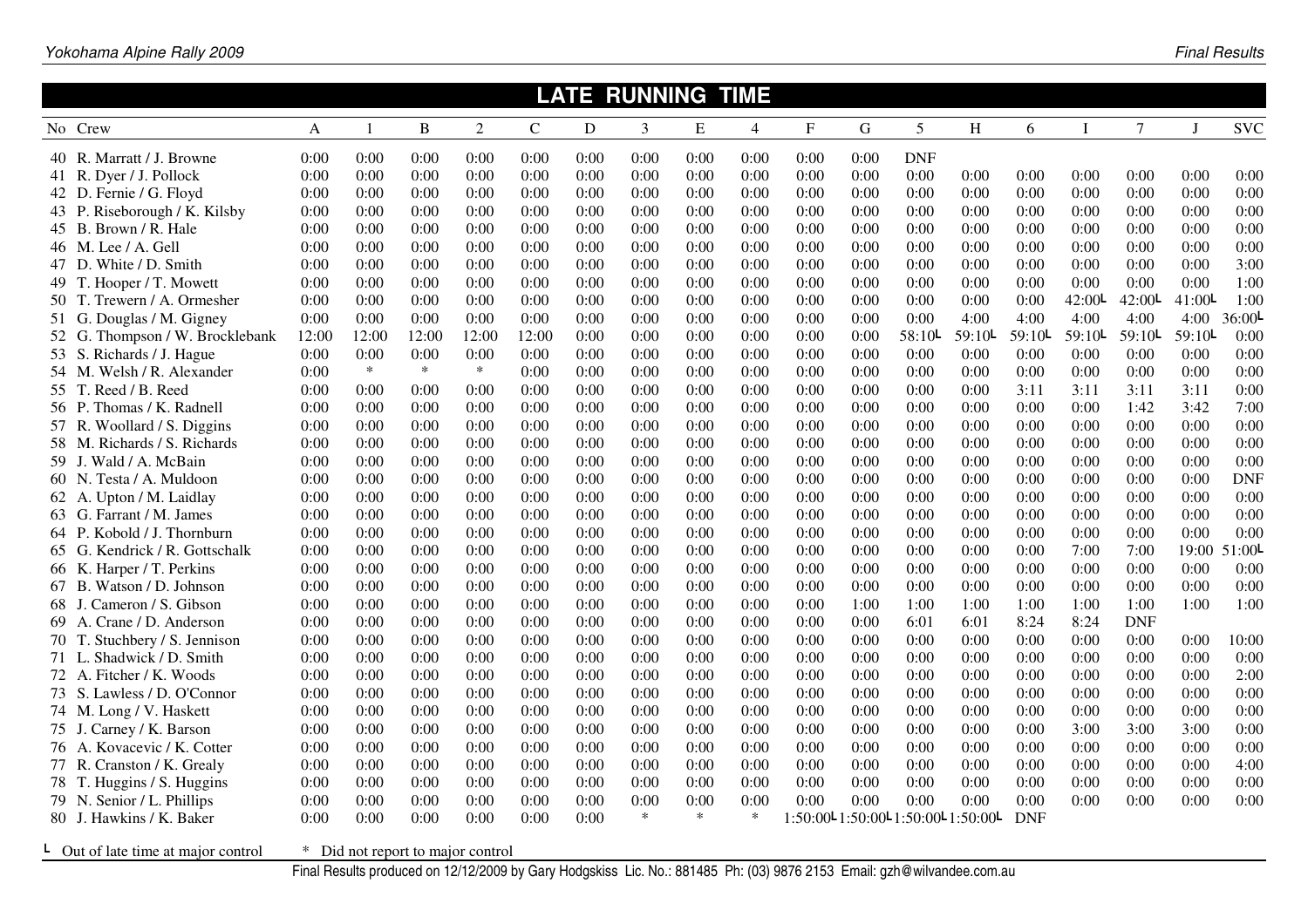|        |                                  |        |        |        |                |              |      | <b>LATE RUNNING TIME</b> |        |                |              |      |                         |        |                                        |         |        |                                           |            |
|--------|----------------------------------|--------|--------|--------|----------------|--------------|------|--------------------------|--------|----------------|--------------|------|-------------------------|--------|----------------------------------------|---------|--------|-------------------------------------------|------------|
|        | No Crew                          | A      |        | B      | $\overline{2}$ | $\mathsf{C}$ | D    | 3                        | E      | $\overline{4}$ | $\mathbf{F}$ | G    | 5                       | H      | 6                                      |         | $\tau$ | J                                         | <b>SVC</b> |
|        | 81 N. Schey / M. Twycross        | 0:00   | 0:00   | 0:00   | 0:00           | 0:00         | 0:00 | 0:00                     | 0:00   | 0:00           | 0:00         | 0:00 | 16:33                   | 20:33  | 20:33                                  | 25:33   | 25:33  | 25:33                                     | 23:00      |
| 82 D.  | Norman / R. Knight               | $\ast$ | $\ast$ | $\ast$ | $\ast$         | 0:00         | 0:00 | 0:00                     | 0:00   | <b>DNF</b>     |              |      |                         |        |                                        |         |        |                                           |            |
|        | 83 B. Oyler / K. Driscoll        | $\ast$ | $\ast$ | $\ast$ | $\ast$         | 0:00         | 0:00 | 0:00                     | 0:00   | 0:00           | 0:00         | 0:00 | 0:00                    | 0:00   | 0:00                                   | 0:00    | 0:00   | 0:00                                      | 2:00       |
|        | 84 C. Mammi / M. Mammi           | 0:00   | 0:00   | 0:00   | 0:00           | 0:00         | 0:00 | 0:00                     | 0:00   | 0:00           | 0:00         | 0:00 | 0:00                    | 0:00   | 0:00                                   | 1:00    | 1:00   | 1:00                                      | 0:00       |
| 85 D.  | McKenzie / E. McKenzie           | 0:00   | 0:00   | 0:00   | 0:00           | 0:00         | 0:00 | 0:00                     | 0:00   | 0:00           | 0:00         | 0:00 | 0:00                    | 0:00   | 0:00                                   | 0:00    | 0:00   | 0:00                                      | 0:00       |
|        | 86 P. Boyd / D. Boyd             | 0:00   | 0:00   | 0:00   | 0:00           | 0:00         | 0:00 | 0:00                     | 0:00   | 0:00           | 0:00         | 0:00 | 0:00                    | 0:00   | 0:00                                   | 0:00    | 0:00   | 0:00                                      | 0:00       |
|        | 87 C. Jay / E. Corrales          | 0:00   | 0:00   | 0:00   | 0:00           | 0:00         | 0:00 | 0:00                     | 0:00   | 0:00           | 0:00         | 0:00 | 0:00                    | 0:00   | 0:00                                   | 0:00    | 0:00   | 0:00                                      | 10:00      |
|        | 88 G. Bashford / R. Daniel       | 0:00   | 0:00   | 0:00   | 0:00           | 0:00         | 0:00 | 0:00                     | 0:00   | 0:00           | 0:00         | 0:00 | 0:00                    | 0:00   | 0:00                                   | 0:00    | 0:00   | 0:00                                      | 0:00       |
|        | 89 D. Lawrance / D. Webb         | 0:00   | 0:00   | 0:00   | 0:00           | 0:00         | 0:00 | 0:00                     | 0:00   | 0:00           | 0:00         | 0:00 | 0:00                    | 0:00   | 0:00                                   | 0:00    | 0:00   | 0:00                                      | <b>DNF</b> |
|        | 90 L. Manning / W. Taylor        | 0:00   | 0:00   | 0:00   | 0:00           | 0:00         | 0:00 | 0:00                     | 0:00   | 0:00           | 0:00         | 0:00 | $\ast$                  | $\ast$ | $\ast$                                 | $\ast$  | $\ast$ | $1:55:00$ L                               | 0:00       |
|        | 91 B. Canny / P. Crosbie         | 0:00   | 0:00   | 0:00   | 0:00           | 0:00         | 0:00 | 0:00                     | 0:00   | 0:00           | 0:00         | 0:00 | 0:00                    | 0:00   | 0:00                                   | 0:00    | 0:00   | 0:00                                      | 0:00       |
|        | 92 J. Pinkerton / P. Shearman    | 0:00   | 0:00   | 5:00   | 5:00           | 5:00         | 0:00 | 0:00                     | 0:00   | 0:00           | 0:00         | 0:00 | 0:00                    | 0:00   | 0:00                                   | 0:00    | 0:00   | 0:00                                      | 0:00       |
|        | 93 G. Hale / A. Baker            | 0:00   | 0:00   | 0:00   | 20:35L         | 20:35L       | 0:00 | 0:00                     | 0:00   | 0:00           | 0:00         | 0:00 | 0:00                    | 0:00   | 0:00                                   | 0:00    | 0:00   | 0:00                                      | 2:00       |
|        | 94 T. Reynolds / S. Reynolds     | 0:00   | 0:00   | 0:00   | 0:00           | 0:00         | 0:00 | 0:00                     | 0:00   | 0:00           | 0:00         | 0:00 | 0:00                    | 0:00   | 2:18                                   | 2:18    | 2:18   | 22:18                                     | 0:00       |
|        | 95 D. Gates / B. Tapper          | 0:00   | 0:00   | 0:00   | 0:00           | 0:00         | 0:00 | 0:00                     | 0:00   | 0:00           | 0:00         | 0:00 | 0:00                    | 0:00   | 0:00                                   | 0:00    | 0:00   | 0:00                                      | 0:00       |
|        | 96 P. Otzen / P. Franklin        | 0:00   | 0:00   | 0:00   | 0:00           | 0:00         | 0:00 | 0:00                     | 0:00   | 0:00           | 0:00         | 0:00 | 0:00                    | 0:00   | 0:00                                   | 0:00    | 0:00   | 0:00                                      | 0:00       |
|        | 97 G. Carruthers / S. Carruthers | 0:00   | 0:00   | 0:00   | 0:00           | 0:00         | 0:00 | 0:00                     | 0:00   | 0:00           | 0:00         | 0:00 | 0:00                    | 0:00   | 0:00                                   | 0:00    | 0:00   | 0:00                                      | 1:00       |
|        | 98 B. Field / J. Field           | 0:00   | 0:00   | 0:00   | 0:00           | 0:00         | 0:00 | 0:00                     | 0:00   | 0:00           | 0:00         | 0:00 | 0:00                    | 0:00   | 0:00                                   | 0:00    | 0:00   | 0:00                                      | 0:00       |
|        | 99 A. Van Winden / T. Halliday   | 0:00   | 0:00   | 0:00   | 0:00           | 0:00         | 0:00 | 0:00                     | 0:00   | 0:00           | 0:00         | 0:00 | 0:00                    | 0:00   | 0:00                                   | 0:00    | 0:00   | 1:00                                      | 0:00       |
|        | 100 P. McKinnon / C. Ellis       | 0:00   | 0:00   | 0:00   | 0:00           | 0:00         | 0:00 | 0:00                     | 0:00   | 0:00           | 0:00         | 0:00 | 1:43                    | 1:43   | 1:43                                   | 1:43    | 1:43   | 1:43                                      | 0:00       |
|        | 101 G. Gibbons / S. Francis      | 0:00   | 0:00   | 0:00   | 0:00           | 0:00         | 0:00 | $\ast$                   | $\ast$ | $\ast$         |              |      | :37:00-1:37:00-1:37:00- |        | :37:00 $\text{L}$ 1:37:00 $\text{L}$ 1 | :37:00L |        | l:37:00 <sup>L</sup> 1:37:00 <sup>L</sup> | 0:00       |
|        | 102 K. Harper / D. Gallacher     | 0:00   | 0:00   | 0:00   | 0:00           | 0:00         | 0:00 | 0:00                     | 0:00   | 0:00           | 0:00         | 0:00 | 0:00                    | 0:00   | 0:00                                   | 0:00    | 0:00   | 0:00                                      | 0:00       |
| 103 T. | . Davidson / J. Davidson         | 0:00   | 0:00   | 0:00   | 0:00           | 0:00         | 0:00 | 0:00                     | 0:00   | 0:00           | 0:00         | 0:00 | 0:00                    | 0:00   | 0:00                                   | 0:00    | 0:00   | 0:00                                      | 15:00      |
| 104 D. | Curl / R. Richards               | 0:00   | 0:00   | 0:00   | 0:00           | 0:00         | 0:00 | 0:00                     | 0:00   | 0:00           | 0:00         | 0:00 | 0:00                    | 0:00   | 0:00                                   | 0:00    | 0:00   | 0:00                                      | 0:00       |
|        | 106 G. Pate / C. Pearce          | 0:00   | 0:00   | 0:00   | 0:00           | 0:00         | 0:00 | 0:00                     | 0:00   | 0:00           | 0:00         | 0:00 | 0:00                    | 0:00   | 0:00                                   | 0:00    | 0:00   | 0:00                                      | 0:00       |
|        | 107 S. Piggott / C. Robinson     | 0:00   | 0:00   | 0:00   | 0:00           | 0:00         | 0:00 | 0:00                     | 0:00   | 0:00           | 0:00         | 0:00 | 0:00                    | 0:00   | 0:00                                   | 0:00    | 0:00   | 0:00                                      | 2:00       |
|        | 108 M. Foreshew / R. Walton      | 0:00   | 0:00   | 0:00   | 0:00           | 0:00         | 0:00 | 0:00                     | 0:00   | 0:00           | 0:00         | 0:00 | 0:00                    | 0:00   | 0:00                                   | 0:00    | 0:00   | 0:00                                      | 4:00       |
|        | 109 G. Howard / M. Loxton        | 0:00   | 0:00   | 0:00   | 0:00           | 0:00         | 0:00 | 0:00                     | 0:00   | 0:00           | 0:00         | 0:00 | 0:00                    | 0:00   | 0:00                                   | 0:00    | 0:00   | 0:00                                      | 0:00       |
|        | 110 A. Artamonov / G. Bonch      | 0:00   | 0:00   | 0:00   | 0:00           | 0:00         | 0:00 | 0:00                     | 0:00   | 0:00           | 0:00         | 0:00 | 18:41                   | 18:41  | 18:41                                  | 18:41   | 18:41  | 18:41                                     | 0:00       |
|        | 111 D. Allwright / S. Allwright  | 0:00   | 0:00   | 0:00   | 0:00           | 0:00         | 0:00 | 0:00                     | 0:00   | 0:00           | 0:00         | 0:00 | 0:00                    | 0:00   | 0:00                                   | 0:00    | 0:00   | 0:00                                      | 1:00       |
| 112 J. | Ellis / A. Sietsma               | 0:00   | 0:00   | 0:00   | 0:00           | 0:00         | 0:00 | 0:00                     | 0:00   | 0:00           | 0:00         | 0:00 | 0:00                    | 0:00   | 0:00                                   | 0:00    | 0:00   | 0:00                                      | 0:00       |
| 113 B  | Grant / T. Godde                 | 0:00   | 0:00   | 0:00   | $\ast$         | 0:00         | 0:00 | 0:00                     | 0:00   | 0:00           | 0:00         | 0:00 | 0:00                    | 0:00   | 0:00                                   | 0:00    | 0:00   | 0:00                                      | 0:00       |
|        | 114 W. Hoy / L. Dunkerton        | 0:00   | 0:00   | 0:00   | 0:00           | 0:00         | 0:00 | 0:00                     | 0:00   | 0:00           | <b>DNF</b>   |      |                         |        |                                        |         |        |                                           |            |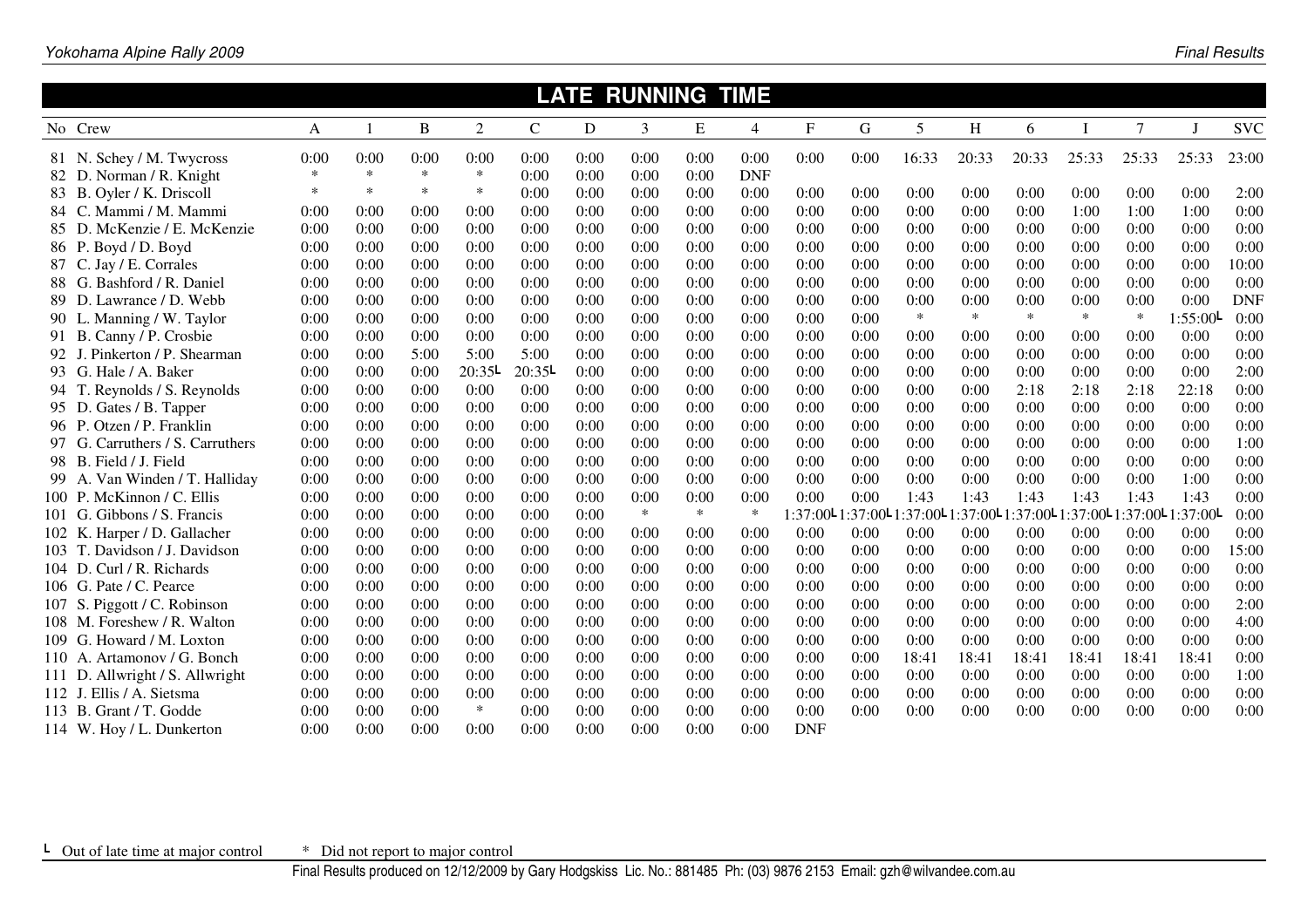|       |                                  |       |       |                                     |           |        |           | <b>LATE RUNNING</b> |        | <b>TIME</b> |        |        |        |                |        |              |           |           |             |
|-------|----------------------------------|-------|-------|-------------------------------------|-----------|--------|-----------|---------------------|--------|-------------|--------|--------|--------|----------------|--------|--------------|-----------|-----------|-------------|
|       | No Crew                          | K     | 8     | L.                                  | 9         | M      | 10        | $\mathbf N$         | 11     | $\Omega$    | 12     | P      | 13     | $\overline{Q}$ | 14     | $\mathbb{R}$ | S         | 15        | $\mathbf T$ |
|       | 1 D. Snooks / M. de Vaus         | 0:00  | 0:00  | 0:00                                | 16:51     | 27:51  | 27:51     | 27:51               | 27:51  | 25:51       | 25:51  | 25:51  | 25:51  | 25:51          | 25:51  | 25:51        | 0:00      | 0:00      | 0:00        |
|       | 2 P. Batten / G. Raymond         | 0:00  | 0:00  | 0:00                                | 0:00      | 0:00   | 0:00      | 0:00                | 0:00   | 0:00        | 0:00   | 0:00   | 0:00   | 3:00           | 3:00   | 3:00         | 0:00      | 0:00      | <b>DNF</b>  |
|       | 3 G. Portman / R. Runnalls       | 0:00  | 0:00  | 0:00                                | 0:00      | 0:00   | 0:00      | 0:00                | 0:00   | 0:00        | 0:00   | 0:00   | 0:00   | 0:00           | 0:00   | 0:00         | 0:00      | 0:00      | 0:00        |
|       | Middleton / A. Benefield<br>4 B. | 0:00  | 0:00  | 0:00                                | 0:00      | 0:00   | 0:00      | 0:00                | 0:00   | 0:00        | 0:00   | 0:00   | 0:00   | 0:00           | 0:00   | 0:00         | 0:00      | 0:00      | 0:00        |
|       | 5 A. Bell / C. Seabrook          | 0:00  | 0:00  | 0:00                                | 0:00      | 0:00   | 0:00      | 0:00                | 0:00   | 25:00       | 25:00  | 25:00  | 25:00  | 25:00          | 25:00  | 25:00        | 0:00      | 0:00      | 0:00        |
|       | 6 B. Goldsbrough / A. Topliff    | 0:00  | 0:00  | 0:00                                | 0:00      | 0:00   | 0:00      | 0:00                | 0:00   | 0:00        | 0:00   | 0:00   | 0:00   | 0:00           | 0:00   | 0:00         | 0:00      | 0:00      | 0:00        |
|       | 7 K. Dirickx / T. Batten         | 0:00  | 0:00  | 0:00                                | 0:00      | 0:00   | 0:00      | 0:00                | 0:00   | 0:00        | 0:00   | 0:00   | 0:00   | 0:00           | 0:00   | 0:00         | 0:00      | 0:00      | 0:00        |
|       | 8 C. Stewart / A. Ritson         |       |       |                                     |           |        |           |                     |        |             |        |        |        |                |        |              |           |           |             |
|       | 9 B.<br>Semmens / D. Parry       | 0:00  | 0:00  | 0:00                                | 0:00      | 0:00   | 0:00      | 0:00                | 0:00   | 0:00        | 0:00   | 0:00   | 0:00   | 0:00           | 0:00   | 0:00         | 0:00      | 0:00      | 26:00       |
|       | 10 W. Bell / N. Vardos           | 0:00  | 0:00  | 45:00L                              | $45:00$ L | 45:00  | $45:00$ L | $45:00$ L           | 45:00L | 34:00       | 34:00  | 32:00  | 32:00  | 32:00          | 32:00  | 32:00        | 0:00      | 0:00      | 0:00        |
|       | 11 J. Robison / S. Robison       | 0:00  | 0:00  | 0:00                                | 0:00      | 0:00   | 0:00      | 1:00                | 1:00   | 1:00        | 1:00   | 1:00   | 1:00   | 1:00           | 1:00   | 1:00         | 0:00      | 0:00      | 0:00        |
|       | 12 J. Monkhouse / D. Moscatt     | 25:00 | 25:00 | 25:00                               | 25:00     | 25:00  | 25:00     | 25:00               | 25:00  | 25:00       | 25:00  | 25:00  | 25:00  | 25:00          | 25:00  | 25:00        | 0:00      | 0:00      | 0:00        |
|       | 14 J. David / G. Geelan          | 0:00  | 0:49  | 0:49                                | 0:49      | 0:49   | 0:49      | 0:49                | 0:49   | 0:49        | 0:49   | 0:49   | 0:49   | 0:49           | 0:49   | 0:49         | 0:00      | 0:00      | 0:00        |
|       | 15 G. Schofield / J. White       | 2:00  | 2:00  | 2:00                                | 2:00      | 2:00   | 2:00      | 2:00                | 2:00   | 2:00        | 2:00   | 2:00   | 2:00   | 2:00           | 2:00   | 2:00         | 0:00      | 0:00      | 0:00        |
|       | 16 L. Garrioch / K. Garrioch     | 11:00 | 11:00 | 11:00                               | 11:00     | 11:00  | 11:00     | 12:00               | 12:00  | 12:00       | 12:00  | 12:00  | 12:00  | 12:00          | 12:00  | 12:00        | 11:00     | 11:00     | 11:00       |
|       | 17 A. Taylor / M. Stanbrough     | 2:00  | 2:00  | 4:00                                | 4:00      | 4:00   | 4:00      | 11:00               | 11:00  | 13:00       | 13:00  | 13:00  | 13:00  | 15:00          | 15:00  | 15:00        | 0:00      | 0:00      | 0:00        |
|       | 18 M. Conway / J. Cole           | 0:00  | 0:00  | 0:00                                | 0:00      | 0:00   | 0:00      | 0:00                | 0:00   | 0:00        | 0:00   | 0:00   | 0:00   | 0:00           | 0:00   | 0:00         | 0:00      | 0:00      | 9:00        |
|       | 19 R. Allan / S. Allan           | 0:00  | 0:00  | 0:00                                | 0:00      | 0:00   | 0:00      | 0:00                | 0:00   | 0:00        | 0:00   | 0:00   | 0:00   | 0:00           | 0:00   | 0:00         | 13:00     | 13:00     | 13:00       |
|       | 20 D. Roberts / P. Whiteley      | 0:00  | 0:00  | 0:00                                | 0:00      | 0:00   | 0:00      | 0:00                | 0:00   | 0:00        | 0:00   | 0:00   | 0:00   | 16:00          | 16:00  | 16:00        | 0:00      | 0:00      | 0:00        |
|       | 21 D. Officer / K. Officer       | 0:00  | 0:00  | 0:00                                | 0:00      | 0:00   | 0:00      | 0:00                | 0:00   | 0:00        | 0:00   | 0:00   | 0:00   | 0:00           | 0:00   | 0:00         | 0:00      | 0:00      | 0:00        |
|       | 22 M. Wagstaff / R. Hannah       | 0:00  | 0:00  | 0:00                                | 0:00      | 0:00   | 0:00      | 0:00                | 0:00   | 13:00       | 13:00  | 13:00  | 13:00  | 13:00          | 13:00  | 13:00        | $35:00$ L | $35:00$ L | $35:00$ L   |
|       | 23 M. Fenner / S. Blegg          | 0:00  | 0:00  | 0:00                                | 0:00      | 0:00   | 0:00      | 0:00                | 0:00   | 0:00        | 0:00   | 0:00   | 0:00   | 0:00           | 0:00   | 0:00         | 0:00      | 0:00      | 0:00        |
|       | 24 S. Ashton / R. Nixon          | 0:00  | 0:00  | 0:00                                | 0:00      | 0:00   | 0:00      | 0:00                | 0:00   | 0:00        | 0:00   | 0:00   | 0:00   | 0:00           | 0:00   | 0:00         | 0:00      | 0:00      | 0:00        |
|       | 25 G. Heywood / G. Blum          | 0:00  | 0:00  | 0:00                                | 0:00      | 0:00   | 0:00      | 0:00                | 0:00   | 0:00        | 0:00   | 0:00   | 0:00   | 0:00           | 0:00   | 0:00         | 0:00      | 0:00      | 0:00        |
|       | 26 A. Friend / R. Smalley        | 5:00  | 5:00  | 5:00                                | 5:00      | 5:00   | 5:00      | 5:00                | 5:00   | 5:00        | 5:00   | 6:00   | 6:00   | 6:00           | 6:00   | 6:00         | 0:00      | 0:00      | 0:00        |
|       | 27 R. Galley / M. Neary          | 1:00  | 1:00  | 1:00                                | 1:00      | 1:00   | 1:00      | 1:00                | 1:00   | 1:00        | 1:00   | 1:00   | 1:00   | 1:00           | 1:00   | 1:00         | 0:00      | 0:00      | 0:00        |
|       | 28 S. Hudgson / P. Nicholas      | 0:00  | 0:00  | 0:00                                | 0:00      | 0:00   | 0:00      | 0:00                | 0:00   | 0:00        | 0:00   | 0:00   | 0:00   | 0:00           | 0:00   | 0:00         | 0:00      | 0:00      | 0:00        |
|       | 29 D. Gaines / N. Doyle          | 0:00  | 0:00  | 0:00                                | 0:00      | 0:00   | 0:00      | 0:00                | 0:00   | 0:00        | 0:00   | 0:00   | 0:00   | 0:00           | 0:00   | 0:00         | 0:00      | 0:00      | 0:00        |
|       | 30 M. Thompson / K. Gentleman    | 0:00  | 0:00  | 0:00                                | 0:00      | 0:00   | 0:00      | 0:00                | 0:00   | 23:00       | 23:00  | 23:00  | 23:00  | 25:00          | 25:00  | 25:00        | 0:00      | 0:00      | 0:00        |
|       | 31 R. Leitis / R. Mules          |       |       | $3:15:00$ - $3:15:00$ - $3:15:00$ - | $\ast$    | $\ast$ | $\ast$    | $\ast$              | $\ast$ | $\ast$      | $\ast$ | $\ast$ | $\ast$ | $\ast$         | $\ast$ | $\ast$       | $\ast$    | $\ast$    | $\ast$      |
| 32 S. | Willett / M. Kelly               | 3:00  | 3:00  | 4:00                                | 4:00      | 4:00   | 4:00      | 4:00                | 4:00   | 4:00        | 4:00   | 4:00   | 4:00   | 4:00           | 4:00   | 4:00         | 0:00      | 0:00      | 0:00        |
|       | 33 G. Fowler / W. Nietz          | 2:00  | 2:00  | 2:00                                | 2:00      | 2:00   | 2:00      | 2:00                | 2:00   | 3:00        | 3:00   | 3:00   | 3:00   | 3:00           | 3:00   | 3:00         | 0:00      | 0:00      | 0:00        |
|       | 34 C. Eastwood / D. Miller       | 25:00 | 25:00 | 25:00                               | 25:00     | 25:00  | 25:00     | 25:00               | 25:00  | 25:00       | 25:00  | 25:00  | 25:00  | 25:00          | 25:00  | 25:00        | 0:00      | 0:00      | 0:00        |
|       | 35 F. Horobin / P. Marando       | 0:00  | 0:00  | 0:00                                | 0:00      | 0:00   | 0:00      | 0:00                | 0:00   | 0:00        | 0:00   | 0:00   | 0:00   | 0:00           | 0:00   | 0:00         | 0:00      | 0:00      | 0:00        |
| 36 S. | Snooks / R. Wilson               | 0:00  | 0:00  | 0:00                                | 0:00      | 0:00   | 0:00      | 1:00                | 1:00   | 2:00        | 2:00   | 3:00   | 3:00   | 4:00           | 4:00   | 4:00         | 0:00      | 0:00      | 0:00        |
|       | 37 R. Parry / K. Beckwith        | 0:00  | 0:00  | 0:00                                | 0:00      | 0:00   | 0:00      | 0:00                | 0:00   | 0:00        | 0:00   | 0:00   | 0:00   | 0:00           | 0:00   | 0:00         | 0:00      | 0:00      | 0:00        |
|       | 38 M. Millar / D. Clayton        | 18:00 | 18:00 | 18:00                               | 18:00     | 18:00  | 18:00     | 18:00               | 18:00  | 18:00       | 18:00  | 18:00  | 18:00  | 18:00          | 18:00  | 18:00        | 0:00      | 0:00      | 0:00        |
|       | 39 R. Woollard / C. Bolton       | 0:00  | 0:00  | 0:00                                | 0:00      | 0:00   | 0:00      | 0:00                | 0:00   | 0:00        | 14:02  | 27:02  | 27:02  | 27:02          | 27:02  | 27:02        | 8:00      | 8:00      | 8:00        |
|       |                                  |       |       |                                     |           |        |           |                     |        |             |        |        |        |                |        |              |           |           |             |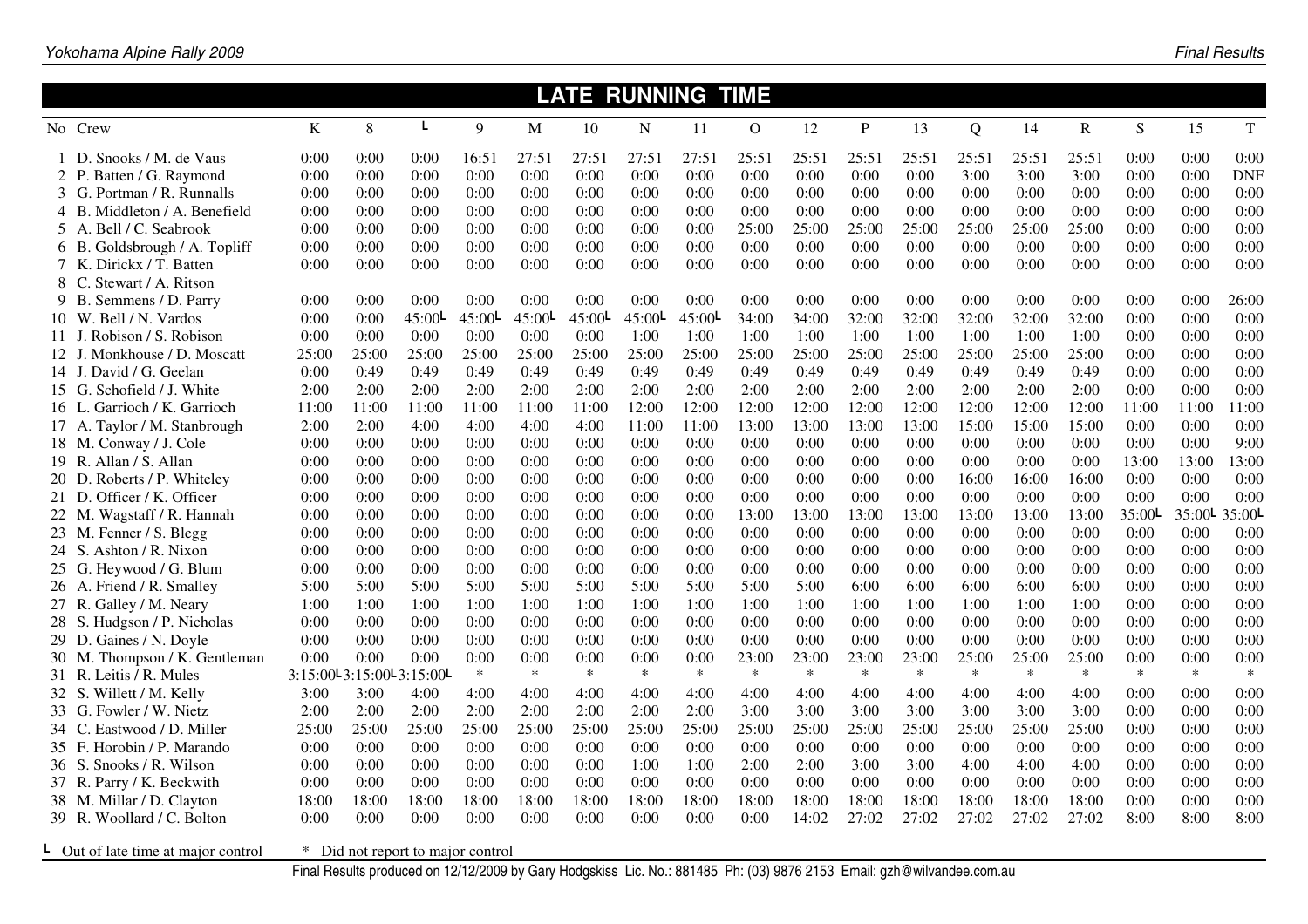|                                 |           |           |        |           |        |        | <b>LATE RUNNING</b> |            | <b>TIME</b> |        |              |        |                |            |             |            |            |            |
|---------------------------------|-----------|-----------|--------|-----------|--------|--------|---------------------|------------|-------------|--------|--------------|--------|----------------|------------|-------------|------------|------------|------------|
| No Crew                         | K         | 8         | L      | 9         | M      | 10     | ${\bf N}$           | 11         | $\Omega$    | 12     | $\mathbf{P}$ | 13     | $\overline{Q}$ | 14         | $\mathbf R$ | S          | 15         | T          |
| 40 R. Marratt / J. Browne       |           |           |        |           |        |        |                     |            |             |        |              |        |                |            |             |            |            |            |
| 41 R. Dyer / J. Pollock         | 0:00      | 0:00      | 0:00   | 0:00      | 0:00   | 0:00   | 0:00                | 0:00       | 0:00        | 0:00   | 0:00         | 0:00   | 0:00           | 0:00       | 0:00        | 0:00       | 0:00       | 0:00       |
| 42 D. Fernie / G. Floyd         | 0:00      | 0:00      | 0:00   | 0:00      | 0:00   | 0:00   | 0:00                | 0:00       | 23:00       | 23:00  | 23:00        | 23:00  | 23:00          | 23:00      | 23:00       | 0:00       | 0:00       | 0:00       |
| 43 P. Riseborough / K. Kilsby   | 0:00      | 0:00      | 0:00   | 0:00      | 0:00   | 0:00   | 0:00                | 0:00       | 0:00        | 0:00   | 0:00         | 0:00   | 5:00           | 5:00       | 5:00        | 0:00       | 0:00       | 0:00       |
| 45 B. Brown / R. Hale           | 0:00      | 0:00      | 0:00   | 0:00      | 0:00   | 0:00   | 0:00                | 0:00       | 0:00        | 0:00   | 0:00         | 0:00   | 0:00           | 0:00       | 0:00        | 0:00       | 0:00       | 5:00       |
| 46 M. Lee / A. Gell             | 0:00      | 0:00      | 0:00   | 0:00      | 0:00   | 0:00   | 0:00                | 0:00       | 0:00        | 0:00   | 0:00         | 0:00   | 0:00           | 0:00       | 0:00        | 0:00       | 0:00       | 0:00       |
| 47 D. White / D. Smith          | 3:00      | 3:00      | 3:00   | 3:00      | 3:00   | 3:00   | 3:00                | 3:00       | 3:00        | 3:00   | 4:00         | 4:00   | 4:00           | 4:00       | 4:00        | 0:00       | 0:00       | 0:00       |
| 49 T. Hooper / T. Mowett        | 1:00      | 1:00      | 1:00   | 1:00      | 1:00   | 1:00   | 1:00                | 1:00       | 1:00        | 1:00   | 1:00         | 1:00   | 1:00           | 1:00       | 1:00        | 0:00       | <b>DNF</b> |            |
| 50 T. Trewern / A. Ormesher     | 1:00      | 1:00      | 11:00  | 11:00     | 20:00  | 20:00  | 20:00               | 20:00      | 20:00       | 20:00  | 20:00        | 20:00  | 20:00          | 25:52      | 25:52       | 0:00       | <b>DNF</b> |            |
| 51 G. Douglas / M. Gigney       | 36:00L    | $36:00$ L | 31:00  | 31:00     | 15:00  | 15:00  | $36:00$ L           | $36:00$ L  | 31:00       | 31:00  | 29:00        | 29:00  | 28:00          | 28:00      | 28:00       | 8:00       | 8:00       | 8:00       |
| 52 G. Thompson / W. Brocklebank | 0:00      | 0:00      | 0:00   | 0:00      | 0:00   | 0:00   | 0:00                | 0:00       | 4:00        | 4:00   | 4:00         | 4:00   | 4:00           | 4:00       | 4:00        | 0:00       | 0:00       | 0:00       |
| 53 S. Richards / J. Hague       | 0:00      | 0:00      | 0:00   | 0:00      | 0:00   | 0:00   | 0:00                | 0:00       | 0:00        | 0:00   | 0:00         | 0:00   | 0:00           | 0:00       | 0:00        | 3:00       | 3:00       | 5:00       |
| 54 M. Welsh / R. Alexander      | 0:00      | 0:00      | 0:00   | 0:00      | 0:00   | 8:11   | 8:11                | 8:11       | 8:11        | 8:11   | 8:11         | 8:11   | 8:11           | 8:11       | 8:11        | 0:00       | <b>DNF</b> |            |
| 55 T. Reed / B. Reed            | 0:00      | 0:00      | 0:00   | 0:00      | 0:00   | 0:00   | 0:00                | 0:00       | 0:00        | 0:00   | 0:00         | 0:00   | 0:00           | 0:00       | 0:00        | 0:00       | 0:00       | 0:00       |
| 56 P. Thomas / K. Radnell       | 7:00      | 7:00      | 7:00   | 7:00      | 7:00   | 7:00   | 7:00                | 7:00       | 7:00        | 7:00   | 7:00         | 7:00   | 7:00           | 7:00       | 7:00        | 10:00      | 10:00      | 10:00      |
| 57 R. Woollard / S. Diggins     | 0:00      | 0:00      | 0:00   | 0:00      | 0:00   | 0:00   | 0:00                | 0:00       | 0:00        | 0:00   | 0:00         | 0:00   | 0:00           | 0:00       | 0:00        | 0:00       | 0:00       | 0:00       |
| 58 M. Richards / S. Richards    | 0:00      | 0:00      | 0:00   | 0:00      | 0:00   | 0:00   | 0:00                | 0:00       | 0:00        | 0:00   | 0:00         | 0:00   | 0:00           | 0:00       | 0:00        | 0:00       | 0:00       | 0:00       |
| 59 J. Wald / A. McBain          | 0:00      | 0:00      | 0:00   | 0:00      | 0:00   | 0:00   | 0:00                | 0:00       | 0:00        | 0:00   | 0:00         | 0:00   | 0:00           | 0:00       | 0:00        | 0:00       | 0:00       | 0:00       |
| 60 N. Testa / A. Muldoon        |           |           |        |           |        |        |                     |            |             |        |              |        |                |            |             |            |            |            |
| 62 A. Upton / M. Laidlay        | 0:00      | 0:00      | 0:00   | 0:00      | 0:00   | 0:00   | 0:00                | 0:00       | 0:00        | 0:00   | 0:00         | 0:00   | 0:00           | 0:00       | 0:00        | 0:00       | 0:00       | 0:00       |
| 63 G. Farrant / M. James        | 0:00      | 0:00      | 0:00   | $\ast$    | $\ast$ | $\ast$ | $\ast$              | $\ast$     | $\ast$      | $\ast$ | $\ast$       | $\ast$ | $\ast$         | $\ast$     | 78:00L      | 0:00       | 0:00       | 0:00       |
| 64 P. Kobold / J. Thornburn     | 0:00      | 0:00      | 0:00   | 0:00      | 1:00   | 1:00   | 1:00                | 1:00       | 1:00        | 1:00   | 1:00         | 1:00   | 1:00           | 1:00       | 1:00        | 0:00       | 0:00       | 0:00       |
| 65 G. Kendrick / R. Gottschalk  | $50:00$ L | $50:00$ L | 48:00L | $48:00$ L | 35:00  | 35:00  | 35:00               | 35:00      | 35:00       | 35:00  | 35:00        | 35:00  | 35:00          | <b>DNF</b> |             |            |            |            |
| 66 K. Harper / T. Perkins       | 0:00      | 0:00      | 0:00   | 0:00      | 0:00   | 0:00   | 0:00                | 0:00       | 0:00        | 0:00   | 0:00         | 0:00   | 0:00           | 0:00       | 0:00        | 5:00       | 5:00       | 5:00       |
| 67 B.<br>Watson / D. Johnson    | 0:00      | 0:00      | 0:00   | 0:00      | 0:00   | 0:00   | 0:00                | 0:00       | 0:00        | 0:00   | 0:00         | 0:00   | 0:00           | 0:00       | 0:00        | 0:00       | 0:00       | 0:00       |
| 68 J. Cameron / S. Gibson       | 1:00      | 1:00      | 3:00   | 3:00      | 3:00   | 3:00   | 3:00                | 3:00       | 10:00       | 10:00  | 10:00        | 10:00  | 10:00          | 10:00      | 10:00       | 0:00       | 0:00       | 0:00       |
| 69 A. Crane / D. Anderson       |           |           |        |           |        |        |                     |            |             |        |              |        |                |            |             |            |            |            |
| 70 T. Stuchbery / S. Jennison   | 10:00     | 10:00     | 10:00  | 10:00     | 10:00  | 10:00  | 10:00               | 10:00      | 19:00       | 19:00  | 19:00        | 19:00  | 19:00          | 19:00      | 19:00       | 0:00       | 0:00       | 0:00       |
| 71 L. Shadwick / D. Smith       | 0:00      | 0:00      | 0:00   | 0:00      | 0:00   | 0:00   | 0:00                | <b>DNF</b> |             |        |              |        |                |            |             |            |            |            |
| 72 A. Fitcher / K. Woods        | 2:00      | 2:00      | 2:00   | 2:00      | 2:00   | 2:00   | 2:00                | 2:00       | 6:00        | 6:00   | 7:00         | 7:00   | 7:00           | 7:00       | 7:00        | <b>DNF</b> |            |            |
| 73 S. Lawless / D. O'Connor     | 0:00      | 0:00      | 0:00   | 0:00      | 0:00   | 0:00   | 0:00                | 0:00       | 4:00        | 4:00   | 4:00         | 4:00   | 4:00           | 4:00       | 4:00        | 0:00       | 0:00       | 0:00       |
| 74 M. Long / V. Haskett         | 0:00      | 0:00      | 0:00   | 0:00      | 0:00   | 0:00   | 0:00                | 0:00       | 0:00        | 0:00   | 0:00         | 0:00   | 0:00           | 0:00       | 0:00        | 0:00       | 0:00       | <b>DNF</b> |
| 75 J. Carney / K. Barson        | 0:00      | 0:00      | 0:00   | 0:00      | 0:00   | 0:00   | 0:00                | 0:00       | 0:00        | 0:00   | 0:00         | 0:00   | 0:00           | 0:00       | 0:00        | 0:00       | 0:00       | 0:00       |
| 76 A. Kovacevic / K. Cotter     | 0:00      | 0:00      | 0:00   | 0:00      | 0:00   | 0:00   | 0:00                | 4:04       | 4:04        | 4:04   | 4:04         | 4:04   | 4:04           | 4:04       | 4:04        | 0:00       | 0:00       | 0:00       |
| 77 R. Cranston / K. Grealy      | 4:00      | 4:00      | 4:00   | 4:00      | 4:00   | 4:00   | 13:00               | 13:00      | 24:00       | 24:00  | 24:00        | 24:00  | 24:00          | 24:00      | 24:00       | 0:00       | 0:00       | 0:00       |
| 78 T. Huggins / S. Huggins      | 0:00      | 0:00      | 0:00   | 0:00      | 2:00   | 2:00   | 2:00                | 2:00       | 2:00        | 2:00   | 2:00         | 2:00   | 2:00           | 2:00       | 2:00        | 0:00       | 0:00       | 0:00       |
| 79 N. Senior / L. Phillips      | 0:00      | 0:00      | 0:00   | 0:00      | 0:00   | 0:00   | 0:00                | 0:00       | 0:00        | 0:00   | 0:00         | 0:00   | 0:00           | 0:00       | 0:00        | 9:00       | 9:00       | $32:00$ L  |
| 80 J. Hawkins / K. Baker        |           |           |        |           |        |        |                     |            |             |        |              |        |                |            |             |            |            |            |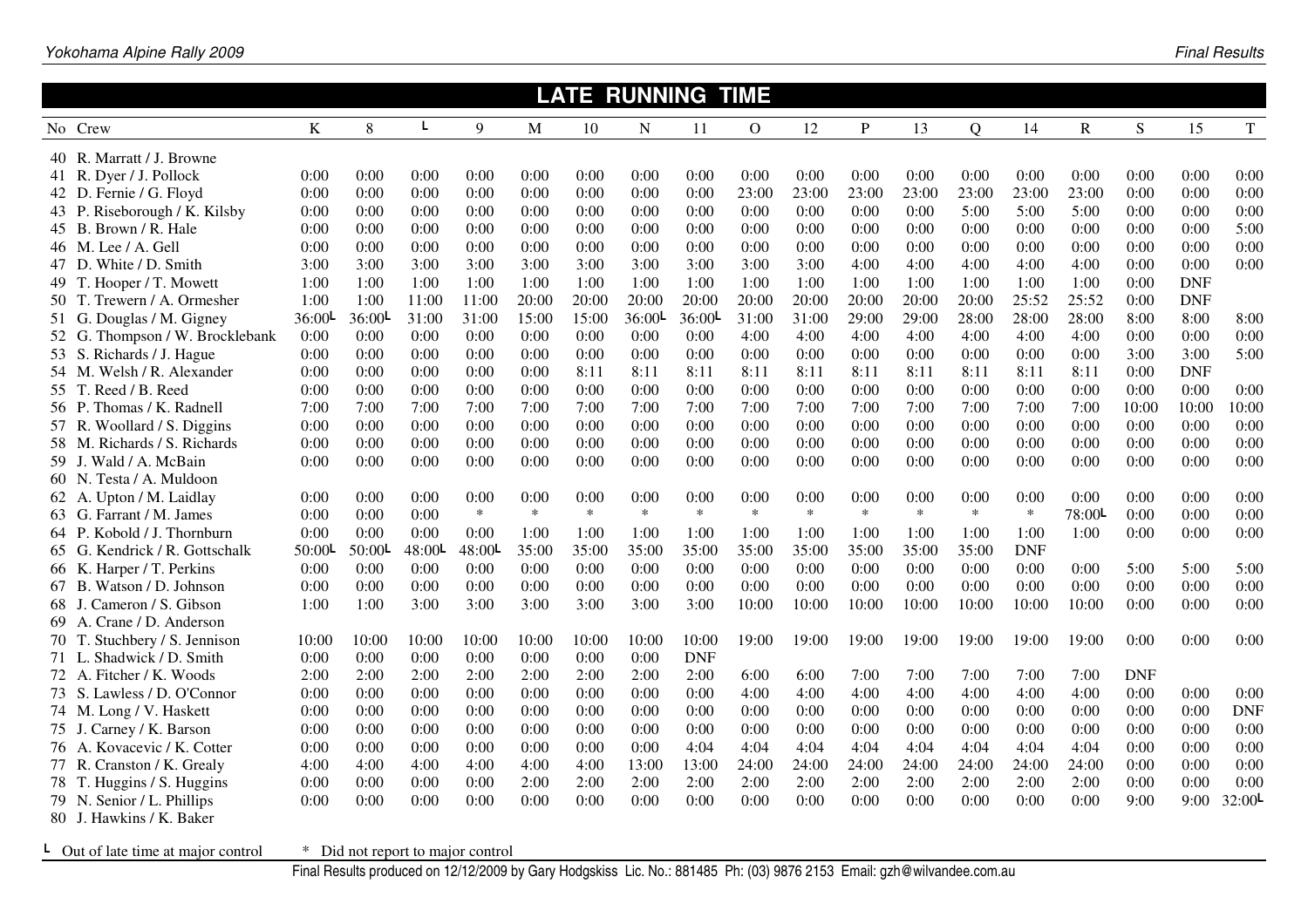|        |                                  |         |       |       |       |            | <b>LATE RUNNING</b> |       |       | <b>TIME</b>    |       |       |       |                |       |             |       |       |             |
|--------|----------------------------------|---------|-------|-------|-------|------------|---------------------|-------|-------|----------------|-------|-------|-------|----------------|-------|-------------|-------|-------|-------------|
|        | No Crew                          | $\bf K$ | 8     | Г     | 9     | M          | 10                  | N     | 11    | $\overline{O}$ | 12    | P     | 13    | $\overline{Q}$ | 14    | $\mathbf R$ | S     | 15    | $\mathbf T$ |
|        | 81 N. Schey / M. Twycross        | 23:00   | 29:59 | 29:59 | 29:59 | 29:59      | 29:59               | 29:59 | 30:04 | 30:04          | 30:04 | 30:04 | 30:04 | 30:04          | 30:04 | 30:04       | 0:00  | 0:00  | 0:00        |
|        | 82 D. Norman / R. Knight         |         |       |       |       |            |                     |       |       |                |       |       |       |                |       |             |       |       |             |
|        | 83 B. Oyler / K. Driscoll        | 2:00    | 2:00  | 17:00 | 17:00 | <b>DNF</b> |                     |       |       |                |       |       |       |                |       |             |       |       |             |
|        | 84 C. Mammi / M. Mammi           | 1:00    | 1:00  | 1:00  | 1:00  | 1:00       | 1:00                | 1:00  | 1:00  | 1:00           | 1:00  | 1:00  | 1:00  | 1:00           | 1:00  | 1:00        | 0:00  | 0:00  | 0:00        |
|        | 85 D. McKenzie / E. McKenzie     | 0:00    | 0:00  | 0:00  | 0:00  | 0:00       | 0:00                | 0:00  | 0:00  | 0:00           | 0:00  | 0:00  | 0:00  | 0:00           | 0:00  | 0:00        | 0:00  | 0:00  | 0:00        |
|        | 86 P. Boyd / D. Boyd             | 0:00    | 0:00  | 0:00  | 0:00  | 0:00       | 0:00                | 0:00  | 0:00  | 0:00           | 0:00  | 0:00  | 0:00  | 0:00           | 0:00  | 0:00        | 0:00  | 0:00  | 0:00        |
|        | 87 C. Jay / E. Corrales          | 10:00   | 10:00 | 10:00 | 10:00 | 10:00      | 10:00               | 10:00 | 10:00 | 10:00          | 10:00 | 10:00 | 10:00 | 10:00          | 10:00 | 10:00       | 0:00  | 0:00  | 0:00        |
|        | 88 G. Bashford / R. Daniel       | 0:00    | 0:00  | 0:00  | 0:00  | 0:00       | 0:00                | 1:00  | 1:00  | 1:00           | 1:00  | 1:00  | 1:00  | 1:00           | 1:00  | 1:00        | 0:00  | 0:00  | 0:00        |
| 89     | D. Lawrance / D. Webb            |         |       |       |       |            |                     |       |       |                |       |       |       |                |       |             |       |       |             |
|        | 90 L. Manning / W. Taylor        | 0:00    | 0:00  | 0:00  | 0:00  | 0:00       | 0:00                | 0:00  | 0:00  | 0:00           | 0:00  | 0:00  | 0:00  | 0:00           | 0:00  | 4:00        | 0:00  | 0:00  | 0:00        |
|        | 91 B. Canny / P. Crosbie         | 0:00    | 0:00  | 0:00  | 0:00  | 0:00       | 0:00                | 0:00  | 0:00  | 0:00           | 0:00  | 0:00  | 0:00  | 0:00           | 0:00  | 0:00        | 0:00  | 0:00  | 0:00        |
|        | 92 J. Pinkerton / P. Shearman    | 0:00    | 0:00  | 0:00  | 0:00  | 0:00       | 0:00                | 0:00  | 0:00  | 0:00           | 0:00  | 0:00  | 0:00  | 0:00           | 0:00  | 0:00        | 0:00  | 0:00  | 0:00        |
|        | 93 G. Hale / A. Baker            | 2:00    | 2:00  | 2:00  | 2:00  | 2:00       | 2:00                | 2:00  | 2:00  | 2:00           | 2:00  | 2:00  | 2:00  | 8:00           | 8:00  | 8:00        | 0:00  | 0:00  | 0:00        |
|        | 94 T. Reynolds / S. Reynolds     | 0:00    | 0:00  | 0:00  | 0:00  | 0:00       | 0:00                | 0:00  | 0:00  | 0:00           | 0:00  | 0:00  | 0:00  | 0:00           | 0:00  | 0:00        | 0:00  | 0:00  | 0:00        |
|        | 95 D. Gates / B. Tapper          | 0:00    | 0:00  | 0:00  | 0:00  | 0:00       | 0:00                | 1:00  | 1:00  | 4:00           | 4:00  | 4:00  | 4:00  | 4:00           | 4:00  | 4:00        | 1:00  | 1:00  | 1:00        |
|        | 96 P. Otzen / P. Franklin        | 0:00    | 0:00  | 0:00  | 0:00  | 0:00       | 0:00                | 0:00  | 0:00  | 0:00           | 0:00  | 0:00  | 0:00  | 0:00           | 0:00  | 0:00        | 0:00  | 0:00  | 0:00        |
|        | 97 G. Carruthers / S. Carruthers | 1:00    | 1:00  | 1:00  | 1:00  | 1:00       | 1:00                | 1:00  | 1:00  | 1:00           | 1:00  | 1:00  | 1:00  | 1:00           | 1:00  | 1:00        | 0:00  | 0:00  | 0:00        |
|        | 98 B. Field / J. Field           | 0:00    | 0:00  | 0:00  | 0:00  | 2:00       | 2:00                | 2:00  | 2:00  | 2:00           | 2:00  | 2:00  | 2:00  | 2:00           | 2:00  | 2:00        | 0:00  | 0:00  | 0:00        |
|        | 99 A. Van Winden / T. Halliday   | 0:00    | 0:00  | 0:00  | 0:00  | 0:00       | 0:00                | 0:00  | 0:00  | 0:00           | 0:00  | 0:00  | 0:00  | 0:00           | 0:00  | 0:00        | 12:00 | 12:00 | 12:00       |
|        | 100 P. McKinnon / C. Ellis       | 0:00    | 0:10  | 0:10  | 2:15  | 2:15       | 2:15                | 2:15  | 2:15  | 2:15           | 2:24  | 2:24  | 3:01  | 3:01           | 4:54  | 4:54        | 0:00  | 1:14  | 1:14        |
|        | 101 G. Gibbons / S. Francis      | 0:00    | 0:00  | 0:00  | 0:00  | 0:00       | 0:00                | 0:00  | 0:00  | 2:00           | 2:00  | 2:00  | 2:00  | 2:00           | 2:00  | 2:00        | 0:00  | 0:00  | $\ast$      |
|        | 102 K. Harper / D. Gallacher     | 0:00    | 0:00  | 0:00  | 0:00  | 0:00       | 0:00                | 0:00  | 0:00  | 1:00           | 1:00  | 1:00  | 1:00  | 1:00           | 1:00  | 1:00        | 0:00  | 0:00  | 0:00        |
|        | 103 T. Davidson / J. Davidson    | 15:00   | 15:00 | 15:00 | 15:00 | 15:00      | 15:00               | 15:00 | 15:00 | 20:00          | 20:00 | 20:00 | 20:00 | 20:00          | 20:00 | 20:00       | 0:00  | 0:00  | 0:00        |
| 104 D. | Curl / R. Richards               | 0:00    | 0:00  | 0:00  | 0:00  | 0:00       | 0:00                | 0:00  | 0:00  | 2:00           | 2:00  | 2:00  | 2:00  | 2:00           | 2:00  | 2:00        | 0:00  | 0:00  | 0:00        |
|        | 106 G. Pate / C. Pearce          | 0:00    | 0:00  | 0:00  | 0:00  | 1:00       | 1:00                | 1:00  | 1:00  | 1:00           | 1:00  | 1:00  | 1:00  | 1:00           | 1:00  | 1:00        | 0:00  | 0:00  | 0:00        |
|        | 107 S. Piggott / C. Robinson     | 2:00    | 2:00  | 2:00  | 2:00  | 2:00       | 2:00                | 2:00  | 2:00  | 4:00           | 4:00  | 4:00  | 4:00  | <b>DNF</b>     |       |             |       |       |             |
|        | 108 M. Foreshew / R. Walton      | 4:00    | 4:00  | 4:00  | 4:00  | 4:00       | 4:00                | 4:00  | 4:00  | 4:00           | 4:00  | 4:00  | 4:00  | 4:00           | 4:00  | 4:00        | 0:00  | 0:00  | 0:00        |
|        | 109 G. Howard / M. Loxton        | 0:00    | 0:00  | 0:00  | 0:00  | 0:00       | 0:00                | 0:00  | 0:00  | 0:00           | 0:00  | 0:00  | 0:00  | 0:00           | 0:00  | 0:00        | 0:00  | 0:00  | 0:00        |
|        | 110 A. Artamonov / G. Bonch      | 0:00    | 0:00  | 0:00  | 0:00  | 0:00       | 0:00                | 0:00  | 0:00  | 0:00           | 0:00  | 0:00  | 0:00  | 0:00           | 0:00  | 0:00        | 0:00  | 0:00  | 0:00        |
| 111 D. | Allwright / S. Allwright         | 1:00    | 1:00  | 1:00  | 1:00  | 1:00       | 1:00                | 1:00  | 1:00  | 13:00          | 13:00 | 13:00 | 13:00 | 13:00          | 13:00 | 13:00       | 0:00  | 0:00  | 0:00        |
| 112 J. | Ellis / A. Sietsma               | 0:00    | 0:00  | 0:00  | 0:00  | 0:00       | 0:00                | 0:00  | 0:00  | 0:00           | 0:00  | 0:00  | 0:00  | 0:00           | 0:00  | 0:00        | 0:00  | 0:00  | 0:00        |
| 113 B. | Grant / T. Godde                 | 0:00    | 0:00  | 0:00  | 0:00  | 0:00       | 0:00                | 0:00  | 0:00  | 0:00           | 0:00  | 0:00  | 0:00  | 0:00           | 0:00  | 0:00        | 0:00  | 0:00  | 0:00        |
|        | 114 W. Hoy / L. Dunkerton        |         |       |       |       |            |                     |       |       |                |       |       |       |                |       |             |       |       |             |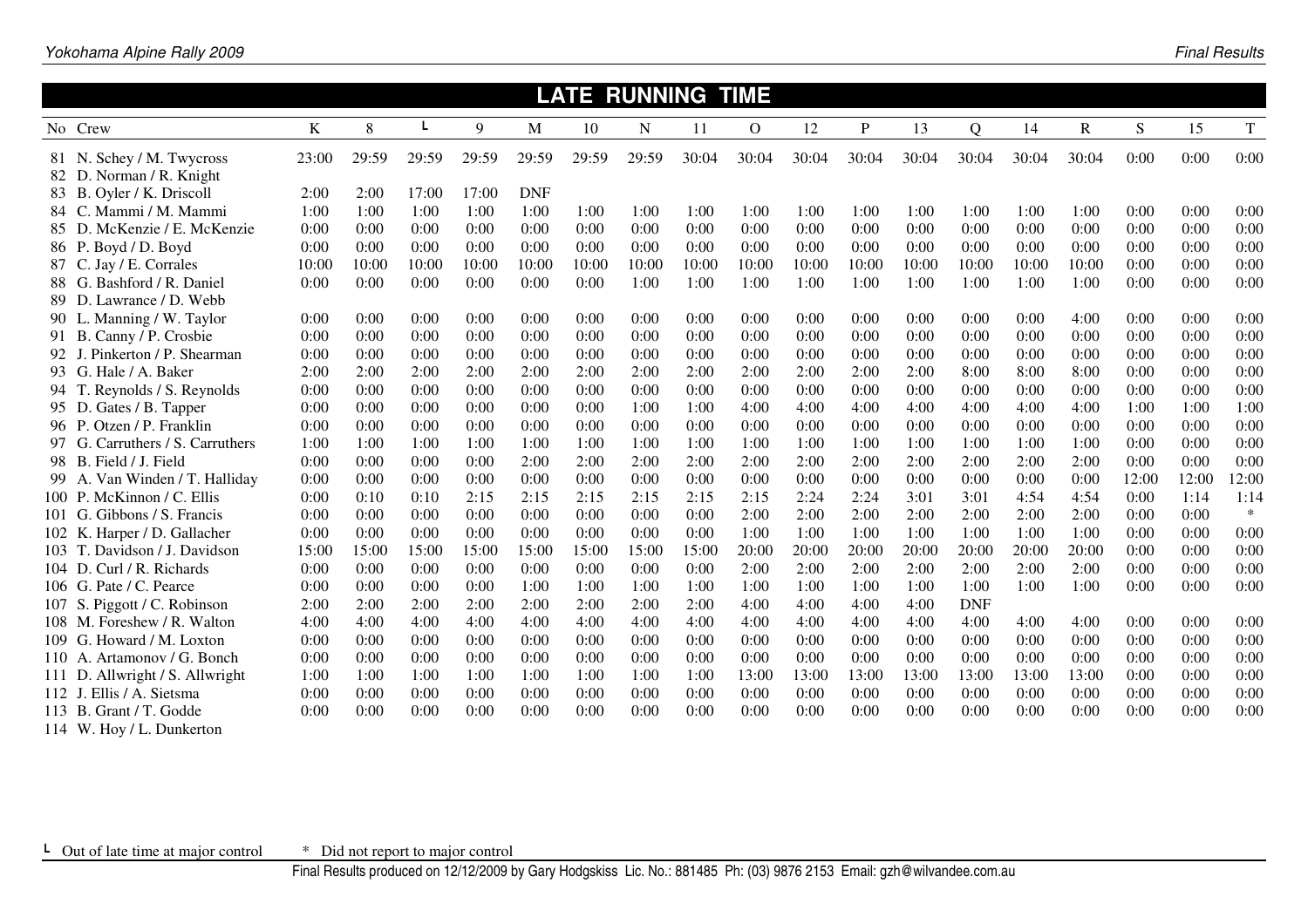|                               |              |            |             |           |           | <b>LATE</b> | <b>RUNNING</b> |           | <b>TIME</b> |            |      |      |      |           |            |       |        |           |
|-------------------------------|--------------|------------|-------------|-----------|-----------|-------------|----------------|-----------|-------------|------------|------|------|------|-----------|------------|-------|--------|-----------|
| No Crew                       | $\mathbf{U}$ | 16         | $\mathbf V$ | 17        | W         | 18          | $\mathbf X$    | 19        | $\mathbf Y$ | Z          | 20   | AA   | 21   | <b>BB</b> | <b>SVC</b> | CC    | 22     | <b>DD</b> |
| 1 D. Snooks / M. de Vaus      | 0:00         | 0:00       | 0:00        | 0:00      | 2:00      | 2:00        | 2:00           | 2:00      | 2:00        | 0:00       | 0:00 | 0:00 | 0:00 | 0:00      | 0:00       | 0:00  | 0:00   | 0:00      |
| 2 P. Batten / G. Raymond      |              |            |             |           |           |             |                |           |             |            |      |      |      |           |            |       |        |           |
| 3 G. Portman / R. Runnalls    | 0:00         | 0:00       | 0:00        | 0:00      | 0:00      | 0:00        | 0:00           | 0:00      | 0:00        | 0:00       | 0:00 | 0:00 | 0:00 | 0:00      | 0:00       | 0:00  | 0:00   | 1:00      |
| 4 B. Middleton / A. Benefield | 0:00         | 0:00       | 0:00        | 0:00      | 0:00      | 0:00        | 0:00           | 0:00      | 0:00        | 0:00       | 0:00 | 0:00 | 0:00 | 0:00      | 0:00       | 0:00  | 0:00   | 0:00      |
| 5 A. Bell / C. Seabrook       | 0:00         | 0:00       | 0:00        | 0:00      | 0:00      | 0:00        | 0:00           | 0:00      | 0:00        | 0:00       | 0:00 | 0:00 | 0:00 | 0:00      | 0:00       | 0:00  | 0:00   | 0:00      |
| 6 B. Goldsbrough / A. Topliff | 0:00         | 0:00       | 0:00        | 0:00      | 0:00      | 0:00        | 0:00           | 0:00      | 0:00        | 0:00       | 0:00 | 0:00 | 0:00 | 0:00      | 0:00       | 0:00  | 0:00   | 0:00      |
| 7 K. Dirickx / T. Batten      | 0:00         | 0:00       | 1:00        | 1:00      | 1:00      | 1:00        | 1:00           | 1:00      | 1:00        | 0:00       | 0:00 | 0:00 | 0:00 | 0:00      | 0:00       | 0:00  | 0:00   | 0:00      |
| 8 C. Stewart / A. Ritson      |              |            |             |           |           |             |                |           |             |            |      |      |      |           |            |       |        |           |
| 9 B. Semmens / D. Parry       | 26:00        | 26:00      | 26:00       | 26:00     | 26:00     | 26:00       | 26:00          | 26:00     | 26:00       | 0:00       | 0:00 | 0:00 | 0:00 | 0:00      | 0:00       | 0:00  | 0:00   | 0:00      |
| 10 W. Bell / N. Vardos        | 0:00         | 0:00       | 0:00        | 0:00      | 0:00      | 0:00        | 0:00           | 0:00      | 0:00        | <b>DNF</b> |      |      |      |           |            |       |        |           |
| 11 J. Robison / S. Robison    | 0:00         | 0:00       | 0:00        | 0:00      | 0:00      | 0:00        | 0:00           | 0:00      | 0:00        | 0:00       | 0:00 | 0:00 | 0:00 | 0:00      | 0:00       | 0:00  | 0:00   | 0:00      |
| 12 J. Monkhouse / D. Moscatt  | 0:00         | 0:00       | 0:00        | 0:00      | 0:00      | 0:00        | 2:00           | 2:00      | 2:00        | 0:00       | 0:00 | 0:00 | 0:00 | 0:00      | 0:00       | 0:00  | 0:00   | 0:00      |
| 14 J. David / G. Geelan       | 0:00         | 0:00       | 0:00        | 0:00      | 0:00      | 0:00        | 0:00           | 0:00      | 0:00        | 0:00       | 0:00 | 0:00 | 0:00 | 0:00      | 0:00       | 0:00  | 0:00   | 0:00      |
| 15 G. Schofield / J. White    | 0:00         | 0:00       | 0:00        | 0:00      | 0:00      | 0:00        | 0:00           | 0:00      | 0:00        | 0:00       | 0:00 | 0:00 | 0:00 | 0:00      | 0:00       | 0:00  | 0:00   | 0:00      |
| 16 L. Garrioch / K. Garrioch  | 11:00        | 11:00      | 11:00       | 11:00     | 11:00     | 11:00       | <b>DNF</b>     |           |             |            |      |      |      |           |            |       |        |           |
| 17 A. Taylor / M. Stanbrough  | 0:00         | 0:00       | 0:00        | 0:00      | 0:00      | 0:00        | 0:00           | 0:00      | 0:00        | 0:00       | 0:00 | 0:00 | 0:00 | 0:00      | 0:00       | 0:00  | 0:00   | 0:00      |
| 18 M. Conway / J. Cole        | 9:00         | 9:00       | 9:00        | 9:00      | 9:00      | 9:00        | 9:00           | 9:00      | 9:00        | 0:00       | 0:00 | 0:00 | 0:00 | 0:00      | 0:00       | 0:00  | 0:00   | 0:00      |
| 19 R. Allan / S. Allan        | 13:00        | 13:00      | 13:00       | 13:00     | 13:00     | 13:00       | 13:00          | 13:00     | 13:00       | 0:00       | 0:00 | 0:00 | 0:00 | 0:00      | 6:00       | 6:00  | 6:00   | 6:00      |
| 20 D. Roberts / P. Whiteley   | 0:00         | 0:00       | 0:00        | 0:00      | 0:00      | 0:00        | 0:00           | 0:00      | 0:00        | 0:00       | 0:00 | 0:00 | 0:00 | 0:00      | 0:00       | 0:00  | 0:00   | 1:00      |
| 21 D. Officer / K. Officer    | 0:00         | 0:00       | 0:00        | 0:00      | 0:00      | 0:00        | 0:00           | 0:00      | 0:00        | 0:00       | 0:00 | 0:00 | 0:00 | 0:00      | 0:00       | 0:00  | 0:00   | 0:00      |
| 22 M. Wagstaff / R. Hannah    | $35:00$ L    | $35:00$ L  | $35:00$ L   | $35:00$ L | $35:00$ L | $35:00$ L   | $35:00$ L      | $35:00$ L | $35:00$ L   | 0:00       | 0:00 | 0:00 | 0:00 | 0:00      | 0:00       | 0:00  | 0:00   | 12:00     |
| 23 M. Fenner / S. Blegg       | 0:00         | 0:00       | 0:00        | 0:00      | 0:00      | 0:00        | 0:00           | 0:00      | 0:00        | 0:00       | 0:00 | 0:00 | 0:00 | 0:00      | 0:00       | 0:00  | 0:00   | 0:00      |
| 24 S. Ashton / R. Nixon       | 0:00         | 0:00       | 0:00        | 0:00      | 0:00      | 0:00        | 0:00           | 0:00      | 0:00        | 0:00       | 0:00 | 0:00 | 0:00 | 0:00      | 0:00       | 0:00  | 0:00   | 0:00      |
| 25 G. Heywood / G. Blum       | 0:00         | 0:00       | 0:00        | 0:00      | 0:00      | 0:00        | 0:00           | 0:00      | 0:00        | 0:00       | 0:00 | 0:00 | 0:00 | 0:00      | $\ast$     | $*$   | $\ast$ | $\ast$    |
| 26 A. Friend / R. Smalley     | 0:00         | 0:00       | 0:00        | 0:00      | 0:00      | 0:00        | 0:00           | 0:00      | 0:00        | 0:00       | 0:00 | 0:00 | 0:00 | 0:00      | 1:00       | 2:00  | 2:00   | 3:00      |
| 27 R. Galley / M. Neary       | 0:00         | 0:00       | 0:00        | 0:00      | 0:00      | 0:00        | 0:00           | 0:00      | 0:00        | 0:00       | 0:00 | 0:00 | 0:00 | 0:00      | 0:00       | 0:00  | 0:00   | 0:00      |
| 28 S. Hudgson / P. Nicholas   | 0:00         | 0:00       | 1:00        | 1:00      | 1:00      | 1:00        | 1:00           | 1:00      | 1:00        | 0:00       | 0:00 | 0:00 | 0:00 | 0:00      | 0:00       | 0:00  | 0:00   | 29:00     |
| 29 D. Gaines / N. Doyle       | 0:00         | 0:00       | 0:00        | 0:00      | 0:00      | 0:00        | 0:00           | 0:00      | 0:00        | 0:00       | 0:00 | 0:00 | 0:00 | 0:00      | 0:00       | 0:00  | 0:00   | 0:00      |
| 30 M. Thompson / K. Gentleman | 0:00         | 0:00       | 0:00        | 0:00      | 0:00      | 0:00        | 0:00           | 0:00      | 0:00        | 0:00       | 0:00 | 0:00 | 0:00 | 0:00      | 2:00       | 2:00  | 2:00   | 2:00      |
| 31 R. Leitis / R. Mules       | $\ast$       | $\ast$     | $\ast$      | $\ast$    | $\ast$    | $\ast$      | $\ast$         | $\ast$    | 0:00        | 0:00       | 0:00 | 0:00 | 0:00 | 0:00      | 0:00       | 0:00  | 0:00   | 11:00     |
| 32 S. Willett / M. Kelly      | 0:00         | 0:00       | 0:00        | 0:00      | 0:00      | 0:00        | 0:00           | 0:00      | 0:00        | 0:00       | 0:00 | 1:00 | 1:00 | 1:00      | 1:00       | 3:00  | 3:00   | 4:00      |
| 33 G. Fowler / W. Nietz       | 0:00         | 0:00       | 0:00        | 0:00      | 0:00      | 0:00        | 0:00           | 0:00      | 0:00        | 0:00       | 0:00 | 0:00 | 0:00 | 0:00      | 0:00       | 0:00  | 0:00   | 0:00      |
| 34 C. Eastwood / D. Miller    | 0:00         | <b>DNF</b> |             |           |           |             |                |           |             |            |      |      |      |           |            |       |        |           |
| 35 F. Horobin / P. Marando    | 0:00         | 0:00       | 0:00        | 0:00      | 0:00      | 0:00        | 0:00           | 0:00      | 0:00        | 0:00       | 0:00 | 0:00 | 0:00 | 0:00      | 0:00       | 0:00  | 0:00   | 0:00      |
| 36 S. Snooks / R. Wilson      | 0:00         | 0:00       | 0:00        | 0:00      | 0:00      | 0:00        | 0:00           | 0:00      | 0:00        | 0:00       | 0:00 | 0:00 | 0:00 | 0:00      | 3:00       | 3:00  | 3:00   | 3:00      |
| 37 R. Parry / K. Beckwith     | 0:00         | 0:00       | 0:00        | 0:00      | 0:00      | 0:00        | 0:00           | 0:00      | 0:00        | 0:00       | 0:00 | 0:00 | 0:00 | 0:00      | 0:00       | 0:00  | 0:00   | 1:00      |
| 38 M. Millar / D. Clayton     | 0:00         | 0:00       | 0:00        | 0:00      | 0:00      | 0:00        | 0:00           | 0:00      | 0:00        | 0:00       | 0:00 | 0:00 | 0:00 | 0:00      | 0:00       | 0:00  | 0:00   | 0:00      |
| 39 R. Woollard / C. Bolton    | 8:00         | 8:00       | 8:00        | 8:00      | 8:00      | 8:00        | 8:00           | 8:00      | 8:00        | 0:00       | 0:00 | 0:00 | 0:00 | 0:00      | 12:00      | 12:00 | 12:00  | 12:00     |
|                               |              |            |             |           |           |             |                |           |             |            |      |      |      |           |            |       |        |           |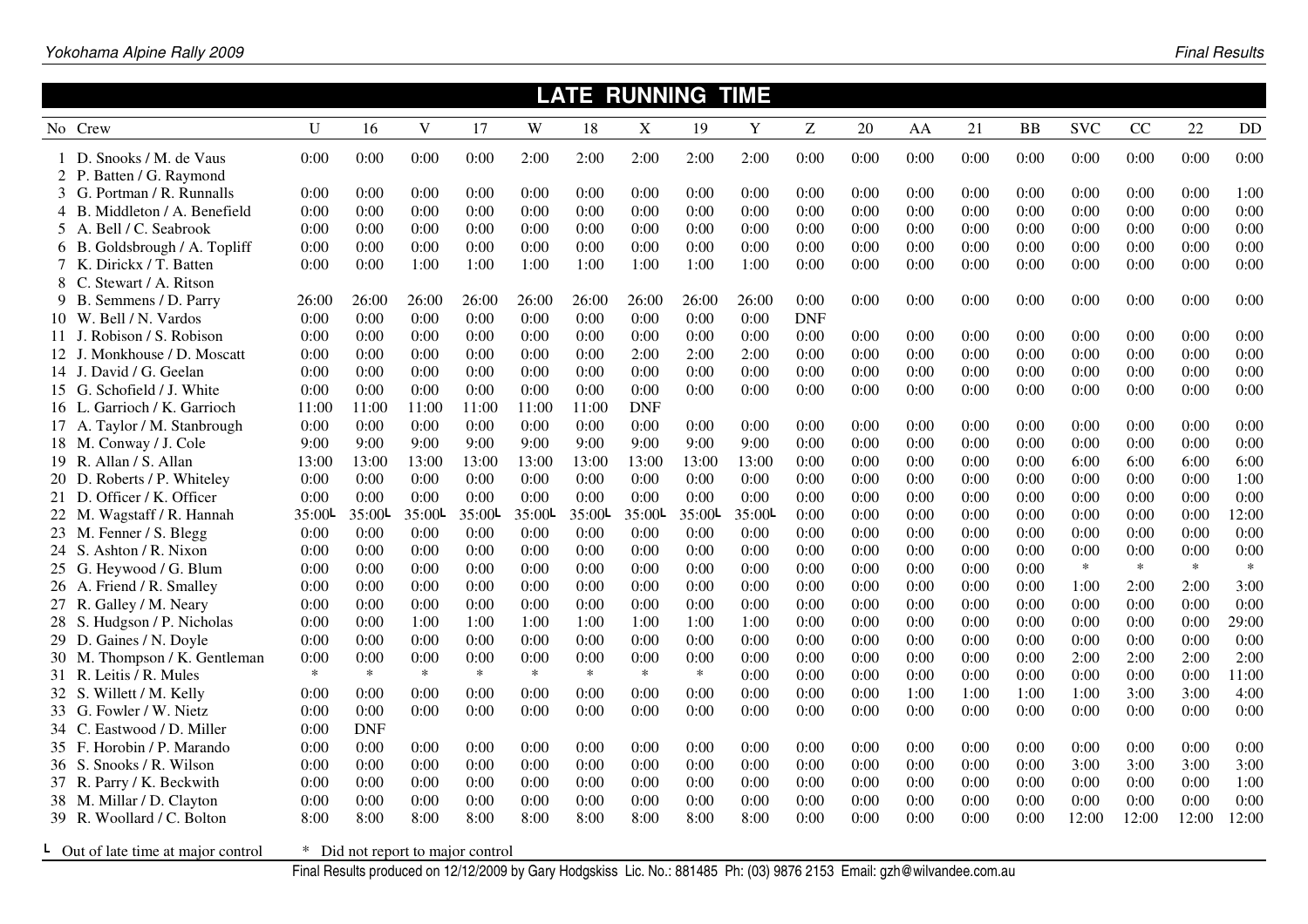|       |                                 |           |           |           |           |           |            | <b>LATE RUNNING</b> |           | <b>TIME</b> |      |            |      |      |            |            |       |       |           |
|-------|---------------------------------|-----------|-----------|-----------|-----------|-----------|------------|---------------------|-----------|-------------|------|------------|------|------|------------|------------|-------|-------|-----------|
|       | No Crew                         | U         | 16        | V         | 17        | W         | 18         | $\mathbf X$         | 19        | Y           | Z    | 20         | AA   | 21   | <b>BB</b>  | <b>SVC</b> | CC    | 22    | <b>DD</b> |
|       | 40 R. Marratt / J. Browne       |           |           |           |           |           |            |                     |           |             |      |            |      |      |            |            |       |       |           |
|       | 41 R. Dyer / J. Pollock         | 0:00      | 0:00      | 0:00      | 0:00      | 0:00      | 0:00       | 0:00                | 0:00      | 0:00        | 0:00 | 0:00       | 0:00 | 0:00 | 0:00       | 0:00       | 0:00  | 0:00  | 0:00      |
|       | 42 D. Fernie / G. Floyd         | 0:00      | 0:00      | 0:00      | 0:00      | 0:00      | 0:00       | 0:00                | 0:00      | 0:00        | 0:00 | 0:00       | 0:00 | 0:11 | <b>DNF</b> |            |       |       |           |
| 43 P. | Riseborough / K. Kilsby         | 0:00      | 0:00      | 0:00      | 0:00      | 0:00      | 0:00       | 0:00                | 0:00      | 0:00        | 0:00 | 0:00       | 0:00 | 0:00 | 0:00       | 0:00       | 0:00  | 0:00  | 0:00      |
|       | 45 B. Brown / R. Hale           | 5:00      | 5:00      | 5:00      | 22:13     | 38:13L    | <b>DNF</b> |                     |           |             |      |            |      |      |            |            |       |       |           |
|       | 46 M. Lee / A. Gell             | 0:00      | 0:00      | 0:00      | 0:00      | 0:00      | 0:00       | 0:00                | 0:00      | 0:00        | 0:00 | 0:00       | 0:00 | 0:00 | 0:00       | 0:00       | 0:00  | 0:00  | 0:00      |
|       | 47 D. White / D. Smith          | 0:00      | 0:00      | 0:00      | 0:00      | 0:00      | 0:00       | 0:00                | 0:00      | 0:00        | 0:00 | 0:00       | 0:00 | 0:00 | 0:00       | 0:00       | 0:00  | 0:00  | 0:00      |
|       | 49 T. Hooper / T. Mowett        |           |           |           |           |           |            |                     |           |             |      |            |      |      |            |            |       |       |           |
|       | 50 T. Trewern / A. Ormesher     |           |           |           |           |           |            |                     |           |             |      |            |      |      |            |            |       |       |           |
|       | 51 G. Douglas / M. Gigney       | 8:00      | 8:00      | 8:00      | 8:00      | 8:00      | 8:00       | 8:00                | 8:00      | 8:00        | 0:00 | 0:00       | 0:00 | 0:00 | 0:00       | 2:00       | 2:00  | 2:00  | 2:00      |
|       | 52 G. Thompson / W. Brocklebank | 0:00      | 0:00      | 0:00      | 0:00      | 0:00      | 0:00       | 0:00                | 0:00      | 0:00        | 0:00 | 0:00       | 0:00 | 0:00 | 0:00       | 0:00       | 0:00  | 0:00  | 1:00      |
|       | 53 S. Richards / J. Hague       | 5:00      | 27:22     | 27:22     | $\ast$    | $\ast$    | $\ast$     | 36:22L              | $36:22$ L | 36:22L      | 0:00 | 0:00       | 0:00 | 0:00 | 0:00       | 0:00       | 0:00  | 0:00  | 0:00      |
|       | 54 M. Welsh / R. Alexander      |           |           |           |           |           |            |                     |           |             |      |            |      |      |            |            |       |       |           |
|       | 55 T. Reed / B. Reed            | 0:00      | 0:00      | 0:00      | 0:00      | 0:00      | 0:00       | 0:00                | 0:00      | 0:00        | 0:00 | 0:00       | 0:00 | 0:00 | 0:00       | 0:00       | 0:00  | 0:00  | 0:00      |
|       | 56 P. Thomas / K. Radnell       | 10:00     | 10:00     | 10:00     | 10:00     | 10:00     | 10:00      | 10:00               | 10:00     | 10:00       | 0:00 | 0:00       | 0:00 | 0:00 | 0:00       | 0:00       | 0:00  | 0:00  | 0:00      |
|       | 57 R. Woollard / S. Diggins     | 0:00      | 0:00      | 0:00      | 0:00      | 0:00      | 0:00       | 0:00                | 0:00      | 0:00        | 0:00 | 0:00       | 0:00 | 0:00 | 0:00       | 0:00       | 0:00  | 0:00  | 0:00      |
|       | 58 M. Richards / S. Richards    | 0:00      | 0:00      | 0:00      | 0:00      | 0:00      | 0:00       | 0:00                | 0:00      | 0:00        | 0:00 | 0:00       | 0:00 | 0:00 | 0:00       | 0:00       | 0:00  | 0:00  | 0:00      |
|       | 59 J. Wald / A. McBain          | 0:00      | 0:00      | 0:00      | 0:00      | 0:00      | 0:00       | 0:00                | 0:00      | 0:00        | 0:00 | 0:00       | 0:00 | 0:00 | 0:00       | 0:00       | 0:00  | 0:00  | 0:00      |
|       | 60 N. Testa / A. Muldoon        |           |           |           |           |           |            |                     |           |             |      |            |      |      |            |            |       |       |           |
|       | 62 A. Upton / M. Laidlay        | 0:00      | 0:00      | 0:00      | 0:00      | 0:00      | 0:00       | 0:00                | 0:00      | 0:00        | 0:00 | 0:00       | 0:00 | 0:00 | 0:00       | 0:00       | 0:00  | 0:00  | 0:00      |
|       | 63 G. Farrant / M. James        | 0:00      | 0:00      | 0:00      | 0:00      | 0:00      | 0:00       | 0:00                | 0:00      | 0:00        | 0:00 | <b>DNF</b> |      |      |            |            |       |       |           |
|       | 64 P. Kobold / J. Thornburn     | 0:00      | 0:00      | 0:00      | 0:00      | 0:00      | 0:00       | 0:00                | 0:00      | 0:00        | 0:00 | 0:00       | 0:00 | 0:00 | 0:00       | 0:00       | 0:00  | 0:00  | 0:00      |
|       | 65 G. Kendrick / R. Gottschalk  |           |           |           |           |           |            |                     |           |             |      |            |      |      |            |            |       |       |           |
|       | 66 K. Harper / T. Perkins       | 5:00      | 5:00      | 5:00      | 5:00      | 5:00      | 5:00       | 5:00                | 5:00      | 5:00        | 0:00 | 0:00       | 0:00 | 0:00 | 0:00       | 0:00       | 0:00  | 0:00  | 0:00      |
| 67 B. | Watson / D. Johnson             | 0:00      | 0:00      | 0:00      | 0:00      | 0:00      | 0:00       | 0:00                | 0:00      | 0:00        | 0:00 | 0:00       | 0:00 | 0:00 | 0:00       | 0:00       | 0:00  | 0:00  | 0:00      |
|       | 68 J. Cameron / S. Gibson       | 0:00      | 0:00      | 0:00      | 0:00      | 0:00      | 0:00       | 0:00                | 0:00      | 0:00        | 0:00 | 0:00       | 0:00 | 0:00 | 0:00       | 5:00       | 5:00  | 5:00  | 5:00      |
|       | 69 A. Crane / D. Anderson       |           |           |           |           |           |            |                     |           |             |      |            |      |      |            |            |       |       |           |
|       | 70 T. Stuchbery / S. Jennison   | 0:00      | 0:00      | 0:00      | 0:00      | 0:00      | 0:00       | 0:00                | 0:00      | 0:00        | 0:00 | 0:00       | 0:00 | 0:30 | 0:30       | 2:30       | 2:30  | 2:30  | 2:30      |
|       | 71 L. Shadwick / D. Smith       |           |           |           |           |           |            |                     |           |             |      |            |      |      |            |            |       |       |           |
|       | 72 A. Fitcher / K. Woods        |           |           |           |           |           |            |                     |           |             |      |            |      |      |            |            |       |       |           |
|       | 73 S. Lawless / D. O'Connor     | 0:00      | 0:00      | 0:00      | 0:00      | 0:00      | 0:00       | 0:00                | 0:00      | 0:00        | 0:00 | 0:00       | 0:00 | 0:00 | 0:00       | 15:00      | 15:00 | 15:00 | 15:00     |
|       | 74 M. Long / V. Haskett         |           |           |           |           |           |            |                     |           |             |      |            |      |      |            |            |       |       |           |
|       | 75 J. Carney / K. Barson        | 0:00      | 0:34      | 0:34      | 0:34      | 0:34      | 0:34       | 0:34                | 0:34      | 0:34        | 0:00 | 0:00       | 0:00 | 0:00 | 0:00       | 0:00       | 0:00  | 0:00  | 0:00      |
|       | 76 A. Kovacevic / K. Cotter     | 0:00      | 0:00      | 0:00      | 0:00      | 0:00      | 0:00       | 0:00                | 0:00      | 0:00        | 0:00 | 0:00       | 0:00 | 0:00 | 0:00       | 0:00       | 0:00  | 0:00  | 0:00      |
|       | 77 R. Cranston / K. Grealy      | 0:00      | 0:42      | 0:42      | 0:42      | 0:42      | 31:44      | <b>DNF</b>          |           |             |      |            |      |      |            |            |       |       |           |
|       | 78 T. Huggins / S. Huggins      | 0:00      | 0:00      | 0:00      | 0:00      | 0:00      | 0:00       | 0:00                | 0:00      | 0:00        | 0:00 | 0:00       | 0:00 | 0:00 | 0:00       | 0:00       | 0:00  | 0:00  | 0:00      |
|       | 79 N. Senior / L. Phillips      | $32:00$ L | $32:00$ L | $32:00$ L | $32:00$ L | $32:00$ L | $32:00$ L  | $32:00$ L           | $32:00$ L | $32:00$ L   | 0:00 | 0:00       | 0:00 | 0:00 | 0:00       | 0:00       | 0:00  | 0:00  | 0:00      |
|       | 80 J. Hawkins / K. Baker        |           |           |           |           |           |            |                     |           |             |      |            |      |      |            |            |       |       |           |
|       |                                 |           |           |           |           |           |            |                     |           |             |      |            |      |      |            |            |       |       |           |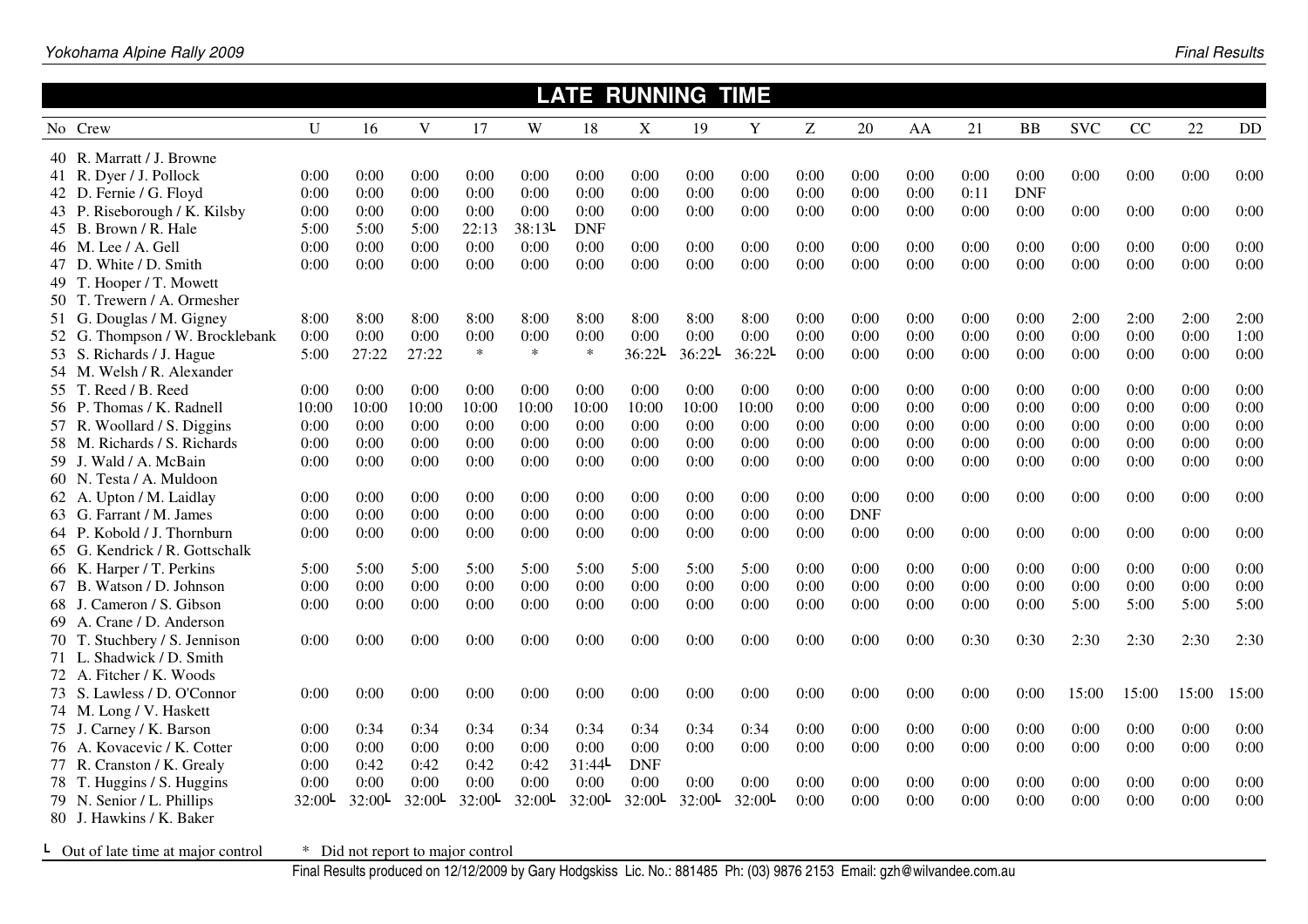|        |                                  |              |        |        |        |        |        | <b>LATE RUNNING</b> |        | <b>TIME</b> |            |      |      |      |           |            |      |      |        |
|--------|----------------------------------|--------------|--------|--------|--------|--------|--------|---------------------|--------|-------------|------------|------|------|------|-----------|------------|------|------|--------|
|        | No Crew                          | $\mathbf{U}$ | 16     | V      | 17     | W      | 18     | X                   | 19     | Y           | Z          | 20   | AA   | 21   | <b>BB</b> | <b>SVC</b> | CC   | 22   | DD     |
|        | 81 N. Schey / M. Twycross        | 0:00         | 0:00   | 0:00   | 0:00   | 0:00   | 0:00   | 0:00                | 0:00   | 0:00        | 0:00       | 0:00 | 0:00 | 0:00 | 0:00      | 1:00       | 1:00 | 1:00 | 1:00   |
|        | 82 D. Norman / R. Knight         |              |        |        |        |        |        |                     |        |             |            |      |      |      |           |            |      |      |        |
|        | 83 B. Oyler / K. Driscoll        |              |        |        |        |        |        |                     |        |             |            |      |      |      |           |            |      |      |        |
|        | 84 C. Mammi / M. Mammi           | 0:00         | 0:00   | 0:00   | 0:00   | 0:00   | 0:00   | 2:00                | 2:00   | 2:00        | 0:00       | 0:00 | 0:00 | 0:00 | 0:00      | 0:00       | 0:00 | 0:00 | 0:00   |
|        | 85 D. McKenzie / E. McKenzie     | 0:00         | 0:00   | 0:00   | 0:00   | 0:00   | 0:00   | 0:00                | 0:00   | 0:00        | 0:00       | 0:00 | 0:00 | 0:00 | 0:00      | 0:00       | 0:00 | 0:00 | 0:00   |
|        | 86 P. Boyd / D. Boyd             | 0:00         | 0:00   | 0:00   | 0:00   | 0:00   | 0:00   | 0:00                | 0:00   | 0:00        | 0:00       | 0:00 | 0:00 | 0:00 | 0:00      | 0:00       | 0:00 | 0:00 | 0:00   |
|        | 87 C. Jay / E. Corrales          | 0:00         | 0:00   | 0:00   | 0:00   | 0:00   | 0:00   | 0:00                | 0:00   | 0:00        | 0:00       | 0:00 | 0:00 | 0:00 | 0:00      | 0:00       | 0:00 | 0:00 | 0:00   |
|        | 88 G. Bashford / R. Daniel       | 0:00         | 0:00   | 0:00   | 0:00   | 0:00   | 0:00   | 0:00                | 0:00   | 0:00        | 0:00       | 0:00 | 0:00 | 0:00 | 0:00      | 0:00       | 0:00 | 0:00 | 0:00   |
| 89     | D. Lawrance / D. Webb            |              |        |        |        |        |        |                     |        |             |            |      |      |      |           |            |      |      |        |
|        | 90 L. Manning / W. Taylor        | 0:00         | 0:00   | 0:00   | 0:00   | 0:00   | 0:00   | 0:00                | 0:00   | 0:00        | 0:00       | 0:00 | 0:00 | 0:00 | 0:00      | 0:00       | 0:00 | 0:00 | 0:00   |
|        | 91 B. Canny / P. Crosbie         | 0:00         | 0:00   | 0:00   | 0:00   | 0:00   | 0:00   | 0:00                | 0:00   | 0:00        | 0:00       | 0:00 | 0:00 | 0:00 | 2:00      | 2:00       | 2:00 | 2:00 | 2:00   |
|        | 92 J. Pinkerton / P. Shearman    | 0:00         | 0:00   | 0:00   | 0:00   | 0:00   | 0:00   | 7:00                | 7:00   | 7:00        | 0:00       | 0:00 | 0:00 | 0:00 | 0:00      | 0:00       | 0:00 | 0:00 | $\ast$ |
|        | 93 G. Hale / A. Baker            | 0:00         | 0:00   | 0:00   | 0:00   | 0:00   | 0:00   | 0:00                | 0:00   | 0:00        | 0:00       | 0:00 | 0:00 | 0:00 | 0:00      | 0:00       | 0:00 | 0:00 | 0:00   |
|        | 94 T. Reynolds / S. Reynolds     | 0:00         | 0:00   | 0:00   | 0:00   | 0:00   | 0:00   | 0:00                | 0:00   | 0:00        | 0:00       | 0:00 | 0:00 | 0:00 | 0:00      | 5:00       | 5:00 | 5:00 | 5:00   |
|        | 95 D. Gates / B. Tapper          | 1:00         | 1:00   | 1:00   | 1:00   | 1:00   | 1:00   | 1:00                | 1:00   | 1:00        | 0:00       | 0:00 | 0:00 | 0:00 | 0:00      | 0:00       | 0:00 | 0:00 | 0:00   |
|        | 96 P. Otzen / P. Franklin        | 0:00         | 0:00   | 0:00   | 0:00   | 0:00   | 0:00   | 0:00                | 0:00   | 0:00        | 0:00       | 0:00 | 0:00 | 0:00 | 0:00      | 0:00       | 0:00 | 0:00 | 0:00   |
|        | 97 G. Carruthers / S. Carruthers | 0:00         | 0:00   | 0:00   | 0:00   | 0:00   | 0:00   | 0:00                | 0:00   | 0:00        | 0:00       | 0:00 | 0:00 | 0:00 | 0:00      | 0:00       | 0:00 | 0:00 | 0:00   |
|        | 98 B. Field / J. Field           | 0:00         | 0:00   | 0:00   | 0:00   | 0:00   | 0:00   | 0:00                | 0:00   | 0:00        | 0:00       | 0:00 | 0:00 | 0:00 | 0:00      | 0:00       | 0:00 | 0:00 | 0:00   |
|        | 99 A. Van Winden / T. Halliday   | 12:00        | 12:00  | 12:00  | 12:00  | 12:00  | 12:00  | 12:00               | 12:00  | 12:00       | 0:00       | 0:00 | 0:00 | 4:38 | 4:38      | 4:38       | 4:38 | 4:38 | 4:38   |
|        | 100 P. McKinnon / C. Ellis       | 1:14         | 1:53   | 1:53   | 2:04   | 2:04   | 3:37   | 3:37                | 3:37   | 3:37        | 0:00       | 0:33 | 0:33 | 0:33 | 0:33      | 0:33       | 0:33 | 0:33 | 0:33   |
|        | 101 G. Gibbons / S. Francis      | $\ast$       | $\ast$ | $\ast$ | $\ast$ | $\ast$ | $\ast$ | $\ast$              | $\ast$ | 0:00        | <b>DNF</b> |      |      |      |           |            |      |      |        |
|        | 102 K. Harper / D. Gallacher     | 0:00         | 0:11   | 0:11   | 0:11   | 0:11   | 0:11   | 0:11                | 0:11   | 0:11        | 0:00       | 0:00 | 0:00 | 0:00 | 0:00      | 0:00       | 0:00 | 0:00 | 0:00   |
|        | 103 T. Davidson / J. Davidson    | 0:00         | 0:00   | 0:00   | 0:00   | 0:00   | 0:00   | 0:00                | 0:00   | 0:00        | 0:00       | 0:00 | 0:00 | 0:00 | 0:00      | 0:00       | 0:00 | 0:00 | 0:00   |
|        | 104 D. Curl / R. Richards        | 0:00         | 0:00   | 0:00   | 0:00   | 0:00   | 0:00   | 0:00                | 0:00   | 0:00        | 0:00       | 0:00 | 0:00 | 0:00 | 0:00      | 0:00       | 0:00 | 0:00 | 0:00   |
|        | 106 G. Pate / C. Pearce          | 0:00         | 0:00   | 0:00   | 0:00   | 0:00   | 0:00   | 0:00                | 0:00   | 0:00        | 0:00       | 0:00 | 0:00 | 0:00 | 0:00      | 0:00       | 0:00 | 0:00 | 0:00   |
|        | 107 S. Piggott / C. Robinson     |              |        |        |        |        |        |                     |        |             |            |      |      |      |           |            |      |      |        |
|        | 108 M. Foreshew / R. Walton      | 0:00         | 0:00   | 0:00   | 0:00   | 0:00   | 0:00   | 0:00                | 0:00   | 0:00        | <b>DNF</b> |      |      |      |           |            |      |      |        |
|        | 109 G. Howard / M. Loxton        | 0:00         | 0:00   | 0:00   | 0:00   | 0:00   | 0:00   | 0:00                | 0:00   | 0:00        | 0:00       | 0:00 | 0:00 | 0:00 | 0:00      | 0:00       | 0:00 | 0:00 | 0:00   |
|        | 110 A. Artamonov / G. Bonch      | 0:00         | 0:00   | 0:00   | 0:00   | 0:00   | 0:00   | 0:00                | 0:00   | 0:00        | 0:00       | 0:00 | 0:00 | 0:00 | 0:00      | 0:00       | 0:00 | 0:00 | 0:00   |
| 111 D. | Allwright / S. Allwright         | 0:00         | 0:06   | 0:06   | 0:06   | 0:06   | 0:06   | 0:06                | 0:06   | 0:06        | 0:00       | 0:00 | 0:00 | 0:00 | 0:00      | 0:00       | 0:00 | 0:00 | 0:00   |
|        | 112 J. Ellis / A. Sietsma        | 0:00         | 0:08   | 0:08   | 0:08   | 0:08   | 0:08   | 0:08                | 0:08   | 0:08        | 0:00       | 0:00 | 0:00 | 0:00 | 0:00      | 0:00       | 0:00 | 0:00 | 0:00   |
| 113 B  | Grant / T. Godde                 | 0:00         | 0:00   | 0:00   | 16:20  | 16:20  | 16:20  | 16:20               | 16:20  | 16:20       | 0:00       | 0:00 | 0:00 | 0:00 | 0:00      | 0:00       | 0:00 | 0:00 | 0:00   |
|        | 114 W. Hoy / L. Dunkerton        |              |        |        |        |        |        |                     |        |             |            |      |      |      |           |            |      |      |        |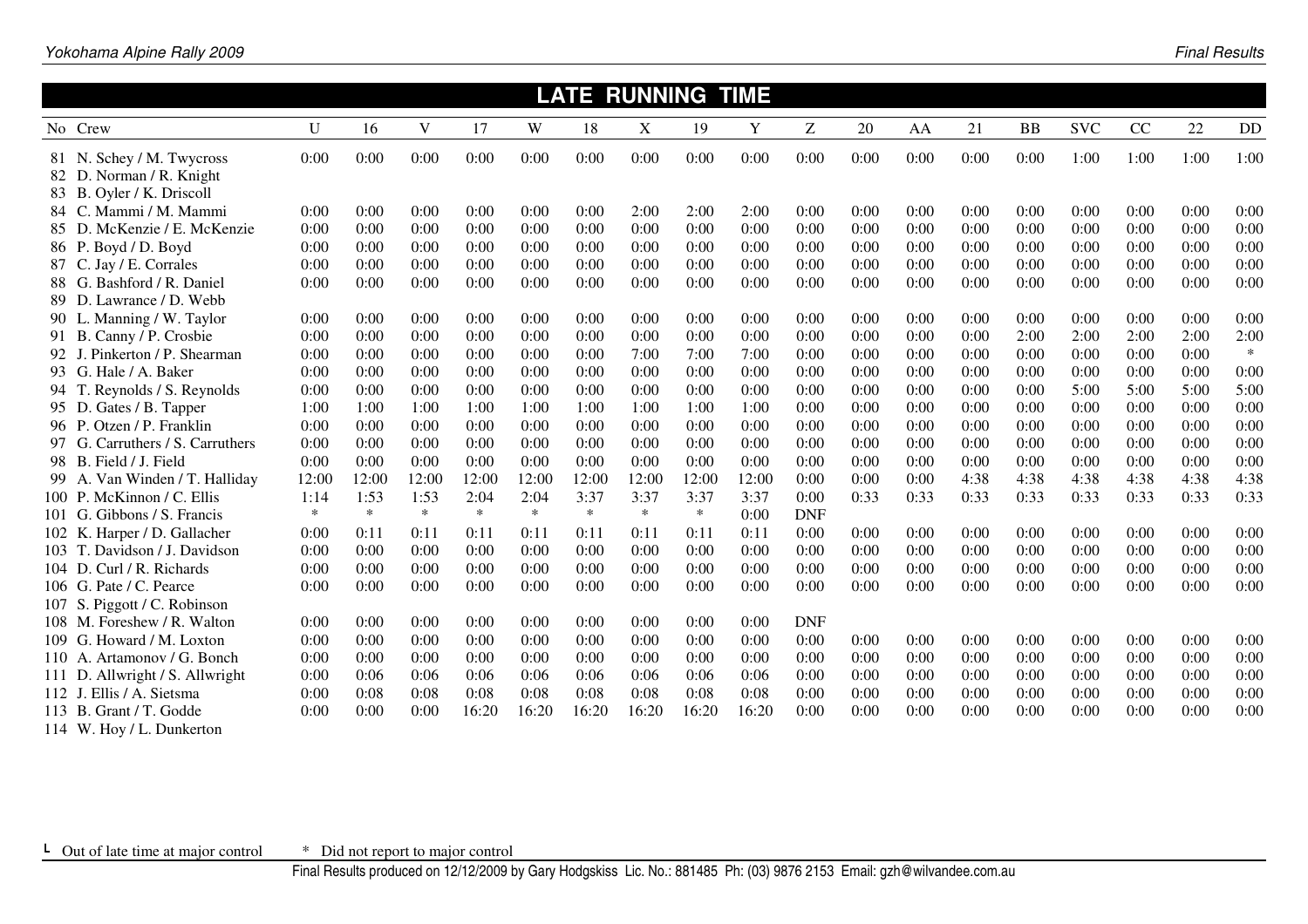|   |                                                  |                |                                   |                |                |                |                |                | <b>LATE RUNNING TIME</b> |                |              |
|---|--------------------------------------------------|----------------|-----------------------------------|----------------|----------------|----------------|----------------|----------------|--------------------------|----------------|--------------|
|   | No Crew                                          | 23             | EE                                | <b>SVC</b>     | FF             | 24             | GG             | 25             | HH                       | 26             | $\mathbf{I}$ |
|   | 1 D. Snooks / M. de Vaus                         | 0:00           | 0:00                              | 0:00           | 0:00           | 0:00           | 0:00           | 0:00           | 0:00                     | 0:00           | 0:00         |
|   | 2 P. Batten / G. Raymond                         |                |                                   |                |                |                |                |                |                          |                |              |
|   | 3 G. Portman / R. Runnalls                       | 1:00           | 1:00                              | 1:00           | 1:00           | 1:00           | 1:00           | 1:00           | 1:00                     | 1:00           | 1:00         |
|   | 4 B. Middleton / A. Benefield                    | 49:56L         | 45:56L                            | 39:56          | 39:56          | 39:56          | 39:56          | 39:56          | 39:56                    | 39:56          | 39:56        |
|   | 5 A. Bell / C. Seabrook                          | 0:00           | 0:00                              | 0:00           | 0:00           | 0:00           | 0:00           | 0:00           | 0:00                     | 14:46          | 14:46        |
|   | 6 B. Goldsbrough / A. Topliff                    | 0:00           | 0:00                              | 0:00           | 0:00           | 0:00           | 0:00           | 0:00           | 0:00                     | 0:00           | 5:00         |
|   | 7 K. Dirickx / T. Batten                         | 0:00           | 4:00                              | 4:00           | 4:00           | 4:00           | 4:00           | 4:00           | 4:00                     | 16:20          | 16:20        |
|   | 8 C. Stewart / A. Ritson                         |                |                                   |                |                |                |                |                |                          |                |              |
|   | 9 B. Semmens / D. Parry                          | 0:00           | 2:00                              | 2:00           | 2:00           | 2:00           | 2:00           | 2:00           | 2:00                     | 2:00           | 2:00         |
|   | 10 W. Bell / N. Vardos                           |                |                                   |                |                |                |                |                |                          |                |              |
|   | 11 J. Robison / S. Robison                       | 0:00           | 1:00                              | 4:00           | 4:00           | 4:00           | 4:00           | 4:00           | 4:00                     | 4:00           | 4:00         |
|   | 12 J. Monkhouse / D. Moscatt                     | 0:00           | 0:00                              | 11:00          | 11:00          | 11:00          | 14:00          | 14:00          | 14:00                    | 14:00          | 14:00        |
|   | 14 J. David / G. Geelan                          | 0:00           | 0:00                              | 0:00           | 0:00           | 0:00           | 0:00           | 0:00           | 0:00                     | 0:00           | 0:00         |
|   | 15 G. Schofield / J. White                       | 0:00           | 0:00                              | 0:00           | 0:00           | 0:00           | 0:00           | 0:00           | 0:00                     | 0:00           | 0:00         |
|   | 16 L. Garrioch / K. Garrioch                     |                |                                   |                |                |                |                |                |                          |                |              |
|   | 17 A. Taylor / M. Stanbrough                     | 0:00           | 0:00                              | 0:00           | 0:00           | 0:00           | 0:00           | 0:00           | 0:00                     | 0:00           | 0:00         |
|   |                                                  | 0:00           | 0:00                              | 0:00           | 0:00           | 0:00           | 0:00           | 0:00           | 0:00                     | 0:00           | 0:00         |
|   | 18 M. Conway / J. Cole<br>19 R. Allan / S. Allan | 6:00           | 6:00                              | 6:00           | 6:00           | 6:00           | 6:00           | 6:00           | 6:00                     | 6:00           | 6:00         |
|   | 20 D. Roberts / P. Whiteley                      |                | 1:00                              |                |                | 3:00           |                |                | 3:00                     |                | 3:00         |
|   |                                                  | 1:00           |                                   | 3:00           | 3:00           |                | 3:00           | 3:00           |                          | 3:00           |              |
|   | 21 D. Officer / K. Officer                       | 0:00           | 0:00                              | 0:00           | 0:00<br>$\ast$ | 0:00<br>$\ast$ | 0:00<br>$\ast$ | 0:00<br>$\ast$ | 0:00<br>$\ast$           | 0:00<br>$\ast$ | 0:00         |
|   | 22 M. Wagstaff / R. Hannah                       | 12:00          | 12:00                             | 4:00           |                |                |                |                |                          |                | 4:00         |
|   | 23 M. Fenner / S. Blegg                          | 0:00           | 0:00                              | 6:00           | 6:00           | 6:00           | 6:00           | 6:00           | 6:00                     | 6:00           | 6:00         |
|   | 24 S. Ashton / R. Nixon                          | 0:00<br>$\ast$ | 0:00<br>$\ast$                    | 0:00<br>$\ast$ | 0:00<br>$\ast$ | 0:00<br>$\ast$ | 0:00<br>$\ast$ | 0:00<br>$\ast$ | 0:00<br>$\ast$           | 0:00<br>$\ast$ | 0:00         |
|   | 25 G. Heywood / G. Blum                          |                |                                   |                |                |                |                |                |                          |                | <b>DNF</b>   |
|   | 26 A. Friend / R. Smalley                        | 3:00           | 3:00                              | 3:00           | 3:00           | 3:00           | 3:00           | 3:00           | 3:00                     | 3:00           | 3:00         |
|   | 27 R. Galley / M. Neary                          | 0:00           | 0:00                              | 0:00           | 0:00           | 0:00           | 0:00           | 0:00           | 0:00                     | 0:00           | 0:00         |
|   | 28 S. Hudgson / P. Nicholas                      | 30:18          | 30:18                             | 30:18          | 30:18          | 30:18          | 30:18          | 30:18          | 30:18                    | 40:00          | 40:00        |
|   | 29 D. Gaines / N. Doyle                          | 0:00           | 0:00                              | 0:00           | 0:00           | 0:00           | 0:00           | 0:00           | 0:00                     | 0:00           | 0:00         |
|   | 30 M. Thompson / K. Gentleman                    | 2:00           | 2:00                              | 2:00           | 2:00           | 2:00           | 2:00           | 2:00           | 10:00                    | 10:00          | 10:00        |
|   | 31 R. Leitis / R. Mules                          | 20:05          | 20:05                             | 20:05          | 20:05          | 20:05          | 20:05          | 20:05          | 20:05                    | 20:05          | <b>DNF</b>   |
|   | 32 S. Willett / M. Kelly                         | 4:00           | 9:00                              | 9:00           | 9:00           | 9:00           | 9:00           | 9:00           | 9:00                     | 9:00           | 9:00         |
|   | 33 G. Fowler / W. Nietz                          | 0:00           | 0:00                              | 0:00           | 0:00           | 0:00           | 0:00           | 0:00           | 0:00                     | 0:00           | 0:00         |
|   | 34 C. Eastwood / D. Miller                       |                |                                   |                |                |                |                |                |                          |                |              |
|   | 35 F. Horobin / P. Marando                       | 0:00           | 0:00                              | 0:00           | 0:00           | 0:00           | 0:00           | 0:00           | 0:00                     | <b>DNF</b>     |              |
|   | 36 S. Snooks / R. Wilson                         | 3:00           | 3:00                              | 3:00           | 3:00           | 3:00           | 3:00           | 3:00           | 3:00                     | 3:00           | 3:00         |
|   | 37 R. Parry / K. Beckwith                        | 1:00           | 1:00                              | 1:00           | 1:00           | 1:00           | 1:00           | 1:00           | 1:00                     | 1:00           | 1:00         |
|   | 38 M. Millar / D. Clayton                        | 0:00           | 0:00                              | 0:00           | 0:00           | 0:00           | 0:00           | 0:00           | 0:00                     | 0:00           | 0:00         |
|   | 39 R. Woollard / C. Bolton                       | 12:00          | 12:00                             | 15:00          | 15:00          | 15:00          | 15:00          | 15:00          | 15:00                    | 15:00          | 15:00        |
| L | Out of late time at major control                |                | * Did not report to major control |                |                |                |                |                |                          |                |              |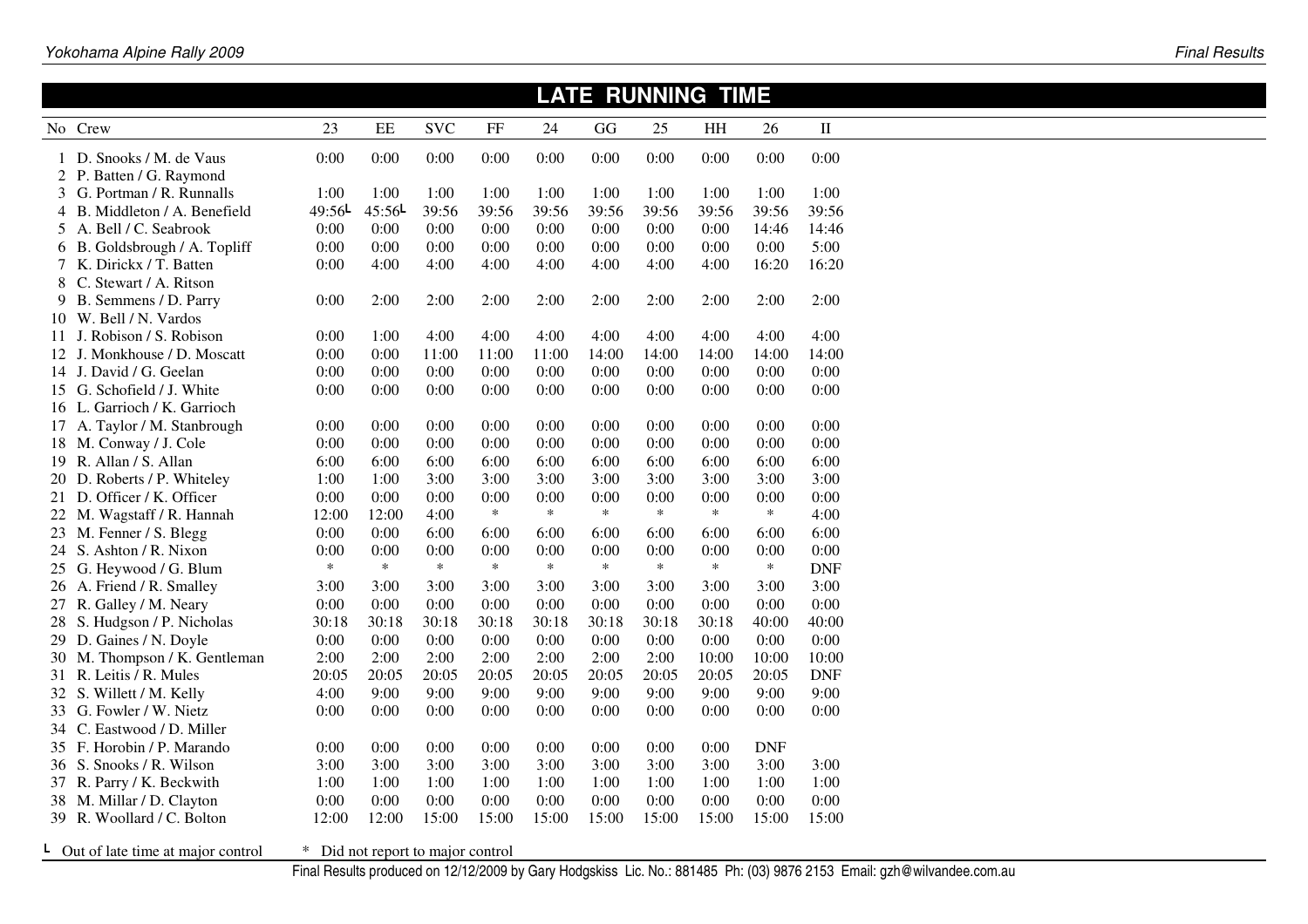|                                                                                                                                                                                                                                        |                                                                                                                                                                             |       |       |       |       |       |       | <b>LATE RUNNING TIME</b> |        |              |  |  |  |  |  |
|----------------------------------------------------------------------------------------------------------------------------------------------------------------------------------------------------------------------------------------|-----------------------------------------------------------------------------------------------------------------------------------------------------------------------------|-------|-------|-------|-------|-------|-------|--------------------------|--------|--------------|--|--|--|--|--|
| 23<br>$\rm{EE}$<br><b>SVC</b><br>$\rm FF$<br>24<br>GG<br>HH<br>26<br>$\rm II$<br>No Crew<br>25<br>40 R. Marratt / J. Browne<br>41 R. Dyer / J. Pollock<br>0:00<br>2:00<br>2:00<br>2:00<br>2:00<br>2:00<br>2:00<br>2:00<br>2:00<br>2:00 |                                                                                                                                                                             |       |       |       |       |       |       |                          |        |              |  |  |  |  |  |
|                                                                                                                                                                                                                                        |                                                                                                                                                                             |       |       |       |       |       |       |                          |        |              |  |  |  |  |  |
|                                                                                                                                                                                                                                        |                                                                                                                                                                             |       |       |       |       |       |       |                          |        |              |  |  |  |  |  |
|                                                                                                                                                                                                                                        |                                                                                                                                                                             |       |       |       |       |       |       |                          |        |              |  |  |  |  |  |
| 42 D. Fernie / G. Floyd                                                                                                                                                                                                                |                                                                                                                                                                             |       |       |       |       |       |       |                          |        |              |  |  |  |  |  |
| 43 P. Riseborough / K. Kilsby                                                                                                                                                                                                          | 0:00                                                                                                                                                                        | 0:00  | 0:00  | 0:00  | 0:00  | 0:00  | 0:00  | 0:00                     | 0:00   | 0:00         |  |  |  |  |  |
| 45 B. Brown / R. Hale                                                                                                                                                                                                                  |                                                                                                                                                                             |       |       |       |       |       |       |                          |        |              |  |  |  |  |  |
| 46 M. Lee / A. Gell                                                                                                                                                                                                                    | 0:00                                                                                                                                                                        | 0:00  | 5:00  | 5:00  | 5:00  | 5:00  | 5:00  | 5:00                     | 5:00   | 5:00         |  |  |  |  |  |
| 47 D. White / D. Smith                                                                                                                                                                                                                 | 0:24                                                                                                                                                                        | 0:24  | 0:24  | 0:24  | 0:24  | 0:24  | 0:24  | 0:24                     | 0:24   | 0:24         |  |  |  |  |  |
| 49 T. Hooper / T. Mowett                                                                                                                                                                                                               |                                                                                                                                                                             |       |       |       |       |       |       |                          |        |              |  |  |  |  |  |
| 50 T. Trewern / A. Ormesher                                                                                                                                                                                                            |                                                                                                                                                                             |       |       |       |       |       |       |                          |        |              |  |  |  |  |  |
| 51 G. Douglas / M. Gigney                                                                                                                                                                                                              | 2:09                                                                                                                                                                        | 2:09  | 2:09  | 2:09  | 2:09  | 8:09  | 8:09  | 8:09                     | 8:09   | 8:09<br>1:00 |  |  |  |  |  |
| 52 G. Thompson / W. Brocklebank                                                                                                                                                                                                        | 1:00<br>1:00<br>1:00<br>1:00<br>1:00<br>1:00<br>1:00<br>1:00<br>1:00<br>7:25<br>53 S. Richards / J. Hague<br>17:25<br>17:25<br>7:25<br>7:25<br>7:25<br>7:25<br>7:25<br>7:25 |       |       |       |       |       |       |                          |        |              |  |  |  |  |  |
|                                                                                                                                                                                                                                        |                                                                                                                                                                             |       |       |       |       |       |       |                          |        | 7:25         |  |  |  |  |  |
| 54 M. Welsh / R. Alexander                                                                                                                                                                                                             |                                                                                                                                                                             |       |       |       |       |       |       |                          |        |              |  |  |  |  |  |
| 55 T. Reed / B. Reed                                                                                                                                                                                                                   | 0:00                                                                                                                                                                        | 0:00  | 0:00  | 0:00  | 0:00  | 0:00  | 0:00  | 0:00                     | 0:00   | 0:00         |  |  |  |  |  |
| 56 P. Thomas / K. Radnell                                                                                                                                                                                                              | 0:00                                                                                                                                                                        | 0:00  | 0:00  | 0:00  | 0:00  | 0:00  | 0:00  | 0:00                     | 0:00   | 0:00         |  |  |  |  |  |
| 57 R. Woollard / S. Diggins                                                                                                                                                                                                            | 0:00                                                                                                                                                                        | 0:00  | 0:00  | 0:00  | 0:00  | 0:00  | 0:00  | 0:00                     | 0:00   | 0:00         |  |  |  |  |  |
| 58 M. Richards / S. Richards                                                                                                                                                                                                           | 0:00                                                                                                                                                                        | 0:00  | 0:00  | 0:00  | 0:00  | 0:00  | 0:00  | 0:00                     | 0:00   | 0:00         |  |  |  |  |  |
| 59 J. Wald / A. McBain                                                                                                                                                                                                                 | 0:00                                                                                                                                                                        | 0:00  | 0:00  | 0:00  | 0:00  | 0:00  | 0:00  | 0:00                     | 0:00   | 0:00         |  |  |  |  |  |
| 60 N. Testa / A. Muldoon                                                                                                                                                                                                               |                                                                                                                                                                             |       |       |       |       |       |       |                          |        |              |  |  |  |  |  |
| 62 A. Upton / M. Laidlay                                                                                                                                                                                                               | 0:00                                                                                                                                                                        | 0:00  | 0:00  | 0:00  | 0:00  | 0:00  | 0:00  | 0:00                     | 0:00   | 0:00         |  |  |  |  |  |
| 63 G. Farrant / M. James                                                                                                                                                                                                               |                                                                                                                                                                             |       |       |       |       |       |       |                          |        |              |  |  |  |  |  |
| 64 P. Kobold / J. Thornburn                                                                                                                                                                                                            | <b>DNF</b>                                                                                                                                                                  |       |       |       |       |       |       |                          |        |              |  |  |  |  |  |
| 65 G. Kendrick / R. Gottschalk                                                                                                                                                                                                         |                                                                                                                                                                             |       |       |       |       |       |       |                          |        |              |  |  |  |  |  |
| 66 K. Harper / T. Perkins                                                                                                                                                                                                              | 0:00                                                                                                                                                                        | 0:00  | 0:00  | 0:00  | 0:00  | 0:00  | 0:00  | 0:00                     | 0:00   | 0:00         |  |  |  |  |  |
| 67 B. Watson / D. Johnson                                                                                                                                                                                                              | 0:00                                                                                                                                                                        | 0:00  | 0:00  | 0:00  | 0:00  | 0:00  | 0:00  | $\ast$                   | $\ast$ | 16:00        |  |  |  |  |  |
| 68 J. Cameron / S. Gibson                                                                                                                                                                                                              | 5:00                                                                                                                                                                        | 5:00  | 6:00  | 6:00  | 6:00  | 6:00  | 6:00  | 6:00                     | 6:00   | 6:00         |  |  |  |  |  |
| 69 A. Crane / D. Anderson                                                                                                                                                                                                              |                                                                                                                                                                             |       |       |       |       |       |       |                          |        |              |  |  |  |  |  |
| 70 T. Stuchbery / S. Jennison                                                                                                                                                                                                          | 2:30                                                                                                                                                                        | 2:30  | 2:30  | 2:30  | 2:30  | 2:30  | 2:30  | 2:30                     | 2:30   | 2:30         |  |  |  |  |  |
| 71 L. Shadwick / D. Smith                                                                                                                                                                                                              |                                                                                                                                                                             |       |       |       |       |       |       |                          |        |              |  |  |  |  |  |
| 72 A. Fitcher / K. Woods                                                                                                                                                                                                               |                                                                                                                                                                             |       |       |       |       |       |       |                          |        |              |  |  |  |  |  |
| 73 S. Lawless / D. O'Connor                                                                                                                                                                                                            | 15:00                                                                                                                                                                       | 15:00 | 15:00 | 15:00 | 15:00 | 15:00 | 15:00 | 15:00                    | 16:24  | 16:24        |  |  |  |  |  |
| 74 M. Long / V. Haskett                                                                                                                                                                                                                |                                                                                                                                                                             |       |       |       |       |       |       |                          |        |              |  |  |  |  |  |
| 75 J. Carney / K. Barson                                                                                                                                                                                                               | 0:00                                                                                                                                                                        | 0:00  | 0:00  | 0:00  | 0:00  | 0:00  | 0:00  | 0:00                     | 0:00   | 0:00         |  |  |  |  |  |
| 76 A. Kovacevic / K. Cotter                                                                                                                                                                                                            | 19:28                                                                                                                                                                       | 19:28 | 19:28 | 19:28 | 19:28 | 19:28 | 19:28 | 19:28                    | 19:28  | 19:28        |  |  |  |  |  |
| 77 R. Cranston / K. Grealy                                                                                                                                                                                                             |                                                                                                                                                                             |       |       |       |       |       |       |                          |        |              |  |  |  |  |  |
| 78 T. Huggins / S. Huggins                                                                                                                                                                                                             | 0:00                                                                                                                                                                        | 0:00  | 0:00  | 0:00  | 0:00  | 0:00  | 0:00  | 0:00                     | 0:00   | 0:00         |  |  |  |  |  |
| 79 N. Senior / L. Phillips                                                                                                                                                                                                             | 0:00                                                                                                                                                                        | 0:00  | 0:00  | 0:00  | 0:00  | 0:00  | 0:00  | 0:00                     | 0:00   | 0:00         |  |  |  |  |  |
| 80 J. Hawkins / K. Baker                                                                                                                                                                                                               |                                                                                                                                                                             |       |       |       |       |       |       |                          |        |              |  |  |  |  |  |
|                                                                                                                                                                                                                                        |                                                                                                                                                                             |       |       |       |       |       |       |                          |        |              |  |  |  |  |  |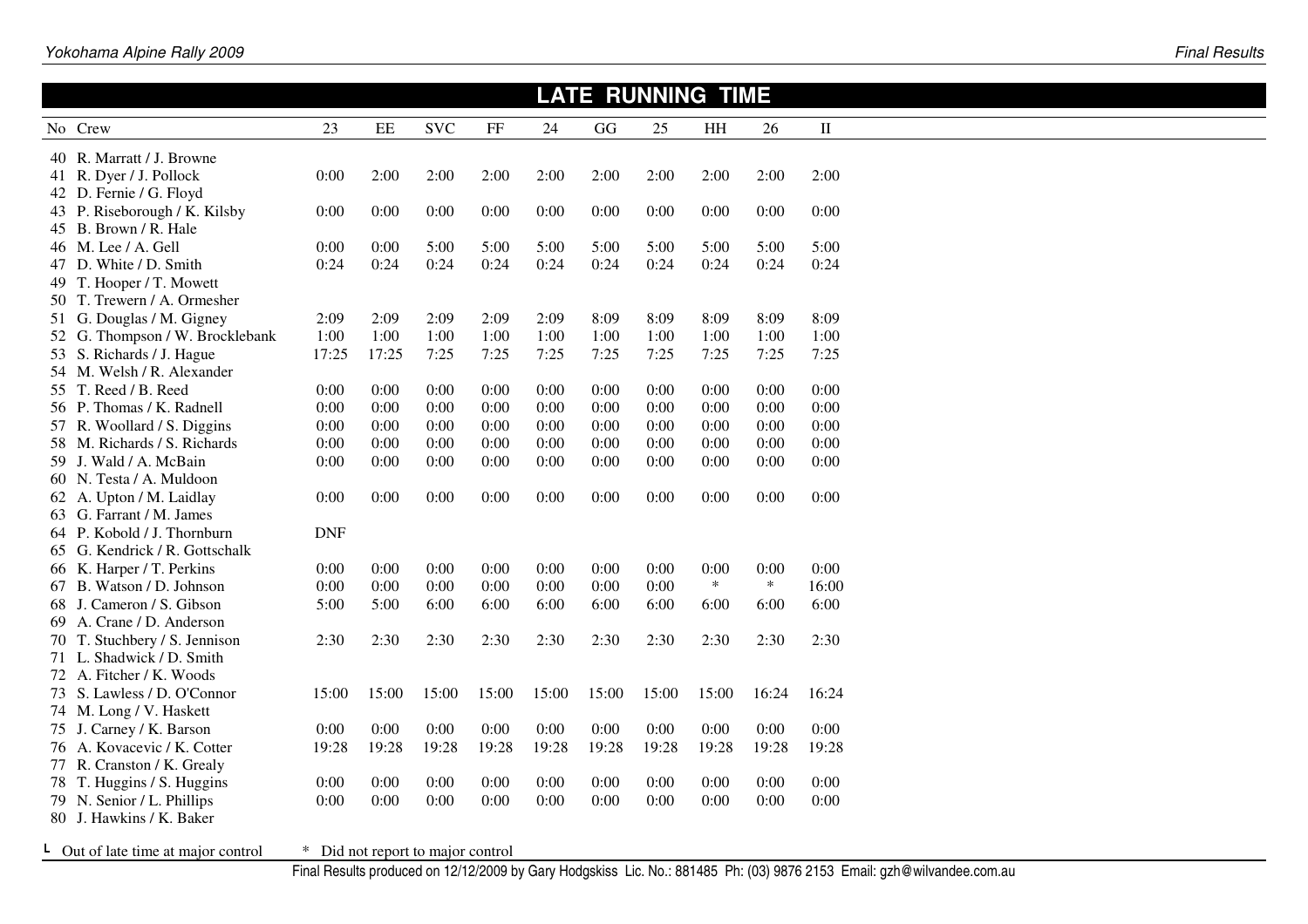|                                  |        |           |                                                                                  |          |        | <b>LATE RUNNING TIME</b> |        |        |        |              |
|----------------------------------|--------|-----------|----------------------------------------------------------------------------------|----------|--------|--------------------------|--------|--------|--------|--------------|
| No Crew                          | 23     | $\rm{EE}$ | <b>SVC</b>                                                                       | $\rm FF$ | 24     | GG                       | 25     | HH     | 26     | $\mathbf{I}$ |
| 81 N. Schey / M. Twycross        | 1:00   | 1:00      | 1:00                                                                             | 1:00     | 1:00   | 1:00                     | 1:00   | 1:00   | 1:00   | 1:00         |
| 82 D. Norman / R. Knight         |        |           |                                                                                  |          |        |                          |        |        |        |              |
| 83 B. Oyler / K. Driscoll        |        |           |                                                                                  |          |        |                          |        |        |        |              |
| 84 C. Mammi / M. Mammi           | 0:00   | 0:00      | 0:00                                                                             | 0:00     | 0:00   | 0:00                     | 0:00   | 0:00   | 0:00   | 0:00         |
| 85 D. McKenzie / E. McKenzie     | 0:00   | 0:00      | 0:00                                                                             | 0:00     | 0:00   | 0:00                     | 0:00   | 0:00   | 0:00   | 0:00         |
| 86 P. Boyd / D. Boyd             | 0:00   | 0:00      | 0:00                                                                             | 0:00     | 0:00   | 0:00                     | 0:00   | 0:00   | 0:00   | 0:00         |
| 87 C. Jay / E. Corrales          | 0:00   | 0:00      | 0:00                                                                             | 0:00     | 0:00   | 0:00                     | 0:00   | 0:00   | 0:00   | 0:00         |
| 88 G. Bashford / R. Daniel       | 0:00   | 0:00      | 0:00                                                                             | 0:00     | 0:00   | 0:00                     | 0:00   | 0:00   | 0:00   | 0:00         |
| 89 D. Lawrance / D. Webb         |        |           |                                                                                  |          |        |                          |        |        |        |              |
| 90 L. Manning / W. Taylor        | 0:00   | 0:00      | 0:00                                                                             | 0:00     | 0:00   | 0:00                     | 0:00   | 0:00   | 0:00   | 0:00         |
| 91 B. Canny / P. Crosbie         | 2:00   | 4:00      | 4:00                                                                             | 4:00     | 4:00   | 4:00                     | 4:00   | 4:00   | 4:00   | 4:00         |
| 92 J. Pinkerton / P. Shearman    | $\ast$ | $\ast$    | $\ast$                                                                           | $\ast$   | $\ast$ | $\ast$                   | $\ast$ | $\ast$ | $\ast$ | 0:00         |
| 93 G. Hale / A. Baker            | 0:00   | 0:00      | 0:00                                                                             | 0:00     | 0:00   | 0:00                     | 0:00   | 0:00   | 0:00   | 0:00         |
| 94 T. Reynolds / S. Reynolds     | 5:00   | 5:00      | 5:00                                                                             | 5:00     | 5:00   | 5:00                     | 5:00   | 5:00   | 5:00   | 5:00         |
| 95 D. Gates / B. Tapper          | 0:00   | 0:00      | 0:00                                                                             | 0:00     | 0:00   | 0:00                     | 0:00   | 0:00   | 0:00   | 0:00         |
| 96 P. Otzen / P. Franklin        | 0:00   | 0:00      | 0:00                                                                             | 0:00     | 0:00   | 0:00                     | 0:00   | 0:00   | 0:00   | 0:00         |
| 97 G. Carruthers / S. Carruthers | 0:00   | 0:00      | 0:00                                                                             | 0:00     | 0:00   | 0:00                     | 0:00   | 0:00   | 0:00   | 0:00         |
| 98 B. Field / J. Field           |        |           | 1:25:1541:10:1541:10:1541:10:1541:10:1541:10:1541:10:1541:10:1541:10:1541:10:154 |          |        |                          |        |        |        |              |
| 99 A. Van Winden / T. Halliday   | 4:38   | 4:38      | 4:38                                                                             | 4:38     | 4:38   | 4:38                     | 4:38   | 4:38   | 4:38   | 4:38         |
| 100 P. McKinnon / C. Ellis       | 9:18   | 9:18      | 9:18                                                                             | 9:18     | 9:18   | 9:18                     | 9:47   | 9:47   | 10:08  | 10:08        |
| 101 G. Gibbons / S. Francis      |        |           |                                                                                  |          |        |                          |        |        |        |              |
| 102 K. Harper / D. Gallacher     | 0:08   | 0:08      | 0:08                                                                             | 0:08     | 0:08   | 0:08                     | 0:08   | 0:08   | 0:08   | 0:08         |
| 103 T. Davidson / J. Davidson    | 0:00   | 4:00      | 4:00                                                                             | 4:00     | 4:00   | 4:00                     | 4:00   | 4:00   | 4:00   | 4:00         |
| 104 D. Curl / R. Richards        | 0:00   | 0:00      | 0:00                                                                             | 0:00     | 0:00   | 0:00                     | 0:00   | 0:00   | 0:00   | 0:00         |
| 106 G. Pate / C. Pearce          | 0:07   | 0:07      | 0:07                                                                             | 0:07     | 0:07   | 0:07                     | 0:07   | 0:07   | 0:07   | 0:07         |
| 107 S. Piggott / C. Robinson     |        |           |                                                                                  |          |        |                          |        |        |        |              |
| 108 M. Foreshew / R. Walton      |        |           |                                                                                  |          |        |                          |        |        |        |              |
| 109 G. Howard / M. Loxton        | 0:00   | 0:00      | 0:00                                                                             | 0:00     | 0:00   | 0:00                     | 0:00   | 0:00   | 0:00   | 0:00         |
| 110 A. Artamonov / G. Bonch      | 0:00   | 0:00      | 0:00                                                                             | 0:00     | 0:00   | 0:00                     | 0:00   | 0:00   | 0:00   | 0:00         |
| 111 D. Allwright / S. Allwright  | 0:00   | 0:00      | 5:00                                                                             | 5:00     | 5:00   | 5:00                     | 5:00   | 5:00   | 5:00   | 5:00         |
| 112 J. Ellis / A. Sietsma        | 3:32   | 3:32      | 3:32                                                                             | 3:32     | 3:32   | 3:32                     | 3:32   | 3:32   | 3:32   | 3:32         |
| 113 B. Grant / T. Godde          | 1:49   | 1:49      | 1:49                                                                             | 1:49     | 1:49   | 1:49                     | 1:49   | 1:49   | 1:49   | 1:49         |
| 114 W. Hoy / L. Dunkerton        |        |           |                                                                                  |          |        |                          |        |        |        |              |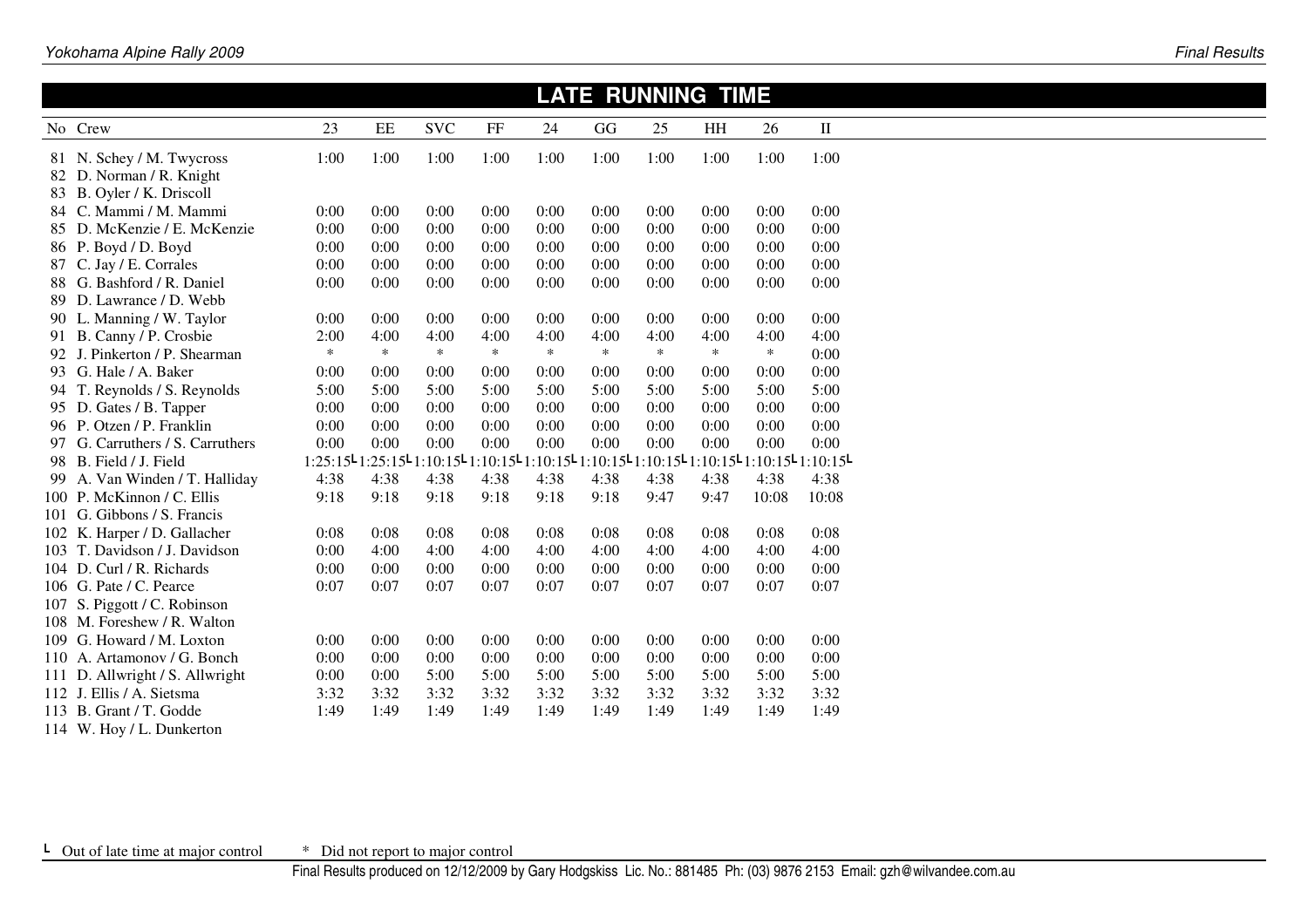|                                  |      |                |       |                |              | <b>SECONDS PER KILOMETRE</b> |                |      |        |        |        |        |        |        |
|----------------------------------|------|----------------|-------|----------------|--------------|------------------------------|----------------|------|--------|--------|--------|--------|--------|--------|
| No Crew                          |      | $\overline{2}$ | 3     | $\overline{4}$ | 5            | 6                            | $\overline{7}$ | 8    | 9      | 10     | 11     | 12     | 13     | 14     |
| 1 D. Snooks / M. de Vaus         | 36.3 | 40.6           | 173.1 | 41.5           | 46.3         | 38.2                         | 34.1           | 38.9 | 92.3   | 44.0   | 35.0   | 34.6   | 41.0   | 40.0   |
| 2 P. Batten / G. Raymond         | 36.0 | 40.1           | 40.6  | 40.8           | 44.0         | 36.8                         | 31.5           | 36.5 | 38.9   | 42.1   | 34.1   | 32.4   | 37.6   | 36.7   |
| 3 G. Portman / R. Runnalls       | 34.8 | 39.2           | 40.7  | 40.4           | 44.6         | 37.7                         | 31.6           | 38.0 | 39.4   | 43.1   | 34.1   | 33.2   | 38.1   | 37.5   |
| 4 B. Middleton / A. Benefield    | 35.8 | 40.3           | 41.2  | 41.9           | 46.2         | 38.7                         | 33.3           | 38.5 | 39.7   | 43.4   | 36.8   | 34.4   | 39.0   | 38.5   |
| 5 A. Bell / C. Seabrook          | 36.3 | 40.1           | 41.2  | 40.8           | 44.7         | 37.5                         | 32.2           | 38.2 | 39.7   | 42.9   | 34.6   | 33.8   | 38.9   | 37.4   |
| 6 B.<br>Goldsbrough / A. Topliff | 35.8 | 40.0           | 40.1  | 39.0           | 43.9         | 38.2                         | 32.1           | 37.3 | 39.2   | 43.1   | 33.9   | 32.6   | 38.3   | 37.2   |
| 7 K. Dirickx / T. Batten         | 35.8 | 39.5           | 40.6  | 40.0           | 44.5         | 38.2                         | 32.3           | 38.0 | 40.1   | 42.8   | 34.0   | 33.1   | 38.0   | 37.9   |
| 8 C. Stewart / A. Ritson         | 35.2 | 39.4           | 40.7  | 41.0           | 44.8         | <b>DNF</b>                   |                |      |        |        |        |        |        |        |
| 9 B.<br>Semmens / D. Parry       | 35.8 | 39.8           | 41.2  | 40.8           | 45.5         | 38.1                         | 33.1           | 38.0 | 39.5   | 43.0   | 34.2   | 33.5   | 38.3   | 38.1   |
| 10 W. Bell / N. Vardos           | 37.5 | 40.6           | 41.2  | 40.6           | 45.9         | 38.2                         | 32.4           | 38.7 | 40.6   | 43.4   | 34.3   | 33.6   | 39.2   | 37.7   |
| 11 J. Robison / S. Robison       | 36.9 | 40.4           | 41.0  | 41.0           | 45.6         | 65.2                         | 36.2           | 38.5 | 40.5   | 46.0   | 35.2   | 33.9   | 39.4   | 38.6   |
| 12 J. Monkhouse / D. Moscatt     | 35.2 | 43.4           | 40.6  | 41.0           | 46.4         | 189.8                        | 32.9           | 40.2 | 41.8   | 43.7   | 34.6   | 33.7   | 39.9   | 37.7   |
| 14 J. David / G. Geelan          | 34.4 | 38.5           | 39.2  | 40.4           | 44.3         | 37.4                         | 31.6           | 63.1 | 39.8   | 42.6   | 34.2   | 32.9   | 37.9   | 37.4   |
| 15 G. Schofield / J. White       | 36.9 | 41.6           | 42.1  | 43.3           | 49.5         | 41.2                         | 35.6           | 39.7 | 44.2   | 46.7   | 37.9   | 38.1   | 42.3   | 43.1   |
| 16 L. Garrioch / K. Garrioch     | 37.3 | 39.7           | 41.8  | 40.6           | 46.3         | 38.0                         | 34.2           | 38.2 | 39.7   | 44.0   | 35.5   | 35.2   | 39.9   | 38.9   |
| 17 A. Taylor / M. Stanbrough     | 37.5 | 41.3           | 41.8  | 41.3           | 46.8         | 40.0                         | 34.2           | 39.1 | 40.4   | 44.6   | 35.6   | 36.5   | 41.2   | 40.0   |
| 18 M. Conway / J. Cole           | 36.0 | 39.5           | 40.3  | 41.0           | 47.3         | 38.7                         | 33.8           | 39.1 | 39.9   | 44.2   | 35.2   | 34.8   | 39.9   | 38.6   |
| 19 R. Allan / S. Allan           | 37.3 | 41.0           | 41.0  | 42.1           | 45.9         | 38.9                         | 34.2           | 38.8 | 40.0   | 43.3   | 35.3   | 34.4   | 39.9   | 39.1   |
| 20 D. Roberts / P. Whiteley      | 37.7 | 41.3           | 41.2  | 42.3           | 46.8         | 44.6                         | 35.4           | 40.1 | 41.4   | 45.7   | 36.9   | 36.3   | 50.1   | 40.2   |
| 21 D. Officer / K. Officer       | 37.1 | 41.5           | 42.1  | 41.7           | 47.2         | 39.1                         | 34.0           | 39.5 | 41.3   | 45.3   | 35.9   | 35.6   | 41.2   | 39.5   |
| 22 M. Wagstaff / R. Hannah       | 39.8 | 42.4           | 43.6  | 44.6           | 49.4         | 40.3                         | 34.7           | 40.3 | 40.1   | 45.4   | 35.9   | 37.8   | 43.5   | 41.7   |
| 23 M. Fenner / S. Blegg          | 38.8 | 43.6           | 44.0  | 45.0           | 49.7         | 42.5                         | 37.8           | 41.2 | 44.3   | 47.4   | 39.4   | 40.4   | 44.3   | 43.6   |
| 24 S. Ashton / R. Nixon          | 38.8 | 42.2           | 43.9  | 42.9           | 48.6         | 38.2                         | 34.7           | 40.4 | 42.7   | 46.4   | 37.6   | 36.8   | 42.7   | 41.7   |
| 25 G. Heywood / G. Blum          | 37.5 | 104.8          | 42.1  | 42.9           | $\mathbf{A}$ | 42.7                         | 36.9           | 40.3 | 41.4   | 45.9   | 37.3   | 37.7   | 42.2   | 44.0   |
| 26 A. Friend / R. Smalley        | 35.0 | 41.3           | 40.9  | 40.6           | 45.5         | 37.5                         | 32.2           | 38.7 | 40.2   | 43.0   | 35.2   | 32.9   | 39.2   | 38.3   |
| 27 R. Galley / M. Neary          | 35.8 | 40.9           | 40.7  | 41.2           | 48.0         | 39.8                         | 34.0           | 38.1 | 40.1   | 43.8   | 35.4   | 34.0   | 39.3   | 38.2   |
| 28 S. Hudgson / P. Nicholas      | 37.3 | 41.3           | 41.4  | 41.7           | 48.7         | 40.2                         | 34.9           | 39.9 | 41.6   | 45.4   | 36.1   | 35.3   | 40.7   | 39.6   |
| 29 D.<br>Gaines / N. Doyle       | 37.5 | 41.3           | 41.7  | 41.9           | 46.8         | 38.8                         | 34.9           | 39.2 | 40.8   | 43.6   | 35.4   | 35.3   | 40.0   | 39.2   |
| 30 M. Thompson / K. Gentleman    | 40.8 | 44.0           | 45.1  | 45.0           | 50.7         | 41.9                         | 37.8           | 42.8 | 43.4   | 48.2   | 40.1   | 39.5   | 46.8   | 52.5   |
| 31 R. Leitis / R. Mules          | 38.8 | 41.9           | 42.6  | 42.7           | 47.3         | 40.0                         | 35.5           | 40.0 | $\ast$ | $\ast$ | $\ast$ | $\ast$ | $\ast$ | $\ast$ |
| 32 S. Willett / M. Kelly         | 38.5 | 42.7           | 42.3  | 41.9           | 47.3         | 40.3                         | 35.7           | 39.5 | 45.2   | 46.0   | 36.5   | 37.5   | 41.4   | 41.2   |
| 33 G. Fowler / W. Nietz          | 37.7 | 41.0           | 42.5  | 44.2           | 49.4         | 40.9                         | 35.1           | 40.6 | 43.7   | 47.2   | 38.1   | 36.4   | 41.9   | 41.1   |
| 34 C. Eastwood / D. Miller       | 38.3 | 40.9           | 40.9  | 40.8           | 46.7         | $\ast$                       | $\ast$         | 39.2 | 40.9   | 43.9   | 35.7   | 35.4   | 40.4   | 39.1   |
| 35 F. Horobin / P. Marando       | 39.6 | 44.0           | 42.9  | 43.8           | 48.9         | 41.0                         | 34.1           | 39.4 | 40.9   | 45.4   | 36.0   | 35.7   | 41.7   | 41.5   |
| 36 S. Snooks / R. Wilson         | 38.8 | 42.7           | 43.2  | 43.3           | 47.6         | 40.7                         | 34.7           | 40.0 | 41.5   | 44.9   | 36.3   | A      | 41.1   | 40.2   |
| 37 R. Parry / K. Beckwith        | 37.9 | 41.3           | 42.3  | 42.9           | 47.6         | 39.8                         | 34.0           | 39.2 | 41.6   | 46.3   | 36.6   | 36.3   | 41.8   | 40.1   |
| 38 M. Millar / D. Clayton        | 37.7 | 41.3           | 43.4  | 43.3           | 47.7         | 40.6                         | 35.7           | 39.7 | 41.8   | 45.6   | 37.5   | 37.7   | 42.1   | 41.4   |
| 39 R. Woollard / C. Bolton       | 39.4 | 42.2           | 42.9  | 42.7           | 48.1         | 39.6                         | 34.2           | 39.6 | 40.7   | 45.7   | 35.7   | 139.3  | 53.9   | 52.2   |
|                                  |      |                |       |                |              |                              |                |      |        |        |        |        |        |        |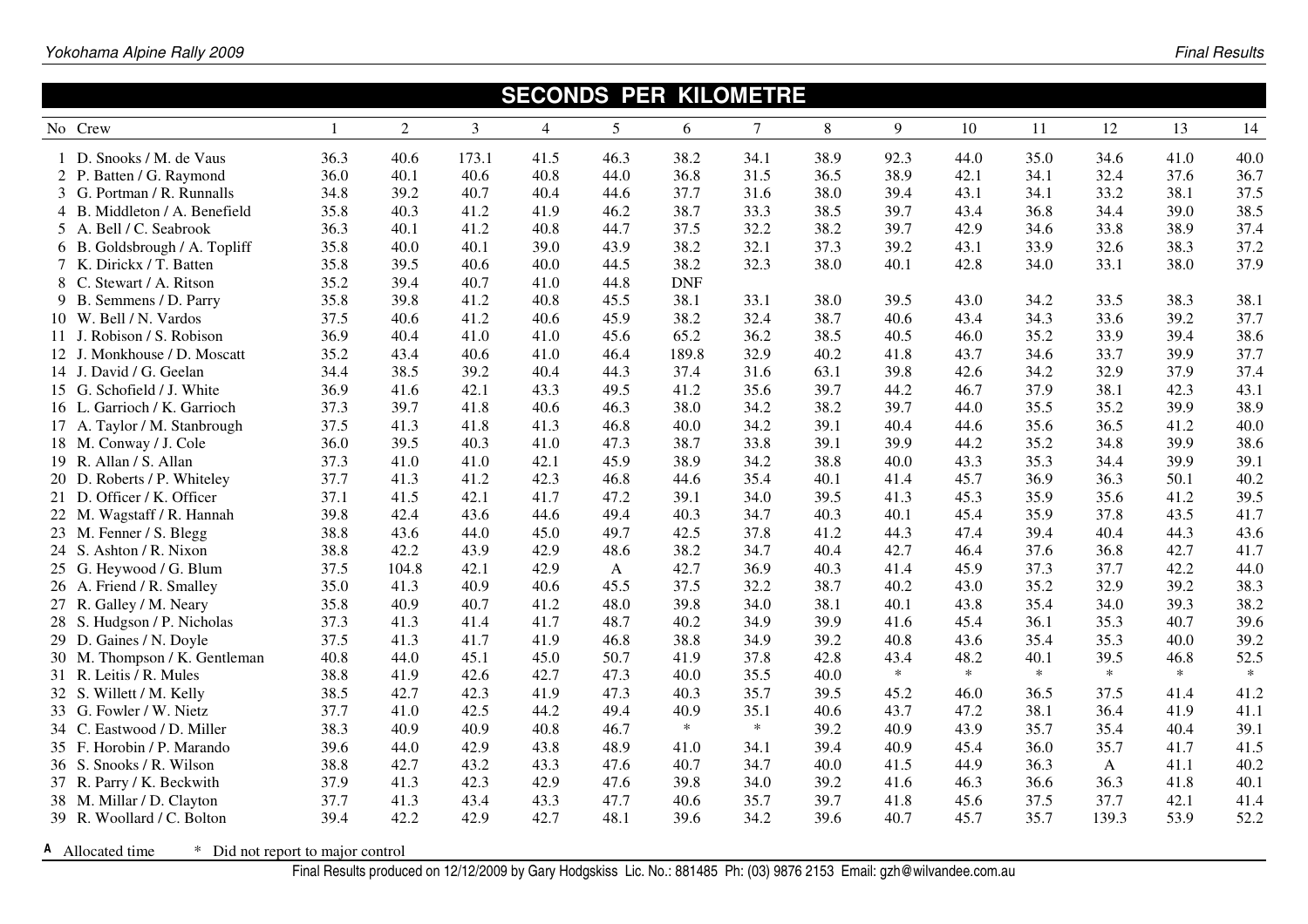| <b>SECONDS PER KILOMETRE</b> |                                      |                |                |                |                |              |            |            |            |        |        |            |        |        |            |
|------------------------------|--------------------------------------|----------------|----------------|----------------|----------------|--------------|------------|------------|------------|--------|--------|------------|--------|--------|------------|
|                              | No Crew                              | $\overline{1}$ | $\overline{2}$ | $\overline{3}$ | $\overline{4}$ | 5            | 6          | $\tau$     | $\,8\,$    | 9      | 10     | 11         | 12     | 13     | 14         |
|                              | 40 R. Marratt / J. Browne            | 40.4           | 44.0           | 43.6           | 45.2           | <b>DNF</b>   |            |            |            |        |        |            |        |        |            |
|                              | 41 R. Dyer / J. Pollock              | 38.5           | 42.5           | 44.3           | 43.7           | 49.8         | 41.8       | 35.7       | 41.4       | 42.7   | 46.4   | 37.6       | 37.5   | 42.2   | 42.2       |
|                              | 42 D. Fernie / G. Floyd              | 41.0           | 45.4           | 44.5           | 45.2           | 49.8         | 42.7       | 37.1       | 44.2       | 43.1   | 48.0   | 39.7       | 39.2   | 45.8   | 44.0       |
|                              | 43 P. Riseborough / K. Kilsby        | 44.8           | 45.4           | 45.3           | 46.7           | 54.6         | 44.5       | 38.7       | 43.1       | 44.6   | 49.1   | 40.1       | 40.2   | 47.0   | 44.7       |
| 45 B.                        | Brown / R. Hale                      | 37.7           | 40.9           | 41.7           | 41.5           | 47.1         | 40.0       | 33.3       | 40.0       | 41.1   | 44.8   | 36.3       | 35.4   | 41.0   | 40.1       |
|                              | 46 M. Lee / A. Gell                  | 40.8           | 43.9           | 43.6           | 43.8           | 50.4         | 40.9       | 36.0       | 40.0       | 41.2   | 45.8   | 36.8       | 37.0   | 41.7   | 42.2       |
|                              | 47 D. White / D. Smith               | 41.5           | 44.3           | 44.8           | 44.2           | 50.9         | 41.8       | 37.4       | 42.8       | 43.1   | 47.5   | 38.3       | 37.9   | 45.7   | 42.7       |
|                              | 49 T. Hooper / T. Mowett             | 40.8           | 43.3           | 43.2           | 45.2           | 49.2         | 41.6       | 36.2       | 39.9       | 41.3   | 45.3   | 36.6       | 36.5   | 41.7   | 41.0       |
|                              | 50 T. Trewern / A. Ormesher          | 38.5           | 42.4           | 44.5           | 44.2           | 50.0         | 41.7       | 40.9       | 40.8       | 45.5   | 47.8   | 39.0       | 38.7   | 45.4   | 80.1       |
| 51 G.                        | Douglas / M. Gigney                  | 50.2           | 53.3           | 45.8           | 46.7           | $\mathbf{A}$ | 44.6       | 39.2       | 43.2       | 43.1   | 48.9   | 40.0       | 46.3   | 49.2   | 50.0       |
|                              | . Thompson / W. Brocklebank<br>52 G. | 41.7           | 45.5           | 45.8           | 45.0           | 301.1        | 46.4       | 36.5       | 43.7       | 44.3   | 50.4   | 40.7       | 40.4   | 49.1   | 50.0       |
|                              | 53 S. Richards / J. Hague            | 40.4           | 43.3           | 44.8           | 43.7           | 51.2         | 42.0       | 37.4       | 43.1       | 44.7   | 50.4   | 39.4       | 38.8   | 45.8   | 44.8       |
|                              | 54 M. Welsh / R. Alexander           | $\ast$         | $\ast$         | 43.7           | 47.1           | 50.4         | 41.5       | 36.0       | 41.9       | 41.9   | 110.4  | 37.8       | 39.9   | 44.3   | 42.3       |
|                              | 55 T. Reed / B. Reed                 | 45.2           | 44.2           | 44.8           | 45.6           | 51.8         | 76.6       | 36.0       | 41.4       | 42.5   | 47.4   | 37.8       | 37.8   | 44.8   | 42.0       |
|                              | 56 P. Thomas / K. Radnell            | 40.6           | 43.4           | 43.7           | 43.8           | 49.1         | 41.9       | 65.3       | 40.5       | 42.4   | 47.0   | 37.8       | 38.7   | 44.7   | 42.6       |
|                              | 57 R. Woollard / S. Diggins          | 40.4           | 45.4           | 43.1           | 44.0           | 51.4         | 42.7       | 37.0       | 41.4       | 43.1   | 46.8   | 38.3       | 39.1   | 46.0   | 41.8       |
|                              | 58 M. Richards / S. Richards         | 40.0           | 43.7           | 43.7           | 44.2           | 49.8         | 41.7       | 35.2       | 41.2       | 42.3   | 47.3   | 38.0       | 38.3   | 44.1   | 43.0       |
|                              | 59 J. Wald / A. McBain               | 40.8           | 44.2           | 43.2           | 46.3           | 52.0         | 42.3       | 37.5       | 41.1       | 42.1   | 47.8   | 38.1       | 39.1   | 44.5   | 43.3       |
|                              | 60 N. Testa / A. Muldoon             | 40.4           | 46.7           | 44.5           | 46.3           | 54.1         | 43.8       | 37.4       | <b>DNF</b> |        |        |            |        |        |            |
|                              | 62 A. Upton / M. Laidlay             | 39.8           | 43.6           | 44.2           | 44.6           | 50.5         | 41.9       | 35.6       | 40.1       | 41.6   | 47.2   | 37.5       | 37.8   | 43.9   | 42.5       |
|                              | 63 G. Farrant / M. James             | 38.8           | 43.4           | 42.3           | 43.7           | 49.7         | 41.3       | 34.7       | 40.9       | $\ast$ | $\ast$ | $\ast$     | $\ast$ | $\ast$ | $\ast$     |
|                              | 64 P. Kobold / J. Thornburn          | 39.6           | 44.9           | 42.9           | 43.7           | 50.7         | 41.2       | 36.0       | 39.7       | 43.3   | 48.2   | 38.1       | 37.7   | 43.5   | 43.1       |
|                              | 65 G. Kendrick / R. Gottschalk       | 38.3           | 43.1           | 42.8           | 43.7           | 48.6         | 40.7       | 38.5       | 40.2       | 42.1   | 51.1   | 39.0       | 41.1   | 49.1   | <b>DNF</b> |
|                              | 66 K. Harper / T. Perkins            | 40.6           | 43.9           | 44.2           | 44.6           | 52.7         | 42.3       | 38.0       | 42.4       | 42.7   | 46.7   | 37.5       | 38.9   | 44.2   | 42.6       |
|                              | 67 B. Watson / D. Johnson            | 40.4           | 45.2           | 45.4           | 46.7           | 52.6         | 43.0       | 37.2       | 42.8       | 42.6   | 48.0   | 38.6       | 39.5   | 47.0   | 42.4       |
|                              | 68 J. Cameron / S. Gibson            | 42.5           | 45.8           | 47.3           | 46.7           | 57.5         | 45.3       | 40.1       | 43.4       | 45.8   | 50.7   | 41.8       | 42.3   | 47.1   | 45.9       |
|                              | 69 A. Crane / D. Anderson            | 39.8           | 44.0           | 45.0           | 44.8           | 89.4         | 72.8       | <b>DNF</b> |            |        |        |            |        |        |            |
|                              | 70 T. Stuchbery / S. Jennison        | 43.3           | 45.1           | 45.0           | 45.6           | 51.3         | 41.6       | 36.9       | 42.3       | 42.2   | 48.7   | 38.3       | 38.5   | 44.7   | 43.9       |
| 71 L.                        | Shadwick / D. Smith                  | 44.8           | 46.7           | 46.4           | 49.8           | 56.2         | 45.7       | 40.3       | 45.8       | 46.5   | 51.7   | <b>DNF</b> |        |        |            |
|                              | 72 A. Fitcher / K. Woods             | 40.0           | 43.0           | 43.9           | 42.5           | 47.8         | 39.7       | 34.2       | 39.7       | 41.0   | 44.7   | 35.7       | 37.9   | 41.7   | 39.9       |
|                              | 73 S. Lawless / D. O'Connor          | 38.8           | 44.0           | 42.9           | 45.2           | 51.3         | 42.0       | 36.7       | 41.5       | 42.6   | 47.4   | 38.1       | 38.1   | 43.9   | 42.4       |
|                              | 74 M. Long / V. Haskett              | 39.6           | 45.5           | 43.1           | 44.4           | 53.6         | 43.5       | 37.4       | 42.3       | 44.0   | 49.3   | 39.0       | 39.7   | 47.1   | 43.7       |
|                              | 75 J. Carney / K. Barson             | 42.9           | 46.9           | 46.4           | 48.3           | 55.3         | 44.9       | 39.9       | 43.8       | 45.5   | 55.6   | 45.2       | 43.7   | 49.6   | 48.8       |
|                              | 76 A. Kovacevic / K. Cotter          | 40.8           | 45.1           | 45.6           | 46.2           | 52.9         | 43.2       | 38.1       | 42.3       | 44.6   | 48.7   | 76.8       | 39.0   | 47.3   | 44.7       |
|                              | 77 R.<br>Cranston / K. Grealy        | 45.4           | 49.4           | 49.7           | 51.7           | $\mathbf{A}$ | 49.5       | 46.0       | 53.3       | 52.7   | 61.1   | 52.8       | 48.3   | 59.4   | 57.1       |
|                              | 78 T. Huggins / S. Huggins           | 40.6           | 46.3           | 47.0           | 45.6           | 52.4         | 43.4       | 38.5       | 42.6       | 43.9   | 48.0   | 38.6       | 39.6   | 46.4   | 44.0       |
|                              | 79 N. Senior / L. Phillips           | 44.6           | 46.9           | 45.8           | 46.3           | 53.0         | 43.5       | 38.4       | 44.3       | 45.1   | 50.0   | 40.5       | 40.2   | 46.8   | 46.8       |
|                              | 80 J. Hawkins / K. Baker             | 41.9           | 47.5           | $\ast$         | $\ast$         | $\mathbf{A}$ | <b>DNF</b> |            |            |        |        |            |        |        |            |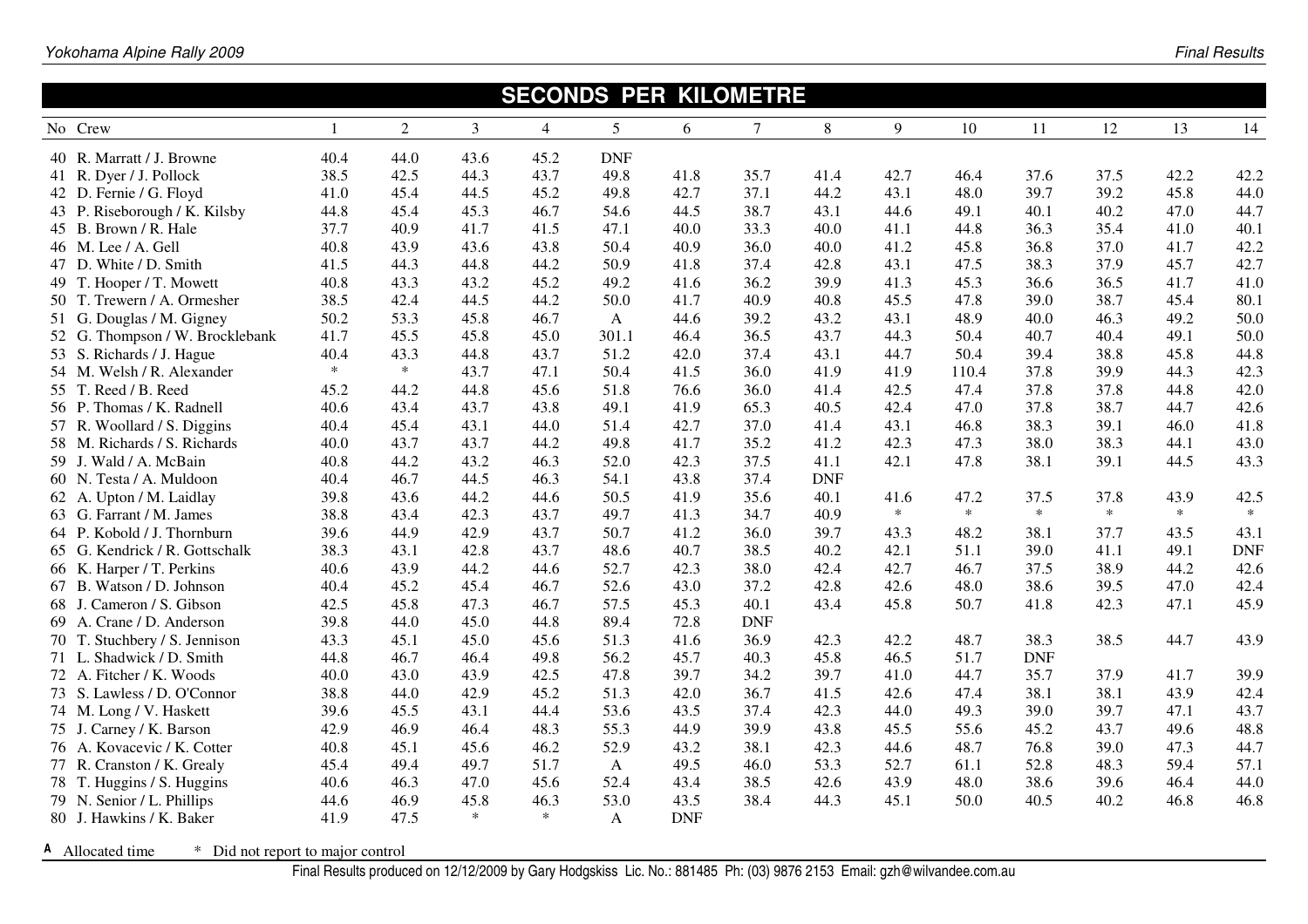|        | <b>SECONDS PER KILOMETRE</b>     |                |                |        |                |              |        |                |            |      |            |      |      |      |            |
|--------|----------------------------------|----------------|----------------|--------|----------------|--------------|--------|----------------|------------|------|------------|------|------|------|------------|
|        | No Crew                          | $\blacksquare$ | $\overline{2}$ | 3      | $\overline{4}$ | 5            | 6      | $\overline{7}$ | 8          | 9    | 10         | 11   | 12   | 13   | 14         |
|        | 81 N. Schey / M. Twycross        | 39.2           | 42.7           | 42.0   | 41.3           | 132.1        | 48.3   | 45.5           | 99.0       | 40.6 | 45.8       | 62.9 | 39.2 | 44.2 | 41.7       |
|        | Norman / R. Knight<br>82 D.      | $\ast$         | $\ast$         | 50.0   | <b>DNF</b>     |              |        |                |            |      |            |      |      |      |            |
|        | 83 B. Oyler / K. Driscoll        | $\ast$         | $\ast$         | 45.8   | 49.0           | A            | 42.3   | 36.9           | 41.4       | 42.8 | <b>DNF</b> |      |      |      |            |
|        | 84 C. Mammi / M. Mammi           | 42.5           | 45.4           | 44.3   | 45.2           | 51.2         | 45.7   | 36.9           | 42.2       | 43.5 | 48.1       | 38.9 | 40.1 | 45.5 | 43.1       |
|        | 85 D. McKenzie / E. McKenzie     | 42.1           | 48.1           | 46.4   | 47.7           | 53.9         | 44.4   | 38.0           | 48.9       | 47.4 | 54.1       | 44.9 | 43.9 | 49.8 | 46.1       |
|        | 86 P. Boyd / D. Boyd             | 40.6           | 44.3           | 43.6   | 44.4           | 50.6         | 45.3   | 36.8           | 40.1       | 43.3 | 46.9       | 38.1 | 37.2 | 44.2 | 42.3       |
|        | 87 C. Jay / E. Corrales          | 41.3           | 44.3           | 43.6   | 44.2           | 52.0         | 42.5   | 36.8           | 41.1       | 43.6 | 47.9       | 38.3 | 39.6 | 45.5 | 42.1       |
|        | 88 G. Bashford / R. Daniel       | 39.0           | 44.5           | 44.7   | 45.2           | 51.4         | 43.1   | 38.9           | 42.2       | 43.4 | 46.8       | 38.9 | 39.2 | 44.1 | 44.2       |
| 89     | Lawrance / D. Webb<br>D.         | 40.0           | 43.4           | 43.9   | 45.4           | $\mathbf{A}$ | 43.7   | 37.0           | <b>DNF</b> |      |            |      |      |      |            |
|        | 90 L. Manning / W. Taylor        | 41.3           | 45.7           | 44.2   | 45.4           | $\ast$       | $\ast$ | $\ast$         | 44.0       | 43.5 | 48.7       | 40.0 | 45.1 | 46.4 | 48.8       |
|        | 91 B.<br>Canny / P. Crosbie      | 43.5           | 47.3           | 45.3   | 47.1           | 55.3         | 45.3   | 39.9           | 44.4       | 45.8 | 51.2       | 42.1 | 40.5 | 47.1 | 45.2       |
|        | 92 J. Pinkerton / P. Shearman    | 48.8           | 49.9           | 50.3   | 51.2           | A            | 48.2   | 43.5           | 47.3       | 47.8 | 54.0       | 43.1 | 44.3 | 51.4 | 51.2       |
|        | 93 G. Hale / A. Baker            | 43.3           | 247.8          | 50.6   | 55.2           | A            | 49.7   | 43.6           | 48.6       | 49.0 | 54.1       | 44.1 | 46.1 | 52.5 | 49.3       |
|        | 94 T. Reynolds / S. Reynolds     | 41.5           | 45.5           | 45.3   | 46.0           | 53.5         | 72.4   | 39.6           | 44.0       | 44.4 | 50.3       | 41.3 | 42.8 | 48.0 | 46.7       |
|        | 95 D. Gates / B. Tapper          | 43.1           | 48.1           | 46.7   | 48.1           | 57.6         | 45.7   | 39.8           | 44.9       | 46.4 | 51.7       | 41.8 | 42.1 | 47.2 | 46.3       |
|        | 96 P. Otzen / P. Franklin        | 43.5           | 47.3           | 45.4   | 47.1           | 55.6         | 45.3   | 39.7           | 44.6       | 45.7 | 52.1       | 41.5 | 40.8 | 48.1 | 44.7       |
|        | 97 G. Carruthers / S. Carruthers | 43.5           | 48.2           | 47.2   | 50.6           | 57.6         | 52.4   | 41.4           | 46.0       | 47.4 | 52.0       | 43.8 | 44.1 | 48.1 | 49.3       |
|        | 98 B. Field / J. Field           | 42.1           | 46.0           | 45.6   | 45.4           | 53.4         | 42.8   | 37.4           | 42.2       | 42.3 | 48.4       | 39.6 | 39.4 | 45.1 | 42.6       |
|        | 99 A. Van Winden / T. Halliday   | 48.5           | 52.5           | 48.4   | 50.6           | $\mathbf{A}$ | 44.9   | 37.8           | 42.3       | 44.1 | 50.0       | 40.8 | 41.8 | 49.6 | 52.4       |
|        | 100 P. McKinnon / C. Ellis       | 59.4           | 60.9           | 61.8   | 61.7           | 71.9         | 61.0   | 55.7           | 59.3       | 60.5 | 66.6       | 57.0 | 62.1 | 66.5 | 64.8       |
|        | 101 G. Gibbons / S. Francis      | 47.3           | 50.1           | $\ast$ | $\ast$         | A            | 49.6   | 44.6           | 50.0       | 48.8 | 56.9       | 49.1 | 47.3 | 54.0 | 53.7       |
|        | 102 K. Harper / D. Gallacher     | 50.4           | 54.0           | 50.9   | 52.3           | A            | 51.1   | 45.5           | 50.1       | 49.6 | 56.2       | 45.2 | 48.8 | 53.6 | 51.9       |
|        | 103 T. Davidson / J. Davidson    | 46.7           | 50.6           | 48.0   | 49.8           | A            | 45.8   | 39.7           | 46.6       | 46.1 | 53.3       | 43.0 | 45.1 | 50.1 | 49.3       |
|        | 104 D. Curl / R. Richards        | 48.3           | 50.6           | 49.4   | 50.0           | A            | 47.1   | 41.9           | 48.5       | 47.4 | 55.0       | 43.6 | 47.3 | 51.4 | 50.1       |
| 106 G. | Pate / C. Pearce                 | 43.8           | 46.9           | 46.7   | 46.5           | 57.5         | 46.2   | 41.7           | 45.2       | 45.4 | 52.0       | 41.8 | 42.7 | 49.3 | 45.0       |
|        | 107 S. Piggott / C. Robinson     | 47.5           | 48.4           | 49.4   | 54.2           | A            | 49.3   | 44.2           | 49.4       | 48.9 | 55.4       | 46.3 | 47.6 | 52.5 | <b>DNF</b> |
|        | 108 M. Foreshew / R. Walton      | 45.6           | 50.1           | 48.4   | 50.4           | A            | 47.0   | 42.3           | 50.6       | 48.9 | 54.7       | 45.8 | 46.9 | 52.2 | 51.1       |
|        | 109 G. Howard / M. Loxton        | 47.7           | 51.5           | 49.7   | 50.6           | A            | 49.2   | 43.5           | 49.0       | 49.7 | 55.4       | 45.6 | 44.6 | 51.1 | 49.2       |
|        | 110 A. Artamonov / G. Bonch      | 45.2           | 48.4           | 49.7   | 51.0           | 140.8        | 48.8   | 41.1           | 46.6       | 46.4 | 52.4       | 42.9 | 43.9 | 49.9 | 48.9       |
|        | 111 D. Allwright / S. Allwright  | 45.6           | 49.6           | 48.4   | 51.9           | $\mathbf{A}$ | 47.9   | 42.6           | 46.7       | 45.4 | 52.8       | 44.1 | 50.0 | 54.3 | 54.6       |
|        | 112 J. Ellis / A. Sietsma        | 51.9           | 54.0           | 52.2   | 54.2           | $\mathbf{A}$ | 55.2   | 49.7           | 55.0       | 54.3 | 58.8       | 48.5 | 51.5 | 56.0 | 55.0       |
| 113 B. | Grant / T. Godde                 | 51.0           | $\ast$         | 51.4   | 53.7           | $\mathbf{A}$ | 52.4   | 42.5           | 50.1       | 50.6 | 57.7       | 45.2 | 48.5 | 55.6 | 53.9       |
|        | 114 W. Hoy / L. Dunkerton        | 34.4           | 39.1           | 40.1   | 41.5           | <b>DNF</b>   |        |                |            |      |            |      |      |      |            |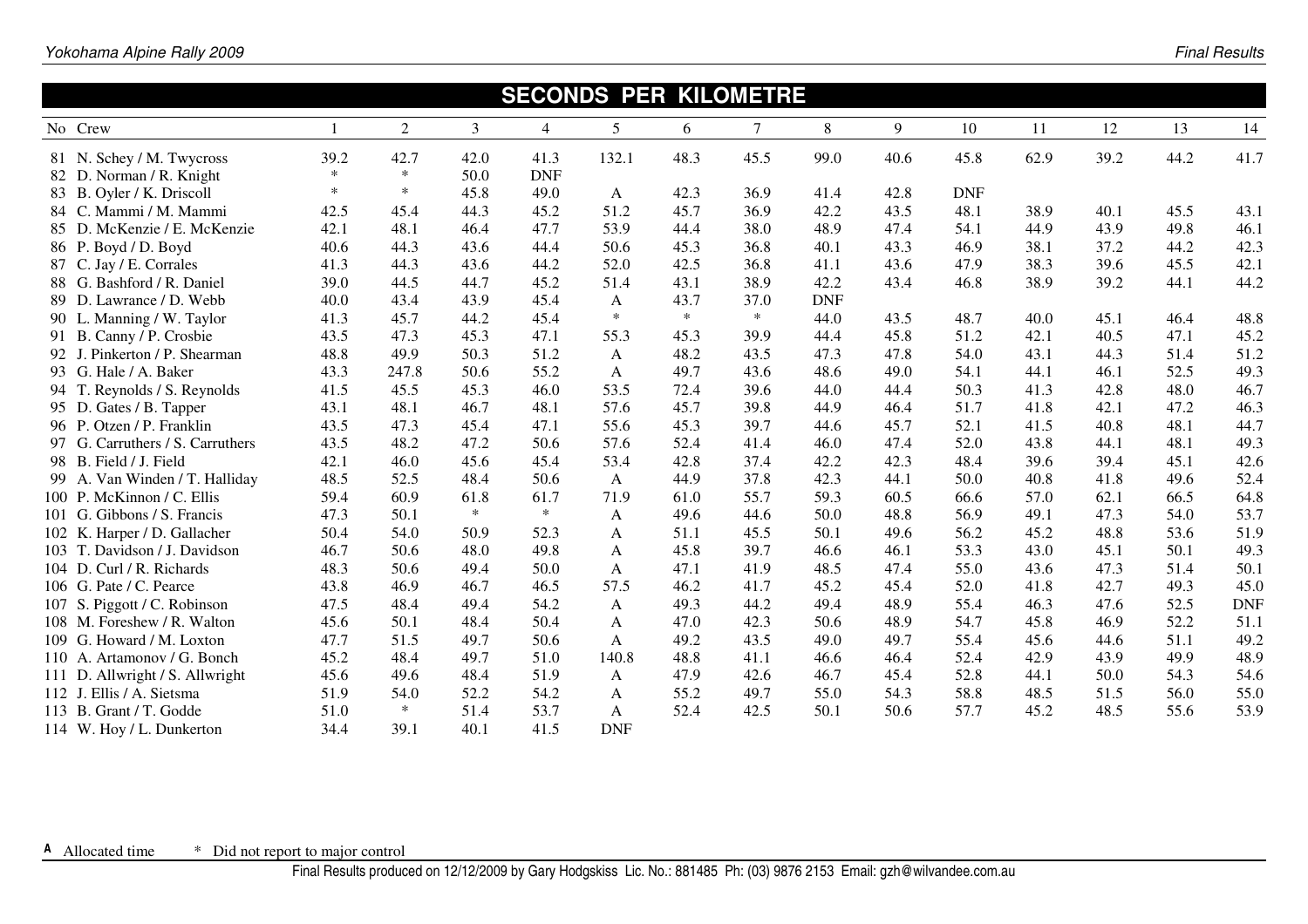| <b>SECONDS PER KILOMETRE</b> |                                                      |              |                    |        |        |            |            |      |        |        |        |        |            |              |
|------------------------------|------------------------------------------------------|--------------|--------------------|--------|--------|------------|------------|------|--------|--------|--------|--------|------------|--------------|
|                              | No Crew                                              | 15           | 16                 | 17     | 18     | 19         | 20         | 21   | 22     | 23     | 24     | 25     | 26         | <b>EVENT</b> |
|                              | 1 D. Snooks / M. de Vaus<br>2 P. Batten / G. Raymond | 36.3<br>33.9 | 45.7<br><b>DNF</b> | 40.1   | 42.7   | 42.1       | 42.1       | 37.6 | 35.8   | 41.3   | 38.2   | 37.6   | 38.8       | 45.8         |
|                              | 3 G. Portman / R. Runnalls                           | 33.3         | 40.1               | 37.0   | 40.2   | 40.9       | 40.1       | 36.6 | 34.4   | 38.4   | 37.6   | 36.7   | 38.1       | 37.5         |
|                              | 4 B. Middleton / A. Benefield                        | 37.0         | 43.3               | 41.7   | 42.1   | 42.3       | 41.7       | 38.1 | 35.8   | 117.6  | 39.5   | 38.6   | 39.3       | 49.2         |
|                              | 5 A. Bell / C. Seabrook                              | 34.3         | 44.7               | 39.9   | 39.8   | 40.5       | 40.1       | 37.4 | 34.5   | 37.9   | 37.0   | 35.8   | 110.7      | 41.4         |
|                              | 6 B. Goldsbrough / A. Topliff                        | 35.3         | 40.8               | 41.7   | 40.5   | 41.3       | 39.2       | 36.3 | 34.1   | 37.9   | 37.6   | 36.6   | 40.3       | 37.8         |
|                              | 7 K. Dirickx / T. Batten                             | 34.0         | 42.5               | 40.8   | 42.7   | 42.9       | 40.2       | 37.0 | 34.8   | 38.5   | 36.6   | 36.4   | 102.3      | 41.0         |
|                              | 8 C. Stewart / A. Ritson                             |              |                    |        |        |            |            |      |        |        |        |        |            |              |
|                              | 9 B. Semmens / D. Parry                              | 49.5         | 44.8               | 43.2   | 44.5   | 41.9       | 41.7       | 37.5 | 34.7   | 39.0   | 38.4   | 37.7   | 39.0       | 39.9         |
|                              | 10 W. Bell / N. Vardos                               | 36.8         | 44.3               | 42.5   | 43.8   | 42.1       | <b>DNF</b> |      |        |        |        |        |            |              |
|                              | 11 J. Robison / S. Robison                           | A            | 44.1               | 43.4   | 44.1   | 44.8       | 42.4       | 37.7 | 34.6   | 50.0   | 41.9   | 39.5   | 40.6       |              |
|                              | 12 J. Monkhouse / D. Moscatt                         | 36.6         | 45.2               | 40.5   | 42.7   | 41.5       | 40.9       | 37.4 | 34.7   | 38.8   | 41.7   | 37.7   | 40.4       | 44.5         |
|                              | 14 J. David / G. Geelan                              | 34.1         | 41.5               | 41.7   | 42.5   | 44.4       | 39.9       | 36.8 | 34.6   | 37.9   | 37.4   | 36.6   | 37.8       | 38.4         |
|                              | 15 G. Schofield / J. White                           | 40.0         | 50.4               | 46.7   | 49.1   | 44.2       | 44.5       | 39.9 | 38.5   | 48.3   | 42.1   | 41.2   | 41.8       | 42.9         |
|                              | 16 L. Garrioch / K. Garrioch                         | 36.9         | 48.1               | 44.5   | 47.2   | <b>DNF</b> |            |      |        |        |        |        |            |              |
|                              | 17 A. Taylor / M. Stanbrough                         | 35.8         | 50.3               | 44.2   | 46.2   | 44.6       | 42.5       | 38.7 | 36.8   | 40.8   | 39.7   | 38.7   | 40.6       | 40.1         |
|                              | 18 M. Conway / J. Cole                               | 35.0         | 44.5               | 43.3   | 45.3   | 44.6       | 41.1       | 38.0 | 35.8   | 39.8   | 40.1   | 38.6   | 39.3       | 39.2         |
|                              | 19 R. Allan / S. Allan                               | 33.9         | 44.0               | 40.0   | 44.3   | 42.5       | 41.9       | 37.9 | 35.3   | 39.7   | 38.6   | 37.6   | 39.0       | 38.9         |
|                              | 20 D. Roberts / P. Whiteley                          | 38.4         | 48.4               | 44.2   | 46.4   | 44.6       | 43.4       | 39.6 | 37.5   | 43.4   | 39.7   | 40.2   | 40.3       | 41.5         |
|                              | 21 D. Officer / K. Officer                           | A            | 46.7               | 42.9   | 49.4   | 44.1       | 42.5       | 38.7 | 36.7   | 40.7   | 39.9   | 38.8   | 40.2       |              |
|                              | 22 M. Wagstaff / R. Hannah                           | A            | 49.6               | 40.8   | 43.6   | 42.9       | 43.9       | 39.3 | 36.9   | 44.9   | $\ast$ | $\ast$ | $\ast$     |              |
|                              | 23 M. Fenner / S. Blegg                              | 41.2         | 51.0               | 44.5   | 45.4   | 45.4       | 45.0       | 42.0 | 41.2   | 46.3   | 49.4   | 47.3   | 44.9       | 43.9         |
|                              | 24 S. Ashton / R. Nixon                              | 37.2         | 48.4               | 43.4   | 47.8   | 44.8       | 43.7       | 39.9 | 37.7   | 41.8   | 41.3   | 40.8   | 41.7       | 41.2         |
|                              | 25 G. Heywood / G. Blum                              | A            | 51.7               | 44.2   | 46.1   | 42.9       | 42.4       | 38.5 | $\ast$ | $\ast$ | $\ast$ | $\ast$ | $\ast$     |              |
|                              | 26 A. Friend / R. Smalley                            | 51.7         | 46.7               | 43.1   | 44.9   | 42.3       | 42.2       | 37.6 | 36.2   | 43.9   | 38.0   | 36.8   | 38.5       | 40.9         |
|                              | 27 R. Galley / M. Neary                              | 36.9         | 47.2               | 44.4   | 46.0   | 42.7       | 42.5       | 38.3 | 35.6   | 39.0   | 38.4   | 37.3   | 38.6       | 39.3         |
|                              | 28 S. Hudgson / P. Nicholas                          | 35.5         | 47.2               | 43.2   | 44.3   | 42.9       | 42.9       | 39.0 | 49.4   | 54.0   | 42.6   | 39.3   | 93.1       | 44.9         |
|                              | 29 D. Gaines / N. Doyle                              | 37.6         | 47.3               | 42.3   | 43.6   | 42.7       | 41.9       | 38.8 | 36.3   | 42.3   | 38.6   | 38.2   | 39.9       | 40.0         |
|                              | 30 M. Thompson / K. Gentleman                        | 40.2         | 48.7               | 44.7   | 48.2   | 46.8       | 46.0       | 42.0 | 40.5   | 44.6   | 44.4   | 43.4   | 43.9       | 43.9         |
|                              | 31 R. Leitis / R. Mules                              | $\ast$       | $\ast$             | $\ast$ | $\ast$ | $\ast$     | 45.7       | 40.5 | 38.0   | 64.2   | 44.8   | 43.1   | 46.0       |              |
|                              | 32 S. Willett / M. Kelly                             | 37.1         | 46.6               | 42.2   | 45.0   | 44.8       | 43.7       | 39.7 | 37.4   | 41.8   | 40.1   | 40.0   | 41.1       | 41.0         |
|                              | 33 G. Fowler / W. Nietz                              | 37.3         | 47.2               | 43.3   | 61.7   | 45.2       | 43.4       | 40.1 | 37.7   | 42.0   | 39.5   | 39.0   | 41.0       | 41.6         |
|                              | 34 C. Eastwood / D. Miller                           | 36.5         | <b>DNF</b>         |        |        |            |            |      |        |        |        |        |            |              |
|                              | 35 F. Horobin / P. Marando                           | 37.3         | 50.6               | 41.9   | 45.0   | 43.9       | 45.4       | 40.0 | 36.7   | 41.7   | 42.6   | 41.4   | <b>DNF</b> |              |
|                              | 36 S. Snooks / R. Wilson                             | 38.3         | 50.1               | 41.9   | 45.4   | 43.9       | 43.0       | 39.5 | 37.0   | 40.4   | 39.5   | 38.9   | 40.5       |              |
|                              | 37 R. Parry / K. Beckwith                            | 35.7         | 48.2               | 43.2   | 44.9   | 42.5       | 42.5       | 38.3 | 36.4   | 41.1   | 39.0   | 38.5   | 40.8       | 40.2         |
|                              | 38 M. Millar / D. Clayton                            | 36.9         | 50.1               | 42.1   | 45.0   | 45.6       | 43.7       | 40.2 | 38.2   | 41.5   | 40.1   | 40.2   | 42.4       | 41.1         |
|                              | 39 R. Woollard / C. Bolton                           | 36.8         | 49.7               | 42.8   | 47.6   | 44.8       | 44.0       | 39.6 | 37.9   | 44.3   | 43.4   | 41.5   | 42.5       | 45.3         |
|                              |                                                      |              |                    |        |        |            |            |      |        |        |        |        |            |              |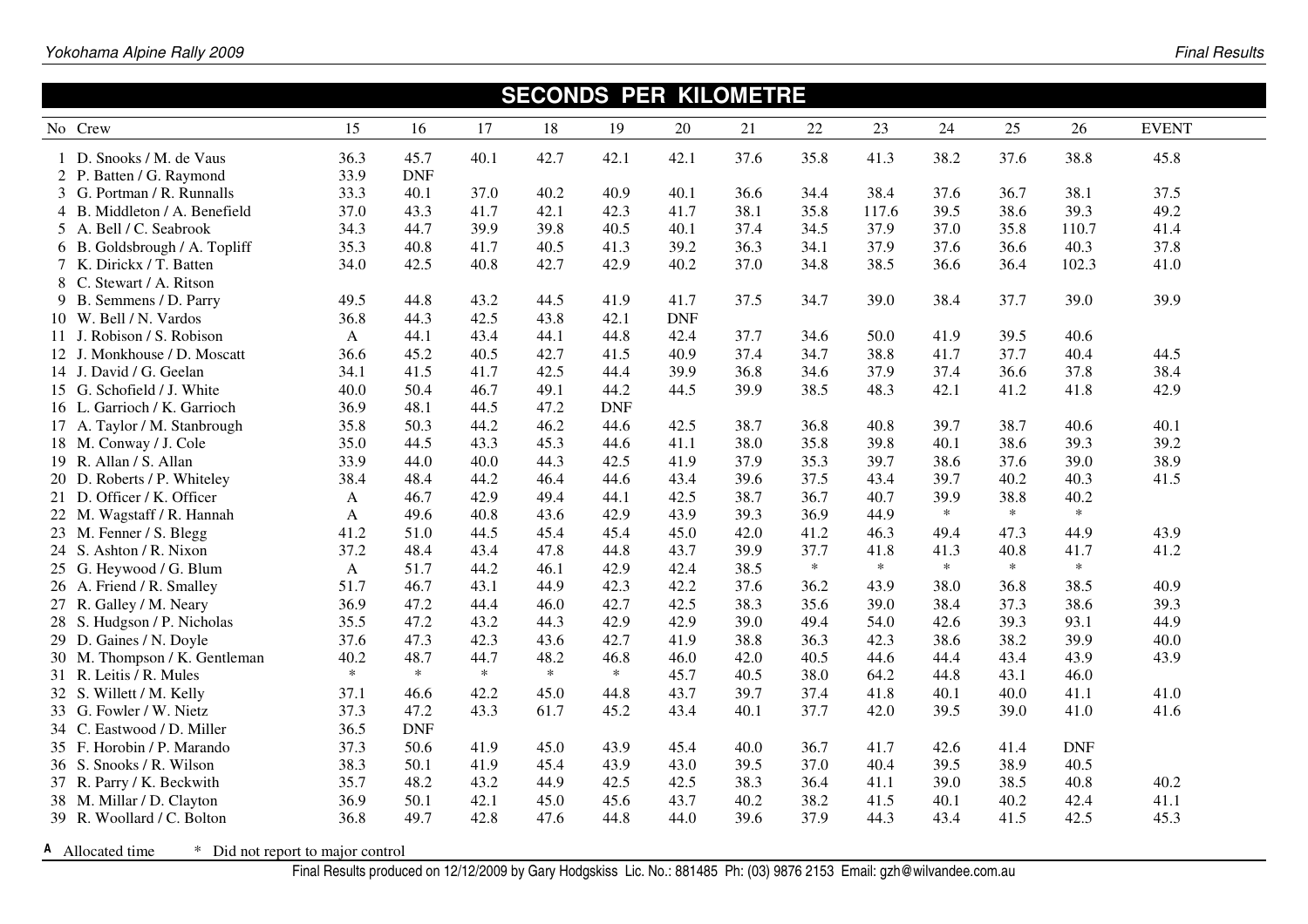| <b>SECONDS PER KILOMETRE</b>    |              |            |        |            |            |            |      |            |            |      |      |        |              |  |
|---------------------------------|--------------|------------|--------|------------|------------|------------|------|------------|------------|------|------|--------|--------------|--|
| No Crew                         | 15           | 16         | 17     | 18         | 19         | 20         | 21   | 22         | 23         | 24   | 25   | 26     | <b>EVENT</b> |  |
| 40 R. Marratt / J. Browne       |              |            |        |            |            |            |      |            |            |      |      |        |              |  |
| 41 R. Dyer / J. Pollock         | 39.0         | 51.6       | 44.7   | 48.9       | 45.0       | 45.5       | 40.8 | 38.9       | 43.1       | 43.0 | 42.3 | 43.6   | 42.3         |  |
| 42 D. Fernie / G. Floyd         | A            | 52.0       | 46.6   | 48.3       | 48.3       | 50.3       | 60.5 | <b>DNF</b> |            |      |      |        |              |  |
| 43 P. Riseborough / K. Kilsby   | A            | 57.6       | 46.0   | 48.8       | 47.2       | 44.9       | 42.8 | 41.2       | 45.4       | 44.4 | 43.2 | 43.2   |              |  |
| 45 B. Brown / R. Hale           | 38.8         | 51.2       | 159.6  | <b>DNF</b> |            |            |      |            |            |      |      |        |              |  |
| 46 M. Lee $/$ A. Gell           | 38.2         | 48.8       | 43.7   | 45.6       | 44.2       | 44.4       | 39.8 | 37.6       | 42.9       | 41.1 | 40.3 | 40.8   | 41.5         |  |
| 47 D. White / D. Smith          | 39.1         | 51.0       | 43.5   | 47.2       | 44.1       | 45.7       | 40.3 | 38.4       | 52.8       | 43.2 | 42.1 | 42.2   | 43.9         |  |
| 49 T. Hooper / T. Mowett        | <b>DNF</b>   |            |        |            |            |            |      |            |            |      |      |        |              |  |
| 50 T. Trewern / A. Ormesher     | <b>DNF</b>   |            |        |            |            |            |      |            |            |      |      |        |              |  |
| 51 G. Douglas / M. Gigney       | A            | 53.1       | 46.1   | 53.0       | 49.7       | 50.8       | 44.8 | 42.9       | 52.5       | 50.6 | 48.7 | 46.4   |              |  |
| 52 G. Thompson / W. Brocklebank | $\mathbf{A}$ | 59.7       | 47.9   | 51.2       | 49.7       | 49.3       | 43.5 | 37.1       | 46.1       | 45.9 | 44.2 | 44.0   |              |  |
| 53 S. Richards / J. Hague       | 40.5         | 218.1      | $\ast$ | $\ast$     | 48.1       | 45.7       | 44.7 | 39.7       | 75.1       | 43.8 | 43.2 | 44.5   |              |  |
| 54 M. Welsh / R. Alexander      | <b>DNF</b>   |            |        |            |            |            |      |            |            |      |      |        |              |  |
| 55 T. Reed / B. Reed            | A            | 47.4       | 41.3   | 44.8       | 44.4       | 45.4       | 41.1 | 38.8       | 43.3       | 42.4 | 41.0 | 42.2   |              |  |
| 56 P. Thomas / K. Radnell       | 37.4         | 50.4       | 43.5   | 46.0       | 46.2       | 45.5       | 40.7 | 38.6       | 43.3       | 43.2 | 42.1 | 43.1   | 43.4         |  |
| 57 R. Woollard / S. Diggins     | 39.0         | 53.0       | 43.5   | 49.6       | 46.4       | 44.7       | 40.8 | 39.2       | 43.6       | 42.2 | 43.3 | 42.9   | 42.9         |  |
| 58 M. Richards / S. Richards    | 40.1         | 53.5       | 44.9   | 47.7       | 47.4       | 45.9       | 41.1 | 38.6       | 44.4       | 42.2 | 41.1 | 42.6   | 42.7         |  |
| 59 J. Wald / A. McBain          | 40.4         | 57.6       | 46.5   | 50.6       | 48.1       | 45.4       | 40.3 | 38.4       | 41.8       | 42.6 | 41.7 | 41.8   | 42.9         |  |
| 60 N. Testa / A. Muldoon        |              |            |        |            |            |            |      |            |            |      |      |        |              |  |
| 62 A. Upton / M. Laidlay        | 39.7         | 49.8       | 42.7   | 46.1       | 45.0       | 45.5       | 41.7 | 39.2       | 47.9       | 42.2 | 41.1 | 42.2   | 42.8         |  |
| 63 G. Farrant / M. James        | 38.0         | 49.9       | 44.9   | 51.6       | 46.6       | <b>DNF</b> |      |            |            |      |      |        |              |  |
| 64 P. Kobold / J. Thornburn     | 38.0         | 49.6       | 46.1   | 51.1       | 46.0       | 45.7       | 41.8 | 38.7       | <b>DNF</b> |      |      |        |              |  |
| 65 G. Kendrick / R. Gottschalk  |              |            |        |            |            |            |      |            |            |      |      |        |              |  |
| 66 K. Harper / T. Perkins       | 39.7         | 50.6       | 44.0   | 48.5       | 46.4       | 45.0       | 40.3 | 39.3       | 43.5       | 43.4 | 42.6 | 43.4   | 42.9         |  |
| 67 B. Watson / D. Johnson       | 39.4         | 49.1       | 44.8   | 46.9       | 46.0       | 46.2       | 41.0 | 39.9       | 43.6       | 42.4 | 44.8 | $\ast$ |              |  |
| 68 J. Cameron / S. Gibson       | A            | 53.3       | 46.8   | 51.7       | 50.1       | 49.8       | 44.4 | 42.1       | 47.4       | 46.7 | 45.7 | 46.0   |              |  |
| 69 A. Crane / D. Anderson       |              |            |        |            |            |            |      |            |            |      |      |        |              |  |
| 70 T. Stuchbery / S. Jennison   | A            | 53.0       | 45.3   | 47.7       | 49.7       | 45.2       | 61.6 | 39.7       | 46.1       | 44.0 | 43.7 | 42.7   |              |  |
| 71 L. Shadwick / D. Smith       |              |            |        |            |            |            |      |            |            |      |      |        |              |  |
| 72 A. Fitcher / K. Woods        | <b>DNF</b>   |            |        |            |            |            |      |            |            |      |      |        |              |  |
| 73 S. Lawless / D. O'Connor     | 41.5         | 60.4       | 49.4   | 54.2       | 49.1       | 45.9       | 41.5 | 38.7       | 44.6       | 45.3 | 42.1 | 64.1   | 44.6         |  |
| 74 M. Long / V. Haskett         | 41.5         | <b>DNF</b> |        |            |            |            |      |            |            |      |      |        |              |  |
| 75 J. Carney / K. Barson        | A            | 66.5       | 50.0   | 58.8       | 52.4       | 49.5       | 43.2 | 40.9       | 46.6       | 50.0 | 49.0 | 46.5   |              |  |
| 76 A. Kovacevic / K. Cotter     | 40.3         | 50.4       | 45.9   | 47.9       | 46.8       | 47.7       | 43.6 | 41.0       | 77.7       | 45.2 | 44.1 | 44.9   | 50.2         |  |
| 77 R. Cranston / K. Grealy      | A            | 67.4       | 52.8   | 264.4      | <b>DNF</b> |            |      |            |            |      |      |        |              |  |
| 78 T. Huggins / S. Huggins      | 42.4         | 52.3       | 46.3   | 48.1       | 46.4       | 47.5       | 43.0 | 40.5       | 44.2       | 44.6 | 43.6 | 44.5   | 44.1         |  |
| 79 N. Senior / L. Phillips      | A            | 57.8       | 47.8   | 52.1       | 53.2       | 48.2       | 44.6 | 42.2       | 48.5       | 46.7 | 45.0 | 45.4   |              |  |
| 80 J. Hawkins / K. Baker        |              |            |        |            |            |            |      |            |            |      |      |        |              |  |